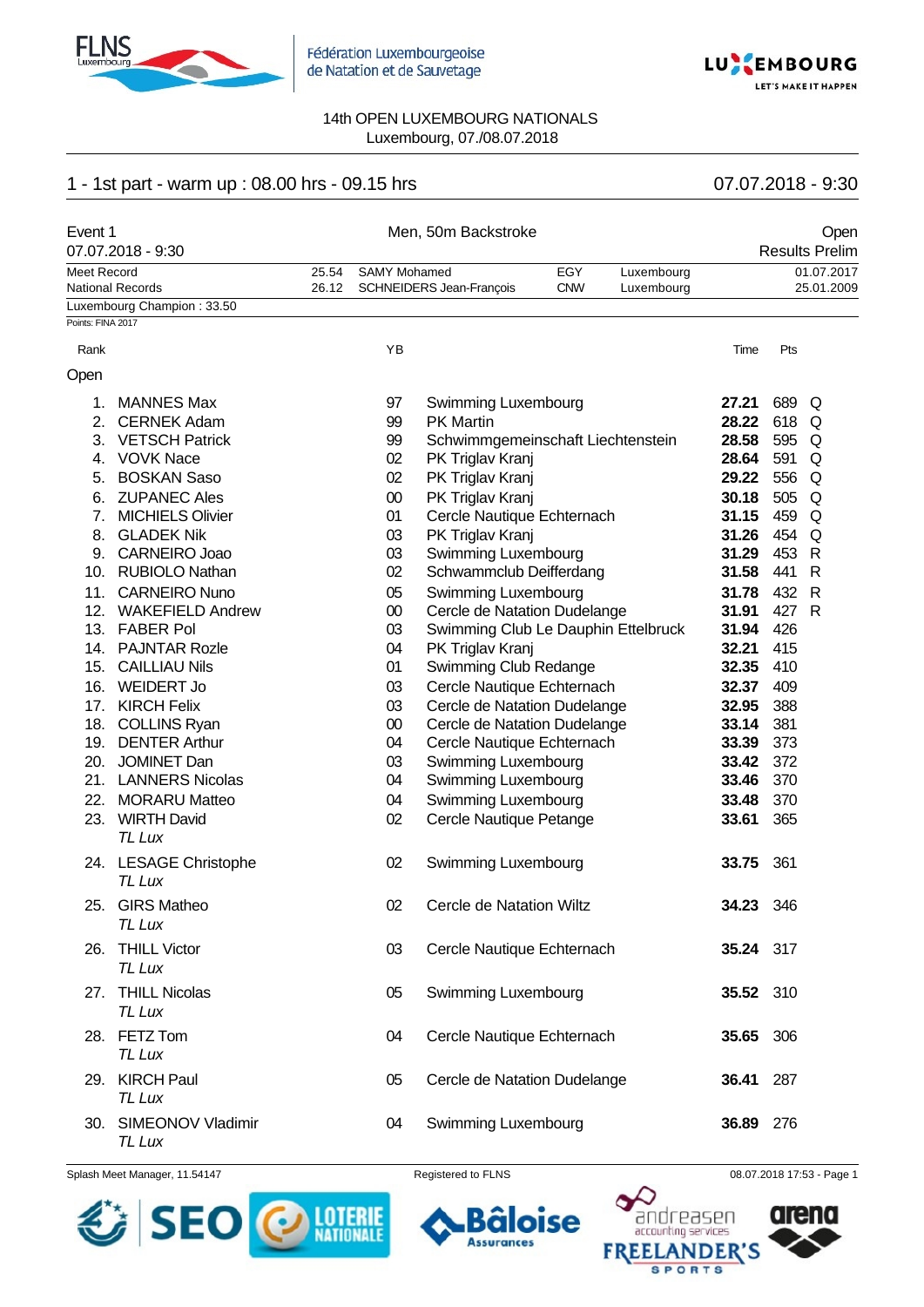



|            | Event 1, Men, 50m Backstroke, Prelim, Open |        |                                     |           |                     |
|------------|--------------------------------------------|--------|-------------------------------------|-----------|---------------------|
| Rank       |                                            | YB     |                                     | Time      | Pts                 |
|            | 31. MOHR Sam<br><b>TL Lux</b>              | 04     | Cercle Nautique Echternach          | 37.53     | 262                 |
|            | <b>KEMP Finn</b><br>TL Lux                 | 05     | Swimming Luxembourg                 | 37.53     | 262                 |
|            | 33. OLINGER Liam<br><b>TL Lux</b>          | 05     | Schwammclub Monnerech               | 38.88 236 |                     |
|            | 34. LETSCH David<br>TL Lux                 | 02     | Cercle Nautique Echternach          | 44.07     | 162                 |
|            | DNS OLIVEIRA RODRIGUES Ruben               | 02     | Schwimmklub Langenthal              |           |                     |
| Luxembourg |                                            |        |                                     |           |                     |
|            | 1. MANNES Max                              | 97     | Swimming Luxembourg                 | 27.21     | 689<br>Q            |
|            | 2. MICHIELS Olivier                        | 01     | Cercle Nautique Echternach          | 31.15     | 459<br>Q            |
|            | 3. CARNEIRO Joao                           | 03     | Swimming Luxembourg                 | 31.29     | 453<br>$\mathsf{R}$ |
|            | 4. RUBIOLO Nathan                          | 02     | Schwammclub Deifferdang             | 31.58     | 441<br>$\mathsf{R}$ |
|            | 5. CARNEIRO Nuno                           | 05     | Swimming Luxembourg                 | 31.78     | 432<br>$\mathsf{R}$ |
|            | 6. WAKEFIELD Andrew                        | $00\,$ | Cercle de Natation Dudelange        | 31.91     | 427<br>$\mathsf{R}$ |
| 7.         | <b>FABER Pol</b>                           | 03     | Swimming Club Le Dauphin Ettelbruck | 31.94     | 426                 |
| 8.         | <b>CAILLIAU Nils</b>                       | 01     | Swimming Club Redange               | 32.35     | 410                 |
|            | 9. WEIDERT Jo                              | 03     | Cercle Nautique Echternach          | 32.37     | 409                 |
|            | 10. KIRCH Felix                            | 03     | Cercle de Natation Dudelange        | 32.95     | 388                 |
| 11.        | <b>COLLINS Ryan</b>                        | $00\,$ | Cercle de Natation Dudelange        | 33.14     | 381                 |
| 12.        | <b>DENTER Arthur</b>                       | 04     |                                     |           | 373                 |
|            |                                            |        | Cercle Nautique Echternach          | 33.39     |                     |
|            | 13. JOMINET Dan                            | 03     | Swimming Luxembourg                 | 33.42     | 372                 |
|            | 14. LANNERS Nicolas                        | 04     | Swimming Luxembourg                 | 33.46     | 370                 |
| 15.        | <b>MORARU Matteo</b>                       | 04     | Swimming Luxembourg                 | 33.48     | 370                 |
|            | 16. WIRTH David<br>TL Lux                  | 02     | Cercle Nautique Petange             | 33.61     | 365                 |
|            | 17. LESAGE Christophe<br><b>TL Lux</b>     | 02     | Swimming Luxembourg                 | 33.75     | 361                 |
|            | 18. GIRS Matheo<br>TL Lux                  | 02     | Cercle de Natation Wiltz            | 34.23     | 346                 |
|            | 19. THILL Victor<br>TL Lux                 | 03     | Cercle Nautique Echternach          | 35.24 317 |                     |
|            | 20. THILL Nicolas<br>TL Lux                | 05     | Swimming Luxembourg                 | 35.52 310 |                     |
|            | 21. FETZ Tom<br>TL Lux                     | 04     | Cercle Nautique Echternach          | 35.65 306 |                     |
|            | 22. KIRCH Paul<br>TL Lux                   | 05     | Cercle de Natation Dudelange        | 36.41     | 287                 |
| 23.        | SIMEONOV Vladimir<br>TL Lux                | 04     | Swimming Luxembourg                 | 36.89     | 276                 |
|            | 24. MOHR Sam<br>TL Lux                     | 04     | Cercle Nautique Echternach          | 37.53 262 |                     |

Splash Meet Manager, 11.54147 **Registered to FLNS Registered to FLNS** 08.07.2018 17:53 - Page 2

Õ **Assurances** 

oise



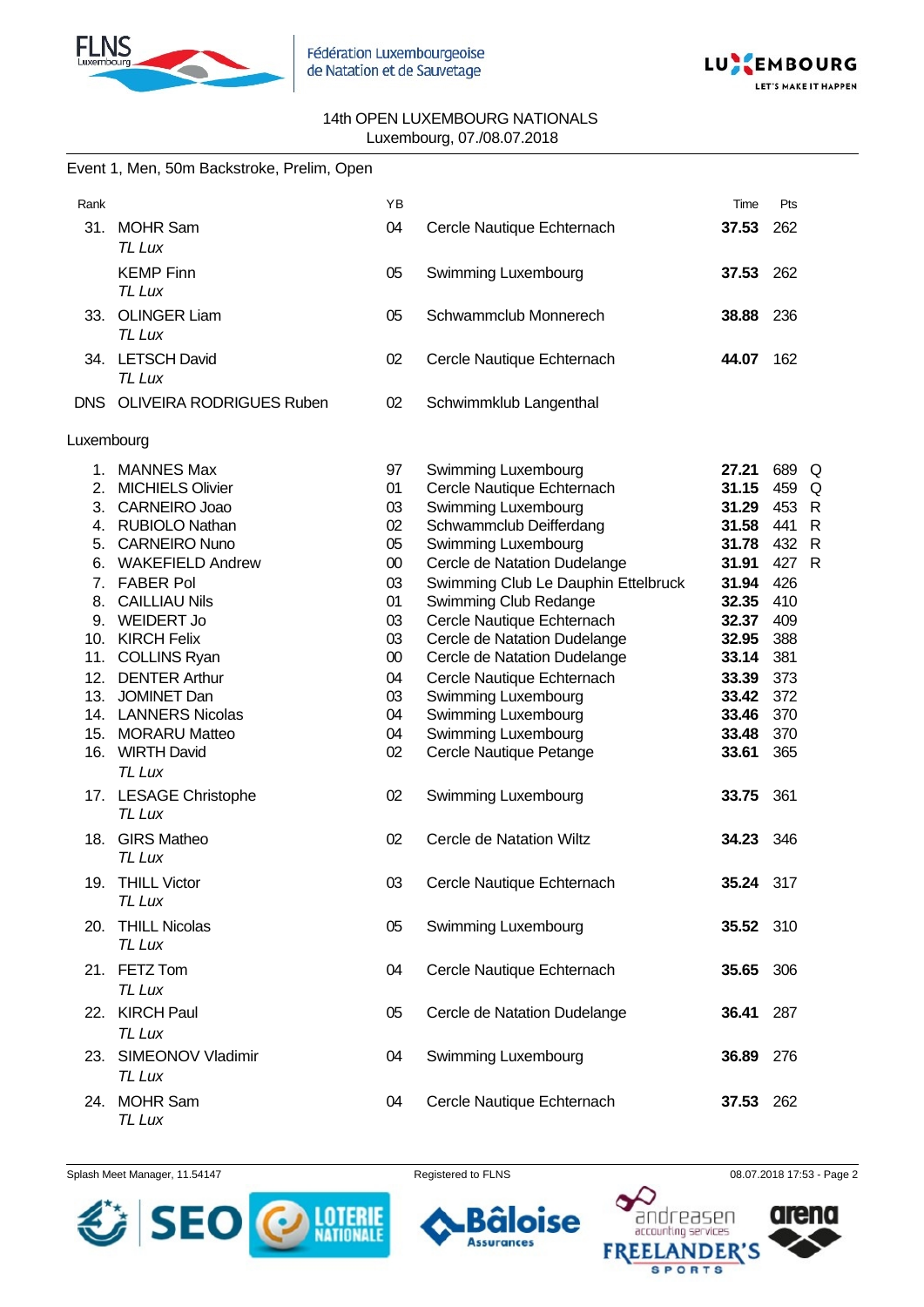



|                   | Event 1, Men, 50m Backstroke, Prelim, Luxembourg |                |                                          |                  |                                       |                  |                            |           |       |                               |
|-------------------|--------------------------------------------------|----------------|------------------------------------------|------------------|---------------------------------------|------------------|----------------------------|-----------|-------|-------------------------------|
| Rank              |                                                  |                | ΥB                                       |                  |                                       |                  |                            | Time      | Pts   |                               |
|                   | 24. KEMP Finn<br>TL Lux                          |                | 05                                       |                  | Swimming Luxembourg                   |                  |                            | 37.53     | 262   |                               |
|                   | 26. OLINGER Liam<br>TL Lux                       |                | 05                                       |                  | Schwammclub Monnerech                 |                  |                            | 38.88     | 236   |                               |
|                   | 27. LETSCH David<br>TL Lux                       |                | 02                                       |                  | Cercle Nautique Echternach            |                  |                            | 44.07     | 162   |                               |
| Event 2           | 07.07.2018 - 9:37                                |                |                                          |                  | Women, 50m Backstroke                 |                  |                            |           |       | Open<br><b>Results Prelim</b> |
| Meet Record       | <b>National Records</b>                          | 29.16<br>29.46 | <b>CARTAPANI Stefania</b><br>ROLKO Sarah |                  |                                       | ITA<br><b>SL</b> | Luxembourg<br>Prague (CZE) |           |       | 01.07.2017<br>10.07.2009      |
|                   | Luxembourg Champion: 37.50                       |                |                                          |                  |                                       |                  |                            |           |       |                               |
| Points: FINA 2017 |                                                  |                |                                          |                  |                                       |                  |                            |           |       |                               |
| Rank              |                                                  |                | YB                                       |                  |                                       |                  |                            | Time      | Pts   |                               |
| Open              |                                                  |                |                                          |                  |                                       |                  |                            |           |       |                               |
| 1.                | ROBERTSDOTTIR Katarina                           |                | 00                                       |                  | <b>Icelandic Swimming Association</b> |                  |                            | 31.58     | 629 Q |                               |
| 2.                | <b>SKULJ Ana</b>                                 |                | 01                                       | PK Triglav Kranj |                                       |                  |                            | 31.79     | 616 Q |                               |
| 3.                | <b>RICCI Giorgia Michela</b>                     |                | 02                                       |                  | <b>Swimming Luxembourg</b>            |                  |                            | 31.95     | 607 Q |                               |
| 4.                | <b>BLACK Sarah</b>                               |                | 01                                       |                  | Cercle de Natation Dudelange          |                  |                            | 32.41     | 582 Q |                               |
| 5.                | <b>VANDERSCHRICK Laura</b>                       |                | 02                                       |                  | Swimming Luxembourg                   |                  |                            | 32.44     | 580   | Q                             |
| 6.                | <b>RICCI Nicole</b>                              |                | 04                                       |                  | Swimming Luxembourg                   |                  |                            | 32.67     | 568   | Q                             |
| 7.                | <b>BLACK Rachael</b>                             |                | 01                                       |                  | Cercle de Natation Dudelange          |                  |                            | 32.72     | 565 Q |                               |
| 8.                | <b>WIRTH Mandy</b>                               |                | 00                                       |                  | Cercle Nautique Petange               |                  |                            | 34.20     | 495 Q |                               |
| 9.                | <b>FETZ Melanie</b>                              |                | 01                                       |                  | Cercle Nautique Echternach            |                  |                            | 34.91     | 465 R |                               |
| 10.               | <b>BROICH Louisa Marie</b>                       |                | 03                                       |                  | Postsportverein Trier                 |                  |                            | 35.50     | 442 R |                               |
|                   | 11. HRIC Laura                                   |                | 05                                       |                  | Swimming Luxembourg                   |                  |                            | 36.26     | 415 R |                               |
|                   | 12. BAUSTERT Magali                              |                | 05                                       |                  | Swimming Luxembourg                   |                  |                            | 36.39     | 411   | R                             |
|                   | 13. TER HEEGDE Chantal                           |                | 99                                       |                  | Cercle Nautique Echternach            |                  |                            | 36.59     | 404   |                               |
|                   | 14. HARIZIA Celia<br>TL Lux                      |                | 05                                       |                  | Schwammclub Monnerech                 |                  |                            | 37.64     | 371   |                               |
|                   | 15. HORVAT Natascha<br>TL Lux                    |                | 03                                       |                  | Schwimmklub Langenthal                |                  |                            | 37.70     | 369   |                               |
|                   | 16. DEVISCOUR Sarah<br><b>TL Lux</b>             |                | 05                                       |                  | Cercle Nautique Echternach            |                  |                            | 37.79     | 367   |                               |
|                   | 17. KROMBACH Mara<br>TL Lux                      |                | 05                                       |                  | Swimming Luxembourg                   |                  |                            | 38.35     | 351   |                               |
|                   | 18. TER HEEGDE Lisa<br>TL Lux                    |                | 02                                       |                  | Cercle Nautique Echternach            |                  |                            | 39.16     | 329   |                               |
|                   | 19. JEITZ-WAMPACH Mia<br>TL Lux                  |                | 04                                       |                  | Cercle Nautique Echternach            |                  |                            | 39.28     | 326   |                               |
|                   | 20. LEONARD Lis<br>TL Lux                        |                | 05                                       |                  | Swimming Luxembourg                   |                  |                            | 39.35     | 325   |                               |
| 21.               | <b>ELCHEROTH Milly</b>                           |                | 03                                       |                  | Swimming Club Redange                 |                  |                            | 39.79 314 |       |                               |

Splash Meet Manager, 11.54147 **Registered to FLNS Registered to FLNS** 08.07.2018 17:53 - Page 3

*TL Lux*

õ п

**Assurances** 

ise



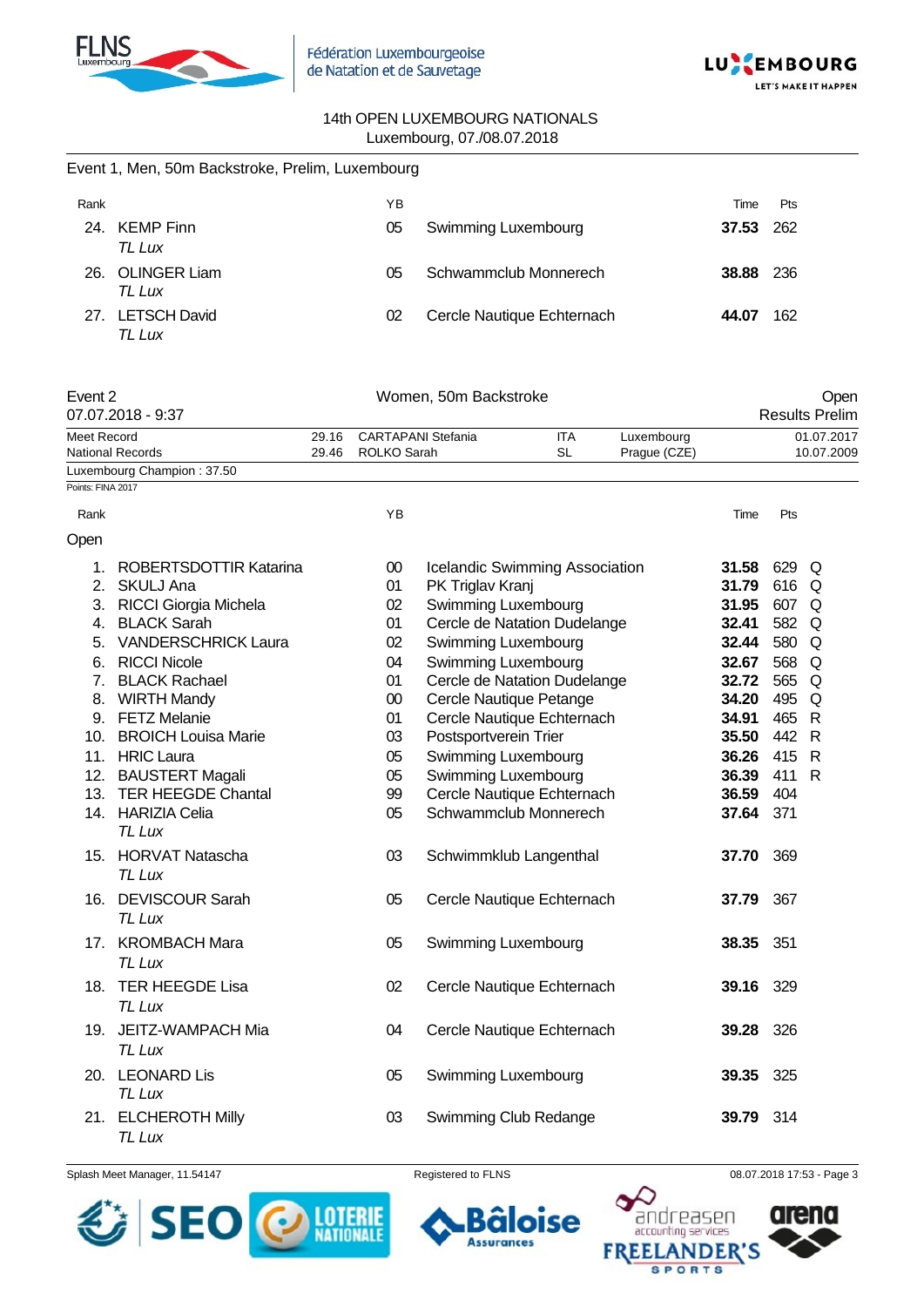



|            | Event 2, Women, 50m Backstroke, Prelim, Open |    |                              |           |       |  |
|------------|----------------------------------------------|----|------------------------------|-----------|-------|--|
| Rank       |                                              | YB |                              | Time      | Pts   |  |
|            | 22. YOSHIDA Tomoyo<br>TL Lux                 | 02 | Cercle de Natation Dudelange | 39.80     | 314   |  |
|            | 23. RIKKERT Elvire<br>TL Lux                 | 03 | Swimming Luxembourg          | 39.86 312 |       |  |
|            | 24. CORREIA Eva<br>TL Lux                    | 05 | Cercle de Natation Diekirch  | 40.93     | 288   |  |
|            | 25. LURKIN Mathilde<br>TL Lux                | 06 | Swimming Luxembourg          | 41.81     | 271   |  |
|            | 26. POPA Sonia<br>TL Lux                     | 06 | Schwammclub Monnerech        | 41.91     | 269   |  |
|            | 27. JEROMITO Chloe<br>TL Lux                 | 05 | Cercle de Natation Dudelange | 43.31     | 243   |  |
|            | 28. BERTRANG Louana<br>TL Lux                | 06 | Schwammclub Monnerech        | 44.88     | 219   |  |
|            | 29. WINKEL Nadine<br>TL Lux                  | 04 | Schwammclub Deifferdang      | 45.67 208 |       |  |
|            | <b>DNS TELES Jennifer</b>                    | 06 | Schwimmklub Langenthal       |           |       |  |
| Luxembourg |                                              |    |                              |           |       |  |
|            | 1. RICCI Giorgia Michela                     | 02 | <b>Swimming Luxembourg</b>   | 31.95     | 607 Q |  |
| 2.         | <b>BLACK Sarah</b>                           | 01 | Cercle de Natation Dudelange | 32.41     | 582 Q |  |
|            | 3. VANDERSCHRICK Laura                       | 02 | Swimming Luxembourg          | 32.44     | 580 Q |  |
|            | 4. RICCI Nicole                              | 04 | Swimming Luxembourg          | 32.67     | 568 Q |  |
|            | 5. BLACK Rachael                             | 01 | Cercle de Natation Dudelange | 32.72     | 565 Q |  |
|            | 6. WIRTH Mandy                               | 00 | Cercle Nautique Petange      | 34.20     | 495 Q |  |
|            | 7. FETZ Melanie                              | 01 | Cercle Nautique Echternach   | 34.91     | 465 R |  |
|            | 8. HRIC Laura                                | 05 | Swimming Luxembourg          | 36.26     | 415 R |  |
|            | 9. BAUSTERT Magali                           | 05 | Swimming Luxembourg          | 36.39     | 411 R |  |
|            | 10. TER HEEGDE Chantal                       | 99 | Cercle Nautique Echternach   | 36.59     | 404   |  |
|            | 11. HARIZIA Celia<br>TL Lux                  | 05 | Schwammclub Monnerech        | 37.64     | 371   |  |
|            | 12. DEVISCOUR Sarah<br>TL Lux                | 05 | Cercle Nautique Echternach   | 37.79 367 |       |  |
|            | 13. KROMBACH Mara<br>TL Lux                  | 05 | Swimming Luxembourg          | 38.35 351 |       |  |
|            | 14. TER HEEGDE Lisa<br>TL Lux                | 02 | Cercle Nautique Echternach   | 39.16 329 |       |  |
| 15.        | JEITZ-WAMPACH Mia<br>TL Lux                  | 04 | Cercle Nautique Echternach   | 39.28 326 |       |  |
|            | 16. LEONARD Lis<br>TL Lux                    | 05 | Swimming Luxembourg          | 39.35 325 |       |  |
|            | 17. ELCHEROTH Milly<br>TL Lux                | 03 | Swimming Club Redange        | 39.79 314 |       |  |

Splash Meet Manager, 11.54147 **Registered to FLNS Registered to FLNS** 08.07.2018 17:53 - Page 4



6

**Assurances** 

ise

п



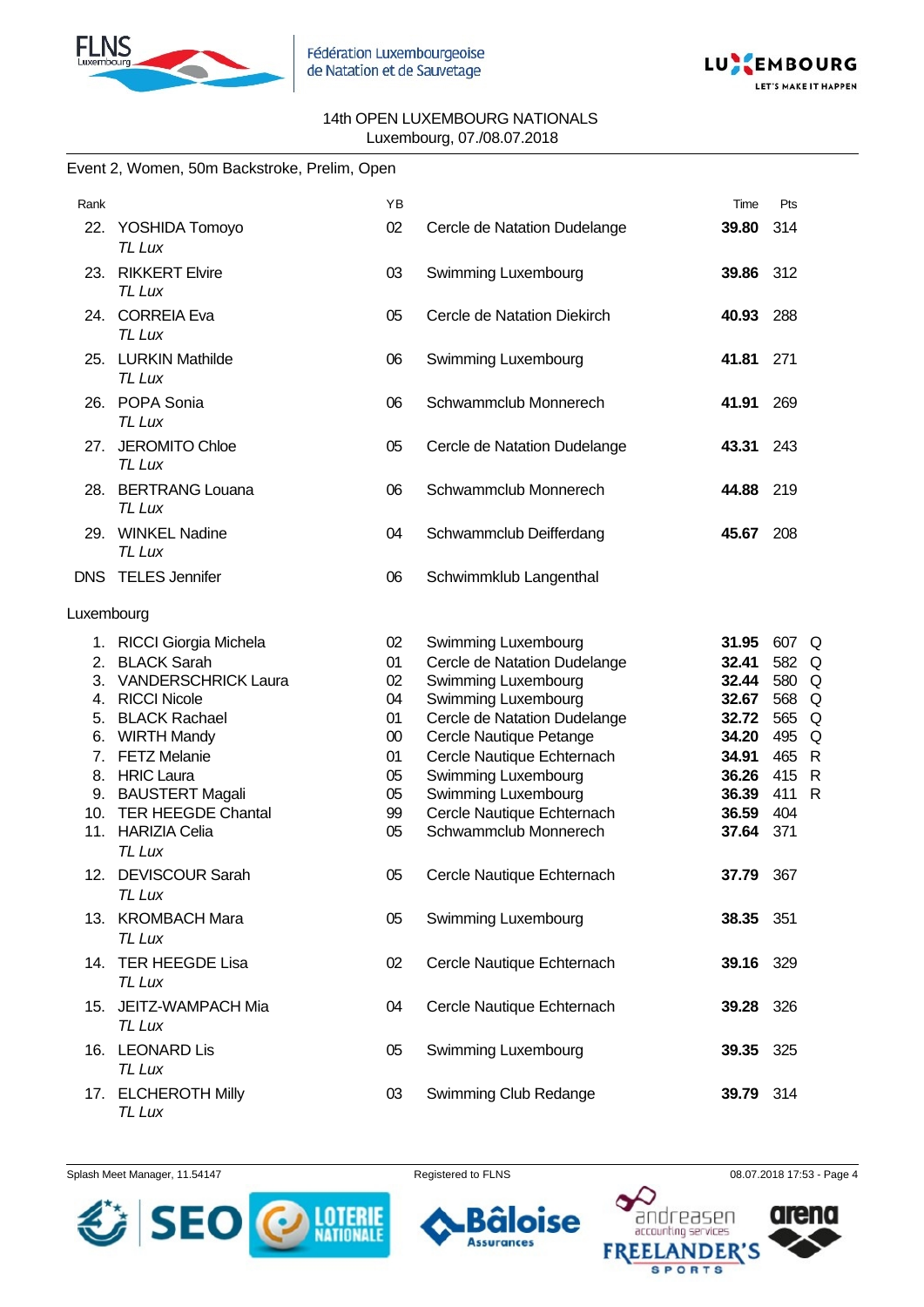



#### Event 2, Women, 50m Backstroke, Prelim, Luxembourg

| Rank |                                  | YB |                              | Time             | Pts  |
|------|----------------------------------|----|------------------------------|------------------|------|
|      | 18. YOSHIDA Tomoyo<br>TL Lux     | 02 | Cercle de Natation Dudelange | 39.80            | -314 |
| 19.  | <b>RIKKERT Elvire</b><br>TL Lux  | 03 | Swimming Luxembourg          | <b>39.86</b> 312 |      |
| 20.  | CORREIA Eva<br>TL Lux            | 05 | Cercle de Natation Diekirch  | 40.93            | 288  |
| 21.  | <b>LURKIN Mathilde</b><br>TL Lux | 06 | Swimming Luxembourg          | 41.81            | 271  |
|      | 22. POPA Sonia<br>TL Lux         | 06 | Schwammclub Monnerech        | 41.91            | 269  |
| 23.  | <b>JEROMITO Chloe</b><br>TL Lux  | 05 | Cercle de Natation Dudelange | 43.31            | 243  |
| 24.  | <b>BERTRANG Louana</b><br>TL Lux | 06 | Schwammclub Monnerech        | 44.88            | 219  |
| 25.  | <b>WINKEL Nadine</b><br>TL Lux   | 04 | Schwammclub Deifferdang      | 45.67            | 208  |

| Event 3           |                                |       | Men, 50m Butterfly |                                     |             |                     |       | Open |                       |  |  |
|-------------------|--------------------------------|-------|--------------------|-------------------------------------|-------------|---------------------|-------|------|-----------------------|--|--|
|                   | 07.07.2018 - 9:43              |       |                    |                                     |             |                     |       |      | <b>Results Prelim</b> |  |  |
| Meet Record       |                                | 23.99 |                    | <b>SCHLESINGER Marcus</b>           | <b>ISR</b>  | Luxembourg          |       |      | 02.07.2016            |  |  |
|                   | <b>National Records</b>        | 23.96 | <b>HENX Julien</b> |                                     | <b>CNDu</b> | Saint Raphael (FRA) |       |      | 26.05.2018            |  |  |
|                   | Luxembourg Champion: 31.50     |       |                    |                                     |             |                     |       |      |                       |  |  |
| Points: FINA 2017 |                                |       |                    |                                     |             |                     |       |      |                       |  |  |
| Rank              |                                |       | ΥB                 |                                     |             |                     | Time  | Pts  |                       |  |  |
| Open              |                                |       |                    |                                     |             |                     |       |      |                       |  |  |
|                   | RAZETO Stefano                 |       | 86                 | ST Erzgebirge                       |             |                     | 24.21 | 795  | Q                     |  |  |
| 2.                | <b>HENX Julien</b>             |       | 95                 | Cercle de Natation Dudelange        |             |                     | 24.47 | 770  | Q                     |  |  |
| 3.                | STACCHIOTTI Raphael            |       | 92                 | Swimming Club Le Dauphin Ettelbruck |             |                     | 25.27 | 699  | Q                     |  |  |
| 4.                | <b>TONUS Frederic</b>          |       | 73                 | Liege Natation                      |             |                     | 25.88 | 651  | Q                     |  |  |
| 5.                | <b>MILOS Predrag</b>           |       | 95                 | Icelandic Swimming Association      |             |                     | 26.04 | 639  | Q                     |  |  |
| 6.                | <b>SCHMITZ Jules</b>           |       | 99                 | Swimming Club Redange               |             |                     | 26.18 | 628  | Q                     |  |  |
|                   | <b>GLOESENER Louis</b>         |       | 95                 | Swimming Luxembourg                 |             |                     | 26.20 | 627  | Q                     |  |  |
| 8.                | <b>DALEIDEN CIUFERRI Ralph</b> |       | 03                 | Schwammclub Deifferdang             |             |                     | 27.24 | 558  | Q                     |  |  |
| 9.                | <b>CARNEIRO Joao</b>           |       | 03                 | Swimming Luxembourg                 |             |                     | 27.60 | 536  | R                     |  |  |
| 10.               | <b>VANDERSCHRICK Stephan</b>   |       | 00                 | Swimming Luxembourg                 |             |                     | 27.92 | 518  | R                     |  |  |
| 11.               | <b>SAUBER Bob</b>              |       | 01                 | Swimming Club Redange               |             |                     | 28.27 | 499  | R                     |  |  |

- 12. ZUPANEC Ales 00 PK Triglav Kranj **28.45** 490 R
- 13. MOREAUX Maxime 02 Swimming Club Redange **28.48** 488
- 14. SIMAO NOGUEIRA Joao 04 Schwammclub Deifferdang **28.80** 472
- 
- 15. LANNERS Bob 02 Swimming Luxembourg **28.89** 467
- 16. BOKOV Rodion 03 Swimming Luxembourg **29.03** 461
- 17. JAAS Jeff 04 Swimming Club Le Dauphin Ettelbruck **29.34** 446
- 18. FANDEL Stephan 92 Schwimmverein Mannheim **29.49** 440
- 19. LUCARELLI Riccardo 05 Swimming Luxembourg **29.56** 436
- 20. GREUTER Simon Aramis 02 Schwimmgemeinschaft Liechtenstein **29.63** 433

Splash Meet Manager, 11.54147 **Registered to FLNS Registered to FLNS** 08.07.2018 17:53 - Page 5





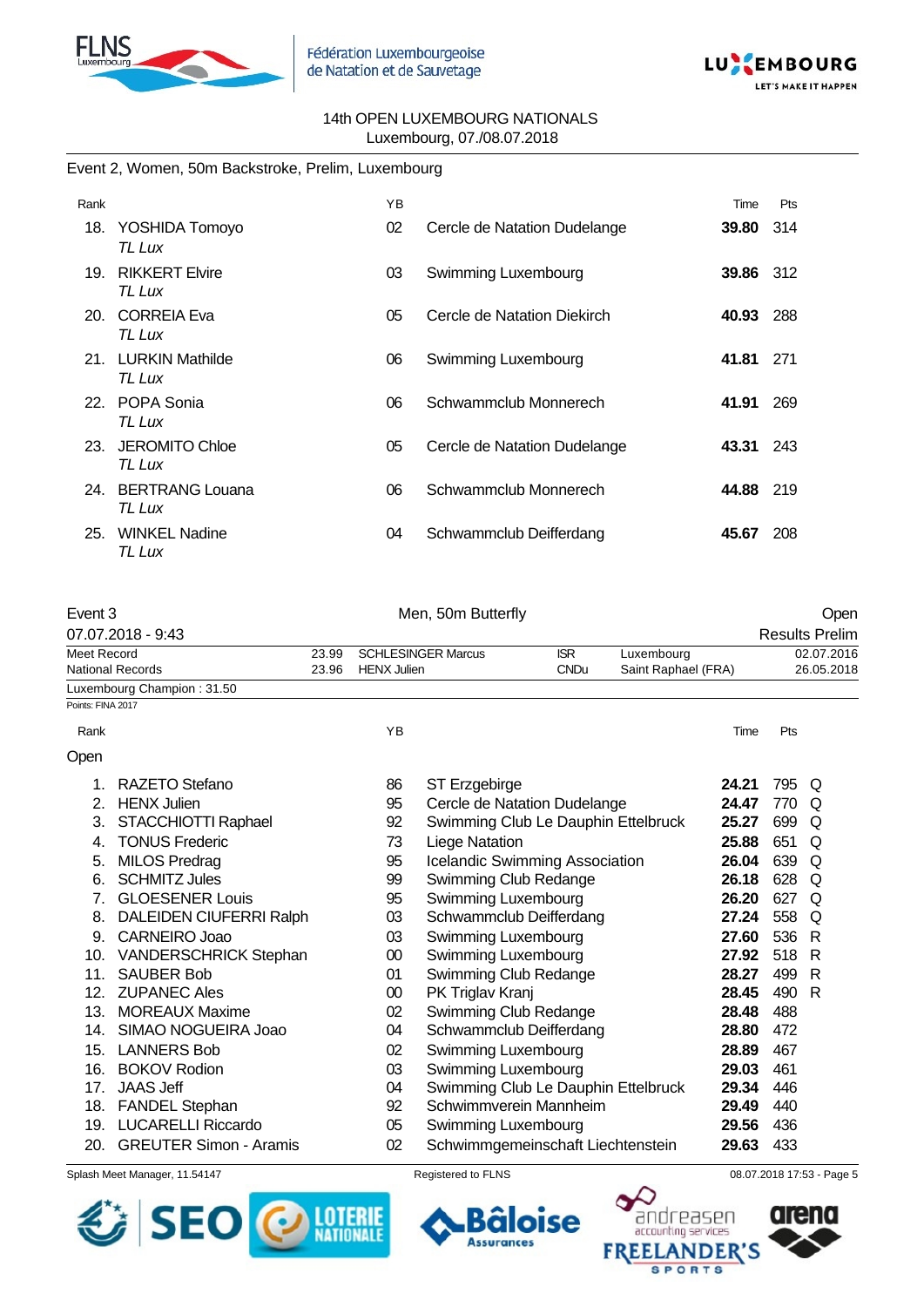



#### Event 3, Men, 50m Butterfly, Prelim, Open

| Rank |                                     | YB     |                              | Time      | Pts |
|------|-------------------------------------|--------|------------------------------|-----------|-----|
|      | 21. LESAGE Christophe               | 02     | Swimming Luxembourg          | 30.01     | 417 |
|      | 22. CONSTANTINO CAEIRO Diogo        | 03     | Cercle de Natation Dudelange | 30.03     | 416 |
|      | 23. COLLINS Ryan                    | $00\,$ | Cercle de Natation Dudelange | 30.25     | 407 |
|      | 24. FLOREAN Darius                  | 05     | Swimming Luxembourg          | 30.71     | 389 |
|      | 25. LUKA Mory                       | 04     | Swimming Luxembourg          | 30.94     | 381 |
|      | 26. DENTER Arthur                   | 04     | Cercle Nautique Echternach   | 31.35     | 366 |
|      | 27. WEIDERT Jo<br>TL Lux            | 03     | Cercle Nautique Echternach   | 31.55     | 359 |
|      | 28. DI PINTO Eric<br>TL Lux         | 03     | Swimming Luxembourg          | 31.95     | 345 |
|      | 29. CAILLIAU Nils<br>TL Lux         | 01     | Swimming Club Redange        | 31.96     | 345 |
|      | 30. FUCCI Nicolo<br>TL Lux          | 03     | Cercle de Natation Dudelange | 32.05     | 342 |
|      | 31. DURAKOVIC Tarik<br>TL Lux       | 05     | Swimming Luxembourg          | 32.45     | 330 |
|      | 32. SUKHANOV Maxim<br><b>TL Lux</b> | 04     | Cercle de Natation Dudelange | 32.47     | 329 |
|      | 33. SUETOE Rafael<br><b>TL Lux</b>  | 05     | Swimming Luxembourg          | 32.48     | 329 |
|      | 34. IVICIC Ales<br>TL Lux           | 04     | PK Triglav Kranj             | 32.87     | 317 |
|      | 35. MICHIELS Patrick<br>TL Lux      | 02     | Cercle Nautique Echternach   | 32.96 315 |     |
|      | 36. KIRCH Felix<br>TL Lux           | 03     | Cercle de Natation Dudelange | 33.02 313 |     |
|      | 37. VIGUIER Elyan<br>TL Lux         | 04     | Swimming Luxembourg          | 33.74     | 293 |
| 38.  | MILANOVSKI Nikola<br>TL Lux         | 04     | Swimming Luxembourg          | 33.93     | 288 |
|      | 39. ROMAN Schnorrer<br>TL Lux       | 89     | Tv Bitburg 1911 e.V.         | 33.94     | 288 |
|      | 40. KEMP Finn<br>TL Lux             | 05     | Swimming Luxembourg          | 34.91     | 265 |
|      | 41. NTAGANDA Alexis<br>TL Lux       | 05     | Swimming Luxembourg          | 37.35     | 216 |
|      | DNS FETZ Tom                        | 04     | Cercle Nautique Echternach   |           |     |







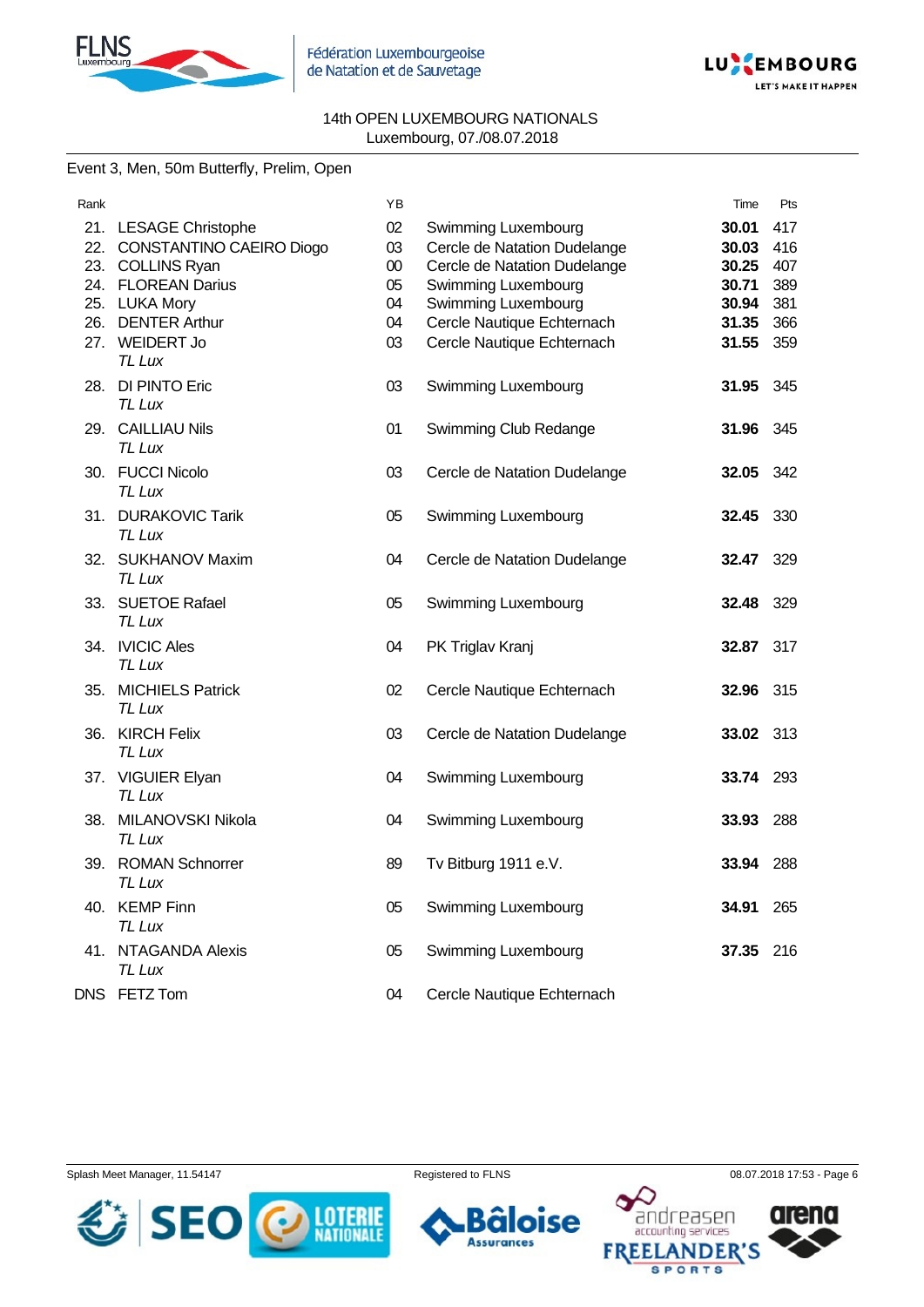

Fédération Luxembourgeoise de Natation et de Sauvetage



14th OPEN LUXEMBOURG NATIONALS Luxembourg, 07./08.07.2018

#### Event 3, Men, 50m Butterfly, Prelim

## Luxembourg

| 1.  | <b>HENX Julien</b>           | 95     | Cercle de Natation Dudelange        | 24.47     | 770 Q |              |
|-----|------------------------------|--------|-------------------------------------|-----------|-------|--------------|
| 2.  | STACCHIOTTI Raphael          | 92     | Swimming Club Le Dauphin Ettelbruck | 25.27     | 699   | Q            |
| 3.  | <b>SCHMITZ Jules</b>         | 99     | Swimming Club Redange               | 26.18     | 628   | Q            |
| 4.  | <b>GLOESENER Louis</b>       | 95     | Swimming Luxembourg                 | 26.20     | 627   | Q            |
|     | 5. DALEIDEN CIUFERRI Ralph   | 03     | Schwammclub Deifferdang             | 27.24     | 558   | Q            |
|     | 6. CARNEIRO Joao             | 03     | Swimming Luxembourg                 | 27.60     | 536   | R            |
|     | 7. VANDERSCHRICK Stephan     | $00\,$ | Swimming Luxembourg                 | 27.92     | 518   | $\mathsf{R}$ |
|     | 8. SAUBER Bob                | 01     | Swimming Club Redange               | 28.27     | 499   | R            |
|     | 9. MOREAUX Maxime            | 02     | Swimming Club Redange               | 28.48     | 488   |              |
|     | 10. SIMAO NOGUEIRA Joao      | 04     | Schwammclub Deifferdang             | 28.80     | 472   |              |
|     | 11. LANNERS Bob              | 02     | Swimming Luxembourg                 | 28.89     | 467   |              |
|     | 12. BOKOV Rodion             | 03     | Swimming Luxembourg                 | 29.03     | 461   |              |
|     | 13. JAAS Jeff                | 04     | Swimming Club Le Dauphin Ettelbruck | 29.34     | 446   |              |
|     | 14. LUCARELLI Riccardo       | 05     | Swimming Luxembourg                 | 29.56     | 436   |              |
|     | 15. LESAGE Christophe        | 02     | Swimming Luxembourg                 | 30.01     | 417   |              |
|     | 16. CONSTANTINO CAEIRO Diogo | 03     | Cercle de Natation Dudelange        | 30.03     | 416   |              |
|     | 17. COLLINS Ryan             | $00\,$ | Cercle de Natation Dudelange        | 30.25     | 407   |              |
|     | 18. FLOREAN Darius           | 05     | Swimming Luxembourg                 | 30.71     | 389   |              |
|     | 19. LUKA Mory                | 04     | Swimming Luxembourg                 | 30.94     | 381   |              |
| 20. | <b>DENTER Arthur</b>         | 04     | Cercle Nautique Echternach          | 31.35     | 366   |              |
| 21. | WEIDERT Jo                   | 03     | Cercle Nautique Echternach          | 31.55     | 359   |              |
|     | TL Lux                       |        |                                     |           |       |              |
| 22. | <b>DI PINTO Eric</b>         | 03     | Swimming Luxembourg                 | 31.95     | 345   |              |
|     | TL Lux                       |        |                                     |           |       |              |
|     | 23. CAILLIAU Nils            | 01     | Swimming Club Redange               | 31.96     | 345   |              |
|     | TL Lux                       |        |                                     |           |       |              |
|     | 24. FUCCI Nicolo             | 03     |                                     |           | 342   |              |
|     | TL Lux                       |        | Cercle de Natation Dudelange        | 32.05     |       |              |
|     |                              |        |                                     |           |       |              |
| 25. | <b>DURAKOVIC Tarik</b>       | 05     | Swimming Luxembourg                 | 32.45     | 330   |              |
|     | TL Lux                       |        |                                     |           |       |              |
| 26. | <b>SUKHANOV Maxim</b>        | 04     | Cercle de Natation Dudelange        | 32.47     | 329   |              |
|     | TL Lux                       |        |                                     |           |       |              |
| 27. | <b>SUETOE Rafael</b>         | 05     | Swimming Luxembourg                 | 32.48     | 329   |              |
|     | TL Lux                       |        |                                     |           |       |              |
| 28. | <b>MICHIELS Patrick</b>      | 02     | Cercle Nautique Echternach          | 32.96     | 315   |              |
|     | TL Lux                       |        |                                     |           |       |              |
|     |                              |        |                                     |           |       |              |
|     | 29. KIRCH Felix              | 03     | Cercle de Natation Dudelange        | 33.02 313 |       |              |
|     | TL Lux                       |        |                                     |           |       |              |
|     | 30. VIGUIER Elyan            | 04     | Swimming Luxembourg                 | 33.74 293 |       |              |
|     | TL Lux                       |        |                                     |           |       |              |
| 31. | MILANOVSKI Nikola            | 04     | Swimming Luxembourg                 | 33.93     | 288   |              |
|     | TL Lux                       |        |                                     |           |       |              |
|     | 32. KEMP Finn                | 05     | Swimming Luxembourg                 | 34.91     | 265   |              |
|     | TL Lux                       |        |                                     |           |       |              |
|     |                              |        |                                     |           |       |              |

Splash Meet Manager, 11.54147 **Registered to FLNS Registered to FLNS** 08.07.2018 17:53 - Page 7





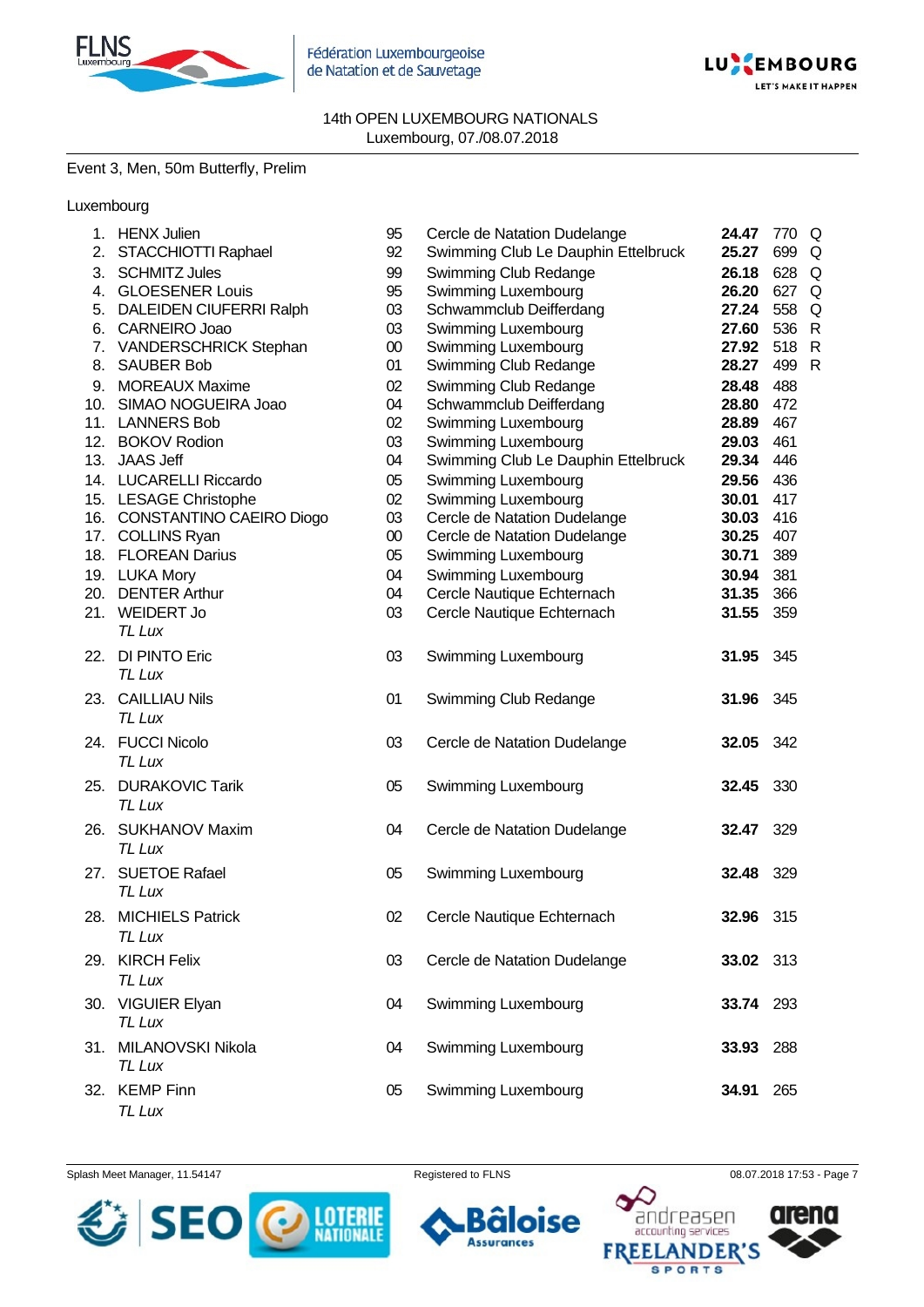

Fédération Luxembourgeoise de Natation et de Sauvetage



#### 14th OPEN LUXEMBOURG NATIONALS Luxembourg, 07./08.07.2018

|                   | Event 3, Men, 50m Butterfly, Prelim, Luxembourg        |                |                         |                      |                                                       |                            |                |            |                          |
|-------------------|--------------------------------------------------------|----------------|-------------------------|----------------------|-------------------------------------------------------|----------------------------|----------------|------------|--------------------------|
| Rank              |                                                        |                | ΥB                      |                      |                                                       |                            | Time           | Pts        |                          |
|                   | 33. NTAGANDA Alexis<br>TL Lux                          |                | 05                      |                      | Swimming Luxembourg                                   |                            | 37.35          | 216        |                          |
|                   | DNS FETZ Tom                                           |                | 04                      |                      | Cercle Nautique Echternach                            |                            |                |            |                          |
| Event 4           |                                                        |                |                         | Women, 50m Butterfly |                                                       |                            |                |            | Open                     |
|                   | 07.07.2018 - 9:51                                      |                | <b>WIJKHUIJS Josien</b> |                      |                                                       |                            |                |            | <b>Results Prelim</b>    |
| Meet Record       | <b>National Records</b>                                | 26.70<br>27.85 | <b>MEYNEN Julie</b>     |                      | <b>NED</b><br><b>SL</b>                               | Luxembourg<br>Anvers (BEL) |                |            | 01.07.2017<br>08.07.2012 |
|                   | Luxembourg Champion: 35.00                             |                |                         |                      |                                                       |                            |                |            |                          |
| Points: FINA 2017 |                                                        |                |                         |                      |                                                       |                            |                |            |                          |
| Rank              |                                                        |                | YB                      |                      |                                                       |                            | Time           | Pts        |                          |
| Open              |                                                        |                |                         |                      |                                                       |                            |                |            |                          |
| 1.                | <b>RAZETO Luisa Marie</b>                              |                | 92                      | ST Erzgebirge        |                                                       |                            | 28.13          | 655 Q      |                          |
|                   | 2. HEFEL Theresa                                       |                | 01                      |                      | Schwimmklub Langenthal                                |                            | 29.00          | 597        | Q                        |
|                   | 3. MEYNEN Julie                                        |                | 97                      |                      | Swimming Club Le Dauphin Ettelbruck                   |                            | 29.05          | 594        | Q                        |
| 4.                | <b>GUDMUNDSDOTTIR Johanna Elin</b>                     |                | 01                      |                      | <b>Icelandic Swimming Association</b>                 |                            | 29.20          | 585        | Q                        |
|                   | 5. PETERS Lena                                         |                | 05                      |                      | Cercle de Natation Dudelange                          |                            | 29.36          |            | 576 Q MP                 |
|                   | 6. DIAA ELDINE Logain                                  |                | 03                      |                      | Wadi Delga Club Egypt                                 |                            | 29.67          | 558 Q      |                          |
| 7.                | ROBERTSDOTTIR Katarina                                 |                | $00\,$                  |                      | Icelandic Swimming Association                        |                            | 29.87          | 547 Q      |                          |
|                   | 8. HAMEN SAIEG Yael                                    |                | 01                      |                      | Cercle de Natation Diekirch                           |                            | 30.29          | 524 Q      |                          |
|                   | 9. RICCI Nicole                                        |                | 04                      |                      | Swimming Luxembourg                                   |                            | 30.68          | 504 R      |                          |
|                   | 10. SPIK Eva                                           |                | 03                      | PK Triglav Kranj     |                                                       |                            | 30.69          | 504        | -R                       |
| 11.               | <b>PETERS</b> Emma                                     |                | 03                      |                      | Cercle de Natation Dudelange                          |                            | 30.71          | 503        | R                        |
|                   | 12. RIKKERT Helene<br>13. KRISTJANSDOTTIR Maria Fanney |                | $00\,$<br>$00\,$        |                      | Swimming Luxembourg<br>Icelandic Swimming Association |                            | 30.82<br>31.07 | 498<br>486 | R                        |
|                   | 14. FABIANI Chanel                                     |                | 03                      |                      | Cercle de Natation Dudelange                          |                            | 31.35          | 473        |                          |
|                   | 15. BLAHOVA Helena                                     |                | 04                      |                      | Sportstyl Hradec Kralove                              |                            | 31.96          | 446        |                          |
|                   | 16. BLANC Marguerite                                   |                | 99                      |                      | Swimming Luxembourg                                   |                            | 32.31          | 432        |                          |
|                   | 17. REDING Alyssa                                      |                | 04                      |                      | Swimming Club Le Dauphin Ettelbruck                   |                            | 32.91          | 409        |                          |
|                   | 18. KESEROVIC Marine                                   |                | 02                      |                      | Cercle de Natation Dudelange                          |                            | 33.18          | 399        |                          |
|                   | 19. BROICH Lea-Sophie                                  |                | 00                      |                      | Postsportverein Trier                                 |                            | 33.46          | 389        |                          |
|                   | 20. COIMBRA Alice                                      |                | 02                      |                      | Swimming Luxembourg                                   |                            | 33.55          | 386        |                          |
|                   | 21. HRIC Laura                                         |                | 05                      |                      | Swimming Luxembourg                                   |                            | 33.81          | 377        |                          |
|                   | 22. BAUSTERT Magali                                    |                | 05                      |                      | <b>Swimming Luxembourg</b>                            |                            | 34.06          | 369        |                          |
|                   | 23. VERLAQUE Ciara                                     |                | 04                      |                      | Cercle de Natation Dudelange                          |                            | 34.81          | 345        |                          |
|                   | 24. SOFFIO Mara                                        |                | 06                      |                      | Schwammclub Monnerech                                 |                            | 34.82          | 345        |                          |
|                   | 25. WIRTH Mandy                                        |                | $00\,$                  |                      | Cercle Nautique Petange                               |                            | 34.92          | 342        |                          |
|                   | 26. BORDONARO Madeleine<br>TL Lux                      |                | 06                      |                      | Cercle Nautique Petange                               |                            | 35.01          | 339        |                          |
|                   | 27. HAAG Nora                                          |                | 04                      |                      | Swimming Club Redange                                 |                            | 35.03          | 339        |                          |
|                   | <b>TL Lux</b>                                          |                |                         |                      |                                                       |                            |                |            |                          |
|                   | 28. RIKKERT Elvire<br>TL Lux                           |                | 03                      |                      | Swimming Luxembourg                                   |                            | 35.08          | 337        |                          |
|                   | 29. CALMES Lara<br>TL Lux                              |                | 04                      |                      | Schwammclub Monnerech                                 |                            | 35.59          | 323        |                          |

Splash Meet Manager, 11.54147 **Registered to FLNS Registered to FLNS** 08.07.2018 17:53 - Page 8

ÕĪ **Assurances** 

**loise** 



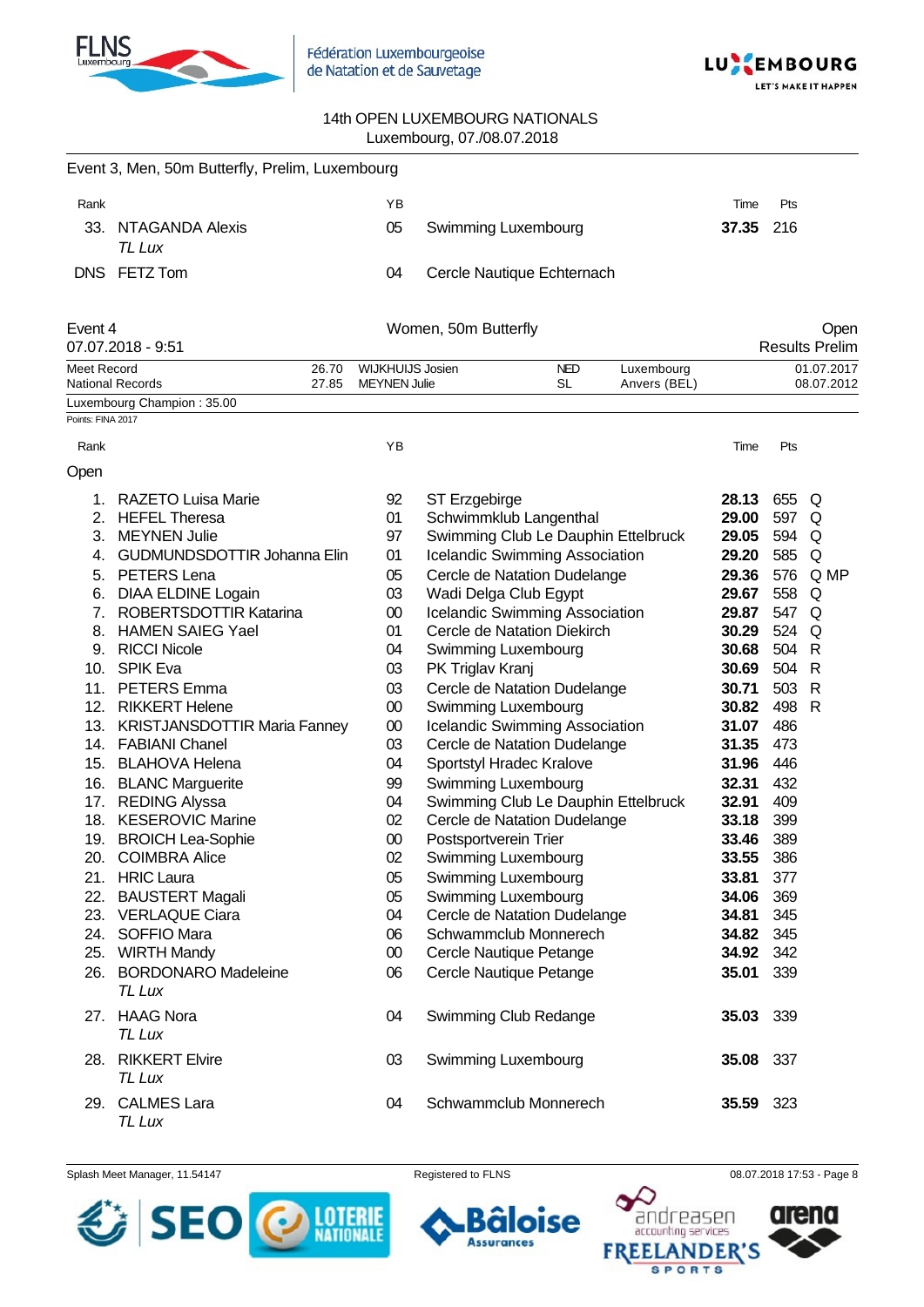



#### Event 4, Women, 50m Butterfly, Prelim, Open

| Rank                                                          |                                                                                                                                                                                                                                                                                                                                                                                                    | YB                                                                                                         |                                                                                                                                                                                                                                                                                                                                                                                                                                                                                                    | Time                                                                                                                                                      | Pts                                                                                                            |                                                           |
|---------------------------------------------------------------|----------------------------------------------------------------------------------------------------------------------------------------------------------------------------------------------------------------------------------------------------------------------------------------------------------------------------------------------------------------------------------------------------|------------------------------------------------------------------------------------------------------------|----------------------------------------------------------------------------------------------------------------------------------------------------------------------------------------------------------------------------------------------------------------------------------------------------------------------------------------------------------------------------------------------------------------------------------------------------------------------------------------------------|-----------------------------------------------------------------------------------------------------------------------------------------------------------|----------------------------------------------------------------------------------------------------------------|-----------------------------------------------------------|
| 30.                                                           | <b>BOUZIDI</b> Imene<br><b>TL Lux</b>                                                                                                                                                                                                                                                                                                                                                              | 05                                                                                                         | Schwammclub Monnerech                                                                                                                                                                                                                                                                                                                                                                                                                                                                              | 36.22                                                                                                                                                     | 306                                                                                                            |                                                           |
| 31.                                                           | <b>TER HEEGDE Chantal</b><br>TL Lux                                                                                                                                                                                                                                                                                                                                                                | 99                                                                                                         | Cercle Nautique Echternach                                                                                                                                                                                                                                                                                                                                                                                                                                                                         | 36.23 306                                                                                                                                                 |                                                                                                                |                                                           |
| 32.                                                           | <b>BEVIVINO Giovanna</b><br>TL Lux                                                                                                                                                                                                                                                                                                                                                                 | 05                                                                                                         | Schwimmklub Langenthal                                                                                                                                                                                                                                                                                                                                                                                                                                                                             | 36.75                                                                                                                                                     | 293                                                                                                            |                                                           |
|                                                               | 33. YOSHIDA Tomoyo<br><b>TL Lux</b>                                                                                                                                                                                                                                                                                                                                                                | 02                                                                                                         | Cercle de Natation Dudelange                                                                                                                                                                                                                                                                                                                                                                                                                                                                       | 36.77                                                                                                                                                     | 293                                                                                                            |                                                           |
|                                                               | 34. FETZ Melanie<br>TL Lux                                                                                                                                                                                                                                                                                                                                                                         | 01                                                                                                         | Cercle Nautique Echternach                                                                                                                                                                                                                                                                                                                                                                                                                                                                         | 38.10 263                                                                                                                                                 |                                                                                                                |                                                           |
| 35.                                                           | <b>OLINGER Tina</b><br>TL Lux                                                                                                                                                                                                                                                                                                                                                                      | 06                                                                                                         | Cercle de Natation Wiltz                                                                                                                                                                                                                                                                                                                                                                                                                                                                           | 40.68                                                                                                                                                     | 216                                                                                                            |                                                           |
|                                                               | DNS LOTRIC Maja<br>DNS GUERARD Anna-Sica<br>DNS ROLKO Sarah                                                                                                                                                                                                                                                                                                                                        | 03<br>01<br>94                                                                                             | PK Triglav Kranj<br>Schwammclub Deifferdang<br>Swimming Luxembourg                                                                                                                                                                                                                                                                                                                                                                                                                                 |                                                                                                                                                           |                                                                                                                |                                                           |
| Luxembourg                                                    |                                                                                                                                                                                                                                                                                                                                                                                                    |                                                                                                            |                                                                                                                                                                                                                                                                                                                                                                                                                                                                                                    |                                                                                                                                                           |                                                                                                                |                                                           |
| 1.<br>5.<br>6.<br>7.<br>8.<br>10.<br>11.<br>13.<br>15.<br>16. | <b>MEYNEN Julie</b><br>2. PETERS Lena<br>3. HAMEN SAIEG Yael<br>4. RICCI Nicole<br><b>PETERS</b> Emma<br><b>RIKKERT Helene</b><br><b>FABIANI Chanel</b><br><b>BLANC Marguerite</b><br>9. REDING Alyssa<br><b>KESEROVIC Marine</b><br><b>COIMBRA Alice</b><br>12. HRIC Laura<br><b>BAUSTERT Magali</b><br>14. VERLAQUE Ciara<br><b>SOFFIO Mara</b><br><b>WIRTH Mandy</b><br>17. BORDONARO Madeleine | 97<br>05<br>01<br>04<br>03<br>$00\,$<br>03<br>99<br>04<br>02<br>02<br>05<br>05<br>04<br>06<br>$00\,$<br>06 | Swimming Club Le Dauphin Ettelbruck<br>Cercle de Natation Dudelange<br>Cercle de Natation Diekirch<br>Swimming Luxembourg<br>Cercle de Natation Dudelange<br>Swimming Luxembourg<br>Cercle de Natation Dudelange<br>Swimming Luxembourg<br>Swimming Club Le Dauphin Ettelbruck<br>Cercle de Natation Dudelange<br>Swimming Luxembourg<br>Swimming Luxembourg<br>Swimming Luxembourg<br>Cercle de Natation Dudelange<br>Schwammclub Monnerech<br>Cercle Nautique Petange<br>Cercle Nautique Petange | 29.05<br>29.36<br>30.29<br>30.68<br>30.71<br>30.82<br>31.35<br>32.31<br>32.91<br>33.18<br>33.55<br>33.81<br>34.06<br>34.81<br>34.82<br>34.92<br>35.01 339 | 594 Q<br>576<br>524<br>504<br>503<br>498<br>473<br>432<br>409<br>399<br>386<br>377<br>369<br>345<br>345<br>342 | Q MP<br>Q<br>$\mathsf{R}$<br>$\mathsf{R}$<br>$\mathsf{R}$ |
|                                                               | <b>TL Lux</b><br>18. HAAG Nora<br>TL Lux                                                                                                                                                                                                                                                                                                                                                           | 04                                                                                                         | Swimming Club Redange                                                                                                                                                                                                                                                                                                                                                                                                                                                                              | 35.03 339                                                                                                                                                 |                                                                                                                |                                                           |
|                                                               | 19. RIKKERT Elvire<br>TL Lux                                                                                                                                                                                                                                                                                                                                                                       | 03                                                                                                         | Swimming Luxembourg                                                                                                                                                                                                                                                                                                                                                                                                                                                                                | 35.08 337                                                                                                                                                 |                                                                                                                |                                                           |
|                                                               | 20. CALMES Lara<br>TL Lux                                                                                                                                                                                                                                                                                                                                                                          | 04                                                                                                         | Schwammclub Monnerech                                                                                                                                                                                                                                                                                                                                                                                                                                                                              | 35.59 323                                                                                                                                                 |                                                                                                                |                                                           |
|                                                               | 21. BOUZIDI Imene<br>TL Lux                                                                                                                                                                                                                                                                                                                                                                        | 05                                                                                                         | Schwammclub Monnerech                                                                                                                                                                                                                                                                                                                                                                                                                                                                              | 36.22 306                                                                                                                                                 |                                                                                                                |                                                           |
|                                                               | 22. TER HEEGDE Chantal<br>TL Lux                                                                                                                                                                                                                                                                                                                                                                   | 99                                                                                                         | Cercle Nautique Echternach                                                                                                                                                                                                                                                                                                                                                                                                                                                                         | 36.23 306                                                                                                                                                 |                                                                                                                |                                                           |

#### Splash Meet Manager, 11.54147 **Registered to FLNS Registered to FLNS** 08.07.2018 17:53 - Page 9

6

**Assurances** 

oise



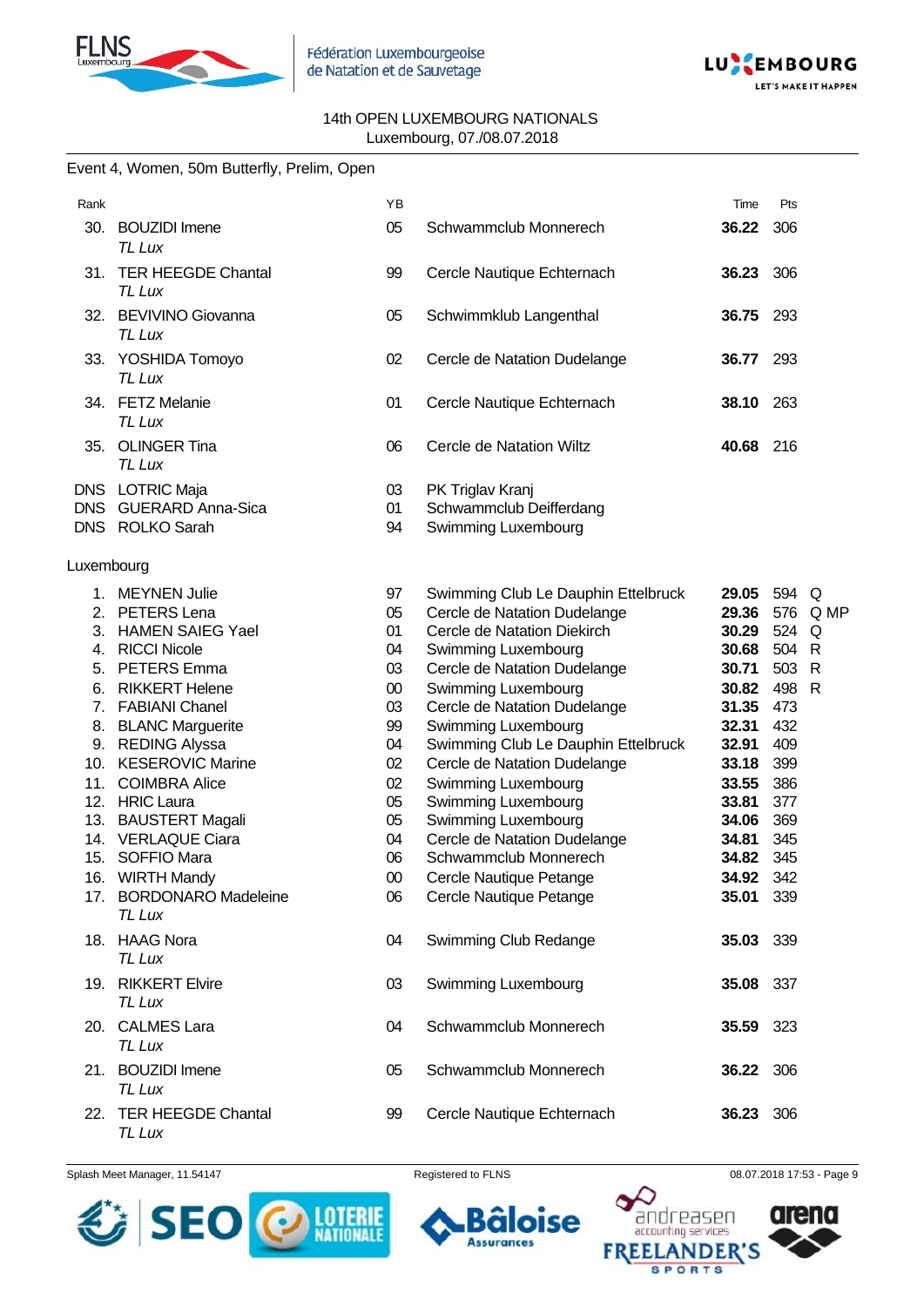

Event 4, Women, 50m Butterfly, Prelim, Luxembourg



#### 14th OPEN LUXEMBOURG NATIONALS Luxembourg, 07./08.07.2018

| Rank       |                                             |           |         | YB                       |                                                |            |            |                 |                 | Time  | Pts              |                  |
|------------|---------------------------------------------|-----------|---------|--------------------------|------------------------------------------------|------------|------------|-----------------|-----------------|-------|------------------|------------------|
| 23.        | YOSHIDA Tomoyo<br>TL Lux                    |           |         | 02                       | Cercle de Natation Dudelange                   |            |            |                 |                 | 36.77 | 293              |                  |
|            | 24. FETZ Melanie<br>TL Lux                  |           |         | 01                       | Cercle Nautique Echternach                     |            |            |                 |                 |       | <b>38.10</b> 263 |                  |
| 25.        | <b>OLINGER Tina</b><br>TL Lux               |           |         | 06                       | Cercle de Natation Wiltz                       |            |            |                 |                 | 40.68 | 216              |                  |
| <b>DNS</b> | <b>GUERARD Anna-Sica</b><br>DNS ROLKO Sarah |           |         | 01<br>94                 | Schwammclub Deifferdang<br>Swimming Luxembourg |            |            |                 |                 |       |                  |                  |
| Event 5    | 07.07.2018 - 9:57                           |           |         |                          | Men, 200m Backstroke                           |            |            |                 |                 |       |                  | Open<br>Results  |
|            | Meet Record                                 |           | 2:04.81 |                          | SCHNEIDERS Jean-François                       |            | <b>LUX</b> | Luxembourg      |                 |       |                  | 15.06.2008       |
|            | <b>National Records</b>                     |           | 2:01.71 |                          | SCHNEIDERS Jean-François                       |            | <b>CNW</b> | Luxembourg      |                 |       |                  | 28.05.2013       |
|            | Luxembourg Champion: 2:35.00                |           |         |                          |                                                |            |            |                 |                 |       |                  |                  |
|            |                                             |           |         |                          |                                                |            |            |                 |                 |       |                  |                  |
| Rank       |                                             | YB        |         |                          |                                                | Time       |            | 50 <sub>m</sub> | 100m            |       | 150m             | 200 <sub>m</sub> |
| Open       |                                             |           |         |                          |                                                |            |            |                 |                 |       |                  |                  |
|            | 1. CERNEK Adam<br>Open Luxembourg Champion  | 99        |         | PK Martin                |                                                | 2:04.11 MR |            | 28.76           | 59.97           |       | 1:31.89          | 2:04.11          |
|            | 2. MANNES Max                               | 97        |         | Swimming Luxembourg      |                                                | 2:11.60    |            | 30.72           | 1:03.90         |       | 1:38.59          | 2:11.60          |
|            | 3. BOSKAN Saso                              | 02        |         | PK Triglav Kranj         |                                                | 2:16.46    |            | 31.16           | 1:05.47         |       | 1:41.05          | 2:16.46          |
|            | 4. GLADEK Nik                               | 03        |         | PK Triglav Kranj         |                                                | 2:20.47    |            | 33.28           | 1:08.79         |       | 1:45.26          | 2:20.47          |
|            | 5. OLIVEIRA RODRIGUES Ru02n                 |           |         |                          | Schwimmklub Langenthal                         | 2:22.26    |            | 33.22           | 1:09.62         |       | 1:45.72          | 2:22.26          |
|            | 6. PAJNTAR Rozle                            | 04        |         | PK Triglav Kranj         |                                                | 2:25.34    |            | 33.66           | 1:10.76         |       | 1:48.69          | 2:25.34          |
|            | 7. MICHIELS Olivier                         | 01        |         |                          | Cercle Nautique Echternach                     | 2:28.31    |            | 34.83           | 1:12.75         |       | 1:51.04          | 2:28.31          |
|            | 8. BOURCKEL Mike                            | 03        |         | Cercle de Natation Wiltz |                                                | 2:29.37    |            | 34.61           | 1:12.93         |       | 1:52.51          | 2:29.37          |
|            | 9. GRILC Gregor                             | 03        |         | PK Triglav Kranj         |                                                | 2:29.66    |            | 35.08           | 1:13.10         |       | 1:51.96          | 2:29.66          |
|            | 10. CARNEIRO Nuno                           | 05        |         | Swimming Luxembourg      |                                                | 2:32.61    |            | 33.99           | 1:13.03         |       | 1:53.11          | 2:32.61          |
|            | 11. LESAGE Christophe                       | 02        |         | Swimming Luxembourg      |                                                | 2:34.86    |            | 36.63           | 1:15.58         |       | 1:55.86          | 2:34.86          |
|            | 12. GIRS Matheo<br>TL Lux                   | 02        |         | Cercle de Natation Wiltz |                                                | 2:37.03    |            | 36.23           | 1:16.15         |       | 1:56.77          | 2:37.03          |
|            | 13. JOMINET Dan<br>TL Lux                   | 03        |         | Swimming Luxembourg      |                                                | 2:37.74    |            | 36.53           | 1:17.09         |       | 1:57.90          | 2:37.74          |
|            | 14. KIRCH Felix<br>TL Lux                   | 03        |         |                          | Cercle de Natation Dudelang (2:42.77           |            |            | 36.55           |                 |       |                  | 2:42.77          |
|            | 15. WEIDERT Jo<br>TL Lux                    | 03        |         |                          | Cercle Nautique Echternach 2:43.83             |            |            | 37.25           | 1:18.63         |       | 2:01.97          | 2:43.83          |
|            | 16. THILL Nicolas<br>TL Lux                 | 05        |         | Swimming Luxembourg      |                                                | 2:44.52    |            | 38.75           | 1:20.27         |       | 2:03.16          | 2:44.52          |
|            | 17. DENTER Arthur<br>TL Lux                 | 04        |         |                          | Cercle Nautique Echternach 2:49.03             |            |            | 40.18           | 1:22.62         |       | 2:07.00          | 2:49.03          |
|            | 18. SIMEONOV Vladimir<br>TL Lux             | 04        |         | Swimming Luxembourg      |                                                | 2:49.07    |            | 38.74           | 1:21.68 2:06.80 |       |                  | 2:49.07          |
|            | $DCM$ $MOLD$ $Ccm$                          | $\bigcap$ |         |                          | Carola Nautiaus Eshternach                     |            |            |                 |                 |       |                  |                  |

DSQ MOHR Sam 04 Cercle Nautique Echternach

*TL Lux, D6 - turn not executed in accordance with the rules (SW 6.5) (Time: 10:00)*

Splash Meet Manager, 11.54147 **Registered to FLNS Registered to FLNS** 08.07.2018 17:53 - Page 10





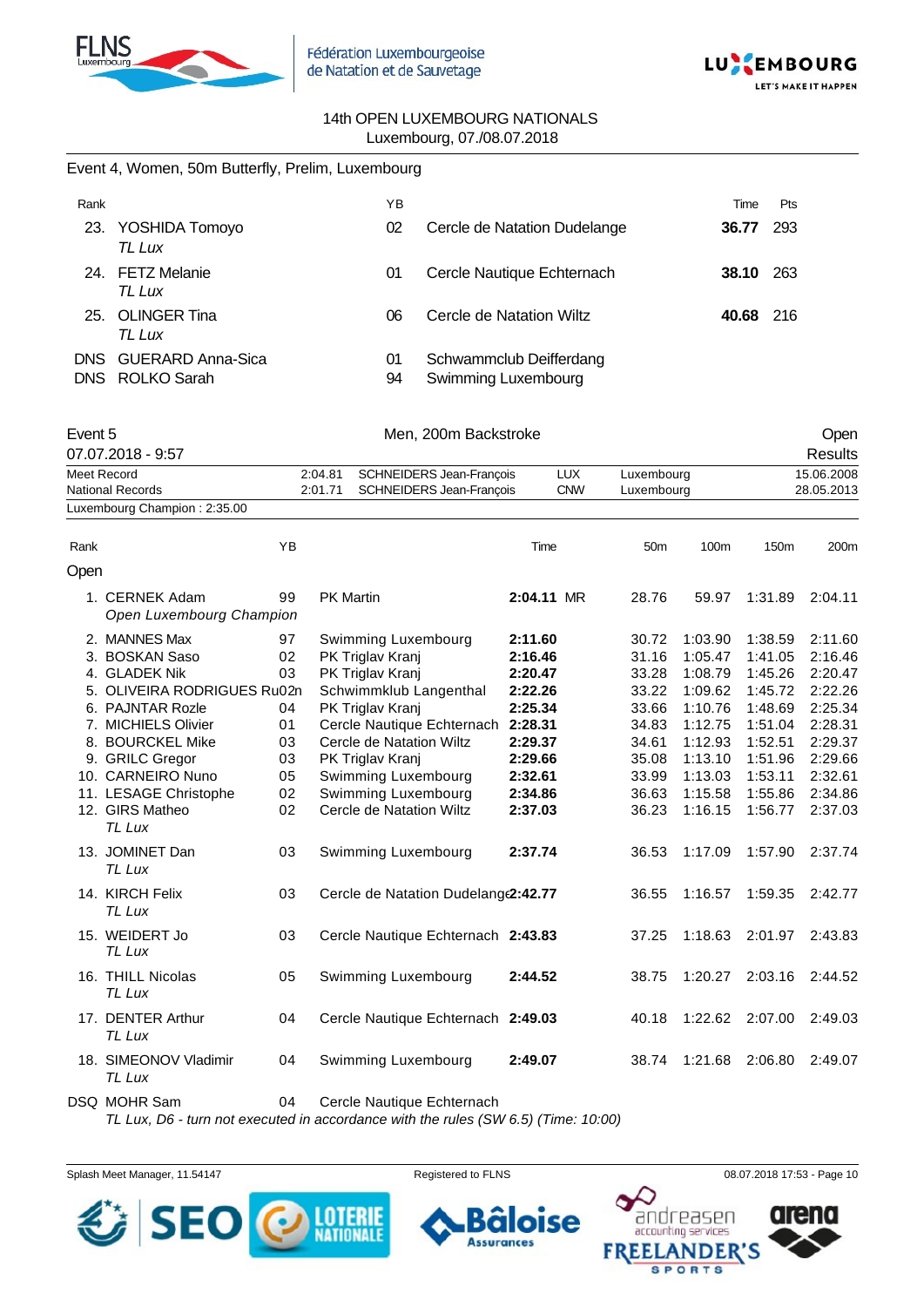



#### Event 5, Men, 200m Backstroke

Luxembourg

| 1. MANNES Max<br><b>Luxembourg Champion</b>                                                                     | 97                         | Swimming Luxembourg                                                                                                                      | 2:11.60                                  | 30.72                                     | 1:03.90                                             | 1:38.59                                             | 2:11.60                                             |
|-----------------------------------------------------------------------------------------------------------------|----------------------------|------------------------------------------------------------------------------------------------------------------------------------------|------------------------------------------|-------------------------------------------|-----------------------------------------------------|-----------------------------------------------------|-----------------------------------------------------|
| 2. MICHIELS Olivier<br>3. BOURCKEL Mike<br>4. CARNEIRO Nuno<br>5. LESAGE Christophe<br>6. GIRS Matheo<br>TL Lux | 01<br>03<br>05<br>02<br>02 | Cercle Nautique Echternach 2:28.31<br>Cercle de Natation Wiltz<br>Swimming Luxembourg<br>Swimming Luxembourg<br>Cercle de Natation Wiltz | 2:29.37<br>2:32.61<br>2:34.86<br>2:37.03 | 34.83<br>34.61<br>33.99<br>36.63<br>36.23 | 1:12.75<br>1:12.93<br>1:13.03<br>1:15.58<br>1:16.15 | 1:51.04<br>1:52.51<br>1:53.11<br>1:55.86<br>1:56.77 | 2:28.31<br>2:29.37<br>2:32.61<br>2:34.86<br>2:37.03 |
| 7. JOMINET Dan<br>TL Lux                                                                                        | 03                         | Swimming Luxembourg                                                                                                                      | 2:37.74                                  | 36.53                                     | 1:17.09                                             | 1:57.90                                             | 2:37.74                                             |
| 8. KIRCH Felix<br>TL Lux                                                                                        | 03                         | Cercle de Natation Dudelang (2:42.77                                                                                                     |                                          | 36.55                                     | 1:16.57                                             | 1:59.35                                             | 2:42.77                                             |
| 9. WEIDERT Jo<br>TL Lux                                                                                         | 03                         | Cercle Nautique Echternach 2:43.83                                                                                                       |                                          | 37.25                                     | 1:18.63                                             | 2:01.97                                             | 2:43.83                                             |
| 10. THILL Nicolas<br>TL Lux                                                                                     | 05                         | Swimming Luxembourg                                                                                                                      | 2:44.52                                  | 38.75                                     | 1:20.27                                             | 2:03.16                                             | 2:44.52                                             |
| 11. DENTER Arthur<br>TL Lux                                                                                     | 04                         | Cercle Nautique Echternach 2:49.03                                                                                                       |                                          | 40.18                                     | 1:22.62                                             | 2:07.00                                             | 2:49.03                                             |
| 12. SIMEONOV Vladimir<br>TL Lux                                                                                 | 04                         | Swimming Luxembourg                                                                                                                      | 2:49.07                                  | 38.74                                     | 1:21.68                                             | 2:06.80                                             | 2:49.07                                             |
| DSQ MOHR Sam                                                                                                    | 04                         | Cercle Nautique Echternach<br>TL Lux, D6 - turn not executed in accordance with the rules (SW 6.5) (Time: 10:00)                         |                                          |                                           |                                                     |                                                     |                                                     |
| Luxembourg Juniors                                                                                              |                            |                                                                                                                                          |                                          |                                           |                                                     |                                                     |                                                     |
| 1. MICHIELS Olivier                                                                                             | 01                         | Cercle Nautique Echternach 2:28.31                                                                                                       |                                          | 34.83                                     | 1:12.75                                             | 1:51.04                                             | 2:28.31                                             |
| Luxembourg Jeunes                                                                                               |                            |                                                                                                                                          |                                          |                                           |                                                     |                                                     |                                                     |
| 1. BOURCKEL Mike<br>2. LESAGE Christophe<br>3. GIRS Matheo<br>TL Lux                                            | 03<br>02<br>02             | Cercle de Natation Wiltz<br>Swimming Luxembourg<br>Cercle de Natation Wiltz                                                              | 2:29.37<br>2:34.86<br>2:37.03            | 34.61<br>36.63<br>36.23                   | 1:12.93<br>1:15.58<br>1:16.15                       | 1:52.51<br>1:55.86<br>1:56.77                       | 2:29.37<br>2:34.86<br>2:37.03                       |
| 4. JOMINET Dan<br>TL Lux                                                                                        | 03                         | Swimming Luxembourg                                                                                                                      | 2:37.74                                  | 36.53                                     | 1:17.09                                             | 1:57.90                                             | 2:37.74                                             |
| 5. KIRCH Felix<br>TL Lux                                                                                        | 03                         | Cercle de Natation Dudelang (2:42.77                                                                                                     |                                          | 36.55                                     | 1:16.57                                             | 1:59.35                                             | 2:42.77                                             |
| 6. WEIDERT Jo<br>TL Lux                                                                                         | 03                         | Cercle Nautique Echternach 2:43.83                                                                                                       |                                          | 37.25                                     |                                                     | 1:18.63 2:01.97                                     | 2:43.83                                             |
| Luxembourg Pupilles                                                                                             |                            |                                                                                                                                          |                                          |                                           |                                                     |                                                     |                                                     |
| 1. CARNEIRO Nuno<br>2. THILL Nicolas<br>TL Lux                                                                  | 05<br>05                   | Swimming Luxembourg<br>Swimming Luxembourg                                                                                               | 2:32.61<br>2:44.52                       | 33.99<br>38.75                            | 1:13.03<br>1:20.27                                  | 1:53.11<br>2:03.16                                  | 2:32.61<br>2:44.52                                  |
| 3. DENTER Arthur<br>TL Lux                                                                                      | 04                         | Cercle Nautique Echternach 2:49.03                                                                                                       |                                          | 40.18                                     | 1:22.62                                             | 2:07.00                                             | 2:49.03                                             |

Splash Meet Manager, 11.54147 **Registered to FLNS Registered to FLNS** 08.07.2018 17:53 - Page 11



oise 6

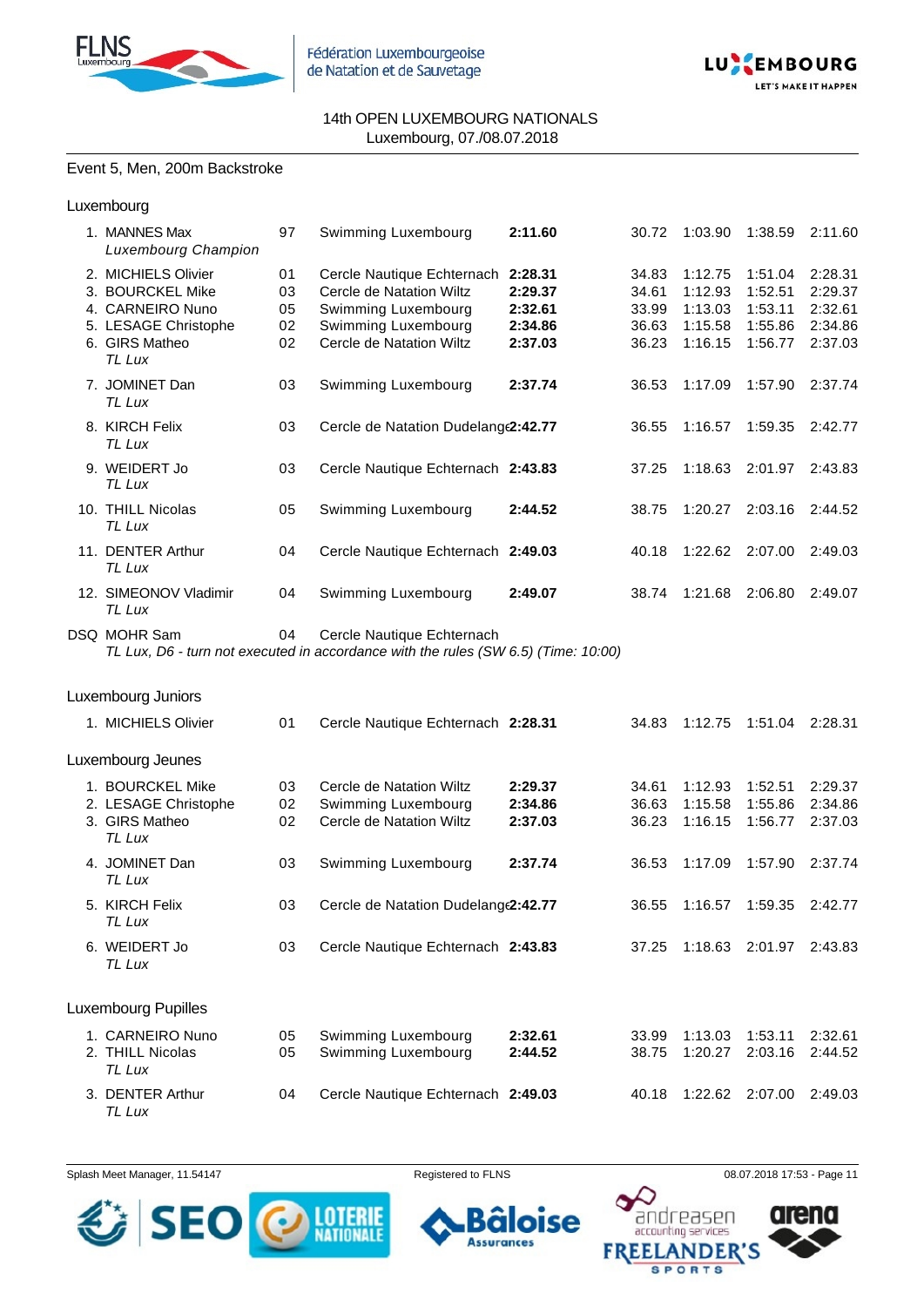



| Event 5, Boys, 200m Backstroke, Luxembourg Pupilles |    |                     |         |                 |                  |                  |                  |  |  |  |  |
|-----------------------------------------------------|----|---------------------|---------|-----------------|------------------|------------------|------------------|--|--|--|--|
| Rank                                                | ΥB |                     | Time    | 50 <sub>m</sub> | 100 <sub>m</sub> | 150 <sub>m</sub> | 200 <sub>m</sub> |  |  |  |  |
| 4. SIMEONOV Vladimir<br>TL Lux                      | 04 | Swimming Luxembourg | 2:49.07 | 38.74           | 1:21.68 2:06.80  |                  | 2:49.07          |  |  |  |  |

DSQ MOHR Sam 04 Cercle Nautique Echternach

*TL Lux, D6 - turn not executed in accordance with the rules (SW 6.5) (Time: 10:00)*

| Event 6 | 07.07.2018 - 10:08                                                                                                                                                                                                                                                                                   |                                                                            |                    | Women, 200m Backstroke                                                                                                                                                                                                                                                                                                                                                       |                                                                                                 |                                                                                                                   |                                                                                                                                             |                                                                                                                                             | Open<br>Results                                                                                                                             |
|---------|------------------------------------------------------------------------------------------------------------------------------------------------------------------------------------------------------------------------------------------------------------------------------------------------------|----------------------------------------------------------------------------|--------------------|------------------------------------------------------------------------------------------------------------------------------------------------------------------------------------------------------------------------------------------------------------------------------------------------------------------------------------------------------------------------------|-------------------------------------------------------------------------------------------------|-------------------------------------------------------------------------------------------------------------------|---------------------------------------------------------------------------------------------------------------------------------------------|---------------------------------------------------------------------------------------------------------------------------------------------|---------------------------------------------------------------------------------------------------------------------------------------------|
|         | Meet Record<br>National Records                                                                                                                                                                                                                                                                      |                                                                            | 2:15.58<br>2:14.51 | <b>EVANS Charlotte</b><br>ROLKO Sarah                                                                                                                                                                                                                                                                                                                                        | <b>GBR</b><br>SL                                                                                | Luxembourg<br>Prague (CZE)                                                                                        |                                                                                                                                             | 04.07.2015<br>08.07.2009                                                                                                                    |                                                                                                                                             |
|         | Luxembourg Champion: 2:50.00                                                                                                                                                                                                                                                                         |                                                                            |                    |                                                                                                                                                                                                                                                                                                                                                                              |                                                                                                 |                                                                                                                   |                                                                                                                                             |                                                                                                                                             |                                                                                                                                             |
| Rank    |                                                                                                                                                                                                                                                                                                      | ΥB                                                                         |                    |                                                                                                                                                                                                                                                                                                                                                                              | Time                                                                                            | 50 <sub>m</sub>                                                                                                   | 100m                                                                                                                                        | 150m                                                                                                                                        | 200m                                                                                                                                        |
| Open    |                                                                                                                                                                                                                                                                                                      |                                                                            |                    |                                                                                                                                                                                                                                                                                                                                                                              |                                                                                                 |                                                                                                                   |                                                                                                                                             |                                                                                                                                             |                                                                                                                                             |
|         | 1. SKULJ Ana<br>Open Luxembourg Champion                                                                                                                                                                                                                                                             | 01                                                                         |                    | PK Triglav Kranj                                                                                                                                                                                                                                                                                                                                                             | 2:25.59                                                                                         | 33.40                                                                                                             | 1:09.86                                                                                                                                     | 1:48.57                                                                                                                                     | 2:25.59                                                                                                                                     |
|         | 2. VANDERSCHRICK Laura<br>3. RICCI Giorgia Michela<br>4. FABER Maiti<br>5. BLACK Sarah<br>6. POGACAR Zala<br>7. JOMINET Lou<br>8. WIRTH Mandy<br>9. TELES Jennifer<br>10. HOLLERICH Anne<br>11. BAUSTERT Magali<br>12. CARNEIRO Sofia<br>13. BROICH Louisa Marie<br>14. TER HEEGDE Chantal<br>TL Lux | 02<br>02<br>01<br>01<br>04<br>05<br>00<br>06<br>01<br>05<br>06<br>03<br>99 |                    | Swimming Luxembourg<br>Swimming Luxembourg<br>Swimming Club Le Dauphin E2:29.77:k<br>Cercle de Natation Dudelang(2:34.33<br>PK Triglav Kranj<br>Swimming Luxembourg<br>Cercle Nautique Petange<br>Schwimmklub Langenthal<br>Swimming Club Le Dauphin E2:46.56:k<br>Swimming Luxembourg<br>Swimming Luxembourg<br>Postsportverein Trier<br>Cercle Nautique Echternach 2:51.27 | 2:27.97<br>2:29.40<br>2:37.39<br>2:37.85<br>2:41.07<br>2:46.40<br>2:47.16<br>2:47.95<br>2:48.40 | 34.75<br>34.32<br>35.39<br>34.48<br>37.08<br>36.27<br>37.56<br>38.85<br>37.89<br>38.87<br>39.90<br>38.38<br>40.66 | 1:11.44<br>1:12.61<br>1:12.66<br>1:13.18<br>1:17.26<br>1:16.78<br>1:18.87<br>1:21.12<br>1:20.59<br>1:21.67<br>1:22.10<br>1:21.50<br>1:24.35 | 1:49.66<br>1:51.27<br>1:51.39<br>1:53.10<br>1:57.62<br>1:57.95<br>2:00.64<br>2:04.19<br>2:03.67<br>2:04.99<br>2:05.57<br>2:05.66<br>2:08.97 | 2:27.97<br>2:29.40<br>2:29.77<br>2:34.33<br>2:37.39<br>2:37.85<br>2:41.07<br>2:46.40<br>2:46.56<br>2:47.16<br>2:47.95<br>2:48.40<br>2:51.27 |
|         | 15. KROMBACH Mara<br>TL Lux                                                                                                                                                                                                                                                                          | 05                                                                         |                    | Swimming Luxembourg                                                                                                                                                                                                                                                                                                                                                          | 2:52.58                                                                                         | 40.27                                                                                                             | 1:24.09                                                                                                                                     | 2:08.64                                                                                                                                     | 2:52.58                                                                                                                                     |
|         | 16. NOTHUM Gwen<br>TL Lux                                                                                                                                                                                                                                                                            | 06                                                                         |                    | Swimming Club Redange                                                                                                                                                                                                                                                                                                                                                        | 2:53.04                                                                                         | 39.89                                                                                                             | 1:23.15                                                                                                                                     | 2:08.64                                                                                                                                     | 2:53.04                                                                                                                                     |
|         | 17. TER HEEGDE Lisa<br>TL Lux                                                                                                                                                                                                                                                                        | 02                                                                         |                    | Cercle Nautique Echternach 2:55.20                                                                                                                                                                                                                                                                                                                                           |                                                                                                 | 42.23                                                                                                             | 1:26.91                                                                                                                                     | 2:11.77                                                                                                                                     | 2:55.20                                                                                                                                     |
|         | 18. SOFFIO Mara<br>TL Lux                                                                                                                                                                                                                                                                            | 06                                                                         |                    | Schwammclub Monnerech                                                                                                                                                                                                                                                                                                                                                        | 2:57.91                                                                                         | 41.98                                                                                                             | 1:28.81                                                                                                                                     | 2:15.50                                                                                                                                     | 2:57.91                                                                                                                                     |
|         | 19. DEVISCOUR Sarah<br>TL Lux                                                                                                                                                                                                                                                                        | 05                                                                         |                    | Cercle Nautique Echternach 3:03.25                                                                                                                                                                                                                                                                                                                                           |                                                                                                 | 42.96                                                                                                             | 1:30.09                                                                                                                                     | 2:18.77                                                                                                                                     | 3:03.25                                                                                                                                     |
|         | 20. HARIZIA Celia<br>TL Lux                                                                                                                                                                                                                                                                          | 05                                                                         |                    | Schwammclub Monnerech                                                                                                                                                                                                                                                                                                                                                        | 3:04.11                                                                                         | 42.18                                                                                                             | 1:28.97                                                                                                                                     | 2:17.06                                                                                                                                     | 3:04.11                                                                                                                                     |
|         | 21. JEITZ-WAMPACH Mia<br>TL Lux                                                                                                                                                                                                                                                                      | 04                                                                         |                    | Cercle Nautique Echternach 3:08.36                                                                                                                                                                                                                                                                                                                                           |                                                                                                 | 43.81                                                                                                             | 1:32.48                                                                                                                                     | 2:21.69                                                                                                                                     | 3:08.36                                                                                                                                     |
|         | <b>DNS HORVAT Natascha</b>                                                                                                                                                                                                                                                                           | 03                                                                         |                    | Schwimmklub Langenthal                                                                                                                                                                                                                                                                                                                                                       |                                                                                                 |                                                                                                                   |                                                                                                                                             |                                                                                                                                             |                                                                                                                                             |





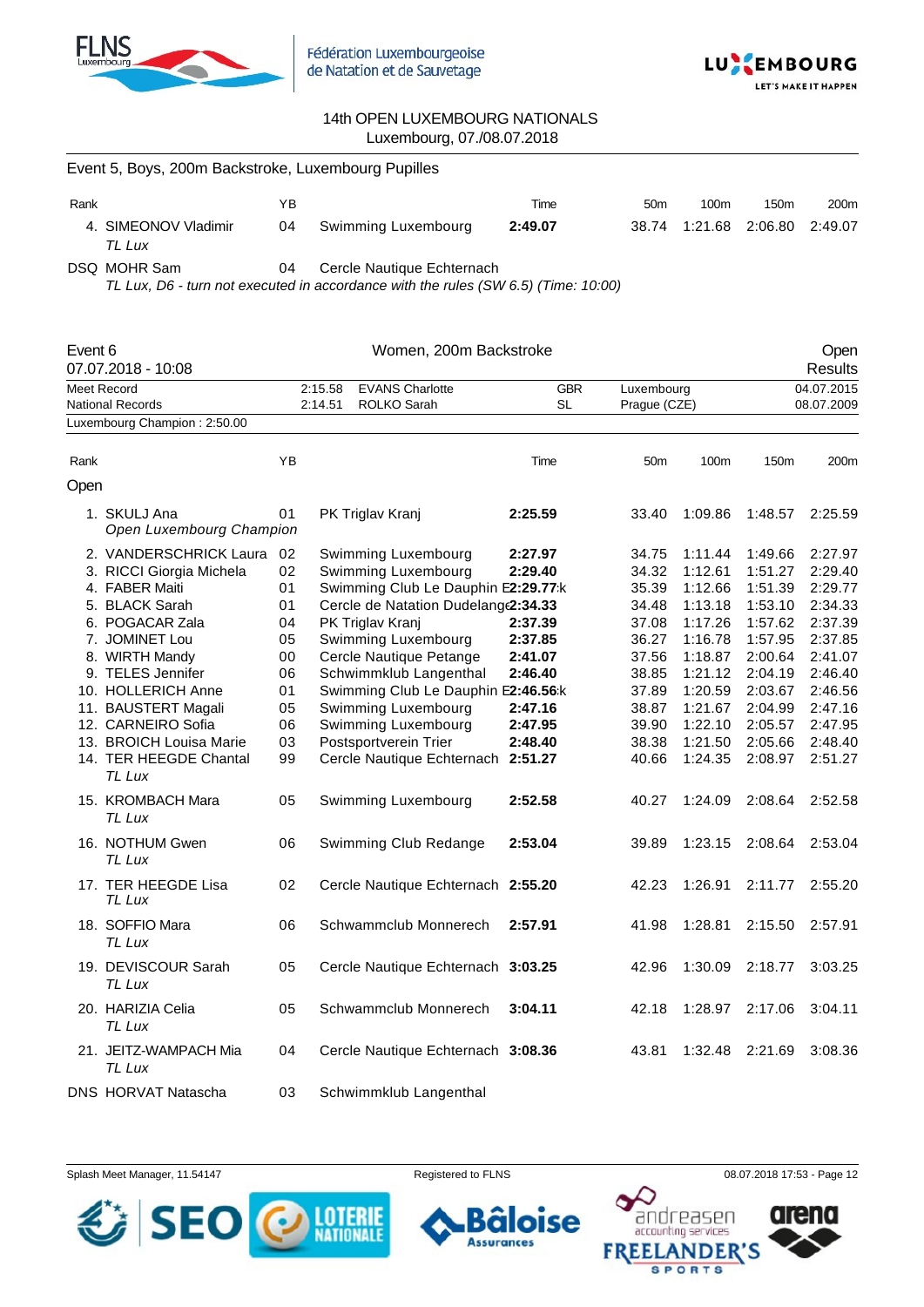



#### Event 6, Women, 200m Backstroke

| Luxembourg |
|------------|
|------------|

| 1. VANDERSCHRICK Laura<br><b>Luxembourg Champion</b>                                                                                                                                                 | 02                                                 | Swimming Luxembourg                                                                                                                                                                                                                                                            | 2:27.97                                             | 34.75                                                                         | 1:11.44                                                                                         | 1:49.66                                                                                         | 2:27.97                                                                                         |
|------------------------------------------------------------------------------------------------------------------------------------------------------------------------------------------------------|----------------------------------------------------|--------------------------------------------------------------------------------------------------------------------------------------------------------------------------------------------------------------------------------------------------------------------------------|-----------------------------------------------------|-------------------------------------------------------------------------------|-------------------------------------------------------------------------------------------------|-------------------------------------------------------------------------------------------------|-------------------------------------------------------------------------------------------------|
| 2. RICCI Giorgia Michela<br>3. FABER Maiti<br>4. BLACK Sarah<br>5. JOMINET Lou<br>6. WIRTH Mandy<br>7. HOLLERICH Anne<br>8. BAUSTERT Magali<br>9. CARNEIRO Sofia<br>10. TER HEEGDE Chantal<br>TL Lux | 02<br>01<br>01<br>05<br>00<br>01<br>05<br>06<br>99 | Swimming Luxembourg<br>Swimming Club Le Dauphin E2:29.77:k<br>Cercle de Natation Dudelang(2:34.33<br>Swimming Luxembourg<br>Cercle Nautique Petange<br>Swimming Club Le Dauphin E2:46.56:k<br>Swimming Luxembourg<br>Swimming Luxembourg<br>Cercle Nautique Echternach 2:51.27 | 2:29.40<br>2:37.85<br>2:41.07<br>2:47.16<br>2:47.95 | 34.32<br>35.39<br>34.48<br>36.27<br>37.56<br>37.89<br>38.87<br>39.90<br>40.66 | 1:12.61<br>1:12.66<br>1:13.18<br>1:16.78<br>1:18.87<br>1:20.59<br>1:21.67<br>1:22.10<br>1:24.35 | 1:51.27<br>1:51.39<br>1:53.10<br>1:57.95<br>2:00.64<br>2:03.67<br>2:04.99<br>2:05.57<br>2:08.97 | 2:29.40<br>2:29.77<br>2:34.33<br>2:37.85<br>2:41.07<br>2:46.56<br>2:47.16<br>2:47.95<br>2:51.27 |
| 11. KROMBACH Mara<br>TL Lux                                                                                                                                                                          | 05                                                 | Swimming Luxembourg                                                                                                                                                                                                                                                            | 2:52.58                                             | 40.27                                                                         | 1:24.09                                                                                         | 2:08.64                                                                                         | 2:52.58                                                                                         |
| 12. NOTHUM Gwen<br>TL Lux                                                                                                                                                                            | 06                                                 | Swimming Club Redange                                                                                                                                                                                                                                                          | 2:53.04                                             | 39.89                                                                         | 1:23.15                                                                                         | 2:08.64                                                                                         | 2:53.04                                                                                         |
| 13. TER HEEGDE Lisa<br>TL Lux                                                                                                                                                                        | 02                                                 | Cercle Nautique Echternach 2:55.20                                                                                                                                                                                                                                             |                                                     | 42.23                                                                         | 1:26.91                                                                                         | 2:11.77                                                                                         | 2:55.20                                                                                         |
| 14. SOFFIO Mara<br>TL Lux                                                                                                                                                                            | 06                                                 | Schwammclub Monnerech                                                                                                                                                                                                                                                          | 2:57.91                                             | 41.98                                                                         | 1:28.81                                                                                         | 2:15.50                                                                                         | 2:57.91                                                                                         |
| 15. DEVISCOUR Sarah<br>TL Lux                                                                                                                                                                        | 05                                                 | Cercle Nautique Echternach 3:03.25                                                                                                                                                                                                                                             |                                                     | 42.96                                                                         | 1:30.09                                                                                         | 2:18.77                                                                                         | 3:03.25                                                                                         |
| 16. HARIZIA Celia<br>TL Lux                                                                                                                                                                          | 05                                                 | Schwammclub Monnerech                                                                                                                                                                                                                                                          | 3:04.11                                             | 42.18                                                                         | 1:28.97                                                                                         | 2:17.06                                                                                         | 3:04.11                                                                                         |
| 17. JEITZ-WAMPACH Mia<br>TL Lux                                                                                                                                                                      | 04                                                 | Cercle Nautique Echternach 3:08.36                                                                                                                                                                                                                                             |                                                     | 43.81                                                                         | 1:32.48                                                                                         | 2:21.69                                                                                         | 3:08.36                                                                                         |
| Luxembourg Juniors                                                                                                                                                                                   |                                                    |                                                                                                                                                                                                                                                                                |                                                     |                                                                               |                                                                                                 |                                                                                                 |                                                                                                 |
| 1. VANDERSCHRICK Laura<br>2. RICCI Giorgia Michela<br>3. TER HEEGDE Lisa<br>TL Lux                                                                                                                   | 02<br>02<br>02                                     | Swimming Luxembourg<br>Swimming Luxembourg<br>Cercle Nautique Echternach 2:55.20                                                                                                                                                                                               | 2:27.97<br>2:29.40                                  | 34.75<br>34.32<br>42.23                                                       | 1:11.44<br>1:12.61<br>1:26.91                                                                   | 1:49.66<br>1:51.27<br>2:11.77                                                                   | 2:27.97<br>2:29.40<br>2:55.20                                                                   |
| Luxembourg Jeunes                                                                                                                                                                                    |                                                    |                                                                                                                                                                                                                                                                                |                                                     |                                                                               |                                                                                                 |                                                                                                 |                                                                                                 |
| 1. JOMINET Lou<br>2. BAUSTERT Magali<br>3. KROMBACH Mara<br>TL Lux                                                                                                                                   | 05<br>05<br>05                                     | Swimming Luxembourg<br>Swimming Luxembourg<br>Swimming Luxembourg                                                                                                                                                                                                              | 2:37.85<br>2:47.16<br>2:52.58                       | 36.27<br>40.27                                                                | 1:16.78<br>38.87 1:21.67 2:04.99<br>1:24.09                                                     | 1:57.95<br>2:08.64                                                                              | 2:37.85<br>2:47.16<br>2:52.58                                                                   |
| 4. DEVISCOUR Sarah<br>TL Lux                                                                                                                                                                         | 05                                                 | Cercle Nautique Echternach 3:03.25                                                                                                                                                                                                                                             |                                                     | 42.96                                                                         | 1:30.09                                                                                         | 2:18.77                                                                                         | 3:03.25                                                                                         |
| 5. HARIZIA Celia<br>TL Lux                                                                                                                                                                           | 05                                                 | Schwammclub Monnerech                                                                                                                                                                                                                                                          | 3:04.11                                             | 42.18                                                                         | 1:28.97                                                                                         | 2:17.06                                                                                         | 3:04.11                                                                                         |
| 6. JEITZ-WAMPACH Mia<br>TL Lux                                                                                                                                                                       | 04                                                 | Cercle Nautique Echternach 3:08.36                                                                                                                                                                                                                                             |                                                     | 43.81                                                                         | 1:32.48                                                                                         | 2:21.69                                                                                         | 3:08.36                                                                                         |

Splash Meet Manager, 11.54147 **Registered to FLNS Registered to FLNS** 08.07.2018 17:53 - Page 13



oise 6 **Assurances FREE** 

 $\Delta$ 

accounting services

**SPORTS** 

**NDER'S** 

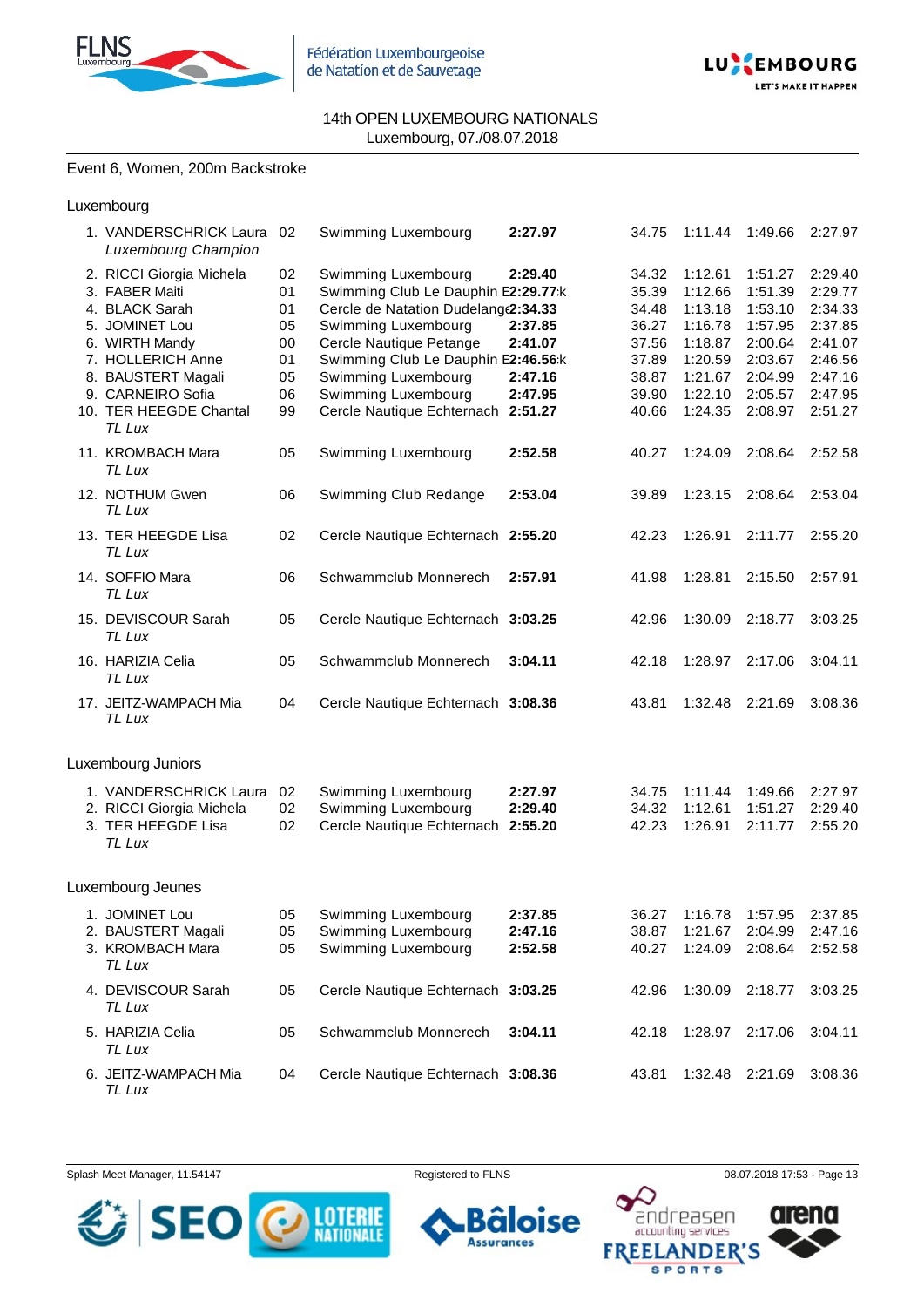

Event 6, Women, 200m Backstroke



## 14th OPEN LUXEMBOURG NATIONALS Luxembourg, 07./08.07.2018

|                   | <b>Luxembourg Pupilles</b>                                |                    |                                                    |                    |                |                    |                    |                               |
|-------------------|-----------------------------------------------------------|--------------------|----------------------------------------------------|--------------------|----------------|--------------------|--------------------|-------------------------------|
|                   | 1. CARNEIRO Sofia<br>06<br>2. NOTHUM Gwen<br>06<br>TL Lux |                    | Swimming Luxembourg<br>Swimming Club Redange       | 2:47.95<br>2:53.04 | 39.90<br>39.89 | 1:22.10<br>1:23.15 | 2:05.57<br>2:08.64 | 2:47.95<br>2:53.04            |
|                   | 3. SOFFIO Mara<br>06<br>TL Lux                            |                    | Schwammclub Monnerech                              | 2:57.91            | 41.98          | 1:28.81            | 2:15.50            | 2:57.91                       |
| Event 7           | 07.07.2018 - 10:18                                        |                    | Men, 100m Breaststroke                             |                    |                |                    |                    | Open<br><b>Results Prelim</b> |
| Meet Record       | <b>National Records</b>                                   | 1:00.53<br>1:00.76 | <b>SIDLAUSKAS Andrius</b><br><b>CARNOL Laurent</b> | LTU<br><b>SCDE</b> | Luxembourg     | Barcelona (ESP)    |                    | 02.07.2016<br>28.07.2013      |
|                   | Luxembourg Champion: 1:20.00                              |                    |                                                    |                    |                |                    |                    |                               |
| Points: FINA 2017 |                                                           |                    |                                                    |                    |                |                    |                    |                               |
| Rank              |                                                           | YB                 |                                                    | Time               | Pts            |                    | 50 <sub>m</sub>    | 100m                          |
| Open              |                                                           |                    |                                                    |                    |                |                    |                    |                               |
|                   | 1. DRAGUN Marian                                          | 90                 | DelKo                                              | 1:04.44 696 Q      |                |                    | 30.53              | 1:04.44                       |
| 2.                | STACCHIOTTI Raphael                                       | 92                 | Swimming Club Le Dauphin Ettelbruৌ 1:05.15 674 Q   |                    |                |                    | 30.99              | 1:05.15                       |
| 3.                | <b>ROLKO Ricky</b>                                        | 99                 | Swimming Luxembourg                                | 1:06.78 626 Q      |                |                    | 31.01              | 1:06.78                       |
| 4.                | <b>GREUTER Simon - Aramis</b>                             | 02                 | Schwimmgemeinschaft Liechtensteit1:07.51 606 Q     |                    |                |                    | 31.33              | 1:07.51                       |
| 5.                | <b>MORIS Cedric</b>                                       | 98                 | Swimming Club Le Dauphin Ettelbru(1:10.75 526 Q    |                    |                |                    | 33.12              | 1:10.75                       |
| 6.                | <b>CARNEIRO Joao</b>                                      | 03                 | Swimming Luxembourg                                | 1:10.77 526 $Q$    |                |                    | 33.58              | 1:10.77                       |
| 7.                | <b>LUND Oskar Gauti</b>                                   | 99                 | Icelandic Swimming Association                     | 1:11.69 506 Q      |                |                    | 33.41              | 1:11.69                       |
| 8.                | <b>LANNERS Bob</b>                                        | 02                 | Swimming Luxembourg                                | 1:13.70 465 Q      |                |                    | 34.55              | 1:13.70                       |
| 9.                | MAAS-KOOB Cedric                                          | 02                 | Swimming Club Le Dauphin Ettelbru(1:15.67 430 R    | 1:15.92 426 R      |                |                    | 35.45              | 1:15.67                       |
| 11.               | 10. LUCARELLI Riccardo<br><b>GRILC Gregor</b>             | 05<br>03           | Swimming Luxembourg<br>PK Triglav Kranj            | 1:15.99 424 R      |                |                    | 36.10<br>35.90     | 1:15.92<br>1:15.99            |
| 12.               | <b>JUNCKER Patrick</b>                                    | 67                 | Swimming Luxembourg                                | 1:17.71 397 R      |                |                    | 36.11              | 1:17.71                       |
| 13.               | <b>DURAKOVIC Tarik</b>                                    | 05                 | Swimming Luxembourg                                | 1:18.59 384        |                |                    | 37.60              | 1:18.59                       |
|                   | 14. KOHN-CANTOREGGI Daniel                                | 03                 | Cercle de Natation Dudelange                       | 1:19.30 373        |                |                    | 37.57              | 1:19.30                       |
|                   | 15. FLOREAN Darius                                        | 05                 | Swimming Luxembourg                                | 1:19.38 372        |                |                    | 36.95              | 1:19.38                       |
|                   | 16. LANNERS Nicolas                                       | 04                 | Swimming Luxembourg                                | 1:19.46 371        |                |                    | 36.97              | 1:19.46                       |
|                   | 17. BOURGUIGNON Benjamin<br>TL Lux                        | 05                 | Swimming Club Le Dauphin Ettelbru(1:21.54 343      |                    |                |                    | 38.07              | 1:21.54                       |
|                   | 18. IVICIC Ales<br>TL Lux                                 | 04                 | PK Triglav Kranj                                   | 1:21.97 338        |                |                    | 39.18              | 1:21.97                       |
|                   | 19. CIRELLI Marco<br>TL Lux                               | 02                 | Cercle de Natation Wiltz                           | 1:22.03 337        |                |                    | 38.25              | 1:22.03                       |
|                   | 20. THILL Victor<br>TL Lux                                | 03                 | Cercle Nautique Echternach                         | 1:22.62 330        |                |                    | 37.94              | 1:22.62                       |
|                   | 21. STAGGS Ted<br>TL Lux                                  | 02                 | Cercle Nautique Petange                            | 1:24.70 306        |                |                    | 39.91              | 1:24.70                       |
|                   | 22. LINDMARK MELO Hugo<br>TL Lux                          | 04                 | Cercle de Natation Dudelange                       | 1:25.39 299        |                |                    | 38.96              | 1:25.39                       |

*TL Lux* 24. JACOBY Dale 02 Cercle de Natation Wiltz **1:27.14** 281 39.70 1:27.14 *TL Lux*

Splash Meet Manager, 11.54147 **Registered to FLNS Registered to FLNS** 08.07.2018 17:53 - Page 14

23. PUETZ Christophe 04 Swimming Club Le Dauphin Ettelbruck**1:26.30** 290 40.19 1:26.30



ise



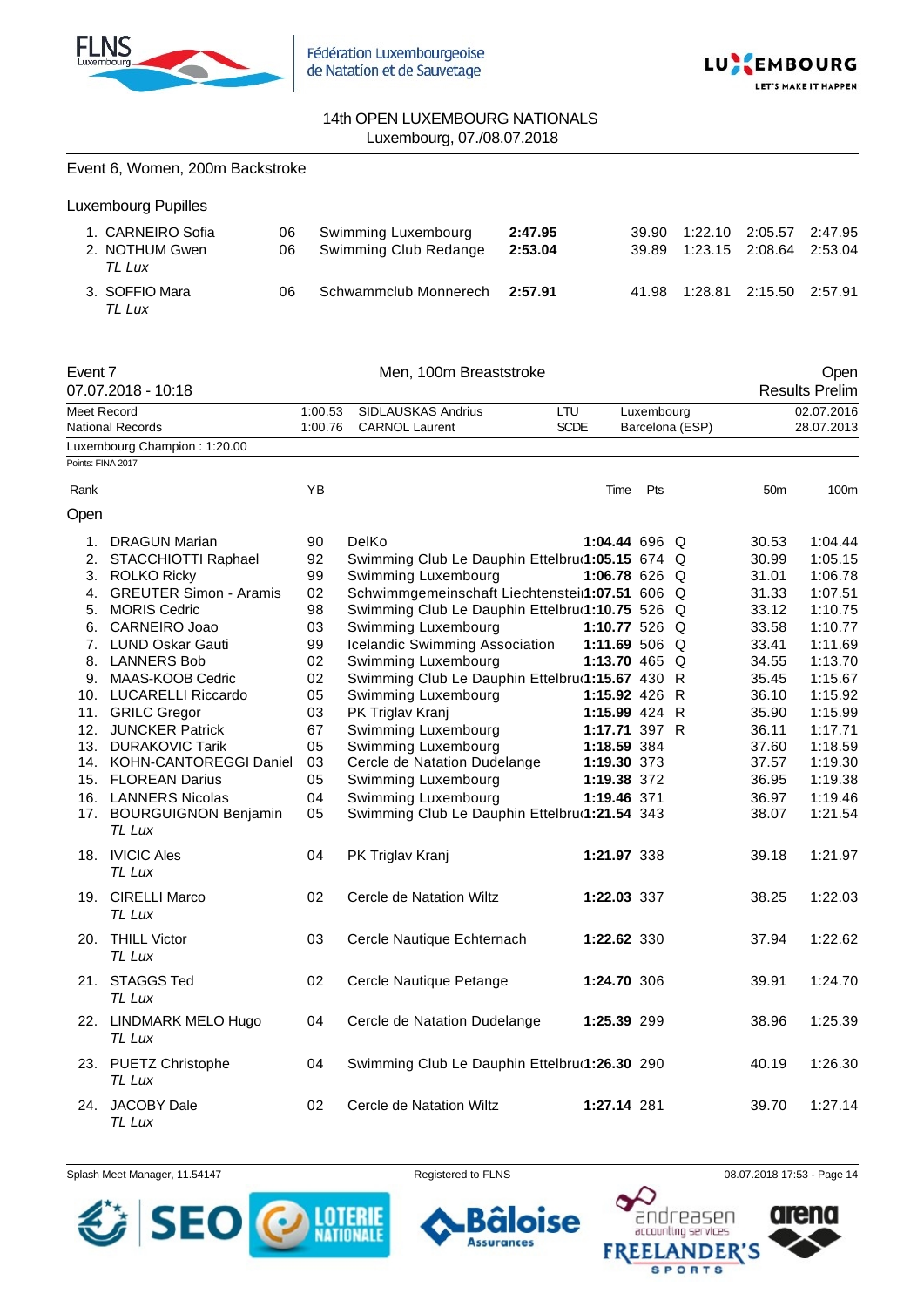



# Event 7, Men, 100m Breaststroke, Prelim, Open

| Rank |                                   | ΥB |                              | Time        | Pts | 50 <sub>m</sub> | 100 <sub>m</sub> |
|------|-----------------------------------|----|------------------------------|-------------|-----|-----------------|------------------|
| 25.  | <b>MICHIELS Patrick</b><br>TL Lux | 02 | Cercle Nautique Echternach   | 1:28.42 269 |     | 40.35           | 1:28.42          |
| 26.  | <b>KEMP Finn</b><br>TL Lux        | 05 | Swimming Luxembourg          | 1:30.49 251 |     | 41.90           | 1:30.49          |
| 27.  | <b>KIRCH Paul</b><br>TL Lux       | 05 | Cercle de Natation Dudelange | 1:31.92 240 |     | 42.22           | 1:31.92          |
| 28.  | <b>OLINGER Liam</b><br>TL Lux     | 05 | Schwammclub Monnerech        | 1:35.26 215 |     | 42.93           | 1:35.26          |
| 29.  | <b>BOENTGES Kimi</b><br>TL Lux    | 05 | Cercle Nautique Petange      | 1:35.38 214 |     | 44.15           | 1:35.38          |
| 30.  | <b>MOHR Sam</b><br>TL Lux         | 04 | Cercle Nautique Echternach   | 1:36.17 209 |     | 44.67           | 1:36.17          |
| 31.  | <b>LETSCH David</b><br>TL Lux     | 02 | Cercle Nautique Echternach   | 1:38.73 193 |     | 46.03           | 1:38.73          |

#### Luxembourg

|    | 1. STACCHIOTTI Raphael             | 92 | Swimming Club Le Dauphin Ettelbru(1:05.15 674 Q |               |  | 30.99 | 1:05.15 |
|----|------------------------------------|----|-------------------------------------------------|---------------|--|-------|---------|
|    | 2. ROLKO Ricky                     | 99 | Swimming Luxembourg                             | 1:06.78 626 Q |  | 31.01 | 1:06.78 |
| 3. | <b>MORIS Cedric</b>                | 98 | Swimming Club Le Dauphin Ettelbru(1:10.75 526 Q |               |  | 33.12 | 1:10.75 |
| 4. | CARNEIRO Joao                      | 03 | Swimming Luxembourg                             | 1:10.77 526 Q |  | 33.58 | 1:10.77 |
|    | 5. LANNERS Bob                     | 02 | Swimming Luxembourg                             | 1:13.70 465 Q |  | 34.55 | 1:13.70 |
|    | 6. MAAS-KOOB Cedric                | 02 | Swimming Club Le Dauphin Ettelbru(1:15.67 430 R |               |  | 35.45 | 1:15.67 |
| 7. | <b>LUCARELLI Riccardo</b>          | 05 | Swimming Luxembourg                             | 1:15.92 426 R |  | 36.10 | 1:15.92 |
| 8. | <b>JUNCKER Patrick</b>             | 67 | Swimming Luxembourg                             | 1:17.71 397 R |  | 36.11 | 1:17.71 |
|    | 9. DURAKOVIC Tarik                 | 05 | Swimming Luxembourg                             | 1:18.59 384   |  | 37.60 | 1:18.59 |
|    | 10. KOHN-CANTOREGGI Daniel         | 03 | Cercle de Natation Dudelange                    | 1:19.30 373   |  | 37.57 | 1:19.30 |
|    | 11. FLOREAN Darius                 | 05 | Swimming Luxembourg                             | 1:19.38 372   |  | 36.95 | 1:19.38 |
|    | 12. LANNERS Nicolas                | 04 | Swimming Luxembourg                             | 1:19.46 371   |  | 36.97 | 1:19.46 |
|    | 13. BOURGUIGNON Benjamin<br>TL Lux | 05 | Swimming Club Le Dauphin Ettelbru(1:21.54 343   |               |  | 38.07 | 1:21.54 |
|    | 14. CIRELLI Marco<br>TL Lux        | 02 | Cercle de Natation Wiltz                        | 1:22.03 337   |  | 38.25 | 1:22.03 |
|    | 15. THILL Victor<br>TL Lux         | 03 | Cercle Nautique Echternach                      | 1:22.62 330   |  | 37.94 | 1:22.62 |
|    | 16. STAGGS Ted<br>TL Lux           | 02 | Cercle Nautique Petange                         | 1:24.70 306   |  | 39.91 | 1:24.70 |
|    | 17. LINDMARK MELO Hugo<br>TL Lux   | 04 | Cercle de Natation Dudelange                    | 1:25.39 299   |  | 38.96 | 1:25.39 |
|    | 18. PUETZ Christophe<br>TL Lux     | 04 | Swimming Club Le Dauphin Ettelbru(1:26.30 290   |               |  | 40.19 | 1:26.30 |
|    | 19. JACOBY Dale<br>TL Lux          | 02 | Cercle de Natation Wiltz                        | 1:27.14 281   |  | 39.70 | 1:27.14 |
|    | 20. MICHIELS Patrick<br>TL Lux     | 02 | Cercle Nautique Echternach                      | 1:28.42 269   |  | 40.35 | 1:28.42 |
|    | 21. KEMP Finn<br>TL Lux            | 05 | Swimming Luxembourg                             | 1:30.49 251   |  | 41.90 | 1:30.49 |



ise **Assurances** 



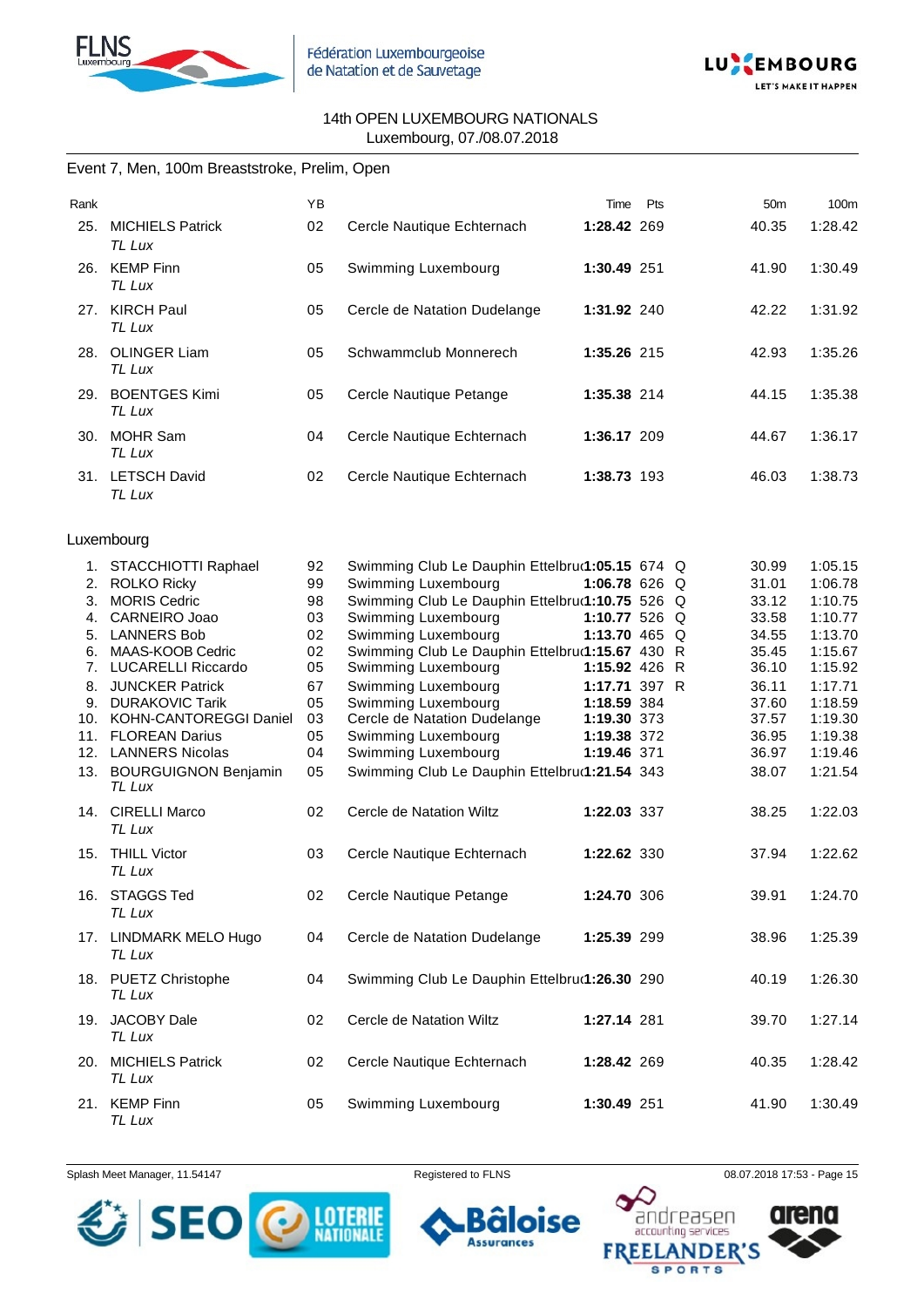



#### Event 7, Men, 100m Breaststroke, Prelim, Luxembourg

| Rank |                                    | YB |                                                 | Time          | Pts | 50 <sub>m</sub> | 100m    |
|------|------------------------------------|----|-------------------------------------------------|---------------|-----|-----------------|---------|
| 22.  | <b>KIRCH Paul</b><br>TL Lux        | 05 | Cercle de Natation Dudelange                    | 1:31.92 240   |     | 42.22           | 1:31.92 |
|      | 23. OLINGER Liam<br>TL Lux         | 05 | Schwammclub Monnerech                           | 1:35.26 215   |     | 42.93           | 1:35.26 |
|      | 24. BOENTGES Kimi<br><b>TL Lux</b> | 05 | Cercle Nautique Petange                         | 1:35.38 214   |     | 44.15           | 1:35.38 |
|      | 25. MOHR Sam<br>TL Lux             | 04 | Cercle Nautique Echternach                      | 1:36.17 209   |     | 44.67           | 1:36.17 |
|      | 26. LETSCH David<br>TL Lux         | 02 | Cercle Nautique Echternach                      | 1:38.73 193   |     | 46.03           | 1:38.73 |
|      | Luxembourg Jeunes                  |    |                                                 |               |     |                 |         |
|      | 1. CARNEIRO Joao                   | 03 | Swimming Luxembourg                             | 1:10.77 526 Q |     | 33.58           | 1:10.77 |
| 2.   | <b>LANNERS Bob</b>                 | 02 | Swimming Luxembourg                             | 1:13.70 465 Q |     | 34.55           | 1:13.70 |
| 3.   | MAAS-KOOB Cedric                   | 02 | Swimming Club Le Dauphin Ettelbru(1:15.67 430 R |               |     | 35.45           | 1:15.67 |
| 4.   | <b>KOHN-CANTOREGGI Daniel</b>      | 03 | Cercle de Natation Dudelange                    | 1:19.30 373   |     | 37.57           | 1:19.30 |
| 5.   | <b>CIRELLI Marco</b><br>TL Lux     | 02 | Cercle de Natation Wiltz                        | 1:22.03 337   |     | 38.25           | 1:22.03 |
| 6.   | <b>THILL Victor</b><br>TL Lux      | 03 | Cercle Nautique Echternach                      | 1:22.62 330   |     | 37.94           | 1:22.62 |
|      | 7. STAGGS Ted<br>TL Lux            | 02 | Cercle Nautique Petange                         | 1:24.70 306   |     | 39.91           | 1:24.70 |
|      | 8. JACOBY Dale<br>TL Lux           | 02 | Cercle de Natation Wiltz                        | 1:27.14 281   |     | 39.70           | 1:27.14 |
|      | 9. MICHIELS Patrick<br>TL Lux      | 02 | Cercle Nautique Echternach                      | 1:28.42 269   |     | 40.35           | 1:28.42 |
|      | 10. LETSCH David<br>TL Lux         | 02 | Cercle Nautique Echternach                      | 1:38.73 193   |     | 46.03           | 1:38.73 |
|      | <b>Luxembourg Pupilles</b>         |    |                                                 |               |     |                 |         |
|      | 1. LUCARELLI Riccardo              | 05 | Swimming Luxembourg                             | 1:15.92 426 R |     | 36.10           | 1:15.92 |
|      | 2. DURAKOVIC Tarik                 | 05 | Swimming Luxembourg                             | 1:18.59 384   |     | 37.60           | 1:18.59 |
|      | 3. FLOREAN Darius                  | 05 | Swimming Luxembourg                             | 1:19.38 372   |     | 36.95           | 1:19.38 |
|      | 4. LANNERS Nicolas                 | 04 | Swimming Luxembourg                             | 1:19.46 371   |     | 36.97           | 1:19.46 |
|      | 5. BOURGUIGNON Benjamin            | 05 | Swimming Club Le Dauphin Ettelbru(1:21.54 343   |               |     | 38.07           | 1:21.54 |
|      | TL Lux                             |    |                                                 |               |     |                 |         |
|      | 6. LINDMARK MELO Hugo<br>TL Lux    | 04 | Cercle de Natation Dudelange                    | 1:25.39 299   |     | 38.96           | 1:25.39 |
|      | 7. PUETZ Christophe<br>TL Lux      | 04 | Swimming Club Le Dauphin Ettelbru(1:26.30 290   |               |     | 40.19           | 1:26.30 |
|      | 8. KEMP Finn<br>TL Lux             | 05 | Swimming Luxembourg                             | 1:30.49 251   |     | 41.90           | 1:30.49 |
|      | 9. KIRCH Paul<br>TL Lux            | 05 | Cercle de Natation Dudelange                    | 1:31.92 240   |     | 42.22           | 1:31.92 |

Splash Meet Manager, 11.54147 **Registered to FLNS Registered to FLNS** 08.07.2018 17:53 - Page 16



ise

ō



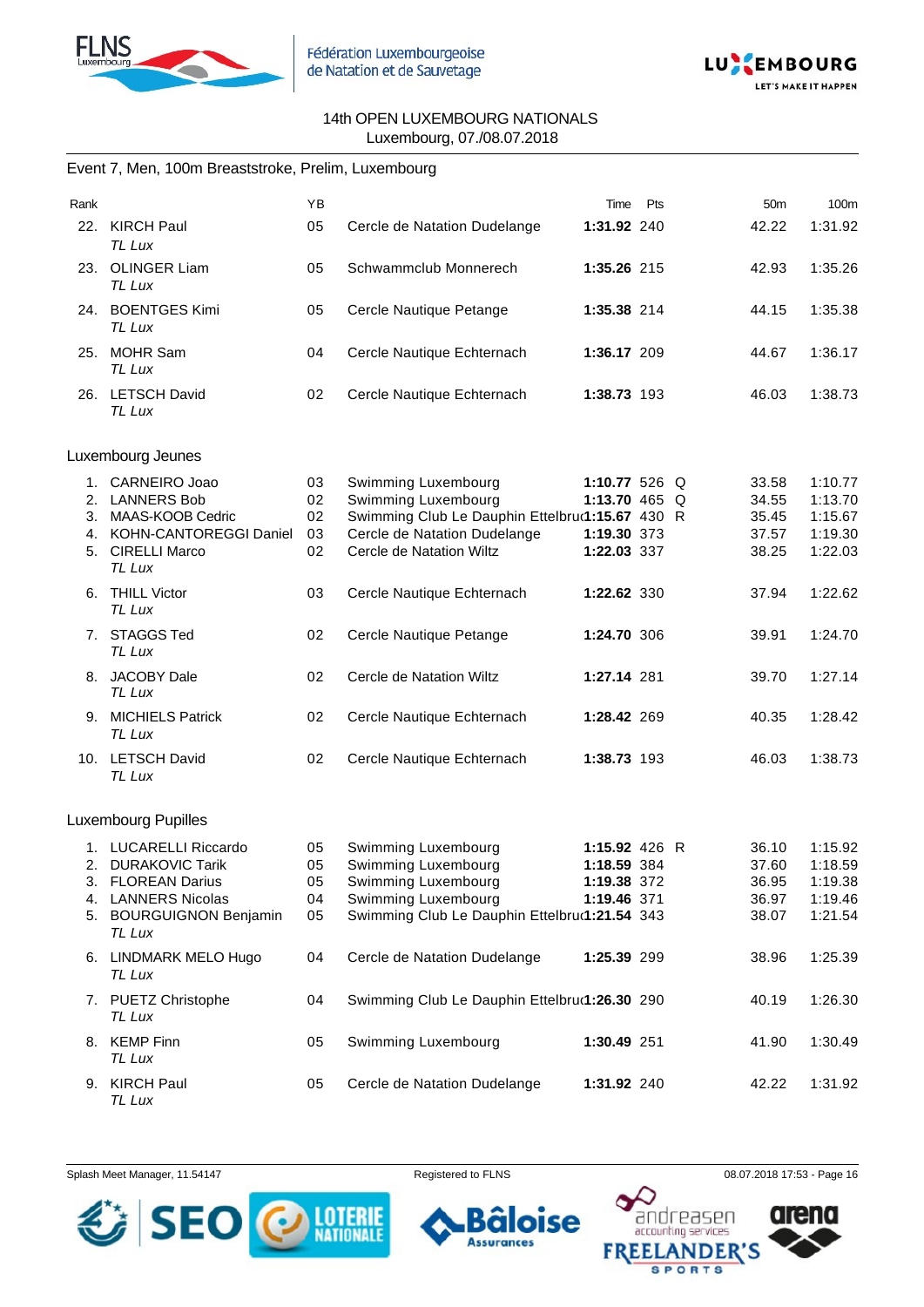



|                   | Event 7, Boys, 100m Breaststroke, Prelim, Luxembourg Pupilles |         |                                                 |               |            |                 |                       |
|-------------------|---------------------------------------------------------------|---------|-------------------------------------------------|---------------|------------|-----------------|-----------------------|
| Rank              |                                                               | ΥB      |                                                 | Time          | Pts        | 50 <sub>m</sub> | 100m                  |
|                   | 10. OLINGER Liam<br>TL Lux                                    | 05      | Schwammclub Monnerech                           | 1:35.26 215   |            | 42.93           | 1:35.26               |
|                   | 11. BOENTGES Kimi<br>TL Lux                                   | 05      | Cercle Nautique Petange                         | 1:35.38 214   |            | 44.15           | 1:35.38               |
|                   | 12. MOHR Sam<br><b>TL Lux</b>                                 | 04      | Cercle Nautique Echternach                      | 1:36.17 209   |            | 44.67           | 1:36.17               |
| Event 8           |                                                               |         | Women, 100m Breaststroke                        |               |            |                 | Open                  |
|                   | 07.07.2018 - 10:27                                            |         |                                                 |               |            |                 | <b>Results Prelim</b> |
| Meet Record       |                                                               | 1:08.18 | <b>GUNES Viktoria Zeynep</b>                    | <b>TUR</b>    | Luxembourg |                 | 02.07.2016            |
|                   | <b>National Records</b>                                       | 1:13.58 | <b>WALTZING Aurélie</b>                         | <b>SCD</b>    | Luxembourg |                 | 24.04.2010            |
| Points: FINA 2017 | Luxembourg Champion: 1:29.00                                  |         |                                                 |               |            |                 |                       |
| Rank              |                                                               | ΥB      |                                                 | Time          | Pts        | 50 <sub>m</sub> | 100m                  |
| Open              |                                                               |         |                                                 |               |            |                 |                       |
| 1.                | VILHJALMSDOTTIR S.                                            | 00      | Icelandic Swimming Association                  | 1:16.16 603 Q |            | 35.11           | 1:16.16               |
| 2.                | <b>BLAHOVA Helena</b>                                         | 04      | Sportstyl Hradec Kralove                        | 1:16.20 602 Q |            | 34.73           | 1:16.20               |
|                   | 3. ALBERS Neele                                               | 05      | Swimming Club Le Dauphin Ettelbru(1:19.32 533 Q |               |            | 37.60           | 1:19.32               |
| 4.                | <b>STANEK Katjusa</b>                                         | 98      | PK Triglav Kranj                                | 1:20.18 516 Q |            | 38.29           | 1:20.18               |
| 5.                | <b>LEONARD Lis</b>                                            | 05      | Swimming Luxembourg                             | 1:23.53 457 Q |            | 38.59           | 1:23.53               |
|                   | 6. HAAG Nora                                                  | 04      | Swimming Club Redange                           | 1:23.80 452 Q |            | 39.22           | 1:23.80               |
| 7.                | <b>GLODT Kelly</b>                                            | 02      | Swimming Club Redange                           | 1:24.67 438 Q |            | 40.13           | 1:24.67               |
| 8.                | <b>BORDONARO Madeleine</b>                                    | 06      | Cercle Nautique Petange                         | 1:24.89 435 Q |            | 40.75           | 1:24.89               |
|                   | 9. PEDROSA ANTONIO Monica                                     | 03      | Cercle de Natation Diekirch                     | 1:25.04 433 R |            | 39.48           | 1:25.04               |
| 10.               | <b>CARNEIRO Sofia</b><br>TL Lux                               | 06      | Swimming Luxembourg                             | 1:30.87 355 R |            | 43.26           | 1:30.87               |
|                   | 11. BRAVACCINI Sabrina<br>TL Lux                              | 95      | Swimming Luxembourg                             | 1:31.73 345 R |            | 40.61           | 1:31.73               |
|                   | 12. BOUZIDI Imene<br>TL Lux                                   | 05      | Schwammclub Monnerech                           | 1:33.00 331 R |            | 44.36           | 1:33.00               |
|                   | 13. PAXTON Anastasia<br>TL Lux                                | 01      | Cercle de Natation Dudelange                    | 1:33.66 324   |            | 42.93           | 1:33.66               |
|                   | 14. LURKIN Mathilde<br>TL Lux                                 | 06      | Swimming Luxembourg                             | 1:34.93 311   |            | 44.42           | 1:34.93               |
|                   | 15. JEROMITO Chloe<br>TL Lux                                  | 05      | Cercle de Natation Dudelange                    | 1:37.04 291   |            | 45.65           | 1:37.04               |
|                   | Luxembourg                                                    |         |                                                 |               |            |                 |                       |
|                   | 1. ALBERS Neele                                               | 05      | Swimming Club Le Dauphin Ettelbru(1:19.32 533 Q |               |            | 37.60           | 1:19.32               |

| 1. ALBERS Neele           | 05 | Swimming Club Le Dauphin Ettelbru(1:19.32 533 Q |               |  | 37.60 | 1:19.32 |
|---------------------------|----|-------------------------------------------------|---------------|--|-------|---------|
| 2. LEONARD Lis            | 05 | Swimming Luxembourg                             | 1:23.53 457 Q |  | 38.59 | 1:23.53 |
| 3. HAAG Nora              | 04 | Swimming Club Redange                           | 1:23.80 452 Q |  | 39.22 | 1:23.80 |
| 4. GLODT Kelly            | 02 | Swimming Club Redange                           | 1:24.67 438 Q |  | 40.13 | 1:24.67 |
| 5. BORDONARO Madeleine    | 06 | Cercle Nautique Petange                         | 1:24.89 435 Q |  | 40.75 | 1:24.89 |
| 6. PEDROSA ANTONIO Monica | 03 | Cercle de Natation Diekirch                     | 1:25.04 433 R |  | 39.48 | 1:25.04 |
| 7. CARNEIRO Sofia         | 06 | Swimming Luxembourg                             | 1:30.87 355 R |  | 43.26 | 1:30.87 |
| TL Lux                    |    |                                                 |               |  |       |         |

Splash Meet Manager, 11.54147 **Registered to FLNS Registered to FLNS** 08.07.2018 17:53 - Page 17



Õ **Assurances** 

oise

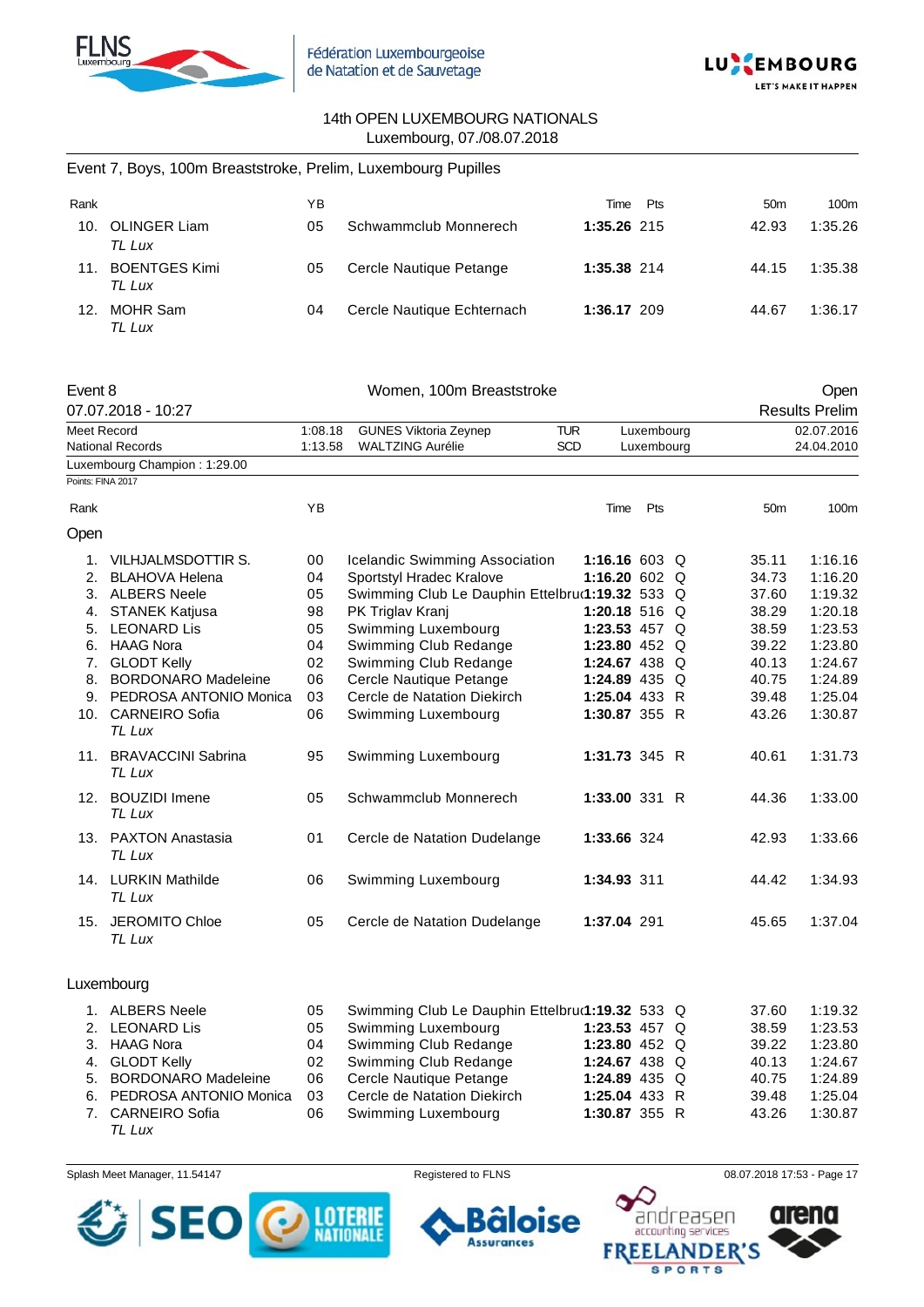



#### Event 8, Women, 100m Breaststroke, Prelim, Luxembourg

| Rank |                                                                  | <b>YB</b> |                                                      | Time                           | Pts | 50 <sub>m</sub> | 100m               |
|------|------------------------------------------------------------------|-----------|------------------------------------------------------|--------------------------------|-----|-----------------|--------------------|
| 8.   | <b>BRAVACCINI Sabrina</b><br>TL Lux                              | 95        | Swimming Luxembourg                                  | 1:31.73 345 R                  |     | 40.61           | 1:31.73            |
| 9.   | <b>BOUZIDI</b> Imene<br>TL Lux                                   | 05        | Schwammclub Monnerech                                | 1:33.00 331 R                  |     | 44.36           | 1:33.00            |
|      | 10. PAXTON Anastasia<br>TL Lux                                   | 01        | Cercle de Natation Dudelange                         | 1:33.66 324                    |     | 42.93           | 1:33.66            |
|      | 11. LURKIN Mathilde<br>TL Lux                                    | 06        | Swimming Luxembourg                                  | 1:34.93 311                    |     | 44.42           | 1:34.93            |
|      | 12. JEROMITO Chloe<br>TL Lux                                     | 05        | Cercle de Natation Dudelange                         | 1:37.04 291                    |     | 45.65           | 1:37.04            |
|      | Luxembourg Juniors                                               |           |                                                      |                                |     |                 |                    |
| 2.   | 1. GLODT Kelly<br>PEDROSA ANTONIO Monica                         | 02<br>03  | Swimming Club Redange<br>Cercle de Natation Diekirch | 1:24.67 438 Q<br>1:25.04 433 R |     | 40.13<br>39.48  | 1:24.67<br>1:25.04 |
|      | Luxembourg Jeunes                                                |           |                                                      |                                |     |                 |                    |
|      | 1. ALBERS Neele                                                  | 05        | Swimming Club Le Dauphin Ettelbrur1:19.32 533 Q      |                                |     | 37.60           | 1:19.32            |
| 2.   | <b>LEONARD Lis</b>                                               | 05        | Swimming Luxembourg                                  | 1:23.53 457 $\circ$            |     | 38.59           | 1:23.53            |
| 3.   | <b>HAAG Nora</b>                                                 | 04        | Swimming Club Redange                                | 1:23.80 452 $Q$                |     | 39.22           | 1:23.80            |
| 4.   | <b>BOUZIDI</b> Imene<br>TL Lux                                   | 05        | Schwammclub Monnerech                                | $1:33.00$ 331 R                |     | 44.36           | 1:33.00            |
| 5.   | <b>JEROMITO Chloe</b><br>TL Lux                                  | 05        | Cercle de Natation Dudelange                         | 1:37.04 291                    |     | 45.65           | 1:37.04            |
|      | <b>Luxembourg Pupilles</b>                                       |           |                                                      |                                |     |                 |                    |
| 1.   | <b>BORDONARO Madeleine</b><br>2. CARNEIRO Sofia<br><b>TL Lux</b> | 06<br>06  | Cercle Nautique Petange<br>Swimming Luxembourg       | 1:24.89 435 Q<br>1:30.87 355 R |     | 40.75<br>43.26  | 1:24.89<br>1:30.87 |
|      | 3. LURKIN Mathilde                                               | 06        | Swimming Luxembourg                                  | 1:34.93 311                    |     | 44.42           | 1:34.93            |

| Event 9                      |       | Men, 100m Freestyle |             |                |                       |            |
|------------------------------|-------|---------------------|-------------|----------------|-----------------------|------------|
| 07.07.2018 - 10:32           |       |                     |             |                | <b>Results Prelim</b> |            |
| Meet Record                  | 49.81 | RADU Marius         | <b>ROU</b>  | Luxembourg     |                       | 02.07.2016 |
| <b>National Records</b>      | 50.06 | <b>HENX Julien</b>  | <b>CNDu</b> | Budapest (HUN) |                       | 26.07.2017 |
| Luxembourg Champion: 1:04.00 |       |                     |             |                |                       |            |
| Points: FINA 2017            |       |                     |             |                |                       |            |
| Rank                         | ΥB    |                     |             | Time<br>Pts    | 50 <sub>m</sub>       | 100m       |

Splash Meet Manager, 11.54147 **Registered to FLNS Registered to FLNS** 08.07.2018 17:53 - Page 18

*TL Lux*



ise **Assurances** 



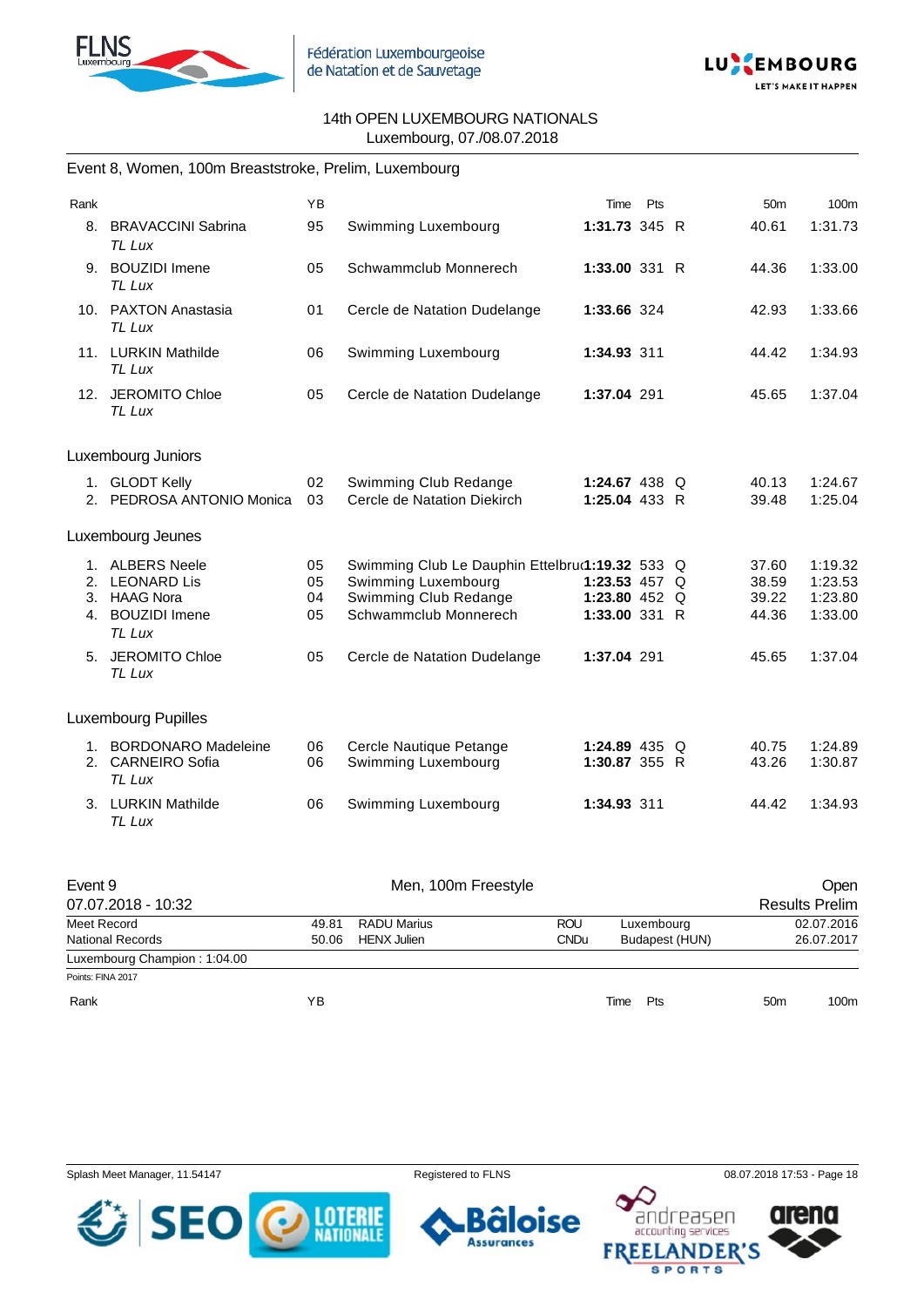

Fédération Luxembourgeoise de Natation et de Sauvetage



#### 14th OPEN LUXEMBOURG NATIONALS Luxembourg, 07./08.07.2018

Event 9, Men, 100m Freestyle, Prelim

Open

| 1.  | <b>VETSCH Patrick</b>                     | 99       | Schwimmgemeinschaft Liechtenstein 51.25 766 Q       |             |  | 24.77          | 51.25          |
|-----|-------------------------------------------|----------|-----------------------------------------------------|-------------|--|----------------|----------------|
|     | 2. BRANDENBURGER Pit                      | 95       | Schwammclub Deifferdang                             | 51.74 745 Q |  | 25.33          | 51.74          |
| 3.  | <b>MANNES Max</b>                         | 97       | Swimming Luxembourg                                 | 52.40 717 Q |  | 25.58          | 52.40          |
| 4.  | <b>SAUBER Bob</b>                         | 01       | Swimming Club Redange                               | 53.93 658 Q |  | 26.54          | 53.93          |
| 5.  | <b>HENX Julien</b>                        | 95       | Cercle de Natation Dudelange                        | 54.12 651 Q |  | 25.83          | 54.12          |
| 6.  | VANDERSCHRICK Stephan                     | 00       | Swimming Luxembourg                                 | 54.51 637 Q |  | 26.42          | 54.51          |
| 7.  | <b>SCHMITZ Jules</b>                      | 99       | Swimming Club Redange                               | 55.06 618 Q |  | 26.71          | 55.06          |
| 8.  | <b>BECKERS Felix</b>                      | 01       | Swimming Club Le Dauphin Ettelbruck 55.49 604 Q     |             |  | 26.96          | 55.49          |
| 9.  | <b>BOKOV Rodion</b>                       | 03       | Swimming Luxembourg                                 | 56.10 584 R |  | 27.19          | 56.10          |
| 10. | <b>ZUPANEC Ales</b>                       | 00       | PK Triglav Kranj                                    | 56.40 575 R |  | 27.50          | 56.40          |
| 11. | <b>VOVK Nace</b>                          | 02       | PK Triglav Kranj                                    | 56.74 565 R |  | 27.31          | 56.74          |
|     | 12. DALEIDEN CIUFERRI Ralph               | 03       | Schwammclub Deifferdang                             | 57.17 552 R |  | 27.40          | 57.17          |
| 13. | <b>CAPPELLO Federico</b>                  | 84       | Swimming Luxembourg                                 | 57.19 551   |  | 27.07          | 57.19          |
| 14. | <b>JAAS Jeff</b>                          | 04       | Swimming Club Le Dauphin Ettelbruck 57.29 548       |             |  | 27.55          | 57.29          |
| 15. | <b>ADAMI Mike</b>                         | 99       | Swimming Club Le Dauphin Ettelbruck 57.39 546       |             |  | 27.49          | 57.39          |
|     | 16. RUBIOLO Nathan                        | 02       | Schwammclub Deifferdang                             | 57.53 542   |  | 27.37          | 57.53          |
| 17. | OLIVEIRA RODRIGUES Ruben02                |          | Schwimmklub Langenthal                              | 58.29 521   |  | 28.15          | 58.29          |
| 18. | <b>MICHIELS Olivier</b>                   | 01       | Cercle Nautique Echternach                          | 58.34 519   |  | 28.48          | 58.34          |
| 19. | <b>DUBOS Julien</b>                       | 99       | Cercle de Natation Diekirch                         | 58.82 507   |  | 28.07          | 58.82          |
| 20. | <b>BANKY Jordan</b>                       | 01       | Swimming Luxembourg                                 | 59.02 502   |  | 28.12          | 59.02          |
| 21. | <b>KETTENMEYER Yul</b>                    | 03       |                                                     |             |  | 28.24          | 59.23          |
|     | <b>BOURCKEL Mike</b>                      |          | Swimming Club Le Dauphin Ettelbruck 59.23 496       | 59.25 496   |  |                |                |
| 22. |                                           | 03       | Cercle de Natation Wiltz                            | 59.71 484   |  | 27.91<br>28.74 | 59.25          |
| 23. | <b>WIRTH David</b><br>24. LANNERS Nicolas | 02<br>04 | Cercle Nautique Petange                             | 59.73 484   |  | 29.20          | 59.71<br>59.73 |
|     | CONSTANTINO CAEIRO Diogo03                |          | Swimming Luxembourg<br>Cercle de Natation Dudelange | 59.73 484   |  | 29.01          | 59.73          |
|     |                                           |          |                                                     |             |  |                |                |
| 26. | <b>WAKEFIELD Andrew</b>                   | 00       | Cercle de Natation Dudelange                        | 1:00.00 477 |  | 28.71          | 1:00.00        |
| 27. | <b>MOREAUX Maxime</b>                     | 02<br>01 | Swimming Club Redange                               | 1:00.02 477 |  | 28.35          | 1:00.02        |
|     | 28. CAILLIAU Nils                         |          | Swimming Club Redange                               | 1:00.82 458 |  | 29.06          | 1:00.82        |
| 29. | SIMAO NOGUEIRA Joao                       | 04       | Schwammclub Deifferdang                             | 1:00.93 456 |  | 28.87          | 1:00.93        |
| 30. | NICOLAS Jeff                              | 03       | Cercle de Natation Wiltz                            | 1:01.05 453 |  | 29.31          | 1:01.05        |
| 31. | <b>FLOREAN Darius</b>                     | 05       | Swimming Luxembourg                                 | 1:01.06 453 |  | 29.86          | 1:01.06        |
| 32. | <b>MORARU Matteo</b>                      | 04       | Swimming Luxembourg                                 | 1:01.23 449 |  | 28.96          | 1:01.23        |
|     | 33. LUCARELLI Riccardo                    | 05       | Swimming Luxembourg                                 | 1:01.35 447 |  | 29.52          | 1:01.35        |
|     | 34. LANNERS Bob                           | 02       | Swimming Luxembourg                                 | 1:01.37 446 |  | 30.24          | 1:01.37        |
| 35. | <b>BOENTGES Kevin</b>                     | 03       | Cercle Nautique Petange                             | 1:01.43 445 |  | 29.71          | 1:01.43        |
| 36. | <b>KIRCH Felix</b>                        | 03       | Cercle de Natation Dudelange                        | 1:01.70 439 |  | 29.64          | 1:01.70        |
| 37. | STAGGS Ted                                | 02       | Cercle Nautique Petange                             | 1:02.26 427 |  | 30.03          | 1:02.26        |
|     | 38. LUKA Mory                             | 04       | Swimming Luxembourg                                 | 1:02.31 426 |  | 29.79          | 1:02.31        |
|     | 39. THILL Victor                          | 03       | Cercle Nautique Echternach                          | 1:03.32 406 |  | 30.00          | 1:03.32        |
|     | 40. DENTER Arthur                         | 04       | Cercle Nautique Echternach                          | 1:03.52 402 |  | 30.44          | 1:03.52        |
| 41. | WEIDERT Jo                                | 03       | Cercle Nautique Echternach                          | 1:04.14 391 |  | 30.08          | 1:04.14        |
|     | TL Lux                                    |          |                                                     |             |  |                |                |
|     | 42. KOHL Charel                           | 04       | Swimming Club Le Dauphin Ettelbru(1:04.18 390       |             |  | 31.10          | 1:04.18        |
|     | TL Lux                                    |          |                                                     |             |  |                |                |
|     | 43. DI PINTO Eric                         | 03       | Swimming Luxembourg                                 | 1:04.25 389 |  | 30.66          | 1:04.25        |
|     | TL Lux                                    |          |                                                     |             |  |                |                |
|     |                                           |          |                                                     |             |  |                |                |
|     | 44. DURAKOVIC Tarik                       | 05       | Swimming Luxembourg                                 | 1:04.56 383 |  | 31.28          | 1:04.56        |
|     | TL Lux                                    |          |                                                     |             |  |                |                |
|     | 45. KOHN-CANTOREGGI Daniel 03             |          | Cercle de Natation Dudelange                        | 1:04.64 382 |  | 31.18          | 1:04.64        |
|     | TL Lux                                    |          |                                                     |             |  |                |                |

Splash Meet Manager, 11.54147 **Registered to FLNS Registered to FLNS** 08.07.2018 17:53 - Page 19





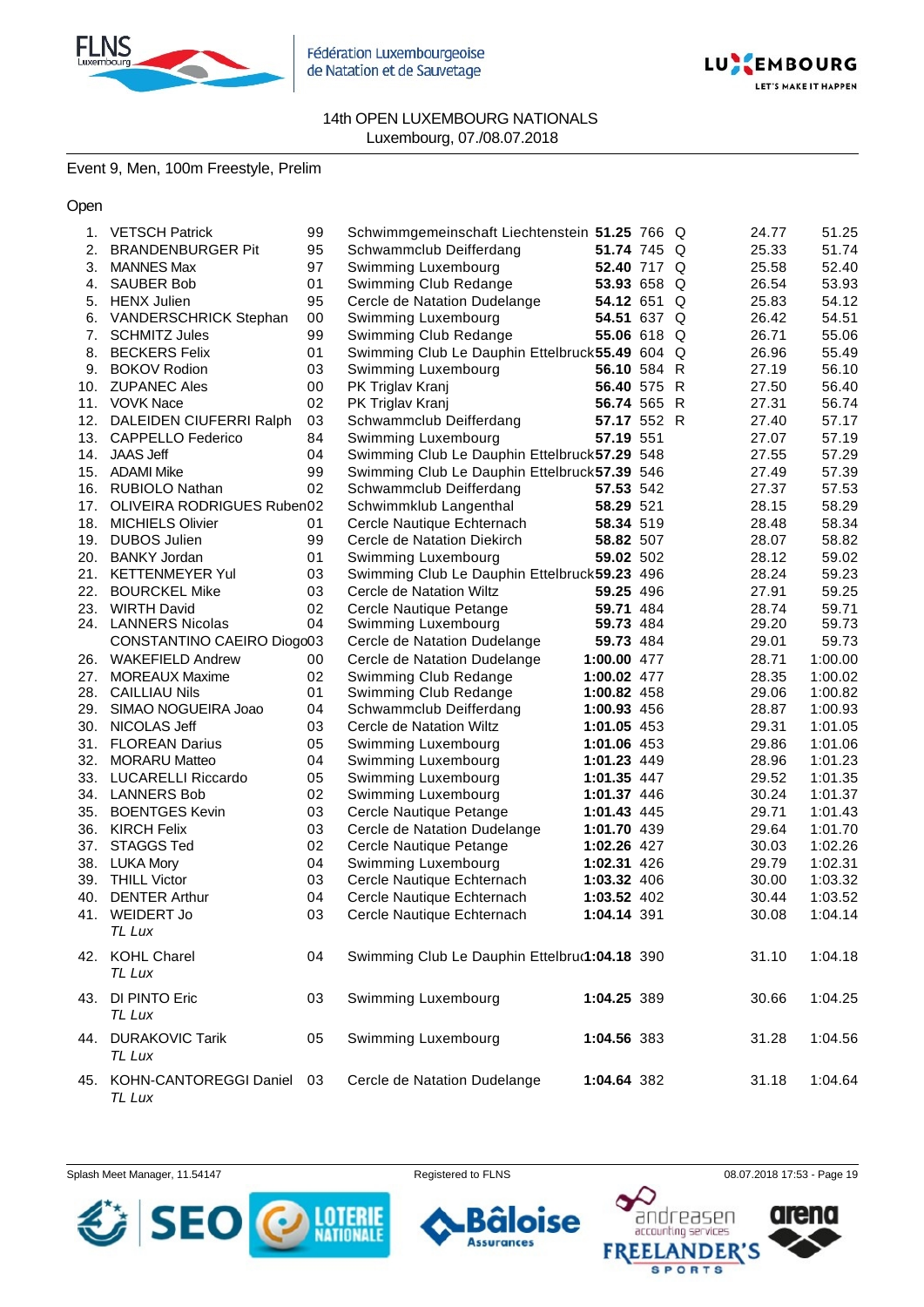



# Event 9, Men, 100m Freestyle, Prelim, Open

| Rank |                                   | YB |                              | Pts<br>Time | 50 <sub>m</sub> | 100m    |
|------|-----------------------------------|----|------------------------------|-------------|-----------------|---------|
| 46.  | <b>MICHIELS Patrick</b><br>TL Lux | 02 | Cercle Nautique Echternach   | 1:06.04 358 | 30.32           | 1:06.04 |
|      | 47. SUKHANOV Maxim<br>TL Lux      | 04 | Cercle de Natation Dudelange | 1:06.24 355 | 31.52           | 1:06.24 |
|      | 48. JOMINET Dan<br>TL Lux         | 03 | Swimming Luxembourg          | 1:07.03 342 | 32.27           | 1:07.03 |
|      | 49. THILL Nicolas<br>TL Lux       | 05 | Swimming Luxembourg          | 1:07.16 340 | 32.22           | 1:07.16 |
|      | 50. VIGUIER Elyan<br>TL Lux       | 04 | Swimming Luxembourg          | 1:07.31 338 | 32.89           | 1:07.31 |
|      | 51. CARNEIRO Nuno<br>TL Lux       | 05 | Swimming Luxembourg          | 1:07.36 337 | 31.11           | 1:07.36 |
|      | 52. JACOBY Dale<br>TL Lux         | 02 | Cercle de Natation Wiltz     | 1:07.78 331 | 32.96           | 1:07.78 |
|      | 53. LINDMARK MELO Hugo<br>TL Lux  | 04 | Cercle de Natation Dudelange | 1:08.06 327 | 33.27           | 1:08.06 |
|      | 54. KIRCH Paul<br>TL Lux          | 05 | Cercle de Natation Dudelange | 1:08.13 326 | 32.27           | 1:08.13 |
|      | 55. FUCCI Nicolo<br>TL Lux        | 03 | Cercle de Natation Dudelange | 1:08.15 326 | 31.85           | 1:08.15 |
|      | 56. MILANOVSKI Nikola<br>TL Lux   | 04 | Swimming Luxembourg          | 1:08.83 316 | 33.51           | 1:08.83 |
|      | 57. SUETOE Rafael<br>TL Lux       | 05 | Swimming Luxembourg          | 1:09.15 312 | 32.92           | 1:09.15 |
|      | 58. NAFFOUTI Nael<br>TL Lux       | 05 | Cercle de Natation Wiltz     | 1:10.23 298 | 33.47           | 1:10.23 |
|      | 59. KEMP Finn<br>TL Lux           | 05 | Swimming Luxembourg          | 1:10.28 297 | 33.92           | 1:10.28 |
|      | 60. BOENTGES Kimi<br>TL Lux       | 05 | Cercle Nautique Petange      | 1:10.88 289 | 34.14           | 1:10.88 |
| 61.  | NTAGANDA Alexis<br>TL Lux         | 05 | Swimming Luxembourg          | 1:12.64 269 | 33.59           | 1:12.64 |
|      | 62. ROMAN Schnorrer<br>TL Lux     | 89 | Tv Bitburg 1911 e.V.         | 1:12.76 267 | 34.22           | 1:12.76 |
|      | 63. OLINGER Liam<br>TL Lux        | 05 | Schwammclub Monnerech        | 1:13.34 261 | 33.85           | 1:13.34 |
|      | 64. LETSCH David<br>TL Lux        | 02 | Cercle Nautique Echternach   | 1:14.40 250 | 35.65           | 1:14.40 |
|      | 65. MOHR Sam<br>TL Lux            | 04 | Cercle Nautique Echternach   | 1:15.62 238 | 35.51           | 1:15.62 |
|      | DNS SIMEONOV Vladimir             | 04 | Swimming Luxembourg          |             |                 |         |







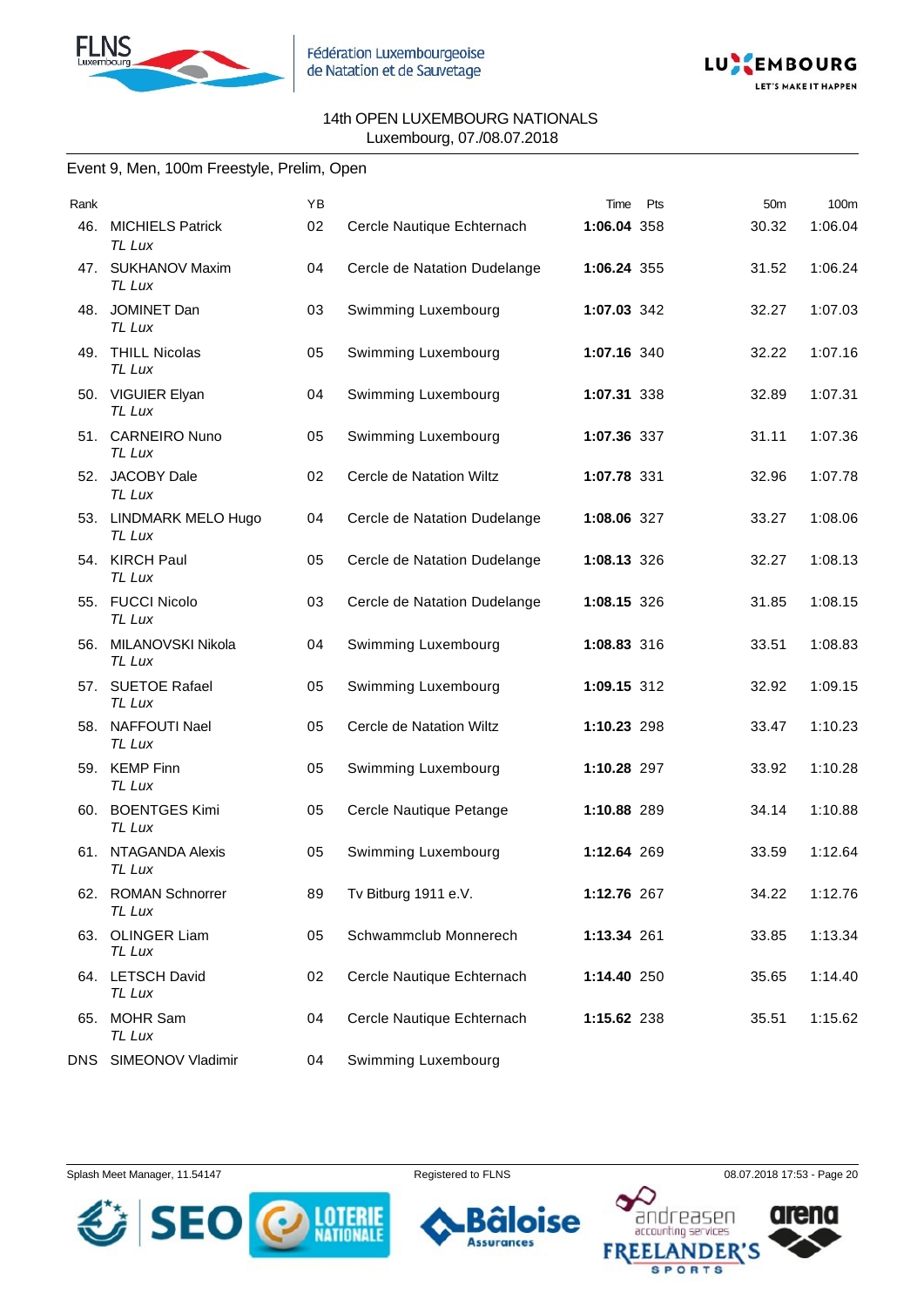

Fédération Luxembourgeoise de Natation et de Sauvetage



#### 14th OPEN LUXEMBOURG NATIONALS Luxembourg, 07./08.07.2018

# Event 9, Men, 100m Freestyle, Prelim

Luxembourg

| 1.  | <b>BRANDENBURGER Pit</b>      | 95 | Schwammclub Deifferdang                         | 51.74 745 Q |  | 25.33 | 51.74   |
|-----|-------------------------------|----|-------------------------------------------------|-------------|--|-------|---------|
| 2.  | <b>MANNES Max</b>             | 97 | Swimming Luxembourg                             | 52.40 717 Q |  | 25.58 | 52.40   |
| 3.  | <b>SAUBER Bob</b>             | 01 | Swimming Club Redange                           | 53.93 658 Q |  | 26.54 | 53.93   |
| 4.  | <b>HENX Julien</b>            | 95 | Cercle de Natation Dudelange                    | 54.12 651 Q |  | 25.83 | 54.12   |
| 5.  | <b>VANDERSCHRICK Stephan</b>  | 00 | Swimming Luxembourg                             | 54.51 637 Q |  | 26.42 | 54.51   |
| 6.  | <b>SCHMITZ Jules</b>          | 99 | Swimming Club Redange                           | 55.06 618 Q |  | 26.71 | 55.06   |
| 7.  | <b>BECKERS Felix</b>          | 01 | Swimming Club Le Dauphin Ettelbruck 55.49 604 Q |             |  | 26.96 | 55.49   |
| 8.  | <b>BOKOV Rodion</b>           | 03 | Swimming Luxembourg                             | 56.10 584 R |  | 27.19 | 56.10   |
|     | 9. DALEIDEN CIUFERRI Ralph    | 03 | Schwammclub Deifferdang                         | 57.17 552 R |  | 27.40 | 57.17   |
| 10. | <b>CAPPELLO Federico</b>      | 84 | Swimming Luxembourg                             | 57.19 551   |  | 27.07 | 57.19   |
| 11. | <b>JAAS Jeff</b>              | 04 | Swimming Club Le Dauphin Ettelbruck 57.29 548   |             |  | 27.55 | 57.29   |
|     | 12. ADAMI Mike                | 99 | Swimming Club Le Dauphin Ettelbruck 57.39 546   |             |  | 27.49 | 57.39   |
|     | 13. RUBIOLO Nathan            | 02 | Schwammclub Deifferdang                         | 57.53 542   |  | 27.37 | 57.53   |
|     | <b>MICHIELS Olivier</b>       | 01 | Cercle Nautique Echternach                      | 58.34 519   |  | 28.48 | 58.34   |
| 14. |                               |    |                                                 |             |  |       |         |
| 15. | <b>DUBOS Julien</b>           | 99 | Cercle de Natation Diekirch                     | 58.82 507   |  | 28.07 | 58.82   |
| 16. | <b>BANKY Jordan</b>           | 01 | Swimming Luxembourg                             | 59.02 502   |  | 28.12 | 59.02   |
|     | 17. KETTENMEYER Yul           | 03 | Swimming Club Le Dauphin Ettelbruck 59.23 496   |             |  | 28.24 | 59.23   |
|     | 18. BOURCKEL Mike             | 03 | Cercle de Natation Wiltz                        | 59.25 496   |  | 27.91 | 59.25   |
|     | 19. WIRTH David               | 02 | Cercle Nautique Petange                         | 59.71 484   |  | 28.74 | 59.71   |
|     | 20. LANNERS Nicolas           | 04 | Swimming Luxembourg                             | 59.73 484   |  | 29.20 | 59.73   |
|     | CONSTANTINO CAEIRO Diogo03    |    | Cercle de Natation Dudelange                    | 59.73 484   |  | 29.01 | 59.73   |
|     | 22. WAKEFIELD Andrew          | 00 | Cercle de Natation Dudelange                    | 1:00.00 477 |  | 28.71 | 1:00.00 |
| 23. | <b>MOREAUX Maxime</b>         | 02 | Swimming Club Redange                           | 1:00.02 477 |  | 28.35 | 1:00.02 |
|     | 24. CAILLIAU Nils             | 01 | Swimming Club Redange                           | 1:00.82 458 |  | 29.06 | 1:00.82 |
| 25. | SIMAO NOGUEIRA Joao           | 04 | Schwammclub Deifferdang                         | 1:00.93 456 |  | 28.87 | 1:00.93 |
| 26. | NICOLAS Jeff                  | 03 | Cercle de Natation Wiltz                        | 1:01.05 453 |  | 29.31 | 1:01.05 |
| 27. | <b>FLOREAN Darius</b>         | 05 | Swimming Luxembourg                             | 1:01.06 453 |  | 29.86 | 1:01.06 |
|     | 28. MORARU Matteo             | 04 | Swimming Luxembourg                             | 1:01.23 449 |  | 28.96 | 1:01.23 |
|     | 29. LUCARELLI Riccardo        | 05 | Swimming Luxembourg                             | 1:01.35 447 |  | 29.52 | 1:01.35 |
|     | 30. LANNERS Bob               | 02 | Swimming Luxembourg                             | 1:01.37 446 |  | 30.24 | 1:01.37 |
|     | 31. BOENTGES Kevin            | 03 | Cercle Nautique Petange                         | 1:01.43 445 |  | 29.71 | 1:01.43 |
| 32. | <b>KIRCH Felix</b>            | 03 | Cercle de Natation Dudelange                    | 1:01.70 439 |  | 29.64 | 1:01.70 |
| 33. | <b>STAGGS Ted</b>             | 02 | Cercle Nautique Petange                         | 1:02.26 427 |  | 30.03 | 1:02.26 |
|     | 34. LUKA Mory                 | 04 | Swimming Luxembourg                             | 1:02.31 426 |  | 29.79 | 1:02.31 |
|     | 35. THILL Victor              | 03 | Cercle Nautique Echternach                      | 1:03.32 406 |  | 30.00 | 1:03.32 |
|     | 36. DENTER Arthur             | 04 | Cercle Nautique Echternach                      | 1:03.52 402 |  | 30.44 | 1:03.52 |
|     | 37. WEIDERT Jo                | 03 | Cercle Nautique Echternach                      | 1:04.14 391 |  | 30.08 | 1:04.14 |
|     | TL Lux                        |    |                                                 |             |  |       |         |
|     |                               |    |                                                 |             |  |       |         |
|     | 38. KOHL Charel               | 04 | Swimming Club Le Dauphin Ettelbru(1:04.18 390   |             |  | 31.10 | 1:04.18 |
|     | TL Lux                        |    |                                                 |             |  |       |         |
|     | 39. DI PINTO Eric             | 03 | Swimming Luxembourg                             | 1:04.25 389 |  | 30.66 | 1:04.25 |
|     | TL Lux                        |    |                                                 |             |  |       |         |
|     |                               |    |                                                 |             |  |       |         |
|     | 40. DURAKOVIC Tarik           | 05 | Swimming Luxembourg                             | 1:04.56 383 |  | 31.28 | 1:04.56 |
|     | TL Lux                        |    |                                                 |             |  |       |         |
|     | 41. KOHN-CANTOREGGI Daniel 03 |    | Cercle de Natation Dudelange                    | 1:04.64 382 |  | 31.18 | 1:04.64 |
|     | TL Lux                        |    |                                                 |             |  |       |         |
|     |                               |    |                                                 |             |  |       |         |
|     | 42. MICHIELS Patrick          | 02 | Cercle Nautique Echternach                      | 1:06.04 358 |  | 30.32 | 1:06.04 |
|     | TL Lux                        |    |                                                 |             |  |       |         |
|     | 43. SUKHANOV Maxim            | 04 | Cercle de Natation Dudelange                    | 1:06.24 355 |  | 31.52 | 1:06.24 |
|     | TL Lux                        |    |                                                 |             |  |       |         |

Splash Meet Manager, 11.54147 **Registered to FLNS Registered to FLNS** 08.07.2018 17:53 - Page 21



oise ٠

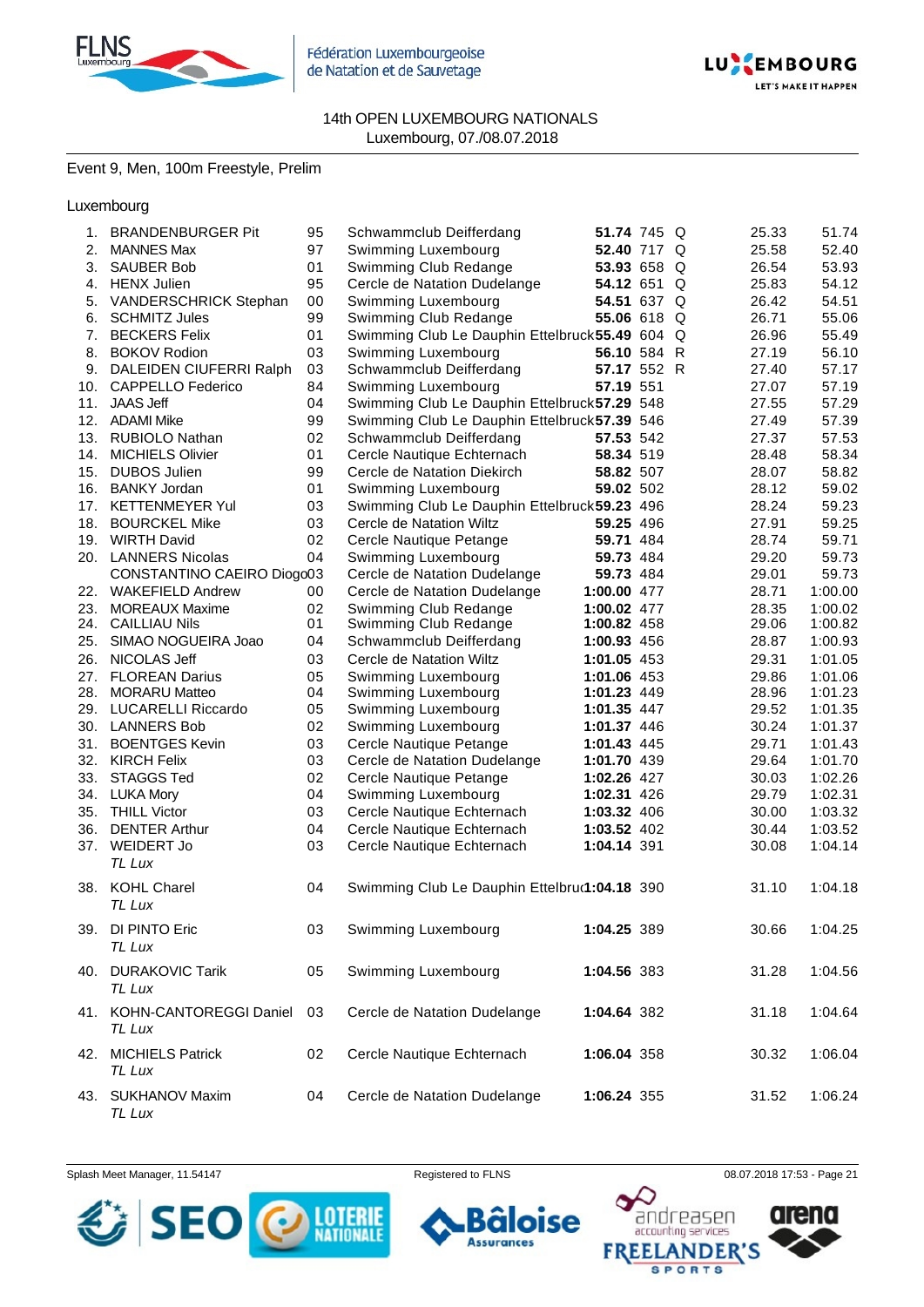



#### Event 9, Men, 100m Freestyle, Prelim, Luxembourg

| Rank |                                  | YB |                                                 | Time        | Pts | 50 <sub>m</sub> | 100m    |
|------|----------------------------------|----|-------------------------------------------------|-------------|-----|-----------------|---------|
|      | 44. JOMINET Dan<br>TL Lux        | 03 | Swimming Luxembourg                             | 1:07.03 342 |     | 32.27           | 1:07.03 |
|      | 45. THILL Nicolas<br>TL Lux      | 05 | Swimming Luxembourg                             | 1:07.16 340 |     | 32.22           | 1:07.16 |
|      | 46. VIGUIER Elyan<br>TL Lux      | 04 | Swimming Luxembourg                             | 1:07.31 338 |     | 32.89           | 1:07.31 |
|      | 47. CARNEIRO Nuno<br>TL Lux      | 05 | Swimming Luxembourg                             | 1:07.36 337 |     | 31.11           | 1:07.36 |
| 48.  | <b>JACOBY Dale</b><br>TL Lux     | 02 | Cercle de Natation Wiltz                        | 1:07.78 331 |     | 32.96           | 1:07.78 |
|      | 49. LINDMARK MELO Hugo<br>TL Lux | 04 | Cercle de Natation Dudelange                    | 1:08.06 327 |     | 33.27           | 1:08.06 |
|      | 50. KIRCH Paul<br>TL Lux         | 05 | Cercle de Natation Dudelange                    | 1:08.13 326 |     | 32.27           | 1:08.13 |
|      | 51. FUCCI Nicolo<br>TL Lux       | 03 | Cercle de Natation Dudelange                    | 1:08.15 326 |     | 31.85           | 1:08.15 |
| 52.  | MILANOVSKI Nikola<br>TL Lux      | 04 | Swimming Luxembourg                             | 1:08.83 316 |     | 33.51           | 1:08.83 |
|      | 53. SUETOE Rafael<br>TL Lux      | 05 | Swimming Luxembourg                             | 1:09.15 312 |     | 32.92           | 1:09.15 |
|      | 54. NAFFOUTI Nael<br>TL Lux      | 05 | Cercle de Natation Wiltz                        | 1:10.23 298 |     | 33.47           | 1:10.23 |
|      | 55. KEMP Finn<br>TL Lux          | 05 | Swimming Luxembourg                             | 1:10.28 297 |     | 33.92           | 1:10.28 |
|      | 56. BOENTGES Kimi<br>TL Lux      | 05 | Cercle Nautique Petange                         | 1:10.88 289 |     | 34.14           | 1:10.88 |
|      | 57. NTAGANDA Alexis<br>TL Lux    | 05 | Swimming Luxembourg                             | 1:12.64 269 |     | 33.59           | 1:12.64 |
|      | 58. OLINGER Liam<br>TL Lux       | 05 | Schwammclub Monnerech                           | 1:13.34 261 |     | 33.85           | 1:13.34 |
|      | 59. LETSCH David<br>TL Lux       | 02 | Cercle Nautique Echternach                      | 1:14.40 250 |     | 35.65           | 1:14.40 |
|      | 60. MOHR Sam<br>TL Lux           | 04 | Cercle Nautique Echternach                      | 1:15.62 238 |     | 35.51           | 1:15.62 |
| DNS  | SIMEONOV Vladimir                | 04 | Swimming Luxembourg                             |             |     |                 |         |
|      | Luxembourg Juniors               |    |                                                 |             |     |                 |         |
| 1.   | <b>SAUBER Bob</b>                | 01 | Swimming Club Redange                           | 53.93 658 Q |     | 26.54           | 53.93   |
| 2.   | <b>VANDERSCHRICK Stephan</b>     | 00 | Swimming Luxembourg                             | 54.51 637 Q |     | 26.42           | 54.51   |
| 3.   | <b>BECKERS Felix</b>             | 01 | Swimming Club Le Dauphin Ettelbruck 55.49 604 Q |             |     | 26.96           | 55.49   |
| 4.   | <b>MICHIELS Olivier</b>          | 01 | Cercle Nautique Echternach                      | 58.34 519   |     | 28.48           | 58.34   |
| 5.   | <b>BANKY Jordan</b>              | 01 | Swimming Luxembourg                             | 59.02 502   |     | 28.12           | 59.02   |
| 6.   | <b>WAKEFIELD Andrew</b>          | 00 | Cercle de Natation Dudelange                    | 1:00.00 477 |     | 28.71           | 1:00.00 |
| 7.   | <b>CAILLIAU Nils</b>             | 01 | Swimming Club Redange                           | 1:00.82 458 |     | 29.06           | 1:00.82 |



se

**Assurances** 

Splash Meet Manager, 11.54147 **Registered to FLNS Registered to FLNS** 08.07.2018 17:53 - Page 22

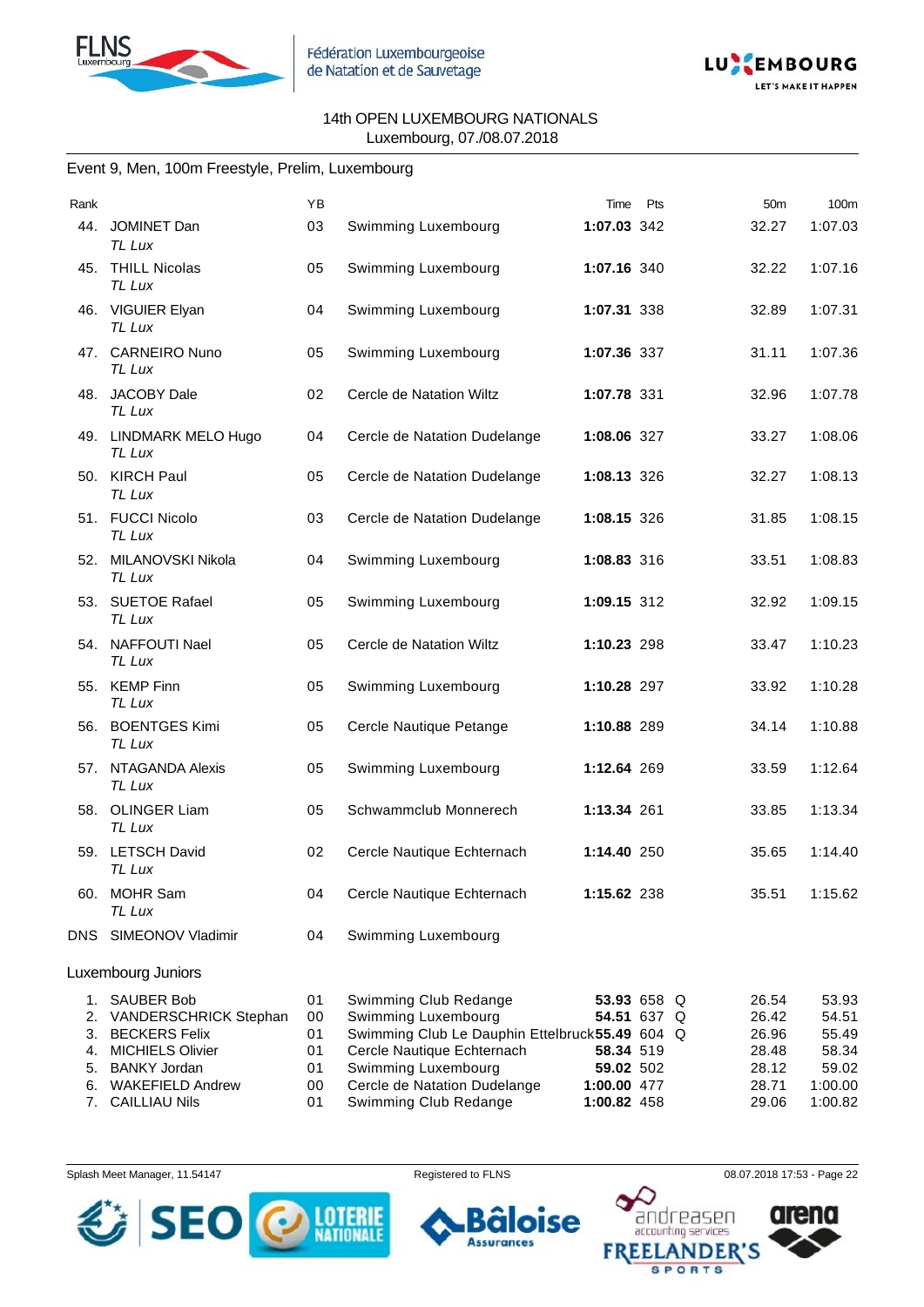



# Event 9, Men, 100m Freestyle, Prelim

# Luxembourg Jeunes

| 1.  | <b>BOKOV Rodion</b>                  | 03 | Swimming Luxembourg                           | 56.10 584 R |  | 27.19 | 56.10   |
|-----|--------------------------------------|----|-----------------------------------------------|-------------|--|-------|---------|
| 2.  | DALEIDEN CIUFERRI Ralph              | 03 | Schwammclub Deifferdang                       | 57.17 552 R |  | 27.40 | 57.17   |
| 3.  | <b>RUBIOLO Nathan</b>                | 02 | Schwammclub Deifferdang                       | 57.53 542   |  | 27.37 | 57.53   |
| 4.  | <b>KETTENMEYER Yul</b>               | 03 | Swimming Club Le Dauphin Ettelbruck 59.23 496 |             |  | 28.24 | 59.23   |
| 5.  | <b>BOURCKEL Mike</b>                 | 03 | Cercle de Natation Wiltz                      | 59.25 496   |  | 27.91 | 59.25   |
| 6.  | <b>WIRTH David</b>                   | 02 | Cercle Nautique Petange                       | 59.71 484   |  | 28.74 | 59.71   |
| 7.  | CONSTANTINO CAEIRO Diogo03           |    | Cercle de Natation Dudelange                  | 59.73 484   |  | 29.01 | 59.73   |
| 8.  | <b>MOREAUX Maxime</b>                | 02 | Swimming Club Redange                         | 1:00.02 477 |  | 28.35 | 1:00.02 |
| 9.  | NICOLAS Jeff                         | 03 | Cercle de Natation Wiltz                      | 1:01.05 453 |  | 29.31 | 1:01.05 |
| 10. | <b>LANNERS Bob</b>                   | 02 | Swimming Luxembourg                           | 1:01.37 446 |  | 30.24 | 1:01.37 |
| 11. | <b>BOENTGES Kevin</b>                | 03 | Cercle Nautique Petange                       | 1:01.43 445 |  | 29.71 | 1:01.43 |
| 12. | <b>KIRCH Felix</b>                   | 03 | Cercle de Natation Dudelange                  | 1:01.70 439 |  | 29.64 | 1:01.70 |
| 13. | <b>STAGGS Ted</b>                    | 02 | Cercle Nautique Petange                       | 1:02.26 427 |  | 30.03 | 1:02.26 |
| 14. | <b>THILL Victor</b>                  | 03 | Cercle Nautique Echternach                    | 1:03.32 406 |  | 30.00 | 1:03.32 |
| 15. | WEIDERT Jo                           | 03 | Cercle Nautique Echternach                    | 1:04.14 391 |  | 30.08 | 1:04.14 |
|     | TL Lux                               |    |                                               |             |  |       |         |
| 16. | DI PINTO Eric<br>TL Lux              | 03 | Swimming Luxembourg                           | 1:04.25 389 |  | 30.66 | 1:04.25 |
|     | 17. KOHN-CANTOREGGI Daniel<br>TL Lux | 03 | Cercle de Natation Dudelange                  | 1:04.64 382 |  | 31.18 | 1:04.64 |
|     | 18. MICHIELS Patrick<br>TL Lux       | 02 | Cercle Nautique Echternach                    | 1:06.04 358 |  | 30.32 | 1:06.04 |
|     | 19. JOMINET Dan<br>TL Lux            | 03 | Swimming Luxembourg                           | 1:07.03 342 |  | 32.27 | 1:07.03 |
|     | 20. JACOBY Dale<br>TL Lux            | 02 | Cercle de Natation Wiltz                      | 1:07.78 331 |  | 32.96 | 1:07.78 |
|     | 21. FUCCI Nicolo<br>TL Lux           | 03 | Cercle de Natation Dudelange                  | 1:08.15 326 |  | 31.85 | 1:08.15 |
|     | 22. LETSCH David<br>TL Lux           | 02 | Cercle Nautique Echternach                    | 1:14.40 250 |  | 35.65 | 1:14.40 |

# Luxembourg Pupilles

| 1.          | JAAS Jeff                        | 04 | Swimming Club Le Dauphin Ettelbruck 57.29 548 |             | 27.55 | 57.29   |
|-------------|----------------------------------|----|-----------------------------------------------|-------------|-------|---------|
|             |                                  |    |                                               |             |       |         |
| 2.          | <b>LANNERS Nicolas</b>           | 04 | Swimming Luxembourg                           | 59.73 484   | 29.20 | 59.73   |
| 3.          | SIMAO NOGUEIRA Joao              | 04 | Schwammclub Deifferdang                       | 1:00.93 456 | 28.87 | 1:00.93 |
| $4_{\cdot}$ | <b>FLOREAN Darius</b>            | 05 | Swimming Luxembourg                           | 1:01.06 453 | 29.86 | 1:01.06 |
| 5.          | <b>MORARU Matteo</b>             | 04 | Swimming Luxembourg                           | 1:01.23 449 | 28.96 | 1:01.23 |
| 6.          | <b>LUCARELLI Riccardo</b>        | 05 | Swimming Luxembourg                           | 1:01.35 447 | 29.52 | 1:01.35 |
|             | 7. LUKA Mory                     | 04 | Swimming Luxembourg                           | 1:02.31 426 | 29.79 | 1:02.31 |
| 8.          | <b>DENTER Arthur</b>             | 04 | Cercle Nautique Echternach                    | 1:03.52 402 | 30.44 | 1:03.52 |
|             | 9. KOHL Charel<br>TL Lux         | 04 | Swimming Club Le Dauphin Ettelbru(1:04.18 390 |             | 31.10 | 1:04.18 |
| 10.         | <b>DURAKOVIC Tarik</b><br>TL Lux | 05 | Swimming Luxembourg                           | 1:04.56 383 | 31.28 | 1:04.56 |
| 11.         | <b>SUKHANOV Maxim</b><br>TL Lux  | 04 | Cercle de Natation Dudelange                  | 1:06.24 355 | 31.52 | 1:06.24 |
|             | 12. THILL Nicolas<br>TL Lux      | 05 | Swimming Luxembourg                           | 1:07.16 340 | 32.22 | 1:07.16 |

Splash Meet Manager, 11.54147 **Registered to FLNS Registered to FLNS** 08.07.2018 17:53 - Page 23

ise

٠



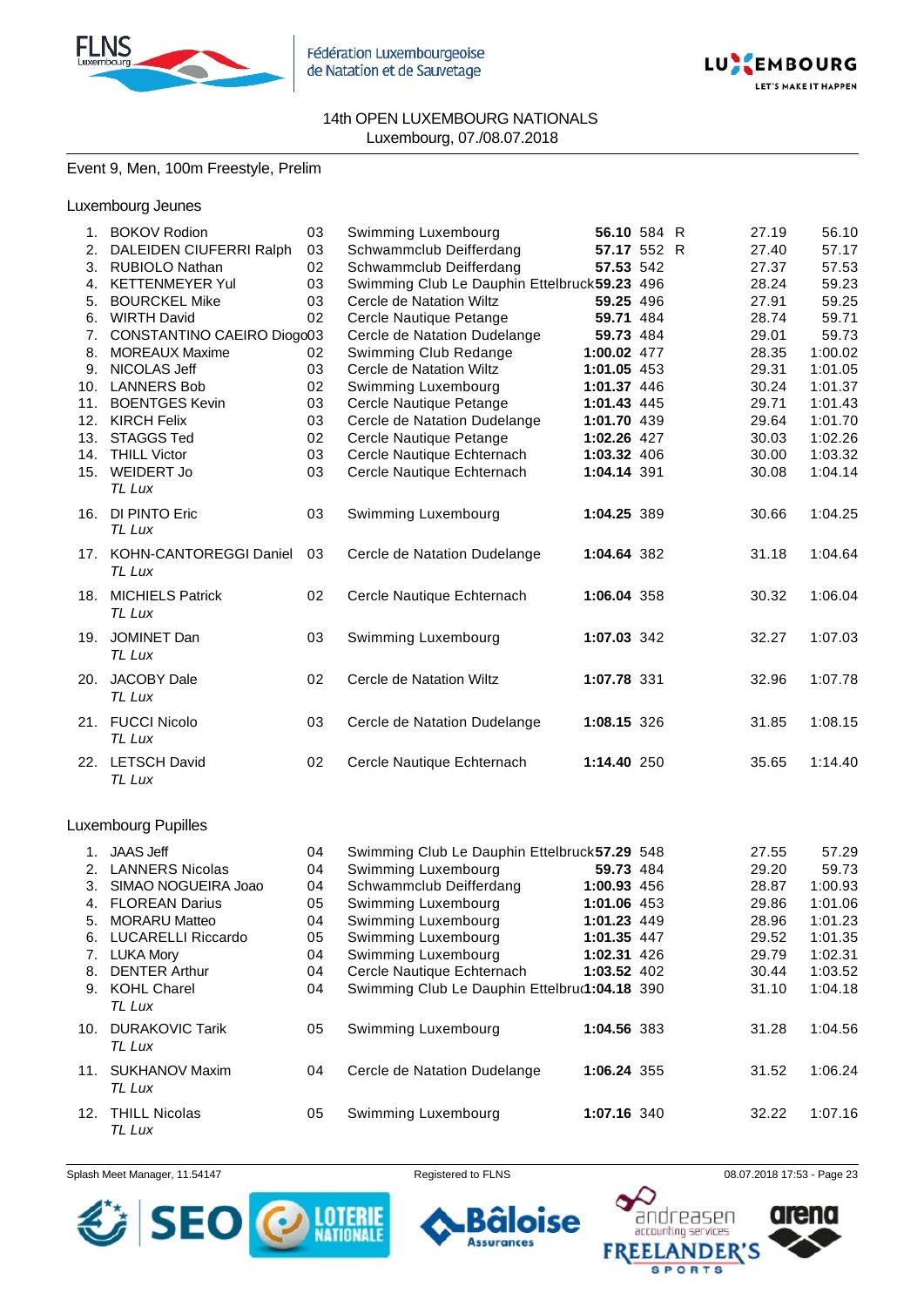



### Event 9, Boys, 100m Freestyle, Prelim, Luxembourg Pupilles

| Rank |                                  | <b>YB</b> |                              | Time        | Pts | 50 <sub>m</sub> | 100m    |
|------|----------------------------------|-----------|------------------------------|-------------|-----|-----------------|---------|
|      | 13. VIGUIER Elyan<br>TL Lux      | 04        | Swimming Luxembourg          | 1:07.31 338 |     | 32.89           | 1:07.31 |
|      | 14. CARNEIRO Nuno<br>TL Lux      | 05        | Swimming Luxembourg          | 1:07.36 337 |     | 31.11           | 1:07.36 |
|      | 15. LINDMARK MELO Hugo<br>TL Lux | 04        | Cercle de Natation Dudelange | 1:08.06 327 |     | 33.27           | 1:08.06 |
|      | 16. KIRCH Paul<br>TL Lux         | 05        | Cercle de Natation Dudelange | 1:08.13 326 |     | 32.27           | 1:08.13 |
| 17.  | MILANOVSKI Nikola<br>TL Lux      | 04        | Swimming Luxembourg          | 1:08.83 316 |     | 33.51           | 1:08.83 |
|      | 18. SUETOE Rafael<br>TL Lux      | 05        | Swimming Luxembourg          | 1:09.15 312 |     | 32.92           | 1:09.15 |
|      | 19. NAFFOUTI Nael<br>TL Lux      | 05        | Cercle de Natation Wiltz     | 1:10.23 298 |     | 33.47           | 1:10.23 |
|      | 20. KEMP Finn<br>TL Lux          | 05        | Swimming Luxembourg          | 1:10.28 297 |     | 33.92           | 1:10.28 |
|      | 21. BOENTGES Kimi<br>TL Lux      | 05        | Cercle Nautique Petange      | 1:10.88 289 |     | 34.14           | 1:10.88 |
|      | 22. NTAGANDA Alexis<br>TL Lux    | 05        | Swimming Luxembourg          | 1:12.64 269 |     | 33.59           | 1:12.64 |
|      | 23. OLINGER Liam<br>TL Lux       | 05        | Schwammclub Monnerech        | 1:13.34 261 |     | 33.85           | 1:13.34 |
|      | 24. MOHR Sam<br>TL Lux           | 04        | Cercle Nautique Echternach   | 1:15.62 238 |     | 35.51           | 1:15.62 |
|      | DNS SIMEONOV Vladimir            | 04        | Swimming Luxembourg          |             |     |                 |         |

| Event 10          |                              |       | Women, 100m Freestyle                           |               |            |                      |                 | Open                  |
|-------------------|------------------------------|-------|-------------------------------------------------|---------------|------------|----------------------|-----------------|-----------------------|
|                   | 07.07.2018 - 10:48           |       |                                                 |               |            |                      |                 | <b>Results Prelim</b> |
| Meet Record       |                              | 55.47 | <b>MEYNEN Julie</b>                             | LUX.          | Luxembourg |                      |                 | 04.07.2015            |
|                   | <b>National Records</b>      | 55.09 | <b>MEYNEN Julie</b>                             | <b>SCDE</b>   |            | Rio de Janeiro (BRA) |                 | 10.08.2016            |
|                   | Luxembourg Champion: 1:11.50 |       |                                                 |               |            |                      |                 |                       |
| Points: FINA 2017 |                              |       |                                                 |               |            |                      |                 |                       |
| Rank              |                              | YB    |                                                 | Time          | Pts        |                      | 50 <sub>m</sub> | 100m                  |
| Open              |                              |       |                                                 |               |            |                      |                 |                       |
|                   | <b>MEYNEN Julie</b>          | 97    | Swimming Club Le Dauphin Ettelbruck 57.79 731 Q |               |            |                      | 27.83           | 57.79                 |
| 2.                | <b>RICCI Nicole</b>          | 04    | Swimming Luxembourg                             | 58.61 700 Q   |            |                      | 28.16           | 58.61                 |
| 3.                | <b>BANKY Jacqueline</b>      | 96    | Swimming Luxembourg                             | 59.01 686 Q   |            |                      | 27.93           | 59.01                 |
| 4.                | GUDMUNDSDOTTIR Johanna 01n   |       | <b>Icelandic Swimming Association</b>           | 1:00.60 634 Q |            |                      | 29.36           | 1:00.60               |
| 5.                | <b>HAMEN SAIEG Yael</b>      | 01    | Cercle de Natation Diekirch                     | 1:00.86 625 Q |            |                      | 29.32           | 1:00.86               |
| 6.                | <b>FABER Maiti</b>           | 01    | Swimming Club Le Dauphin Ettelbruc1:01.27 613 Q |               |            |                      | 29.87           | 1:01.27               |
| 7.                | <b>HRIBAR Petja</b>          | 02    | PK Triglav Kranj                                | 1:01.29 612 Q |            |                      | 29.29           | 1:01.29               |
| 8.                | <b>HEFEL Theresa</b>         | 01    | Schwimmklub Langenthal                          | 1:01.69 600 Q |            |                      | 29.03           | 1:01.69               |
| 9.                | RICCI Giorgia Michela        | 02    | Swimming Luxembourg                             | 1:02.14 588 R |            |                      | 29.74           | 1:02.14               |
| 10.               | PETERS Lena                  | 05    | Cercle de Natation Dudelange                    | 1:02.28 584 R |            |                      | 30.16           | 1:02.28               |
| 11.               | <b>FABIANI Chanel</b>        | 03    | Cercle de Natation Dudelange                    | 1:02.46 579 R |            |                      | 29.90           | 1:02.46               |

Splash Meet Manager, 11.54147 **Registered to FLNS Registered to FLNS** 08.07.2018 17:53 - Page 24



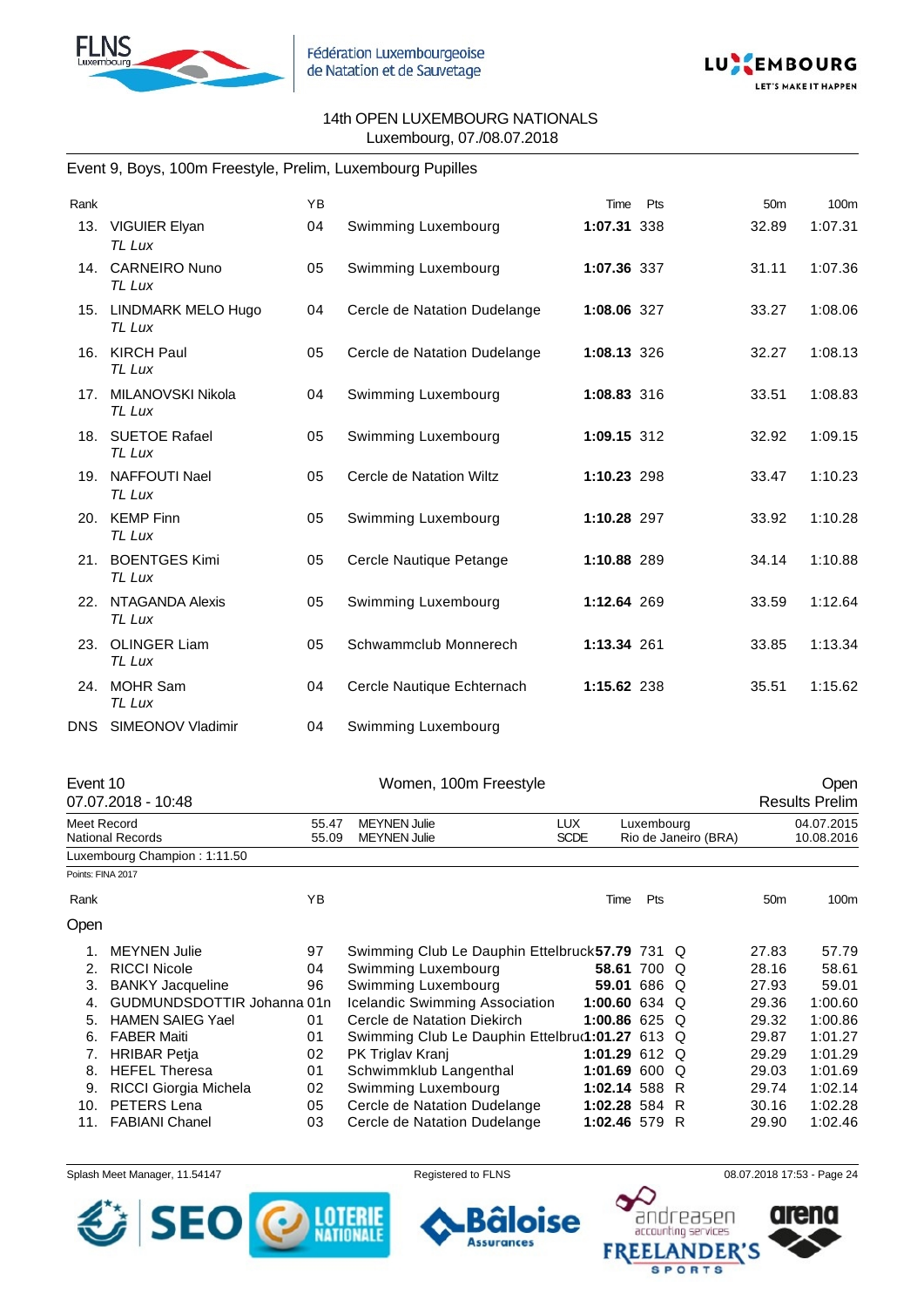

Fédération Luxembourgeoise de Natation et de Sauvetage



#### 14th OPEN LUXEMBOURG NATIONALS Luxembourg, 07./08.07.2018

# Event 10, Women, 100m Freestyle, Prelim, Open

| Rank |                            | ΥB |                                               | Time          | Pts | 50m   | 100m    |
|------|----------------------------|----|-----------------------------------------------|---------------|-----|-------|---------|
| 12.  | ROBERTSDOTTIR Katarina     | 00 | Icelandic Swimming Association                | 1:02.56 576 R |     | 30.11 | 1:02.56 |
| 13.  | <b>SPIK Eva</b>            | 03 | PK Triglav Kranj                              | 1:02.58 575   |     | 30.03 | 1:02.58 |
|      | 14. PETERS Emma            | 03 | Cercle de Natation Dudelange                  | 1:03.40 553   |     | 30.36 | 1:03.40 |
| 15.  | <b>VANDERSCHRICK Laura</b> | 02 | Swimming Luxembourg                           | 1:03.44 552   |     | 30.20 | 1:03.44 |
|      | 16. BLACK Rachael          | 01 | Cercle de Natation Dudelange                  | 1:03.91 540   |     | 30.58 | 1:03.91 |
|      | 17. JOMINET Lou            | 05 | Swimming Luxembourg                           | 1:04.13 534   |     | 31.23 | 1:04.13 |
|      | 18. BLANC Marguerite       | 99 | Swimming Luxembourg                           | 1:04.86 517   |     | 31.29 | 1:04.86 |
|      | 19. HRIC Laura             | 05 | Swimming Luxembourg                           | 1:04.96 514   |     | 31.23 | 1:04.96 |
| 20.  | <b>KROMBACH Mara</b>       | 05 | Swimming Luxembourg                           | 1:05.04 512   |     | 31.22 | 1:05.04 |
| 21.  | <b>GOUILLART Sara</b>      | 02 | Schwammclub Deifferdang                       | 1:05.33 506   |     | 31.16 | 1:05.33 |
|      | 22. TELES Jennifer         | 06 | Schwimmklub Langenthal                        | 1:06.40 481   |     | 32.08 | 1:06.40 |
|      | 23. BAUSTERT Magali        | 05 | Swimming Luxembourg                           | 1:06.76 474   |     | 32.80 | 1:06.76 |
|      | 24. COIMBRA Alice          | 02 | Swimming Luxembourg                           | 1:06.88 471   |     | 32.52 | 1:06.88 |
| 25.  | <b>BROICH Louisa Marie</b> | 03 | Postsportverein Trier                         | 1:07.66 455   |     | 32.18 | 1:07.66 |
|      | 26. FETZ Melanie           | 01 | Cercle Nautique Echternach                    | 1:08.17 445   |     | 31.90 | 1:08.17 |
| 27.  | <b>HOLLERICH Anne</b>      | 01 | Swimming Club Le Dauphin Ettelbru(1:08.19 444 |               |     | 32.65 | 1:08.19 |
|      | 28. DEVISCOUR Sarah        | 05 | Cercle Nautique Echternach                    | 1:08.27 443   |     | 33.11 | 1:08.27 |
|      | 29. HAAG Nora              | 04 | Swimming Club Redange                         | 1:08.66 435   |     | 33.05 | 1:08.66 |
|      | 30. BORDONARO Madeleine    | 06 | Cercle Nautique Petange                       | 1:09.09 427   |     | 33.13 | 1:09.09 |
|      | 31. VERLAQUE Ciara         | 04 | Cercle de Natation Dudelange                  | 1:09.21 425   |     | 32.47 | 1:09.21 |
|      | 32. ELCHEROTH Milly        | 03 | Swimming Club Redange                         | 1:09.61 418   |     | 34.23 | 1:09.61 |
|      | 33. CALMES Lara            | 04 | Schwammclub Monnerech                         | 1:09.77 415   |     | 32.94 | 1:09.77 |
| 34.  | <b>REDING Alyssa</b>       | 04 | Swimming Club Le Dauphin Ettelbru(1:10.12 409 |               |     | 33.00 | 1:10.12 |
|      | 35. HARIZIA Celia          | 05 | Schwammclub Monnerech                         | 1:10.88 396   |     | 33.39 | 1:10.88 |
|      | 36. BROICH Lea-Sophie      | 00 | Postsportverein Trier                         | 1:11.18 391   |     | 33.95 | 1:11.18 |
|      | 37. LEONARD Lis            | 05 | Swimming Luxembourg                           | 1:11.39 387   |     | 34.07 | 1:11.39 |
| 38.  | <b>CARNEIRO Sofia</b>      | 06 | Swimming Luxembourg                           | 1:11.42 387   |     | 34.50 | 1:11.42 |
| 39.  | <b>BOUZIDI</b> Imene       | 05 | Schwammclub Monnerech                         | 1:11.53 385   |     | 33.96 | 1:11.53 |
|      | TL Lux                     |    |                                               |               |     |       |         |
|      | 40. KESEROVIC Marine       | 02 | Cercle de Natation Dudelange                  | 1:12.10 376   |     | 34.42 | 1:12.10 |
|      | TL Lux                     |    |                                               |               |     |       |         |
|      |                            |    |                                               |               |     |       |         |
| 41.  | <b>NOTHUM Gwen</b>         | 06 | Swimming Club Redange                         | 1:12.48 370   |     | 34.46 | 1:12.48 |
|      | TL Lux                     |    |                                               |               |     |       |         |
| 42.  | <b>TER HEEGDE Chantal</b>  | 99 | Cercle Nautique Echternach                    | 1:12.50 370   |     | 34.25 | 1:12.50 |
|      | TL Lux                     |    |                                               |               |     |       |         |
|      | 43. TER HEEGDE Lisa        | 02 | Cercle Nautique Echternach                    | 1:12.64 368   |     | 35.14 | 1:12.64 |
|      | TL Lux                     |    |                                               |               |     |       |         |
|      |                            |    |                                               |               |     |       |         |
|      | 44. BRAVACCINI Sabrina     | 95 | Swimming Luxembourg                           | 1:13.11 361   |     | 34.68 | 1:13.11 |
|      | TL Lux                     |    |                                               |               |     |       |         |
|      | 45. BEVIVINO Giovanna      | 05 | Schwimmklub Langenthal                        | 1:13.22 359   |     | 34.64 | 1:13.22 |
|      | TL Lux                     |    |                                               |               |     |       |         |
|      |                            |    |                                               |               |     |       |         |
|      | 46. HORVAT Natascha        | 03 | Schwimmklub Langenthal                        | 1:13.68 352   |     | 34.66 | 1:13.68 |
|      | TL Lux                     |    |                                               |               |     |       |         |
|      | 47. CORREIA Eva            | 05 | Cercle de Natation Diekirch                   | 1:14.07 347   |     | 34.85 | 1:14.07 |
|      | TL Lux                     |    |                                               |               |     |       |         |
|      | 48. YOSHIDA Tomoyo         | 02 | Cercle de Natation Dudelange                  | 1:14.09 346   |     | 36.52 | 1:14.09 |
|      | TL Lux                     |    |                                               |               |     |       |         |
|      |                            |    |                                               |               |     |       |         |
|      | 49. SOFFIO Mara            | 06 | Schwammclub Monnerech                         | 1:15.38 329   |     | 35.32 | 1:15.38 |
|      | TL Lux                     |    |                                               |               |     |       |         |

Splash Meet Manager, 11.54147 **Registered to FLNS Registered to FLNS** 08.07.2018 17:53 - Page 25



ise 6 п **Assurances** 



**SPORTS**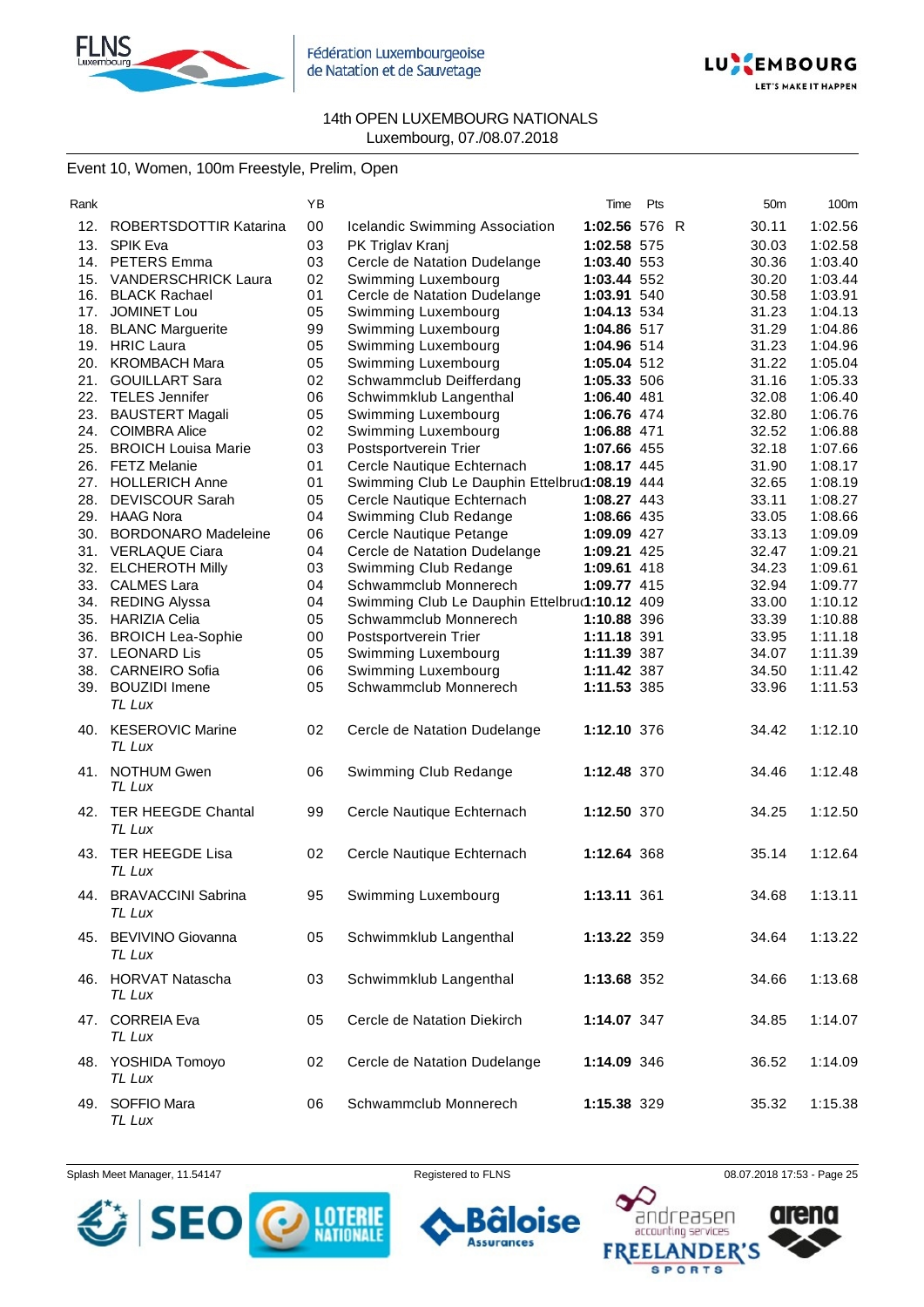



# Event 10, Women, 100m Freestyle, Prelim, Open

| Rank |                                   | YB |                              | Time        | Pts | 50 <sub>m</sub> | 100 <sub>m</sub> |
|------|-----------------------------------|----|------------------------------|-------------|-----|-----------------|------------------|
| 50.  | <b>JEROMITO Chloe</b><br>TL Lux   | 05 | Cercle de Natation Dudelange | 1:15.46 328 |     | 36.31           | 1:15.46          |
| 51.  | <b>PAXTON Anastasia</b><br>TL Lux | 01 | Cercle de Natation Dudelange | 1:15.66 325 |     | 36.14           | 1:15.66          |
| 52.  | <b>WINKEL Nadine</b><br>TL Lux    | 04 | Schwammclub Deifferdang      | 1:17.80 299 |     | 37.43           | 1:17.80          |
| 53.  | <b>LURKIN Mathilde</b><br>TL Lux  | 06 | Swimming Luxembourg          | 1:20.35 271 |     | 37.40           | 1:20.35          |
| 54.  | <b>OLINGER Tina</b><br>TL Lux     | 06 | Cercle de Natation Wiltz     | 1:21.14 264 |     | 38.91           | 1:21.14          |
| 55.  | JEITZ-WAMPACH Mia<br>TL Lux       | 04 | Cercle Nautique Echternach   | 1:22.09 255 |     | 38.55           | 1:22.09          |
|      | POPA Sonia<br>TL Lux              | 06 | Schwammclub Monnerech        | 1:22.09 255 |     | 38.22           | 1:22.09          |
|      | 57. BERTRANG Louana<br>TL Lux     | 06 | Schwammclub Monnerech        | 1:24.95 230 |     | 39.10           | 1:24.95          |

#### Luxembourg

| 1.  | <b>MEYNEN Julie</b>        | 97 | Swimming Club Le Dauphin Ettelbruck 57.79 731   |               | Q | 27.83 | 57.79   |
|-----|----------------------------|----|-------------------------------------------------|---------------|---|-------|---------|
| 2.  | <b>RICCI Nicole</b>        | 04 | Swimming Luxembourg                             | 58.61 700 Q   |   | 28.16 | 58.61   |
| 3.  | <b>BANKY Jacqueline</b>    | 96 | Swimming Luxembourg                             | 59.01 686 Q   |   | 27.93 | 59.01   |
| 4.  | <b>HAMEN SAIEG Yael</b>    | 01 | Cercle de Natation Diekirch                     | 1:00.86 625   | Q | 29.32 | 1:00.86 |
| 5.  | <b>FABER Maiti</b>         | 01 | Swimming Club Le Dauphin Ettelbru(1:01.27 613 Q |               |   | 29.87 | 1:01.27 |
| 6.  | RICCI Giorgia Michela      | 02 | Swimming Luxembourg                             | 1:02.14 588 R |   | 29.74 | 1:02.14 |
| 7.  | PETERS Lena                | 05 | Cercle de Natation Dudelange                    | 1:02.28 584 R |   | 30.16 | 1:02.28 |
| 8.  | <b>FABIANI Chanel</b>      | 03 | Cercle de Natation Dudelange                    | 1:02.46 579 R |   | 29.90 | 1:02.46 |
| 9.  | <b>PETERS Emma</b>         | 03 | Cercle de Natation Dudelange                    | 1:03.40 553   |   | 30.36 | 1:03.40 |
| 10. | <b>VANDERSCHRICK Laura</b> | 02 | Swimming Luxembourg                             | 1:03.44 552   |   | 30.20 | 1:03.44 |
| 11. | <b>BLACK Rachael</b>       | 01 | Cercle de Natation Dudelange                    | 1:03.91 540   |   | 30.58 | 1:03.91 |
| 12. | <b>JOMINET Lou</b>         | 05 | Swimming Luxembourg                             | 1:04.13 534   |   | 31.23 | 1:04.13 |
| 13. | <b>BLANC Marguerite</b>    | 99 | Swimming Luxembourg                             | 1:04.86 517   |   | 31.29 | 1:04.86 |
| 14. | <b>HRIC</b> Laura          | 05 | Swimming Luxembourg                             | 1:04.96 514   |   | 31.23 | 1:04.96 |
| 15. | <b>KROMBACH Mara</b>       | 05 | Swimming Luxembourg                             | 1:05.04 512   |   | 31.22 | 1:05.04 |
| 16. | <b>GOUILLART Sara</b>      | 02 | Schwammclub Deifferdang                         | 1:05.33 506   |   | 31.16 | 1:05.33 |
| 17. | <b>BAUSTERT Magali</b>     | 05 | Swimming Luxembourg                             | 1:06.76 474   |   | 32.80 | 1:06.76 |
| 18. | <b>COIMBRA Alice</b>       | 02 | Swimming Luxembourg                             | 1:06.88 471   |   | 32.52 | 1:06.88 |
| 19. | <b>FETZ Melanie</b>        | 01 | Cercle Nautique Echternach                      | 1:08.17 445   |   | 31.90 | 1:08.17 |
| 20. | <b>HOLLERICH Anne</b>      | 01 | Swimming Club Le Dauphin Ettelbru(1:08.19 444   |               |   | 32.65 | 1:08.19 |
| 21. | <b>DEVISCOUR Sarah</b>     | 05 | Cercle Nautique Echternach                      | 1:08.27 443   |   | 33.11 | 1:08.27 |
| 22. | <b>HAAG Nora</b>           | 04 | Swimming Club Redange                           | 1:08.66 435   |   | 33.05 | 1:08.66 |
| 23. | <b>BORDONARO Madeleine</b> | 06 | Cercle Nautique Petange                         | 1:09.09 427   |   | 33.13 | 1:09.09 |
| 24. | <b>VERLAQUE Ciara</b>      | 04 | Cercle de Natation Dudelange                    | 1:09.21 425   |   | 32.47 | 1:09.21 |
| 25. | <b>ELCHEROTH Milly</b>     | 03 | Swimming Club Redange                           | 1:09.61 418   |   | 34.23 | 1:09.61 |
| 26. | <b>CALMES Lara</b>         | 04 | Schwammclub Monnerech                           | 1:09.77 415   |   | 32.94 | 1:09.77 |
| 27. | <b>REDING Alyssa</b>       | 04 | Swimming Club Le Dauphin Ettelbrur1:10.12 409   |               |   | 33.00 | 1:10.12 |
| 28. | <b>HARIZIA Celia</b>       | 05 | Schwammclub Monnerech                           | 1:10.88 396   |   | 33.39 | 1:10.88 |
| 29. | <b>LEONARD Lis</b>         | 05 | Swimming Luxembourg                             | 1:11.39 387   |   | 34.07 | 1:11.39 |
|     | 30. CARNEIRO Sofia         | 06 | Swimming Luxembourg                             | 1:11.42 387   |   | 34.50 | 1:11.42 |

Splash Meet Manager, 11.54147 **Registered to FLNS Registered to FLNS** 08.07.2018 17:53 - Page 26

ise

ō

**Assurances** 



andreasen arena accounting services **FREE NDER'S SPORTS**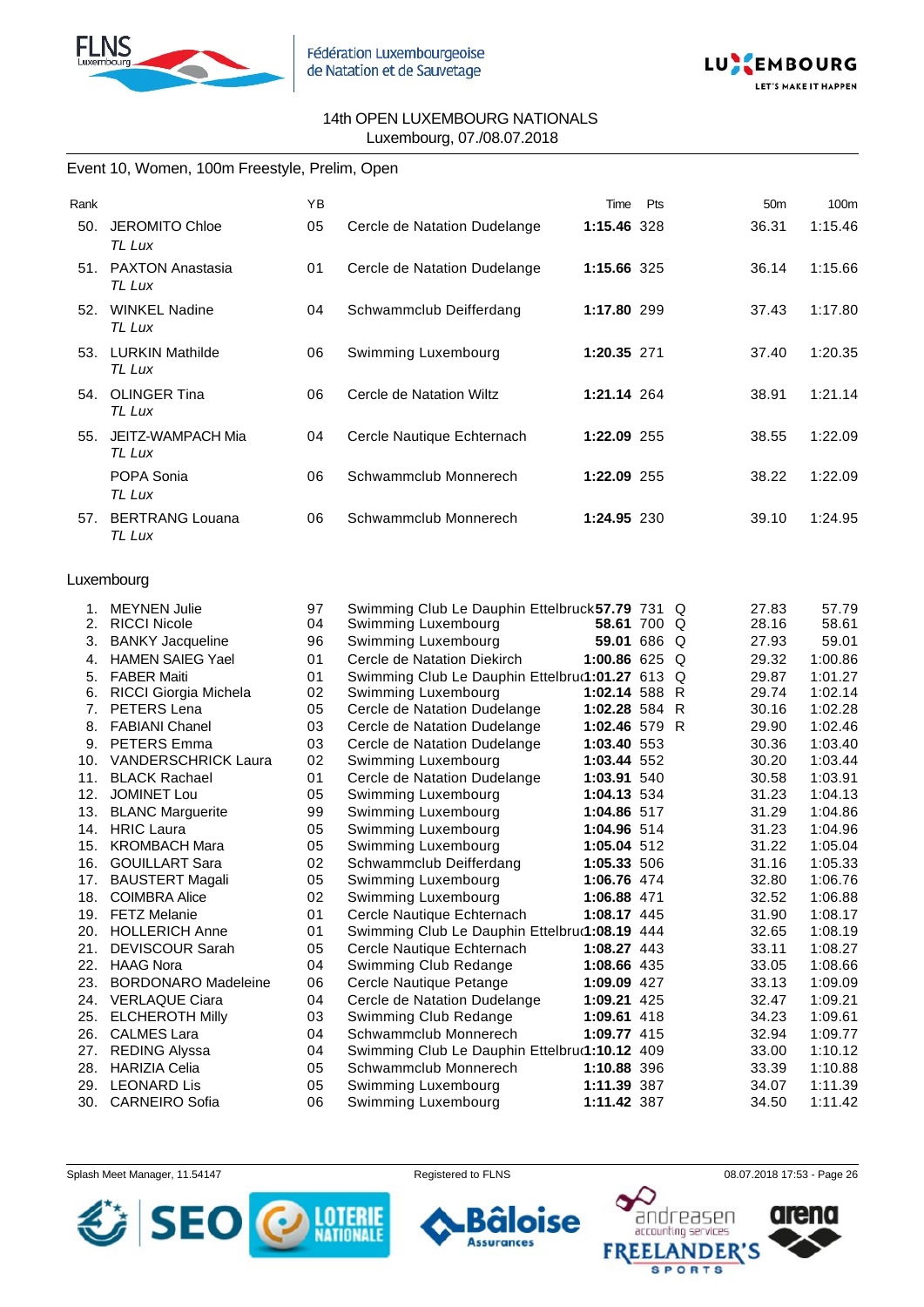



#### Event 10, Women, 100m Freestyle, Prelim, Luxembourg

| Rank           |                                                               | YB             |                                                                                     | Pts<br>Time                                   | 50 <sub>m</sub>         | 100m                          |
|----------------|---------------------------------------------------------------|----------------|-------------------------------------------------------------------------------------|-----------------------------------------------|-------------------------|-------------------------------|
| 31.            | <b>BOUZIDI</b> Imene<br>TL Lux                                | 05             | Schwammclub Monnerech                                                               | 1:11.53 385                                   | 33.96                   | 1:11.53                       |
|                | 32. KESEROVIC Marine<br><b>TL Lux</b>                         | 02             | Cercle de Natation Dudelange                                                        | 1:12.10 376                                   | 34.42                   | 1:12.10                       |
|                | 33. NOTHUM Gwen<br>TL Lux                                     | 06             | Swimming Club Redange                                                               | 1:12.48 370                                   | 34.46                   | 1:12.48                       |
|                | 34. TER HEEGDE Chantal<br>TL Lux                              | 99             | Cercle Nautique Echternach                                                          | 1:12.50 370                                   | 34.25                   | 1:12.50                       |
| 35.            | TER HEEGDE Lisa<br>TL Lux                                     | 02             | Cercle Nautique Echternach                                                          | 1:12.64 368                                   | 35.14                   | 1:12.64                       |
|                | 36. BRAVACCINI Sabrina<br><b>TL Lux</b>                       | 95             | Swimming Luxembourg                                                                 | 1:13.11 361                                   | 34.68                   | 1:13.11                       |
|                | 37. CORREIA Eva<br>TL Lux                                     | 05             | Cercle de Natation Diekirch                                                         | 1:14.07 347                                   | 34.85                   | 1:14.07                       |
|                | 38. YOSHIDA Tomoyo<br>TL Lux                                  | 02             | Cercle de Natation Dudelange                                                        | 1:14.09 346                                   | 36.52                   | 1:14.09                       |
|                | 39. SOFFIO Mara<br><b>TL Lux</b>                              | 06             | Schwammclub Monnerech                                                               | 1:15.38 329                                   | 35.32                   | 1:15.38                       |
|                | 40. JEROMITO Chloe<br>TL Lux                                  | 05             | Cercle de Natation Dudelange                                                        | 1:15.46 328                                   | 36.31                   | 1:15.46                       |
|                | 41. PAXTON Anastasia<br>TL Lux                                | 01             | Cercle de Natation Dudelange                                                        | 1:15.66 325                                   | 36.14                   | 1:15.66                       |
|                | 42. WINKEL Nadine<br>TL Lux                                   | 04             | Schwammclub Deifferdang                                                             | 1:17.80 299                                   | 37.43                   | 1:17.80                       |
|                | 43. LURKIN Mathilde<br>TL Lux                                 | 06             | Swimming Luxembourg                                                                 | 1:20.35 271                                   | 37.40                   | 1:20.35                       |
|                | 44. OLINGER Tina<br>TL Lux                                    | 06             | Cercle de Natation Wiltz                                                            | 1:21.14 264                                   | 38.91                   | 1:21.14                       |
|                | 45. JEITZ-WAMPACH Mia<br>TL Lux                               | 04             | Cercle Nautique Echternach                                                          | 1:22.09 255                                   | 38.55                   | 1:22.09                       |
|                | POPA Sonia<br>TL Lux                                          | 06             | Schwammclub Monnerech                                                               | 1:22.09 255                                   | 38.22                   | 1:22.09                       |
|                | 47. BERTRANG Louana<br>TL Lux                                 | 06             | Schwammclub Monnerech                                                               | 1:24.95 230                                   | 39.10                   | 1:24.95                       |
|                | Luxembourg Juniors                                            |                |                                                                                     |                                               |                         |                               |
| 1.<br>2.<br>3. | RICCI Giorgia Michela<br><b>FABIANI Chanel</b><br>PETERS Emma | 02<br>03<br>03 | Swimming Luxembourg<br>Cercle de Natation Dudelange<br>Cercle de Natation Dudelange | 1:02.14 588 R<br>1:02.46 579 R<br>1:03.40 553 | 29.74<br>29.90<br>30.36 | 1:02.14<br>1:02.46<br>1:03.40 |

4. VANDERSCHRICK Laura 02 Swimming Luxembourg **1:03.44** 552 30.20 1:03.44 5. GOUILLART Sara 02 Schwammclub Deifferdang **1:05.33** 506 31.16 1:05.33 6. COIMBRA Alice 02 Swimming Luxembourg **1:06.88** 471 32.52 1:06.88

7. ELCHEROTH Milly 03 Swimming Club Redange **1:09.61** 418 34.23 1:09.61 8. KESEROVIC Marine 02 Cercle de Natation Dudelange **1:12.10** 376 34.42 1:12.10 *TL Lux*

Splash Meet Manager, 11.54147 Registered to FLNS 08.07.2018 17:53 - Page 27



**se** 

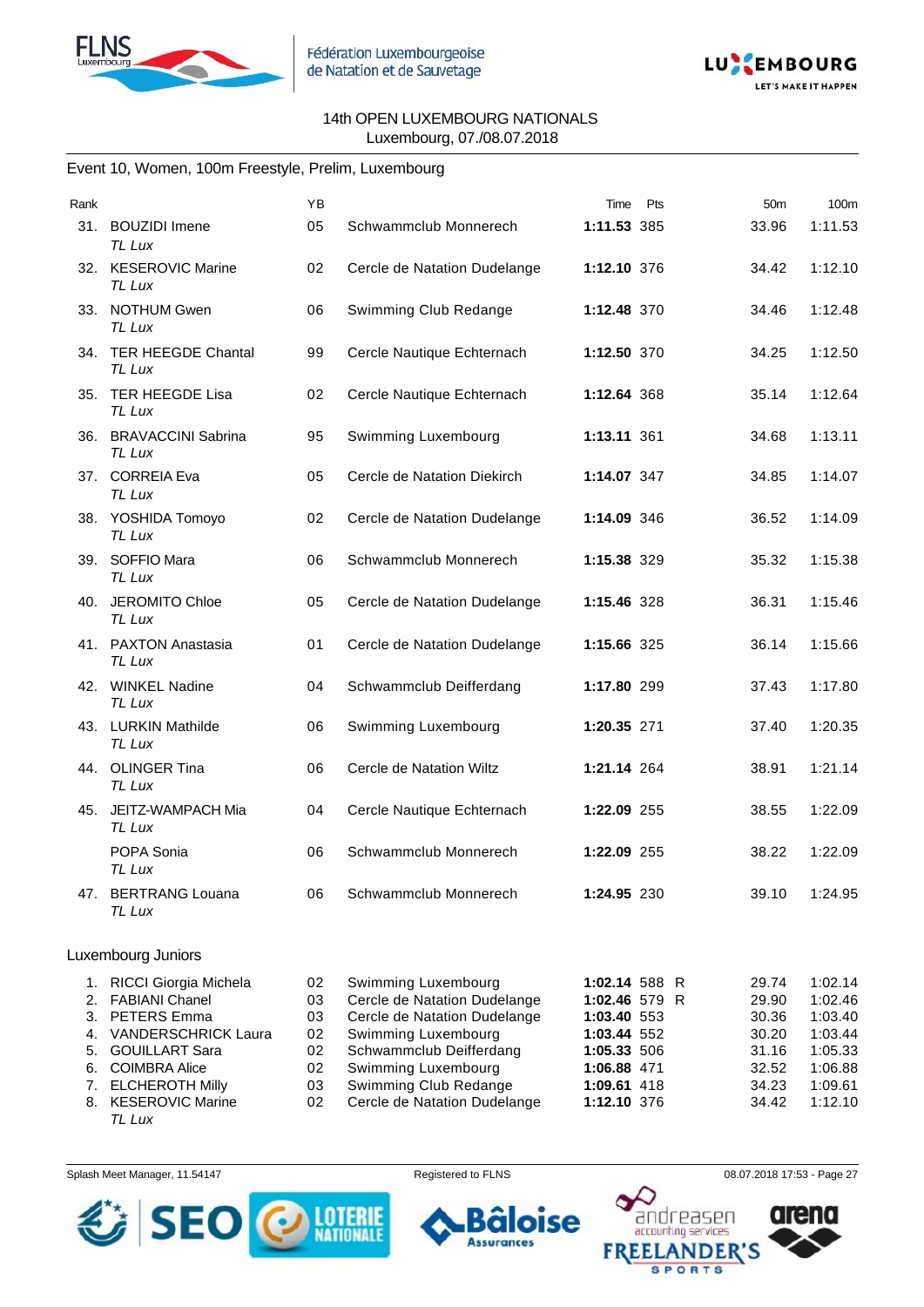



# Event 10, Girls, 100m Freestyle, Prelim, Luxembourg Juniors

| Rank                                                                                  |                                                                                                                                                                                                                                                                                                                            | YB                                                                               |                                                                                                                                                                                                                                                                                                                                                                                           | Time                                                                                                                                                                               | Pts         | 50 <sub>m</sub>                                                                                                            | 100m                                                                                                                                                 |
|---------------------------------------------------------------------------------------|----------------------------------------------------------------------------------------------------------------------------------------------------------------------------------------------------------------------------------------------------------------------------------------------------------------------------|----------------------------------------------------------------------------------|-------------------------------------------------------------------------------------------------------------------------------------------------------------------------------------------------------------------------------------------------------------------------------------------------------------------------------------------------------------------------------------------|------------------------------------------------------------------------------------------------------------------------------------------------------------------------------------|-------------|----------------------------------------------------------------------------------------------------------------------------|------------------------------------------------------------------------------------------------------------------------------------------------------|
| 9.                                                                                    | <b>TER HEEGDE Lisa</b><br><b>TL Lux</b>                                                                                                                                                                                                                                                                                    | 02                                                                               | Cercle Nautique Echternach                                                                                                                                                                                                                                                                                                                                                                | 1:12.64 368                                                                                                                                                                        |             | 35.14                                                                                                                      | 1:12.64                                                                                                                                              |
|                                                                                       | 10. YOSHIDA Tomoyo<br><b>TL Lux</b>                                                                                                                                                                                                                                                                                        | 02                                                                               | Cercle de Natation Dudelange                                                                                                                                                                                                                                                                                                                                                              | 1:14.09 346                                                                                                                                                                        |             | 36.52                                                                                                                      | 1:14.09                                                                                                                                              |
|                                                                                       | Luxembourg Jeunes                                                                                                                                                                                                                                                                                                          |                                                                                  |                                                                                                                                                                                                                                                                                                                                                                                           |                                                                                                                                                                                    |             |                                                                                                                            |                                                                                                                                                      |
| 1.<br>2.<br>3.<br>4.<br>5.<br>6.<br>7.<br>8.<br>9.<br>10.<br>11.<br>12.<br>13.<br>14. | <b>RICCI Nicole</b><br>PETERS Lena<br><b>JOMINET Lou</b><br><b>HRIC Laura</b><br><b>KROMBACH Mara</b><br><b>BAUSTERT Magali</b><br><b>DEVISCOUR Sarah</b><br><b>HAAG Nora</b><br><b>VERLAQUE Ciara</b><br><b>CALMES Lara</b><br><b>REDING Alyssa</b><br><b>HARIZIA Celia</b><br><b>LEONARD Lis</b><br><b>BOUZIDI</b> Imene | 04<br>05<br>05<br>05<br>05<br>05<br>05<br>04<br>04<br>04<br>04<br>05<br>05<br>05 | Swimming Luxembourg<br>Cercle de Natation Dudelange<br>Swimming Luxembourg<br>Swimming Luxembourg<br>Swimming Luxembourg<br>Swimming Luxembourg<br>Cercle Nautique Echternach<br>Swimming Club Redange<br>Cercle de Natation Dudelange<br>Schwammclub Monnerech<br>Swimming Club Le Dauphin Ettelbru(1:10.12 409<br>Schwammclub Monnerech<br>Swimming Luxembourg<br>Schwammclub Monnerech | 1:02.28 584 R<br>1:04.13 534<br>1:04.96 514<br>1:05.04 512<br>1:06.76 474<br>1:08.27 443<br>1:08.66 435<br>1:09.21 425<br>1:09.77 415<br>1:10.88 396<br>1:11.39 387<br>1:11.53 385 | 58.61 700 Q | 28.16<br>30.16<br>31.23<br>31.23<br>31.22<br>32.80<br>33.11<br>33.05<br>32.47<br>32.94<br>33.00<br>33.39<br>34.07<br>33.96 | 58.61<br>1:02.28<br>1:04.13<br>1:04.96<br>1:05.04<br>1:06.76<br>1:08.27<br>1:08.66<br>1:09.21<br>1:09.77<br>1:10.12<br>1:10.88<br>1:11.39<br>1:11.53 |
|                                                                                       | <b>TL Lux</b><br>15. CORREIA Eva                                                                                                                                                                                                                                                                                           | 05                                                                               | Cercle de Natation Diekirch                                                                                                                                                                                                                                                                                                                                                               | 1:14.07 347                                                                                                                                                                        |             | 34.85                                                                                                                      | 1:14.07                                                                                                                                              |
|                                                                                       | TL Lux                                                                                                                                                                                                                                                                                                                     |                                                                                  |                                                                                                                                                                                                                                                                                                                                                                                           |                                                                                                                                                                                    |             |                                                                                                                            |                                                                                                                                                      |
|                                                                                       | 16. JEROMITO Chloe<br>TL Lux                                                                                                                                                                                                                                                                                               | 05                                                                               | Cercle de Natation Dudelange                                                                                                                                                                                                                                                                                                                                                              | 1:15.46 328                                                                                                                                                                        |             | 36.31                                                                                                                      | 1:15.46                                                                                                                                              |
|                                                                                       | 17. WINKEL Nadine<br>TL Lux                                                                                                                                                                                                                                                                                                | 04                                                                               | Schwammclub Deifferdang                                                                                                                                                                                                                                                                                                                                                                   | 1:17.80 299                                                                                                                                                                        |             | 37.43                                                                                                                      | 1:17.80                                                                                                                                              |
|                                                                                       | 18. JEITZ-WAMPACH Mia<br>TL Lux                                                                                                                                                                                                                                                                                            | 04                                                                               | Cercle Nautique Echternach                                                                                                                                                                                                                                                                                                                                                                | 1:22.09 255                                                                                                                                                                        |             | 38.55                                                                                                                      | 1:22.09                                                                                                                                              |
|                                                                                       | Luxembourg Pupilles                                                                                                                                                                                                                                                                                                        |                                                                                  |                                                                                                                                                                                                                                                                                                                                                                                           |                                                                                                                                                                                    |             |                                                                                                                            |                                                                                                                                                      |
| 1.<br>2.<br>3.                                                                        | <b>BORDONARO Madeleine</b><br><b>CARNEIRO</b> Sofia<br><b>NOTHUM Gwen</b><br>TL Lux                                                                                                                                                                                                                                        | 06<br>06<br>06                                                                   | Cercle Nautique Petange<br>Swimming Luxembourg<br>Swimming Club Redange                                                                                                                                                                                                                                                                                                                   | 1:09.09 427<br>1:11.42 387<br>1:12.48 370                                                                                                                                          |             | 33.13<br>34.50<br>34.46                                                                                                    | 1:09.09<br>1:11.42<br>1:12.48                                                                                                                        |
|                                                                                       | 4. SOFFIO Mara<br>TL Lux                                                                                                                                                                                                                                                                                                   | 06                                                                               | Schwammclub Monnerech                                                                                                                                                                                                                                                                                                                                                                     | 1:15.38 329                                                                                                                                                                        |             | 35.32                                                                                                                      | 1:15.38                                                                                                                                              |
|                                                                                       | 5. LURKIN Mathilde<br>TL Lux                                                                                                                                                                                                                                                                                               | 06                                                                               | Swimming Luxembourg                                                                                                                                                                                                                                                                                                                                                                       | 1:20.35 271                                                                                                                                                                        |             | 37.40                                                                                                                      | 1:20.35                                                                                                                                              |
|                                                                                       | 6. OLINGER Tina<br>TL Lux                                                                                                                                                                                                                                                                                                  | 06                                                                               | Cercle de Natation Wiltz                                                                                                                                                                                                                                                                                                                                                                  | 1:21.14 264                                                                                                                                                                        |             | 38.91                                                                                                                      | 1:21.14                                                                                                                                              |
|                                                                                       | 7. POPA Sonia<br>TL Lux                                                                                                                                                                                                                                                                                                    | 06                                                                               | Schwammclub Monnerech                                                                                                                                                                                                                                                                                                                                                                     | 1:22.09 255                                                                                                                                                                        |             | 38.22                                                                                                                      | 1:22.09                                                                                                                                              |
|                                                                                       | 8. BERTRANG Louana<br>TL Lux                                                                                                                                                                                                                                                                                               | 06                                                                               | Schwammclub Monnerech                                                                                                                                                                                                                                                                                                                                                                     | 1:24.95 230                                                                                                                                                                        |             | 39.10                                                                                                                      | 1:24.95                                                                                                                                              |

Splash Meet Manager, 11.54147 **Registered to FLNS Registered to FLNS** 08.07.2018 17:53 - Page 28



ise ō **Assurances FREE** 

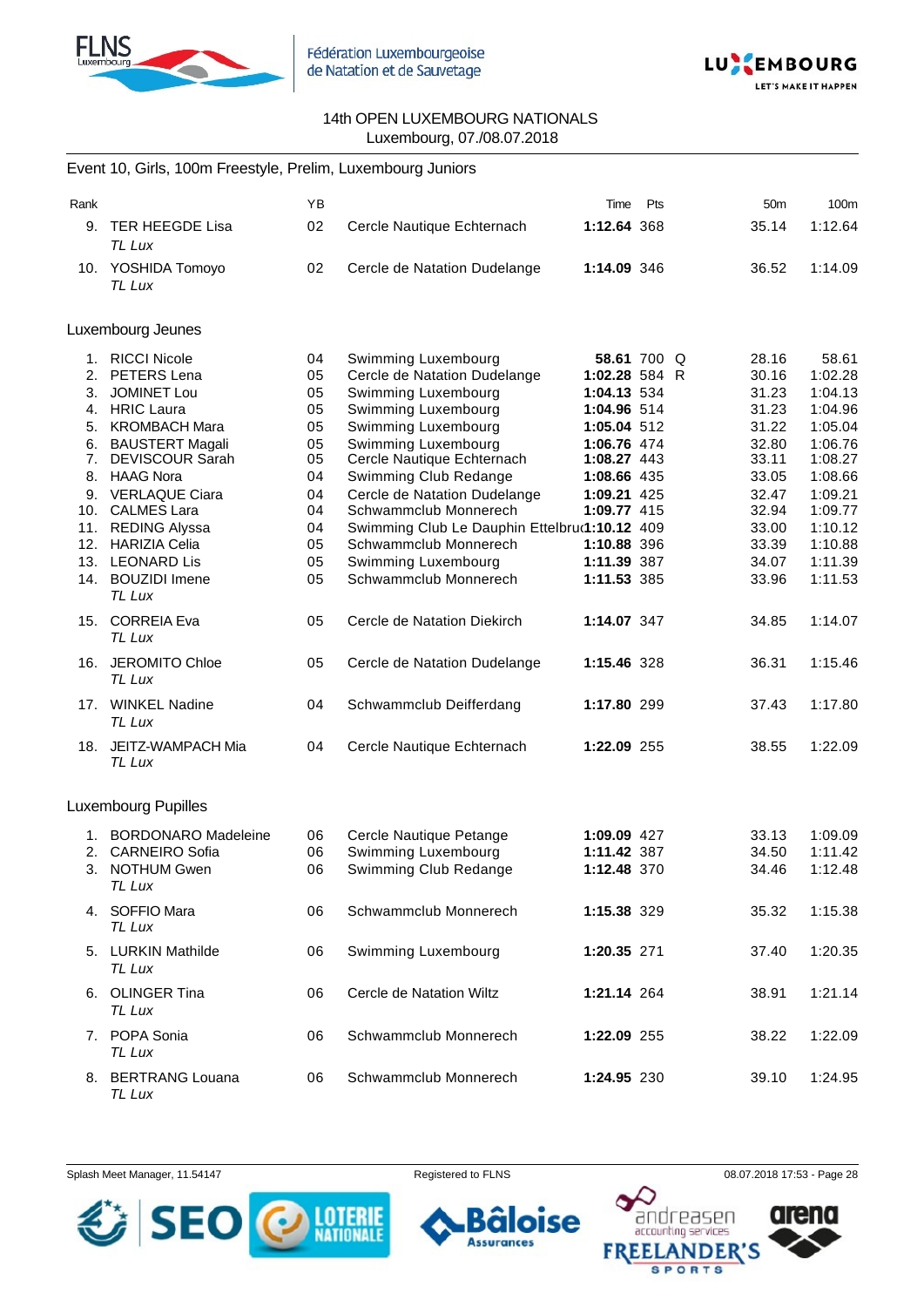

Fédération Luxembourgeoise de Natation et de Sauvetage



#### 14th OPEN LUXEMBOURG NATIONALS Luxembourg, 07./08.07.2018

| Event 11          | 07.07.2018 - 11:24                                                                |                    |                          |                                                | Mixed, 4 x 50m Medley                     |                                                         |                |                |                               | Open<br><b>Results</b>   |
|-------------------|-----------------------------------------------------------------------------------|--------------------|--------------------------|------------------------------------------------|-------------------------------------------|---------------------------------------------------------|----------------|----------------|-------------------------------|--------------------------|
| Points: FINA 2017 |                                                                                   |                    |                          |                                                |                                           |                                                         |                |                |                               |                          |
| Rank              |                                                                                   |                    |                          |                                                |                                           |                                                         |                |                | Time                          | Pts                      |
| Open              |                                                                                   |                    |                          |                                                |                                           |                                                         |                |                |                               |                          |
| 1.                | Icelandic Swimming Association 1<br>Open Luxembourg Champion                      |                    |                          |                                                |                                           | Icelandic Swimming Association                          |                |                | 1:57.65                       |                          |
|                   | ROBERTSDOTTIR Katarina<br><b>LUND Oskar Gauti</b>                                 | 00<br>99           | $+0.63$<br>$+0.32$       | 32.41<br>32.39                                 | <b>MILOS Predrag</b>                      | GUDMUNDSDOTTIR Johanna Elin                             |                | 01<br>95       | $+0.72$<br>$+0.41$            | 29.72<br>23.13           |
| 2.                | Swimming Club Le Dauphin Ettelbruck 1<br>Luxembourg Champion                      |                    |                          |                                                |                                           | Swimming Club Le Dauphin Ettelbruck                     |                |                | 2:02.42                       |                          |
|                   | <b>FABER Maiti</b><br><b>ALBERS Neele</b>                                         | 01<br>05           | $+0.68$<br>$+0.40$       | 32.54<br>36.81                                 | <b>BECKERS Felix</b><br><b>ADAMI Mike</b> |                                                         |                | 01<br>99       | $+0.20$<br>$+0.47$            | 27.32<br>25.75           |
|                   | 3. Cercle Nautique Echternach 1<br><b>FETZ Melanie</b><br><b>THILL Victor</b>     | 01<br>03           | $+0.67$<br>$+0.61$       | 35.46<br>35.80                                 | <b>MICHIELS Olivier</b>                   | Cercle Nautique Echternach<br><b>TER HEEGDE Chantal</b> |                | 99<br>01       | 2:15.47<br>$+0.62$<br>$+0.61$ | 36.41<br>27.80           |
|                   | 4. Cercle Nautique Echternach 2<br><b>DEVISCOUR Sarah</b><br><b>DENTER Arthur</b> | 05<br>04           | $+0.74$                  | 40.95<br>36.24                                 | <b>MICHIELS Patrick</b>                   | Cercle Nautique Echternach<br><b>TER HEEGDE Lisa</b>    |                | 02<br>02       | 2:25.66<br>$+0.58$            | 40.09<br>28.38           |
| Event 12          | 07.07.2018 - 11:27                                                                |                    |                          |                                                | Men, 400m Medley                          |                                                         |                |                |                               | Open<br><b>Results</b>   |
| Meet Record       | National Records                                                                  | 4:24.29<br>4:17.20 |                          | <b>TAROCCHI Lorenzo</b><br>STACCHIOTTI Raphaël |                                           | <b>ITA</b><br><b>SCDE</b>                               | Luxembourg     | Londres (GBR)  |                               | 02.07.2016<br>27.07.2012 |
| Points: FINA 2017 | Luxembourg Champion: 5:35.00                                                      |                    |                          |                                                |                                           |                                                         |                |                |                               |                          |
| Rank              |                                                                                   |                    | ΥB                       |                                                |                                           |                                                         |                |                | Time                          | Pts                      |
| Open              |                                                                                   |                    |                          |                                                |                                           |                                                         |                |                |                               |                          |
| 1.                | <b>MIZERA Daniel</b><br>Open Luxembourg Champion                                  |                    | 99                       |                                                | J&T Sport Team 28                         |                                                         |                |                | 4:45.05                       | 625                      |
|                   | 50m:<br>29.55<br>29.55<br>1:04.70<br>35.15<br>100m:                               | 150m:<br>200m:     | 1:41.14<br>2:17.60       | 36.44<br>36.46                                 | 250m:<br>300m:                            | 2:57.66<br>3:39.04                                      | 40.06<br>41.38 | 350m:<br>400m: | 4:12.60<br>4:45.05            | 33.56<br>32.45           |
|                   | 2. FANDEL Stephan<br>50m:<br>30.20<br>30.20<br>100m:<br>1:07.78<br>37.58          | 150m:<br>200m:     | 92<br>1:46.41<br>2:23.84 | 38.63<br>37.43                                 | 250m:<br>300m:                            | Schwimmverein Mannheim<br>3:06.03<br>3:48.40            | 42.19<br>42.37 | 350m:<br>400m: | 4:53.47<br>4:21.37<br>4:53.47 | 573<br>32.97<br>32.10    |
| 3.                | <b>LUCARELLI Riccardo</b><br>50m:<br>34.12<br>34.12<br>1:14.04<br>100m:<br>39.92  | 150m:<br>200m:     | 05<br>1:57.44<br>2:40.71 | 43.40<br>43.27                                 | 250m:<br>300m:                            | Swimming Luxembourg<br>3:23.24<br>4:08.25               | 42.53<br>45.01 | 350m:<br>400m: | 5:21.37<br>4:45.34<br>5:21.37 | 436<br>37.09<br>36.03    |
| 4.                | <b>FLOREAN Darius</b><br>50m:<br>34.03<br>34.03<br>1:14.63<br>100m:<br>40.60      | 150m:<br>200m:     | 05<br>1:58.16<br>2:40.45 | 43.53<br>42.29                                 | 250m:<br>300m:                            | Swimming Luxembourg<br>3:27.51<br>4:14.54               | 47.06<br>47.03 | 350m:<br>400m: | 5:24.64<br>4:51.26<br>5:24.64 | 423<br>36.72<br>33.38    |
|                   | 5. SIMAO NOGUEIRA Joao<br>31.39<br>31.39<br>50m:<br>100m:<br>1:11.52<br>40.13     | 150m:<br>200m:     | 04<br>1:54.44<br>2:37.29 | 42.92<br>42.85                                 | 250m:<br>300m:                            | Schwammclub Deifferdang<br>3:23.63<br>4:09.79           | 46.34<br>46.16 | 350m:<br>400m: | 5:25.95<br>4:48.73<br>5:25.95 | 418<br>38.94<br>37.22    |
| 6.                | CONSTANTINO CAEIRO Diogo<br>50m:<br>33.92<br>33.92<br>1:14.88<br>100m:<br>40.96   | 150m:<br>200m:     | 03<br>1:59.70<br>2:43.53 | 44.82<br>43.83                                 | 250m:<br>300m:                            | Cercle de Natation Dudelange<br>3:32.04<br>4:19.30      | 48.51<br>47.26 | 350m:<br>400m: | 5:34.55<br>4:57.66<br>5:34.55 | 387<br>38.36<br>36.89    |

Splash Meet Manager, 11.54147 **Registered to FLNS Registered to FLNS** 08.07.2018 17:53 - Page 29





 $\bullet$  $\bm{\mathcal{\mathcal{L}}}$ 

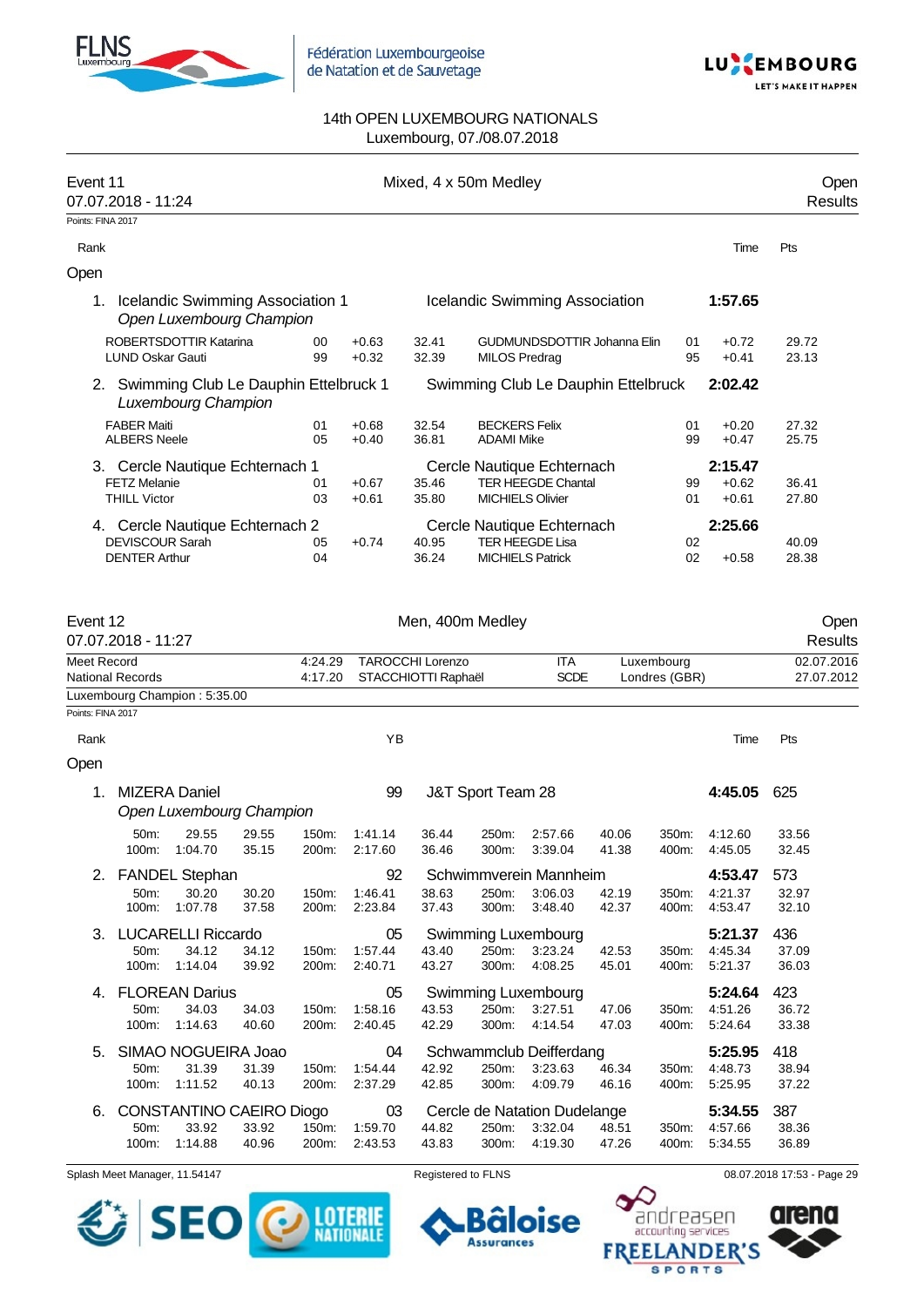



|            |                                | Event 12, Men, 400m Medley, Open                     |                |                |                          |                |                |                                                    |                |                |                               |                       |
|------------|--------------------------------|------------------------------------------------------|----------------|----------------|--------------------------|----------------|----------------|----------------------------------------------------|----------------|----------------|-------------------------------|-----------------------|
| Rank       |                                |                                                      |                |                | ΥB                       |                |                |                                                    |                |                | Time                          | Pts                   |
| 7.         | <b>CIRELLI Marco</b><br>TL Lux |                                                      |                |                | 02                       |                |                | Cercle de Natation Wiltz                           |                |                | 5:39.66                       | 369                   |
|            | 50m:<br>100m:                  | 32.73<br>1:11.39                                     | 32.73<br>38.66 | 150m:<br>200m: | 1:58.84<br>2:43.98       | 47.45<br>45.14 | 250m:<br>300m: | 3:34.20<br>4:24.84                                 | 50.22<br>50.64 | 350m:<br>400m: | 5:02.82<br>5:39.66            | 37.98<br>36.84        |
| Luxembourg |                                |                                                      |                |                |                          |                |                |                                                    |                |                |                               |                       |
|            |                                | 1. LUCARELLI Riccardo<br>Luxembourg Federal Champion |                |                | 05                       |                |                | Swimming Luxembourg                                |                |                | 5:21.37                       | 436                   |
|            | 50m:<br>100m:                  | 34.12<br>1:14.04                                     | 34.12<br>39.92 | 150m:<br>200m: | 1:57.44<br>2:40.71       | 43.40<br>43.27 | 250m:<br>300m: | 3:23.24<br>4:08.25                                 | 42.53<br>45.01 | 350m:<br>400m: | 4:45.34<br>5:21.37            | 37.09<br>36.03        |
| 2.         | 50m:<br>100m:                  | <b>FLOREAN Darius</b><br>34.03<br>1:14.63            | 34.03<br>40.60 | 150m:<br>200m: | 05<br>1:58.16<br>2:40.45 | 43.53<br>42.29 | 250m:<br>300m: | Swimming Luxembourg<br>3:27.51<br>4:14.54          | 47.06<br>47.03 | 350m:<br>400m: | 5:24.64<br>4:51.26<br>5:24.64 | 423<br>36.72<br>33.38 |
| 3.         | 50m:<br>100m:                  | SIMAO NOGUEIRA Joao<br>31.39<br>1:11.52              | 31.39<br>40.13 | 150m:<br>200m: | 04<br>1:54.44<br>2:37.29 | 42.92<br>42.85 | 250m:<br>300m: | Schwammclub Deifferdang<br>3:23.63<br>4:09.79      | 46.34<br>46.16 | 350m:<br>400m: | 5:25.95<br>4:48.73<br>5:25.95 | 418<br>38.94<br>37.22 |
|            | 50m:<br>100m:                  | 4. CONSTANTINO CAEIRO Diogo<br>33.92<br>1:14.88      | 33.92<br>40.96 | 150m:<br>200m: | 03<br>1:59.70<br>2:43.53 | 44.82<br>43.83 | 250m:<br>300m: | Cercle de Natation Dudelange<br>3:32.04<br>4:19.30 | 48.51<br>47.26 | 350m:<br>400m: | 5:34.55<br>4:57.66<br>5:34.55 | 387<br>38.36<br>36.89 |
| 5.         | <b>CIRELLI Marco</b><br>TL Lux |                                                      |                |                | 02                       |                |                | Cercle de Natation Wiltz                           |                |                | 5:39.66                       | 369                   |
|            | 50m:<br>100m:                  | 32.73<br>1:11.39                                     | 32.73<br>38.66 | 150m:<br>200m: | 1:58.84<br>2:43.98       | 47.45<br>45.14 | 250m:<br>300m: | 3:34.20<br>4:24.84                                 | 50.22<br>50.64 | 350m:<br>400m: | 5:02.82<br>5:39.66            | 37.98<br>36.84        |
|            | Luxembourg Jeunes              |                                                      |                |                |                          |                |                |                                                    |                |                |                               |                       |
| 1.         | 50m:<br>100m:                  | CONSTANTINO CAEIRO Diogo<br>33.92<br>1:14.88         | 33.92<br>40.96 | 150m:<br>200m: | 03<br>1:59.70<br>2:43.53 | 44.82<br>43.83 | 250m:<br>300m: | Cercle de Natation Dudelange<br>3:32.04<br>4:19.30 | 48.51<br>47.26 | 350m:<br>400m: | 5:34.55<br>4:57.66<br>5:34.55 | 387<br>38.36<br>36.89 |
| 2.         | <b>CIRELLI Marco</b><br>TL Lux |                                                      |                |                | 02                       |                |                | Cercle de Natation Wiltz                           |                |                | 5:39.66                       | 369                   |
|            | 50m:<br>100m:                  | 32.73<br>1:11.39                                     | 32.73<br>38.66 | 150m:<br>200m: | 1:58.84<br>2:43.98       | 47.45<br>45.14 | 250m:<br>300m: | 3:34.20<br>4:24.84                                 | 50.22<br>50.64 | 350m:<br>400m: | 5:02.82<br>5:39.66            | 37.98<br>36.84        |
|            | <b>Luxembourg Pupilles</b>     |                                                      |                |                |                          |                |                |                                                    |                |                |                               |                       |
|            | 50m:<br>100m:                  | 1. LUCARELLI Riccardo<br>34.12<br>1:14.04            | 34.12<br>39.92 | 150m:<br>200m: | 05<br>1:57.44<br>2:40.71 | 43.40<br>43.27 | 250m:<br>300m: | Swimming Luxembourg<br>3:23.24<br>4:08.25          | 42.53<br>45.01 | 350m:<br>400m: | 5:21.37<br>4:45.34<br>5:21.37 | 436<br>37.09<br>36.03 |
| 2.         | 50m:<br>100m:                  | <b>FLOREAN Darius</b><br>34.03<br>1:14.63            | 34.03<br>40.60 | 150m:<br>200m: | 05<br>1:58.16<br>2:40.45 | 43.53<br>42.29 | 250m:<br>300m: | Swimming Luxembourg<br>3:27.51<br>4:14.54          | 47.06<br>47.03 | 350m:<br>400m: | 5:24.64<br>4:51.26<br>5:24.64 | 423<br>36.72<br>33.38 |
| 3.         | 50m:<br>100m:                  | SIMAO NOGUEIRA Joao<br>31.39<br>1:11.52              | 31.39<br>40.13 | 150m:<br>200m: | 04<br>1:54.44<br>2:37.29 | 42.92<br>42.85 | 250m:<br>300m: | Schwammclub Deifferdang<br>3:23.63<br>4:09.79      | 46.34<br>46.16 | 350m:<br>400m: | 5:25.95<br>4:48.73<br>5:25.95 | 418<br>38.94<br>37.22 |
|            |                                |                                                      |                |                |                          |                |                |                                                    |                |                |                               |                       |

Splash Meet Manager, 11.54147 **Registered to FLNS Registered to FLNS** 08.07.2018 17:53 - Page 30



Ő oise 6 **Assurances** 

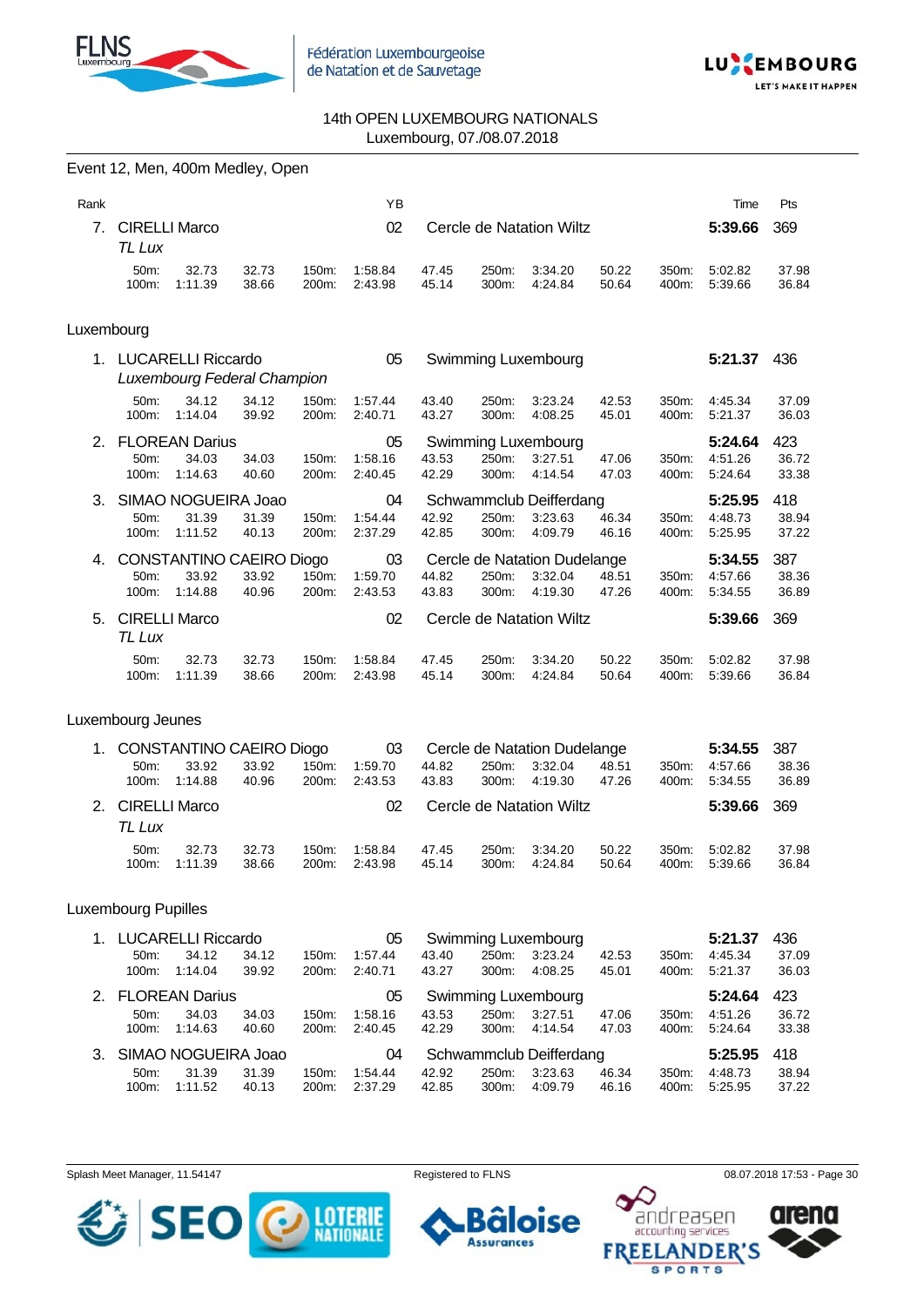



| Event 13          | 07.07.2018 - 11:34                  |                                             |                |                    |                          | Women, 400m Medley           |                  |                                                           |                |                            |                               | Open<br>Results          |
|-------------------|-------------------------------------|---------------------------------------------|----------------|--------------------|--------------------------|------------------------------|------------------|-----------------------------------------------------------|----------------|----------------------------|-------------------------------|--------------------------|
| Meet Record       | <b>National Records</b>             |                                             |                | 4:46.73<br>4:56.99 | <b>OLIVIER Monique</b>   | <b>GUNES Viktoria Zeynep</b> |                  | <b>TUR</b><br><b>SL</b>                                   |                | Luxembourg<br>Monaco (MON) |                               | 02.07.2016<br>13.06.2015 |
|                   |                                     | Luxembourg Champion: 6:06.00                |                |                    |                          |                              |                  |                                                           |                |                            |                               |                          |
| Points: FINA 2017 |                                     |                                             |                |                    |                          |                              |                  |                                                           |                |                            |                               |                          |
| Rank              |                                     |                                             |                |                    | YB                       |                              |                  |                                                           |                |                            | Time                          | Pts                      |
| Open              |                                     |                                             |                |                    |                          |                              |                  |                                                           |                |                            |                               |                          |
| 1.                | <b>HRIBAR Petja</b>                 | Open Luxembourg Champion                    |                |                    | 02                       |                              | PK Triglav Kranj |                                                           |                |                            | 5:10.69                       | 630                      |
|                   | 50m:<br>100m:                       | 32.22<br>1:10.56                            | 32.22<br>38.34 | 150m:<br>200m:     | 1:53.09<br>2:33.69       | 42.53<br>40.60               | 250m:<br>300m:   | 3:16.91<br>4:00.31                                        | 43.22<br>43.40 | 350m:<br>400m:             | 4:35.56<br>5:10.69            | 35.25<br>35.13           |
| 2.                | 50m:<br>100m:                       | DIAA ELDINE Logain<br>32.19<br>1:09.96      | 32.19<br>37.77 | 150m:<br>200m:     | 03<br>1:51.62<br>2:31.83 | 41.66<br>40.21               | 250m:<br>300m:   | Wadi Delga Club Egypt<br>3:17.56<br>4:02.31               | 45.73<br>44.75 | 350m:<br>400m:             | 5:14.19<br>4:39.29<br>5:14.19 | 609<br>36.98<br>34.90    |
| З.                | 50m:<br>100m:                       | <b>BLACK Rachael</b><br>33.27<br>1:13.56    | 33.27<br>40.29 | 150m:<br>200m:     | 01<br>1:54.44<br>2:34.80 | 40.88<br>40.36               | 250m:<br>300m:   | Cercle de Natation Dudelange<br>3:22.05<br>4:09.87        | 47.25<br>47.82 | 350m:<br>400m:             | 5:24.17<br>4:47.70<br>5:24.17 | 554<br>37.83<br>36.47    |
| 4.                | <b>BLACK Sarah</b><br>50m:<br>100m: | 33.65<br>1:13.67                            | 33.65<br>40.02 | 150m:<br>200m:     | 01<br>1:55.16<br>2:37.08 | 41.49<br>41.92               | 250m:<br>300m:   | Cercle de Natation Dudelange<br>3:25.20<br>4:13.64        | 48.12<br>48.44 | 350m:<br>400m:             | 5:30.44<br>4:52.39<br>5:30.44 | 523<br>38.75<br>38.05    |
| 5.                | 50m:<br>100m:                       | <b>PETERS</b> Emma<br>33.39<br>1:14.72      | 33.39<br>41.33 | 150m:<br>200m:     | 03<br>1:59.84<br>2:42.52 | 45.12<br>42.68               | 250m:<br>300m:   | Cercle de Natation Dudelange<br>3:31.45<br>4:21.11        | 48.93<br>49.66 | 350m:<br>400m:             | 5:37.59<br>4:59.19<br>5:37.59 | 491<br>38.08<br>38.40    |
| 6.                | 50m:<br>100m:                       | <b>KETTENMEYER Ly</b><br>34.19<br>1:15.24   | 34.19<br>41.05 | 150m:<br>200m:     | 04<br>1:59.77<br>2:41.98 | 44.53<br>42.21               | 250m:<br>300m:   | Swimming Club Le Dauphin Ettelbruck<br>3:32.40<br>4:22.82 | 50.42<br>50.42 | 350m:<br>400m:             | 5:41.03<br>5:02.08<br>5:41.03 | 476<br>39.26<br>38.95    |
| <b>DNS</b>        |                                     | <b>HEFEL Theresa</b>                        |                |                    | 01                       |                              |                  | Schwimmklub Langenthal                                    |                |                            |                               |                          |
| Luxembourg        |                                     |                                             |                |                    |                          |                              |                  |                                                           |                |                            |                               |                          |
| 1.                |                                     | <b>BLACK Rachael</b><br>Luxembourg Champion |                |                    | 01                       |                              |                  | Cercle de Natation Dudelange                              |                |                            | 5:24.17                       | 554                      |
|                   | 50m:<br>100m:                       | 33.27<br>1:13.56                            | 33.27<br>40.29 | 150m:<br>200m:     | 1:54.44<br>2:34.80       | 40.88<br>40.36               | 250m:<br>300m:   | 3:22.05<br>4:09.87                                        | 47.25<br>47.82 | 350m:<br>400m:             | 4:47.70<br>5:24.17            | 37.83<br>36.47           |
|                   | <b>BLACK Sarah</b><br>50m:<br>100m: | 33.65<br>1:13.67                            | 33.65<br>40.02 | 150m:<br>200m:     | 01<br>1:55.16<br>2:37.08 | 41.49<br>41.92               | 250m:<br>300m:   | Cercle de Natation Dudelange<br>3:25.20<br>4:13.64        | 48.12<br>48.44 | 350m:<br>400m:             | 5:30.44<br>4:52.39<br>5:30.44 | 523<br>38.75<br>38.05    |
| 3.                | 50m:<br>100m:                       | <b>PETERS</b> Emma<br>33.39<br>1:14.72      | 33.39<br>41.33 | 150m:<br>200m:     | 03<br>1:59.84<br>2:42.52 | 45.12<br>42.68               | 250m:<br>300m:   | Cercle de Natation Dudelange<br>3:31.45<br>4:21.11        | 48.93<br>49.66 | 350m:<br>400m:             | 5:37.59<br>4:59.19<br>5:37.59 | 491<br>38.08<br>38.40    |
| 4.                | 50m:<br>100m:                       | <b>KETTENMEYER Ly</b><br>34.19<br>1:15.24   | 34.19<br>41.05 | 150m:<br>200m:     | 04<br>1:59.77<br>2:41.98 | 44.53<br>42.21               | 250m:<br>300m:   | Swimming Club Le Dauphin Ettelbruck<br>3:32.40<br>4:22.82 | 50.42<br>50.42 | 350m:<br>400m:             | 5:41.03<br>5:02.08<br>5:41.03 | 476<br>39.26<br>38.95    |







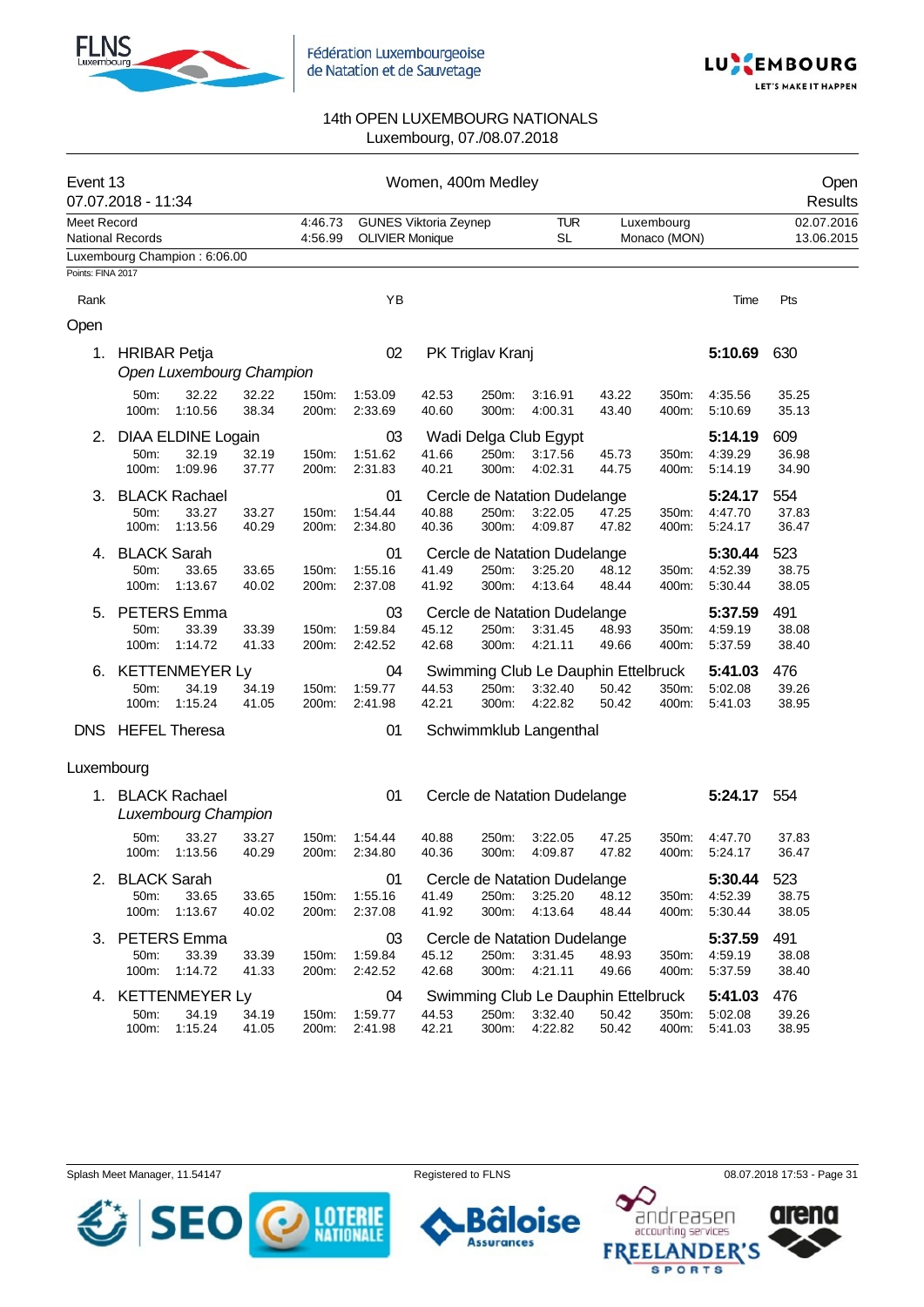



#### Event 13, Women, 400m Medley

# Luxembourg Juniors

|         | 1. PETERS Emma |       |                                   |  | 03 Cercle de Natation Dudelange |       | 5:37.59 491   |         |
|---------|----------------|-------|-----------------------------------|--|---------------------------------|-------|---------------|---------|
| $50m$ : | 33.39          | 33.39 | 150m: 1:59.84 45.12 250m: 3:31.45 |  |                                 | 48.93 | 350m 4:59.19  | - 38.08 |
|         | 100m: 1:14.72  | 41.33 | 200m. 2:42.52 42.68               |  | 300m: 4:21.11                   | 49.66 | 400m: 5:37.59 | - 38.40 |

#### Luxembourg Jeunes

|      | 1. KETTENMEYER Ly   |  |                                                       |  |                                   |  | 04 Swimming Club Le Dauphin Ettelbruck 5:41.03 476 |          |
|------|---------------------|--|-------------------------------------------------------|--|-----------------------------------|--|----------------------------------------------------|----------|
| 50m: | 34.19 34.19         |  | 150m: 1:59.77 44.53 250m: 3:32.40 50.42 350m: 5:02.08 |  |                                   |  |                                                    | -- 39.26 |
|      | 100m: 1:15.24 41.05 |  | 200m: 2:41.98 42.21                                   |  | 300m: 4:22.82 50.42 400m: 5:41.03 |  |                                                    |          |

Splash Meet Manager, 11.54147 **Registered to FLNS Registered to FLNS** 08.07.2018 17:53 - Page 32

€ **SE LOTERIE**<br>NATIONALE





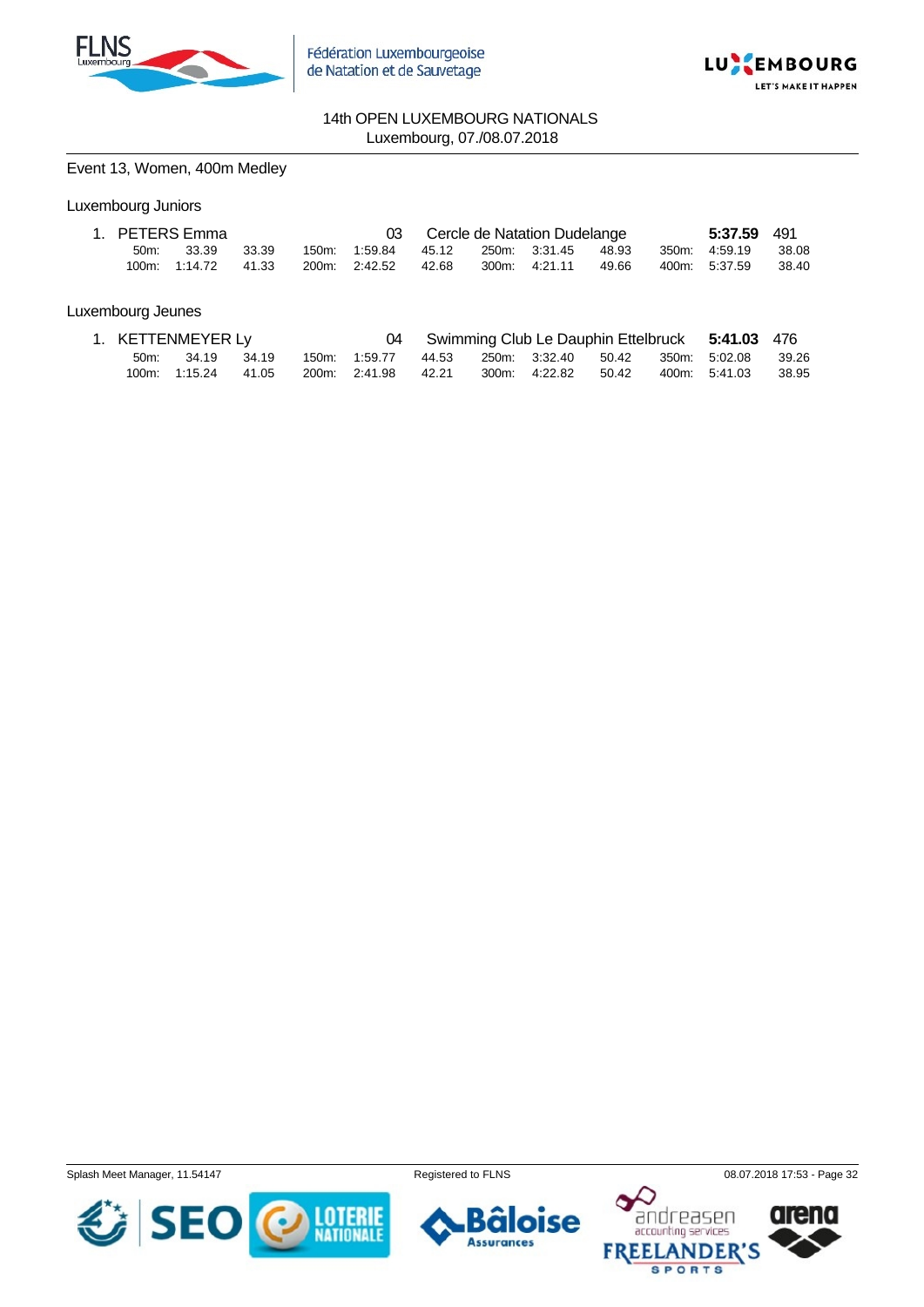



# 2 - 2nd part - warm up:14.30 hrs - 15.45 hrs 07.07.2018 - 15:45

| Event 50<br>07.07.2018 - 16:00<br>Points: FINA 2017 |                                            |       | Boys, 50m Freestyle |                                     |            | Kids Final Boys 2007 |           | <b>Results</b> |                                         |
|-----------------------------------------------------|--------------------------------------------|-------|---------------------|-------------------------------------|------------|----------------------|-----------|----------------|-----------------------------------------|
|                                                     |                                            |       |                     |                                     |            |                      |           |                |                                         |
| Rank                                                |                                            |       | YB                  |                                     |            |                      | Time      | Pts            |                                         |
| 1.                                                  | <b>CHAUSSARD Albert</b>                    |       | 07                  | Cercle de Natation Dudelange        |            |                      | 32.17     | 274            |                                         |
| 2.                                                  | <b>ESCHETTE Louis</b>                      |       | 07                  | Cercle de Natation Wiltz            |            |                      | 32.88     | 257            |                                         |
|                                                     | 3. WEYLAND Philippe                        |       | 07                  | Swimming Luxembourg                 |            |                      | 34.22     | 228            |                                         |
|                                                     | 4. LEY Jamie                               |       | 07                  | Swimming Club Le Dauphin Ettelbruck |            |                      | 34.30     | 226            |                                         |
| 5.                                                  | FEDOSSEEV Anton                            |       | 07                  | Swimming Luxembourg                 |            |                      | 34.84     | 216            |                                         |
| 6.                                                  | <b>THILL Louis</b>                         |       | 07                  | Swimming Luxembourg                 |            |                      | 36.74     | 184            |                                         |
| 7.                                                  | <b>DUSEMON Paul</b>                        |       | 07                  | Swimming Luxembourg                 |            |                      | 37.86     | 168            |                                         |
| 8.                                                  | PUETZ Jonah                                |       | 07                  | Swimming Club Le Dauphin Ettelbruck |            |                      | 38.97     | 154            |                                         |
| Event 51<br>Points: FINA 2017                       | 07.07.2018 - 16:01                         |       |                     | Girls, 50m Freestyle                |            |                      |           |                | Kids Final Girls 2008<br><b>Results</b> |
|                                                     |                                            |       |                     |                                     |            |                      |           |                |                                         |
| Rank                                                |                                            |       | YB                  |                                     |            |                      | Time      | Pts            |                                         |
| 1.                                                  | <b>HRIC Nina</b>                           |       | 08                  | Swimming Luxembourg                 |            |                      | 32.59     | 386            |                                         |
|                                                     | 2. BLESES Joyce                            |       | 08                  | Swimming Club Le Dauphin Ettelbruck |            |                      | 32.65     | 383            |                                         |
|                                                     | 3. SCHOLER Amelie                          |       | 08                  | Swimming Luxembourg                 |            |                      | 34.26     | 332            |                                         |
| 4.                                                  | <b>OLIVERO Francesca</b>                   |       | 08                  | Swimming Luxembourg                 |            |                      | 36.59     | 272            |                                         |
|                                                     | 5. CALMES Liz                              |       | 08                  | Schwammclub Monnerech               |            |                      | 37.30     | 257            |                                         |
|                                                     | 6. WAGNER Caroline                         |       | 08                  | Cercle de Natation Dudelange        |            |                      | 40.43     | 202            |                                         |
| 7.                                                  | <b>NEMETI Borbala</b>                      |       | 08                  | Swimming Luxembourg                 |            |                      | 41.77     | 183            |                                         |
| <b>DNS</b>                                          | <b>MARTUCCI Sofia</b>                      |       | 08                  | Schwammclub Deifferdang             |            |                      |           |                |                                         |
| Event 101                                           |                                            |       |                     | Men, 50m Backstroke                 |            |                      |           |                | Open                                    |
|                                                     | 07.07.2018 - 16:02                         |       |                     |                                     |            |                      |           |                | <b>Results Final</b>                    |
| Meet Record                                         |                                            | 25.54 | <b>SAMY Mohamed</b> |                                     | EGY        | Luxembourg           |           |                | 01.07.2017                              |
|                                                     | <b>National Records</b>                    | 26.12 |                     | SCHNEIDERS Jean-François            | <b>CNW</b> | Luxembourg           |           |                | 25.01.2009                              |
| Points: FINA 2017                                   | Luxembourg Champion: 33.50                 |       |                     |                                     |            |                      |           |                |                                         |
| Rank                                                |                                            |       | ΥB                  |                                     |            |                      | Time      | Pts            |                                         |
|                                                     |                                            |       |                     |                                     |            |                      |           |                |                                         |
|                                                     | 1. CERNEK Adam<br>Open Luxembourg Champion |       | 99                  | <b>PK Martin</b>                    |            |                      | 26.92 712 |                |                                         |
|                                                     | 2. MANNES Max                              |       | 97                  | Swimming Luxembourg                 |            |                      | 27.02 704 |                |                                         |
|                                                     | 3. VOVK Nace                               |       | 02                  | PK Triglav Kranj                    |            |                      | 28.28 614 |                |                                         |
|                                                     | 4. VETSCH Patrick                          |       | 99                  | Schwimmgemeinschaft Liechtenstein   |            |                      | 28.34 610 |                |                                         |
|                                                     | 5. BOSKAN Saso                             |       | 02                  | PK Triglav Kranj                    |            |                      | 29.36 548 |                |                                         |
|                                                     | 6. ZUPANEC Ales                            |       | $00\,$              | PK Triglav Kranj                    |            |                      | 29.66 532 |                |                                         |
|                                                     | 7. GLADEK Nik                              |       | 03                  | PK Triglav Kranj                    |            |                      | 30.77 476 |                |                                         |
| 8.                                                  | <b>MICHIELS Olivier</b>                    |       | 01                  | Cercle Nautique Echternach          |            |                      | 30.91     | 470            |                                         |
|                                                     |                                            |       |                     |                                     |            |                      |           |                |                                         |

Splash Meet Manager, 11.54147 **Registered to FLNS Registered to FLNS** 08.07.2018 17:53 - Page 33



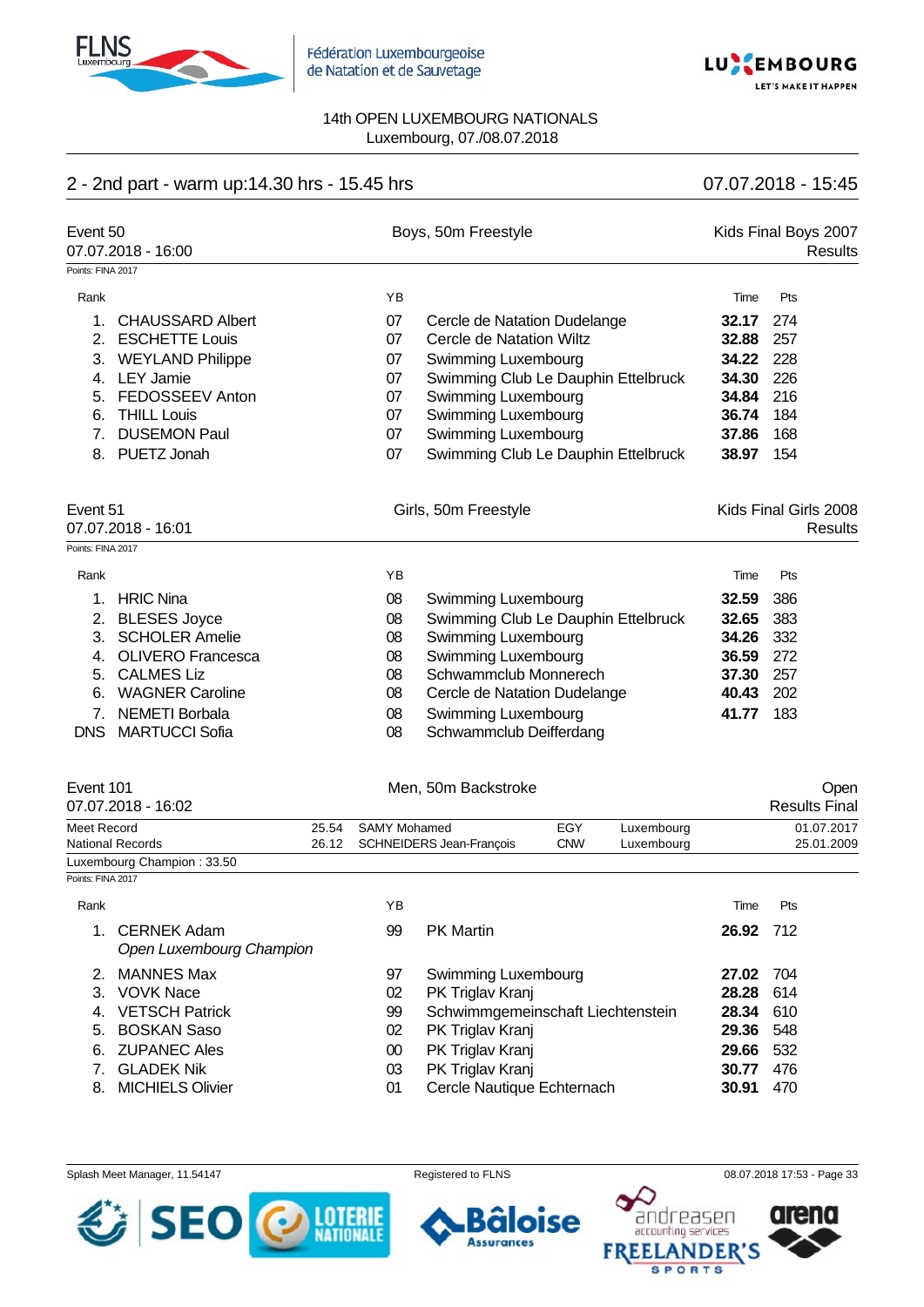



| Event 102         | 07.07.2018 - 16:03                             |       |                           | Women, 50m Backstroke                 |             |                     |       | Open<br><b>Results Final</b> |
|-------------------|------------------------------------------------|-------|---------------------------|---------------------------------------|-------------|---------------------|-------|------------------------------|
| Meet Record       |                                                | 29.16 | <b>CARTAPANI Stefania</b> |                                       | <b>ITA</b>  | Luxembourg          |       | 01.07.2017                   |
|                   | <b>National Records</b>                        | 29.46 | <b>ROLKO Sarah</b>        |                                       | <b>SL</b>   | Prague (CZE)        |       | 10.07.2009                   |
| Points: FINA 2017 | Luxembourg Champion: 37.50                     |       |                           |                                       |             |                     |       |                              |
|                   |                                                |       |                           |                                       |             |                     |       |                              |
| Rank              |                                                |       | ΥB                        |                                       |             |                     | Time  | Pts                          |
| 1.                | <b>SKULJ Ana</b><br>Open Luxembourg Champion   |       | 01                        | PK Triglav Kranj                      |             |                     | 31.33 | 644                          |
|                   | 2. ROBERTSDOTTIR Katarina                      |       | $00\,$                    | <b>Icelandic Swimming Association</b> |             |                     | 31.59 | 628                          |
| 3.                | <b>RICCI Giorgia Michela</b>                   |       | 02                        | <b>Swimming Luxembourg</b>            |             |                     | 32.07 | 600                          |
| 4.                | <b>BLACK Rachael</b>                           |       | 01                        | Cercle de Natation Dudelange          |             |                     | 32.50 | 577                          |
| 5.                | <b>BLACK Sarah</b>                             |       | 01                        | Cercle de Natation Dudelange          |             |                     | 32.58 | 572                          |
| 6.                | <b>VANDERSCHRICK Laura</b>                     |       | 02                        | Swimming Luxembourg                   |             |                     | 32.89 | 556                          |
| 7.                | <b>RICCI Nicole</b>                            |       | 04                        | Swimming Luxembourg                   |             |                     | 33.53 | 525                          |
| 8.                | <b>WIRTH Mandy</b>                             |       | $00\,$                    | Cercle Nautique Petange               |             |                     | 33.67 | 519                          |
|                   |                                                |       |                           |                                       |             |                     |       |                              |
| Event 103         | 07.07.2018 - 16:05                             |       |                           | Men, 50m Butterfly                    |             |                     |       | Open<br><b>Results Final</b> |
| Meet Record       |                                                | 23.99 |                           | <b>SCHLESINGER Marcus</b>             | <b>ISR</b>  | Luxembourg          |       | 02.07.2016                   |
|                   | <b>National Records</b>                        | 23.96 | <b>HENX Julien</b>        |                                       | <b>CNDu</b> | Saint Raphael (FRA) |       | 26.05.2018                   |
|                   | Luxembourg Champion: 31.50                     |       |                           |                                       |             |                     |       |                              |
| Points: FINA 2017 |                                                |       |                           |                                       |             |                     |       |                              |
| Rank              |                                                |       | ΥB                        |                                       |             |                     | Time  | Pts                          |
| 1.                | <b>HENX Julien</b><br>Open Luxembourg Champion |       | 95                        | Cercle de Natation Dudelange          |             |                     | 24.18 | 798                          |
| 2.                | RAZETO Stefano                                 |       | 86                        | ST Erzgebirge                         |             |                     | 24.24 | 792                          |
| 3.                | STACCHIOTTI Raphael                            |       | 92                        | Swimming Club Le Dauphin Ettelbruck   |             |                     | 25.02 | 720                          |
| 4.                | <b>MILOS Predrag</b>                           |       | 95                        | Icelandic Swimming Association        |             |                     | 25.75 | 660                          |
| 5.                | <b>TONUS Frederic</b>                          |       | 73                        | <b>Liege Natation</b>                 |             |                     | 25.88 | 651                          |
| 6.                | <b>SCHMITZ Jules</b>                           |       | 99                        | Swimming Club Redange                 |             |                     | 26.37 | 615                          |
| 7.                | <b>GLOESENER Louis</b>                         |       | 95                        | Swimming Luxembourg                   |             |                     | 26.58 | 600                          |
| 8.                | DALEIDEN CIUFERRI Ralph                        |       | 03                        | Schwammclub Deifferdang<br>26.86      |             |                     |       | 582                          |

Splash Meet Manager, 11.54147 Registered to FLNS 68.07.2018 17:53 - Page 34

SE **LOTERIE**<br>NATIONALE



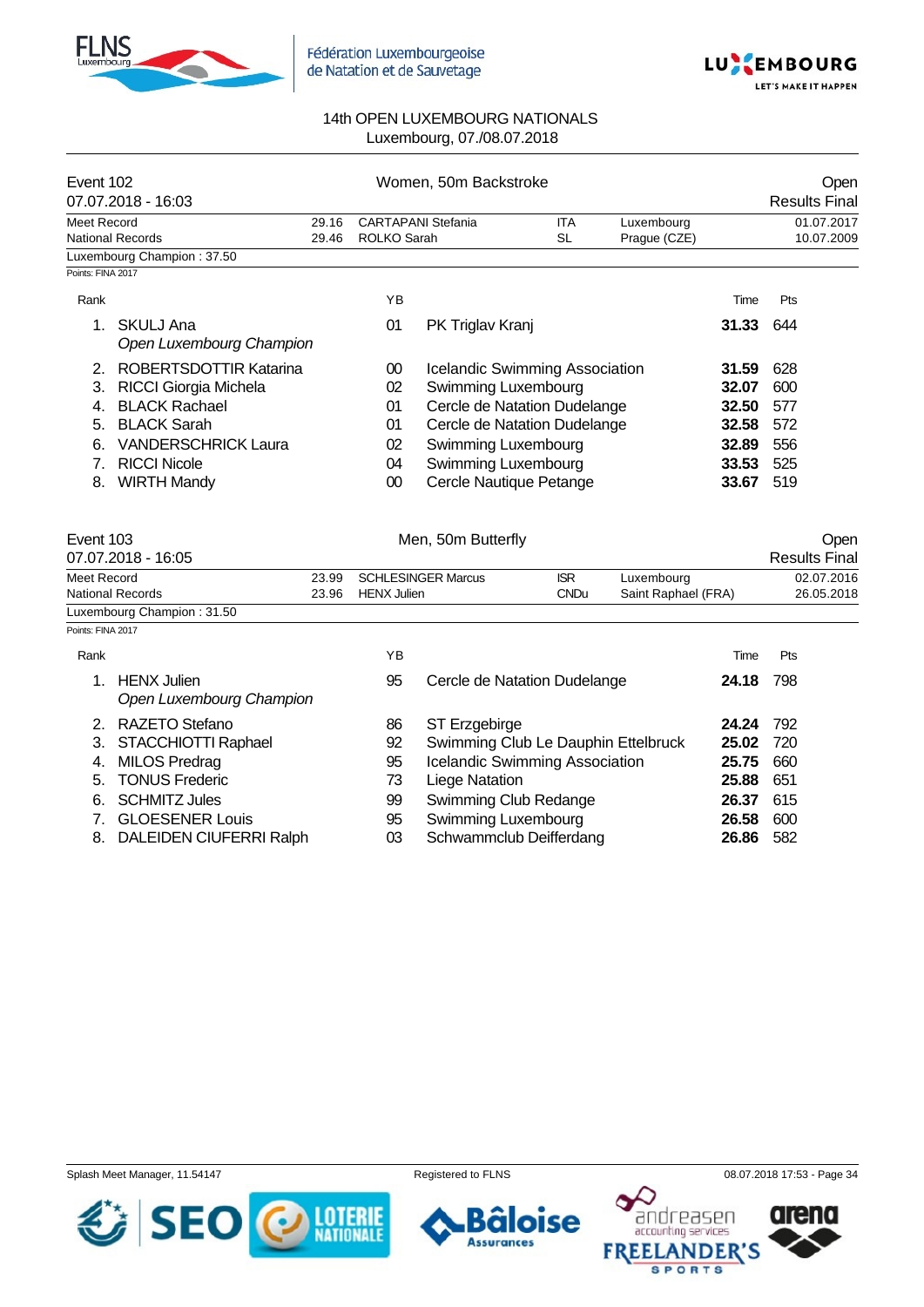



| Event 104                              | 07.07.2018 - 16:07                                                                                                                                                                                             |                |                                                | Women, 50m Butterfly                                                                                                                                                                                                                    |                         |                            |                                                             |                                               | Open<br><b>Results Final</b> |
|----------------------------------------|----------------------------------------------------------------------------------------------------------------------------------------------------------------------------------------------------------------|----------------|------------------------------------------------|-----------------------------------------------------------------------------------------------------------------------------------------------------------------------------------------------------------------------------------------|-------------------------|----------------------------|-------------------------------------------------------------|-----------------------------------------------|------------------------------|
| Meet Record                            | <b>National Records</b>                                                                                                                                                                                        | 26.70<br>27.85 | <b>WIJKHUIJS Josien</b><br><b>MEYNEN Julie</b> |                                                                                                                                                                                                                                         | <b>NED</b><br><b>SL</b> | Luxembourg<br>Anvers (BEL) |                                                             |                                               | 01.07.2017<br>08.07.2012     |
|                                        | Luxembourg Champion: 35.00                                                                                                                                                                                     |                |                                                |                                                                                                                                                                                                                                         |                         |                            |                                                             |                                               |                              |
| Points: FINA 2017                      |                                                                                                                                                                                                                |                |                                                |                                                                                                                                                                                                                                         |                         |                            |                                                             |                                               |                              |
| Rank                                   |                                                                                                                                                                                                                |                | YB                                             |                                                                                                                                                                                                                                         |                         |                            | Time                                                        | Pts                                           |                              |
| 1.                                     | <b>RAZETO Luisa Marie</b>                                                                                                                                                                                      |                | 92                                             | ST Erzgebirge                                                                                                                                                                                                                           |                         |                            | 27.75                                                       | 682                                           |                              |
| 2.<br>3.<br>4.<br>5.<br>6.<br>7.<br>8. | Open Luxembourg Champion<br><b>MEYNEN</b> Julie<br><b>GUDMUNDSDOTTIR Johanna Elin</b><br><b>HEFEL Theresa</b><br>PETERS Lena<br><b>DIAA ELDINE Logain</b><br><b>HAMEN SAIEG Yael</b><br>ROBERTSDOTTIR Katarina |                |                                                | Swimming Club Le Dauphin Ettelbruck<br><b>Icelandic Swimming Association</b><br>Schwimmklub Langenthal<br>Cercle de Natation Dudelange<br>Wadi Delga Club Egypt<br>Cercle de Natation Diekirch<br><b>Icelandic Swimming Association</b> |                         |                            | 28.93<br>29.08<br>29.10<br>29.29<br>29.74<br>30.02<br>30.92 | 602<br>592<br>591<br>580<br>554<br>538<br>493 | MP                           |
| Event 14                               | 07.07.2018 - 16:28                                                                                                                                                                                             |                |                                                | Men, 400m Freestyle                                                                                                                                                                                                                     |                         |                            |                                                             |                                               | Open<br>Results              |
| <b>Meet Record</b>                     |                                                                                                                                                                                                                | 3:51.69        | MATHLOUTHI Ahmed                               |                                                                                                                                                                                                                                         | <b>TUN</b>              | Luxembourg                 |                                                             |                                               | 02.07.2016                   |
|                                        | <b>National Records</b>                                                                                                                                                                                        | 3:56.20        |                                                | <b>BRANDENBURGER Pit</b>                                                                                                                                                                                                                | <b>SL</b>               | Bronshoj (DEN)             |                                                             |                                               | 13.04.2016                   |
|                                        | Luxembourg Champion: 4:58.00                                                                                                                                                                                   |                |                                                |                                                                                                                                                                                                                                         |                         |                            |                                                             |                                               |                              |
| Points: FINA 2017                      |                                                                                                                                                                                                                |                |                                                |                                                                                                                                                                                                                                         |                         |                            |                                                             |                                               |                              |

| Rank |                      |                                                      |                |                | ΥB                 |                |                   |                                                  |                |                | Time               | Pts            |
|------|----------------------|------------------------------------------------------|----------------|----------------|--------------------|----------------|-------------------|--------------------------------------------------|----------------|----------------|--------------------|----------------|
| Open |                      |                                                      |                |                |                    |                |                   |                                                  |                |                |                    |                |
| 1.   |                      | <b>BRANDENBURGER Pit</b><br>Open Luxembourg Champion |                |                | 95                 |                |                   | Schwammclub Deifferdang                          |                |                | 3:57.92            | 791            |
|      | 50m:<br>100m:        | 27.39<br>57.48                                       | 27.39<br>30.09 | 150m:<br>200m: | 1:27.74<br>1:57.60 | 30.26<br>29.86 | 250m:<br>300m:    | 2:27.84<br>2:58.06                               | 30.24<br>30.22 | 350m:<br>400m: | 3:28.65<br>3:57.92 | 30.59<br>29.27 |
| 2.   | <b>MIZERA Daniel</b> |                                                      |                |                | 99                 |                | J&T Sport Team 28 |                                                  |                |                | 4:12.40            | 662            |
|      | $50m$ :<br>100m:     | 28.26<br>59.04                                       | 28.26<br>30.78 | 150m:<br>200m: | 1:30.69<br>2:02.90 | 31.65<br>32.21 | 250m:<br>300m:    | 2:35.34<br>3:08.11                               | 32.44<br>32.77 | 350m:<br>400m: | 3:40.63<br>4:12.40 | 32.52<br>31.77 |
| 3.   |                      | VANDERSCHRICK Stephan                                |                |                | $00\,$             |                |                   | Swimming Luxembourg                              |                |                | 4:14.76            | 644            |
|      | 50m:                 | 28.82                                                | 28.82          | 150m:          | 1:32.26            | 31.70          | 250m:             | 2:36.69                                          | 32.10          | 350m:          | 3:42.86            | 33.28          |
|      | 100m:                | 1:00.56                                              | 31.74          | 200m:          | 2:04.59            | 32.33          | 300m:             | 3:09.58                                          | 32.89          | 400m:          | 4:14.76            | 31.90          |
|      |                      |                                                      |                |                |                    |                |                   |                                                  |                |                |                    |                |
| 4.   |                      | <b>BECKERS Felix</b>                                 |                |                | 01                 |                |                   | Swimming Club Le Dauphin Ettelbruck              |                |                | 4:17.89            | 621            |
|      | $50m$ :              | 28.00                                                | 28.00          | 150m:          | 1:32.79            | 33.07          | 250m:             | 2:39.38                                          | 33.38          | 350m:          | 3:46.59            | 33.55          |
|      | 100m:                | 59.72                                                | 31.72          | 200m:          | 2:06.00            | 33.21          | 300m:             | 3:13.04                                          | 33.66          | 400m:          | 4:17.89            | 31.30          |
| 5.   |                      | <b>LUND Oskar Gauti</b>                              |                |                | 99                 |                |                   |                                                  |                |                | 4:24.15            | 578            |
|      | 50m:                 | 29.24                                                | 29.24          | 150m:          | 1:35.46            | 33.31          | 250m:             | <b>Icelandic Swimming Association</b><br>2:43.34 | 34.08          | 350m:          | 3:51.08            | 33.50          |
|      | $100m$ :             | 1:02.15                                              | 32.91          | 200m:          | 2:09.26            | 33.80          | 300m:             | 3:17.58                                          | 34.24          | 400m:          | 4:24.15            | 33.07          |
| 6.   |                      | <b>BOKOV Rodion</b>                                  |                |                | 03                 |                |                   |                                                  |                |                | 4:28.47            | 550            |
|      | 50m:                 | 29.19                                                | 29.19          | 150m:          | 1:36.01            | 34.20          | 250m:             | Swimming Luxembourg<br>2:45.21                   | 34.39          | 350m:          | 3:54.68            | 34.48          |
|      | 100m:                | 1:01.81                                              | 32.62          | 200m:          | 2:10.82            | 34.81          | 300m:             | 3:20.20                                          | 34.99          | 400m:          | 4:28.47            | 33.79          |
| 7.   |                      | <b>MORARU Matteo</b>                                 |                |                | 04                 |                |                   |                                                  |                |                | 4:32.04            | 529            |
|      | 50m:                 | 29.97                                                | 29.97          | 150m:          | 1:38.44            | 34.83          | 250m:             | Swimming Luxembourg<br>2:48.17                   | 35.12          | 350m:          | 3:58.24            | 34.98          |

Splash Meet Manager, 11.54147 **Registered to FLNS Registered to FLNS** 08.07.2018 17:53 - Page 35



oise Õ

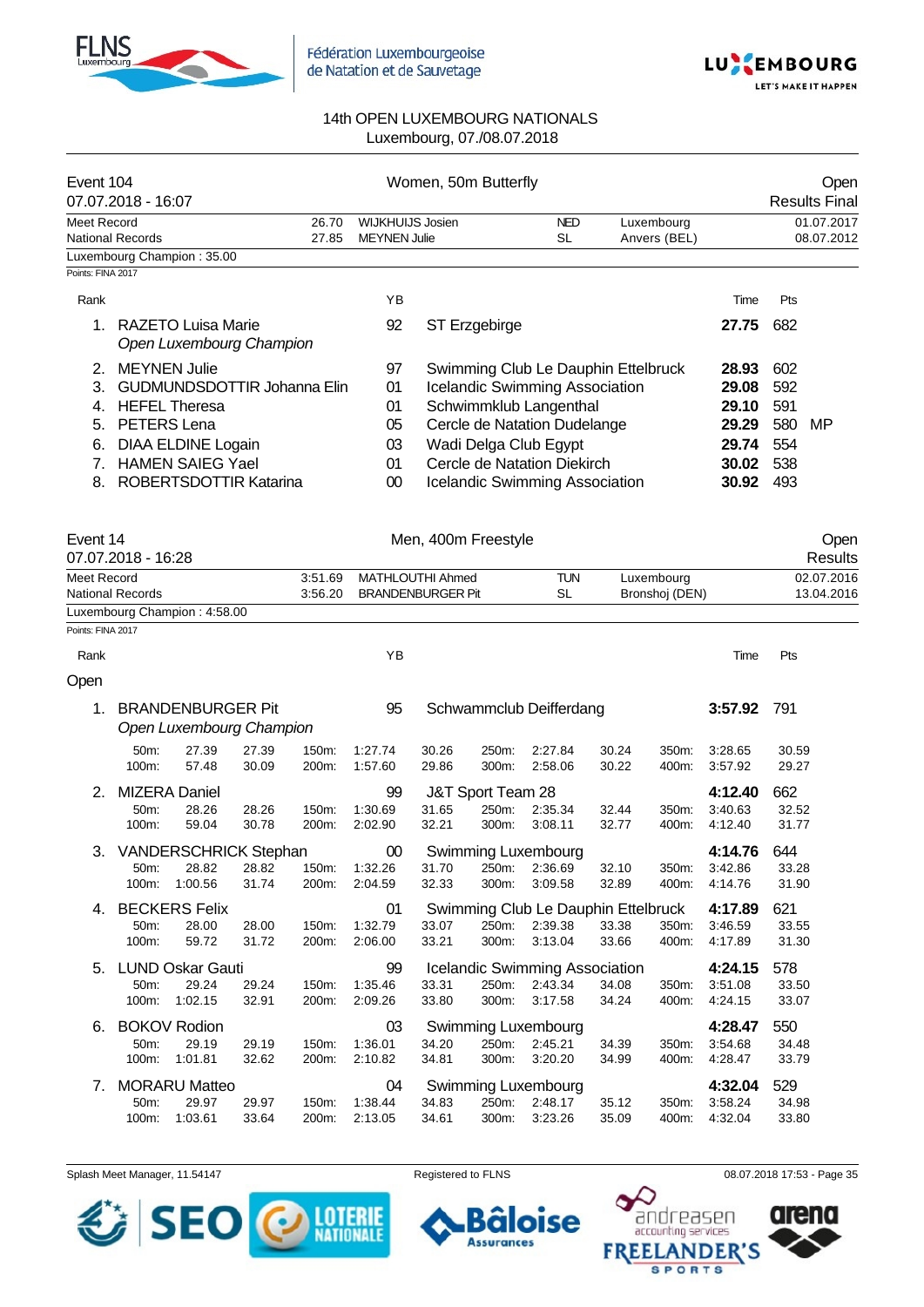



#### Event 14, Men, 400m Freestyle, Open

| Rank |                                         |                  |                |                | ΥB                       |                |                |                                                           |                |                | Time                          | Pts                   |
|------|-----------------------------------------|------------------|----------------|----------------|--------------------------|----------------|----------------|-----------------------------------------------------------|----------------|----------------|-------------------------------|-----------------------|
| 8.   | <b>LANNERS Nicolas</b><br>50m:<br>100m: | 30.26<br>1:04.75 | 30.26<br>34.49 | 150m:<br>200m: | 04<br>1:40.25<br>2:15.94 | 35.50<br>35.69 | 250m:<br>300m: | Swimming Luxembourg<br>2:52.71<br>3:28.62                 | 36.77<br>35.91 | 350m:<br>400m: | 4:37.51<br>4:04.72<br>4:37.51 | 498<br>36.10<br>32.79 |
| 9.   | <b>BOENTGES Kevin</b><br>50m:<br>100m:  | 32.15<br>1:06.96 | 32.15<br>34.81 | 150m:<br>200m: | 03<br>1:42.52<br>2:18.93 | 35.56<br>36.41 | 250m:<br>300m: | Cercle Nautique Petange<br>2:54.16<br>3:30.30             | 35.23<br>36.14 | 350m:<br>400m: | 4:40.35<br>4:06.37<br>4:40.35 | 483<br>36.07<br>33.98 |
| 10.  | LUKA Mory<br>50m:<br>100m:              | 31.11<br>1:06.52 | 31.11<br>35.41 | 150m:<br>200m: | 04<br>1:42.86<br>2:19.37 | 36.34<br>36.51 | 250m:<br>300m: | Swimming Luxembourg<br>2:55.81<br>3:33.15                 | 36.44<br>37.34 | 350m:<br>400m: | 4:45.19<br>4:09.69<br>4:45.19 | 459<br>36.54<br>35.50 |
| 11.  | <b>WIRTH David</b><br>50m:<br>100m:     | 31.16<br>1:06.53 | 31.16<br>35.37 | 150m:<br>200m: | 02<br>1:42.68<br>2:19.14 | 36.15<br>36.46 | 250m:<br>300m: | Cercle Nautique Petange<br>2:55.30<br>3:33.06             | 36.16<br>37.76 | 350m:<br>400m: | 4:46.76<br>4:10.25<br>4:46.76 | 451<br>37.19<br>36.51 |
| 12.  | <b>STAGGS Ted</b><br>50m:<br>100m:      | 33.22<br>1:10.14 | 33.22<br>36.92 | 150m:<br>200m: | 02<br>1:46.82<br>2:24.40 | 36.68<br>37.58 | 250m:<br>300m: | Cercle Nautique Petange<br>3:01.37<br>3:39.32             | 36.97<br>37.95 | 350m:<br>400m: | 4:52.27<br>4:17.15<br>4:52.27 | 426<br>37.83<br>35.12 |
| 13.  | <b>WEYRICH Mike</b><br>50m:<br>100m:    | 32.49<br>1:09.51 | 32.49<br>37.02 | 150m:<br>200m: | 05<br>1:47.22<br>2:25.24 | 37.71<br>38.02 | 250m:<br>300m: | Swimming Club Le Dauphin Ettelbruck<br>3:02.50<br>3:39.99 | 37.26<br>37.49 | 350m:<br>400m: | 4:52.50<br>4:17.43<br>4:52.50 | 425<br>37.44<br>35.07 |
|      | 14. THILL Nicolas<br>TL Lux             |                  |                |                | 05                       |                |                | Swimming Luxembourg                                       |                |                | 5:01.73                       | 387                   |
|      | 50m:<br>100m:                           | 34.29<br>1:11.84 | 34.29<br>37.55 | 150m:<br>200m: | 1:51.23<br>2:30.14       | 39.39<br>38.91 | 250m:<br>300m: | 3:08.20<br>3:46.77                                        | 38.06<br>38.57 | 350m:<br>400m: | 4:24.85<br>5:01.73            | 38.08<br>36.88        |
| 15.  | <b>KIRCH Paul</b><br>TL Lux             |                  |                |                | 05                       |                |                | Cercle de Natation Dudelange                              |                |                | 5:10.73                       | 355                   |
|      | 50m:<br>100m:                           | 33.75<br>1:12.91 | 33.75<br>39.16 | 150m:<br>200m: | 1:52.27<br>2:32.22       | 39.36<br>39.95 | 250m:<br>300m: | 3:12.58<br>3:52.12                                        | 40.36<br>39.54 | 350m:<br>400m: | 4:31.83<br>5:10.73            | 39.71<br>38.90        |
| 16.  | <b>THILL Victor</b><br>TL Lux           |                  |                |                | 03                       |                |                | Cercle Nautique Echternach                                |                |                | 5:12.81                       | 348                   |
|      | 50m:<br>100m:                           | 33.08<br>1:11.00 | 33.08<br>37.92 | 150m:<br>200m: | 1:50.58<br>2:31.65       | 39.58<br>41.07 | 250m:<br>300m: | 3:12.58<br>3:53.33                                        | 40.93<br>40.75 | 350m:<br>400m: | 4:34.36<br>5:12.81            | 41.03<br>38.45        |
| 17.  | <b>BOENTGES Kimi</b><br>TL Lux          |                  |                |                | 05                       |                |                | Cercle Nautique Petange                                   |                |                | 5:18.80                       | 328                   |
|      | 50m:<br>100m:                           | 36.37<br>1:17.51 | 36.37<br>41.14 | 150m:<br>200m: | 1:59.05<br>2:40.43       | 41.54<br>41.38 | 250m:<br>300m: | 3:21.64<br>4:03.56                                        | 41.21<br>41.92 | 350m:<br>400m: | 4:43.22<br>5:18.80            | 39.66<br>35.58        |
|      |                                         |                  |                |                |                          |                |                |                                                           |                |                |                               |                       |

DSQ NTAGANDA Alexis 05 Swimming Luxembourg *TL Lux, G1 - behaviour at the start not in accordance with the rules (SW 4) (Time: 16:33)*

# Luxembourg

|    |                     | <b>BRANDENBURGER Pit</b><br><b>Luxembourg Champion</b> |                |                             | 95                              |                |                   | Schwammclub Deifferdang                   |                |                   | 3:57.92                       | 791                   |
|----|---------------------|--------------------------------------------------------|----------------|-----------------------------|---------------------------------|----------------|-------------------|-------------------------------------------|----------------|-------------------|-------------------------------|-----------------------|
|    | 50m<br>$100m$ :     | 27.39<br>57.48                                         | 27.39<br>30.09 | 150m:<br>200 <sub>m</sub> : | 1:27.74<br>1:57.60              | 30.26<br>29.86 | 250m:<br>$300m$ : | 2:27.84<br>2:58.06                        | 30.24<br>30.22 | 350m:<br>400m:    | 3:28.65<br>3:57.92            | 30.59<br>29.27        |
| 2. | $50m$ :<br>$100m$ : | <b>VANDERSCHRICK Stephan</b><br>28.82<br>1:00.56       | 28.82<br>31.74 | 150m:<br>$200m$ :           | $\sim$ 00<br>1:32.26<br>2:04.59 | 31.70<br>32.33 | 250m:<br>$300m$ : | Swimming Luxembourg<br>2:36.69<br>3:09.58 | 32.10<br>32.89 | $350m$ :<br>400m: | 4:14.76<br>3:42.86<br>4:14.76 | 644<br>33.28<br>31.90 |

Splash Meet Manager, 11.54147 **Registered to FLNS Registered to FLNS** 08.07.2018 17:53 - Page 36





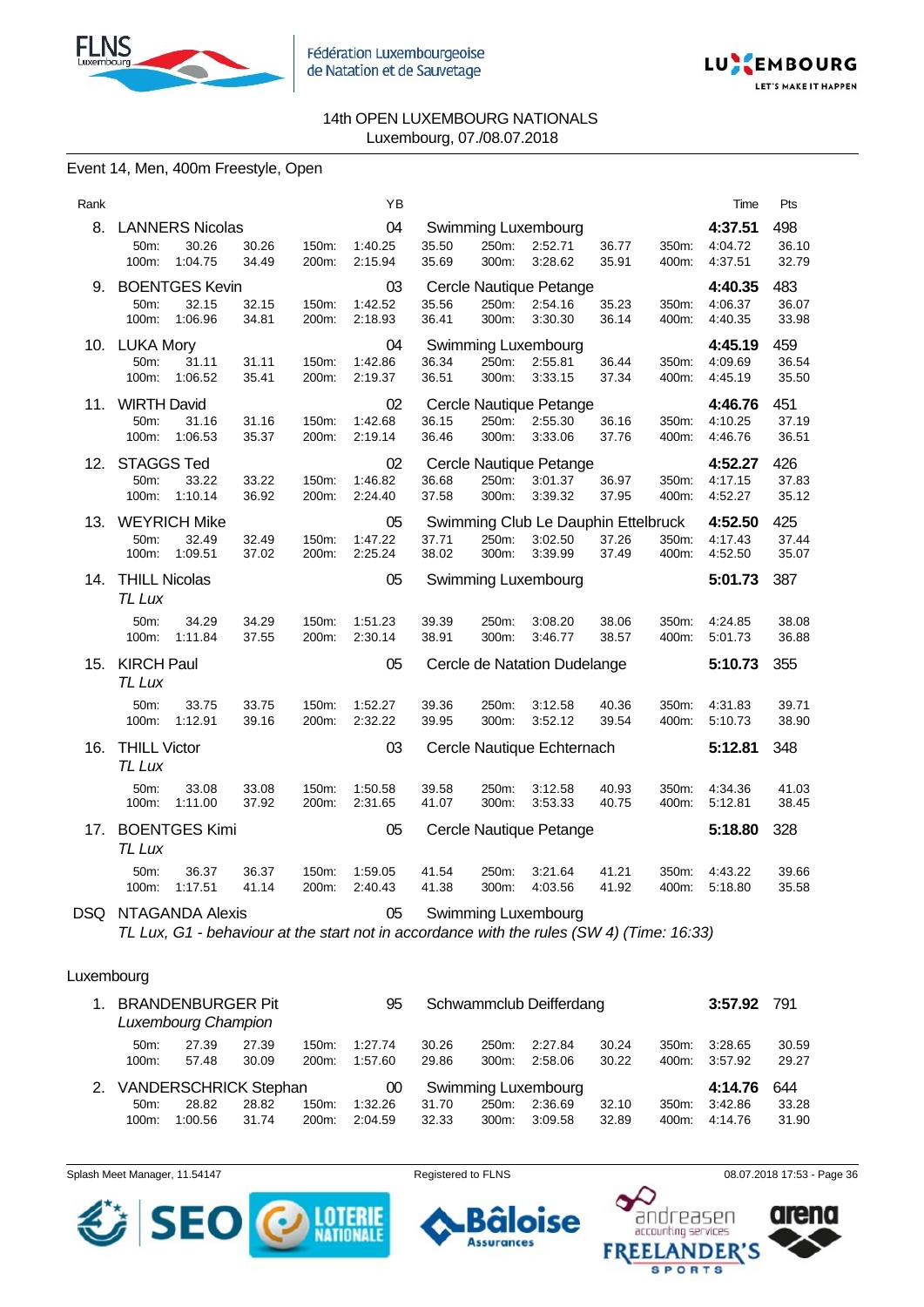



#### Event 14, Men, 400m Freestyle, Luxembourg

| Rank |                                      |                                            |                |                | ΥB                       |                |                |                                                           |                |                | Time                          | Pts                   |
|------|--------------------------------------|--------------------------------------------|----------------|----------------|--------------------------|----------------|----------------|-----------------------------------------------------------|----------------|----------------|-------------------------------|-----------------------|
| З.   | 50m:<br>100m:                        | <b>BECKERS Felix</b><br>28.00<br>59.72     | 28.00<br>31.72 | 150m:<br>200m: | 01<br>1:32.79<br>2:06.00 | 33.07<br>33.21 | 250m:<br>300m: | Swimming Club Le Dauphin Ettelbruck<br>2:39.38<br>3:13.04 | 33.38<br>33.66 | 350m:<br>400m: | 4:17.89<br>3:46.59<br>4:17.89 | 621<br>33.55<br>31.30 |
| 4.   | <b>BOKOV Rodion</b><br>50m:<br>100m: | 29.19<br>1:01.81                           | 29.19<br>32.62 | 150m:<br>200m: | 03<br>1:36.01<br>2:10.82 | 34.20<br>34.81 | 250m:<br>300m: | Swimming Luxembourg<br>2:45.21<br>3:20.20                 | 34.39<br>34.99 | 350m:<br>400m: | 4:28.47<br>3:54.68<br>4:28.47 | 550<br>34.48<br>33.79 |
| 5.   | 50m:<br>100m:                        | <b>MORARU Matteo</b><br>29.97<br>1:03.61   | 29.97<br>33.64 | 150m:<br>200m: | 04<br>1:38.44<br>2:13.05 | 34.83<br>34.61 | 250m:<br>300m: | Swimming Luxembourg<br>2:48.17<br>3:23.26                 | 35.12<br>35.09 | 350m:<br>400m: | 4:32.04<br>3:58.24<br>4:32.04 | 529<br>34.98<br>33.80 |
| 6.   | 50m:<br>100m:                        | <b>LANNERS Nicolas</b><br>30.26<br>1:04.75 | 30.26<br>34.49 | 150m:<br>200m: | 04<br>1:40.25<br>2:15.94 | 35.50<br>35.69 | 250m:<br>300m: | Swimming Luxembourg<br>2:52.71<br>3:28.62                 | 36.77<br>35.91 | 350m:<br>400m: | 4:37.51<br>4:04.72<br>4:37.51 | 498<br>36.10<br>32.79 |
| 7.   | 50m:<br>100m:                        | <b>BOENTGES Kevin</b><br>32.15<br>1:06.96  | 32.15<br>34.81 | 150m:<br>200m: | 03<br>1:42.52<br>2:18.93 | 35.56<br>36.41 | 250m:<br>300m: | Cercle Nautique Petange<br>2:54.16<br>3:30.30             | 35.23<br>36.14 | 350m:<br>400m: | 4:40.35<br>4:06.37<br>4:40.35 | 483<br>36.07<br>33.98 |
|      | 8. LUKA Mory<br>50m:<br>100m:        | 31.11<br>1:06.52                           | 31.11<br>35.41 | 150m:<br>200m: | 04<br>1:42.86<br>2:19.37 | 36.34<br>36.51 | 250m:<br>300m: | Swimming Luxembourg<br>2:55.81<br>3:33.15                 | 36.44<br>37.34 | 350m:<br>400m: | 4:45.19<br>4:09.69<br>4:45.19 | 459<br>36.54<br>35.50 |
| 9.   | <b>WIRTH David</b><br>50m:<br>100m:  | 31.16<br>1:06.53                           | 31.16<br>35.37 | 150m:<br>200m: | 02<br>1:42.68<br>2:19.14 | 36.15<br>36.46 | 250m:<br>300m: | Cercle Nautique Petange<br>2:55.30<br>3:33.06             | 36.16<br>37.76 | 350m:<br>400m: | 4:46.76<br>4:10.25<br>4:46.76 | 451<br>37.19<br>36.51 |
| 10.  | <b>STAGGS Ted</b><br>50m:<br>100m:   | 33.22<br>1:10.14                           | 33.22<br>36.92 | 150m:<br>200m: | 02<br>1:46.82<br>2:24.40 | 36.68<br>37.58 | 250m:<br>300m: | Cercle Nautique Petange<br>3:01.37<br>3:39.32             | 36.97<br>37.95 | 350m:<br>400m: | 4:52.27<br>4:17.15<br>4:52.27 | 426<br>37.83<br>35.12 |
| 11.  | 50m:<br>100m:                        | <b>WEYRICH Mike</b><br>32.49<br>1:09.51    | 32.49<br>37.02 | 150m:<br>200m: | 05<br>1:47.22<br>2:25.24 | 37.71<br>38.02 | 250m:<br>300m: | Swimming Club Le Dauphin Ettelbruck<br>3:02.50<br>3:39.99 | 37.26<br>37.49 | 350m:<br>400m: | 4:52.50<br>4:17.43<br>4:52.50 | 425<br>37.44<br>35.07 |
| 12.  | <b>THILL Nicolas</b><br>TL Lux       |                                            |                |                | 05                       |                |                | Swimming Luxembourg                                       |                |                | 5:01.73                       | 387                   |
|      | 50m:<br>100m:                        | 34.29<br>1:11.84                           | 34.29<br>37.55 | 150m:<br>200m: | 1:51.23<br>2:30.14       | 39.39<br>38.91 | 250m:<br>300m: | 3:08.20<br>3:46.77                                        | 38.06<br>38.57 | 350m:<br>400m: | 4:24.85<br>5:01.73            | 38.08<br>36.88        |
| 13.  | <b>KIRCH Paul</b><br>TL Lux          |                                            |                |                | 05                       |                |                | Cercle de Natation Dudelange                              |                |                | 5:10.73                       | 355                   |
|      | 50m:                                 | 33.75<br>100m: 1:12.91                     | 33.75<br>39.16 | 150m:<br>200m: | 1:52.27<br>2:32.22       | 39.36<br>39.95 | 250m:<br>300m: | 3:12.58<br>3:52.12                                        | 40.36<br>39.54 | 350m:<br>400m: | 4:31.83<br>5:10.73            | 39.71<br>38.90        |
| 14.  | <b>THILL Victor</b><br>TL Lux        |                                            |                |                | 03                       |                |                | Cercle Nautique Echternach                                |                |                | 5:12.81                       | 348                   |
|      | 50m:<br>100m:                        | 33.08<br>1:11.00                           | 33.08<br>37.92 | 150m:<br>200m: | 1:50.58<br>2:31.65       | 39.58<br>41.07 | 250m:<br>300m: | 3:12.58<br>3:53.33                                        | 40.93<br>40.75 | 350m:<br>400m: | 4:34.36<br>5:12.81            | 41.03<br>38.45        |
| 15.  | TL Lux                               | <b>BOENTGES Kimi</b>                       |                |                | 05                       |                |                | Cercle Nautique Petange                                   |                |                | 5:18.80                       | 328                   |
|      | 50m:<br>100m:                        | 36.37<br>1:17.51                           | 36.37<br>41.14 | 150m:<br>200m: | 1:59.05<br>2:40.43       | 41.54<br>41.38 | 250m:<br>300m: | 3:21.64<br>4:03.56                                        | 41.21<br>41.92 | 350m:<br>400m: | 4:43.22<br>5:18.80            | 39.66<br>35.58        |

DSQ NTAGANDA Alexis 05 Swimming Luxembourg

*TL Lux, G1 - behaviour at the start not in accordance with the rules (SW 4) (Time: 16:33)*

Splash Meet Manager, 11.54147 **Registered to FLNS Registered to FLNS** 08.07.2018 17:53 - Page 37

**Assurances** 

se



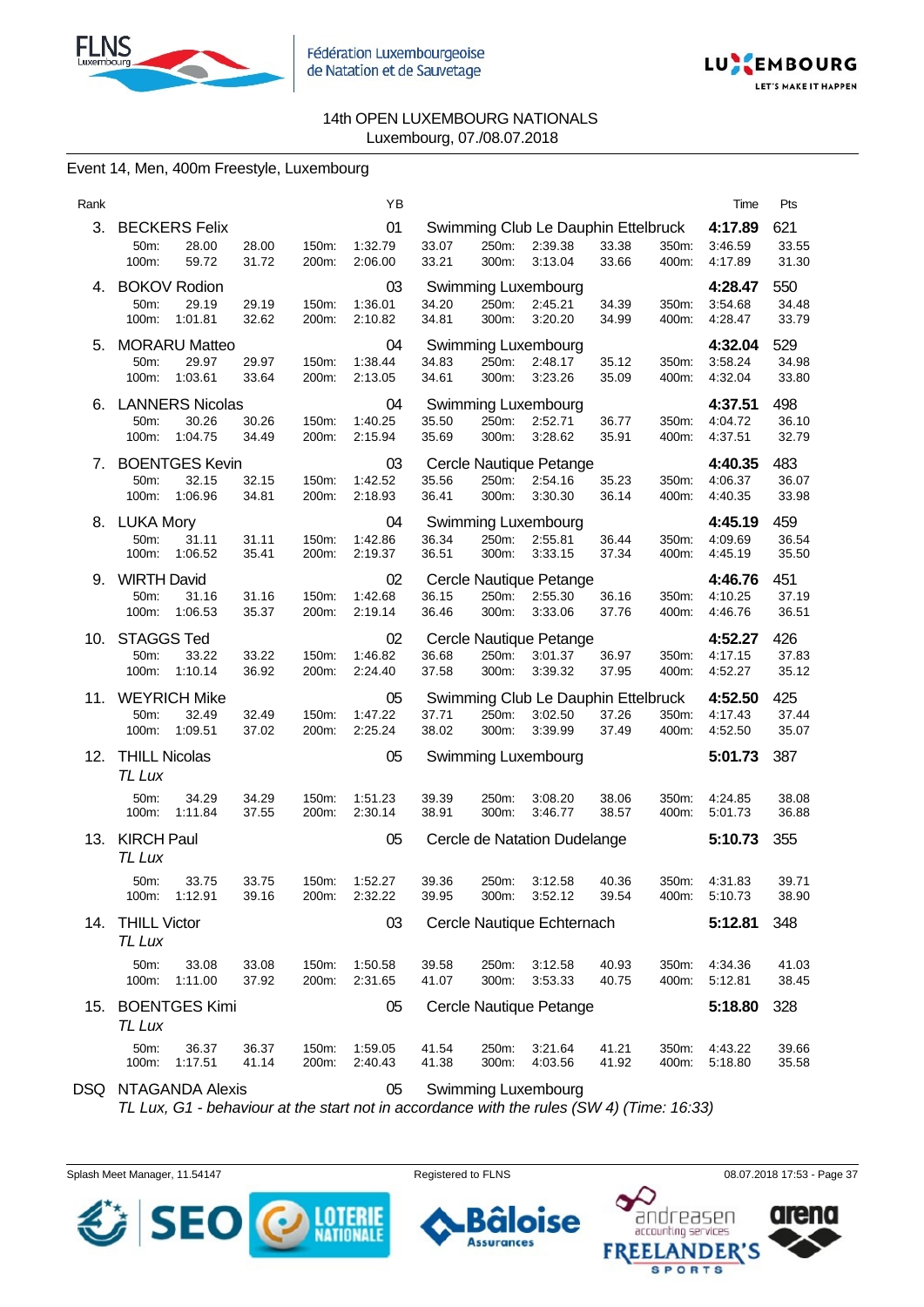



#### Event 14, Men, 400m Freestyle

| Luxembourg Juniors |  |
|--------------------|--|
|--------------------|--|

|         | 1. VANDERSCHRICK Stephan 00 |       |       |         |       |       | Swimming Luxembourg |       |       | 4:14.76                                         | 644   |
|---------|-----------------------------|-------|-------|---------|-------|-------|---------------------|-------|-------|-------------------------------------------------|-------|
| 50m     | 28.82                       | 28.82 | 150m: | 1:32.26 | 31.70 | 250m: | 2:36.69             | 32.10 | 350m: | 3:42.86                                         | 33.28 |
| 100m:   | 1:00.56                     | 31.74 | 200m: | 2:04.59 | 32.33 |       | 300m: 3:09.58       | 32.89 |       | 400m: 4:14.76                                   | 31.90 |
|         |                             |       |       |         |       |       |                     |       |       |                                                 |       |
|         | 2. BECKERS Felix            |       |       |         |       |       |                     |       |       | Swimming Club Le Dauphin Ettelbruck 4:17.89 621 |       |
| $50m$ : | 28.00                       | 28.00 | 150m: | 1:32.79 | 33.07 | 250m: | 2:39.38             | 33.38 |       | 350m. 3:46.59                                   | 33.55 |

#### Luxembourg Jeunes

| 1. |                     | <b>BOKOV Rodion</b>   |       |       | 03      |       |       | Swimming Luxembourg        |       |       | 4:28.47 | 550   |
|----|---------------------|-----------------------|-------|-------|---------|-------|-------|----------------------------|-------|-------|---------|-------|
|    | 50 <sub>m</sub>     | 29.19                 | 29.19 | 150m: | 1:36.01 | 34.20 | 250m: | 2:45.21                    | 34.39 | 350m: | 3:54.68 | 34.48 |
|    | 100m:               | 1:01.81               | 32.62 | 200m: | 2:10.82 | 34.81 | 300m: | 3:20.20                    | 34.99 | 400m: | 4:28.47 | 33.79 |
| 2. |                     | <b>BOENTGES Kevin</b> |       |       | 03      |       |       | Cercle Nautique Petange    |       |       | 4:40.35 | 483   |
|    | 50 <sub>m</sub>     | 32.15                 | 32.15 | 150m: | 1:42.52 | 35.56 | 250m: | 2:54.16                    | 35.23 | 350m: | 4:06.37 | 36.07 |
|    | 100m:               | 1:06.96               | 34.81 | 200m: | 2:18.93 | 36.41 | 300m: | 3:30.30                    | 36.14 | 400m: | 4:40.35 | 33.98 |
| 3. | <b>WIRTH David</b>  |                       |       |       | 02      |       |       | Cercle Nautique Petange    |       |       | 4:46.76 | 451   |
|    | 50 <sub>m</sub> :   | 31.16                 | 31.16 | 150m: | 1:42.68 | 36.15 | 250m: | 2:55.30                    | 36.16 | 350m: | 4:10.25 | 37.19 |
|    | 100m:               | 1:06.53               | 35.37 | 200m: | 2:19.14 | 36.46 | 300m: | 3:33.06                    | 37.76 | 400m: | 4:46.76 | 36.51 |
| 4. | <b>STAGGS Ted</b>   |                       |       |       | 02      |       |       | Cercle Nautique Petange    |       |       | 4:52.27 | 426   |
|    | $50m$ :             | 33.22                 | 33.22 | 150m: | 1:46.82 | 36.68 | 250m: | 3:01.37                    | 36.97 | 350m: | 4:17.15 | 37.83 |
|    | 100m:               | 1:10.14               | 36.92 | 200m: | 2:24.40 | 37.58 | 300m: | 3:39.32                    | 37.95 | 400m: | 4:52.27 | 35.12 |
| 5. | <b>THILL Victor</b> |                       |       |       | 03      |       |       | Cercle Nautique Echternach |       |       | 5:12.81 | 348   |
|    | TL Lux              |                       |       |       |         |       |       |                            |       |       |         |       |
|    | $50m$ :             | 33.08                 | 33.08 | 150m: | 1:50.58 | 39.58 | 250m: | 3:12.58                    | 40.93 | 350m: | 4.34.36 | 41.03 |
|    | 100m:               | 1:11.00               | 37.92 | 200m: | 2.31.65 | 41.07 | 300m: | 3:53.33                    | 40.75 | 400m: | 5:12.81 | 38.45 |

#### Luxembourg Pupilles

| 1. |                      | <b>MORARU Matteo</b>   |       |       | 04      |       |       | Swimming Luxembourg                 |       |       | 4:32.04 | 529   |
|----|----------------------|------------------------|-------|-------|---------|-------|-------|-------------------------------------|-------|-------|---------|-------|
|    | 50m:                 | 29.97                  | 29.97 | 150m: | 1:38.44 | 34.83 | 250m: | 2:48.17                             | 35.12 | 350m: | 3:58.24 | 34.98 |
|    | 100m:                | 1:03.61                | 33.64 | 200m: | 2:13.05 | 34.61 | 300m: | 3:23.26                             | 35.09 | 400m: | 4:32.04 | 33.80 |
| 2. |                      | <b>LANNERS Nicolas</b> |       |       | 04      |       |       | Swimming Luxembourg                 |       |       | 4:37.51 | 498   |
|    | 50m:                 | 30.26                  | 30.26 | 150m: | 1:40.25 | 35.50 | 250m: | 2:52.71                             | 36.77 | 350m: | 4:04.72 | 36.10 |
|    | 100m:                | 1:04.75                | 34.49 | 200m: | 2:15.94 | 35.69 | 300m: | 3:28.62                             | 35.91 | 400m: | 4:37.51 | 32.79 |
| 3. | <b>LUKA Mory</b>     |                        |       |       | 04      |       |       | Swimming Luxembourg                 |       |       | 4:45.19 | 459   |
|    | $50m$ :              | 31.11                  | 31.11 | 150m: | 1:42.86 | 36.34 | 250m: | 2:55.81                             | 36.44 | 350m: | 4:09.69 | 36.54 |
|    | 100m:                | 1:06.52                | 35.41 | 200m: | 2:19.37 | 36.51 | 300m: | 3:33.15                             | 37.34 | 400m: | 4:45.19 | 35.50 |
| 4. |                      | <b>WEYRICH Mike</b>    |       |       | 05      |       |       | Swimming Club Le Dauphin Ettelbruck |       |       | 4:52.50 | 425   |
|    | 50 <sub>m</sub> :    | 32.49                  | 32.49 | 150m: | 1:47.22 | 37.71 | 250m: | 3:02.50                             | 37.26 | 350m: | 4:17.43 | 37.44 |
|    | 100m:                | 1:09.51                | 37.02 | 200m: | 2:25.24 | 38.02 | 300m: | 3:39.99                             | 37.49 | 400m: | 4:52.50 | 35.07 |
| 5. | <b>THILL Nicolas</b> |                        |       |       | 05      |       |       | Swimming Luxembourg                 |       |       | 5:01.73 | 387   |
|    | TL Lux               |                        |       |       |         |       |       |                                     |       |       |         |       |
|    | 50m:                 | 34.29                  | 34.29 | 150m: | 1:51.23 | 39.39 | 250m: | 3:08.20                             | 38.06 | 350m: | 4:24.85 | 38.08 |
|    | 100m:                | 1:11.84                | 37.55 | 200m: | 2:30.14 | 38.91 | 300m: | 3:46.77                             | 38.57 | 400m: | 5:01.73 | 36.88 |
| 6. | <b>KIRCH Paul</b>    |                        |       |       | 05      |       |       | Cercle de Natation Dudelange        |       |       | 5:10.73 | 355   |
|    | TL Lux               |                        |       |       |         |       |       |                                     |       |       |         |       |
|    | 50m:                 | 33.75                  | 33.75 | 150m: | 1:52.27 | 39.36 | 250m: | 3:12.58                             | 40.36 | 350m: | 4:31.83 | 39.71 |
|    | 100m:                | 1:12.91                | 39.16 | 200m: | 2:32.22 | 39.95 | 300m: | 3:52.12                             | 39.54 | 400m: | 5:10.73 | 38.90 |

Splash Meet Manager, 11.54147 **Registered to FLNS Registered to FLNS** 08.07.2018 17:53 - Page 38



ise п **Assurances FREE** 

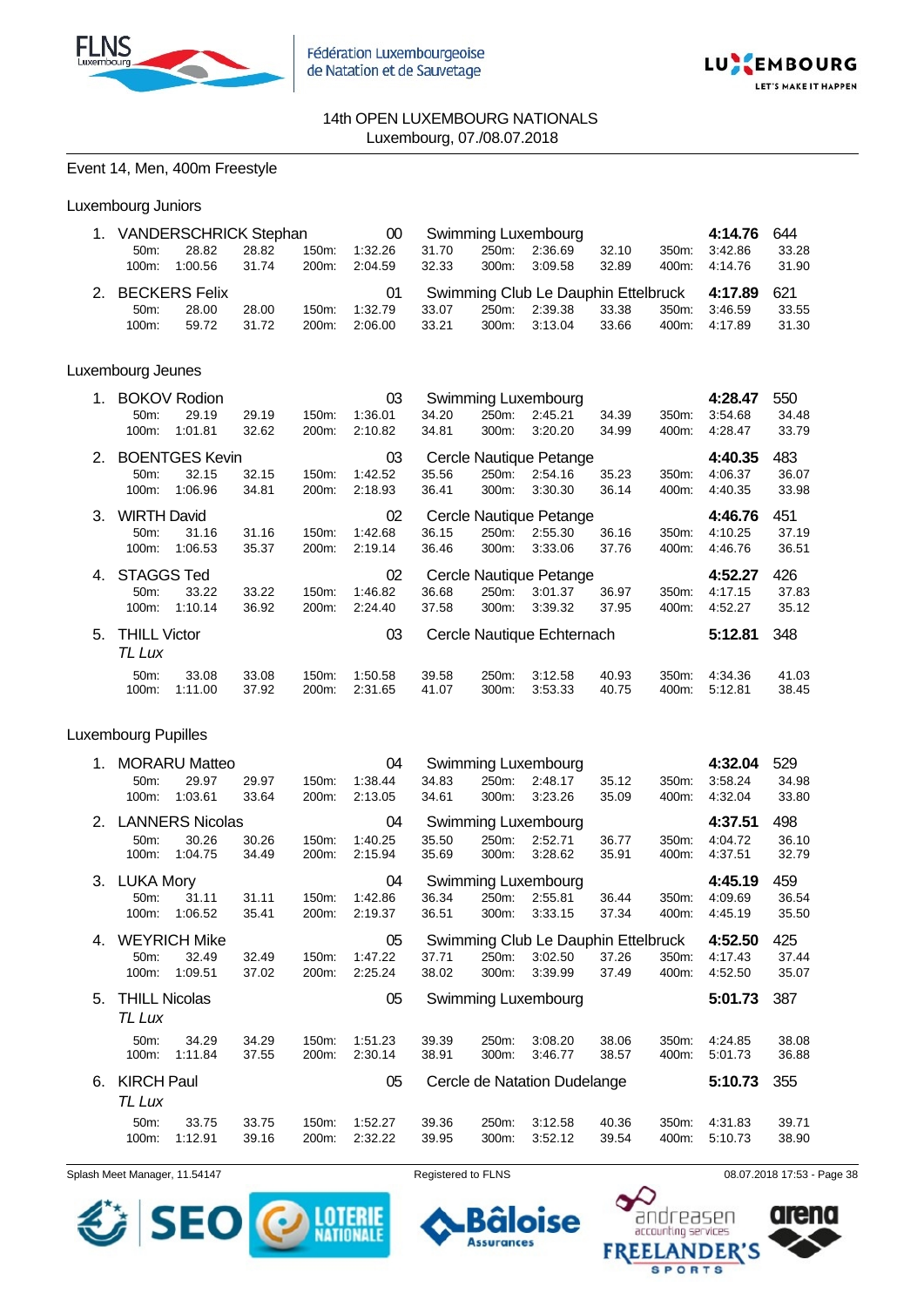



|                    |                         |                               | Event 14, Boys, 400m Freestyle, Luxembourg Pupilles |                |                        |                       |                |                                                                                           |                |                |                    |                 |
|--------------------|-------------------------|-------------------------------|-----------------------------------------------------|----------------|------------------------|-----------------------|----------------|-------------------------------------------------------------------------------------------|----------------|----------------|--------------------|-----------------|
| Rank               |                         |                               |                                                     |                | YB                     |                       |                |                                                                                           |                |                | Time               | Pts             |
| 7.                 | TL Lux                  | <b>BOENTGES Kimi</b>          |                                                     |                | 05                     |                       |                | Cercle Nautique Petange                                                                   |                |                | 5:18.80            | 328             |
|                    | 50m:<br>100m:           | 36.37<br>1:17.51              | 36.37<br>41.14                                      | 150m:<br>200m: | 1:59.05<br>2:40.43     | 41.54<br>41.38        | 250m:<br>300m: | 3:21.64<br>4:03.56                                                                        | 41.21<br>41.92 | 350m:<br>400m: | 4:43.22<br>5:18.80 | 39.66<br>35.58  |
| DSQ.               |                         | <b>NTAGANDA Alexis</b>        |                                                     |                | 05                     |                       |                | <b>Swimming Luxembourg</b>                                                                |                |                |                    |                 |
|                    |                         |                               |                                                     |                |                        |                       |                | TL Lux, G1 - behaviour at the start not in accordance with the rules (SW 4) (Time: 16:33) |                |                |                    |                 |
| Event 15           | 07.07.2018 - 16:46      |                               |                                                     |                |                        | Women, 400m Freestyle |                |                                                                                           |                |                |                    | Open<br>Results |
| <b>Meet Record</b> |                         |                               |                                                     | 4:13.40        | <b>TERINK Rieneke</b>  |                       |                | <b>NED</b><br><b>SL</b>                                                                   |                | Luxembourg     |                    | 29.06.2013      |
|                    | <b>National Records</b> | Luxembourg Champion: 5:26.00  |                                                     | 4:15.24        | <b>OLIVIER Monique</b> |                       |                |                                                                                           |                | Kazan (RUS)    |                    | 02.08.2015      |
| Points: FINA 2017  |                         |                               |                                                     |                |                        |                       |                |                                                                                           |                |                |                    |                 |
| Rank               |                         |                               |                                                     |                | YB                     |                       |                |                                                                                           |                |                | Time               | Pts             |
| Open               |                         |                               |                                                     |                |                        |                       |                |                                                                                           |                |                |                    |                 |
| 1.                 | <b>RICCI Nicole</b>     |                               |                                                     |                | 04                     |                       |                | Swimming Luxembourg                                                                       |                |                | 4:30.19            | 670             |
|                    |                         |                               | Open Luxembourg Champion                            |                |                        |                       |                |                                                                                           |                |                |                    |                 |
|                    | 50m:                    | 29.48                         | 29.48                                               | 150m:          | 1:37.02                | 33.97                 | 250m:          | 2:46.71                                                                                   | 34.71          | 350m:          | 3:57.24            | 35.26           |
|                    | 100m:                   | 1:03.05                       | 33.57                                               | 200m:          | 2:12.00                | 34.98                 | 300m:          | 3:21.98                                                                                   | 35.27          | 400m:          | 4:30.19            | 32.95           |
| 2.                 | <b>JOMINET Lou</b>      |                               |                                                     |                | 05                     |                       |                | Swimming Luxembourg                                                                       |                |                | 4:38.54            | 611             |
|                    | 50m:<br>100m:           | 31.37<br>1:05.92              | 31.37<br>34.55                                      | 150m:<br>200m: | 1:41.40<br>2:16.97     | 35.48<br>35.57        | 250m:<br>300m: | 2:52.65<br>3:28.11                                                                        | 35.68<br>35.46 | 350m:<br>400m: | 4:04.67<br>4:38.54 | 36.56<br>33.87  |
| 3.                 | <b>HRIC Laura</b>       |                               |                                                     |                | 05                     |                       |                | Swimming Luxembourg                                                                       |                |                | 4:47.80            | 554             |
|                    | 50m:                    | 32.78                         | 32.78                                               | 150m:          | 1.45.53                | 36.88                 | 250m:          | 2:59.44                                                                                   | 37.02          | 350m:          | 4:13.36            | 36.82           |
|                    | 100m:                   | 1:08.65                       | 35.87                                               | 200m:          | 2:22.42                | 36.89                 | 300m:          | 3:36.54                                                                                   | 37.10          | 400m:          | 4:47.80            | 34.44           |
| 4.                 |                         |                               | <b>VANDERSCHRICK Laura</b>                          |                | 02                     |                       |                | Swimming Luxembourg                                                                       |                |                | 4:48.17            | 552             |
|                    | 50m:<br>100m:           | 32.23<br>1:07.82              | 32.23<br>35.59                                      | 150m:<br>200m: | 1:44.71<br>2:22.01     | 36.89<br>37.30        | 250m:<br>300m: | 2:58.81<br>3:36.22                                                                        | 36.80<br>37.41 | 350m:<br>400m: | 4:13.10<br>4:48.17 | 36.88<br>35.07  |
|                    |                         |                               |                                                     |                |                        |                       |                |                                                                                           |                |                |                    |                 |
| 5.                 | 50m:                    | <b>KROMBACH Mara</b><br>33.39 | 33.39                                               | 150m:          | 05<br>1:48.47          | 38.30                 | 250m:          | Swimming Luxembourg<br>3:05.63                                                            | 38.52          | 350m:          | 5:01.82<br>4:23.97 | 480<br>39.01    |
|                    | 100m:                   | 1:10.17                       | 36.78                                               | 200m:          | 2:27.11                | 38.64                 | 300m:          | 3:44.96                                                                                   | 39.33          | 400m:          | 5:01.82            | 37.85           |
|                    |                         |                               | 6. BORDONARO Madeleine                              |                | 06                     |                       |                | Cercle Nautique Petange                                                                   |                |                | 5:12.01            | 435             |
|                    | 50m:                    | 35.42                         | 35.42                                               | 150m:          | 1:54.61                | 40.06                 | 250m:          | 3:15.21                                                                                   | 40.07          | 350m:          | 4:35.19            | 39.70           |
|                    | 100m:                   | 1:14.55                       | 39.13                                               | 200m:          | 2:35.14                | 40.53                 | 300m:          | 3:55.49                                                                                   | 40.28          | 400m:          | 5:12.01            | 36.82           |
|                    |                         | 7. CARNEIRO Sofia             |                                                     |                | 06                     |                       |                | Swimming Luxembourg                                                                       |                |                | 5:12.68            | 432             |
|                    | 50m:<br>100m:           | 35.44<br>1:14.17              | 35.44                                               | 150m:          | 1:54.00<br>2:34.48     | 39.83<br>40.48        | 250m:<br>300m: | 3:14.91<br>3:55.32                                                                        | 40.43          | 350m:          | 4:35.00            | 39.68<br>37.68  |
|                    |                         |                               | 38.73                                               | 200m:          |                        |                       |                |                                                                                           | 40.41          | 400m:          | 5:12.68            |                 |
| 8.                 |                         | <b>GOUILLART Sara</b>         |                                                     |                | 02                     |                       |                | Schwammclub Deifferdang<br>3:11.89                                                        |                |                | 5:12.71<br>4:33.72 | 432             |
|                    | 50m:<br>100m:           | 33.54<br>1:11.67              | 33.54<br>38.13                                      | 150m:<br>200m: | 1:51.32<br>2:31.30     | 39.65<br>39.98        | 250m:<br>300m: | 3:52.41                                                                                   | 40.59<br>40.52 | 350m:<br>400m: | 5:12.71            | 41.31<br>38.99  |
|                    | 9. NOTHUM Gwen          |                               |                                                     |                | 06                     |                       |                | Swimming Club Redange                                                                     |                |                | 5:26.45            | 380             |
|                    | TL Lux                  |                               |                                                     |                |                        |                       |                |                                                                                           |                |                |                    |                 |
|                    | 50m:                    | 35.56                         | 35.56                                               | 150m:          | 1:56.91                | 41.44                 | 250m:          | 3:21.90                                                                                   | 42.52          | 350m:          | 4:46.41            | 41.96           |
|                    | 100m:                   | 1:15.47                       | 39.91                                               | 200m:          | 2:39.38                | 42.47                 | 300m:          | 4:04.45                                                                                   | 42.55          | 400m:          | 5:26.45            | 40.04           |

Splash Meet Manager, 11.54147 **Registered to FLNS Registered to FLNS** 08.07.2018 17:53 - Page 39



oise  $\bullet$ **Assurances** 

 $\bullet$ 

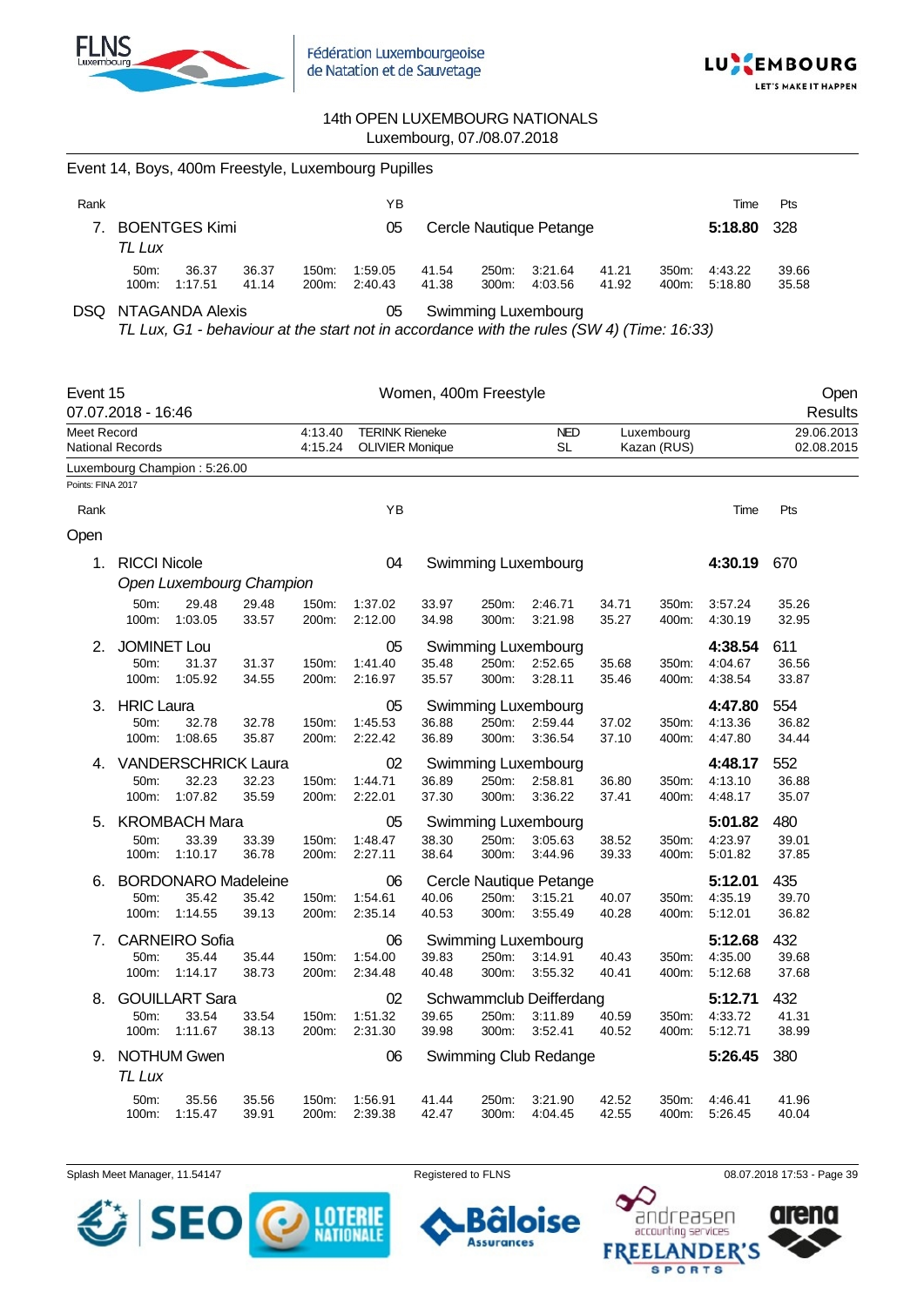



Event 15, Women, 400m Freestyle, Open

| Rank       |                                     |                                                |                |                | ΥB                       |                |                |                                               |                |                | Time                          | Pts                   |
|------------|-------------------------------------|------------------------------------------------|----------------|----------------|--------------------------|----------------|----------------|-----------------------------------------------|----------------|----------------|-------------------------------|-----------------------|
| 10.        | TL Lux                              | <b>BOUZIDI</b> Imene                           |                |                | 05                       |                |                | Schwammclub Monnerech                         |                |                | 5:27.44                       | 376                   |
|            | 50m:<br>100m:                       | 36.61<br>1:16.89                               | 36.61<br>40.28 | 150m:<br>200m: | 1:58.41<br>2:40.17       | 41.52<br>41.76 | 250m:<br>300m: | 3:22.27<br>4:04.67                            | 42.10<br>42.40 | 350m:<br>400m: | 4:46.81<br>5:27.44            | 42.14<br>40.63        |
| 11.        | <b>CALMES Lara</b><br>TL Lux        |                                                |                |                | 04                       |                |                | Schwammclub Monnerech                         |                |                | 5:31.06                       | 364                   |
|            | 50m:<br>100m:                       | 35.45<br>1:16.19                               | 35.45<br>40.74 | 150m:<br>200m: | 1:57.90<br>2:40.72       | 41.71<br>42.82 | 250m:<br>300m: | 3:23.87<br>4:07.27                            | 43.15<br>43.40 | 350m:<br>400m: | 4:49.36<br>5:31.06            | 42.09<br>41.70        |
| 12.        | TL Lux                              | <b>JEROMITO Chloe</b>                          |                |                | 05                       |                |                | Cercle de Natation Dudelange                  |                |                | 5:40.07                       | 336                   |
|            | 50m:<br>100m:                       | 36.39<br>1:18.81                               | 36.39<br>42.42 | 150m:<br>200m: | 2:03.20<br>2:47.02       | 44.39<br>43.82 | 250m:<br>300m: | 3:31.54<br>4:15.56                            | 44.52<br>44.02 | 350m:<br>400m: | 4:59.08<br>5:40.07            | 43.52<br>40.99        |
| Luxembourg |                                     |                                                |                |                |                          |                |                |                                               |                |                |                               |                       |
| 1.         | <b>RICCI Nicole</b>                 | Luxembourg Federal Champion                    |                |                | 04                       |                |                | Swimming Luxembourg                           |                |                | 4:30.19                       | 670                   |
|            | 50m:<br>100m:                       | 29.48<br>1:03.05                               | 29.48<br>33.57 | 150m:<br>200m: | 1:37.02<br>2:12.00       | 33.97<br>34.98 | 250m:<br>300m: | 2:46.71<br>3:21.98                            | 34.71<br>35.27 | 350m:<br>400m: | 3:57.24<br>4:30.19            | 35.26<br>32.95        |
| 2.         | <b>JOMINET Lou</b><br>50m:<br>100m: | 31.37<br>1:05.92                               | 31.37<br>34.55 | 150m:<br>200m: | 05<br>1:41.40<br>2:16.97 | 35.48<br>35.57 | 250m:<br>300m: | Swimming Luxembourg<br>2:52.65<br>3:28.11     | 35.68<br>35.46 | 350m:<br>400m: | 4:38.54<br>4:04.67<br>4:38.54 | 611<br>36.56<br>33.87 |
| 3.         | <b>HRIC Laura</b><br>50m:<br>100m:  | 32.78<br>1:08.65                               | 32.78<br>35.87 | 150m:<br>200m: | 05<br>1:45.53<br>2:22.42 | 36.88<br>36.89 | 250m:<br>300m: | Swimming Luxembourg<br>2:59.44<br>3:36.54     | 37.02<br>37.10 | 350m:<br>400m: | 4:47.80<br>4:13.36<br>4:47.80 | 554<br>36.82<br>34.44 |
| 4.         | 50m:<br>100m:                       | <b>VANDERSCHRICK Laura</b><br>32.23<br>1:07.82 | 32.23<br>35.59 | 150m:<br>200m: | 02<br>1:44.71<br>2:22.01 | 36.89<br>37.30 | 250m:<br>300m: | Swimming Luxembourg<br>2:58.81<br>3:36.22     | 36.80<br>37.41 | 350m:<br>400m: | 4:48.17<br>4:13.10<br>4:48.17 | 552<br>36.88<br>35.07 |
| 5.         | 50m:<br>100m:                       | <b>KROMBACH Mara</b><br>33.39<br>1:10.17       | 33.39<br>36.78 | 150m:<br>200m: | 05<br>1:48.47<br>2:27.11 | 38.30<br>38.64 | 250m:<br>300m: | Swimming Luxembourg<br>3:05.63<br>3:44.96     | 38.52<br>39.33 | 350m:<br>400m: | 5:01.82<br>4:23.97<br>5:01.82 | 480<br>39.01<br>37.85 |
| 6.         | 50m:<br>100m.                       | <b>BORDONARO Madeleine</b><br>35.42<br>1:14.55 | 35.42<br>39.13 | 150m:<br>200m: | 06<br>1:54.61<br>2:35.14 | 40.06<br>40.53 | 250m:<br>300m: | Cercle Nautique Petange<br>3:15.21<br>3:55.49 | 40.07<br>40.28 | 350m:<br>400m: | 5:12.01<br>4:35.19<br>5:12.01 | 435<br>39.70<br>36.82 |
| 7.         | 50m:<br>100m:                       | <b>CARNEIRO Sofia</b><br>35.44<br>1:14.17      | 35.44<br>38.73 | 150m:<br>200m: | 06<br>1:54.00<br>2:34.48 | 39.83<br>40.48 | 250m:<br>300m: | Swimming Luxembourg<br>3:14.91<br>3:55.32     | 40.43<br>40.41 | 350m:<br>400m: | 5:12.68<br>4:35.00<br>5:12.68 | 432<br>39.68<br>37.68 |
| 8.         | 50m:<br>100m:                       | <b>GOUILLART Sara</b><br>33.54<br>1:11.67      | 33.54<br>38.13 | 150m:<br>200m: | 02<br>1:51.32<br>2:31.30 | 39.65<br>39.98 | 250m:<br>300m: | Schwammclub Deifferdang<br>3:11.89<br>3:52.41 | 40.59<br>40.52 | 350m:<br>400m: | 5:12.71<br>4:33.72<br>5:12.71 | 432<br>41.31<br>38.99 |
|            | TL Lux                              | 9. NOTHUM Gwen                                 |                |                | 06                       |                |                | Swimming Club Redange                         |                |                | 5:26.45                       | 380                   |
|            | 50m:<br>100m:                       | 35.56<br>1:15.47                               | 35.56<br>39.91 | 150m:<br>200m: | 1:56.91<br>2:39.38       | 41.44<br>42.47 | 250m:<br>300m: | 3:21.90<br>4:04.45                            | 42.52<br>42.55 | 350m:<br>400m: | 4:46.41<br>5:26.45            | 41.96<br>40.04        |

Splash Meet Manager, 11.54147 Registered to FLNS 68.07.2018 17:53 - Page 40



oise 61 **Assurances** 

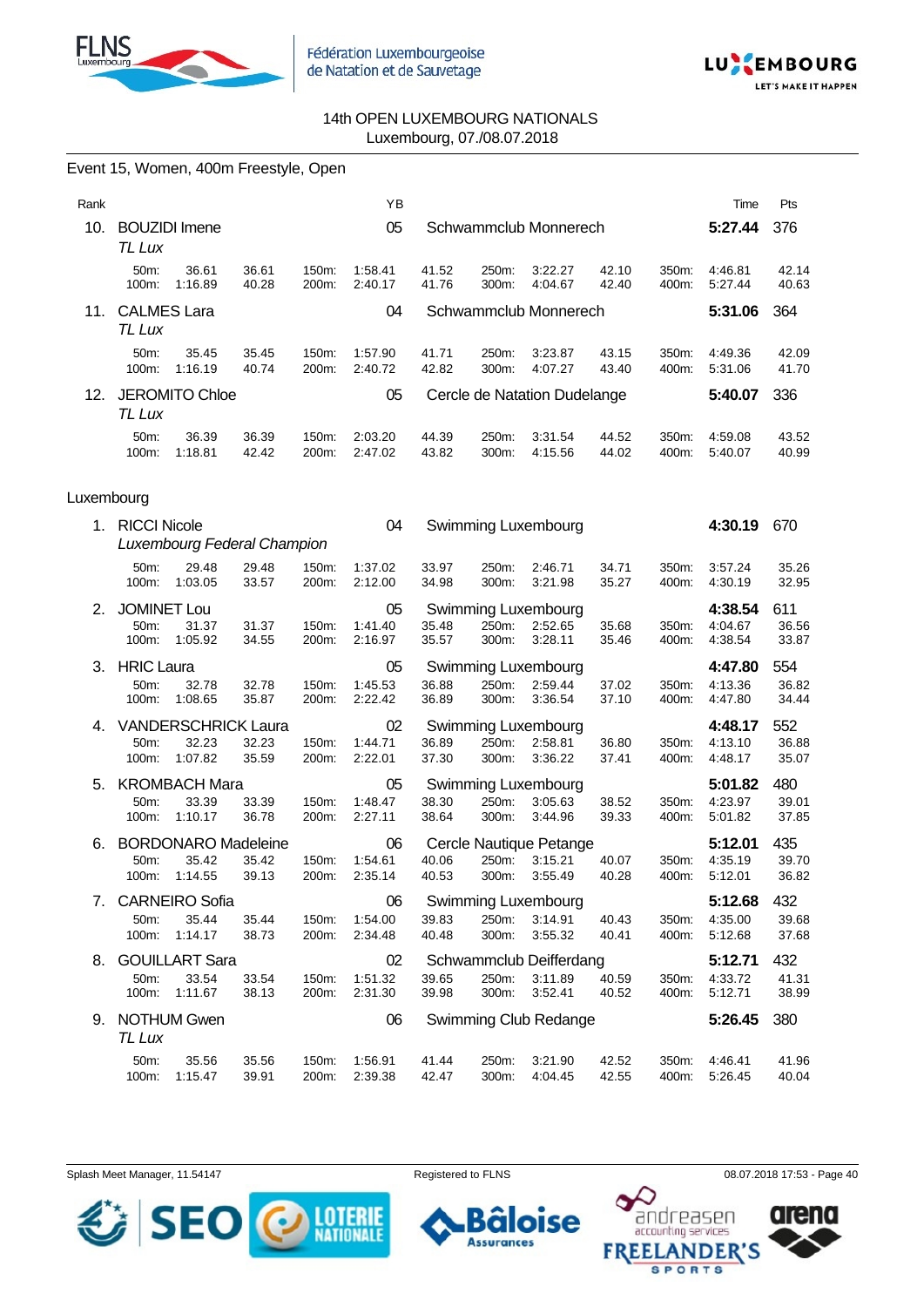



|      |                                       | Event 15, Women, 400m Freestyle, Luxembourg    |                |                |                          |                |                |                                               |                |                |                               |                       |
|------|---------------------------------------|------------------------------------------------|----------------|----------------|--------------------------|----------------|----------------|-----------------------------------------------|----------------|----------------|-------------------------------|-----------------------|
| Rank |                                       |                                                |                |                | YB                       |                |                |                                               |                |                | Time                          | Pts                   |
| 10.  | <b>BOUZIDI</b> Imene<br>TL Lux        |                                                |                |                | 05                       |                |                | Schwammclub Monnerech                         |                |                | 5:27.44                       | 376                   |
|      | 50m:<br>100m:                         | 36.61<br>1:16.89                               | 36.61<br>40.28 | 150m:<br>200m: | 1:58.41<br>2:40.17       | 41.52<br>41.76 | 250m:<br>300m: | 3:22.27<br>4:04.67                            | 42.10<br>42.40 | 350m:<br>400m: | 4:46.81<br>5:27.44            | 42.14<br>40.63        |
| 11.  | <b>CALMES Lara</b><br>TL Lux          |                                                |                |                | 04                       |                |                | Schwammclub Monnerech                         |                |                | 5:31.06                       | 364                   |
|      | 50m:<br>100m:                         | 35.45<br>1:16.19                               | 35.45<br>40.74 | 150m:<br>200m: | 1:57.90<br>2:40.72       | 41.71<br>42.82 | 250m:<br>300m: | 3:23.87<br>4:07.27                            | 43.15<br>43.40 | 350m:<br>400m: | 4:49.36<br>5:31.06            | 42.09<br>41.70        |
|      | TL Lux                                | 12. JEROMITO Chloe                             |                |                | 05                       |                |                | Cercle de Natation Dudelange                  |                |                | 5:40.07                       | 336                   |
|      | 50m:<br>100m:                         | 36.39<br>1:18.81                               | 36.39<br>42.42 | 150m:<br>200m: | 2:03.20<br>2:47.02       | 44.39<br>43.82 | 250m:<br>300m: | 3:31.54<br>4:15.56                            | 44.52<br>44.02 | 350m:<br>400m: | 4:59.08<br>5:40.07            | 43.52<br>40.99        |
|      | Luxembourg Juniors                    |                                                |                |                |                          |                |                |                                               |                |                |                               |                       |
| 1.   | 50m:<br>100m:                         | <b>VANDERSCHRICK Laura</b><br>32.23<br>1:07.82 | 32.23<br>35.59 | 150m:<br>200m: | 02<br>1:44.71<br>2:22.01 | 36.89<br>37.30 | 250m:<br>300m: | Swimming Luxembourg<br>2:58.81<br>3:36.22     | 36.80<br>37.41 | 350m:<br>400m: | 4:48.17<br>4:13.10<br>4:48.17 | 552<br>36.88<br>35.07 |
| 2.   | 50m:<br>100m:                         | <b>GOUILLART Sara</b><br>33.54<br>1:11.67      | 33.54<br>38.13 | 150m:<br>200m: | 02<br>1:51.32<br>2:31.30 | 39.65<br>39.98 | 250m:<br>300m: | Schwammclub Deifferdang<br>3:11.89<br>3:52.41 | 40.59<br>40.52 | 350m:<br>400m: | 5:12.71<br>4:33.72<br>5:12.71 | 432<br>41.31<br>38.99 |
|      | Luxembourg Jeunes                     |                                                |                |                |                          |                |                |                                               |                |                |                               |                       |
| 1.   | <b>RICCI Nicole</b><br>50m:<br>100m:  | 29.48<br>1:03.05                               | 29.48<br>33.57 | 150m:<br>200m: | 04<br>1:37.02<br>2:12.00 | 33.97<br>34.98 | 250m:<br>300m: | Swimming Luxembourg<br>2:46.71<br>3:21.98     | 34.71<br>35.27 | 350m:<br>400m: | 4:30.19<br>3:57.24<br>4:30.19 | 670<br>35.26<br>32.95 |
| 2.   | <b>JOMINET Lou</b><br>50m:<br>100m:   | 31.37<br>1:05.92                               | 31.37<br>34.55 | 150m:<br>200m: | 05<br>1:41.40<br>2:16.97 | 35.48<br>35.57 | 250m:<br>300m: | Swimming Luxembourg<br>2:52.65<br>3:28.11     | 35.68<br>35.46 | 350m:<br>400m: | 4:38.54<br>4:04.67<br>4:38.54 | 611<br>36.56<br>33.87 |
| 3.   | <b>HRIC Laura</b><br>50m:<br>$100m$ : | 32.78<br>1:08.65                               | 32.78<br>35.87 | 150m:<br>200m: | 05<br>1:45.53<br>2:22.42 | 36.88<br>36.89 | 250m:<br>300m: | Swimming Luxembourg<br>2:59.44<br>3:36.54     | 37.02<br>37.10 | 350m:<br>400m: | 4:47.80<br>4:13.36<br>4:47.80 | 554<br>36.82<br>34.44 |
| 4.   | 50m:<br>100m:                         | <b>KROMBACH Mara</b><br>33.39<br>1:10.17       | 33.39<br>36.78 | 150m:<br>200m: | 05<br>1:48.47<br>2:27.11 | 38.30<br>38.64 | 250m:<br>300m: | Swimming Luxembourg<br>3:05.63<br>3:44.96     | 38.52<br>39.33 | 350m:<br>400m: | 5:01.82<br>4:23.97<br>5:01.82 | 480<br>39.01<br>37.85 |
|      | 5. BOUZIDI Imene<br>TL Lux            |                                                |                |                | 05                       |                |                | Schwammclub Monnerech                         |                |                | 5:27.44                       | 376                   |
|      | 50m:<br>100m:                         | 36.61<br>1:16.89                               | 36.61<br>40.28 | 150m:<br>200m: | 1:58.41<br>2:40.17       | 41.52<br>41.76 | 250m:<br>300m: | 3:22.27<br>4:04.67                            | 42.10<br>42.40 | 350m:<br>400m: | 4:46.81<br>5:27.44            | 42.14<br>40.63        |
| 6.   | <b>CALMES Lara</b><br>TL Lux          |                                                |                |                | 04                       |                |                | Schwammclub Monnerech                         |                |                | 5:31.06                       | 364                   |
|      | 50m:<br>100m:                         | 35.45<br>1:16.19                               | 35.45<br>40.74 | 150m:<br>200m: | 1:57.90<br>2:40.72       | 41.71<br>42.82 | 250m:<br>300m: | 3:23.87<br>4:07.27                            | 43.15<br>43.40 | 350m:<br>400m: | 4:49.36<br>5:31.06            | 42.09<br>41.70        |
| 7.   | TL Lux                                | <b>JEROMITO Chloe</b>                          |                |                | 05                       |                |                | Cercle de Natation Dudelange                  |                |                | 5:40.07                       | 336                   |
|      | 50m:<br>100m:                         | 36.39<br>1:18.81                               | 36.39<br>42.42 | 150m:<br>200m: | 2:03.20<br>2:47.02       | 44.39<br>43.82 | 250m:<br>300m: | 3:31.54<br>4:15.56                            | 44.52<br>44.02 | 350m:<br>400m: | 4:59.08<br>5:40.07            | 43.52<br>40.99        |

Splash Meet Manager, 11.54147 Registered to FLNS 68.07.2018 17:53 - Page 41





a

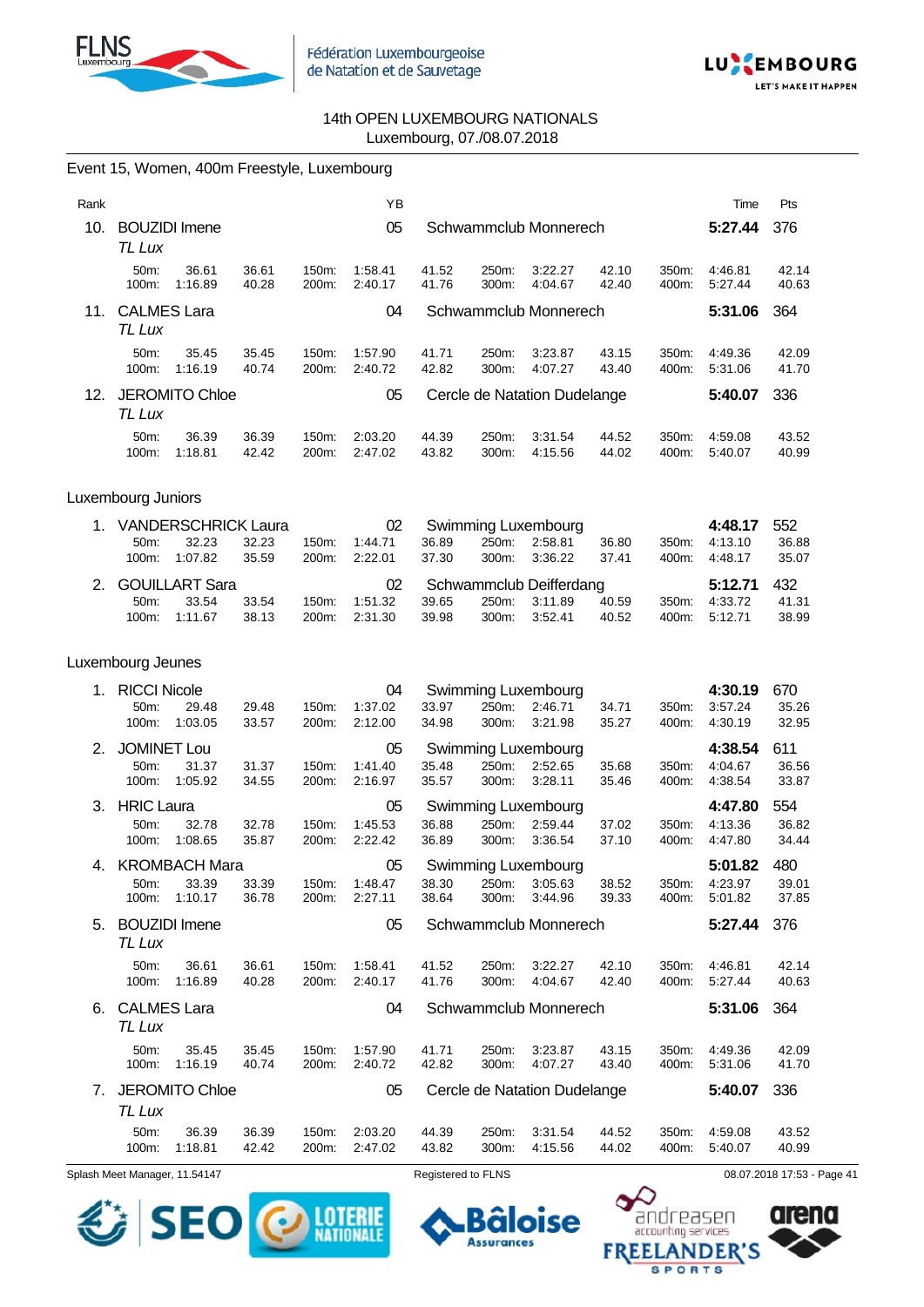



Event 15, Women, 400m Freestyle

## Luxembourg Pupilles

|               |          | <b>BORDONARO Madeleine</b> |       |          | 06      |       |          | Cercle Nautique Petange |       |          | 5:12.01 | 435   |
|---------------|----------|----------------------------|-------|----------|---------|-------|----------|-------------------------|-------|----------|---------|-------|
|               | 50m      | 35.42                      | 35.42 | 150m:    | 1:54.61 | 40.06 | 250m:    | 3:15.21                 | 40.07 | $350m$ : | 4:35.19 | 39.70 |
|               | $100m$ : | 1:14.55                    | 39.13 | 200m:    | 2:35.14 | 40.53 | 300m.    | 3:55.49                 | 40.28 | 400m:    | 5:12.01 | 36.82 |
| $\mathcal{P}$ |          | <b>CARNEIRO Sofia</b>      |       |          | 06      |       |          | Swimming Luxembourg     |       |          | 5:12.68 | 432   |
|               | 50m      | 35.44                      | 35.44 | $150m$ : | 1:54.00 | 39.83 | 250m:    | 3:14.91                 | 40.43 | 350m:    | 4:35.00 | 39.68 |
|               | $100m$ : | 1:14.17                    | 38.73 | 200m:    | 2:34.48 | 40.48 | 300m.    | 3:55.32                 | 40.41 | 400m:    | 5:12.68 | 37.68 |
| 3.            | TL Lux   | <b>NOTHUM Gwen</b>         |       |          | 06      |       |          | Swimming Club Redange   |       |          | 5:26.45 | 380   |
|               | $50m$ :  | 35.56                      | 35.56 | 150m.    | 1:56.91 | 41.44 | 250m:    | 3:21.90                 | 42.52 | $350m$ : | 4:46.41 | 41.96 |
|               | 100m:    | 1:15.47                    | 39.91 | 200m:    | 2:39.38 | 42.47 | $300m$ : | 4:04.45                 | 42.55 | 400m:    | 5:26.45 | 40.04 |

| Event 107         | 07.07.2018 - 16:59                                                   |                    | Men, 100m Breaststroke                             |                    |                               |                 | Open<br><b>Results Final</b> |
|-------------------|----------------------------------------------------------------------|--------------------|----------------------------------------------------|--------------------|-------------------------------|-----------------|------------------------------|
| Meet Record       | <b>National Records</b>                                              | 1:00.53<br>1:00.76 | <b>SIDLAUSKAS Andrius</b><br><b>CARNOL Laurent</b> | LTU<br><b>SCDE</b> | Luxembourg<br>Barcelona (ESP) |                 | 02.07.2016<br>28.07.2013     |
|                   | Luxembourg Champion: 1:20.00                                         |                    |                                                    |                    |                               |                 |                              |
| Points: FINA 2017 |                                                                      |                    |                                                    |                    |                               |                 |                              |
| Rank              |                                                                      | YB                 |                                                    | Time               | Pts                           | 50 <sub>m</sub> | 100m                         |
| 1.                | STACCHIOTTI Raphael<br>Open Luxembourg Champion, Luxembourg Champion | 92                 | Swimming Club Le Dauphin Ettelbru(1:03.34 733      |                    |                               | 29.74           | 1:03.34                      |
| 2.                | <b>DRAGUN Marian</b>                                                 | 90                 | DelKo                                              | 1:03.54 726        |                               | 29.67           | 1:03.54                      |
| 3.                | <b>ROLKO Ricky</b>                                                   | 99                 | Swimming Luxembourg                                | 1:06.25 641        |                               | 30.77           | 1:06.25                      |
| 4.                | <b>GREUTER Simon - Aramis</b>                                        | 02                 | Schwimmgemeinschaft Liechtenstein1:07.91 595       |                    |                               | 31.36           | 1:07.91                      |
| 5.                | CARNEIRO Joao                                                        | 03                 | Swimming Luxembourg                                | 1:08.20 587        |                               | 32.39           | 1:08.20                      |
| 6.                | <b>MORIS Cedric</b>                                                  | 98                 | Swimming Club Le Dauphin Ettelbru(1:09.26 561      |                    |                               | 32.01           | 1:09.26                      |
|                   | <b>LUND Oskar Gauti</b>                                              | 99                 | Icelandic Swimming Association                     | 1:11.40 512        |                               | 33.18           | 1:11.40                      |
| 8.                | <b>LANNERS Bob</b>                                                   | 02                 | Swimming Luxembourg                                | 1:12.32 492        |                               | 33.56           | 1:12.32                      |

| Event 108         |                                                   |         | Women, 100m Breaststroke                      |            |             |            |                 | Open                 |
|-------------------|---------------------------------------------------|---------|-----------------------------------------------|------------|-------------|------------|-----------------|----------------------|
|                   | 07.07.2018 - 17:01                                |         |                                               |            |             |            |                 | <b>Results Final</b> |
| Meet Record       |                                                   | 1:08.18 | <b>GUNES Viktoria Zeynep</b>                  | TUR        |             | Luxembourg |                 | 02.07.2016           |
|                   | National Records                                  | 1:13.58 | <b>WALTZING Aurélie</b>                       | <b>SCD</b> |             | Luxembourg |                 | 24.04.2010           |
|                   | Luxembourg Champion: 1:29.00                      |         |                                               |            |             |            |                 |                      |
| Points: FINA 2017 |                                                   |         |                                               |            |             |            |                 |                      |
| Rank              |                                                   | YB      |                                               |            | Time        | Pts        | 50 <sub>m</sub> | 100m                 |
|                   | <b>BLAHOVA Helena</b><br>Open Luxembourg Champion | 04      | Sportstyl Hradec Kralove                      |            | 1:15.18 627 |            | 35.11           | 1:15.18              |
| 2.                | VILHJALMSDOTTIR S.                                | 00      | Icelandic Swimming Association                |            | 1:15.92 608 |            | 35.27           | 1:15.92              |
| 3.                | <b>STANEK Katjusa</b>                             | 98      | PK Triglav Kranj                              |            | 1:18.70 546 |            | 37.50           | 1:18.70              |
| 4.                | <b>ALBERS Neele</b><br>Luxembourg Champion        | 05      | Swimming Club Le Dauphin Ettelbrur1:19.69 526 |            |             |            | 37.70           | 1:19.69              |
| 5.                | <b>LEONARD Lis</b>                                | 05      | Swimming Luxembourg                           |            | 1:22.14 480 |            | 38.50           | 1:22.14              |
| 6.                | <b>HAAG Nora</b>                                  | 04      | Swimming Club Redange                         |            | 1:23.34 460 |            | 38.99           | 1:23.34              |
| 7.                | <b>BORDONARO Madeleine</b>                        | 06      | Cercle Nautique Petange                       |            | 1:24.57 440 |            | 41.08           | 1:24.57              |
| DNS.              | PEDROSA ANTONIO Monica                            | 03      | Cercle de Natation Diekirch                   |            |             |            |                 |                      |

6

**Assurances** 

oise



Splash Meet Manager, 11.54147 Registered to FLNS 68.07.2018 17:53 - Page 42

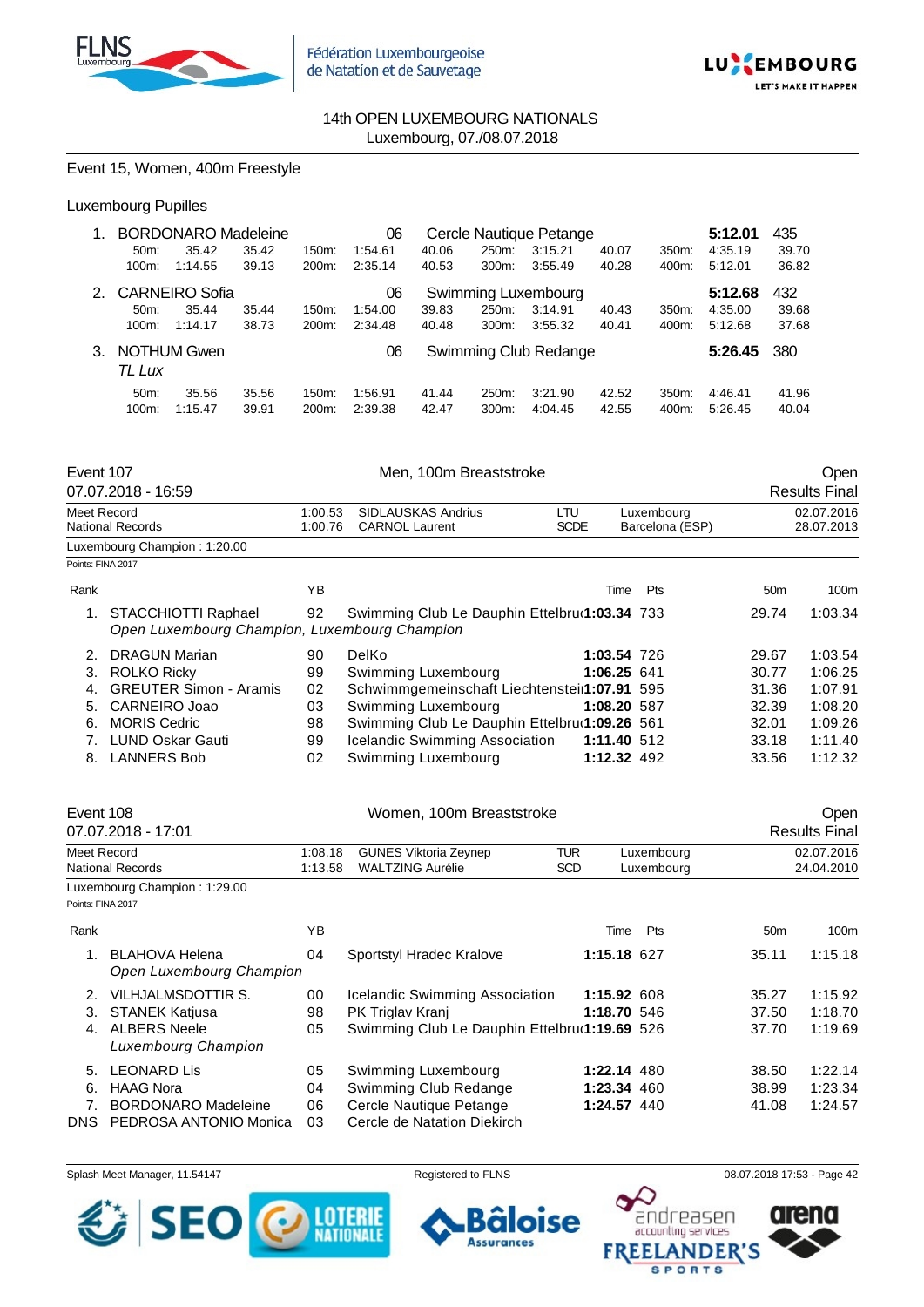



| Event 109         | 07.07.2018 - 17:04                                              |                    | Men, 100m Freestyle                                 |                           |             |                              |                      |                 | Open<br><b>Results Final</b> |
|-------------------|-----------------------------------------------------------------|--------------------|-----------------------------------------------------|---------------------------|-------------|------------------------------|----------------------|-----------------|------------------------------|
| Meet Record       | <b>National Records</b>                                         | 49.81<br>50.06     | <b>RADU Marius</b><br><b>HENX Julien</b>            | <b>ROU</b><br><b>CNDu</b> |             | Luxembourg<br>Budapest (HUN) |                      |                 | 02.07.2016<br>26.07.2017     |
|                   | Luxembourg Champion: 1:04.00                                    |                    |                                                     |                           |             |                              |                      |                 |                              |
| Points: FINA 2017 |                                                                 |                    |                                                     |                           |             |                              |                      |                 |                              |
| Rank              |                                                                 | YB                 |                                                     |                           | Time        | Pts                          |                      | 50 <sub>m</sub> | 100m                         |
|                   | 1. HENX Julien<br>Open Luxembourg Champion, Luxembourg Champion | 95                 | Cercle de Natation Dudelange                        |                           | 50.86 784   |                              |                      | 24.52           | 50.86                        |
| 2.                | <b>VETSCH Patrick</b>                                           | 99                 | Schwimmgemeinschaft Liechtenstein 51.36 761         |                           |             |                              |                      | 24.63           | 51.36                        |
| 3.                | <b>MANNES Max</b>                                               | 97                 | Swimming Luxembourg                                 |                           | 52.27 722   |                              |                      | 25.50           | 52.27                        |
| 4.                | <b>SAUBER Bob</b>                                               | 01                 | Swimming Club Redange                               |                           | 53.52 673   |                              |                      | 26.17           | 53.52                        |
| 5.                | <b>BRANDENBURGER Pit</b>                                        | 95                 | Schwammclub Deifferdang                             |                           | 54.30 644   |                              |                      | 26.14           | 54.30                        |
| 6.                | <b>VANDERSCHRICK Stephan</b>                                    | 00                 | Swimming Luxembourg                                 |                           | 55.07 618   |                              |                      | 26.57           | 55.07                        |
| 7.                | <b>SCHMITZ Jules</b>                                            | 99                 | Swimming Club Redange                               |                           | 55.34 609   |                              |                      | 26.71           | 55.34                        |
|                   | 8. BOKOV Rodion                                                 | 03                 | Swimming Luxembourg                                 |                           | 56.15 583   |                              |                      | 27.51           | 56.15                        |
| Event 110         | 07.07.2018 - 17:06                                              |                    | Women, 100m Freestyle                               |                           |             |                              |                      |                 | Open<br><b>Results Final</b> |
| Meet Record       |                                                                 | 55.47              | <b>MEYNEN Julie</b>                                 | <b>LUX</b>                |             | Luxembourg                   |                      |                 | 04.07.2015                   |
|                   | <b>National Records</b>                                         | 55.09              | <b>MEYNEN Julie</b>                                 | <b>SCDE</b>               |             |                              | Rio de Janeiro (BRA) |                 | 10.08.2016                   |
|                   | Luxembourg Champion: 1:11.50                                    |                    |                                                     |                           |             |                              |                      |                 |                              |
| Points: FINA 2017 |                                                                 |                    |                                                     |                           |             |                              |                      |                 |                              |
| Rank              |                                                                 | YB                 |                                                     |                           | Time        | Pts                          |                      | 50 <sub>m</sub> | 100m                         |
|                   | 1. MEYNEN Julie                                                 | 97                 | Swimming Club Le Dauphin Ettelbruck 57.50 742       |                           |             |                              |                      | 27.81           | 57.50                        |
|                   | Open Luxembourg Champion, Luxembourg Champion                   |                    |                                                     |                           |             |                              |                      |                 |                              |
|                   | 2. RICCI Nicole                                                 | 04                 | Swimming Luxembourg                                 |                           | 58.44 706   |                              |                      | 28.30           | 58.44                        |
| 3.                | <b>BANKY Jacqueline</b>                                         | 96                 | Swimming Luxembourg                                 |                           | 58.80 694   |                              |                      | 28.09           | 58.80                        |
|                   | 4. GUDMUNDSDOTTIR Johanna 01n                                   |                    | Icelandic Swimming Association                      |                           | 1:00.07 650 |                              |                      | 28.85           | 1:00.07                      |
| 5.                | <b>FABER Maiti</b>                                              | 01                 | Swimming Club Le Dauphin Ettelbru(1:01.49 606       |                           |             |                              |                      | 29.29           | 1:01.49                      |
| 6.                | <b>HAMEN SAIEG Yael</b>                                         | 01                 | Cercle de Natation Diekirch                         |                           | 1:01.50 606 |                              |                      | 29.68           | 1:01.50                      |
| 7.                | <b>HRIBAR Petja</b>                                             | 02                 | PK Triglav Kranj                                    |                           | 1:01.61 603 |                              |                      | 29.46           | 1:01.61                      |
|                   | 8. RICCI Giorgia Michela                                        | 02                 | Swimming Luxembourg                                 |                           | 1:01.95 593 |                              |                      | 29.25           | 1:01.95                      |
| Event 16          | 07.07.2018 - 17:23                                              |                    | Men, 200m Butterfly                                 |                           |             |                              |                      |                 | Open<br><b>Results</b>       |
|                   |                                                                 |                    |                                                     |                           |             |                              |                      |                 |                              |
| Meet Record       | <b>National Records</b>                                         | 2:00.34<br>2:02.60 | <b>MARKOZIS Konstantinos</b><br>STACCHIOTTI Raphaël | <b>GRE</b><br><b>SCDE</b> |             | Luxembourg                   | SAN MARINO (SMR)     |                 | 02.07.2016<br>30.05.2017     |
|                   | Luxembourg Champion: 2:33.00                                    |                    |                                                     |                           |             |                              |                      |                 |                              |
| Rank              |                                                                 | ΥB                 |                                                     | Time                      |             | 50 <sub>m</sub>              | 100m                 | 150m            | 200m                         |
| Open              |                                                                 |                    |                                                     |                           |             |                              |                      |                 |                              |
|                   |                                                                 |                    |                                                     |                           |             |                              |                      |                 |                              |
|                   | 1. CARNEIRO Joao<br>Open Luxembourg Champion                    | 03                 | Swimming Luxembourg                                 | 2:13.51                   |             | 29.24                        | 1:03.49              | 1:38.81         | 2:13.51                      |
|                   | 2. LUCARELLI Riccardo                                           | 05                 | Swimming Luxembourg                                 | 2:27.99                   |             | 32.58                        | 1:10.90              | 1:50.70         | 2:27.99                      |
|                   | 3. SIMAO NOGUEIRA Joao                                          | 04                 | Schwammclub Deifferdang                             | 2:30.84                   |             | 31.35                        | 1:10.47              | 1:50.96         | 2:30.84                      |
|                   | 4. FLOREAN Darius                                               | 05                 | Swimming Luxembourg                                 | 2:32.53                   |             | 33.34                        | 1:13.52              | 1:53.58         | 2:32.53                      |







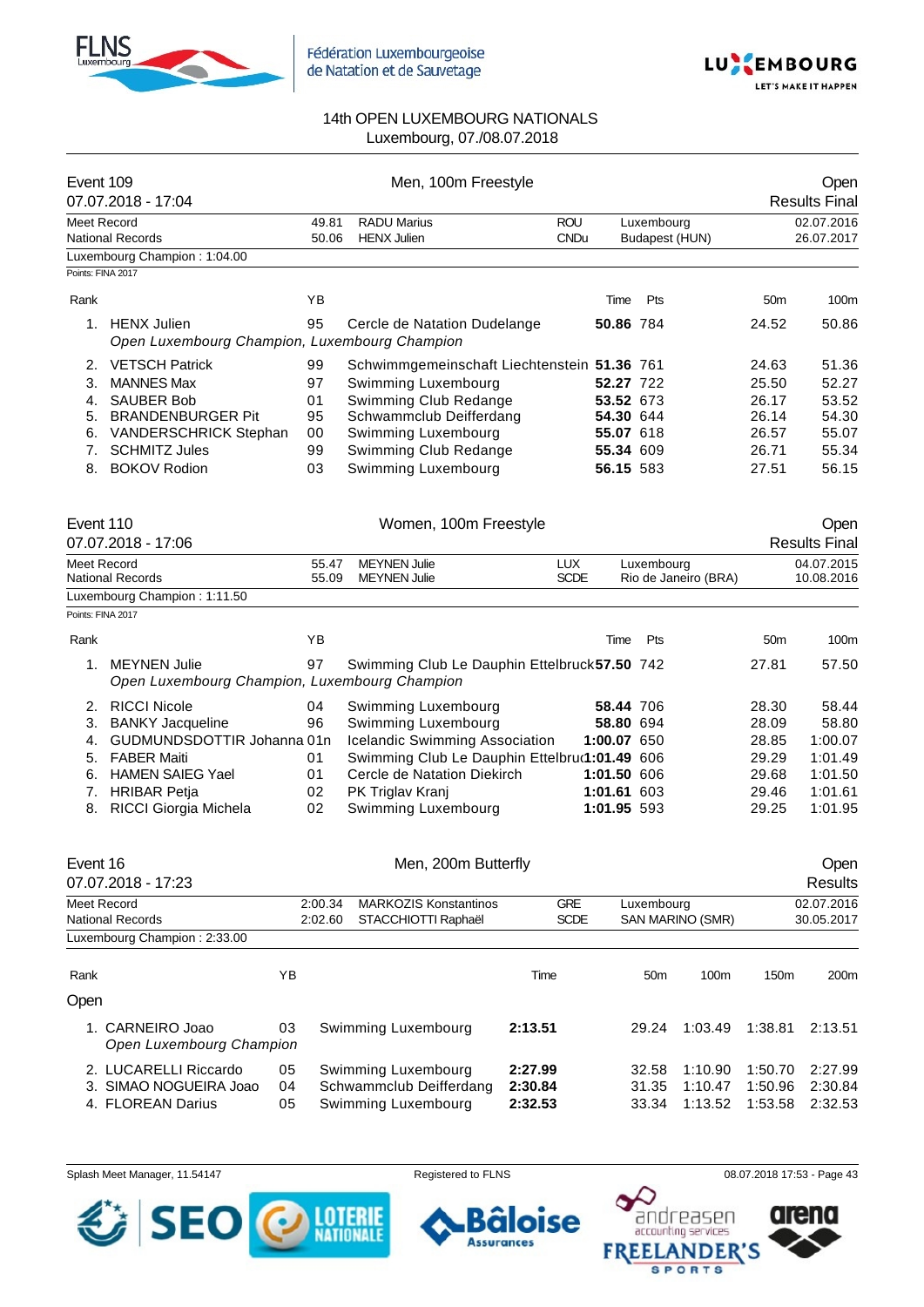



#### Event 16, Men, 200m Butterfly, Open

| Rank |                                                                                                        | ΥB                   |                                                                                              | Time                                     | 50 <sub>m</sub>                  | 100m                                     | 150m                                     | 200m                                     |
|------|--------------------------------------------------------------------------------------------------------|----------------------|----------------------------------------------------------------------------------------------|------------------------------------------|----------------------------------|------------------------------------------|------------------------------------------|------------------------------------------|
|      | 5. LESAGE Christophe<br>TL Lux                                                                         | 02                   | Swimming Luxembourg                                                                          | 2:33.33                                  | 33.72                            | 1:13.34                                  | 1:53.75                                  | 2:33.33                                  |
|      | 6. CIRELLI Marco<br>TL Lux                                                                             | 02                   | Cercle de Natation Wiltz                                                                     | 2:35.39                                  | 33.30                            | 1:13.79                                  | 1:53.78                                  | 2:35.39                                  |
|      | 7. LUKA Mory<br>TL Lux                                                                                 | 04                   | Swimming Luxembourg                                                                          | 2:39.72                                  | 33.16                            | 1:13.12                                  | 1:55.45                                  | 2:39.72                                  |
|      | 8. VIGUIER Elyan<br>TL Lux                                                                             | 04                   | Swimming Luxembourg                                                                          | 2:46.04                                  | 35.81                            | 1:17.92                                  | 2:02.37                                  | 2:46.04                                  |
|      | 9. DURAKOVIC Tarik<br>TL Lux                                                                           | 05                   | Swimming Luxembourg                                                                          | 2:46.65                                  | 34.62                            | 1:16.77                                  | 2:00.84                                  | 2:46.65                                  |
|      | 10. CARNEIRO Nuno<br>TL Lux                                                                            | 05                   | Swimming Luxembourg                                                                          | 2:52.55                                  | 34.06                            | 1:17.95                                  | 2:06.12                                  | 2:52.55                                  |
|      | 11. SUETOE Rafael<br>TL Lux                                                                            | 05                   | Swimming Luxembourg                                                                          | 2:56.81                                  | 36.18                            | 1:19.80                                  | 2:07.77                                  | 2:56.81                                  |
|      | Luxembourg                                                                                             |                      |                                                                                              |                                          |                                  |                                          |                                          |                                          |
|      | 1. CARNEIRO Joao<br><b>Luxembourg Champion</b>                                                         | 03                   | Swimming Luxembourg                                                                          | 2:13.51                                  | 29.24                            | 1:03.49                                  | 1:38.81                                  | 2:13.51                                  |
|      | 2. LUCARELLI Riccardo<br>3. SIMAO NOGUEIRA Joao<br>4. FLOREAN Darius<br>5. LESAGE Christophe<br>TL Lux | 05<br>04<br>05<br>02 | Swimming Luxembourg<br>Schwammclub Deifferdang<br>Swimming Luxembourg<br>Swimming Luxembourg | 2:27.99<br>2:30.84<br>2:32.53<br>2:33.33 | 32.58<br>31.35<br>33.34<br>33.72 | 1:10.90<br>1:10.47<br>1:13.52<br>1:13.34 | 1:50.70<br>1:50.96<br>1:53.58<br>1:53.75 | 2:27.99<br>2:30.84<br>2:32.53<br>2:33.33 |
|      | 6. CIRELLI Marco<br>TL Lux                                                                             | 02                   | Cercle de Natation Wiltz                                                                     | 2:35.39                                  | 33.30                            | 1:13.79                                  | 1:53.78                                  | 2:35.39                                  |
|      | 7. LUKA Mory<br>TL Lux                                                                                 | 04                   | Swimming Luxembourg                                                                          | 2:39.72                                  | 33.16                            | 1:13.12                                  | 1:55.45                                  | 2:39.72                                  |
|      | 8. VIGUIER Elyan<br>TL Lux                                                                             | 04                   | Swimming Luxembourg                                                                          | 2:46.04                                  | 35.81                            | 1:17.92                                  | 2:02.37                                  | 2:46.04                                  |
|      | 9. DURAKOVIC Tarik<br>TL Lux                                                                           | 05                   | Swimming Luxembourg                                                                          | 2:46.65                                  | 34.62                            | 1:16.77                                  | 2:00.84                                  | 2:46.65                                  |
|      | 10. CARNEIRO Nuno<br>I L Lux                                                                           | 05                   | Swimming Luxembourg                                                                          | 2:52.55                                  | 34.06                            | 1:17.95                                  | 2:06.12 2:52.55                          |                                          |
|      | 11. SUETOE Rafael<br>TL Lux                                                                            | 05                   | Swimming Luxembourg                                                                          | 2:56.81                                  | 36.18                            | 1:19.80                                  | 2:07.77                                  | 2:56.81                                  |
|      | Luxembourg Jeunes                                                                                      |                      |                                                                                              |                                          |                                  |                                          |                                          |                                          |
|      | 1. CARNEIRO Joao<br>2. LESAGE Christophe<br>TL Lux                                                     | 03<br>02             | Swimming Luxembourg<br>Swimming Luxembourg                                                   | 2:13.51<br>2:33.33                       | 29.24<br>33.72                   | 1:03.49<br>1:13.34                       | 1:38.81<br>1:53.75                       | 2:13.51<br>2:33.33                       |
|      | 3. CIRELLI Marco<br>TL Lux                                                                             | 02                   | Cercle de Natation Wiltz                                                                     | 2:35.39                                  | 33.30                            | 1:13.79                                  | 1:53.78                                  | 2:35.39                                  |

Splash Meet Manager, 11.54147 **Registered to FLNS Registered to FLNS** 08.07.2018 17:53 - Page 44



ise 6 o

**Assurances** 

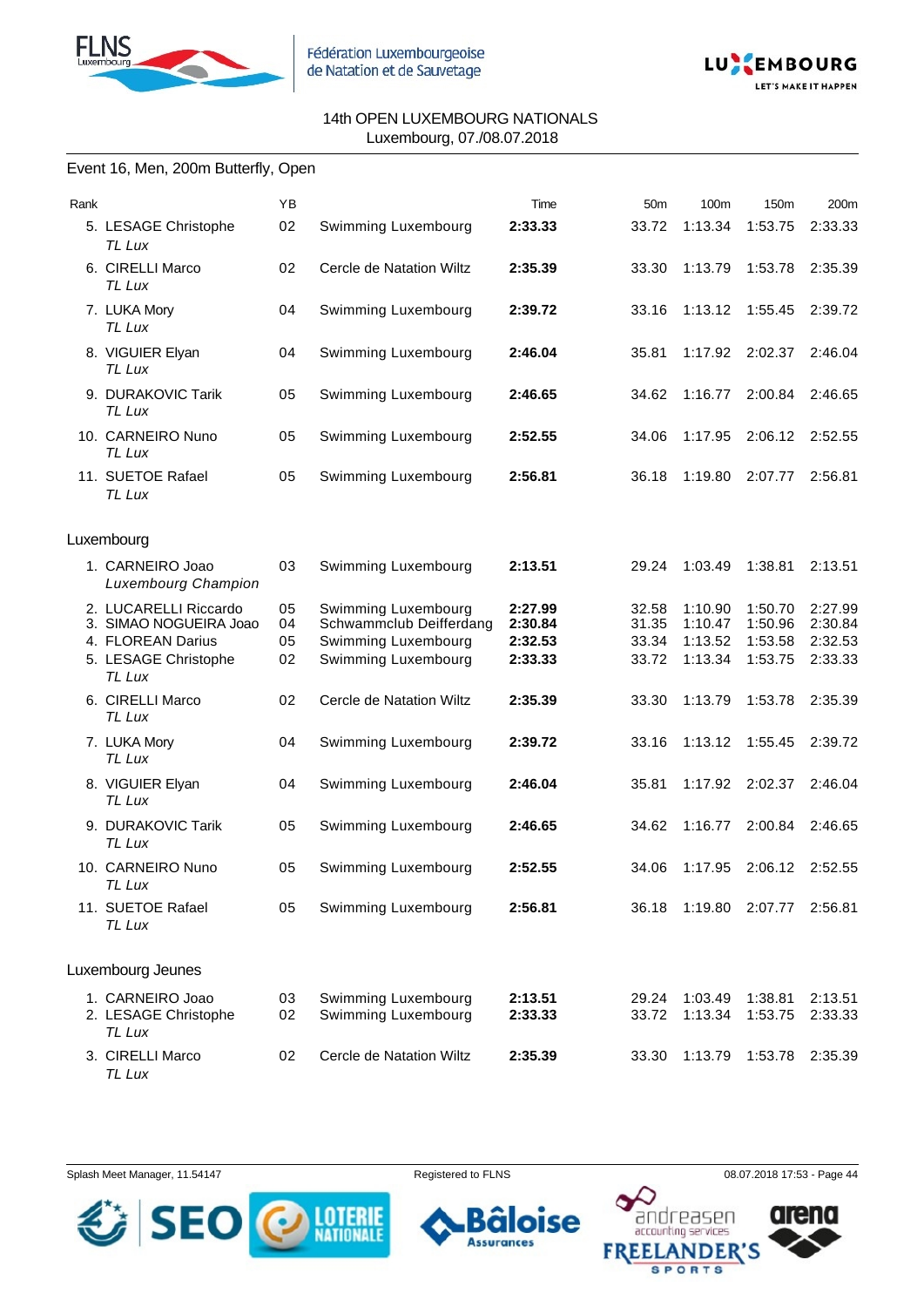



### Event 16, Men, 200m Butterfly

Luxembourg Pupilles

| 1. LUCARELLI Riccardo<br>2. SIMAO NOGUEIRA Joao<br>3. FLOREAN Darius<br>4. LUKA Mory<br>TL Lux | 05<br>04<br>05<br>04 | Swimming Luxembourg<br>Schwammclub Deifferdang<br>Swimming Luxembourg<br>Swimming Luxembourg | 2:27.99<br>2:30.84<br>2:32.53<br>2:39.72 | 32.58<br>31.35<br>33.34<br>33.16 | 1:10.90<br>1:10.47<br>1:13.52<br>1:13.12 | 1:50.70<br>1:50.96<br>1:53.58<br>1:55.45 | 2:27.99<br>2:30.84<br>2:32.53<br>2:39.72 |
|------------------------------------------------------------------------------------------------|----------------------|----------------------------------------------------------------------------------------------|------------------------------------------|----------------------------------|------------------------------------------|------------------------------------------|------------------------------------------|
| 5. VIGUIER Elyan<br>TL Lux                                                                     | 04                   | Swimming Luxembourg                                                                          | 2:46.04                                  | 35.81                            | 1:17.92                                  | 2:02.37                                  | 2:46.04                                  |
| 6. DURAKOVIC Tarik<br>TL Lux                                                                   | 05                   | Swimming Luxembourg                                                                          | 2:46.65                                  | 34.62                            | 1:16.77                                  | 2:00.84                                  | 2:46.65                                  |
| 7. CARNEIRO Nuno<br>TL Lux                                                                     | 05                   | Swimming Luxembourg                                                                          | 2:52.55                                  | 34.06                            | 1:17.95                                  | 2:06.12                                  | 2:52.55                                  |
| 8. SUETOE Rafael<br>TL Lux                                                                     | 05                   | Swimming Luxembourg                                                                          | 2:56.81                                  | 36.18                            | 1:19.80                                  | 2:07.77                                  | 2:56.81                                  |

| Event 17 | 07.07.2018 - 17:30                                                                                     |                            |                    | Women, 200m Butterfly                                                                                                         |                                          |                                           |                                                     |                                                     | Open<br><b>Results</b>                              |
|----------|--------------------------------------------------------------------------------------------------------|----------------------------|--------------------|-------------------------------------------------------------------------------------------------------------------------------|------------------------------------------|-------------------------------------------|-----------------------------------------------------|-----------------------------------------------------|-----------------------------------------------------|
|          | Meet Record<br><b>National Records</b>                                                                 |                            | 2:15.69<br>2:18.19 | <b>NEGRI Susanna</b><br><b>OLIVIER Monique</b>                                                                                | <b>ITA</b><br><b>SL</b>                  | Luxembourg<br>Reykjavik (ISL)             |                                                     |                                                     | 02.07.2016<br>02.06.2015                            |
|          | Luxembourg Champion: 2:48.00                                                                           |                            |                    |                                                                                                                               |                                          |                                           |                                                     |                                                     |                                                     |
| Rank     |                                                                                                        | YB                         |                    |                                                                                                                               | Time                                     | 50 <sub>m</sub>                           | 100m                                                | 150m                                                | 200m                                                |
| Open     |                                                                                                        |                            |                    |                                                                                                                               |                                          |                                           |                                                     |                                                     |                                                     |
|          | 1. KRISTJANSDOTTIR M.<br>Open Luxembourg Champion                                                      | 00                         |                    | Icelandic Swimming Associati2:27.87                                                                                           |                                          | 31.67                                     | 1:08.73                                             | 1:47.66                                             | 2:27.87                                             |
|          | 2. POGACAR Zala<br>3. PETERS Lena<br>4. COIMBRA Alice<br>5. JOMINET Lou<br>6. RIKKERT Elvire<br>TL Lux | 04<br>05<br>02<br>05<br>03 |                    | PK Triglav Kranj<br>Cercle de Natation Dudelang (2:37.77<br>Swimming Luxembourg<br>Swimming Luxembourg<br>Swimming Luxembourg | 2:36.81<br>2:42.96<br>2:43.65<br>2:58.54 | 33.67<br>34.71<br>34.81<br>35.29<br>38.32 | 1:13.32<br>1:15.16<br>1:16.83<br>1:17.64<br>1:24.30 | 1:54.54<br>1:57.11<br>1:59.48<br>2:01.80<br>2:13.08 | 2:36.81<br>2:37.77<br>2:42.96<br>2:43.65<br>2:58.54 |
|          | 7. WIRTH Mandy<br>TL Lux                                                                               | 00                         |                    | Cercle Nautique Petange                                                                                                       | 2:58.68                                  | 35.79                                     | 1:19.85                                             | 2:07.49                                             | 2:58.68                                             |
|          | 8. BAUSTERT Magali<br>TL Lux                                                                           | 05                         |                    | Swimming Luxembourg                                                                                                           | 3:00.63                                  | 37.39                                     | 1:22.99                                             | 2:13.24                                             | 3:00.63                                             |
|          | 9. SOFFIO Mara<br>TL Lux                                                                               | 06                         |                    | Schwammclub Monnerech                                                                                                         | 3:04.93                                  | 40.51                                     | 1:28.19                                             | 2:17.99                                             | 3:04.93                                             |
|          | <b>DNS LOTRIC Maja</b>                                                                                 | 03                         |                    | PK Triglav Kranj                                                                                                              |                                          |                                           |                                                     |                                                     |                                                     |
|          | Luxembourg                                                                                             |                            |                    |                                                                                                                               |                                          |                                           |                                                     |                                                     |                                                     |
|          | 1. PETERS Lena<br>Luxembourg Champion                                                                  | 05                         |                    | Cercle de Natation Dudelang(2:37.77                                                                                           |                                          | 34.71                                     | 1:15.16                                             | 1:57.11                                             | 2:37.77                                             |
|          | 2. COIMBRA Alice<br>3. JOMINET Lou<br>4. RIKKERT Elvire<br>TL Lux                                      | 02<br>05<br>03             |                    | Swimming Luxembourg<br>Swimming Luxembourg<br>Swimming Luxembourg                                                             | 2:42.96<br>2:43.65<br>2:58.54            | 34.81<br>35.29<br>38.32                   | 1:16.83<br>1:17.64<br>1:24.30                       | 1:59.48<br>2:01.80<br>2:13.08                       | 2:42.96<br>2:43.65<br>2:58.54                       |

Splash Meet Manager, 11.54147 **Registered to FLNS Registered to FLNS** 08.07.2018 17:53 - Page 45





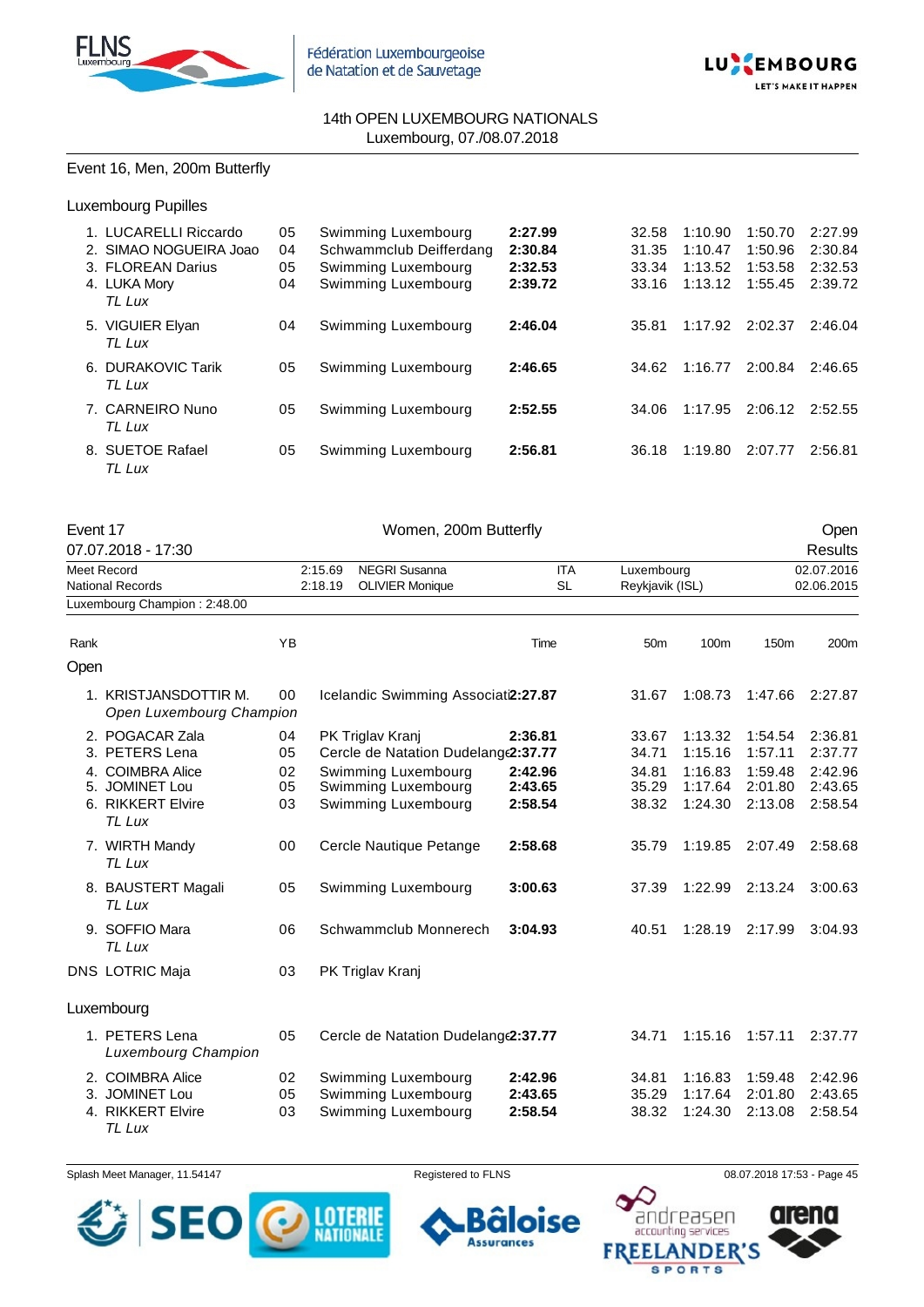



|          | Event 17, Women, 200m Butterfly, Luxembourg                                            |                    |                    |                |                                            |                                                                          |       |                               |                    |                    |                         |                          |
|----------|----------------------------------------------------------------------------------------|--------------------|--------------------|----------------|--------------------------------------------|--------------------------------------------------------------------------|-------|-------------------------------|--------------------|--------------------|-------------------------|--------------------------|
| Rank     |                                                                                        | YB                 |                    |                |                                            | Time                                                                     |       | 50 <sub>m</sub>               | 100m               | 150m               |                         | 200m                     |
|          | 5. WIRTH Mandy<br>TL Lux                                                               | 00                 |                    |                | Cercle Nautique Petange                    | 2:58.68                                                                  |       | 35.79                         | 1:19.85            | 2:07.49            |                         | 2:58.68                  |
|          | 6. BAUSTERT Magali<br>TL Lux                                                           | 05                 |                    |                | Swimming Luxembourg                        | 3:00.63                                                                  |       | 37.39                         | 1:22.99            | 2:13.24            |                         | 3:00.63                  |
|          | 7. SOFFIO Mara<br>TL Lux                                                               | 06                 |                    |                | Schwammclub Monnerech                      | 3:04.93                                                                  | 40.51 |                               | 1:28.19            | 2:17.99            |                         | 3:04.93                  |
|          | Luxembourg Juniors                                                                     |                    |                    |                |                                            |                                                                          |       |                               |                    |                    |                         |                          |
|          | 1. COIMBRA Alice<br>2. RIKKERT Elvire<br>TL Lux                                        | 02<br>03           |                    |                | Swimming Luxembourg<br>Swimming Luxembourg | 2:42.96<br>2:58.54                                                       |       | 34.81<br>38.32                | 1:16.83<br>1:24.30 | 1:59.48<br>2:13.08 |                         | 2:42.96<br>2:58.54       |
|          | Luxembourg Jeunes                                                                      |                    |                    |                |                                            |                                                                          |       |                               |                    |                    |                         |                          |
|          | 1. PETERS Lena                                                                         | 05                 |                    |                | Cercle de Natation Dudelang (2:37.77       |                                                                          |       | 34.71                         | 1:15.16            | 1:57.11            |                         | 2:37.77                  |
|          | 2. JOMINET Lou                                                                         | 05                 |                    |                | Swimming Luxembourg                        | 2:43.65                                                                  |       | 35.29                         | 1:17.64            | 2:01.80            |                         | 2:43.65                  |
|          | 3. BAUSTERT Magali<br>TL Lux                                                           | 05                 |                    |                | Swimming Luxembourg                        | 3:00.63                                                                  |       | 37.39                         | 1:22.99            | 2:13.24            |                         | 3:00.63                  |
|          | <b>Luxembourg Pupilles</b>                                                             |                    |                    |                |                                            |                                                                          |       |                               |                    |                    |                         |                          |
|          | 1. SOFFIO Mara<br>TL Lux                                                               | 06                 |                    |                | Schwammclub Monnerech                      | 3:04.93                                                                  | 40.51 |                               | 1:28.19            | 2:17.99            |                         | 3:04.93                  |
| Event 18 | 07.07.2018 - 17:38                                                                     |                    |                    |                | Men, 4 x 100m Medley                       |                                                                          |       |                               |                    |                    |                         | Open<br><b>Results</b>   |
|          | Meet Record<br><b>National Records</b>                                                 |                    | 3:52.47<br>3:43.75 |                | Rapp.Lombardia<br>Luxembourg National Team | <b>ITA</b><br><b>FLNS</b>                                                |       | Luxembourg<br>Reykjavik (ISL) |                    |                    |                         | 02.07.2016<br>04.06.2015 |
|          | Luxembourg Champion: 4:45.00                                                           |                    |                    |                |                                            |                                                                          |       |                               |                    |                    |                         |                          |
|          | Points: FINA 2017                                                                      |                    |                    |                |                                            |                                                                          |       |                               |                    |                    |                         |                          |
| Rank     |                                                                                        |                    |                    |                |                                            |                                                                          |       |                               |                    | Time               | Pts                     |                          |
| Open     |                                                                                        |                    |                    |                |                                            |                                                                          |       |                               |                    |                    |                         |                          |
|          | 1. Swimming Luxembourg 1<br>Open Luxembourg Champion, Luxembourg Champion              |                    |                    |                |                                            | Swimming Luxembourg                                                      |       |                               |                    | 4:02.12 627        |                         |                          |
|          | <b>MANNES Max</b><br><b>ROLKO Ricky</b>                                                | $+0.62$<br>$+0.49$ |                    | 29.03<br>31.21 | 59.50<br>1:07.02                           | CARNEIRO Joao<br>VANDERSCHRICK Stephan                                   |       | $+0.58$<br>$+0.48$            |                    | 28.29<br>26.54     | 1:00.16<br>55.44        |                          |
|          | 2. Swimming Club Le Dauphin Ettelbruck 1<br>STACCHIOTTI Raphael<br><b>MORIS Cedric</b> | $+0.50$<br>$+0.65$ |                    | 27.84<br>33.01 | 57.06<br>1:09.92                           | Swimming Club Le Dauphin Ettelbruck<br><b>BECKERS Felix</b><br>JAAS Jeff |       | $+0.38$<br>$+0.55$            | 4:06.88            | 28.71<br>27.07     | 591<br>1:02.71<br>57.19 |                          |
|          | 3. Swimming Luxembourg 2<br><b>LANNERS Nicolas</b>                                     | $+0.78$            |                    | 34.54          | 1:10.73                                    | Swimming Luxembourg<br><b>GLOESENER Louis</b>                            |       | $+0.28$                       | 4:24.25            | 27.52              | 482<br>59.88            |                          |

Splash Meet Manager, 11.54147 **Registered to FLNS Registered to FLNS** 08.07.2018 17:53 - Page 46

**Assurances** 

LANNERS Bob +0.48 34.21 1:15.09 BOKOV Rodion +0.43 28.51 58.55



 $\bm{\mathsf{Q}}$  $\bullet$ 

**FREEL** 

ise



**ANDER'S** 

**SPORTS**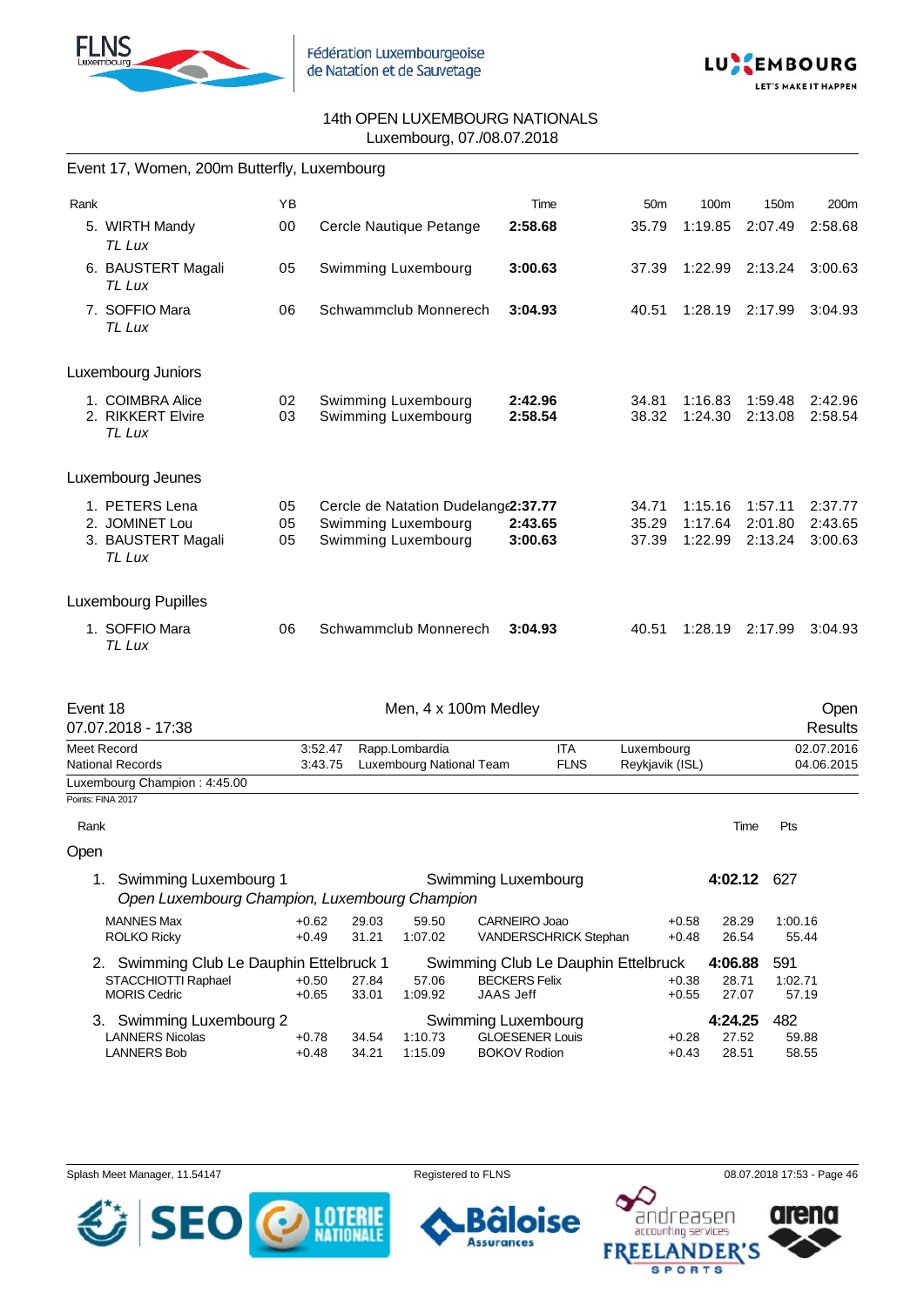



| Event 19                                                           |         |       |                          | Women, 4 x 100m Medley                |             |                                    |         | Open       |  |
|--------------------------------------------------------------------|---------|-------|--------------------------|---------------------------------------|-------------|------------------------------------|---------|------------|--|
| 07.07.2018 - 17:43                                                 |         |       |                          |                                       |             |                                    |         | Results    |  |
| Meet Record                                                        | 4:18.96 |       | Rapp. Lombardia          |                                       | <b>ITA</b>  | Luxembourg                         |         | 01.07.2017 |  |
| <b>National Records</b>                                            | 4:23.29 |       | Luxembourg National Team |                                       | <b>FLNS</b> | Limassol (CYP)                     |         | 02.06.2009 |  |
| Luxembourg Champion: 5:20.00                                       |         |       |                          |                                       |             |                                    |         |            |  |
| Points: FINA 2017                                                  |         |       |                          |                                       |             |                                    |         |            |  |
| Rank                                                               |         |       |                          |                                       |             |                                    | Time    | <b>Pts</b> |  |
| Open                                                               |         |       |                          |                                       |             |                                    |         |            |  |
| Icelandic Swimming Association 1<br>1.<br>Open Luxembourg Champion |         |       |                          | <b>Icelandic Swimming Association</b> |             |                                    | 4:35.29 | 598        |  |
| ROBERTSDOTTIR Katarina                                             | $+0.64$ | 33.79 | 1:09.13                  |                                       |             | KRISTJANSDOTTIR Maria Fanney +0.45 | 31.13   | 1:07.71    |  |
| VILHJALMSDOTTIR Sunna Svanla+0.32                                  |         | 36.05 | 1:17.47                  |                                       |             | GUDMUNDSDOTTIR Johanna Elin +0.56  | 28.53   | 1:00.98    |  |
| 2. Swimming Luxembourg 1<br>Luxembourg Federal Champion            |         |       |                          | Swimming Luxembourg                   |             |                                    | 4:41.29 | 561        |  |
| <b>VANDERSCHRICK Laura</b>                                         | $+0.67$ | 33.79 | 1:10.44                  | RICCI Giorgia Michela                 |             | $+0.49$                            | 31.22   | 1:10.56    |  |
| <b>EINHORN Jil</b>                                                 | $+0.04$ | 36.32 | 1:20.82                  | <b>RICCI Nicole</b>                   |             | $+0.17$                            | 28.18   | 59.47      |  |
| 3. Swimming Club Le Dauphin Ettelbruck 1                           |         |       |                          | Swimming Club Le Dauphin Ettelbruck   |             |                                    | 4:44.14 | 544        |  |
| <b>FABER Maiti</b>                                                 | $+0.66$ | 33.90 | 1:09.83                  | <b>REDING Alyssa</b>                  |             | $+0.45$                            | 32.82   | 1:14.22    |  |
| <b>ALBERS Neele</b>                                                | $+0.49$ | 37.35 | 1:20.18                  | <b>MEYNEN Julie</b>                   |             | $+0.30$                            | 28.63   | 59.91      |  |
| 4. Swimming Luxembourg 2                                           |         |       |                          | Swimming Luxembourg                   |             |                                    | 5:05.71 | 437        |  |
| <b>BAUSTERT Magali</b>                                             | $+0.63$ | 38.63 | 1:20.24                  | <b>JOMINET Lou</b>                    |             |                                    | 34.90   | 1:15.94    |  |
| <b>LEONARD Lis</b>                                                 |         | 38.81 | 1:24.54                  | <b>HRIC Laura</b>                     |             | $+0.45$                            | 30.55   | 1:04.99    |  |

## 3 - 3rd part - warm up: 08.00 hrs - 09.15 hrs 08.07.2018 - 9:30

|                   | Event 20<br>08.07.2018 - 9:30  |                | Men, 50m Freestyle                             |                                       |                           |                                |       | Open<br><b>Results Prelim</b> |                          |  |  |  |
|-------------------|--------------------------------|----------------|------------------------------------------------|---------------------------------------|---------------------------|--------------------------------|-------|-------------------------------|--------------------------|--|--|--|
| Meet Record       | <b>National Records</b>        | 22.40<br>22.81 | <b>TRANDAFIR Norbert</b><br><b>HENX JUlien</b> |                                       | <b>ROU</b><br><b>CNDu</b> | Luxembourg<br>SAN MARINO (SMR) |       |                               | 16.06.2012<br>01.06.2017 |  |  |  |
|                   | Luxembourg Champion: 29.00     |                |                                                |                                       |                           |                                |       |                               |                          |  |  |  |
| Points: FINA 2017 |                                |                |                                                |                                       |                           |                                |       |                               |                          |  |  |  |
| Rank              |                                |                | YB                                             |                                       |                           |                                | Time  | Pts                           |                          |  |  |  |
| Open              |                                |                |                                                |                                       |                           |                                |       |                               |                          |  |  |  |
| $1_{-}$           | RAZETO Stefano                 |                | 86                                             | ST Erzgebirge                         |                           |                                | 23.25 | 727 Q                         |                          |  |  |  |
| 2.                | <b>MILOS Predrag</b>           |                | 95                                             | <b>Icelandic Swimming Association</b> |                           |                                | 23.41 | 712                           | Q                        |  |  |  |
| 3.                | <b>HENX Julien</b>             |                | 95                                             | Cercle de Natation Dudelange          |                           |                                | 23.57 | 698                           | Q                        |  |  |  |
| 4.                | STACCHIOTTI Raphael            |                | 92                                             | Swimming Club Le Dauphin Ettelbruck   |                           |                                | 23.63 | 692                           | Q                        |  |  |  |
| 5.                | <b>VETSCH Patrick</b>          |                | 99                                             | Schwimmgemeinschaft Liechtenstein     |                           |                                | 23.91 | 668                           | Q                        |  |  |  |
| 6.                | <b>BRANDENBURGER Pit</b>       |                | 95                                             | Schwammclub Deifferdang               |                           |                                | 25.15 | 574 Q                         |                          |  |  |  |
| 7.                | <b>SAUBER Bob</b>              |                | 01                                             | Swimming Club Redange                 |                           |                                | 25.28 | 565                           | Q                        |  |  |  |
| 8.                | <b>SCHMITZ Jules</b>           |                | 99                                             | Swimming Club Redange                 |                           |                                | 25.32 | 563                           | Q                        |  |  |  |
| 9.                | <b>VANDERSCHRICK Stephan</b>   |                | $00\,$                                         | Swimming Luxembourg                   |                           |                                | 25.56 | 547                           | -R                       |  |  |  |
| 10.               | <b>DALEIDEN CIUFERRI Ralph</b> |                | 03                                             | Schwammclub Deifferdang               |                           |                                | 25.84 | 529                           | R                        |  |  |  |
| 11.               | <b>BOSKAN Saso</b>             |                | 02                                             | PK Triglav Kranj                      |                           |                                | 25.98 | 521                           | -R                       |  |  |  |
| 12.               | <b>ADAMI Mike</b>              |                | 99                                             | Swimming Club Le Dauphin Ettelbruck   |                           |                                | 26.12 | 513 R                         |                          |  |  |  |
| 13.               | <b>MEYER Joel</b>              |                | $00\,$                                         | Cercle de Natation Wiltz              |                           |                                | 26.19 | 508                           |                          |  |  |  |
| 14.               | <b>MICHIELS Olivier</b>        |                | 01                                             | Cercle Nautique Echternach            |                           |                                | 26.32 | 501                           |                          |  |  |  |

Splash Meet Manager, 11.54147 **Registered to FLNS Registered to FLNS** 08.07.2018 17:53 - Page 47





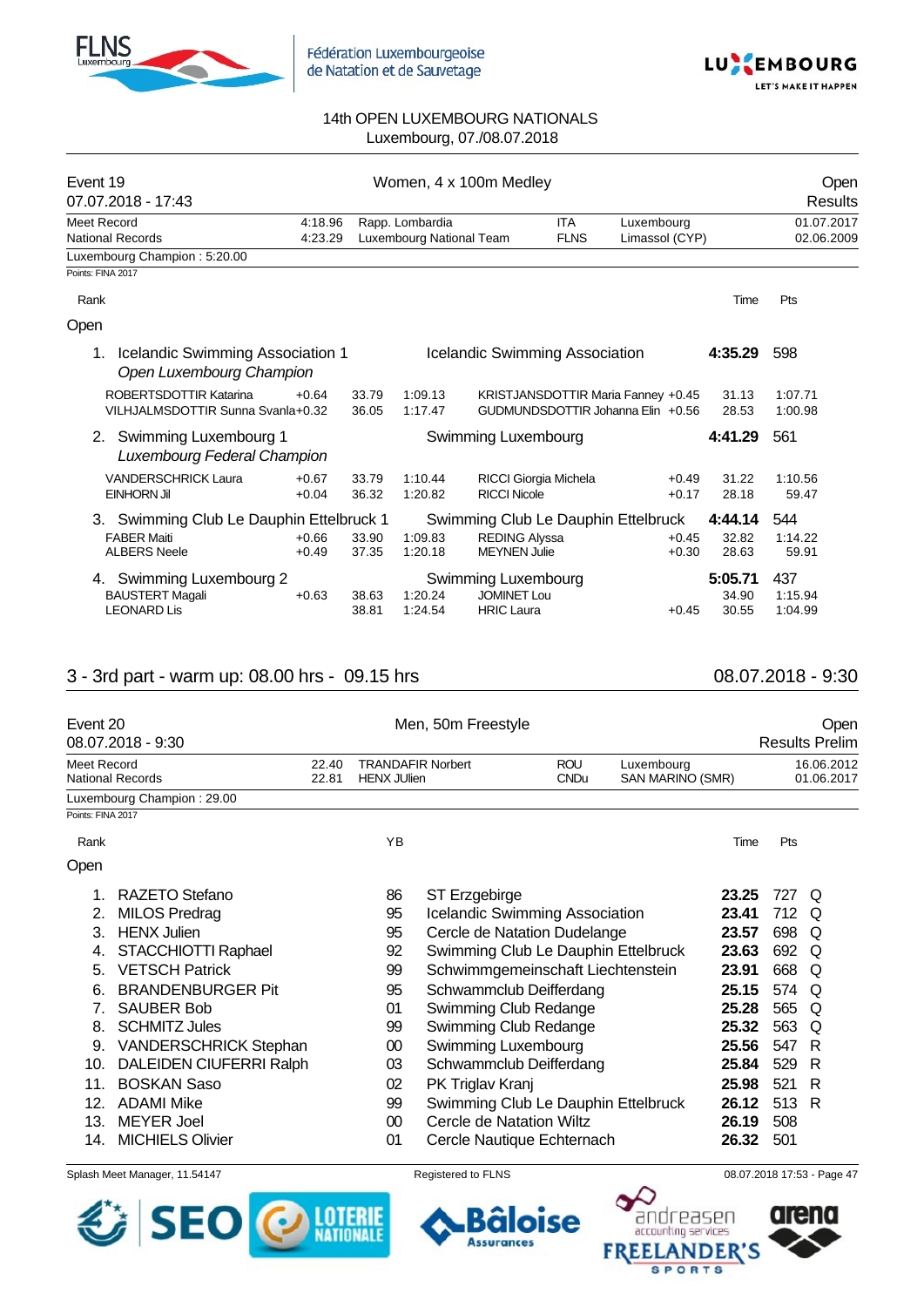



# Event 20, Men, 50m Freestyle, Prelim, Open

| Rank |                              | YB     |                                     | Time      | Pts |
|------|------------------------------|--------|-------------------------------------|-----------|-----|
|      | 14. BOKOV Rodion             | 03     | Swimming Luxembourg                 | 26.32     | 501 |
|      | 16. WAKEFIELD Andrew         | $00\,$ | Cercle de Natation Dudelange        | 26.68     | 481 |
|      | 17. OLIVEIRA RODRIGUES Ruben | 02     | Schwimmklub Langenthal              | 26.80     | 474 |
|      | 18. JAAS Jeff                | 04     | Swimming Club Le Dauphin Ettelbruck | 26.83     | 473 |
|      | <b>KETTENMEYER Yul</b>       | 03     | Swimming Club Le Dauphin Ettelbruck | 26.83     | 473 |
|      | 20. COLLINS Ryan             | $00\,$ | Cercle de Natation Dudelange        | 26.87     | 471 |
|      | 21. BANKY Jordan             | 01     | Swimming Luxembourg                 | 26.93     | 468 |
|      | 22. CAILLIAU Nils            | 01     | Swimming Club Redange               | 27.05     | 461 |
|      | 23. BOURCKEL Mike            | 03     | Cercle de Natation Wiltz            | 27.18     | 455 |
|      | 24. RUBIOLO Nathan           | 02     | Schwammclub Deifferdang             | 27.19     | 454 |
|      | 25. CONSTANTINO CAEIRO Diogo | 03     | Cercle de Natation Dudelange        | 27.28     | 450 |
|      | 26. MOREAUX Maxime           | 02     | Swimming Club Redange               | 27.35     | 446 |
|      | <b>MORARU Matteo</b>         | 04     | Swimming Luxembourg                 | 27.35     | 446 |
|      | 28. LANNERS Nicolas          | 04     | Swimming Luxembourg                 | 27.37     | 445 |
|      | 29. WIRTH David              | 02     | Cercle Nautique Petange             | 27.47     | 441 |
|      | 30. LANNERS Bob              | 02     | Swimming Luxembourg                 | 27.48     | 440 |
|      | 31. DUBOS Julien             | 99     | Cercle de Natation Diekirch         | 27.66     | 432 |
| 32.  | <b>KIRCH Felix</b>           | 03     | Cercle de Natation Dudelange        | 27.73     | 428 |
|      | 33. DI PINTO Eric            | 03     | Swimming Luxembourg                 | 27.74     | 428 |
| 34.  | SIMAO NOGUEIRA Joao          | 04     | Schwammclub Deifferdang             | 27.77     | 426 |
| 35.  | <b>MICHIELS Patrick</b>      | 02     | Cercle Nautique Echternach          | 28.12     | 411 |
| 36.  | <b>GLADEK Nik</b>            | 03     | PK Triglav Kranj                    | 28.21     | 407 |
| 37.  | <b>PAJNTAR Rozle</b>         | 04     | PK Triglav Kranj                    | 28.29     | 403 |
| 38.  | <b>BOENTGES Kevin</b>        | 03     | Cercle Nautique Petange             | 28.34     | 401 |
|      | 39. KOHN-CANTOREGGI Daniel   | 03     | Cercle de Natation Dudelange        | 28.85     | 380 |
| 40.  | <b>STAGGS Ted</b>            | 02     | Cercle Nautique Petange             | 28.90     | 378 |
|      | 41. LUKA Mory                | 04     | Swimming Luxembourg                 | 29.22     | 366 |
|      | <b>TL Lux</b>                |        |                                     |           |     |
| 42.  | <b>JACOBY Dale</b>           | 02     | <b>Cercle de Natation Wiltz</b>     | 29.30     | 363 |
|      | TL Lux                       |        |                                     |           |     |
| 43.  | <b>THILL Victor</b>          | 03     | Cercle Nautique Echternach          | 29.45     | 357 |
|      | TL Lux                       |        |                                     |           |     |
| 44.  | SIMMONDS Theo                |        |                                     | 29.55     |     |
|      | TL Lux                       | 00     | Cercle Nautique Echternach          |           | 354 |
|      |                              |        |                                     |           |     |
| 45.  | JOMINET Dan                  | 03     | Swimming Luxembourg                 | 29.62 351 |     |
|      | TL Lux                       |        |                                     |           |     |
|      | 46. DENTER Arthur            | 04     | Cercle Nautique Echternach          | 29.63     | 351 |
|      | TL Lux                       |        |                                     |           |     |
|      | 47. SUETOE Rafael            | 05     | Swimming Luxembourg                 | 30.02 337 |     |
|      | TL Lux                       |        |                                     |           |     |
| 48.  | <b>THILL Nicolas</b>         | 05     | Swimming Luxembourg                 | 30.30     | 328 |
|      | TL Lux                       |        |                                     |           |     |
|      |                              |        |                                     |           |     |
|      | 49. SIMEONOV Vladimir        | 04     | Swimming Luxembourg                 | 30.31     | 328 |
|      | TL Lux                       |        |                                     |           |     |
| 50.  | MILANOVSKI Nikola            | 04     | Swimming Luxembourg                 | 30.39     | 325 |
|      | TL Lux                       |        |                                     |           |     |

Splash Meet Manager, 11.54147 **Registered to FLNS Registered to FLNS** 08.07.2018 17:53 - Page 48



oise 6

**Assurances** 

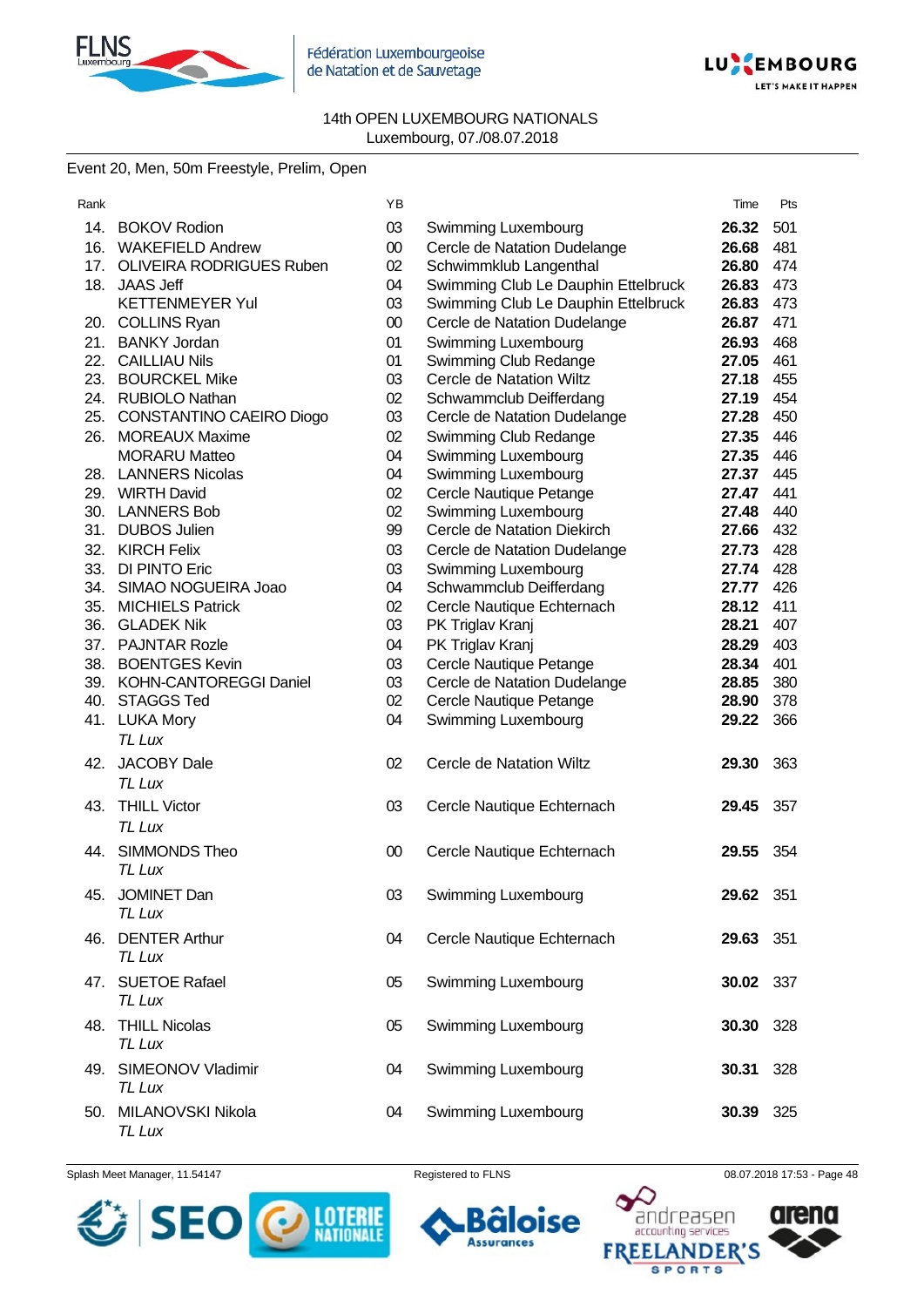



#### Event 20, Men, 50m Freestyle, Prelim, Open

| Rank |                                | YB |                              | Time             | Pts  |
|------|--------------------------------|----|------------------------------|------------------|------|
| 51.  | <b>FUCCI Nicolo</b><br>TL Lux  | 03 | Cercle de Natation Dudelange | 30.60            | 319  |
| 52.  | <b>KIRCH Paul</b><br>TL Lux    | 05 | Cercle de Natation Dudelange | 30.66 317        |      |
| 53.  | <b>MOHR Sam</b><br>TL Lux      | 04 | Cercle Nautique Echternach   | <b>30.92</b> 309 |      |
| 54.  | <b>BOENTGES Kimi</b><br>TL Lux | 05 | Cercle Nautique Petange      | <b>31.09</b> 304 |      |
| 55.  | <b>VIGUIER Elyan</b><br>TL Lux | 04 | Swimming Luxembourg          | 31.14 302        |      |
| 56.  | <b>NAFFOUTI Nael</b><br>TL Lux | 05 | Cercle de Natation Wiltz     | 31.38            | 295  |
| 57.  | <b>KEMP Finn</b><br>TL Lux     | 05 | Swimming Luxembourg          | 31.41            | 295  |
| 58.  | <b>OLINGER Liam</b><br>TL Lux  | 05 | Schwammclub Monnerech        | 31.87 282        |      |
| 59.  | NTAGANDA Alexis<br>TL Lux      | 05 | Swimming Luxembourg          | <b>32.14</b> 275 |      |
| 60.  | FETZ Tom<br>TL Lux             | 04 | Cercle Nautique Echternach   | 32.26            | -272 |

#### Luxembourg

| 1.  | <b>HENX Julien</b>             | 95     | Cercle de Natation Dudelange        | 23.57 | 698 | Q            |
|-----|--------------------------------|--------|-------------------------------------|-------|-----|--------------|
| 2.  | STACCHIOTTI Raphael            | 92     | Swimming Club Le Dauphin Ettelbruck | 23.63 | 692 | O            |
| 3.  | <b>BRANDENBURGER Pit</b>       | 95     | Schwammclub Deifferdang             | 25.15 | 574 | $\Omega$     |
| 4.  | <b>SAUBER Bob</b>              | 01     | Swimming Club Redange               | 25.28 | 565 | $\Omega$     |
| 5.  | <b>SCHMITZ Jules</b>           | 99     | Swimming Club Redange               | 25.32 | 563 | Q            |
| 6.  | <b>VANDERSCHRICK Stephan</b>   | 00     | Swimming Luxembourg                 | 25.56 | 547 | R            |
| 7.  | <b>DALEIDEN CIUFERRI Ralph</b> | 03     | Schwammclub Deifferdang             | 25.84 | 529 | R            |
| 8.  | <b>ADAMI Mike</b>              | 99     | Swimming Club Le Dauphin Ettelbruck | 26.12 | 513 | $\mathsf{R}$ |
| 9.  | <b>MEYER Joel</b>              | 00     | Cercle de Natation Wiltz            | 26.19 | 508 |              |
| 10. | <b>MICHIELS Olivier</b>        | 01     | Cercle Nautique Echternach          | 26.32 | 501 |              |
|     | <b>BOKOV Rodion</b>            | 03     | Swimming Luxembourg                 | 26.32 | 501 |              |
| 12. | <b>WAKEFIELD Andrew</b>        | 00     | Cercle de Natation Dudelange        | 26.68 | 481 |              |
| 13. | <b>JAAS Jeff</b>               | 04     | Swimming Club Le Dauphin Ettelbruck | 26.83 | 473 |              |
|     | <b>KETTENMEYER Yul</b>         | 03     | Swimming Club Le Dauphin Ettelbruck | 26.83 | 473 |              |
| 15. | <b>COLLINS Ryan</b>            | $00\,$ | Cercle de Natation Dudelange        | 26.87 | 471 |              |
| 16. | <b>BANKY Jordan</b>            | 01     | Swimming Luxembourg                 | 26.93 | 468 |              |
| 17. | <b>CAILLIAU Nils</b>           | 01     | <b>Swimming Club Redange</b>        | 27.05 | 461 |              |
| 18. | <b>BOURCKEL Mike</b>           | 03     | Cercle de Natation Wiltz            | 27.18 | 455 |              |
| 19. | RUBIOLO Nathan                 | 02     | Schwammclub Deifferdang             | 27.19 | 454 |              |
| 20. | CONSTANTINO CAEIRO Diogo       | 03     | Cercle de Natation Dudelange        | 27.28 | 450 |              |
| 21. | <b>MOREAUX Maxime</b>          | 02     | Swimming Club Redange               | 27.35 | 446 |              |
|     | <b>MORARU Matteo</b>           | 04     | Swimming Luxembourg                 | 27.35 | 446 |              |
| 23. | <b>LANNERS Nicolas</b>         | 04     | Swimming Luxembourg                 | 27.37 | 445 |              |
| 24. | <b>WIRTH David</b>             | 02     | Cercle Nautique Petange             | 27.47 | 441 |              |
|     |                                |        |                                     |       |     |              |

Splash Meet Manager, 11.54147 **Registered to FLNS Registered to FLNS** 08.07.2018 17:53 - Page 49 24. WIRTH David





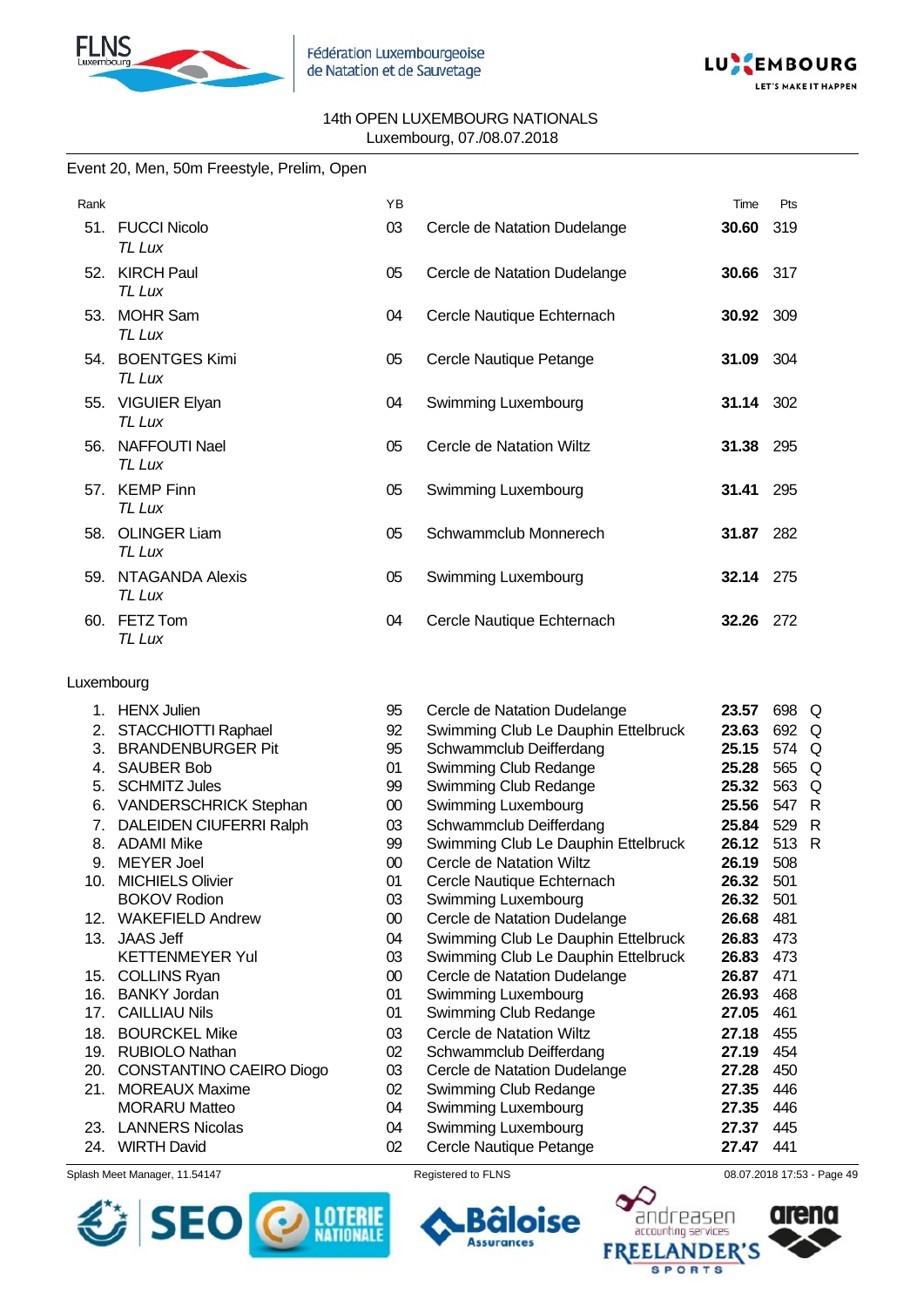



## Event 20, Men, 50m Freestyle, Prelim, Luxembourg

| Rank                            |                                                                                                                                                                                                                     | YB                                                 |                                                                                                                                                                                                                                                          | Time                                                                          | Pts                                                         |
|---------------------------------|---------------------------------------------------------------------------------------------------------------------------------------------------------------------------------------------------------------------|----------------------------------------------------|----------------------------------------------------------------------------------------------------------------------------------------------------------------------------------------------------------------------------------------------------------|-------------------------------------------------------------------------------|-------------------------------------------------------------|
| 25.<br>26.<br>28.<br>31.<br>33. | <b>LANNERS Bob</b><br><b>DUBOS Julien</b><br>27. KIRCH Felix<br><b>DI PINTO Eric</b><br>29. SIMAO NOGUEIRA Joao<br>30. MICHIELS Patrick<br><b>BOENTGES Kevin</b><br>32. KOHN-CANTOREGGI Daniel<br><b>STAGGS Ted</b> | 02<br>99<br>03<br>03<br>04<br>02<br>03<br>03<br>02 | Swimming Luxembourg<br>Cercle de Natation Diekirch<br>Cercle de Natation Dudelange<br>Swimming Luxembourg<br>Schwammclub Deifferdang<br>Cercle Nautique Echternach<br>Cercle Nautique Petange<br>Cercle de Natation Dudelange<br>Cercle Nautique Petange | 27.48<br>27.66<br>27.73<br>27.74<br>27.77<br>28.12<br>28.34<br>28.85<br>28.90 | 440<br>432<br>428<br>428<br>426<br>411<br>401<br>380<br>378 |
|                                 | 34. LUKA Mory<br>TL Lux                                                                                                                                                                                             | 04                                                 | Swimming Luxembourg                                                                                                                                                                                                                                      | 29.22                                                                         | 366                                                         |
| 35.                             | <b>JACOBY Dale</b><br><b>TL Lux</b>                                                                                                                                                                                 | 02                                                 | Cercle de Natation Wiltz                                                                                                                                                                                                                                 | 29.30                                                                         | 363                                                         |
| 36.                             | <b>THILL Victor</b><br>TL Lux                                                                                                                                                                                       | 03                                                 | Cercle Nautique Echternach                                                                                                                                                                                                                               | 29.45                                                                         | 357                                                         |
| 37.                             | SIMMONDS Theo<br>TL Lux                                                                                                                                                                                             | 00                                                 | Cercle Nautique Echternach                                                                                                                                                                                                                               | 29.55                                                                         | 354                                                         |
| 38.                             | <b>JOMINET Dan</b><br><b>TL Lux</b>                                                                                                                                                                                 | 03                                                 | Swimming Luxembourg                                                                                                                                                                                                                                      | 29.62                                                                         | 351                                                         |
| 39.                             | <b>DENTER Arthur</b><br><b>TL Lux</b>                                                                                                                                                                               | 04                                                 | Cercle Nautique Echternach                                                                                                                                                                                                                               | 29.63                                                                         | 351                                                         |
| 40.                             | <b>SUETOE Rafael</b><br>TL Lux                                                                                                                                                                                      | 05                                                 | Swimming Luxembourg                                                                                                                                                                                                                                      | 30.02                                                                         | 337                                                         |
| 41.                             | <b>THILL Nicolas</b><br><b>TL Lux</b>                                                                                                                                                                               | 05                                                 | Swimming Luxembourg                                                                                                                                                                                                                                      | 30.30                                                                         | 328                                                         |
|                                 | 42. SIMEONOV Vladimir<br>TL Lux                                                                                                                                                                                     | 04                                                 | Swimming Luxembourg                                                                                                                                                                                                                                      | 30.31                                                                         | 328                                                         |
| 43.                             | MILANOVSKI Nikola<br>TL Lux                                                                                                                                                                                         | 04                                                 | Swimming Luxembourg                                                                                                                                                                                                                                      | 30.39                                                                         | 325                                                         |
| 44.                             | <b>FUCCI Nicolo</b><br>TL Lux                                                                                                                                                                                       | 03                                                 | Cercle de Natation Dudelange                                                                                                                                                                                                                             | 30.60                                                                         | 319                                                         |
|                                 | 45. KIRCH Paul<br>TL Lux                                                                                                                                                                                            | 05                                                 | Cercle de Natation Dudelange                                                                                                                                                                                                                             | 30.66                                                                         | 317                                                         |
| 46.                             | <b>MOHR Sam</b><br>TL Lux                                                                                                                                                                                           | 04                                                 | Cercle Nautique Echternach                                                                                                                                                                                                                               | 30.92                                                                         | 309                                                         |
|                                 | 47. BOENTGES Kimi<br>TL Lux                                                                                                                                                                                         | 05                                                 | Cercle Nautique Petange                                                                                                                                                                                                                                  | 31.09                                                                         | 304                                                         |
| 48.                             | <b>VIGUIER Elyan</b><br>TL Lux                                                                                                                                                                                      | 04                                                 | Swimming Luxembourg                                                                                                                                                                                                                                      | 31.14                                                                         | 302                                                         |
| 49.                             | <b>NAFFOUTI Nael</b><br>TL Lux                                                                                                                                                                                      | 05                                                 | <b>Cercle de Natation Wiltz</b>                                                                                                                                                                                                                          | 31.38                                                                         | 295                                                         |
|                                 | 50. KEMP Finn<br><b>TL Lux</b>                                                                                                                                                                                      | 05                                                 | Swimming Luxembourg                                                                                                                                                                                                                                      | 31.41                                                                         | 295                                                         |

Splash Meet Manager, 11.54147 **Registered to FLNS Registered to FLNS** 08.07.2018 17:53 - Page 50





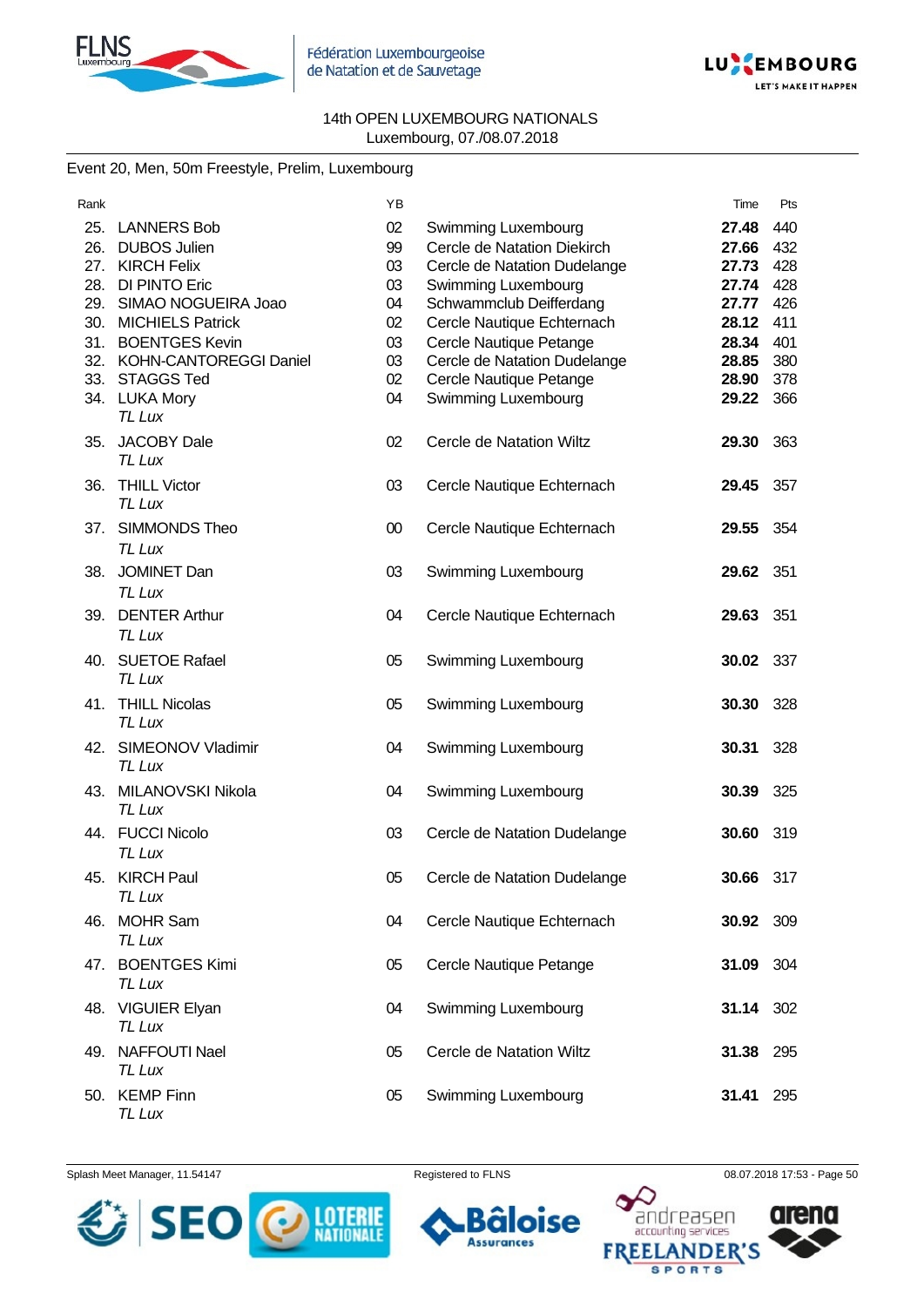

Event 20, Men, 50m Freestyle, Prelim, Luxembourg



#### 14th OPEN LUXEMBOURG NATIONALS Luxembourg, 07./08.07.2018

| Rank              |                                      |       | YB                  |                                            |                                       |                      | Time             | Pts        |                               |
|-------------------|--------------------------------------|-------|---------------------|--------------------------------------------|---------------------------------------|----------------------|------------------|------------|-------------------------------|
|                   | 51. OLINGER Liam<br>TL Lux           |       | 05                  |                                            | Schwammclub Monnerech                 |                      | 31.87            | 282        |                               |
|                   | 52. NTAGANDA Alexis<br>TL Lux        |       | 05                  | Swimming Luxembourg                        |                                       |                      | <b>32.14</b> 275 |            |                               |
|                   | 53. FETZ Tom<br>TL Lux               |       | 04                  |                                            | Cercle Nautique Echternach            |                      | 32.26            | 272        |                               |
| Event 21          | 08.07.2018 - 9:40                    |       |                     | Women, 50m Freestyle                       |                                       |                      |                  |            | Open<br><b>Results Prelim</b> |
| Meet Record       |                                      | 25.43 |                     | VAN RHEENEN Clarissa                       | <b>NED</b>                            | Luxembourg           |                  |            | 30.06.2013                    |
|                   | <b>National Records</b>              | 25.12 | <b>MEYNEN Julie</b> |                                            | <b>SCDE</b>                           | Rio de Janeiro (BRA) |                  |            | 12.08.2016                    |
| Points: FINA 2017 | Luxembourg Champion: 32.50           |       |                     |                                            |                                       |                      |                  |            |                               |
| Rank              |                                      |       | ΥB                  |                                            |                                       |                      | Time             | Pts        |                               |
| Open              |                                      |       |                     |                                            |                                       |                      |                  |            |                               |
| 1.                | <b>MEYNEN Julie</b>                  |       | 97                  |                                            | Swimming Club Le Dauphin Ettelbruck   |                      | 26.49            | 718 Q      |                               |
| 2.                | <b>RAZETO Luisa Marie</b>            |       | 92                  | ST Erzgebirge                              |                                       |                      | 26.86            | 689        | Q                             |
|                   | 3. RICCI Nicole                      |       | 04                  | Swimming Luxembourg                        |                                       |                      | 26.87            | 688        | Q                             |
| 4.                | <b>GUDMUNDSDOTTIR Johanna Elin</b>   |       | 01                  |                                            | Icelandic Swimming Association        |                      | 27.25            | 660        | Q                             |
| 5.                | <b>BANKY Jacqueline</b>              |       | 96                  | Swimming Luxembourg                        |                                       |                      | 27.69            | 629        | Q                             |
| 6.                | <b>FABER Maiti</b>                   |       | 01                  |                                            | Swimming Club Le Dauphin Ettelbruck   |                      | 28.37            | 585        | Q                             |
| 7.                | <b>HAMEN SAIEG Yael</b>              |       | 01                  |                                            | Cercle de Natation Diekirch           |                      | 28.41            | 582        | Q                             |
| 8.                | <b>ROBERTSDOTTIR Katarina</b>        |       | 00                  |                                            | <b>Icelandic Swimming Association</b> |                      | 28.51            | 576        | Q                             |
|                   | 9. HEFEL Theresa                     |       | 01                  |                                            | Schwimmklub Langenthal                |                      | 28.52            | 576        | $\mathsf{R}$                  |
|                   | 10. RICCI Giorgia Michela            |       | 02                  | Swimming Luxembourg                        |                                       |                      | 28.59            | 571        | $\mathsf{R}$                  |
| 11.               | PETERS Lena                          |       | 05                  |                                            | Cercle de Natation Dudelange          |                      | 28.69            | 565        | R                             |
| 12.               | SPIK Eva                             |       | 03                  | PK Triglav Kranj                           |                                       |                      | 28.87            | 555        | R                             |
| 13.               | <b>BLACK Rachael</b>                 |       | 01                  |                                            | Cercle de Natation Dudelange          |                      | 28.88            | 554        |                               |
|                   | 14. FABIANI Chanel                   |       | 03                  |                                            | Cercle de Natation Dudelange          |                      | 29.20            | 536        |                               |
| 15.               | <b>VANDERSCHRICK Laura</b>           |       | 02                  | Swimming Luxembourg                        |                                       |                      | 29.43            | 524        |                               |
|                   | 16. HRIC Laura                       |       | 05                  | Swimming Luxembourg                        |                                       |                      | 29.68            | 511        |                               |
| 17.               | <b>SILBEREISEN Caroline</b>          |       | 90                  |                                            | Schwammclub Deifferdang               |                      | 29.95            | 497        |                               |
|                   | 18. JOMINET Lou<br>19. KROMBACH Mara |       | 05<br>05            | Swimming Luxembourg<br>Swimming Luxembourg |                                       |                      | 29.96<br>29.97   | 496<br>496 |                               |
| 20.               | <b>TELES Jennifer</b>                |       | 06                  |                                            | Schwimmklub Langenthal                |                      | 30.08            | 490        |                               |
| 21.               | <b>BLANC Marguerite</b>              |       | 99                  | Swimming Luxembourg                        |                                       |                      | 30.13            | 488        |                               |
| 22.               | <b>GUERARD Anna-Sica</b>             |       | 01                  |                                            | Schwammclub Deifferdang               |                      | 30.57            | 467        |                               |
| 23.               | <b>BROICH Louisa Marie</b>           |       | 03                  | Postsportverein Trier                      |                                       |                      | 30.72            | 460        |                               |
| 24.               | <b>GOUILLART Sara</b>                |       | 02                  |                                            | Schwammclub Deifferdang               |                      | 30.75            | 459        |                               |
| 25.               | <b>HAAG Nora</b>                     |       | 04                  |                                            | Swimming Club Redange                 |                      | 30.90            | 452        |                               |
| 26.               | <b>VERLAQUE Ciara</b>                |       | 04                  |                                            | Cercle de Natation Dudelange          |                      | 30.92            | 452        |                               |
| 27.               | <b>DEVISCOUR Sarah</b>               |       | 05                  |                                            | Cercle Nautique Echternach            |                      | 30.95            | 450        |                               |
| 28.               | <b>FETZ Melanie</b>                  |       | 01                  |                                            | Cercle Nautique Echternach            |                      | 31.08            | 445        |                               |
| 29.               | <b>COIMBRA Alice</b>                 |       | 02                  | Swimming Luxembourg                        |                                       |                      | 31.14            | 442        |                               |
| 30.               | <b>BAUSTERT Magali</b>               |       | 05                  | Swimming Luxembourg                        |                                       |                      | 31.46            | 429        |                               |
| 31.               | <b>ELCHEROTH Milly</b>               |       | 03                  |                                            | Swimming Club Redange                 |                      | 31.48            | 428        |                               |





Splash Meet Manager, 11.54147 **Registered to FLNS Registered to FLNS** 08.07.2018 17:53 - Page 51

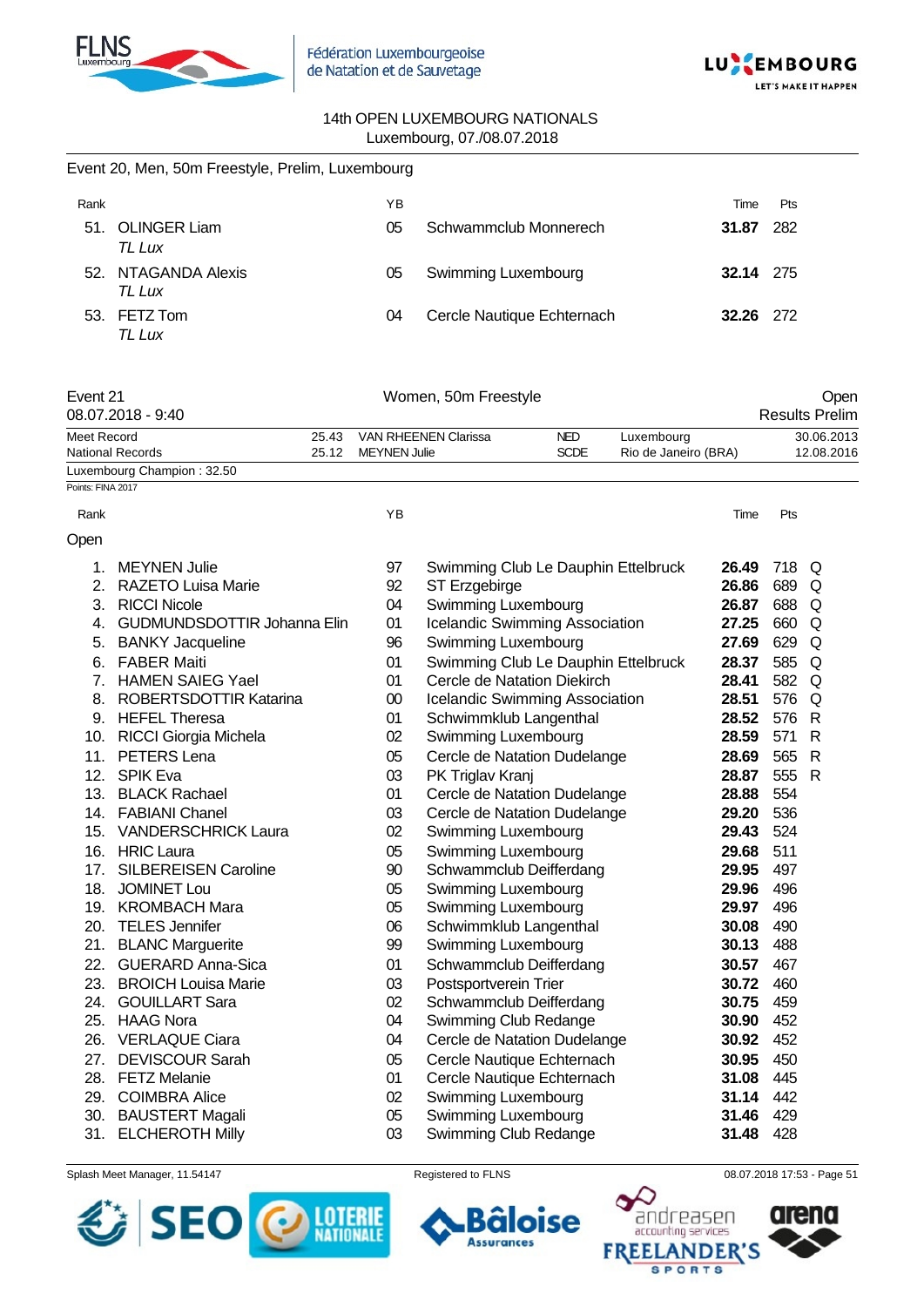



# Event 21, Women, 50m Freestyle, Prelim, Open

| Rank       |                                                  | YB       |                                                | Time             | Pts        |  |
|------------|--------------------------------------------------|----------|------------------------------------------------|------------------|------------|--|
| 32.        | <b>TER HEEGDE Chantal</b>                        | 99       | Cercle Nautique Echternach                     | 31.77            | 416        |  |
|            | 33. BROICH Lea-Sophie                            | 00       | Postsportverein Trier                          | 31.93            | 410        |  |
|            | 34. YOSHIDA Tomoyo                               | 02       | Cercle de Natation Dudelange                   | 31.94            | 410        |  |
| 35.        | <b>CALMES Lara</b>                               | 04       | Schwammclub Monnerech                          | 32.01            | 407        |  |
|            | 36. WIRTH Mandy                                  | 00       | Cercle Nautique Petange                        | 32.22            | 399        |  |
|            | SOFFIO Mara                                      | 06       | Schwammclub Monnerech                          | 32.22            | 399        |  |
| 38.        | <b>BOUZIDI</b> Imene                             | 05       | Schwammclub Monnerech                          | 32.46            | 390        |  |
|            | 39. PAXTON Anastasia<br>TL Lux                   | 01       | Cercle de Natation Dudelange                   | 32.59            | 386        |  |
|            | 40. BEVIVINO Giovanna<br>TL Lux                  | 05       | Schwimmklub Langenthal                         | <b>32.90</b> 375 |            |  |
|            | 41. TER HEEGDE Lisa<br>TL Lux                    | 02       | Cercle Nautique Echternach                     | 33.12 367        |            |  |
|            | 42. CORREIA Eva<br>TL Lux                        | 05       | Cercle de Natation Diekirch                    | 34.31            | 330        |  |
|            | 43. POPA Sonia<br><b>TL Lux</b>                  | 06       | Schwammclub Monnerech                          | 35.17            | 307        |  |
|            | 44. WINKEL Nadine<br>TL Lux                      | 04       | Schwammclub Deifferdang                        | 35.48 299        |            |  |
|            | 45. JEITZ-WAMPACH Mia<br>TL Lux                  | 04       | Cercle Nautique Echternach                     | 36.00            | 286        |  |
|            | 46. BERTRANG Louana<br>TL Lux                    | 06       | Schwammclub Monnerech                          | <b>38.69</b> 230 |            |  |
|            | DNS BRAVACCINI Sabrina                           | 95       | Swimming Luxembourg                            |                  |            |  |
| Luxembourg |                                                  |          |                                                |                  |            |  |
|            | 1. MEYNEN Julie                                  | 97       | Swimming Club Le Dauphin Ettelbruck            | 26.49            | 718 Q      |  |
|            | 2. RICCI Nicole                                  | 04       | Swimming Luxembourg                            | 26.87            | 688 Q      |  |
|            | 3. BANKY Jacqueline                              | 96       | Swimming Luxembourg                            | 27.69            | 629 Q      |  |
|            | 4. FABER Maiti                                   | 01       | Swimming Club Le Dauphin Ettelbruck            | 28.37            | 585 Q      |  |
|            | 5. HAMEN SAIEG Yael                              | 01       | Cercle de Natation Diekirch                    | 28.41            | 582 Q      |  |
|            | 6. RICCI Giorgia Michela                         | 02       | Swimming Luxembourg                            | 28.59            | 571 R      |  |
| 7.         | PETERS Lena                                      | 05       | Cercle de Natation Dudelange                   | 28.69            | 565 R      |  |
| 8.         | <b>BLACK Rachael</b>                             | 01       | Cercle de Natation Dudelange                   | 28.88            | 554        |  |
| 9.         | <b>FABIANI Chanel</b>                            | 03       | Cercle de Natation Dudelange                   | 29.20            | 536        |  |
| 10.        | <b>VANDERSCHRICK Laura</b>                       | 02       | Swimming Luxembourg                            | 29.43            | 524        |  |
| 11.<br>12. | <b>HRIC Laura</b><br><b>SILBEREISEN Caroline</b> | 05       | Swimming Luxembourg                            | 29.68            | 511<br>497 |  |
| 13.        | <b>JOMINET Lou</b>                               | 90<br>05 | Schwammclub Deifferdang<br>Swimming Luxembourg | 29.95<br>29.96   | 496        |  |
|            | 14. KROMBACH Mara                                | 05       | Swimming Luxembourg                            | 29.97            | 496        |  |
| 15.        | <b>BLANC Marguerite</b>                          | 99       | Swimming Luxembourg                            | 30.13            | 488        |  |
| 16.        | <b>GUERARD Anna-Sica</b>                         | 01       | Schwammclub Deifferdang                        | 30.57            | 467        |  |
| 17.        | <b>GOUILLART Sara</b>                            | 02       | Schwammclub Deifferdang                        | 30.75            | 459        |  |
| 18.        | <b>HAAG Nora</b>                                 | 04       | Swimming Club Redange                          | 30.90            | 452        |  |
|            | 19. VERLAQUE Ciara                               | 04       | Cercle de Natation Dudelange                   | 30.92            | 452        |  |
| 20.        | <b>DEVISCOUR Sarah</b>                           | 05       | Cercle Nautique Echternach                     | 30.95            | 450        |  |
|            |                                                  |          |                                                |                  |            |  |

### Splash Meet Manager, 11.54147 **Registered to FLNS Registered to FLNS** 08.07.2018 17:53 - Page 52





 $\Omega$ 

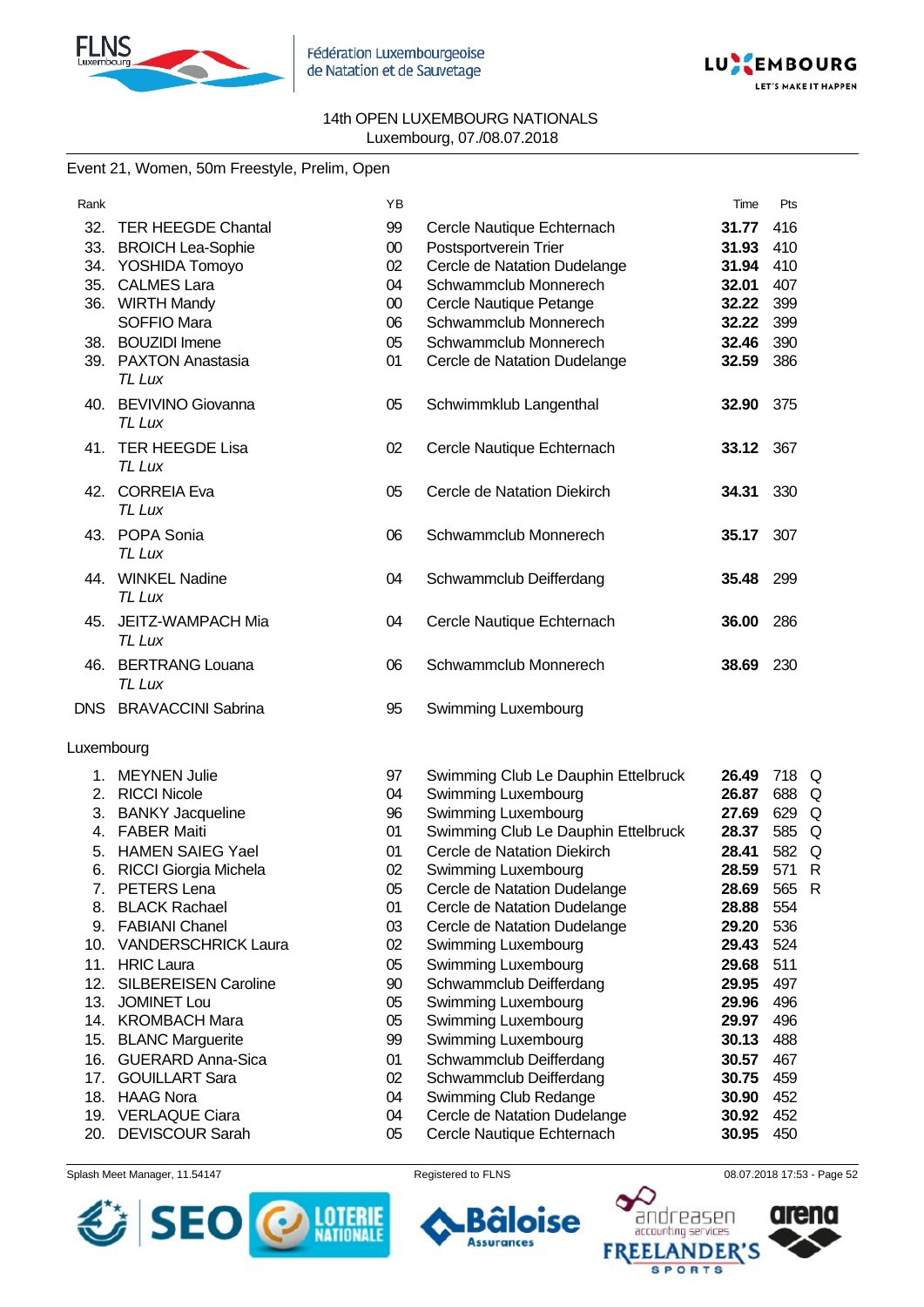



## Event 21, Women, 50m Freestyle, Prelim, Luxembourg

| Rank  |                           | YB     |                              | Time      | Pts |
|-------|---------------------------|--------|------------------------------|-----------|-----|
| 21.   | <b>FETZ Melanie</b>       | 01     | Cercle Nautique Echternach   | 31.08     | 445 |
| 22.   | <b>COIMBRA Alice</b>      | 02     | Swimming Luxembourg          | 31.14     | 442 |
| 23.   | <b>BAUSTERT Magali</b>    | 05     | Swimming Luxembourg          | 31.46     | 429 |
| 24.   | <b>ELCHEROTH Milly</b>    | 03     | Swimming Club Redange        | 31.48     | 428 |
| 25.   | <b>TER HEEGDE Chantal</b> | 99     | Cercle Nautique Echternach   | 31.77     | 416 |
| 26.   | YOSHIDA Tomoyo            | 02     | Cercle de Natation Dudelange | 31.94     | 410 |
| 27.   | <b>CALMES Lara</b>        | 04     | Schwammclub Monnerech        | 32.01     | 407 |
| 28.   | <b>WIRTH Mandy</b>        | $00\,$ | Cercle Nautique Petange      | 32.22     | 399 |
|       | SOFFIO Mara               | 06     | Schwammclub Monnerech        | 32.22     | 399 |
| 30.   | <b>BOUZIDI</b> Imene      | 05     | Schwammclub Monnerech        | 32.46     | 390 |
| 31.   | <b>PAXTON Anastasia</b>   | 01     | Cercle de Natation Dudelange | 32.59     | 386 |
|       | TL Lux                    |        |                              |           |     |
| 32.   | <b>TER HEEGDE Lisa</b>    | 02     | Cercle Nautique Echternach   | 33.12 367 |     |
|       | TL Lux                    |        |                              |           |     |
| 33.   | <b>CORREIA Eva</b>        | 05     | Cercle de Natation Diekirch  | 34.31     | 330 |
|       | TL Lux                    |        |                              |           |     |
|       |                           |        |                              |           |     |
| 34.   | POPA Sonia                | 06     | Schwammclub Monnerech        | 35.17     | 307 |
|       | TL Lux                    |        |                              |           |     |
| 35.   | <b>WINKEL Nadine</b>      | 04     | Schwammclub Deifferdang      | 35.48     | 299 |
|       | TL Lux                    |        |                              |           |     |
| 36.   | JEITZ-WAMPACH Mia         | 04     | Cercle Nautique Echternach   | 36.00     | 286 |
|       | TL Lux                    |        |                              |           |     |
|       |                           |        |                              |           |     |
| 37.   | <b>BERTRANG Louana</b>    | 06     | Schwammclub Monnerech        | 38.69     | 230 |
|       | TL Lux                    |        |                              |           |     |
| DNS . | <b>BRAVACCINI Sabrina</b> | 95     | Swimming Luxembourg          |           |     |

| Event 22                   |       | Men, 50m Breaststroke |             |             |      | Open                  |
|----------------------------|-------|-----------------------|-------------|-------------|------|-----------------------|
| 08.07.2018 - 9:47          |       |                       |             |             |      | <b>Results Prelim</b> |
| Meet Record                | 27.83 | ELKAMASH Youssef      | EGY         | Luxembourg  |      | 03.07.2016            |
| <b>National Records</b>    | 27.94 | <b>CARNOL Laurent</b> | <b>SCDE</b> | Kazan (RUS) |      | 04.08.2015            |
| Luxembourg Champion: 36.50 |       |                       |             |             |      |                       |
| Points: FINA 2017          |       |                       |             |             |      |                       |
| Rank                       |       | ΥB                    |             |             | Time | Pts                   |

| Open |                           |    |                                     |       |       |     |
|------|---------------------------|----|-------------------------------------|-------|-------|-----|
|      | 1. STACCHIOTTI Raphael    | 92 | Swimming Club Le Dauphin Ettelbruck | 30.39 | 657 Q |     |
|      | 2. GREUTER Simon - Aramis | 02 | Schwimmgemeinschaft Liechtenstein   | 30.72 | 636 Q |     |
|      | 3. ROLKO Ricky            | 99 | Swimming Luxembourg                 | 31.34 | 599 Q |     |
|      | 4. MORIS Cedric           | 98 | Swimming Club Le Dauphin Ettelbruck | 31.62 | 583 Q |     |
|      | 5. CARNEIRO Joao          | 03 | Swimming Luxembourg                 | 32.17 | 553 Q |     |
|      | 6. LANNERS Bob            | 02 | Swimming Luxembourg                 | 33.26 | 501   | - Q |
|      | 7. LUND Oskar Gauti       | 99 | Icelandic Swimming Association      | 33.80 | 477   | O   |
|      | 8. BANKY Jordan           | 01 | Swimming Luxembourg                 | 33.98 | 470   | - O |
|      | 9. MAAS-KOOB Cedric       | 02 | Swimming Club Le Dauphin Ettelbruck | 34.12 | 464   | R   |
| 10.  | <b>JUNCKER Patrick</b>    | 67 | Swimming Luxembourg                 | 34.63 | 444   | R   |
|      | <b>LUCARELLI Riccardo</b> | 05 | Swimming Luxembourg                 | 34.95 | 431   | R   |

#### Splash Meet Manager, 11.54147 **Registered to FLNS Registered to FLNS** 08.07.2018 17:53 - Page 53





 $\bullet$ 

**FREE** 

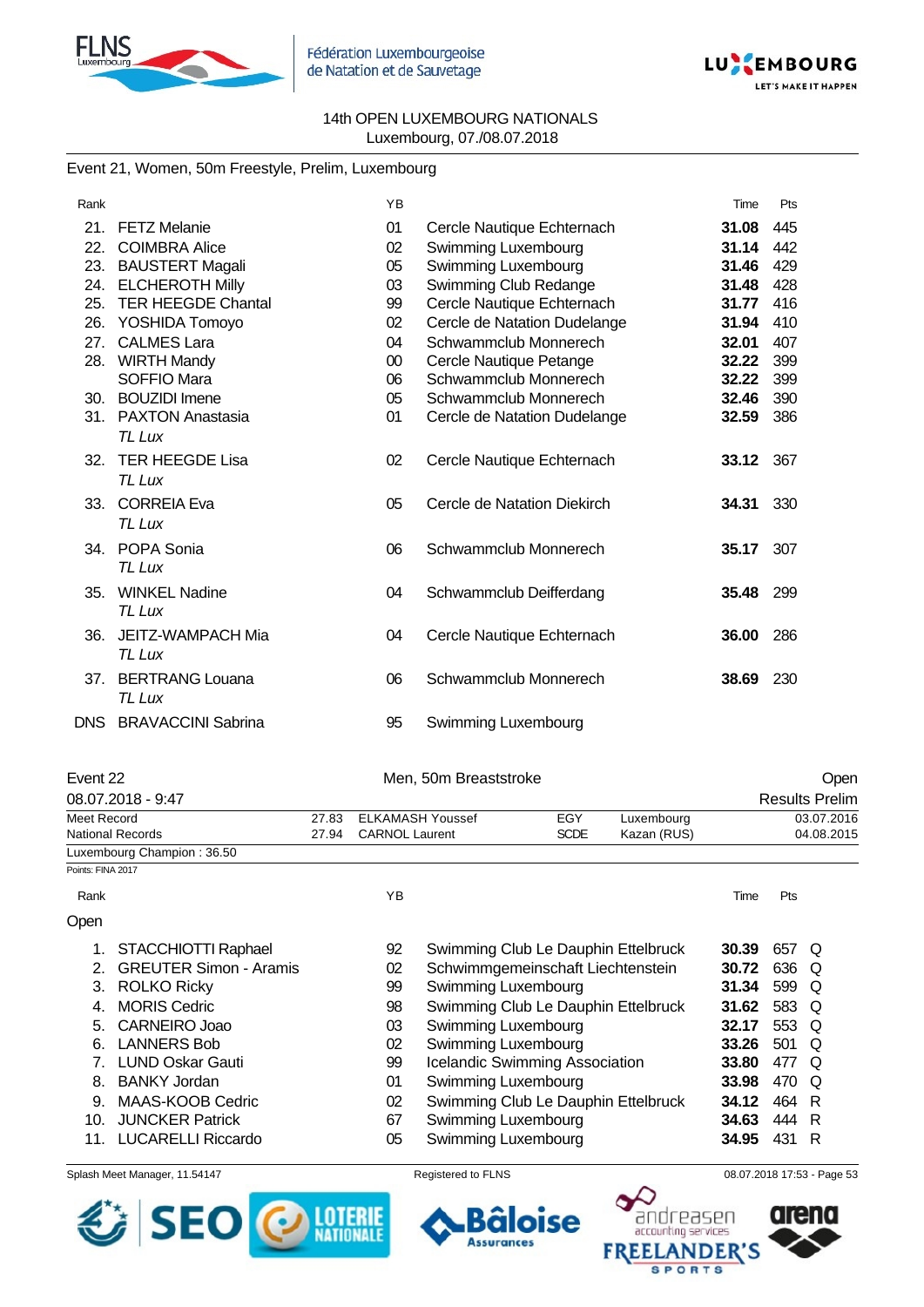



### Event 22, Men, 50m Breaststroke, Prelim, Open

| Rank            |                                      | YB |                              | Time             | Pts   |  |
|-----------------|--------------------------------------|----|------------------------------|------------------|-------|--|
| 12.             | <b>LANNERS Nicolas</b>               | 04 | Swimming Luxembourg          | 36.09            | 392 R |  |
| 13.             | <b>CARNEIRO Nuno</b><br>TL Lux       | 05 | Swimming Luxembourg          | 36.92            | 366   |  |
| $14_{-}$        | <b>FLOREAN Darius</b><br>TL Lux      | 05 | Swimming Luxembourg          | 36.93            | 366   |  |
| 15.             | <b>DURAKOVIC Tarik</b><br>TL Lux     | 05 | Swimming Luxembourg          | 37.16            | 359   |  |
| 16.             | <b>IVICIC Ales</b><br>TL Lux         | 04 | PK Triglav Kranj             | <b>37.34</b> 354 |       |  |
|                 | 17. KOHN-CANTOREGGI Daniel<br>TL Lux | 03 | Cercle de Natation Dudelange | 37.59            | 347   |  |
| 18.             | <b>THILL Victor</b><br>TL Lux        | 03 | Cercle Nautique Echternach   | 37.73 343        |       |  |
| 19 <sub>1</sub> | <b>MICHIELS Patrick</b><br>TL Lux    | 02 | Cercle Nautique Echternach   | 40.70            | 273   |  |
| 20.             | <b>KEMP Finn</b><br>TL Lux           | 05 | Swimming Luxembourg          | 41.83            | 251   |  |
| 21.             | <b>NAFFOUTI Nael</b><br>TL Lux       | 05 | Cercle de Natation Wiltz     | 44.06            | 215   |  |
| DSQ             | <b>DRAGUN Marian</b>                 | 90 | DelKo                        |                  |       |  |

*G1 - behaviour at the start not in accordance with the rules (SW 4) (Time: 9:50)*

#### Luxembourg

| 1.              | STACCHIOTTI Raphael           | 92 | Swimming Club Le Dauphin Ettelbruck | 30.39 | 657   | Q   |
|-----------------|-------------------------------|----|-------------------------------------|-------|-------|-----|
| 2.              | <b>ROLKO Ricky</b>            | 99 | Swimming Luxembourg                 | 31.34 | 599 Q |     |
| 3.              | <b>MORIS Cedric</b>           | 98 | Swimming Club Le Dauphin Ettelbruck | 31.62 | 583 Q |     |
|                 | CARNEIRO Joao                 | 03 | Swimming Luxembourg                 | 32.17 | 553   | Q   |
| 5.              | <b>LANNERS Bob</b>            | 02 | Swimming Luxembourg                 | 33.26 | 501   | Q   |
| 6.              | <b>BANKY Jordan</b>           | 01 | Swimming Luxembourg                 | 33.98 | 470   | Q   |
| 7.              | MAAS-KOOB Cedric              | 02 | Swimming Club Le Dauphin Ettelbruck | 34.12 | 464   | - R |
| 8.              | <b>JUNCKER Patrick</b>        | 67 | Swimming Luxembourg                 | 34.63 | 444   | -R  |
| 9.              | <b>LUCARELLI Riccardo</b>     | 05 | Swimming Luxembourg                 | 34.95 | 431   | - R |
| 10.             | <b>LANNERS Nicolas</b>        | 04 | Swimming Luxembourg                 | 36.09 | 392 R |     |
| 11.             | <b>CARNEIRO Nuno</b>          | 05 | Swimming Luxembourg                 | 36.92 | 366   |     |
|                 | TL Lux                        |    |                                     |       |       |     |
| 12 <sup>1</sup> | <b>FLOREAN Darius</b>         | 05 | Swimming Luxembourg                 | 36.93 | 366   |     |
|                 | TL Lux                        |    |                                     |       |       |     |
| 13.             | <b>DURAKOVIC Tarik</b>        | 05 | Swimming Luxembourg                 | 37.16 | 359   |     |
|                 | TL Lux                        |    |                                     |       |       |     |
| 14.             | <b>KOHN-CANTOREGGI Daniel</b> | 03 | Cercle de Natation Dudelange        | 37.59 | 347   |     |
|                 | TL Lux                        |    |                                     |       |       |     |
|                 |                               |    |                                     |       |       |     |
| 15.             | <b>THILL Victor</b>           | 03 | Cercle Nautique Echternach          | 37.73 | 343   |     |
|                 | TL Lux                        |    |                                     |       |       |     |

Splash Meet Manager, 11.54147 **Registered to FLNS Registered to FLNS** 08.07.2018 17:53 - Page 54



ise

**Assurances** 



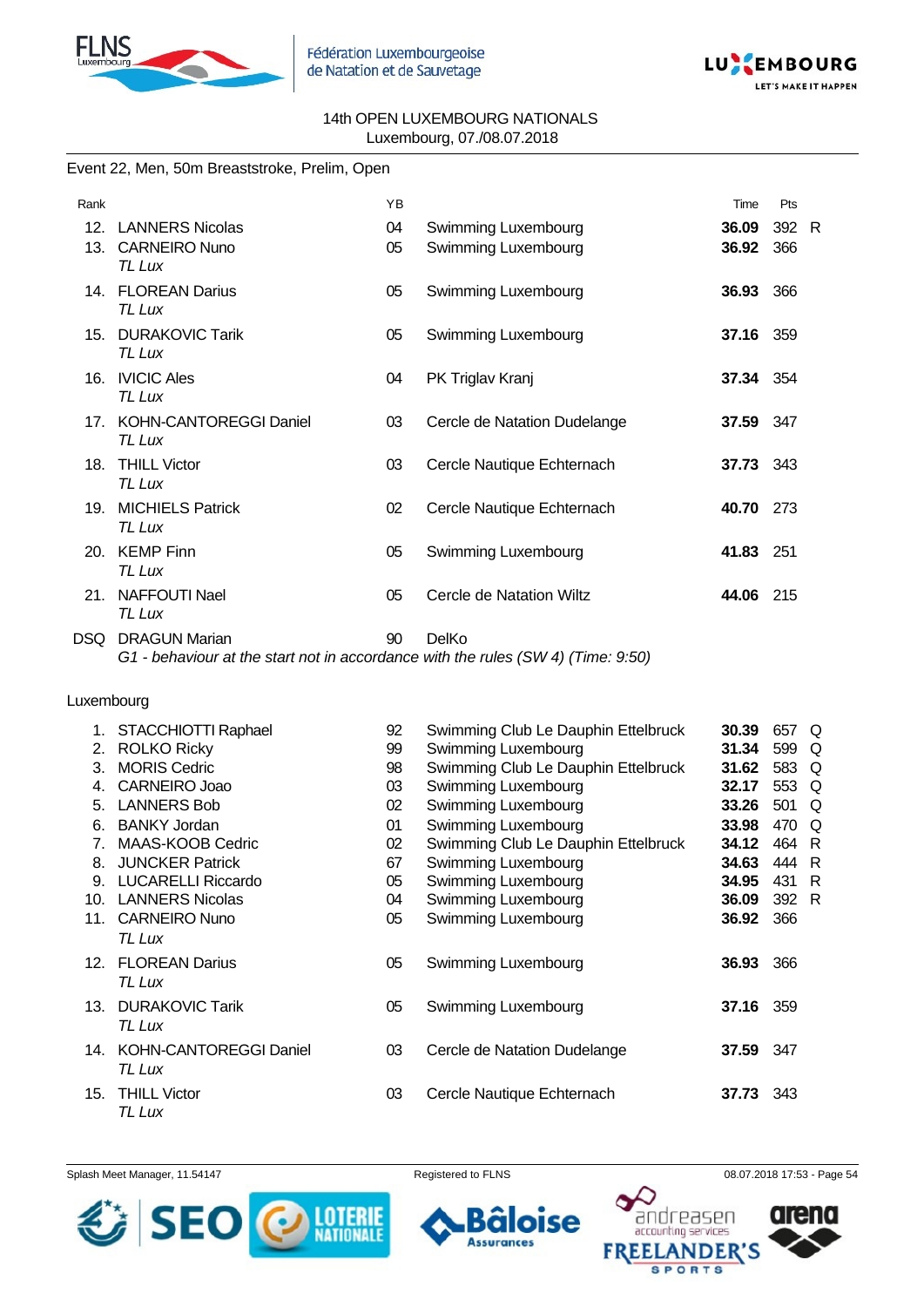

Event 22, Men, 50m Breaststroke, Prelim, Luxembourg



#### 14th OPEN LUXEMBOURG NATIONALS Luxembourg, 07./08.07.2018

| Rank              |                                     |                | YΒ          |                                       |                         |                                                         | Time         | Pts   |                               |
|-------------------|-------------------------------------|----------------|-------------|---------------------------------------|-------------------------|---------------------------------------------------------|--------------|-------|-------------------------------|
| 16.               | <b>MICHIELS Patrick</b><br>TL Lux   |                | 02          | Cercle Nautique Echternach            |                         |                                                         | 40.70        | 273   |                               |
|                   | 17. KEMP Finn<br>TL Lux             |                | 05          | Swimming Luxembourg                   |                         |                                                         | 41.83        | 251   |                               |
|                   | 18. NAFFOUTI Nael<br>TL Lux         |                | 05          | Cercle de Natation Wiltz              |                         |                                                         | 44.06        | 215   |                               |
| Event 23          | 08.07.2018 - 9:52                   |                |             | Women, 50m Breaststroke               |                         |                                                         |              |       | Open<br><b>Results Prelim</b> |
|                   |                                     |                |             |                                       |                         |                                                         |              |       |                               |
| Meet Record       | <b>National Records</b>             | 31.28<br>33.86 | EINHORN Jil | LÚTHERSDÓTTIR Hrafnhildur             | <b>ISL</b><br><b>SL</b> | Luxembourg<br>Anvers (BEL)                              |              |       | 02.07.2017<br>26.01.2014      |
|                   | Luxembourg Champion: 41.00          |                |             |                                       |                         |                                                         |              |       |                               |
| Points: FINA 2017 |                                     |                |             |                                       |                         |                                                         |              |       |                               |
| Rank              |                                     |                | YB          |                                       |                         |                                                         | Time         | Pts   |                               |
| Open              |                                     |                |             |                                       |                         |                                                         |              |       |                               |
| 1.                | BLAHOVA Helena                      |                | 04          | Sportstyl Hradec Kralove              |                         |                                                         | 34.43        | 627 Q |                               |
|                   | 2. STANEK Katjusa                   |                | 98          | PK Triglav Kranj                      |                         |                                                         | 35.63        | 566   | Q                             |
|                   | 3. VILHJALMSDOTTIR Sunna Svanlaug   |                | $00\,$      | <b>Icelandic Swimming Association</b> |                         |                                                         | 35.64        | 565   | Q                             |
|                   | 4. KRISTJANSDOTTIR Maria Fanney     |                | $00\,$      | Icelandic Swimming Association        |                         |                                                         | 36.46        | 528   | Q                             |
|                   | 5. ALBERS Neele                     |                | 05          | Swimming Club Le Dauphin Ettelbruck   |                         |                                                         | 37.44        | 488   | Q                             |
|                   | 6. RIKKERT Helene                   |                | $00\,$      | Swimming Luxembourg                   |                         |                                                         | 37.61        | 481   | Q                             |
|                   | 7. LEONARD Lis                      |                | 05          | <b>Swimming Luxembourg</b>            |                         |                                                         | 38.40        | 452   | Q                             |
|                   | 8. PEDROSA ANTONIO Monica           |                | 03          | Cercle de Natation Diekirch           |                         |                                                         | 38.66        | 443   | Q                             |
|                   | 9. HAAG Nora                        |                | 04          | Swimming Club Redange                 |                         |                                                         | 38.80        | 438   | R                             |
|                   | 10. BORDONARO Madeleine             |                | 06          | Cercle Nautique Petange               |                         |                                                         | 39.65        | 411   | R                             |
|                   | 11. SILBEREISEN Caroline            |                | 90          | Schwammclub Deifferdang               |                         |                                                         | 40.41        | 388   | R                             |
|                   | 12. CARNEIRO Sofia<br><b>TL Lux</b> |                | 06          | Swimming Luxembourg                   |                         |                                                         | 41.57        | 356 R |                               |
|                   | 13. KESEROVIC Marine<br>TL Lux      |                | 02          | Cercle de Natation Dudelange          |                         |                                                         | 42.10 343    |       |                               |
|                   | 14. PAXTON Anastasia<br>TL Lux      |                | 01          | Cercle de Natation Dudelange          |                         |                                                         | 42.35        | - 337 |                               |
|                   | 15. LURKIN Mathilde<br>TL Lux       |                | 06          | <b>Swimming Luxembourg</b>            |                         |                                                         | 43.13 319    |       |                               |
|                   | 16. JEROMITO Chloe<br>TL Lux        |                | 05          | Cercle de Natation Dudelange          |                         |                                                         | 43.78 305    |       |                               |
|                   | DSQ BRAVACCINI Sabrina              |                | 95          | Swimming Luxembourg                   |                         | $\cdot$ $\cdot$ $\cdot$ $\cdot$ $\cdot$ $\cdot$ $\cdot$ | $\mathbf{r}$ |       |                               |

*G9 - has entered the water during a race / heat, where he / she was not nominated (disqualification from the next entered race) (SW 10.9) (Time: 9:59)*







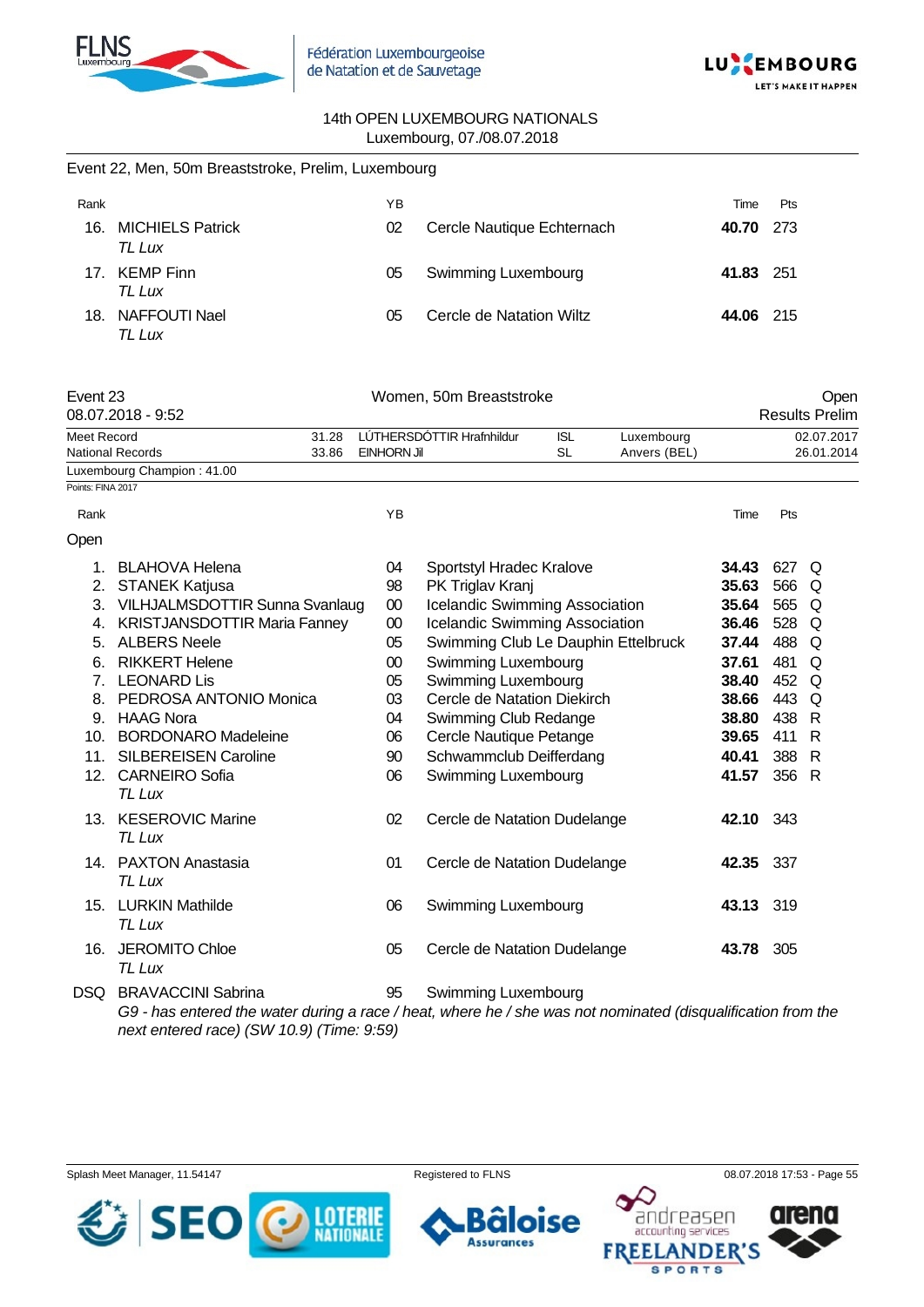



#### Event 23, Women, 50m Breaststroke, Prelim

#### Luxembourg

| 1.              | <b>ALBERS Neele</b>               | 05     | Swimming Club Le Dauphin Ettelbruck | 37.44            | 488 Q |     |
|-----------------|-----------------------------------|--------|-------------------------------------|------------------|-------|-----|
| 2.              | <b>RIKKERT Helene</b>             | $00\,$ | Swimming Luxembourg                 | 37.61            | 481   | O   |
| 3               | <b>LEONARD Lis</b>                | 05     | Swimming Luxembourg                 | 38.40            | 452 Q |     |
| 4.              | PEDROSA ANTONIO Monica            | 03     | Cercle de Natation Diekirch         | 38.66            | 443   | O   |
| 5.              | <b>HAAG Nora</b>                  | 04     | Swimming Club Redange               | 38.80            | 438   | - R |
| 6.              | <b>BORDONARO Madeleine</b>        | 06     | Cercle Nautique Petange             | 39.65            | 411   | - R |
| 7.              | <b>SILBEREISEN Caroline</b>       | 90     | Schwammclub Deifferdang             | 40.41            | 388 R |     |
|                 | 8. CARNEIRO Sofia<br>TL Lux       | 06     | Swimming Luxembourg                 | 41.57            | 356 R |     |
| 9.              | <b>KESEROVIC Marine</b><br>TL Lux | 02     | Cercle de Natation Dudelange        | <b>42.10</b> 343 |       |     |
| 10 <sub>1</sub> | <b>PAXTON Anastasia</b><br>TL Lux | 01     | Cercle de Natation Dudelange        | 42.35            | 337   |     |
| 11.             | <b>LURKIN Mathilde</b><br>TL Lux  | 06     | Swimming Luxembourg                 | 43.13 319        |       |     |
| 12.             | <b>JEROMITO Chloe</b><br>TL Lux   | 05     | Cercle de Natation Dudelange        | 43.78            | 305   |     |
|                 |                                   |        |                                     |                  |       |     |

DSQ BRAVACCINI Sabrina 95 Swimming Luxembourg *G9 - has entered the water during a race / heat, where he / she was not nominated (disqualification from the next entered race) (SW 10.9) (Time: 9:59)*

| Event 24          |                                |       | Men, 100m Backstroke                            |                      |             |    |                 | Open                  |
|-------------------|--------------------------------|-------|-------------------------------------------------|----------------------|-------------|----|-----------------|-----------------------|
|                   | 08.07.2018 - 9:56              |       |                                                 |                      |             |    |                 | <b>Results Prelim</b> |
| Meet Record       |                                | 56.59 | <b>OLVIK Andres</b>                             | <b>EST</b>           | Luxembourg  |    |                 | 17.06.2012            |
|                   | <b>National Records</b>        | 56.33 | SCHNEIDERS Jean-François                        | <b>CNW</b>           | Luxembourg  |    |                 | 29.05.2013            |
|                   | Luxembourg Champion: 1:11.50   |       |                                                 |                      |             |    |                 |                       |
| Points: FINA 2017 |                                |       |                                                 |                      |             |    |                 |                       |
| Rank              |                                | YB    |                                                 | Time                 | Pts         |    | 50 <sub>m</sub> | 100m                  |
| Open              |                                |       |                                                 |                      |             |    |                 |                       |
| 1.                | <b>CERNEK Adam</b>             | 99    | <b>PK Martin</b>                                |                      | 57.51 732 Q |    | 27.96           | 57.51                 |
| 2.                | <b>MANNES Max</b>              | 97    | Swimming Luxembourg                             |                      | 59.47 662 Q |    | 29.48           | 59.47                 |
| 3.                | <b>VOVK Nace</b>               | 02    | PK Triglav Kranj                                | 1:02.71 565 $\Omega$ |             |    | 30.86           | 1:02.71               |
| 4.                | <b>ZUPANEC Ales</b>            | 00    | PK Triglav Kranj                                | 1:03.14 553 $Q$      |             |    | 30.74           | 1:03.14               |
| 5.                | <b>BOSKAN Saso</b>             | 02    | PK Triglav Kranj                                | 1:03.47 545 Q        |             |    | 30.50           | 1:03.47               |
| 6.                | <b>GLADEK Nik</b>              | 03    | PK Triglav Kranj                                | 1:06.02 484 $\circ$  |             |    | 32.44           | 1:06.02               |
| 7.                | <b>MICHIELS Olivier</b>        | 01    | Cercle Nautique Echternach                      | 1:07.00 463 Q        |             |    | 32.05           | 1:07.00               |
| 8.                | <b>FABER Pol</b>               | 03    | Swimming Club Le Dauphin Ettelbru(1:08.43 435 Q |                      |             |    | 33.11           | 1:08.43               |
| 9.                | <b>PAJNTAR Rozle</b>           | 04    | PK Triglav Kranj                                | 1:08.57 432 R        |             |    | 33.42           | 1:08.57               |
| 10.               | <b>CARNEIRO Nuno</b>           | 05    | Swimming Luxembourg                             | 1:09.40 417          |             | -R | 33.50           | 1:09.40               |
| 11.               | <b>LESAGE Christophe</b>       | 02    | Swimming Luxembourg                             | 1:10.26 401          |             | R  | 34.13           | 1:10.26               |
| 12.               | <b>WAKEFIELD Andrew</b>        | 00    | Cercle de Natation Dudelange                    | 1:11.23 385 R        |             |    | 33.91           | 1:11.23               |
| 13.               | <b>RUBIOLO Nathan</b>          | 02    | Schwammclub Deifferdang                         | 1:11.36 383          |             |    | 35.76           | 1:11.36               |
| 14.               | <b>CAILLIAU Nils</b><br>TL Lux | 01    | Swimming Club Redange                           | 1:11.77 377          |             |    | 35.64           | 1:11.77               |
| 15.               | <b>KIRCH Felix</b><br>TL Lux   | 03    | Cercle de Natation Dudelange                    | 1:12.49 365          |             |    | 34.82           | 1:12.49               |

Splash Meet Manager, 11.54147 **Registered to FLNS Registered to FLNS** 08.07.2018 17:53 - Page 56

**Assurances** 

ise



andreasen accounting services **FRE IDER'** PORTS

n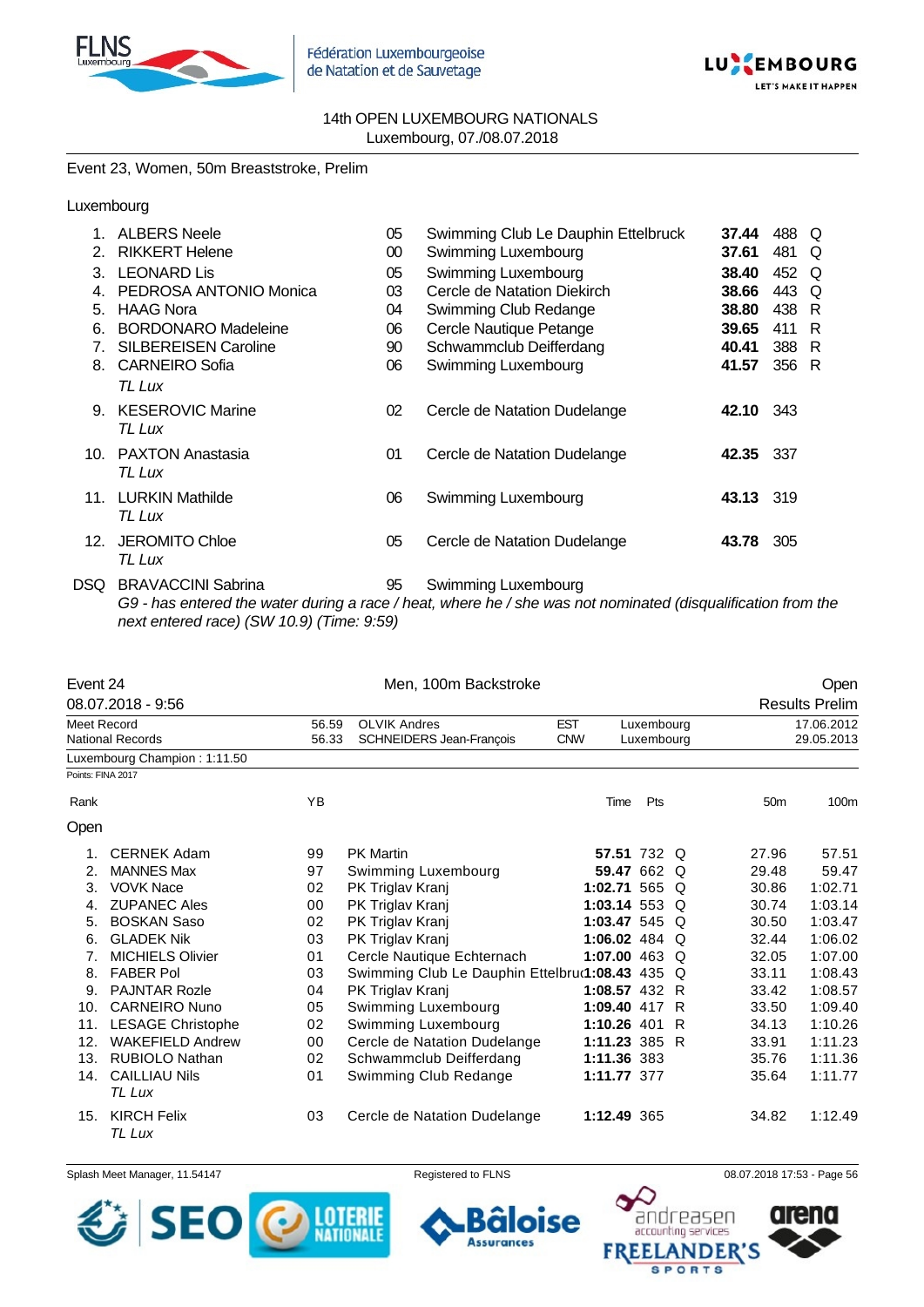



#### Event 24, Men, 100m Backstroke, Prelim, Open

| Rank |                                | YB |                              | Time        | Pts | 50 <sub>m</sub> | 100m    |
|------|--------------------------------|----|------------------------------|-------------|-----|-----------------|---------|
| 16.  | <b>GIRS Matheo</b><br>TL Lux   | 02 | Cercle de Natation Wiltz     | 1:12.69 362 |     | 34.84           | 1:12.69 |
| 17.  | <b>MORARU Matteo</b><br>TL Lux | 04 | Swimming Luxembourg          | 1:13.28 354 |     | 35.45           | 1:13.28 |
| 18.  | <b>DENTER Arthur</b><br>TL Lux | 04 | Cercle Nautique Echternach   | 1:14.18 341 |     | 35.57           | 1:14.18 |
| 19.  | <b>JOMINET Dan</b><br>TL Lux   | 03 | Swimming Luxembourg          | 1:15.83 319 |     | 36.63           | 1:15.83 |
| 20.  | SIMEONOV Vladimir<br>TL Lux    | 04 | Swimming Luxembourg          | 1:18.93 283 |     | 37.50           | 1:18.93 |
| 21.  | <b>KIRCH Paul</b><br>TL Lux    | 05 | Cercle de Natation Dudelange | 1:19.18 280 |     | 37.86           | 1:19.18 |
| 22.  | FETZ Tom<br>TL Lux             | 04 | Cercle Nautique Echternach   | 1:19.98 272 |     | 38.61           | 1:19.98 |
| 23.  | <b>OLINGER Liam</b><br>TL Lux  | 05 | Schwammclub Monnerech        | 1:22.87 244 |     | 39.10           | 1:22.87 |
| DSQ  | MOHR Sam                       | 04 | Cercle Nautique Echternach   |             |     |                 |         |

*TL Lux, D8 - upon the finish the swimmer did not touch the wall on the back (SW 6.6) (Time: 10:04)*

DNS OLIVEIRA RODRIGUES Ruben02 Schwimmklub Langenthal

Luxembourg

| <b>MANNES Max</b>       | 97                                                                                                                                                                                                                                                                                          | Swimming Luxembourg                    |                                                                                                                                                                                                                                                        |                                                                                                                                                                                                                                   | 29.48                                        | 59.47                                                       |
|-------------------------|---------------------------------------------------------------------------------------------------------------------------------------------------------------------------------------------------------------------------------------------------------------------------------------------|----------------------------------------|--------------------------------------------------------------------------------------------------------------------------------------------------------------------------------------------------------------------------------------------------------|-----------------------------------------------------------------------------------------------------------------------------------------------------------------------------------------------------------------------------------|----------------------------------------------|-------------------------------------------------------------|
|                         |                                                                                                                                                                                                                                                                                             |                                        |                                                                                                                                                                                                                                                        |                                                                                                                                                                                                                                   |                                              | 1:07.00                                                     |
| <b>FABER Pol</b>        | 03                                                                                                                                                                                                                                                                                          |                                        |                                                                                                                                                                                                                                                        |                                                                                                                                                                                                                                   | 33.11                                        | 1:08.43                                                     |
| <b>CARNEIRO Nuno</b>    | 05                                                                                                                                                                                                                                                                                          | Swimming Luxembourg                    |                                                                                                                                                                                                                                                        |                                                                                                                                                                                                                                   | 33.50                                        | 1:09.40                                                     |
|                         | 02                                                                                                                                                                                                                                                                                          | Swimming Luxembourg                    |                                                                                                                                                                                                                                                        | R                                                                                                                                                                                                                                 | 34.13                                        | 1:10.26                                                     |
| <b>WAKEFIELD Andrew</b> | 00                                                                                                                                                                                                                                                                                          | Cercle de Natation Dudelange           |                                                                                                                                                                                                                                                        |                                                                                                                                                                                                                                   | 33.91                                        | 1:11.23                                                     |
|                         | 02                                                                                                                                                                                                                                                                                          |                                        |                                                                                                                                                                                                                                                        |                                                                                                                                                                                                                                   | 35.76                                        | 1:11.36                                                     |
|                         |                                                                                                                                                                                                                                                                                             |                                        |                                                                                                                                                                                                                                                        |                                                                                                                                                                                                                                   |                                              | 1:11.77                                                     |
| TL Lux                  |                                                                                                                                                                                                                                                                                             |                                        |                                                                                                                                                                                                                                                        |                                                                                                                                                                                                                                   |                                              |                                                             |
|                         |                                                                                                                                                                                                                                                                                             |                                        |                                                                                                                                                                                                                                                        |                                                                                                                                                                                                                                   |                                              | 1:12.49                                                     |
| TL Lux                  |                                                                                                                                                                                                                                                                                             |                                        |                                                                                                                                                                                                                                                        |                                                                                                                                                                                                                                   |                                              |                                                             |
|                         |                                                                                                                                                                                                                                                                                             |                                        |                                                                                                                                                                                                                                                        |                                                                                                                                                                                                                                   |                                              | 1:12.69                                                     |
|                         |                                                                                                                                                                                                                                                                                             |                                        |                                                                                                                                                                                                                                                        |                                                                                                                                                                                                                                   |                                              |                                                             |
|                         |                                                                                                                                                                                                                                                                                             |                                        |                                                                                                                                                                                                                                                        |                                                                                                                                                                                                                                   |                                              |                                                             |
|                         |                                                                                                                                                                                                                                                                                             |                                        |                                                                                                                                                                                                                                                        |                                                                                                                                                                                                                                   |                                              | 1:13.28                                                     |
|                         |                                                                                                                                                                                                                                                                                             |                                        |                                                                                                                                                                                                                                                        |                                                                                                                                                                                                                                   |                                              |                                                             |
|                         | 04                                                                                                                                                                                                                                                                                          |                                        |                                                                                                                                                                                                                                                        |                                                                                                                                                                                                                                   | 35.57                                        | 1:14.18                                                     |
| TL Lux                  |                                                                                                                                                                                                                                                                                             |                                        |                                                                                                                                                                                                                                                        |                                                                                                                                                                                                                                   |                                              |                                                             |
|                         |                                                                                                                                                                                                                                                                                             |                                        |                                                                                                                                                                                                                                                        |                                                                                                                                                                                                                                   |                                              | 1:15.83                                                     |
|                         |                                                                                                                                                                                                                                                                                             |                                        |                                                                                                                                                                                                                                                        |                                                                                                                                                                                                                                   |                                              |                                                             |
|                         |                                                                                                                                                                                                                                                                                             |                                        |                                                                                                                                                                                                                                                        |                                                                                                                                                                                                                                   |                                              |                                                             |
|                         | 04                                                                                                                                                                                                                                                                                          | Swimming Luxembourg                    |                                                                                                                                                                                                                                                        |                                                                                                                                                                                                                                   |                                              | 1:18.93                                                     |
| TL Lux                  |                                                                                                                                                                                                                                                                                             |                                        |                                                                                                                                                                                                                                                        |                                                                                                                                                                                                                                   |                                              |                                                             |
|                         |                                                                                                                                                                                                                                                                                             |                                        |                                                                                                                                                                                                                                                        |                                                                                                                                                                                                                                   | 37.86                                        | 1:19.18                                                     |
| TL Lux                  |                                                                                                                                                                                                                                                                                             |                                        |                                                                                                                                                                                                                                                        |                                                                                                                                                                                                                                   |                                              |                                                             |
|                         | <b>MICHIELS Olivier</b><br>5. LESAGE Christophe<br><b>RUBIOLO Nathan</b><br><b>CAILLIAU Nils</b><br>9. KIRCH Felix<br><b>GIRS Matheo</b><br>TL Lux<br><b>MORARU Matteo</b><br>TL Lux<br>12. DENTER Arthur<br>13. JOMINET Dan<br>TL Lux<br>14. SIMEONOV Vladimir<br><b>KIRCH Paul</b><br>15. | 01<br>01<br>03<br>02<br>04<br>03<br>05 | Cercle Nautique Echternach<br>Schwammclub Deifferdang<br>Swimming Club Redange<br>Cercle de Natation Dudelange<br>Cercle de Natation Wiltz<br>Swimming Luxembourg<br>Cercle Nautique Echternach<br>Swimming Luxembourg<br>Cercle de Natation Dudelange | Swimming Club Le Dauphin Ettelbru(1:08.43 435<br>1:09.40 417<br>1:10.26 401<br>1:11.23 385<br>1:11.36 383<br>1:11.77 377<br>1:12.49 365<br>1:12.69 362<br>1:13.28 354<br>1:14.18 341<br>1:15.83 319<br>1:18.93 283<br>1:19.18 280 | 59.47 662 Q<br>1:07.00 463 Q<br>Q<br>R<br>-R | 32.05<br>35.64<br>34.82<br>34.84<br>35.45<br>36.63<br>37.50 |

Splash Meet Manager, 11.54147 **Registered to FLNS Registered to FLNS** 08.07.2018 17:53 - Page 57



se **Assurances** 



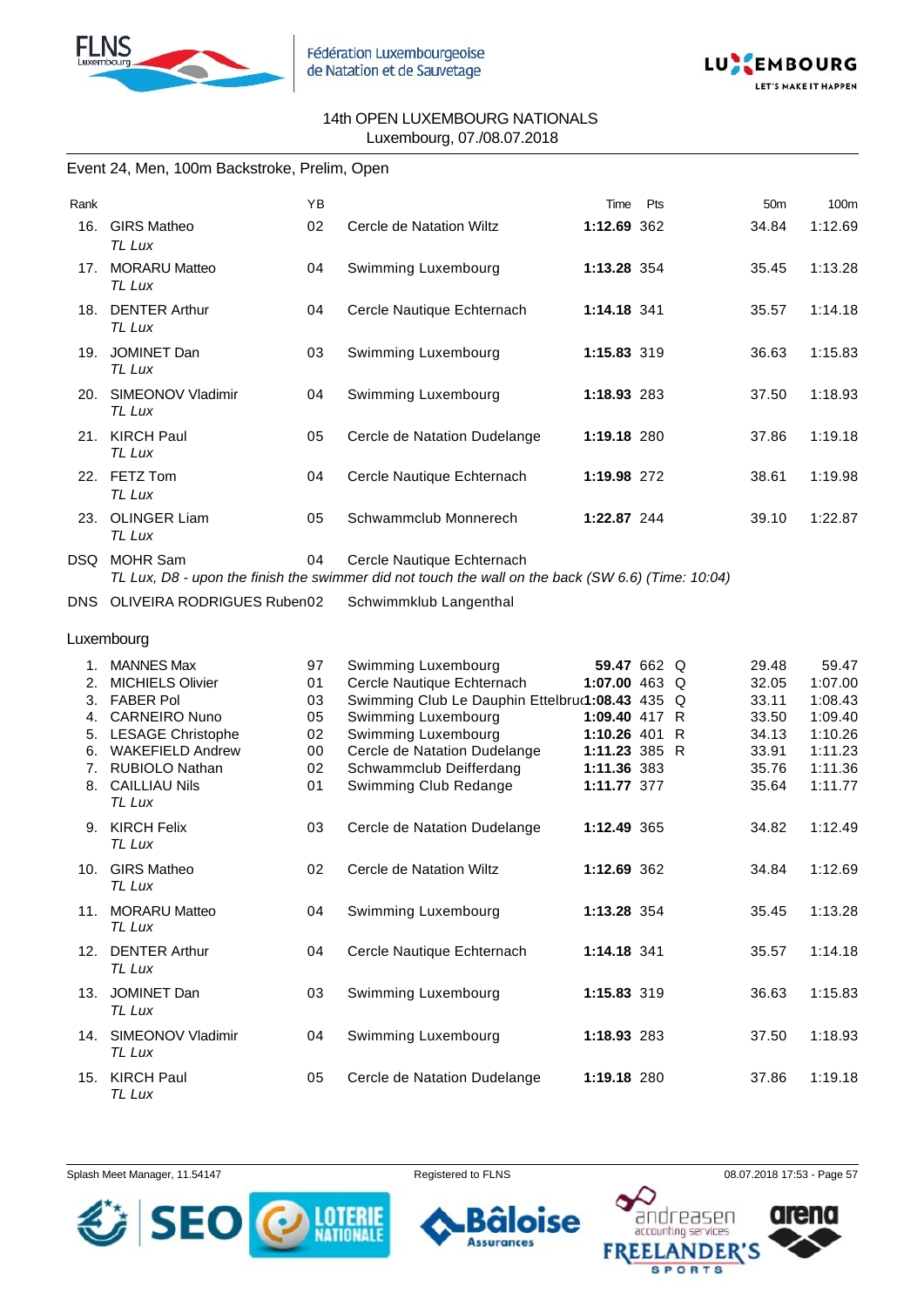



|      | Event 24, Men, 100m Backstroke, Prelim, Luxembourg                                    |                      |                                                                                                                                   |                                             |               |                                  |                                          |
|------|---------------------------------------------------------------------------------------|----------------------|-----------------------------------------------------------------------------------------------------------------------------------|---------------------------------------------|---------------|----------------------------------|------------------------------------------|
| Rank |                                                                                       | <b>YB</b>            |                                                                                                                                   | Time                                        | Pts           | 50 <sub>m</sub>                  | 100m                                     |
|      | 16. FETZ Tom<br>TL Lux                                                                | 04                   | Cercle Nautique Echternach                                                                                                        | 1:19.98 272                                 |               | 38.61                            | 1:19.98                                  |
|      | 17. OLINGER Liam<br>TL Lux                                                            | 05                   | Schwammclub Monnerech                                                                                                             | 1:22.87 244                                 |               | 39.10                            | 1:22.87                                  |
|      | DSQ MOHR Sam                                                                          | 04                   | Cercle Nautique Echternach<br>TL Lux, D8 - upon the finish the swimmer did not touch the wall on the back (SW 6.6) (Time: 10:04)  |                                             |               |                                  |                                          |
|      | Luxembourg Juniors                                                                    |                      |                                                                                                                                   |                                             |               |                                  |                                          |
|      | 1. MICHIELS Olivier<br>2. WAKEFIELD Andrew<br>3. CAILLIAU Nils<br>TL Lux              | 01<br>00<br>01       | Cercle Nautique Echternach<br>Cercle de Natation Dudelange<br>Swimming Club Redange                                               | 1:11.23 385 R<br>1:11.77 377                | 1:07.00 463 Q | 32.05<br>33.91<br>35.64          | 1:07.00<br>1:11.23<br>1:11.77            |
|      | Luxembourg Jeunes                                                                     |                      |                                                                                                                                   |                                             |               |                                  |                                          |
|      | 1. FABER Pol<br>2. LESAGE Christophe<br>3. RUBIOLO Nathan<br>4. KIRCH Felix<br>TL Lux | 03<br>02<br>02<br>03 | Swimming Club Le Dauphin Ettelbru(1:08.43 435 Q<br>Swimming Luxembourg<br>Schwammclub Deifferdang<br>Cercle de Natation Dudelange | 1:10.26 401 R<br>1:11.36 383<br>1:12.49 365 |               | 33.11<br>34.13<br>35.76<br>34.82 | 1:08.43<br>1:10.26<br>1:11.36<br>1:12.49 |
|      | 5. GIRS Matheo<br>TL Lux                                                              | 02                   | Cercle de Natation Wiltz                                                                                                          | 1:12.69 362                                 |               | 34.84                            | 1:12.69                                  |
| 6.   | JOMINET Dan<br>TL Lux                                                                 | 03                   | Swimming Luxembourg                                                                                                               | 1:15.83 319                                 |               | 36.63                            | 1:15.83                                  |
|      | <b>Luxembourg Pupilles</b>                                                            |                      |                                                                                                                                   |                                             |               |                                  |                                          |
|      | 1. CARNEIRO Nuno<br>2. MORARU Matteo<br>TL Lux                                        | 05<br>04             | Swimming Luxembourg<br>Swimming Luxembourg                                                                                        | 1:13.28 354                                 | 1:09.40 417 R | 33.50<br>35.45                   | 1:09.40<br>1:13.28                       |
|      | 3. DENTER Arthur<br>TL Lux                                                            | 04                   | Cercle Nautique Echternach                                                                                                        | 1:14.18 341                                 |               | 35.57                            | 1:14.18                                  |
|      | 4. SIMEONOV Vladimir<br>TL Lux                                                        | 04                   | Swimming Luxembourg                                                                                                               | 1:18.93 283                                 |               | 37.50                            | 1:18.93                                  |
| 5.   | <b>KIRCH Paul</b><br>TL Lux                                                           | 05                   | Cercle de Natation Dudelange                                                                                                      | 1:19.18 280                                 |               | 37.86                            | 1:19.18                                  |
| 6.   | FETZ Tom<br>TL Lux                                                                    | 04                   | Cercle Nautique Echternach                                                                                                        | 1:19.98 272                                 |               | 38.61                            | 1:19.98                                  |
|      | 7. OLINGER Liam<br>TL Lux                                                             | 05                   | Schwammclub Monnerech                                                                                                             | 1:22.87 244                                 |               | 39.10                            | 1:22.87                                  |
| DSQ  | <b>MOHR Sam</b>                                                                       | 04                   | Cercle Nautique Echternach                                                                                                        |                                             |               |                                  |                                          |

*TL Lux, D8 - upon the finish the swimmer did not touch the wall on the back (SW 6.6) (Time: 10:04)*

Splash Meet Manager, 11.54147 Registered to FLNS 68.07.2018 17:53 - Page 58



ise **Assurances** 



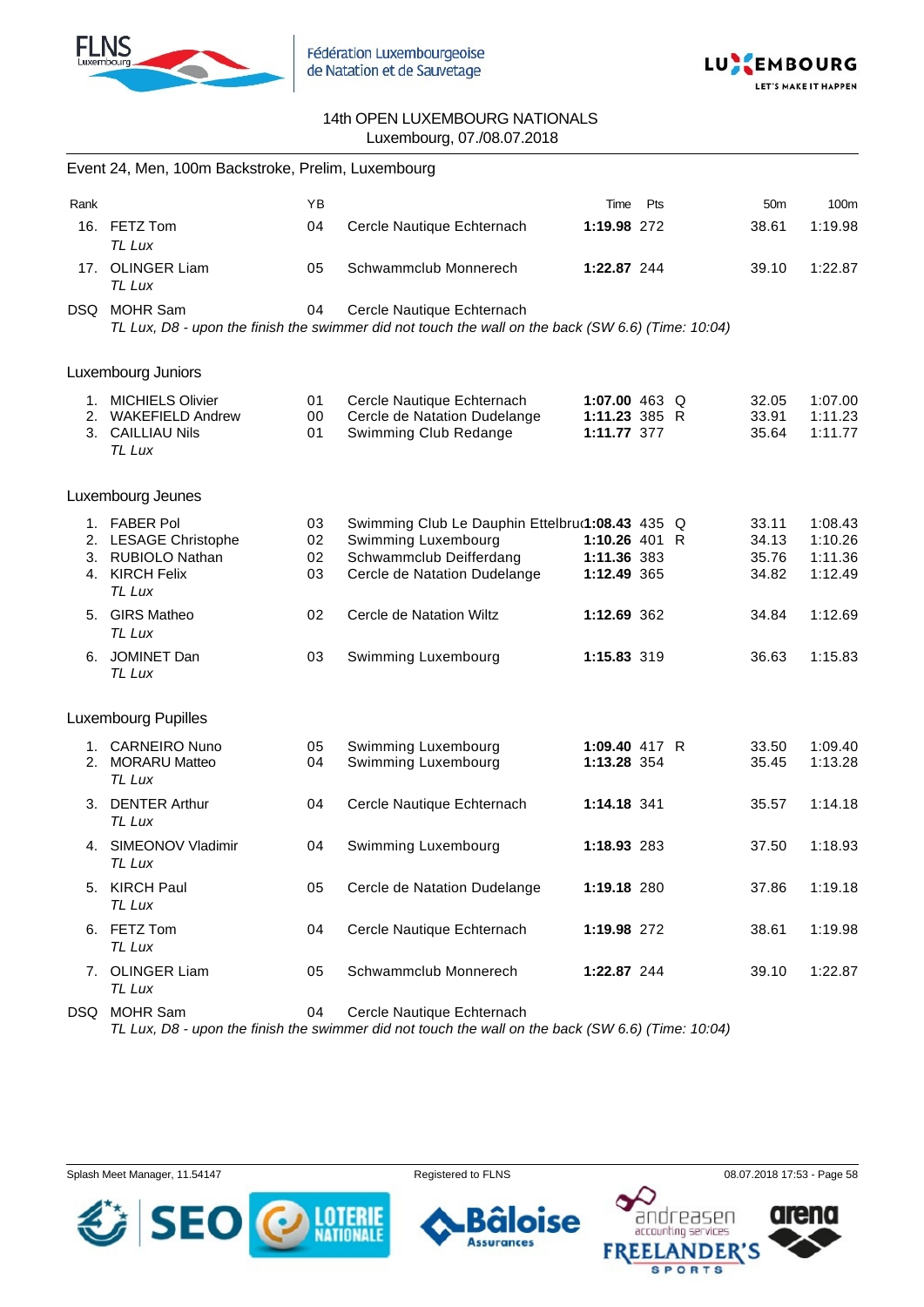



| Event 25    | 08.07.2018 - 10:04                        |                    | Women, 100m Backstroke                          |                         |                 |                          |  |                 | Open<br><b>Results Prelim</b> |
|-------------|-------------------------------------------|--------------------|-------------------------------------------------|-------------------------|-----------------|--------------------------|--|-----------------|-------------------------------|
| Meet Record | <b>National Records</b>                   | 1:02.71<br>1:02.97 | <b>NERI Veronica</b><br><b>ROLKO Sarah</b>      | <b>ITA</b><br><b>SL</b> |                 | Luxembourg<br>Rome (ITA) |  |                 | 03.07.2016<br>27.07.2009      |
|             | Luxembourg Champion: 1:20.00              |                    |                                                 |                         |                 |                          |  |                 |                               |
|             | Points: FINA 2017                         |                    |                                                 |                         |                 |                          |  |                 |                               |
| Rank        |                                           | YB                 |                                                 |                         | Time            | Pts                      |  | 50 <sub>m</sub> | 100m                          |
| Open        |                                           |                    |                                                 |                         |                 |                          |  |                 |                               |
|             | 1. SKULJ Ana                              | 01                 | PK Triglav Kranj                                |                         | 1:07.23 646 Q   |                          |  | 32.83           | 1:07.23                       |
|             | 2. ROBERTSDOTTIR Katarina                 | 00                 | Icelandic Swimming Association                  |                         | 1:08.59 608 $Q$ |                          |  | 33.65           | 1:08.59                       |
|             | 3. RICCI Giorgia Michela                  | 02                 | Swimming Luxembourg                             |                         | 1:08.72 604 Q   |                          |  | 33.05           | 1:08.72                       |
|             | 4. FABER Maiti                            | 01                 | Swimming Club Le Dauphin Ettelbru(1:08.76 603 Q |                         |                 |                          |  | 33.58           | 1:08.76                       |
|             | 5. VANDERSCHRICK Laura                    | 02                 | Swimming Luxembourg                             |                         | 1:09.08 595 $Q$ |                          |  | 33.06           | 1:09.08                       |
|             | 6. BLACK Rachael                          | 01                 | Cercle de Natation Dudelange                    |                         | 1:09.18 592 $Q$ |                          |  | 33.43           | 1:09.18                       |
|             | 7. BLACK Sarah                            | 01                 | Cercle de Natation Dudelange                    |                         | 1:09.95 573 Q   |                          |  | 33.13           | 1:09.95                       |
|             | 8. POGACAR Zala                           | 04                 | PK Triglav Kranj                                |                         | 1:14.26 479 Q   |                          |  | 36.07           | 1:14.26                       |
|             | 9. RIKKERT Helene                         | 00                 | Swimming Luxembourg                             |                         | 1:14.56 473 R   |                          |  | 35.76           | 1:14.56                       |
|             | 10. WIRTH Mandy                           | 00                 | Cercle Nautique Petange                         |                         | 1:16.24 443 R   |                          |  | 35.74           | 1:16.24                       |
|             | 11. BROICH Louisa Marie                   | 03                 | Postsportverein Trier                           |                         | 1:16.37 440 R   |                          |  | 36.26           | 1:16.37                       |
|             | 12. FETZ Melanie                          | 01                 | Cercle Nautique Echternach                      |                         | 1:16.99 430 R   |                          |  | 36.28           | 1:16.99                       |
|             | 13. BAUSTERT Magali                       | 05                 | Swimming Luxembourg                             |                         | 1:17.85 416     |                          |  | 37.50           | 1:17.85                       |
|             | 14. CARNEIRO Sofia                        | 06                 | Swimming Luxembourg                             |                         | 1:18.40 407     |                          |  | 38.50           | 1:18.40                       |
|             | 15. BROICH Lea-Sophie                     | 00                 | Postsportverein Trier                           |                         | 1:18.86 400     |                          |  | 37.73           | 1:18.86                       |
|             |                                           | 01                 |                                                 |                         |                 |                          |  |                 | 1:19.38                       |
|             | 16. HOLLERICH Anne<br>17. HORVAT Natascha | 03                 | Swimming Club Le Dauphin Ettelbru(1:19.38 392   |                         | 1:19.90 384     |                          |  | 37.96<br>38.05  | 1:19.90                       |
|             |                                           | 02                 | Schwimmklub Langenthal                          |                         |                 |                          |  | 38.64           | 1:20.06                       |
|             | 18. GLODT Kelly<br>TL Lux                 |                    | Swimming Club Redange                           |                         | 1:20.06 382     |                          |  |                 |                               |
|             | 19. TER HEEGDE Chantal<br>TL Lux          | 99                 | Cercle Nautique Echternach                      |                         | 1:21.62 361     |                          |  | 39.40           | 1:21.62                       |
|             | 20. DEVISCOUR Sarah<br><b>TL Lux</b>      | 05                 | Cercle Nautique Echternach                      |                         | 1:22.40 350     |                          |  | 40.74           | 1:22.40                       |
|             | 21. TER HEEGDE Lisa<br>TL Lux             | 02                 | Cercle Nautique Echternach                      |                         | 1:23.59 336     |                          |  | 40.56           | 1:23.59                       |
|             | 22. RIKKERT Elvire<br><b>TL Lux</b>       | 03                 | Swimming Luxembourg                             |                         | 1:24.64 323     |                          |  | 41.10           | 1:24.64                       |
|             | 23. ELCHEROTH Milly<br>TL Lux             | 03                 | Swimming Club Redange                           |                         | 1:25.47 314     |                          |  | 41.95           | 1:25.47                       |
|             | 24. LEONARD Lis<br>TL Lux                 | 05                 | Swimming Luxembourg                             |                         | 1:26.20 306     |                          |  | 41.02           | 1:26.20                       |
|             | 25. JEITZ-WAMPACH Mia<br>TL Lux           | 04                 | Cercle Nautique Echternach                      |                         | 1:27.52 292     |                          |  | 42.54           | 1:27.52                       |
|             | 26. CORREIA Eva<br>TL Lux                 | 05                 | Cercle de Natation Diekirch                     |                         | 1:27.63 291     |                          |  | 42.70           | 1:27.63                       |
|             | 27. BERTRANG Louana<br>TL Lux             | 06                 | Schwammclub Monnerech                           |                         | 1:35.76 223     |                          |  | 45.87           | 1:35.76                       |
|             | DSQ NOTHUM Gwen                           | 06                 | Swimming Club Redange                           |                         |                 |                          |  |                 |                               |

*TL Lux, D6 - turn not executed in accordance with the rules (SW 6.5) (Time: 10:22)*

Splash Meet Manager, 11.54147 **Registered to FLNS Registered to FLNS** 08.07.2018 17:53 - Page 59



**Assurances** 

ise

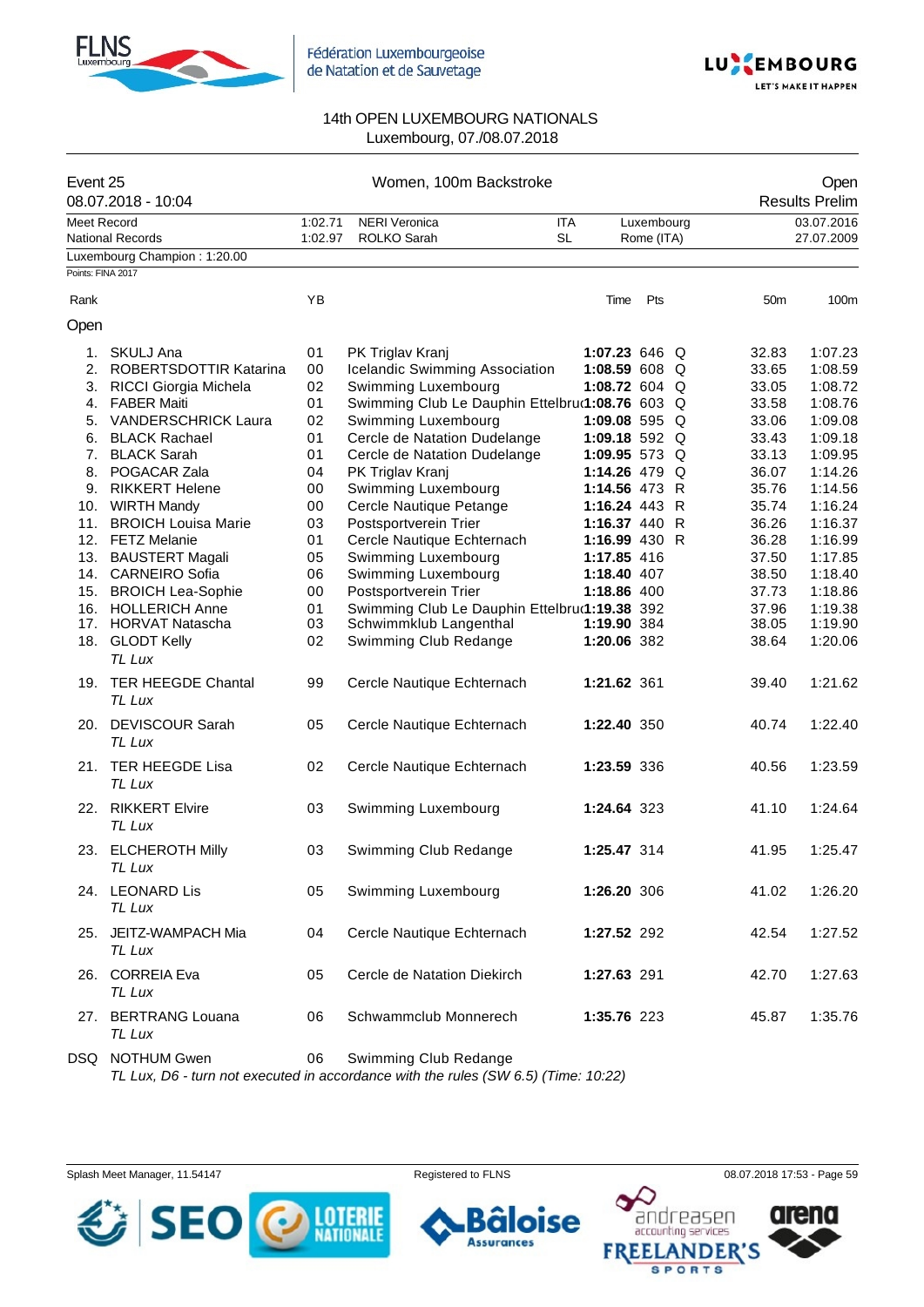



Event 25, Women, 100m Backstroke, Prelim

Luxembourg

|    | 1. RICCI Giorgia Michela      | 02 | Swimming Luxembourg                                                                                                             | 1:08.72 604 Q   |  | 33.05 | 1:08.72 |
|----|-------------------------------|----|---------------------------------------------------------------------------------------------------------------------------------|-----------------|--|-------|---------|
| 2. | <b>FABER Maiti</b>            | 01 | Swimming Club Le Dauphin Ettelbru(1:08.76 603 Q                                                                                 |                 |  | 33.58 | 1:08.76 |
| 3. | <b>VANDERSCHRICK Laura</b>    | 02 | Swimming Luxembourg                                                                                                             | 1:09.08 595 Q   |  | 33.06 | 1:09.08 |
|    | 4. BLACK Rachael              | 01 | Cercle de Natation Dudelange                                                                                                    | 1:09.18 592 Q   |  | 33.43 | 1:09.18 |
|    | 5. BLACK Sarah                | 01 | Cercle de Natation Dudelange                                                                                                    | 1:09.95 573 $Q$ |  | 33.13 | 1:09.95 |
|    | 6. RIKKERT Helene             | 00 | Swimming Luxembourg                                                                                                             | 1:14.56 473 R   |  | 35.76 | 1:14.56 |
| 7. | <b>WIRTH Mandy</b>            | 00 | Cercle Nautique Petange                                                                                                         | 1:16.24 443 R   |  | 35.74 | 1:16.24 |
| 8. | <b>FETZ Melanie</b>           | 01 | Cercle Nautique Echternach                                                                                                      | 1:16.99 430 R   |  | 36.28 | 1:16.99 |
| 9. | <b>BAUSTERT Magali</b>        | 05 | Swimming Luxembourg                                                                                                             | 1:17.85 416     |  | 37.50 | 1:17.85 |
|    | 10. CARNEIRO Sofia            | 06 | Swimming Luxembourg                                                                                                             | 1:18.40 407     |  | 38.50 | 1:18.40 |
|    | 11. HOLLERICH Anne            | 01 | Swimming Club Le Dauphin Ettelbrur1:19.38 392                                                                                   |                 |  | 37.96 | 1:19.38 |
|    | 12. GLODT Kelly               | 02 | Swimming Club Redange                                                                                                           | 1:20.06 382     |  | 38.64 | 1:20.06 |
|    | TL Lux                        |    |                                                                                                                                 |                 |  |       |         |
|    | 13. TER HEEGDE Chantal        | 99 | Cercle Nautique Echternach                                                                                                      | 1:21.62 361     |  | 39.40 | 1:21.62 |
|    | TL Lux                        |    |                                                                                                                                 |                 |  |       |         |
|    | 14. DEVISCOUR Sarah           | 05 | Cercle Nautique Echternach                                                                                                      | 1:22.40 350     |  | 40.74 | 1:22.40 |
|    | TL Lux                        |    |                                                                                                                                 |                 |  |       |         |
|    |                               |    |                                                                                                                                 |                 |  |       |         |
|    | 15. TER HEEGDE Lisa           | 02 | Cercle Nautique Echternach                                                                                                      | 1:23.59 336     |  | 40.56 | 1:23.59 |
|    | TL Lux                        |    |                                                                                                                                 |                 |  |       |         |
|    | 16. RIKKERT Elvire            | 03 | Swimming Luxembourg                                                                                                             | 1:24.64 323     |  | 41.10 | 1:24.64 |
|    | TL Lux                        |    |                                                                                                                                 |                 |  |       |         |
|    |                               |    |                                                                                                                                 |                 |  |       |         |
|    | 17. ELCHEROTH Milly<br>TL Lux | 03 | Swimming Club Redange                                                                                                           | 1:25.47 314     |  | 41.95 | 1:25.47 |
|    |                               |    |                                                                                                                                 |                 |  |       |         |
|    | 18. LEONARD Lis               | 05 | Swimming Luxembourg                                                                                                             | 1:26.20 306     |  | 41.02 | 1:26.20 |
|    | TL Lux                        |    |                                                                                                                                 |                 |  |       |         |
|    | 19. JEITZ-WAMPACH Mia         | 04 | Cercle Nautique Echternach                                                                                                      | 1:27.52 292     |  | 42.54 | 1:27.52 |
|    | TL Lux                        |    |                                                                                                                                 |                 |  |       |         |
|    |                               |    |                                                                                                                                 |                 |  |       |         |
|    | 20. CORREIA Eva               | 05 | Cercle de Natation Diekirch                                                                                                     | 1:27.63 291     |  | 42.70 | 1:27.63 |
|    | TL Lux                        |    |                                                                                                                                 |                 |  |       |         |
|    | 21. BERTRANG Louana           | 06 | Schwammclub Monnerech                                                                                                           | 1:35.76 223     |  | 45.87 | 1:35.76 |
|    | TL Lux                        |    |                                                                                                                                 |                 |  |       |         |
|    | DSQ NOTHUM Gwen               | 06 | Swimming Club Redange                                                                                                           |                 |  |       |         |
|    |                               |    | $T1$ , $1 \ldots$ Do the set consider the considered with the subscribit $(0.11/0.5)$ $(T_{\text{max}}^{\text{t}} \cdot 40.00)$ |                 |  |       |         |

*TL Lux, D6 - turn not executed in accordance with the rules (SW 6.5) (Time: 10:22)*

#### Luxembourg Juniors

| 1.<br>2. | RICCI Giorgia Michela<br><b>VANDERSCHRICK Laura</b><br>3. GLODT Kelly<br>TL Lux | 02<br>02<br>02 | Swimming Luxembourg<br>Swimming Luxembourg<br>Swimming Club Redange | 1:08.72 604 Q<br>1:09.08 595 $Q$<br>1:20.06 382 |  | 33.05<br>33.06<br>38.64 | 1:08.72<br>1:09.08<br>1:20.06 |
|----------|---------------------------------------------------------------------------------|----------------|---------------------------------------------------------------------|-------------------------------------------------|--|-------------------------|-------------------------------|
|          | 4. TER HEEGDE Lisa<br>TL Lux                                                    | 02             | Cercle Nautique Echternach                                          | 1:23.59 336                                     |  | 40.56                   | 1:23.59                       |
|          | 5. RIKKERT Elvire<br>TL Lux                                                     | 03             | Swimming Luxembourg                                                 | 1:24.64 323                                     |  | 41.10                   | 1:24.64                       |
|          | 6. ELCHEROTH Milly<br>$T1$ $\mu$                                                | 03             | Swimming Club Redange                                               | 1:25.47 314                                     |  | 41.95                   | 1:25.47                       |

Splash Meet Manager, 11.54147 **Registered to FLNS Registered to FLNS** 08.07.2018 17:53 - Page 60



ise **Assurances** 

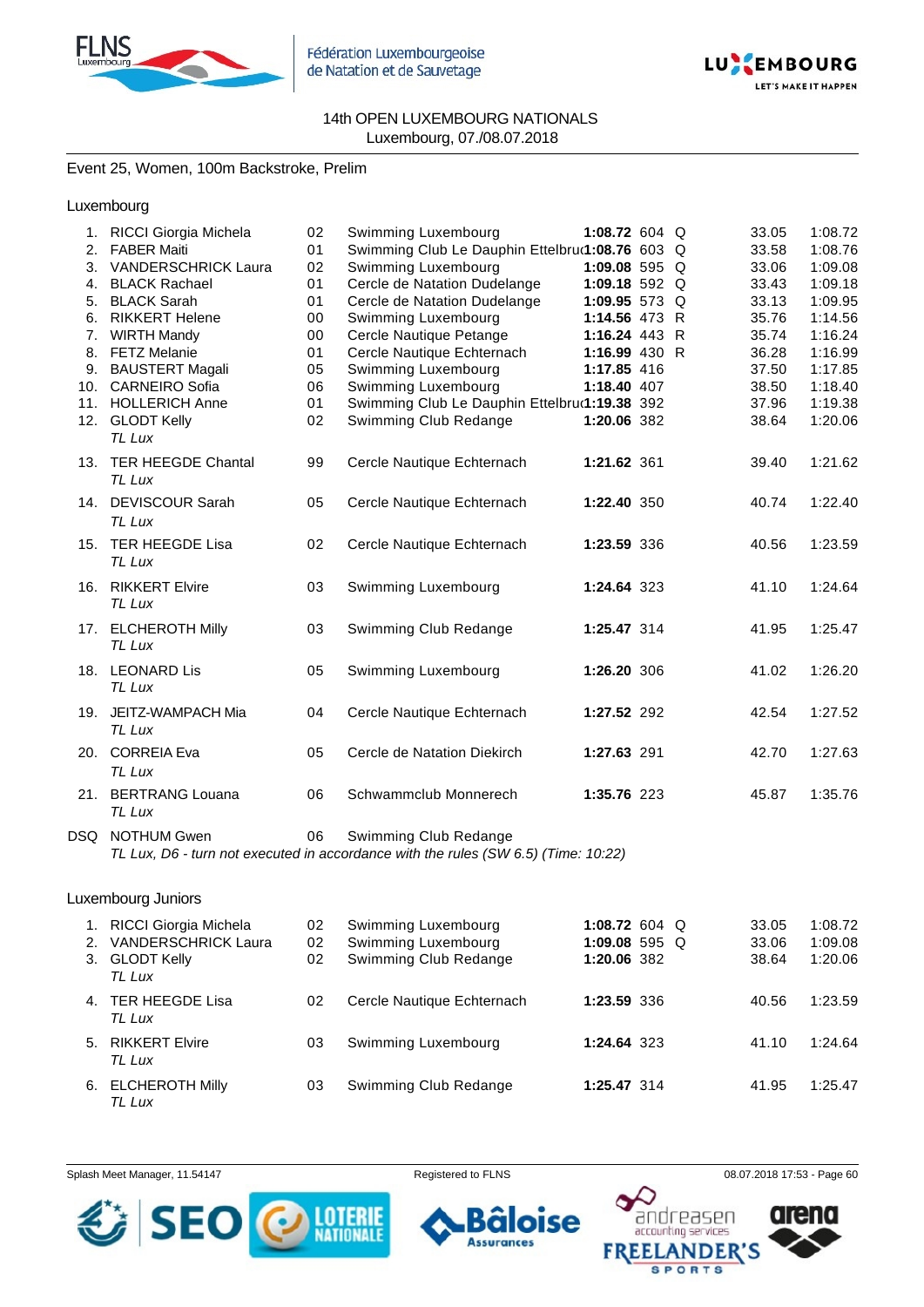



Event 25, Women, 100m Backstroke, Prelim

Luxembourg Jeunes

| 1.<br>2. | <b>BAUSTERT Magali</b><br><b>DEVISCOUR Sarah</b><br>TL Lux | 05<br>05 | Swimming Luxembourg<br>Cercle Nautique Echternach | 1:17.85 416<br>1:22.40 350 | 37.50<br>40.74 | 1:17.85<br>1:22.40 |
|----------|------------------------------------------------------------|----------|---------------------------------------------------|----------------------------|----------------|--------------------|
| 3.       | <b>LEONARD Lis</b><br>TL Lux                               | 05       | Swimming Luxembourg                               | 1:26.20 306                | 41.02          | 1:26.20            |
| 4.       | JEITZ-WAMPACH Mia<br>TL Lux                                | 04       | Cercle Nautique Echternach                        | 1:27.52 292                | 42.54          | 1:27.52            |
| 5.       | <b>CORREIA Eva</b><br>TL Lux                               | 05       | Cercle de Natation Diekirch                       | 1:27.63 291                | 42.70          | 1:27.63            |
|          | Luxembourg Pupilles                                        |          |                                                   |                            |                |                    |
| 2.       | CARNEIRO Sofia<br><b>BERTRANG Louana</b><br>TL Lux         | 06<br>06 | Swimming Luxembourg<br>Schwammclub Monnerech      | 1:18.40 407<br>1:35.76 223 | 38.50<br>45.87 | 1:18.40<br>1:35.76 |

DSQ NOTHUM Gwen 06 Swimming Club Redange *TL Lux, D6 - turn not executed in accordance with the rules (SW 6.5) (Time: 10:22)*

| Event 26 | 08.07.2018 - 10:13                               |    |         | Men, 200m Freestyle                 |             |                 |         |                  | Open<br><b>Results</b> |
|----------|--------------------------------------------------|----|---------|-------------------------------------|-------------|-----------------|---------|------------------|------------------------|
|          | Meet Record                                      |    | 1:48.71 | <b>MATHLOUTHI Ahmed</b>             | <b>TUN</b>  | Luxembourg      |         |                  | 16.06.2012             |
|          | National Records                                 |    | 1:49.61 | STACCHIOTTI Raphaël                 | <b>SCDE</b> | Rome (ITA)      |         |                  | 27.07.2009             |
|          | Luxembourg Champion: 2:20.00                     |    |         |                                     |             |                 |         |                  |                        |
|          |                                                  |    |         |                                     |             |                 |         |                  |                        |
| Rank     |                                                  | YB |         |                                     | Time        | 50 <sub>m</sub> | 100m    | 150 <sub>m</sub> | 200 <sub>m</sub>       |
| Open     |                                                  |    |         |                                     |             |                 |         |                  |                        |
|          | 1. BRANDENBURGER Pit<br>Open Luxembourg Champion | 95 |         | Schwammclub Deifferdang             | 1:51.36     | 26.16           | 54.41   | 1:23.18          | 1:51.36                |
|          | 2. STACCHIOTTI Raphael                           | 92 |         | Swimming Club Le Dauphin E1:51.67:k |             | 26.03           | 54.45   | 1:23.38          | 1:51.67                |
|          | 3. VETSCH Patrick                                | 99 |         | Schwimmgemeinschaft Liech1:52.51    |             | 26.21           | 54.79   | 1:23.49          | 1:52.51                |
| 4.       | <b>MANNES Max</b>                                | 97 |         | Swimming Luxembourg                 | 1:55.30     | 26.74           | 56.24   | 1:26.13          | 1:55.30                |
| 5.       | <b>SAUBER Bob</b>                                | 01 |         | Swimming Club Redange               | 1:57.35     | 27.03           | 56.31   | 1:27.14          | 1:57.35                |
| 6.       | MIZERA Daniel                                    | 99 |         | J&T Sport Team 28                   | 1:58.83     | 27.27           | 57.18   | 1:28.01          | 1:58.83                |
| 7.       | <b>BECKERS Felix</b>                             | 01 |         | Swimming Club Le Dauphin E2:01.77:k |             | 28.11           | 59.31   | 1:30.88          | 2:01.77                |
|          | 8. VANDERSCHRICK Stephar00                       |    |         | Swimming Luxembourg                 | 2:01.90     | 28.28           | 59.06   | 1:30.90          | 2:01.90                |
| 9.       | <b>BOKOV Rodion</b>                              | 03 |         | Swimming Luxembourg                 | 2:04.07     | 28.50           | 59.79   | 1:32.08          | 2:04.07                |
|          | 10. VOVK Nace                                    | 02 |         | PK Triglav Kranj                    | 2:05.59     | 29.28           | 1:00.70 | 1:32.80          | 2:05.59                |
| 11.      | CAPPELLO Federico                                | 84 |         | Swimming Luxembourg                 | 2:06.89     | 28.54           | 59.65   | 1:32.94          | 2:06.89                |
|          | 12. LANNERS Nicolas                              | 04 |         | Swimming Luxembourg                 | 2:10.34     | 29.01           | 1:01.96 | 1:37.29          | 2:10.34                |
|          | 13. WIRTH David                                  | 02 |         | Cercle Nautique Petange             | 2:11.37     | 29.71           | 1:03.60 | 1:38.46          | 2:11.37                |
| 14.      | <b>BOURCKEL Mike</b>                             | 03 |         | Cercle de Natation Wiltz            | 2:11.49     | 29.47           | 1:03.97 | 1:38.27          | 2:11.49                |
| 15.      | <b>MORARU Matteo</b>                             | 04 |         | Swimming Luxembourg                 | 2:11.64     | 29.41           | 1:03.57 | 1:38.23          | 2:11.64                |
|          | 16. GRILC Gregor                                 | 03 |         | PK Triglav Kranj                    | 2:11.94     | 30.56           | 1:04.63 | 1:38.62          | 2:11.94                |
| 17.      | <b>BOENTGES Kevin</b>                            | 03 |         | Cercle Nautique Petange             | 2:12.10     | 31.50           | 1:05.87 | 1:40.16          | 2:12.10                |
|          | <b>BANKY Jordan</b>                              | 01 |         | Swimming Luxembourg                 | 2:12.10     | 29.14           | 1:02.81 | 1:38.05          | 2:12.10                |
|          | 19. FLOREAN Darius                               | 05 |         | Swimming Luxembourg                 | 2:12.22     | 30.90           | 1:04.82 | 1:39.57          | 2:12.22                |
|          | 20. LUCARELLI Riccardo                           | 05 |         | Swimming Luxembourg                 | 2:12.33     | 30.54           | 1:04.27 | 1:39.23          | 2:12.33                |
|          | 21. CONSTANTINO CAEIRO DI030                     |    |         | Cercle de Natation Dudelang(2:13.52 |             | 30.29           | 1:04.22 | 1:39.57          | 2:13.52                |

Splash Meet Manager, 11.54147 **Registered to FLNS Registered to FLNS** 08.07.2018 17:53 - Page 61

**Assurances** 



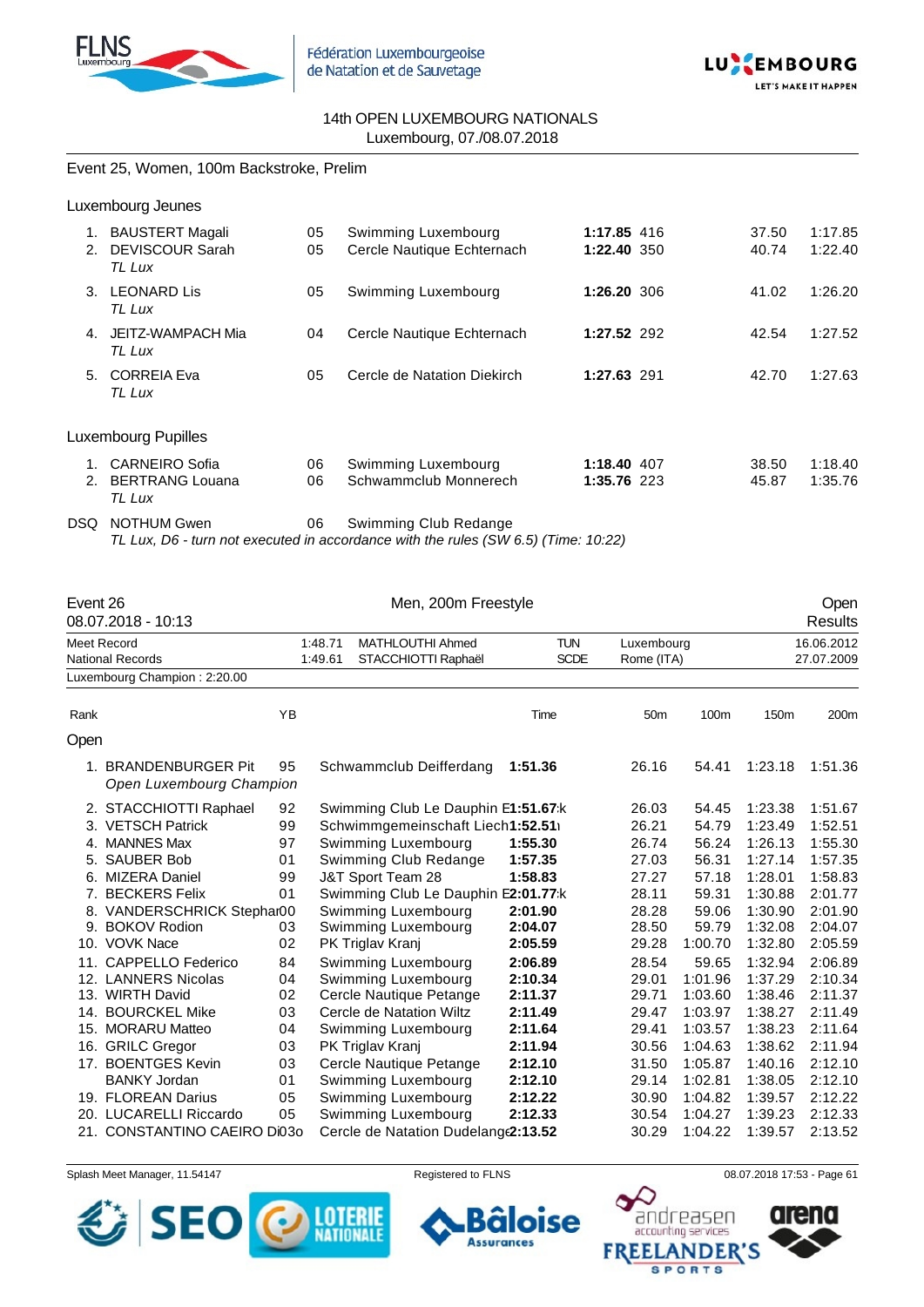



#### Event 26, Men, 200m Freestyle, Open

| Rank |                                                                                                            | YB                   |                                                                                                                                                   | Time                          | 50 <sub>m</sub>                           | 100m                                      | 150m                                                | 200m                                                |
|------|------------------------------------------------------------------------------------------------------------|----------------------|---------------------------------------------------------------------------------------------------------------------------------------------------|-------------------------------|-------------------------------------------|-------------------------------------------|-----------------------------------------------------|-----------------------------------------------------|
|      | 22. MICHIELS Olivier<br>23. LUKA Mory                                                                      | 01<br>04             | Cercle Nautique Echternach 2:14.40<br>Swimming Luxembourg                                                                                         | 2:15.62                       | 29.95<br>30.77                            | 1:04.21<br>1:04.97                        | 1:39.81<br>1:40.26                                  | 2:14.40<br>2:15.62                                  |
|      | 24. STAGGS Ted<br>25. KIRCH Felix<br>TL Lux                                                                | 02<br>03             | Cercle Nautique Petange<br>Cercle de Natation Dudelange2:22.51                                                                                    | 2:17.62                       | 31.06<br>32.66                            | 1:06.02<br>1:09.23                        | 1:42.05<br>1:45.72                                  | 2:17.62<br>2:22.51                                  |
|      | 26. DI PINTO Eric<br>TL Lux                                                                                | 03                   | Swimming Luxembourg                                                                                                                               | 2:24.37                       | 31.49                                     | 1:08.50                                   | 1:47.01                                             | 2:24.37                                             |
|      | 27. THILL Nicolas<br>TL Lux                                                                                | 05                   | Swimming Luxembourg                                                                                                                               | 2:24.83                       | 33.23                                     | 1:10.24                                   | 1:47.94                                             | 2:24.83                                             |
|      | 28. JOMINET Dan<br>TL Lux                                                                                  | 03                   | Swimming Luxembourg                                                                                                                               | 2:25.86                       | 33.49                                     | 1:11.79                                   | 1:50.37                                             | 2:25.86                                             |
|      | 29. VIGUIER Elyan<br>TL Lux                                                                                | 04                   | Swimming Luxembourg                                                                                                                               | 2:28.18                       | 34.50                                     | 1:12.79                                   | 1:51.93                                             | 2:28.18                                             |
|      | 30. GIRS Matheo<br>TL Lux                                                                                  | 02                   | Cercle de Natation Wiltz                                                                                                                          | 2:28.60                       | 32.89                                     | 1:10.46                                   | 1:50.78                                             | 2:28.60                                             |
|      | 31. THILL Victor<br>TL Lux                                                                                 | 03                   | Cercle Nautique Echternach 2:29.47                                                                                                                |                               | 33.24                                     | 1:11.42                                   | 1:50.90                                             | 2:29.47                                             |
|      | 32. KIRCH Paul<br>TL Lux                                                                                   | 05                   | Cercle de Natation Dudelang (2:30.20                                                                                                              |                               | 33.77                                     | 1:12.43                                   | 1:51.66                                             | 2:30.20                                             |
|      | 33. DENTER Arthur<br>TL Lux                                                                                | 04                   | Cercle Nautique Echternach 2:31.05                                                                                                                |                               | 34.50                                     | 1:13.86                                   | 1:53.68                                             | 2:31.05                                             |
|      | 34. NTAGANDA Alexis<br>TL Lux                                                                              | 05                   | Swimming Luxembourg                                                                                                                               | 2:32.80                       |                                           | 1:13.62                                   | 1:54.16                                             | 2:32.80                                             |
|      | 35. BOENTGES Kimi<br>TL Lux                                                                                | 05                   | Cercle Nautique Petange                                                                                                                           | 2:33.43                       | 35.15                                     | 1:17.19                                   | 1:56.49                                             | 2:33.43                                             |
|      | 36. SIMEONOV Vladimir<br>TL Lux                                                                            | 04                   | Swimming Luxembourg                                                                                                                               | 2:33.78                       | 34.59                                     | 1:13.76                                   | 1:54.20                                             | 2:33.78                                             |
|      | 37. MICHIELS Patrick<br>TL Lux                                                                             | 02                   | Cercle Nautique Echternach 2:34.54                                                                                                                |                               | 33.68                                     | 1:12.43                                   | 1:54.09                                             | 2:34.54                                             |
|      | 38. SUETOE Rafael<br>TL Lux                                                                                | 05                   | Swimming Luxembourg                                                                                                                               | 2:35.32                       | 34.33                                     | 1:14.97                                   | 1:57.03                                             | 2:35.32                                             |
|      | 39. FETZ Tom<br>TL Lux                                                                                     | 04                   | Cercle Nautique Echternach 2:45.54                                                                                                                |                               | 35.85                                     | 1:19.23                                   | 2:04.04                                             | 2:45.54                                             |
|      | 40. MOHR Sam<br>TL Lux                                                                                     | 04                   | Cercle Nautique Echternach 2:45.99                                                                                                                |                               | 36.69                                     | 1:19.69                                   | 2:04.58                                             | 2:45.99                                             |
|      | Luxembourg                                                                                                 |                      |                                                                                                                                                   |                               |                                           |                                           |                                                     |                                                     |
|      | 1. BRANDENBURGER Pit<br><b>Luxembourg Champion</b>                                                         | 95                   | Schwammclub Deifferdang                                                                                                                           | 1:51.36                       | 26.16                                     | 54.41                                     | 1:23.18                                             | 1:51.36                                             |
|      | 2. STACCHIOTTI Raphael<br>3. MANNES Max<br>4. SAUBER Bob<br>5. BECKERS Felix<br>6. VANDERSCHRICK Stephar00 | 92<br>97<br>01<br>01 | Swimming Club Le Dauphin E1:51.67:k<br>Swimming Luxembourg<br>Swimming Club Redange<br>Swimming Club Le Dauphin E2:01.77:k<br>Swimming Luxembourg | 1:55.30<br>1:57.35<br>2:01.90 | 26.03<br>26.74<br>27.03<br>28.11<br>28.28 | 54.45<br>56.24<br>56.31<br>59.31<br>59.06 | 1:23.38<br>1:26.13<br>1:27.14<br>1:30.88<br>1:30.90 | 1:51.67<br>1:55.30<br>1:57.35<br>2:01.77<br>2:01.90 |
|      | 7. BOKOV Rodion                                                                                            | 03                   | Swimming Luxembourg                                                                                                                               | 2:04.07                       | 28.50                                     | 59.79                                     | 1:32.08                                             | 2:04.07                                             |

Splash Meet Manager, 11.54147 **Registered to FLNS Registered to FLNS** 08.07.2018 17:53 - Page 62



oise 6 **Assurances** 

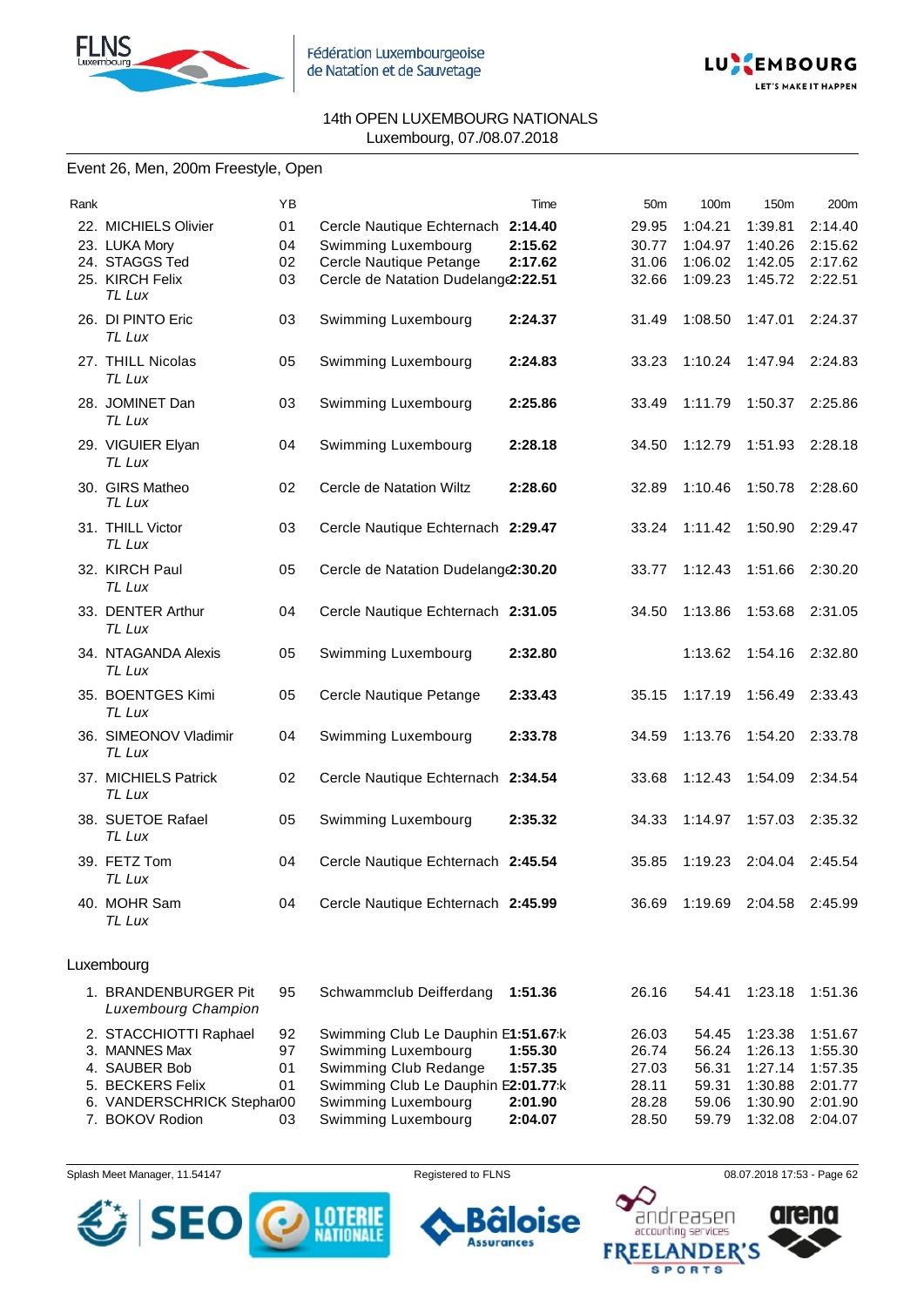



#### Event 26, Men, 200m Freestyle, Luxembourg

| Rank |                              | ΥB |                                     | Time    | 50 <sub>m</sub> | 100m    | 150m                      | 200m    |
|------|------------------------------|----|-------------------------------------|---------|-----------------|---------|---------------------------|---------|
|      | 8. CAPPELLO Federico         | 84 | Swimming Luxembourg                 | 2:06.89 | 28.54           | 59.65   | 1:32.94                   | 2:06.89 |
|      | 9. LANNERS Nicolas           | 04 | Swimming Luxembourg                 | 2:10.34 | 29.01           | 1:01.96 | 1:37.29                   | 2:10.34 |
|      | 10. WIRTH David              | 02 | Cercle Nautique Petange             | 2:11.37 | 29.71           | 1:03.60 | 1:38.46                   | 2:11.37 |
|      | 11. BOURCKEL Mike            | 03 | Cercle de Natation Wiltz            | 2:11.49 | 29.47           | 1:03.97 | 1:38.27                   | 2:11.49 |
|      | 12. MORARU Matteo            | 04 | Swimming Luxembourg                 | 2:11.64 | 29.41           | 1:03.57 | 1:38.23                   | 2:11.64 |
|      | 13. BOENTGES Kevin           | 03 | Cercle Nautique Petange             | 2:12.10 | 31.50           | 1:05.87 | 1:40.16                   | 2:12.10 |
|      | <b>BANKY Jordan</b>          | 01 | Swimming Luxembourg                 | 2:12.10 | 29.14           | 1:02.81 | 1:38.05                   | 2:12.10 |
|      | 15. FLOREAN Darius           | 05 | Swimming Luxembourg                 | 2:12.22 | 30.90           | 1:04.82 | 1:39.57                   | 2:12.22 |
|      | 16. LUCARELLI Riccardo       | 05 | Swimming Luxembourg                 | 2:12.33 | 30.54           | 1:04.27 | 1:39.23                   | 2:12.33 |
|      | 17. CONSTANTINO CAEIRO Di03o |    | Cercle de Natation Dudelang(2:13.52 |         | 30.29           | 1:04.22 | 1:39.57                   | 2:13.52 |
|      | 18. MICHIELS Olivier         | 01 | Cercle Nautique Echternach 2:14.40  |         | 29.95           | 1:04.21 | 1:39.81                   | 2:14.40 |
|      | 19. LUKA Mory                | 04 | Swimming Luxembourg                 | 2:15.62 | 30.77           | 1:04.97 | 1:40.26                   | 2:15.62 |
|      | 20. STAGGS Ted               | 02 | Cercle Nautique Petange             | 2:17.62 | 31.06           | 1:06.02 | 1:42.05                   | 2:17.62 |
|      | 21. KIRCH Felix              | 03 | Cercle de Natation Dudelange2:22.51 |         | 32.66           | 1:09.23 | 1:45.72                   | 2:22.51 |
|      | TL Lux                       |    |                                     |         |                 |         |                           |         |
|      | 22. DI PINTO Eric            | 03 | Swimming Luxembourg                 | 2:24.37 | 31.49           | 1:08.50 | 1:47.01                   | 2:24.37 |
|      | TL Lux                       |    |                                     |         |                 |         |                           |         |
|      |                              |    |                                     |         |                 |         |                           |         |
|      | 23. THILL Nicolas            | 05 | Swimming Luxembourg                 | 2:24.83 | 33.23           | 1:10.24 | 1:47.94                   | 2:24.83 |
|      | TL Lux                       |    |                                     |         |                 |         |                           |         |
|      | 24. JOMINET Dan              | 03 | Swimming Luxembourg                 | 2:25.86 | 33.49           | 1:11.79 | 1:50.37                   | 2:25.86 |
|      | TL Lux                       |    |                                     |         |                 |         |                           |         |
|      | 25. VIGUIER Elyan            | 04 | Swimming Luxembourg                 | 2:28.18 | 34.50           | 1:12.79 | 1:51.93                   | 2:28.18 |
|      | TL Lux                       |    |                                     |         |                 |         |                           |         |
|      |                              |    |                                     |         |                 |         |                           |         |
|      | 26. GIRS Matheo              | 02 | Cercle de Natation Wiltz            | 2:28.60 | 32.89           | 1:10.46 | 1:50.78                   | 2:28.60 |
|      | TL Lux                       |    |                                     |         |                 |         |                           |         |
|      | 27. THILL Victor             | 03 | Cercle Nautique Echternach 2:29.47  |         | 33.24           | 1:11.42 | 1:50.90                   | 2:29.47 |
|      | TL Lux                       |    |                                     |         |                 |         |                           |         |
|      | 28. KIRCH Paul               | 05 | Cercle de Natation Dudelang(2:30.20 |         | 33.77           | 1:12.43 | 1:51.66                   | 2:30.20 |
|      | TL Lux                       |    |                                     |         |                 |         |                           |         |
|      |                              |    |                                     |         |                 |         |                           |         |
|      | 29. DENTER Arthur            | 04 | Cercle Nautique Echternach 2:31.05  |         | 34.50           | 1:13.86 | 1:53.68                   | 2:31.05 |
|      | TL Lux                       |    |                                     |         |                 |         |                           |         |
|      | 30. NTAGANDA Alexis          | 05 | Swimming Luxembourg                 | 2:32.80 |                 | 1:13.62 | 1:54.16                   | 2:32.80 |
|      | TL Lux                       |    |                                     |         |                 |         |                           |         |
|      | 31. BOENTGES Kimi            | 05 | Cercle Nautique Petange             | 2:33.43 | 35.15           | 1:17.19 | 1:56.49                   | 2:33.43 |
|      | TL Lux                       |    |                                     |         |                 |         |                           |         |
|      |                              |    |                                     |         |                 |         |                           |         |
|      | 32. SIMEONOV Vladimir        | 04 | Swimming Luxembourg                 | 2:33.78 | 34.59           |         | 1:13.76  1:54.20  2:33.78 |         |
|      | TL Lux                       |    |                                     |         |                 |         |                           |         |
|      | 33. MICHIELS Patrick         | 02 | Cercle Nautique Echternach 2:34.54  |         | 33.68           | 1:12.43 | 1:54.09                   | 2:34.54 |
|      | TL Lux                       |    |                                     |         |                 |         |                           |         |
|      |                              |    |                                     |         |                 |         |                           |         |
|      | 34. SUETOE Rafael            | 05 | Swimming Luxembourg                 | 2:35.32 | 34.33           | 1:14.97 | 1:57.03                   | 2:35.32 |
|      | TL Lux                       |    |                                     |         |                 |         |                           |         |
|      | 35. FETZ Tom                 | 04 | Cercle Nautique Echternach 2:45.54  |         | 35.85           |         | 1:19.23 2:04.04           | 2:45.54 |
|      | TL Lux                       |    |                                     |         |                 |         |                           |         |
|      | 36. MOHR Sam                 | 04 |                                     |         |                 |         | 1:19.69 2:04.58 2:45.99   |         |
|      | TL Lux                       |    | Cercle Nautique Echternach 2:45.99  |         | 36.69           |         |                           |         |
|      |                              |    |                                     |         |                 |         |                           |         |



Ő ise 6 п **Assurances** 



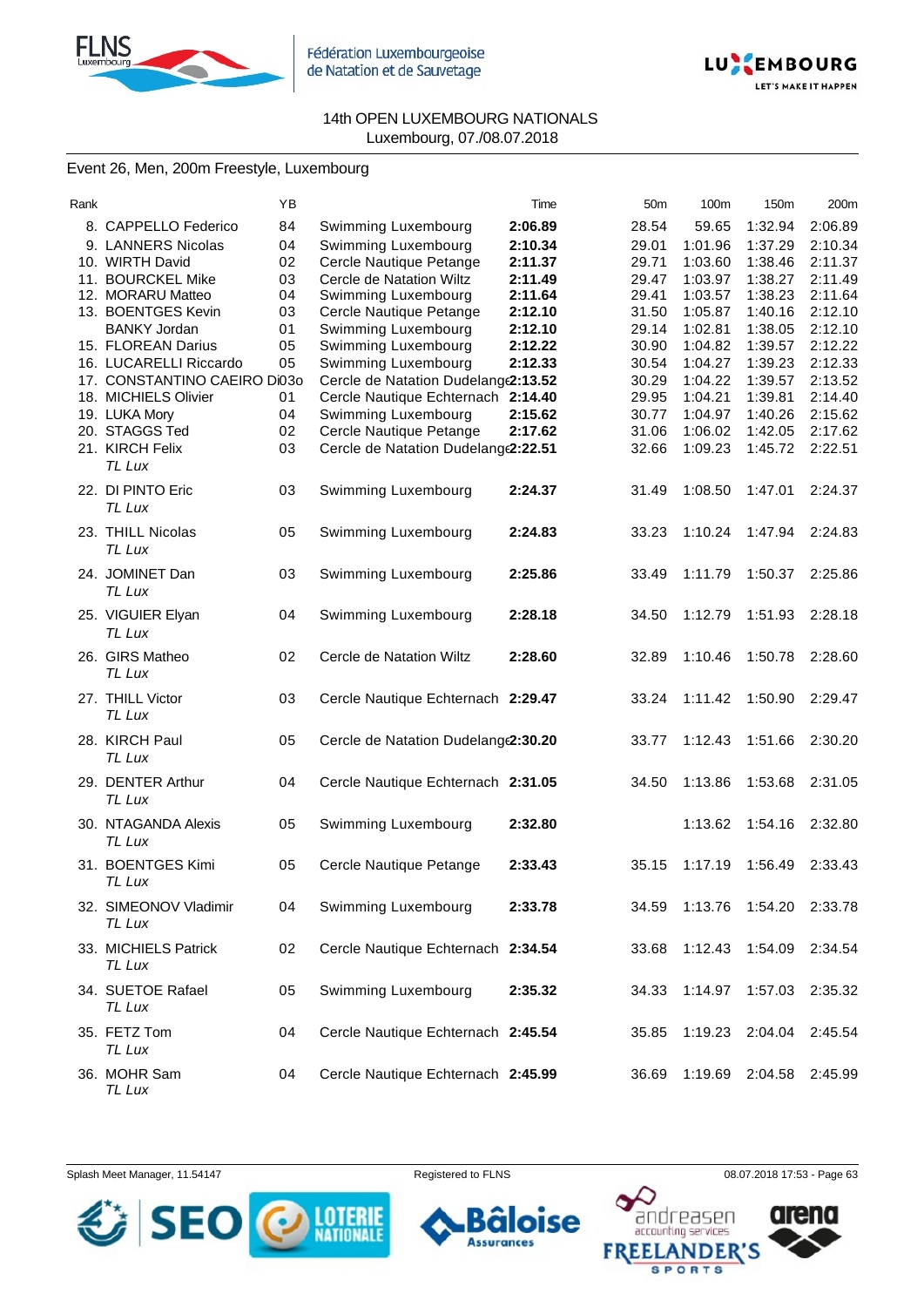



#### Event 26, Men, 200m Freestyle

Luxembourg Juniors

| 1. SAUBER Bob<br>2. BECKERS Felix<br>3. VANDERSCHRICK Stephar00<br>4. BANKY Jordan<br>5. MICHIELS Olivier                                                                                              | 01<br>01<br>01<br>01                         | Swimming Club Redange<br>Swimming Club Le Dauphin E2:01.77:k<br>Swimming Luxembourg<br>Swimming Luxembourg<br>Cercle Nautique Echternach                                                                                                                     | 1:57.35<br>2:01.90<br>2:12.10<br>2:14.40                                  | 27.03<br>28.11<br>28.28<br>29.14<br>29.95                                     | 56.31<br>59.31<br>59.06<br>1:02.81<br>1:04.21                                                 | 1:27.14<br>1:30.88<br>1:30.90<br>1:38.05<br>1:39.81                                             | 1:57.35<br>2:01.77<br>2:01.90<br>2:12.10<br>2:14.40                                             |
|--------------------------------------------------------------------------------------------------------------------------------------------------------------------------------------------------------|----------------------------------------------|--------------------------------------------------------------------------------------------------------------------------------------------------------------------------------------------------------------------------------------------------------------|---------------------------------------------------------------------------|-------------------------------------------------------------------------------|-----------------------------------------------------------------------------------------------|-------------------------------------------------------------------------------------------------|-------------------------------------------------------------------------------------------------|
| Luxembourg Jeunes                                                                                                                                                                                      |                                              |                                                                                                                                                                                                                                                              |                                                                           |                                                                               |                                                                                               |                                                                                                 |                                                                                                 |
| 1. BOKOV Rodion<br>2. WIRTH David<br>3. BOURCKEL Mike<br>4. BOENTGES Kevin<br>5. CONSTANTINO CAEIRO Di030<br>6. STAGGS Ted<br>7. KIRCH Felix<br>TL Lux<br>8. DI PINTO Eric<br>TL Lux<br>9. JOMINET Dan | 03<br>02<br>03<br>03<br>02<br>03<br>03<br>03 | Swimming Luxembourg<br>Cercle Nautique Petange<br>Cercle de Natation Wiltz<br>Cercle Nautique Petange<br>Cercle de Natation Dudelang(2:13.52<br>Cercle Nautique Petange<br>Cercle de Natation Dudelange2:22.51<br>Swimming Luxembourg<br>Swimming Luxembourg | 2:04.07<br>2:11.37<br>2:11.49<br>2:12.10<br>2:17.62<br>2:24.37<br>2:25.86 | 28.50<br>29.71<br>29.47<br>31.50<br>30.29<br>31.06<br>32.66<br>31.49<br>33.49 | 59.79<br>1:03.60<br>1:03.97<br>1:05.87<br>1:04.22<br>1:06.02<br>1:09.23<br>1:08.50<br>1:11.79 | 1:32.08<br>1:38.46<br>1:38.27<br>1:40.16<br>1:39.57<br>1:42.05<br>1:45.72<br>1:47.01<br>1:50.37 | 2:04.07<br>2:11.37<br>2:11.49<br>2:12.10<br>2:13.52<br>2:17.62<br>2:22.51<br>2:24.37<br>2:25.86 |
| TL Lux<br>10. GIRS Matheo<br>TL Lux                                                                                                                                                                    | 02                                           | Cercle de Natation Wiltz                                                                                                                                                                                                                                     | 2:28.60                                                                   | 32.89                                                                         | 1:10.46                                                                                       | 1:50.78                                                                                         | 2:28.60                                                                                         |
| 11. THILL Victor<br>TL Lux                                                                                                                                                                             | 03                                           | Cercle Nautique Echternach 2:29.47                                                                                                                                                                                                                           |                                                                           | 33.24                                                                         | 1:11.42                                                                                       | 1:50.90                                                                                         | 2:29.47                                                                                         |
| 12. MICHIELS Patrick<br>TL Lux                                                                                                                                                                         | 02                                           | Cercle Nautique Echternach 2:34.54                                                                                                                                                                                                                           |                                                                           | 33.68                                                                         | 1:12.43                                                                                       | 1:54.09                                                                                         | 2:34.54                                                                                         |
| Luxembourg Pupilles                                                                                                                                                                                    |                                              |                                                                                                                                                                                                                                                              |                                                                           |                                                                               |                                                                                               |                                                                                                 |                                                                                                 |
| 1. LANNERS Nicolas<br>2. MORARU Matteo<br>3. FLOREAN Darius<br>4. LUCARELLI Riccardo<br>5. LUKA Mory<br>6. THILL Nicolas<br>TL Lux                                                                     | 04<br>04<br>05<br>05<br>04<br>05             | Swimming Luxembourg<br>Swimming Luxembourg<br>Swimming Luxembourg<br>Swimming Luxembourg<br>Swimming Luxembourg<br>Swimming Luxembourg                                                                                                                       | 2:10.34<br>2:11.64<br>2:12.22<br>2:12.33<br>2:15.62<br>2:24.83            | 29.01<br>29.41<br>30.90<br>30.54<br>30.77<br>33.23                            | 1:01.96<br>1:03.57<br>1:04.82<br>1:04.27<br>1:04.97<br>1:10.24                                | 1:37.29<br>1:38.23<br>1:39.57<br>1:39.23<br>1:40.26<br>1:47.94                                  | 2:10.34<br>2:11.64<br>2:12.22<br>2:12.33<br>2:15.62<br>2:24.83                                  |
| 7. VIGUIER Elyan<br>TL Lux                                                                                                                                                                             | 04                                           | Swimming Luxembourg                                                                                                                                                                                                                                          | 2:28.18                                                                   | 34.50                                                                         | 1:12.79                                                                                       | 1:51.93                                                                                         | 2:28.18                                                                                         |
| 8. KIRCH Paul<br>TL Lux                                                                                                                                                                                | 05                                           | Cercle de Natation Dudelang(2:30.20                                                                                                                                                                                                                          |                                                                           | 33.77                                                                         | 1:12.43                                                                                       | 1:51.66                                                                                         | 2:30.20                                                                                         |
| 9. DENTER Arthur<br>TL Lux                                                                                                                                                                             | 04                                           | Cercle Nautique Echternach 2:31.05                                                                                                                                                                                                                           |                                                                           | 34.50                                                                         | 1:13.86                                                                                       | 1:53.68                                                                                         | 2:31.05                                                                                         |
| 10. NTAGANDA Alexis<br>TL Lux                                                                                                                                                                          | 05                                           | Swimming Luxembourg                                                                                                                                                                                                                                          | 2:32.80                                                                   |                                                                               | 1:13.62                                                                                       | 1:54.16                                                                                         | 2:32.80                                                                                         |
| 11. BOENTGES Kimi<br>TL Lux                                                                                                                                                                            | 05                                           | Cercle Nautique Petange                                                                                                                                                                                                                                      | 2:33.43                                                                   | 35.15                                                                         | 1:17.19                                                                                       | 1:56.49                                                                                         | 2:33.43                                                                                         |
| 12. SIMEONOV Vladimir<br>TL Lux                                                                                                                                                                        | 04                                           | Swimming Luxembourg                                                                                                                                                                                                                                          | 2:33.78                                                                   | 34.59                                                                         | 1:13.76                                                                                       | 1:54.20                                                                                         | 2:33.78                                                                                         |

Splash Meet Manager, 11.54147 **Registered to FLNS Registered to FLNS** 08.07.2018 17:53 - Page 64





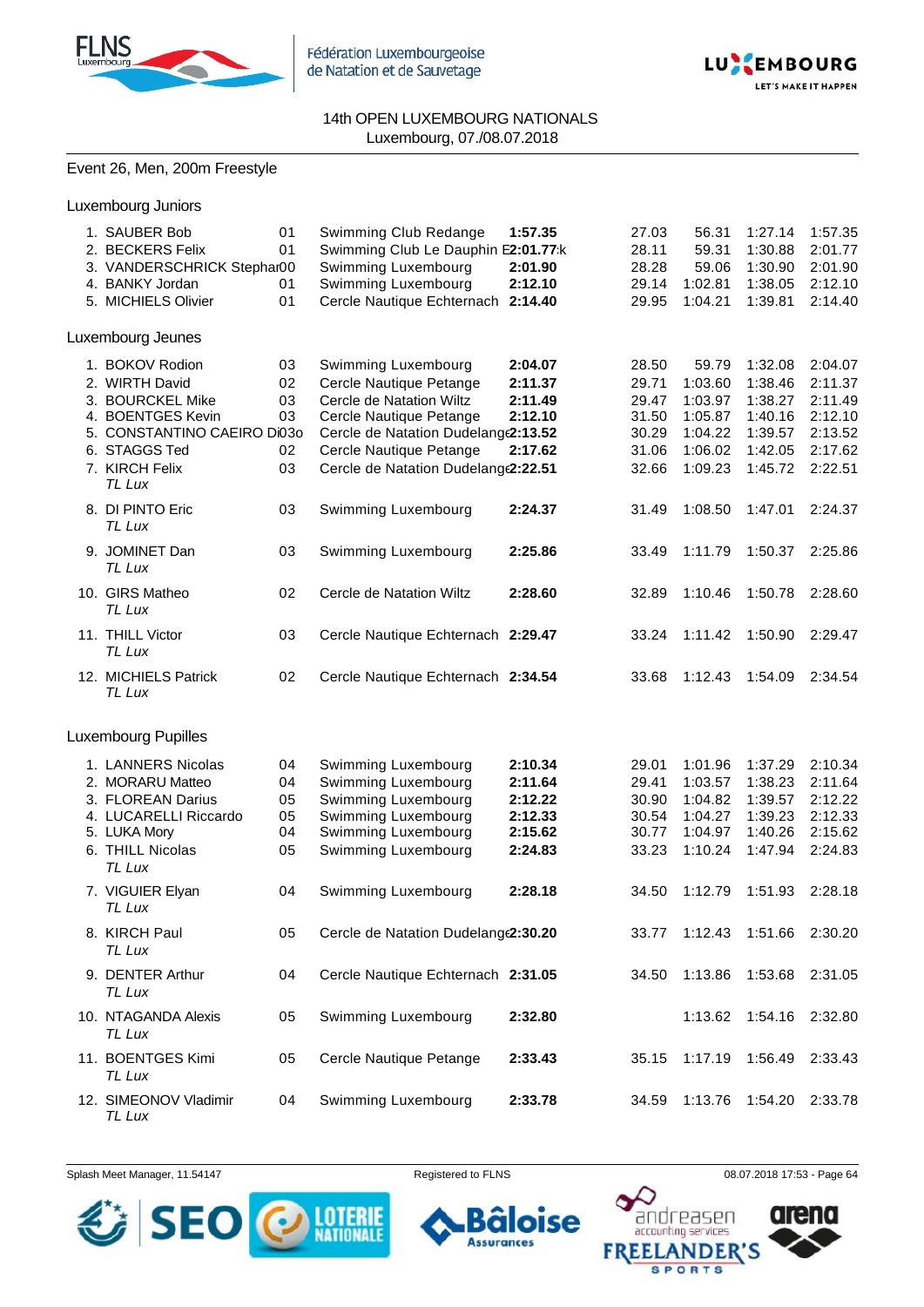



|                    | Event 26, Boys, 200m Freestyle, Luxembourg Pupilles |    |                                     |            |                 |              |         |                        |
|--------------------|-----------------------------------------------------|----|-------------------------------------|------------|-----------------|--------------|---------|------------------------|
| Rank               |                                                     | YB |                                     | Time       | 50 <sub>m</sub> | 100m         | 150m    | 200m                   |
|                    | 13. SUETOE Rafael<br>TL Lux                         | 05 | Swimming Luxembourg                 | 2:35.32    | 34.33           | 1:14.97      | 1:57.03 | 2:35.32                |
|                    | 14. FETZ Tom<br>TL Lux                              | 04 | Cercle Nautique Echternach 2:45.54  |            | 35.85           | 1:19.23      | 2:04.04 | 2:45.54                |
|                    | 15. MOHR Sam<br>TL Lux                              | 04 | Cercle Nautique Echternach 2:45.99  |            | 36.69           | 1:19.69      | 2:04.58 | 2:45.99                |
| Event 27           | 08.07.2018 - 10:32                                  |    | Women, 200m Freestyle               |            |                 |              |         | Open<br><b>Results</b> |
| <b>Meet Record</b> |                                                     |    | 2:00.50<br><b>TERINK Rieneke</b>    | <b>NED</b> | Luxembourg      |              |         | 30.06.2013             |
| National Records   |                                                     |    | 2:01.87<br><b>OLIVIER Monique</b>   | <b>SL</b>  |                 | Dublin (GBR) |         | 07.04.2018             |
|                    | Luxembourg Champion: 2:35.50                        |    |                                     |            |                 |              |         |                        |
| Rank               |                                                     | ΥB |                                     | Time       | 50 <sub>m</sub> | 100m         | 150m    | 200m                   |
| Open               |                                                     |    |                                     |            |                 |              |         |                        |
|                    | 1. BANKY Jacqueline<br>Open Luxembourg Champion     | 96 | Swimming Luxembourg                 | 2:07.07    | 29.07           | 1:01.37      | 1:34.16 | 2:07.07                |
|                    | 2. RICCI Nicole                                     | 04 | Swimming Luxembourg                 | 2:08.16    | 29.11           | 1:01.48      | 1:34.89 | 2:08.16                |
|                    | 3. HRIBAR Petja                                     | 02 | PK Triglav Kranj                    | 2:11.38    | 30.47           | 1:03.21      | 1:37.43 | 2:11.38                |
|                    | 4. SPIK Eva                                         | 03 | PK Triglav Kranj                    | 2:13.07    | 31.40           | 1:05.74      | 1:40.06 | 2:13.07                |
|                    | 5. PETERS Emma                                      | 03 | Cercle de Natation Dudelang(2:14.09 |            | 30.36           | 1:04.21      | 1:39.49 | 2:14.09                |
|                    | 6. JOMINET Lou                                      | 05 | Swimming Luxembourg                 | 2:14.38    | 30.74           | 1:04.59      | 1:39.60 | 2:14.38                |
|                    | 7. HRIC Laura                                       | 05 | Swimming Luxembourg                 | 2:19.44    | 31.01           | 1:06.06      | 1:42.78 | 2:19.44                |
|                    | 8. VANDERSCHRICK Laura                              | 02 | Swimming Luxembourg                 | 2:22.69    | 31.40           | 1:06.91      | 1:44.79 | 2:22.69                |
|                    | 9. KROMBACH Mara                                    | 05 | Swimming Luxembourg                 | 2:22.91    | 32.16           | 1:08.50      | 1:45.94 | 2:22.91                |
|                    | 10. GOUILLART Sara                                  | 02 | Schwammclub Deifferdang             | 2:25.08    | 33.31           | 1:11.05      | 1:48.32 | 2:25.08                |
|                    | 11. TELES Jennifer                                  | 06 | Schwimmklub Langenthal              | 2:29.40    | 33.44           | 1:12.01      | 1:51.73 | 2:29.40                |
|                    | 12. CALMES Lara                                     | 04 | Schwammclub Monnerech               | 2:29.62    | 34.56           | 1:13.18      | 1:52.23 | 2:29.62                |
|                    | 13. HOLLERICH Anne                                  | 01 | Swimming Club Le Dauphin E2:29.74:k |            | 34.01           | 1:11.94      | 1:51.36 | 2:29.74                |
|                    | 14. BORDONARO Madeleine                             | 06 | Cercle Nautique Petange             | 2:31.06    | 34.30           | 1:14.06      | 1:53.37 | 2:31.06                |
|                    | 15. HAAG Nora                                       | 04 | Swimming Club Redange               | 2:31.18    | 34.46           | 1:13.25      | 1:52.30 | 2:31.18                |
|                    | 16. BOUZIDI Imene                                   | 05 | Schwammclub Monnerech               | 2:32.23    | 34.76           | 1:13.86      | 1:53.74 | 2:32.23                |
|                    | 17. DEVISCOUR Sarah                                 | 05 | Cercle Nautique Echternach          | 2:35.16    | 34.86           | 1:15.03      | 1:57.51 | 2:35.16                |

*TL Lux* 19. TER HEEGDE Chantal 99 Cercle Nautique Echternach **2:39.77** 37.03 1:18.85 1:59.88 2:39.77 *TL Lux* 20. BEVIVINO Giovanna 05 Schwimmklub Langenthal **2:40.11** 35.45 1:16.82 1:59.11 2:40.11 *TL Lux* 21. TER HEEGDE Lisa 02 Cercle Nautique Echternach **2:40.30** 37.58 1:18.91 2:01.09 2:40.30 *TL Lux* 22. SOFFIO Mara 06 Schwammclub Monnerech **2:43.45** 36.98 1:19.39 2:01.80 2:43.45 *TL Lux* 23. JEROMITO Chloe 05 Cercle de Natation Dudelange**2:43.86** 36.63 1:18.45 2:02.47 2:43.86 *TL Lux*

18. NOTHUM Gwen 06 Swimming Club Redange **2:39.10** 35.57 1:16.22 1:58.47 2:39.10







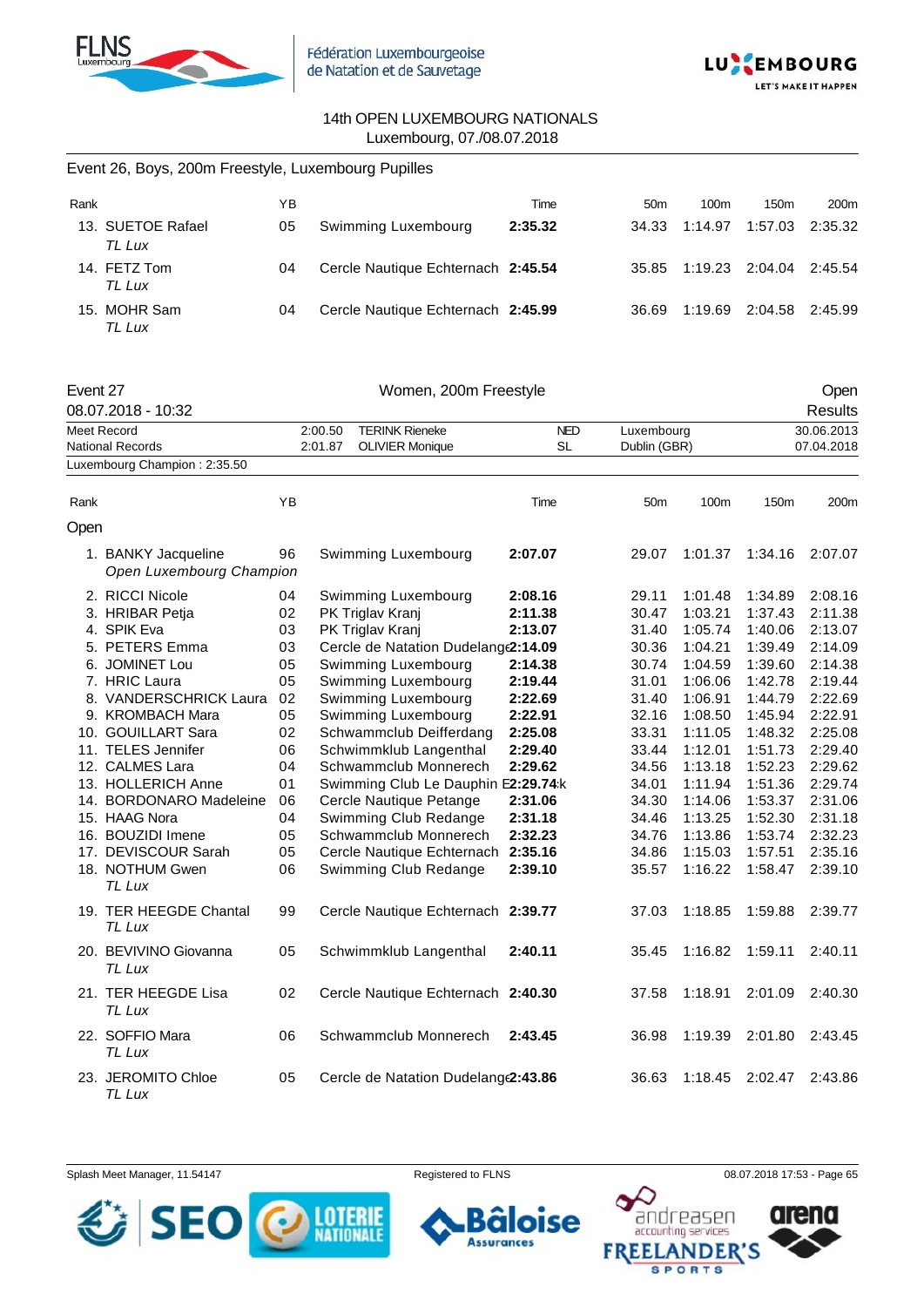



#### Event 27, Women, 200m Freestyle, Open

| Rank |                                                                                                                                                                                                                                                                                                                                                                 | YB                                                                                           |                                                                                                                                                                                                                                                                                                                                                                                                                                                                   | Time                                                                                                                             | 50 <sub>m</sub>                                                                                                                              | 100m                                                                                                                                                                         | 150m                                                                                                                                                                         | 200m                                                                                                                                                                         |
|------|-----------------------------------------------------------------------------------------------------------------------------------------------------------------------------------------------------------------------------------------------------------------------------------------------------------------------------------------------------------------|----------------------------------------------------------------------------------------------|-------------------------------------------------------------------------------------------------------------------------------------------------------------------------------------------------------------------------------------------------------------------------------------------------------------------------------------------------------------------------------------------------------------------------------------------------------------------|----------------------------------------------------------------------------------------------------------------------------------|----------------------------------------------------------------------------------------------------------------------------------------------|------------------------------------------------------------------------------------------------------------------------------------------------------------------------------|------------------------------------------------------------------------------------------------------------------------------------------------------------------------------|------------------------------------------------------------------------------------------------------------------------------------------------------------------------------|
|      | 24. WINKEL Nadine<br>TL Lux                                                                                                                                                                                                                                                                                                                                     | 04                                                                                           | Schwammclub Deifferdang                                                                                                                                                                                                                                                                                                                                                                                                                                           | 2:49.82                                                                                                                          | 37.95                                                                                                                                        | 1:20.13                                                                                                                                                                      | 2:05.62                                                                                                                                                                      | 2:49.82                                                                                                                                                                      |
|      | 25. LURKIN Mathilde<br>TL Lux                                                                                                                                                                                                                                                                                                                                   | 06                                                                                           | Swimming Luxembourg                                                                                                                                                                                                                                                                                                                                                                                                                                               | 2:52.76                                                                                                                          | 39.12                                                                                                                                        | 1:24.48                                                                                                                                                                      | 2:10.09                                                                                                                                                                      | 2:52.76                                                                                                                                                                      |
|      | 26. POPA Sonia<br>TL Lux                                                                                                                                                                                                                                                                                                                                        | 06                                                                                           | Schwammclub Monnerech                                                                                                                                                                                                                                                                                                                                                                                                                                             | 2:53.49                                                                                                                          | 39.64                                                                                                                                        | 1:24.76                                                                                                                                                                      | 2:11.60                                                                                                                                                                      | 2:53.49                                                                                                                                                                      |
|      | 27. JEITZ-WAMPACH Mia<br>TL Lux                                                                                                                                                                                                                                                                                                                                 | 04                                                                                           | Cercle Nautique Echternach 3:01.48                                                                                                                                                                                                                                                                                                                                                                                                                                |                                                                                                                                  | 40.47                                                                                                                                        | 1:27.74                                                                                                                                                                      | 2:15.33                                                                                                                                                                      | 3:01.48                                                                                                                                                                      |
|      | <b>DNS LOTRIC Maja</b>                                                                                                                                                                                                                                                                                                                                          | 03                                                                                           | PK Triglav Kranj                                                                                                                                                                                                                                                                                                                                                                                                                                                  |                                                                                                                                  |                                                                                                                                              |                                                                                                                                                                              |                                                                                                                                                                              |                                                                                                                                                                              |
|      | Luxembourg                                                                                                                                                                                                                                                                                                                                                      |                                                                                              |                                                                                                                                                                                                                                                                                                                                                                                                                                                                   |                                                                                                                                  |                                                                                                                                              |                                                                                                                                                                              |                                                                                                                                                                              |                                                                                                                                                                              |
|      | 1. BANKY Jacqueline<br><b>Luxembourg Champion</b>                                                                                                                                                                                                                                                                                                               | 96                                                                                           | Swimming Luxembourg                                                                                                                                                                                                                                                                                                                                                                                                                                               | 2:07.07                                                                                                                          | 29.07                                                                                                                                        | 1:01.37                                                                                                                                                                      | 1:34.16                                                                                                                                                                      | 2:07.07                                                                                                                                                                      |
|      | 2. RICCI Nicole<br>3. PETERS Emma<br>4. JOMINET Lou<br>5. HRIC Laura<br>6. VANDERSCHRICK Laura<br>7. KROMBACH Mara<br>8. GOUILLART Sara<br>9. CALMES Lara<br>10. HOLLERICH Anne<br>11. BORDONARO Madeleine<br>12. HAAG Nora<br>13. BOUZIDI Imene<br>14. DEVISCOUR Sarah<br>15. NOTHUM Gwen<br>TL Lux<br>16. TER HEEGDE Chantal<br>TL Lux<br>17. TER HEEGDE Lisa | 04<br>03<br>05<br>05<br>02<br>05<br>02<br>04<br>01<br>06<br>04<br>05<br>05<br>06<br>99<br>02 | Swimming Luxembourg<br>Cercle de Natation Dudelang(2:14.09<br>Swimming Luxembourg<br>Swimming Luxembourg<br>Swimming Luxembourg<br>Swimming Luxembourg<br>Schwammclub Deifferdang<br>Schwammclub Monnerech<br>Swimming Club Le Dauphin E2:29.74:k<br>Cercle Nautique Petange<br>Swimming Club Redange<br>Schwammclub Monnerech<br>Cercle Nautique Echternach<br>Swimming Club Redange<br>Cercle Nautique Echternach 2:39.77<br>Cercle Nautique Echternach 2:40.30 | 2:08.16<br>2:14.38<br>2:19.44<br>2:22.69<br>2:22.91<br>2:25.08<br>2:29.62<br>2:31.06<br>2:31.18<br>2:32.23<br>2:35.16<br>2:39.10 | 29.11<br>30.36<br>30.74<br>31.01<br>31.40<br>32.16<br>33.31<br>34.56<br>34.01<br>34.30<br>34.46<br>34.76<br>34.86<br>35.57<br>37.03<br>37.58 | 1:01.48<br>1:04.21<br>1:04.59<br>1:06.06<br>1:06.91<br>1:08.50<br>1:11.05<br>1:13.18<br>1:11.94<br>1:14.06<br>1:13.25<br>1:13.86<br>1:15.03<br>1:16.22<br>1:18.85<br>1:18.91 | 1:34.89<br>1:39.49<br>1:39.60<br>1:42.78<br>1:44.79<br>1:45.94<br>1:48.32<br>1:52.23<br>1:51.36<br>1:53.37<br>1:52.30<br>1:53.74<br>1:57.51<br>1:58.47<br>1:59.88<br>2:01.09 | 2:08.16<br>2:14.09<br>2:14.38<br>2:19.44<br>2:22.69<br>2:22.91<br>2:25.08<br>2:29.62<br>2:29.74<br>2:31.06<br>2:31.18<br>2:32.23<br>2:35.16<br>2:39.10<br>2:39.77<br>2:40.30 |
|      | TL Lux                                                                                                                                                                                                                                                                                                                                                          |                                                                                              |                                                                                                                                                                                                                                                                                                                                                                                                                                                                   |                                                                                                                                  |                                                                                                                                              |                                                                                                                                                                              |                                                                                                                                                                              |                                                                                                                                                                              |
|      | 18. SOFFIO Mara<br>TL Lux                                                                                                                                                                                                                                                                                                                                       | 06                                                                                           | Schwammclub Monnerech                                                                                                                                                                                                                                                                                                                                                                                                                                             | 2:43.45                                                                                                                          | 36.98                                                                                                                                        | 1:19.39                                                                                                                                                                      | 2:01.80                                                                                                                                                                      | 2:43.45                                                                                                                                                                      |
|      | 19. JEROMITO Chloe<br>TL Lux                                                                                                                                                                                                                                                                                                                                    | 05                                                                                           | Cercle de Natation Dudelang (2:43.86                                                                                                                                                                                                                                                                                                                                                                                                                              |                                                                                                                                  | 36.63                                                                                                                                        |                                                                                                                                                                              | 1:18.45 2:02.47 2:43.86                                                                                                                                                      |                                                                                                                                                                              |
|      | 20. WINKEL Nadine<br>TL Lux                                                                                                                                                                                                                                                                                                                                     | 04                                                                                           | Schwammclub Deifferdang                                                                                                                                                                                                                                                                                                                                                                                                                                           | 2:49.82                                                                                                                          | 37.95                                                                                                                                        | 1:20.13                                                                                                                                                                      | 2:05.62                                                                                                                                                                      | 2:49.82                                                                                                                                                                      |
|      | 21. LURKIN Mathilde<br>TL Lux                                                                                                                                                                                                                                                                                                                                   | 06                                                                                           | Swimming Luxembourg                                                                                                                                                                                                                                                                                                                                                                                                                                               | 2:52.76                                                                                                                          | 39.12                                                                                                                                        | 1:24.48                                                                                                                                                                      | 2:10.09                                                                                                                                                                      | 2:52.76                                                                                                                                                                      |
|      | 22. POPA Sonia<br>TL Lux                                                                                                                                                                                                                                                                                                                                        | 06                                                                                           | Schwammclub Monnerech                                                                                                                                                                                                                                                                                                                                                                                                                                             | 2:53.49                                                                                                                          | 39.64                                                                                                                                        | 1:24.76 2:11.60                                                                                                                                                              |                                                                                                                                                                              | 2:53.49                                                                                                                                                                      |
|      | 23. JEITZ-WAMPACH Mia<br>TL Lux                                                                                                                                                                                                                                                                                                                                 | 04                                                                                           | Cercle Nautique Echternach 3:01.48                                                                                                                                                                                                                                                                                                                                                                                                                                |                                                                                                                                  | 40.47                                                                                                                                        | 1:27.74 2:15.33                                                                                                                                                              |                                                                                                                                                                              | 3:01.48                                                                                                                                                                      |



oise 6 **Assurances** 



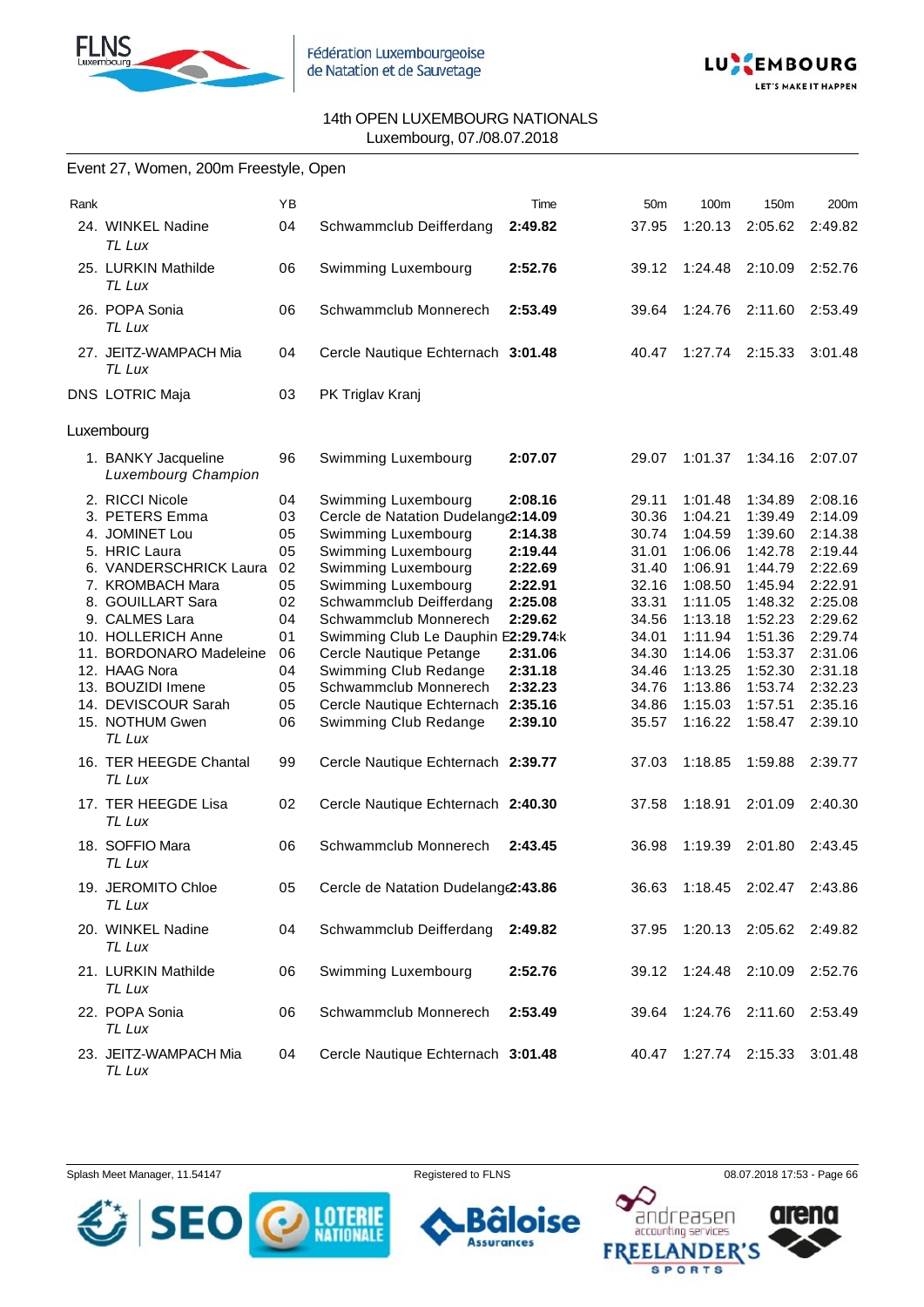



### Event 27, Women, 200m Freestyle

| Luxembourg Juniors                                                                                                                                                                |                                                    |                                                                                                                                                                                                                                                   |                                                                           |                                                                               |                                                                                                 |                                                                                                 |                                                                                                 |
|-----------------------------------------------------------------------------------------------------------------------------------------------------------------------------------|----------------------------------------------------|---------------------------------------------------------------------------------------------------------------------------------------------------------------------------------------------------------------------------------------------------|---------------------------------------------------------------------------|-------------------------------------------------------------------------------|-------------------------------------------------------------------------------------------------|-------------------------------------------------------------------------------------------------|-------------------------------------------------------------------------------------------------|
| 1. PETERS Emma<br>2. VANDERSCHRICK Laura<br>3. GOUILLART Sara<br>4. TER HEEGDE Lisa<br>TL Lux                                                                                     | 03<br>02<br>02<br>02                               | Cercle de Natation Dudelang (2:14.09<br>Swimming Luxembourg<br>Schwammclub Deifferdang<br>Cercle Nautique Echternach 2:40.30                                                                                                                      | 2:22.69<br>2:25.08                                                        | 30.36<br>31.40<br>33.31<br>37.58                                              | 1:04.21<br>1:06.91<br>1:11.05<br>1:18.91                                                        | 1:39.49<br>1:44.79<br>1:48.32<br>2:01.09                                                        | 2:14.09<br>2:22.69<br>2:25.08<br>2:40.30                                                        |
| Luxembourg Jeunes                                                                                                                                                                 |                                                    |                                                                                                                                                                                                                                                   |                                                                           |                                                                               |                                                                                                 |                                                                                                 |                                                                                                 |
| 1. RICCI Nicole<br>2. JOMINET Lou<br>3. HRIC Laura<br>4. KROMBACH Mara<br>5. CALMES Lara<br>6. HAAG Nora<br>7. BOUZIDI Imene<br>8. DEVISCOUR Sarah<br>9. JEROMITO Chloe<br>TL Lux | 04<br>05<br>05<br>05<br>04<br>04<br>05<br>05<br>05 | Swimming Luxembourg<br>Swimming Luxembourg<br>Swimming Luxembourg<br>Swimming Luxembourg<br>Schwammclub Monnerech<br>Swimming Club Redange<br>Schwammclub Monnerech<br>Cercle Nautique Echternach 2:35.16<br>Cercle de Natation Dudelang (2:43.86 | 2:08.16<br>2:14.38<br>2:19.44<br>2:22.91<br>2:29.62<br>2:31.18<br>2:32.23 | 29.11<br>30.74<br>31.01<br>32.16<br>34.56<br>34.46<br>34.76<br>34.86<br>36.63 | 1:01.48<br>1:04.59<br>1:06.06<br>1:08.50<br>1:13.18<br>1:13.25<br>1:13.86<br>1:15.03<br>1:18.45 | 1:34.89<br>1:39.60<br>1:42.78<br>1:45.94<br>1:52.23<br>1:52.30<br>1:53.74<br>1:57.51<br>2:02.47 | 2:08.16<br>2:14.38<br>2:19.44<br>2:22.91<br>2:29.62<br>2:31.18<br>2:32.23<br>2:35.16<br>2:43.86 |
| 10. WINKEL Nadine<br>TL Lux                                                                                                                                                       | 04                                                 | Schwammclub Deifferdang                                                                                                                                                                                                                           | 2:49.82                                                                   | 37.95                                                                         | 1:20.13                                                                                         | 2:05.62                                                                                         | 2:49.82                                                                                         |
| 11. JEITZ-WAMPACH Mia<br>TL Lux                                                                                                                                                   | 04                                                 | Cercle Nautique Echternach 3:01.48                                                                                                                                                                                                                |                                                                           | 40.47                                                                         | 1:27.74                                                                                         | 2:15.33                                                                                         | 3:01.48                                                                                         |
| <b>Luxembourg Pupilles</b>                                                                                                                                                        |                                                    |                                                                                                                                                                                                                                                   |                                                                           |                                                                               |                                                                                                 |                                                                                                 |                                                                                                 |
| 1. BORDONARO Madeleine<br>2. NOTHUM Gwen<br>TL Lux                                                                                                                                | 06<br>06                                           | Cercle Nautique Petange<br>Swimming Club Redange                                                                                                                                                                                                  | 2:31.06<br>2:39.10                                                        | 34.30<br>35.57                                                                | 1:14.06<br>1:16.22                                                                              | 1:53.37<br>1:58.47                                                                              | 2:31.06<br>2:39.10                                                                              |
| 3. SOFFIO Mara<br>TL Lux                                                                                                                                                          | 06                                                 | Schwammclub Monnerech                                                                                                                                                                                                                             | 2:43.45                                                                   | 36.98                                                                         | 1:19.39                                                                                         | 2:01.80                                                                                         | 2:43.45                                                                                         |
| 4. LURKIN Mathilde<br>TL Lux                                                                                                                                                      | 06                                                 | Swimming Luxembourg                                                                                                                                                                                                                               | 2:52.76                                                                   | 39.12                                                                         | 1:24.48                                                                                         | 2:10.09                                                                                         | 2:52.76                                                                                         |
| 5. POPA Sonia<br>TL Lux                                                                                                                                                           | 06                                                 | Schwammclub Monnerech                                                                                                                                                                                                                             | 2:53.49                                                                   | 39.64                                                                         | 1:24.76                                                                                         | 2:11.60                                                                                         | 2:53.49                                                                                         |

Splash Meet Manager, 11.54147 **Registered to FLNS Registered to FLNS** 08.07.2018 17:53 - Page 67





 $\Omega$ 

**FREE** 



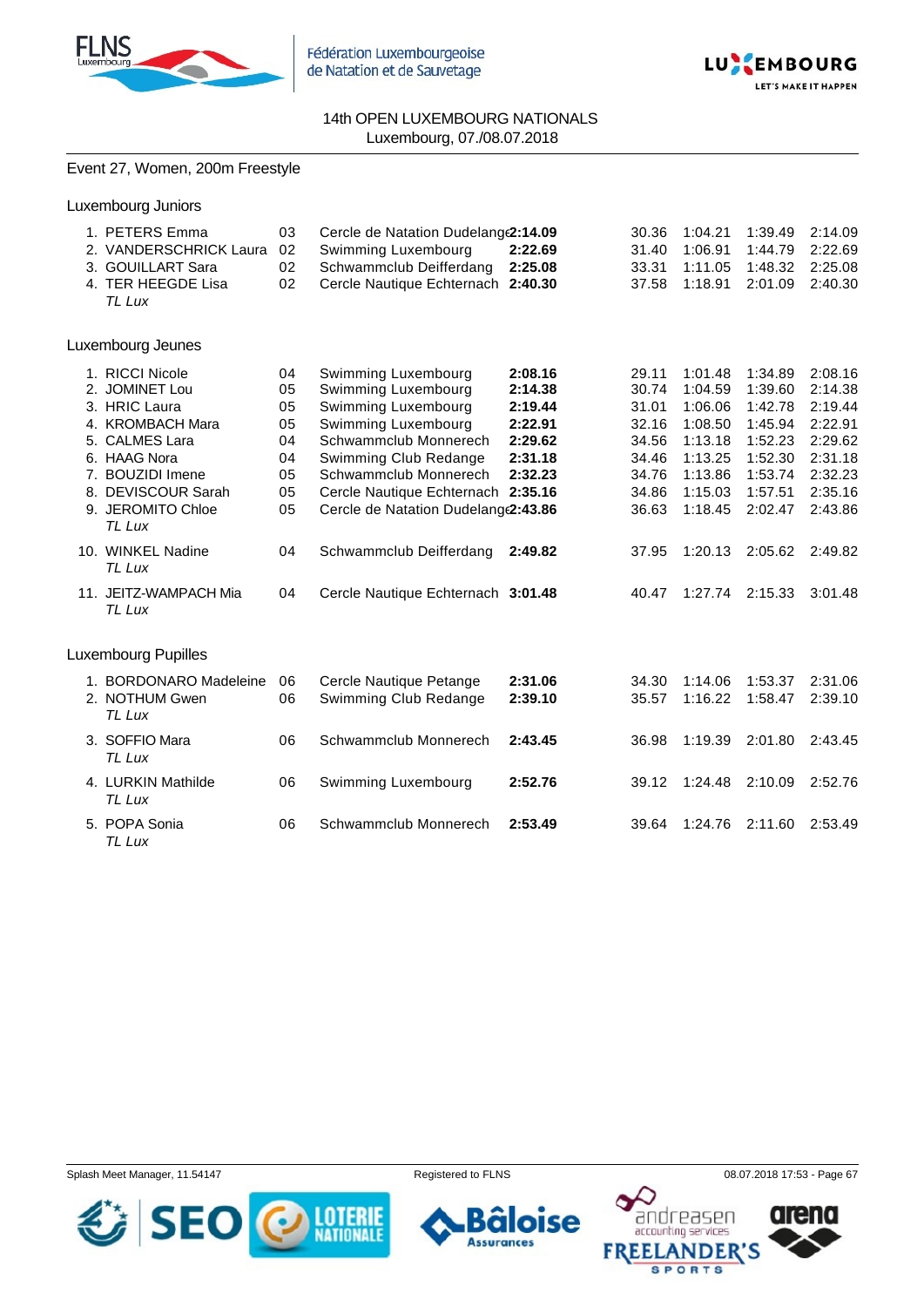



| Event 28           | 08.07.2018 - 10:46             |       | Men, 100m Butterfly                             |             |               |              |               |                 | Open<br><b>Results Prelim</b> |
|--------------------|--------------------------------|-------|-------------------------------------------------|-------------|---------------|--------------|---------------|-----------------|-------------------------------|
| <b>Meet Record</b> |                                | 53.03 | <b>OMAR Eissa</b>                               | <b>EGY</b>  |               | Luxembourg   |               |                 | 03.07.2016                    |
| Meet Record        |                                | 53.03 | <b>SCHLESINGER Marcus</b>                       | <b>ISR</b>  |               | Luxembourg   |               |                 | 03.07.2016                    |
|                    | <b>National Records</b>        | 54.29 | <b>HENX Julien</b>                              | <b>CNDu</b> |               | Tarbes (FRA) |               |                 | 25.03.2018                    |
|                    | Luxembourg Champion: 1:08.50   |       |                                                 |             |               |              |               |                 |                               |
| Points: FINA 2017  |                                |       |                                                 |             |               |              |               |                 |                               |
| Rank               |                                | YB    |                                                 |             | Time          | Pts          |               | 50 <sub>m</sub> | 100m                          |
| Open               |                                |       |                                                 |             |               |              |               |                 |                               |
|                    | 1. HENX Julien                 | 95    | Cercle de Natation Dudelange                    |             | 57.61 646 Q   |              |               | 26.21           | 57.61                         |
|                    | 2. TONUS Frederic              | 73    | Liege Natation                                  |             | 58.90 605 Q   |              |               | 27.38           | 58.90                         |
|                    | 3. CARNEIRO Joao               | 03    | Swimming Luxembourg                             |             |               |              | 59.03 601 QMP | 27.90           | 59.03                         |
|                    | 4. VETSCH Patrick              | 99    | Schwimmgemeinschaft Liechtenstein 59.36 591 Q   |             |               |              |               | 27.53           | 59.36                         |
|                    | 5. GLOESENER Louis             | 95    | Swimming Luxembourg                             |             | 59.52 586 Q   |              |               | 27.64           | 59.52                         |
|                    | 6. SCHMITZ Jules               | 99    | Swimming Club Redange                           |             | 1:01.69 526 Q |              |               | 28.02           | 1:01.69                       |
|                    | 7. DALEIDEN CIUFERRI Ralph     | 03    | Schwammclub Deifferdang                         |             | 1:01.72 525 Q |              |               | 28.01           | 1:01.72                       |
| 8.                 | <b>SAUBER Bob</b>              | 01    | Swimming Club Redange                           |             | 1:03.40 485 Q |              |               | 29.12           | 1:03.40                       |
|                    | 9. MORIS Cedric                | 98    | Swimming Club Le Dauphin Ettelbrud1:03.74 477 R |             |               |              |               | 28.99           | 1:03.74                       |
|                    | 10. LUCARELLI Riccardo         | 05    | Swimming Luxembourg                             |             | 1:04.02 471   |              | R             | 29.76           | 1:04.02                       |
|                    | 11. LANNERS Bob                | 02    | Swimming Luxembourg                             |             | 1:04.31 464 R |              |               | 29.48           | 1:04.31                       |
|                    | 12. SIMAO NOGUEIRA Joao        | 04    | Schwammclub Deifferdang                         |             | 1:05.54 439 R |              |               | 30.03           | 1:05.54                       |
|                    | 13. LESAGE Christophe          | 02    | Swimming Luxembourg                             |             | 1:06.67 417   |              |               | 31.59           | 1:06.67                       |
|                    | 14. OLIVEIRA RODRIGUES Ruben02 |       | Schwimmklub Langenthal                          |             | 1:06.88 413   |              |               | 30.19           | 1:06.88                       |
|                    | 15. CIRELLI Marco              | 02    | Cercle de Natation Wiltz                        |             | 1:07.43 403   |              |               | 31.60           | 1:07.43                       |
|                    | 16. JAAS Jeff                  | 04    | Swimming Club Le Dauphin Ettelbru(1:07.55 401   |             |               |              |               | 30.04           | 1:07.55                       |
|                    | 17. WIRTH David                | 02    | Cercle Nautique Petange                         |             | 1:08.02 392   |              |               | 31.00           | 1:08.02                       |
|                    | 18. FLOREAN Darius             | 05    | Swimming Luxembourg                             |             |               |              |               | 31.74           | 1:09.04                       |
|                    | TL Lux                         |       |                                                 |             | 1:09.04 375   |              |               |                 |                               |
|                    | 19. LUKA Mory                  | 04    | Swimming Luxembourg                             |             | 1:10.91 346   |              |               | 32.83           | 1:10.91                       |
|                    | TL Lux                         |       |                                                 |             |               |              |               |                 |                               |
|                    | 20. DURAKOVIC Tarik            | 05    | Swimming Luxembourg                             |             | 1:11.57 337   |              |               | 33.19           | 1:11.57                       |
|                    | TL Lux                         |       |                                                 |             |               |              |               |                 |                               |
|                    | 21. FUCCI Nicolo<br>TL Lux     | 03    | Cercle de Natation Dudelange                    |             | 1:13.59 310   |              |               | 33.46           | 1:13.59                       |
|                    | 22. KOHL Charel                |       |                                                 |             |               |              |               | 34.02           |                               |
|                    | TL Lux                         | 04    | Swimming Club Le Dauphin Ettelbru(1:13.60 310   |             |               |              |               |                 | 1:13.60                       |
|                    | 23. SUETOE Rafael              | 05    | Swimming Luxembourg                             |             | 1:14.18 302   |              |               | 34.17           | 1:14.18                       |
|                    | TL Lux                         |       |                                                 |             |               |              |               |                 |                               |
|                    |                                |       |                                                 |             |               |              |               |                 |                               |
|                    | 24. VIGUIER Elyan              | 04    | Swimming Luxembourg                             |             | 1:17.18 268   |              |               | 36.72           | 1:17.18                       |
|                    | TL Lux                         |       |                                                 |             |               |              |               |                 |                               |
|                    | 25. KEMP Finn                  | 05    | Swimming Luxembourg                             |             | 1:20.26 239   |              |               | 36.85           | 1:20.26                       |
|                    | TL Lux                         |       |                                                 |             |               |              |               |                 |                               |
|                    |                                |       |                                                 |             |               |              |               |                 |                               |
|                    | 26. OLINGER Liam               | 05    | Schwammclub Monnerech                           |             | 1:21.44 228   |              |               | 36.45           | 1:21.44                       |
|                    | TL Lux                         |       |                                                 |             |               |              |               |                 |                               |
|                    | 27. MILANOVSKI Nikola          | 04    | Swimming Luxembourg                             |             | 1:24.16 207   |              |               | 37.33           | 1:24.16                       |
|                    | TL Lux                         |       |                                                 |             |               |              |               |                 |                               |
|                    |                                |       |                                                 |             |               |              |               |                 |                               |
|                    | 28. NTAGANDA Alexis<br>TL Lux  | 05    | Swimming Luxembourg                             |             | 1:27.19 186   |              |               | 38.80           | 1:27.19                       |



 $\ddot{\mathbf{z}}$  $\bm{\mathcal{\mathcal{L}}}$ **loise** ÕĪ **Assurances** 



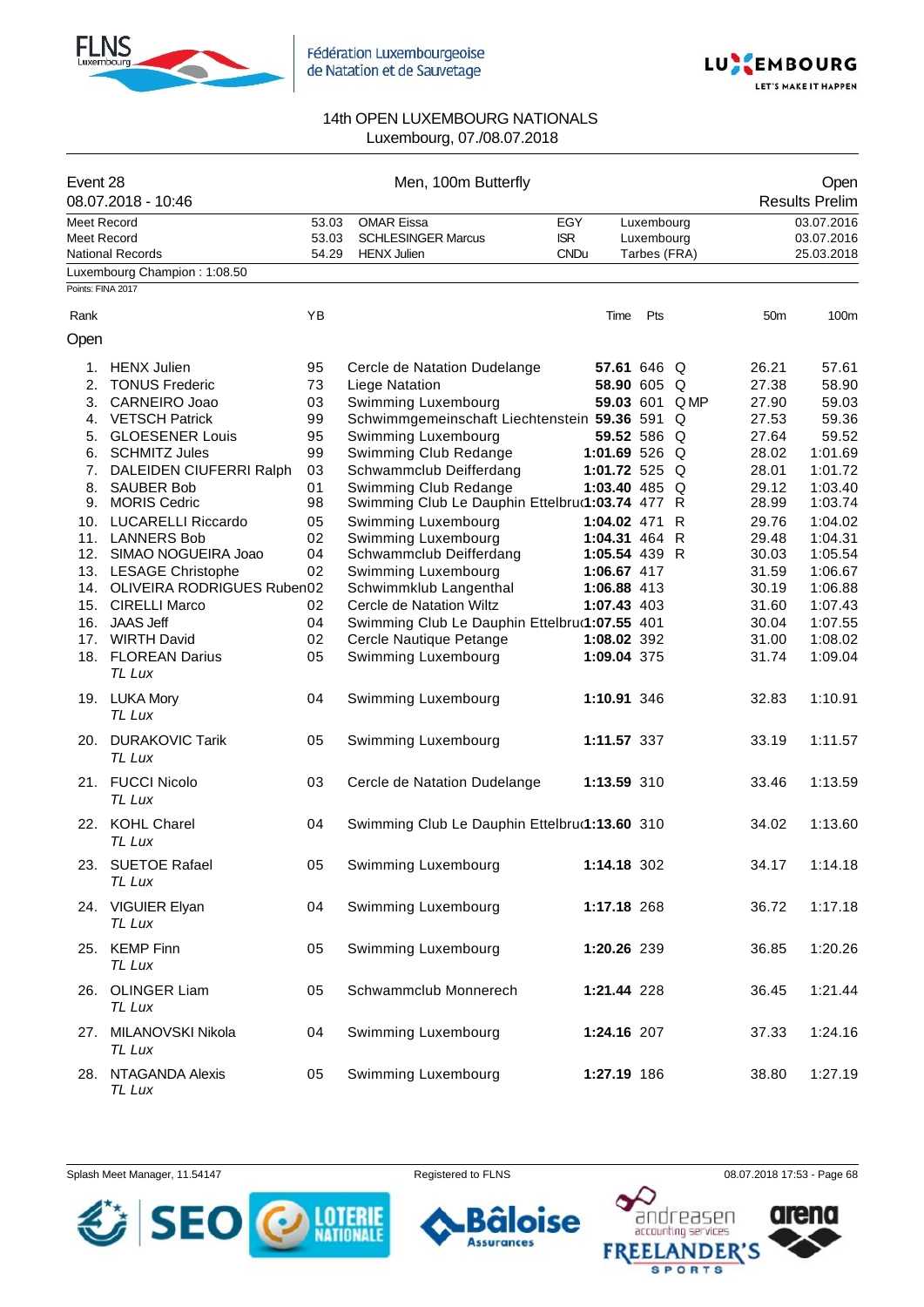

Fédération Luxembourgeoise de Natation et de Sauvetage



#### 14th OPEN LUXEMBOURG NATIONALS Luxembourg, 07./08.07.2018

## Event 28, Men, 100m Butterfly, Prelim

Luxembourg

|    | 1. HENX Julien             | 95 | Cercle de Natation Dudelange                    | 57.61 646 Q     |      | 26.21 | 57.61   |
|----|----------------------------|----|-------------------------------------------------|-----------------|------|-------|---------|
|    | 2. CARNEIRO Joao           | 03 | Swimming Luxembourg                             | 59.03 601 QMP   |      | 27.90 | 59.03   |
| 3. | <b>GLOESENER Louis</b>     | 95 | Swimming Luxembourg                             | 59.52 586 Q     |      | 27.64 | 59.52   |
|    | 4. SCHMITZ Jules           | 99 | Swimming Club Redange                           | 1:01.69 526 Q   |      | 28.02 | 1:01.69 |
|    | 5. DALEIDEN CIUFERRI Ralph | 03 | Schwammclub Deifferdang                         | 1:01.72 525 $Q$ |      | 28.01 | 1:01.72 |
| 6. | <b>SAUBER Bob</b>          | 01 | Swimming Club Redange                           | 1:03.40 485 Q   |      | 29.12 | 1:03.40 |
| 7. | <b>MORIS Cedric</b>        | 98 | Swimming Club Le Dauphin Ettelbru(1:03.74 477 R |                 |      | 28.99 | 1:03.74 |
| 8. | <b>LUCARELLI Riccardo</b>  | 05 | Swimming Luxembourg                             | 1:04.02 471 R   |      | 29.76 | 1:04.02 |
|    | 9. LANNERS Bob             | 02 | Swimming Luxembourg                             | 1:04.31 464 R   |      | 29.48 | 1:04.31 |
|    | 10. SIMAO NOGUEIRA Joao    | 04 | Schwammclub Deifferdang                         | 1:05.54 439 R   |      | 30.03 | 1:05.54 |
|    | 11. LESAGE Christophe      | 02 | Swimming Luxembourg                             | 1:06.67 417     |      | 31.59 | 1:06.67 |
|    | 12. CIRELLI Marco          | 02 | Cercle de Natation Wiltz                        | 1:07.43 403     |      | 31.60 | 1:07.43 |
|    | 13. JAAS Jeff              | 04 | Swimming Club Le Dauphin Ettelbru(1:07.55 401   |                 |      | 30.04 | 1:07.55 |
|    | 14. WIRTH David            | 02 | Cercle Nautique Petange                         | 1:08.02 392     |      | 31.00 | 1:08.02 |
|    |                            |    |                                                 |                 |      |       | 1:09.04 |
|    | 15. FLOREAN Darius         | 05 | Swimming Luxembourg                             | 1:09.04 375     |      | 31.74 |         |
|    | TL Lux                     |    |                                                 |                 |      |       |         |
|    | 16. LUKA Mory              | 04 | Swimming Luxembourg                             | 1:10.91 346     |      | 32.83 | 1:10.91 |
|    | TL Lux                     |    |                                                 |                 |      |       |         |
|    |                            |    |                                                 |                 |      |       |         |
|    | 17. DURAKOVIC Tarik        | 05 | Swimming Luxembourg                             | 1:11.57 337     |      | 33.19 | 1:11.57 |
|    | TL Lux                     |    |                                                 |                 |      |       |         |
|    | 18. FUCCI Nicolo           | 03 | Cercle de Natation Dudelange                    | 1:13.59 310     |      | 33.46 | 1:13.59 |
|    | TL Lux                     |    |                                                 |                 |      |       |         |
|    |                            |    |                                                 |                 |      |       |         |
|    | 19. KOHL Charel            | 04 | Swimming Club Le Dauphin Ettelbru(1:13.60 310   |                 |      | 34.02 | 1:13.60 |
|    | TL Lux                     |    |                                                 |                 |      |       |         |
|    | 20. SUETOE Rafael          | 05 | Swimming Luxembourg                             | 1:14.18 302     |      | 34.17 | 1:14.18 |
|    | TL Lux                     |    |                                                 |                 |      |       |         |
|    |                            |    |                                                 |                 |      |       |         |
|    | 21. VIGUIER Elyan          | 04 | Swimming Luxembourg                             | 1:17.18 268     |      | 36.72 | 1:17.18 |
|    | TL Lux                     |    |                                                 |                 |      |       |         |
|    | 22. KEMP Finn              | 05 | Swimming Luxembourg                             | 1:20.26 239     |      | 36.85 | 1:20.26 |
|    | TL Lux                     |    |                                                 |                 |      |       |         |
|    |                            |    |                                                 |                 |      |       |         |
|    | 23. OLINGER Liam           | 05 | Schwammclub Monnerech                           | 1:21.44 228     |      | 36.45 | 1:21.44 |
|    | TL Lux                     |    |                                                 |                 |      |       |         |
|    | 24. MILANOVSKI Nikola      | 04 | Swimming Luxembourg                             | 1:24.16 207     |      | 37.33 | 1:24.16 |
|    | TL Lux                     |    |                                                 |                 |      |       |         |
|    |                            |    |                                                 |                 |      |       |         |
|    | 25. NTAGANDA Alexis        | 05 | Swimming Luxembourg                             | 1:27.19 186     |      | 38.80 | 1:27.19 |
|    | TL Lux                     |    |                                                 |                 |      |       |         |
|    |                            |    |                                                 |                 |      |       |         |
|    |                            |    |                                                 |                 |      |       |         |
|    | Luxembourg Juniors         |    |                                                 |                 |      |       |         |
|    | 1. SAUBER Bob              | 01 | Swimming Club Redange                           | 1:03.40 485 $Q$ |      | 29.12 | 1:03.40 |
|    |                            |    |                                                 |                 |      |       |         |
|    |                            |    |                                                 |                 |      |       |         |
|    | Luxembourg Jeunes          |    |                                                 |                 |      |       |         |
| 1. | CARNEIRO Joao              | 03 | Swimming Luxembourg                             | 59.03 601       | Q MP | 27.90 | 59.03   |
| 2. | DALEIDEN CIUFERRI Ralph    | 03 | Schwammclub Deifferdang                         | 1:01.72 525 $Q$ |      | 28.01 | 1:01.72 |
| 3. | <b>LANNERS Bob</b>         | 02 | Swimming Luxembourg                             | 1:04.31 464 R   |      | 29.48 | 1:04.31 |
|    |                            |    |                                                 |                 |      |       |         |
| 4. | <b>LESAGE Christophe</b>   | 02 | Swimming Luxembourg                             | 1:06.67 417     |      | 31.59 | 1:06.67 |
| 5. | <b>CIRELLI Marco</b>       | 02 | Cercle de Natation Wiltz                        | 1:07.43 403     |      | 31.60 | 1:07.43 |
| 6. | <b>WIRTH David</b>         | 02 | Cercle Nautique Petange                         | 1:08.02 392     |      | 31.00 | 1:08.02 |

Splash Meet Manager, 11.54147 **Registered to FLNS Registered to FLNS** 08.07.2018 17:53 - Page 69



oise 6

**Assurances** 

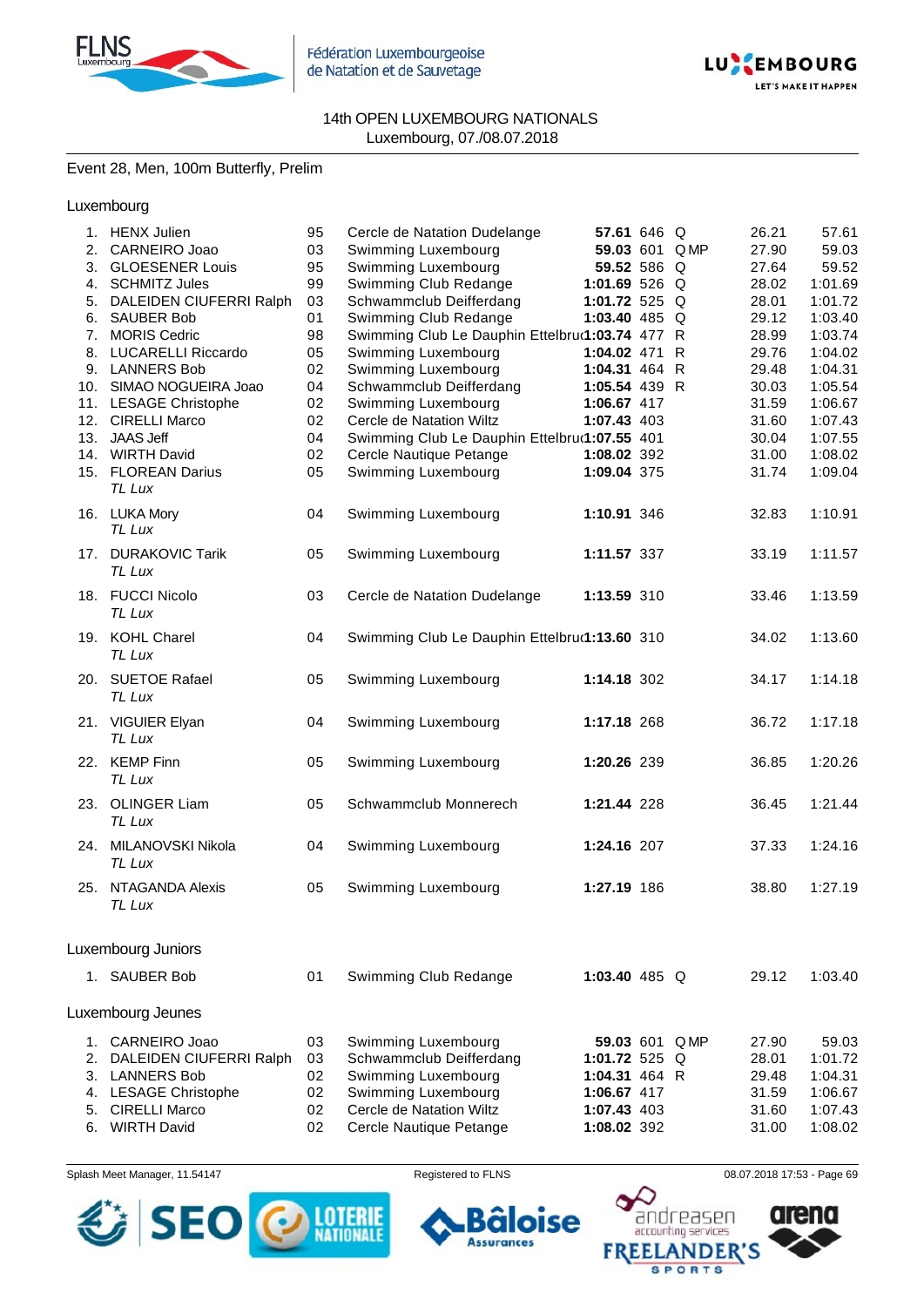



#### Event 28, Boys, 100m Butterfly, Prelim, Luxembourg Jeunes

| Rank           |                                                                                                     | <b>YB</b>            |                                                                                                                        | Time                                          | Pts | 50 <sub>m</sub>                  | 100m                                     |
|----------------|-----------------------------------------------------------------------------------------------------|----------------------|------------------------------------------------------------------------------------------------------------------------|-----------------------------------------------|-----|----------------------------------|------------------------------------------|
|                | 7. FUCCI Nicolo<br>TL Lux                                                                           | 03                   | Cercle de Natation Dudelange                                                                                           | 1:13.59 310                                   |     | 33.46                            | 1:13.59                                  |
|                | Luxembourg Pupilles                                                                                 |                      |                                                                                                                        |                                               |     |                                  |                                          |
| 1.<br>2.<br>3. | <b>LUCARELLI Riccardo</b><br>SIMAO NOGUEIRA Joao<br><b>JAAS Jeff</b><br>4. FLOREAN Darius<br>TL Lux | 05<br>04<br>04<br>05 | Swimming Luxembourg<br>Schwammclub Deifferdang<br>Swimming Club Le Dauphin Ettelbru(1:07.55 401<br>Swimming Luxembourg | 1:04.02 471 R<br>1:05.54 439 R<br>1:09.04 375 |     | 29.76<br>30.03<br>30.04<br>31.74 | 1:04.02<br>1:05.54<br>1:07.55<br>1:09.04 |
|                | 5. LUKA Mory<br>TL Lux                                                                              | 04                   | Swimming Luxembourg                                                                                                    | 1:10.91 346                                   |     | 32.83                            | 1:10.91                                  |
| 6.             | <b>DURAKOVIC Tarik</b><br>TL Lux                                                                    | 05                   | Swimming Luxembourg                                                                                                    | 1:11.57 337                                   |     | 33.19                            | 1:11.57                                  |
|                | 7. KOHL Charel<br>TL Lux                                                                            | 04                   | Swimming Club Le Dauphin Ettelbru(1:13.60 310                                                                          |                                               |     | 34.02                            | 1:13.60                                  |
|                | 8. SUETOE Rafael<br>TL Lux                                                                          | 05                   | Swimming Luxembourg                                                                                                    | 1:14.18 302                                   |     | 34.17                            | 1:14.18                                  |
|                | 9. VIGUIER Elyan<br>TL Lux                                                                          | 04                   | Swimming Luxembourg                                                                                                    | 1:17.18 268                                   |     | 36.72                            | 1:17.18                                  |
|                | 10. KEMP Finn<br>TL Lux                                                                             | 05                   | Swimming Luxembourg                                                                                                    | 1:20.26 239                                   |     | 36.85                            | 1:20.26                                  |
| 11.            | <b>OLINGER Liam</b><br>TL Lux                                                                       | 05                   | Schwammclub Monnerech                                                                                                  | 1:21.44 228                                   |     | 36.45                            | 1:21.44                                  |
| 12.            | MILANOVSKI Nikola<br>TL Lux                                                                         | 04                   | Swimming Luxembourg                                                                                                    | 1:24.16 207                                   |     | 37.33                            | 1:24.16                                  |
| 13.            | NTAGANDA Alexis<br>TL Lux                                                                           | 05                   | Swimming Luxembourg                                                                                                    | 1:27.19 186                                   |     | 38.80                            | 1:27.19                                  |

| Event 29                |                                                                                 | Women, 100m Butterfly        |                                                              |            |                                                                                                                              | <b>Open</b>                                                                       |                       |  |
|-------------------------|---------------------------------------------------------------------------------|------------------------------|--------------------------------------------------------------|------------|------------------------------------------------------------------------------------------------------------------------------|-----------------------------------------------------------------------------------|-----------------------|--|
|                         |                                                                                 |                              |                                                              |            |                                                                                                                              |                                                                                   | <b>Results Prelim</b> |  |
| Meet Record             |                                                                                 | <b>ZANDRINGA Kinge</b>       | <b>NED</b>                                                   |            |                                                                                                                              | 02.07.2017                                                                        |                       |  |
| National Records        |                                                                                 | <b>MAILLIET Christine</b>    | <b>SCDE</b>                                                  |            |                                                                                                                              | 26.07.2009                                                                        |                       |  |
|                         |                                                                                 |                              |                                                              |            |                                                                                                                              |                                                                                   |                       |  |
|                         |                                                                                 |                              |                                                              |            |                                                                                                                              |                                                                                   |                       |  |
|                         | YB.                                                                             |                              |                                                              | <b>Pts</b> |                                                                                                                              | 50 <sub>m</sub>                                                                   | 100m                  |  |
|                         |                                                                                 |                              |                                                              |            |                                                                                                                              |                                                                                   |                       |  |
| PETERS Lena             | 05                                                                              | Cercle de Natation Dudelange |                                                              |            |                                                                                                                              | 31.59                                                                             | 1:06.07               |  |
| DIAA ELDINE Logain      | 03                                                                              | Wadi Delga Club Egypt        |                                                              |            |                                                                                                                              | 30.19                                                                             | 1:06.48               |  |
| <b>HEFEL Theresa</b>    | 01                                                                              | Schwimmklub Langenthal       |                                                              |            |                                                                                                                              | 30.01                                                                             | 1:06.72               |  |
| <b>HAMEN SAIEG Yael</b> | 01                                                                              | Cercle de Natation Diekirch  |                                                              |            |                                                                                                                              | 31.83                                                                             | 1:08.94               |  |
| <b>FABIANI Chanel</b>   | 03                                                                              |                              |                                                              |            |                                                                                                                              | 33.00                                                                             | 1:09.73               |  |
| <b>BLACK Sarah</b>      | 01                                                                              |                              |                                                              |            |                                                                                                                              | 32.57                                                                             | 1:10.00               |  |
| <b>BLANC Marguerite</b> | 99                                                                              | Swimming Luxembourg          |                                                              |            |                                                                                                                              | 33.29                                                                             | 1:11.57               |  |
| <b>BLAHOVA Helena</b>   | 04                                                                              | Sportstyl Hradec Kralove     |                                                              |            |                                                                                                                              | 33.43                                                                             | 1:12.40               |  |
| <b>JOMINET Lou</b>      | 05                                                                              | Swimming Luxembourg          |                                                              |            |                                                                                                                              | 34.16                                                                             | 1:13.67               |  |
| Rank<br>2.<br>7.        | 08.07.2018 - 10:54<br>Luxembourg Champion: 1:16.50<br>Points: FINA 2017<br>Open | 59.02<br>1:02.22             | Cercle de Natation Dudelange<br>Cercle de Natation Dudelange |            | Time<br>1:06.48 581<br>1:06.72 574<br>1:08.94 521<br>1:09.73 503<br>1:10.00 497<br>1:11.57 465<br>1:12.40 449<br>1:13.67 427 | Luxembourg<br>Rome (ITA)<br>1:06.07 592 Q<br>Q<br>O<br>O<br>O<br>O<br>O<br>Q<br>R |                       |  |

Splash Meet Manager, 11.54147 Registered to FLNS 68.07.2018 17:53 - Page 70





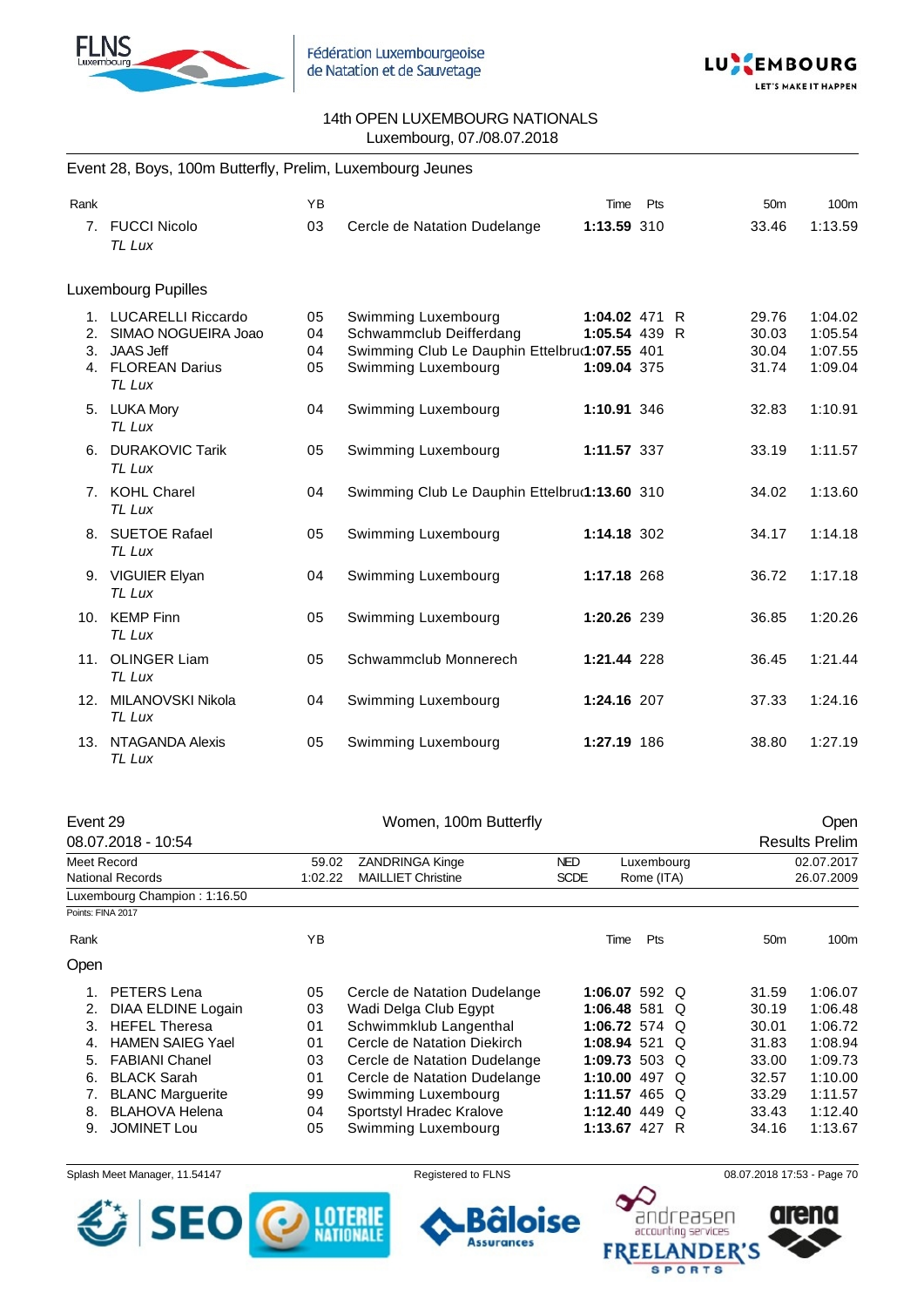



## Event 29, Women, 100m Butterfly, Prelim, Open

| Rank |                                   | YB |                                                                | Time            | Pts | 50 <sub>m</sub> | 100m    |
|------|-----------------------------------|----|----------------------------------------------------------------|-----------------|-----|-----------------|---------|
|      | 10. KETTENMEYER Ly                | 04 | Swimming Club Le Dauphin Ettelbruৌ 114.26 417 ?                |                 |     | 34.30           | 1:14.26 |
|      | <b>COIMBRA Alice</b>              | 02 | Swimming Luxembourg                                            | 1:14.26 417 ?   |     | 33.70           | 1:14.26 |
|      | 12. REDING Alyssa                 | 04 | Swimming Club Le Dauphin Ettelbru(1:15.20 401 R                |                 |     | 34.07           | 1:15.20 |
|      | 13. KESEROVIC Marine              | 02 | Cercle de Natation Dudelange                                   | 1:16.82 376     |     | 33.86           | 1:16.82 |
|      | TL Lux                            |    |                                                                |                 |     |                 |         |
|      | 14. VERLAQUE Ciara                | 04 | Cercle de Natation Dudelange                                   | 1:17.08 372     |     | 34.53           | 1:17.08 |
|      | TL Lux                            |    |                                                                |                 |     |                 |         |
|      |                                   |    |                                                                |                 |     |                 |         |
|      | 15. RIKKERT Elvire<br>TL Lux      | 03 | Swimming Luxembourg                                            | 1:18.47 353     |     | 35.94           | 1:18.47 |
|      |                                   |    |                                                                |                 |     |                 |         |
|      | 16. BAUSTERT Magali               | 05 | Swimming Luxembourg                                            | 1:18.97 346     |     | 35.77           | 1:18.97 |
|      | <b>TL Lux</b>                     |    |                                                                |                 |     |                 |         |
|      | 17. WIRTH Mandy                   | 00 | Cercle Nautique Petange                                        | 1:19.04 345     |     | 35.80           | 1:19.04 |
|      | TL Lux                            |    |                                                                |                 |     |                 |         |
|      |                                   |    |                                                                |                 |     |                 |         |
|      | 18. BORDONARO Madeleine<br>TL Lux | 06 | Cercle Nautique Petange                                        | 1:21.22 318     |     | 36.88           | 1:21.22 |
|      |                                   |    |                                                                |                 |     |                 |         |
|      | 19. CARNEIRO Sofia                | 06 | Swimming Luxembourg                                            | 1:21.53 315     |     | 37.89           | 1:21.53 |
|      | TL Lux                            |    |                                                                |                 |     |                 |         |
|      | 20. KROMBACH Mara                 | 05 | Swimming Luxembourg                                            | 1:21.81 311     |     | 36.97           | 1:21.81 |
|      | TL Lux                            |    |                                                                |                 |     |                 |         |
|      | 21. BROICH Lea-Sophie             | 00 |                                                                | 1:21.87 311     |     | 35.46           | 1:21.87 |
|      | TL Lux                            |    | Postsportverein Trier                                          |                 |     |                 |         |
|      |                                   |    |                                                                |                 |     |                 |         |
|      | 22. SOFFIO Mara                   | 06 | Schwammclub Monnerech                                          | 1:23.11 297     |     | 37.46           | 1:23.11 |
|      | TL Lux                            |    |                                                                |                 |     |                 |         |
|      | 23. YOSHIDA Tomoyo                | 02 | Cercle de Natation Dudelange                                   | 1:23.88 289     |     | 37.10           | 1:23.88 |
|      | TL Lux                            |    |                                                                |                 |     |                 |         |
|      | 24. HORVAT Natascha               | 03 | Schwimmklub Langenthal                                         | 1:25.88 269     |     | 36.97           | 1:25.88 |
|      | TL Lux                            |    |                                                                |                 |     |                 |         |
|      |                                   |    |                                                                |                 |     |                 |         |
|      | 25. FETZ Melanie                  | 01 | Cercle Nautique Echternach                                     | 1:27.65 253     |     | 37.69           | 1:27.65 |
|      | TL Lux                            |    |                                                                |                 |     |                 |         |
|      | DNS LOTRIC Maja                   | 03 | PK Triglav Kranj                                               |                 |     |                 |         |
|      |                                   |    |                                                                |                 |     |                 |         |
|      | Luxembourg                        |    |                                                                |                 |     |                 |         |
|      | 1. PETERS Lena                    |    |                                                                | 1:06.07 592 Q   |     | 31.59 1:06.07   |         |
|      | 2. HAMEN SAIEG Yael               | 01 | 05 Cercle de Natation Dudelange<br>Cercle de Natation Diekirch | 1:08.94 521 Q   |     | 31.83           | 1:08.94 |
| 3.   | <b>FABIANI Chanel</b>             | 03 | Cercle de Natation Dudelange                                   | 1:09.73 503 Q   |     | 33.00           | 1:09.73 |
| 4.   | <b>BLACK Sarah</b>                | 01 | Cercle de Natation Dudelange                                   | 1:10.00 497 $Q$ |     | 32.57           | 1:10.00 |
| 5.   | <b>BLANC Marguerite</b>           | 99 | Swimming Luxembourg                                            | 1:11.57 465 Q   |     | 33.29           | 1:11.57 |
| 6.   | <b>JOMINET Lou</b>                | 05 | Swimming Luxembourg                                            | 1:13.67 427 R   |     | 34.16           | 1:13.67 |
|      | 7. KETTENMEYER Ly                 | 04 | Swimming Club Le Dauphin Ettelbru(1:14.26 417 ?                |                 |     | 34.30           | 1:14.26 |
|      | <b>COIMBRA Alice</b>              | 02 | Swimming Luxembourg                                            | $1:14.26$ 417 ? |     | 33.70           | 1:14.26 |
|      | 9. REDING Alyssa                  | 04 | Swimming Club Le Dauphin Ettelbru(1:15.20 401 R                |                 |     | 34.07           | 1:15.20 |
|      | 10. KESEROVIC Marine              | 02 | Cercle de Natation Dudelange                                   | 1:16.82 376     |     | 33.86           | 1:16.82 |
|      | TL Lux                            |    |                                                                |                 |     |                 |         |
|      |                                   |    |                                                                |                 |     |                 |         |
|      | 11. VERLAQUE Ciara                | 04 | Cercle de Natation Dudelange                                   | 1:17.08 372     |     | 34.53           | 1:17.08 |
|      | TL Lux                            |    |                                                                |                 |     |                 |         |

Splash Meet Manager, 11.54147 **Registered to FLNS Registered to FLNS** 08.07.2018 17:53 - Page 71

6 п

**Assurances** 



ise



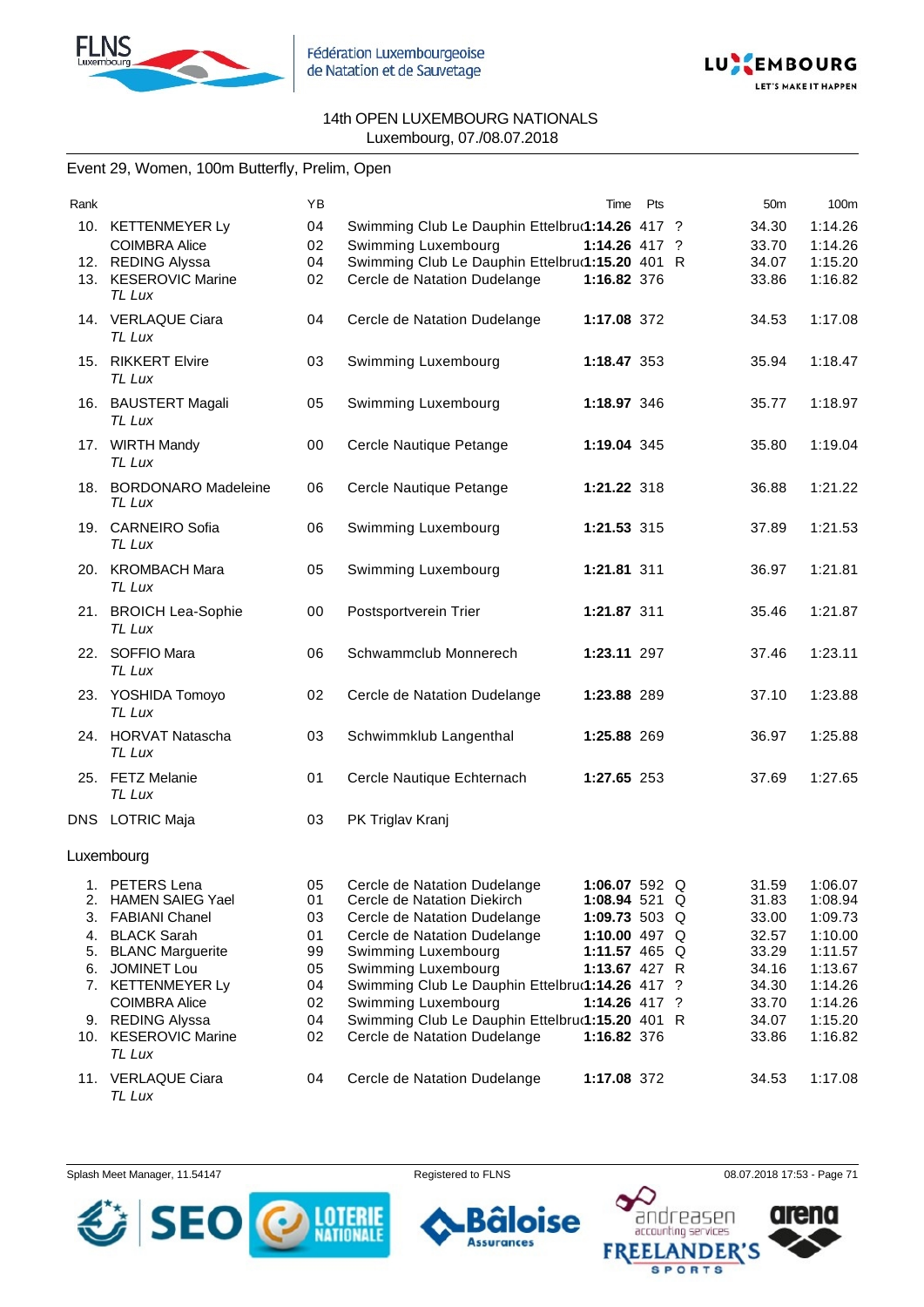



## Event 29, Women, 100m Butterfly, Prelim, Luxembourg

| Rank     |                                                                                                                  | YB                         |                                                                                                                                                                                           | Time                                            | Pts | 50 <sub>m</sub>                           | 100m                                                |
|----------|------------------------------------------------------------------------------------------------------------------|----------------------------|-------------------------------------------------------------------------------------------------------------------------------------------------------------------------------------------|-------------------------------------------------|-----|-------------------------------------------|-----------------------------------------------------|
| 12.      | <b>RIKKERT Elvire</b><br>TL Lux                                                                                  | 03                         | Swimming Luxembourg                                                                                                                                                                       | 1:18.47 353                                     |     | 35.94                                     | 1:18.47                                             |
|          | 13. BAUSTERT Magali<br>TL Lux                                                                                    | 05                         | Swimming Luxembourg                                                                                                                                                                       | 1:18.97 346                                     |     | 35.77                                     | 1:18.97                                             |
|          | 14. WIRTH Mandy<br>TL Lux                                                                                        | 00                         | Cercle Nautique Petange                                                                                                                                                                   | 1:19.04 345                                     |     | 35.80                                     | 1:19.04                                             |
|          | 15. BORDONARO Madeleine<br>TL Lux                                                                                | 06                         | Cercle Nautique Petange                                                                                                                                                                   | 1:21.22 318                                     |     | 36.88                                     | 1:21.22                                             |
| 16.      | <b>CARNEIRO Sofia</b><br>TL Lux                                                                                  | 06                         | Swimming Luxembourg                                                                                                                                                                       | 1:21.53 315                                     |     | 37.89                                     | 1:21.53                                             |
|          | 17. KROMBACH Mara<br><b>TL Lux</b>                                                                               | 05                         | Swimming Luxembourg                                                                                                                                                                       | 1:21.81 311                                     |     | 36.97                                     | 1:21.81                                             |
|          | 18. SOFFIO Mara<br><b>TL Lux</b>                                                                                 | 06                         | Schwammclub Monnerech                                                                                                                                                                     | 1:23.11 297                                     |     | 37.46                                     | 1:23.11                                             |
|          | 19. YOSHIDA Tomoyo<br>TL Lux                                                                                     | 02                         | Cercle de Natation Dudelange                                                                                                                                                              | 1:23.88 289                                     |     | 37.10                                     | 1:23.88                                             |
|          | 20. FETZ Melanie<br>TL Lux                                                                                       | 01                         | Cercle Nautique Echternach                                                                                                                                                                | 1:27.65 253                                     |     | 37.69                                     | 1:27.65                                             |
|          | Luxembourg Juniors                                                                                               |                            |                                                                                                                                                                                           |                                                 |     |                                           |                                                     |
| 2.       | 1. FABIANI Chanel<br><b>COIMBRA Alice</b><br>3. KESEROVIC Marine<br>TL Lux                                       | 03<br>02<br>02             | Cercle de Natation Dudelange<br>Swimming Luxembourg<br>Cercle de Natation Dudelange                                                                                                       | 1:09.73 503 Q<br>1:14.26 417 ?<br>1:16.82 376   |     | 33.00<br>33.70<br>33.86                   | 1:09.73<br>1:14.26<br>1:16.82                       |
|          | 4. RIKKERT Elvire<br>TL Lux                                                                                      | 03                         | Swimming Luxembourg                                                                                                                                                                       | 1:18.47 353                                     |     | 35.94                                     | 1:18.47                                             |
|          | 5. YOSHIDA Tomoyo<br>TL Lux                                                                                      | 02                         | Cercle de Natation Dudelange                                                                                                                                                              | 1:23.88 289                                     |     | 37.10                                     | 1:23.88                                             |
|          | Luxembourg Jeunes                                                                                                |                            |                                                                                                                                                                                           |                                                 |     |                                           |                                                     |
| 1.<br>4. | <b>PETERS Lena</b><br>2. JOMINET Lou<br>3. KETTENMEYER Ly<br><b>REDING Alyssa</b><br>5. VERLAQUE Ciara<br>TL Lux | 05<br>05<br>04<br>04<br>04 | Cercle de Natation Dudelange<br>Swimming Luxembourg<br>Swimming Club Le Dauphin Ettelbru(1:14.26 417 ?<br>Swimming Club Le Dauphin Ettelbru(1:15.20 401 R<br>Cercle de Natation Dudelange | 1:06.07 592 $Q$<br>1:13.67 427 R<br>1:17.08 372 |     | 31.59<br>34.16<br>34.30<br>34.07<br>34.53 | 1:06.07<br>1:13.67<br>1:14.26<br>1:15.20<br>1:17.08 |
|          | 6. BAUSTERT Magali<br>TL Lux                                                                                     | 05                         | Swimming Luxembourg                                                                                                                                                                       | 1:18.97 346                                     |     | 35.77                                     | 1:18.97                                             |
|          | 7. KROMBACH Mara<br>TL Lux                                                                                       | 05                         | Swimming Luxembourg                                                                                                                                                                       | 1:21.81 311                                     |     | 36.97                                     | 1:21.81                                             |
|          | Luxembourg Pupilles                                                                                              |                            |                                                                                                                                                                                           |                                                 |     |                                           |                                                     |
|          | 1. BORDONARO Madeleine<br>TL Lux                                                                                 | 06                         | Cercle Nautique Petange                                                                                                                                                                   | 1:21.22 318                                     |     | 36.88                                     | 1:21.22                                             |



ise ٠ ٠ **Assurances** 



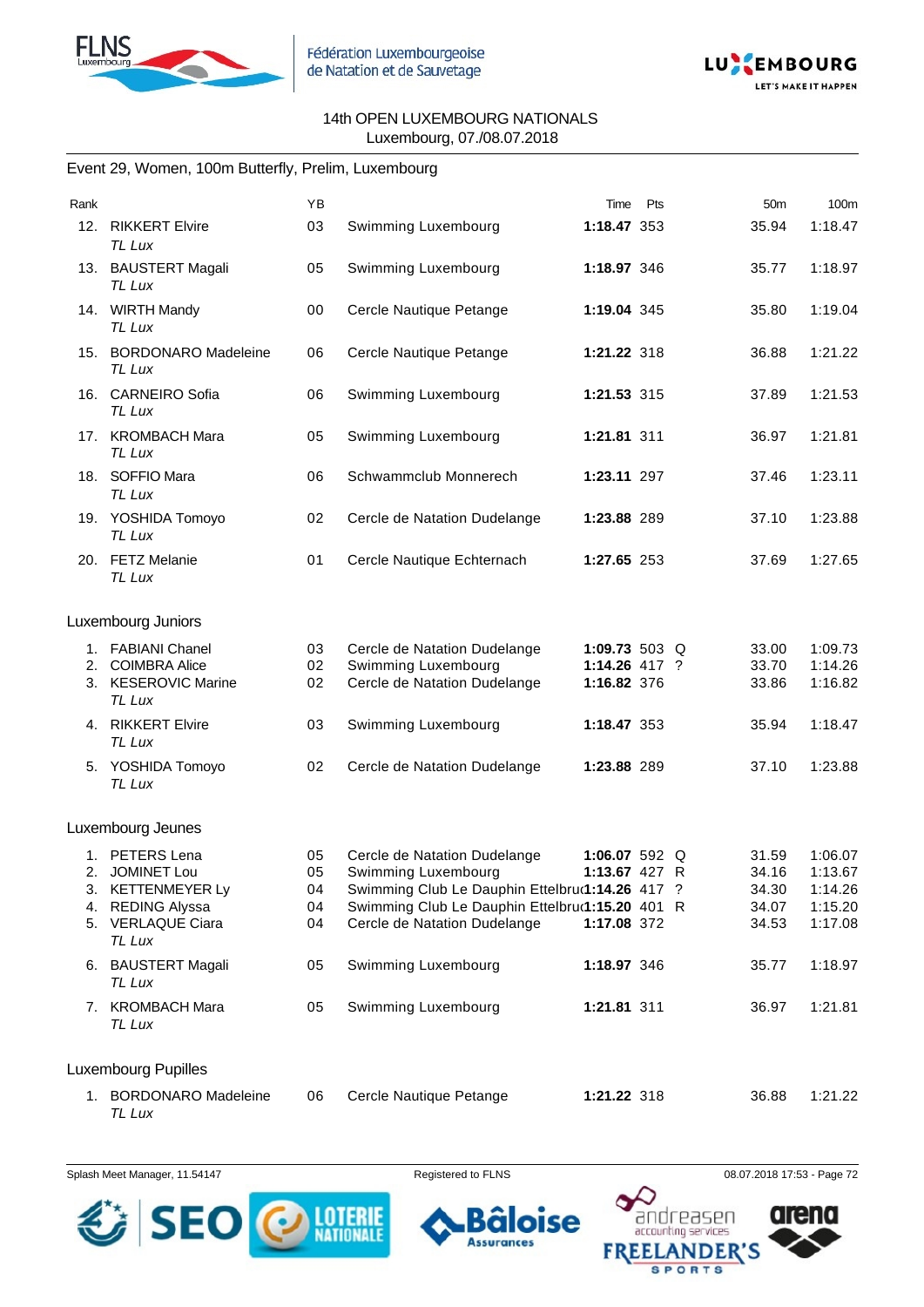



|                               | Event 29, Girls, 100m Butterfly, Prelim, Luxembourg Pupilles                            |                                                                                    |                                                                      |                                                                      |                                                                                      |                                                                      |                     |                                                                                                                                            |                                                                      |            |                                                                                                                |                                                    |                          |
|-------------------------------|-----------------------------------------------------------------------------------------|------------------------------------------------------------------------------------|----------------------------------------------------------------------|----------------------------------------------------------------------|--------------------------------------------------------------------------------------|----------------------------------------------------------------------|---------------------|--------------------------------------------------------------------------------------------------------------------------------------------|----------------------------------------------------------------------|------------|----------------------------------------------------------------------------------------------------------------|----------------------------------------------------|--------------------------|
| Rank                          |                                                                                         |                                                                                    |                                                                      | ΥB                                                                   |                                                                                      |                                                                      |                     |                                                                                                                                            | Time                                                                 | Pts        |                                                                                                                | 50 <sub>m</sub>                                    | 100m                     |
| 2.                            | <b>CARNEIRO Sofia</b><br>TL Lux                                                         |                                                                                    |                                                                      | 06                                                                   | Swimming Luxembourg                                                                  |                                                                      |                     |                                                                                                                                            | 1:21.53 315                                                          |            |                                                                                                                | 37.89                                              | 1:21.53                  |
|                               | 3. SOFFIO Mara<br>TL Lux                                                                |                                                                                    |                                                                      | 06                                                                   | Schwammclub Monnerech                                                                |                                                                      |                     |                                                                                                                                            | 1:23.11 297                                                          |            |                                                                                                                | 37.46                                              | 1:23.11                  |
| Event 30<br>Points: FINA 2017 | 08.07.2018 - 11:22                                                                      |                                                                                    |                                                                      |                                                                      |                                                                                      | Mixed, 4 x 50m Freestyle                                             |                     |                                                                                                                                            |                                                                      |            |                                                                                                                |                                                    | Open<br><b>Results</b>   |
| Rank                          |                                                                                         |                                                                                    |                                                                      |                                                                      |                                                                                      |                                                                      |                     |                                                                                                                                            |                                                                      |            | Time                                                                                                           | Pts                                                |                          |
| Open                          |                                                                                         |                                                                                    |                                                                      |                                                                      |                                                                                      |                                                                      |                     |                                                                                                                                            |                                                                      |            |                                                                                                                |                                                    |                          |
|                               | 1. Icelandic Swimming Association 1                                                     |                                                                                    | Open Luxembourg Champion                                             |                                                                      |                                                                                      |                                                                      |                     | Icelandic Swimming Association                                                                                                             |                                                                      |            | 1:45.07                                                                                                        |                                                    |                          |
|                               | <b>MILOS Predrag</b><br>GUDMUNDSDOTTIR Johanna Elin                                     |                                                                                    |                                                                      | 95<br>01                                                             | $+0.68$<br>$+0.47$                                                                   | 23.49<br>26.77                                                       |                     | <b>LUND Oskar Gauti</b><br>ROBERTSDOTTIR Katarina                                                                                          |                                                                      | 99<br>00   | $+0.32$<br>$+0.46$                                                                                             |                                                    | 27.06<br>27.75           |
|                               | 2. Swimming Club Le Dauphin Ettelbruck 1                                                | Luxembourg Champion                                                                |                                                                      |                                                                      |                                                                                      |                                                                      |                     | Swimming Club Le Dauphin Ettelbruck                                                                                                        |                                                                      |            | 1:50.74                                                                                                        |                                                    |                          |
|                               | <b>BECKERS Felix</b><br><b>MORIS Cedric</b>                                             |                                                                                    |                                                                      | 01<br>98                                                             | $+0.64$<br>$+0.60$                                                                   | 25.54<br>25.58                                                       | <b>FABER Maiti</b>  | <b>HOLLERICH Anne</b>                                                                                                                      |                                                                      | 01<br>01   | $+0.50$<br>$+0.47$                                                                                             |                                                    | 30.93<br>28.69           |
|                               | 3. Cercle Nautique Echternach 1<br><b>MICHIELS Patrick</b><br><b>TER HEEGDE Chantal</b> |                                                                                    |                                                                      | 02<br>99                                                             | $+0.67$<br>$+0.61$                                                                   | 27.54<br>33.10                                                       | <b>FETZ Melanie</b> | Cercle Nautique Echternach<br><b>MICHIELS Olivier</b>                                                                                      |                                                                      | 01<br>01   | 1:59.26<br>$+0.75$<br>$+0.69$                                                                                  |                                                    | 31.46<br>27.16           |
|                               | 4. Cercle Nautique Echternach 2<br><b>DENTER Arthur</b><br><b>TER HEEGDE Lisa</b>       |                                                                                    |                                                                      | 04<br>02                                                             | $+0.70$<br>$+0.50$                                                                   | 28.20<br>33.50                                                       | <b>THILL Victor</b> | Cercle Nautique Echternach<br><b>DEVISCOUR Sarah</b>                                                                                       |                                                                      | 05<br>03   | 2:02.72<br>$+0.87$<br>$+0.68$                                                                                  |                                                    | 31.43<br>29.59           |
| Event 31                      | 08.07.2018 - 11:26                                                                      |                                                                                    |                                                                      |                                                                      |                                                                                      | Men, 1500m Freestyle                                                 |                     |                                                                                                                                            |                                                                      |            |                                                                                                                |                                                    | Open<br><b>Results</b>   |
| Meet Record                   | <b>National Records</b>                                                                 |                                                                                    |                                                                      | 15:35.62                                                             | <b>AKRAM Ahmed</b><br>16:10.18 STACCHIOTTI Raphaël                                   |                                                                      |                     | EGY<br><b>SCDE</b>                                                                                                                         | Merl                                                                 | Luxembourg |                                                                                                                |                                                    | 03.07.2016<br>24.03.2018 |
| Points: FINA 2017             | Luxembourg Champion: 19:38.00                                                           |                                                                                    |                                                                      |                                                                      |                                                                                      |                                                                      |                     |                                                                                                                                            |                                                                      |            |                                                                                                                |                                                    |                          |
| Rank                          |                                                                                         |                                                                                    |                                                                      |                                                                      | ΥB                                                                                   |                                                                      |                     |                                                                                                                                            |                                                                      |            | Time                                                                                                           | Pts                                                |                          |
| Open                          |                                                                                         |                                                                                    |                                                                      |                                                                      |                                                                                      |                                                                      |                     |                                                                                                                                            |                                                                      |            |                                                                                                                |                                                    |                          |
| 1.                            |                                                                                         |                                                                                    | <b>VANDERSCHRICK Stephan</b><br>Open Luxembourg Champion             |                                                                      | 00                                                                                   |                                                                      |                     | Swimming Luxembourg                                                                                                                        |                                                                      |            | 17:27.00                                                                                                       | 575                                                |                          |
|                               | 50m:<br>100m:<br>150m:<br>200m:<br>250m:<br>300m:<br>350m:<br>400m:                     | 30.69<br>1:04.38<br>1:39.17<br>2:13.60<br>2:48.63<br>3:23.58<br>3:58.64<br>4:33.84 | 30.69<br>33.69<br>34.79<br>34.43<br>35.03<br>34.95<br>35.06<br>35.20 | 450m:<br>500m:<br>550m:<br>600m:<br>650m:<br>700m:<br>750m:<br>800m: | 5:09.03<br>5:44.23<br>6:19.66<br>6:54.66<br>7:30.02<br>8:05.32<br>8:40.45<br>9:15.59 | 35.19<br>35.20<br>35.43<br>35.00<br>35.36<br>35.30<br>35.13<br>35.14 | 850m:               | 9:50.61<br>900m: 10:25.46<br>950m: 11:00.77<br>1000m: 11:35.70<br>1050m: 12:11.09<br>1100m: 12:45.90<br>1150m: 13:21.15<br>1200m: 13:55.56 | 35.02<br>34.85<br>35.31<br>34.93<br>35.39<br>34.81<br>35.25<br>34.41 |            | 1250m: 14:30.37<br>1300m: 15:04.68<br>1350m: 15:39.30<br>1400m: 16:14.90<br>1450m: 16:50.78<br>1500m: 17:27.00 | 34.81<br>34.31<br>34.62<br>35.60<br>35.88<br>36.22 |                          |





 $\bullet$ 

Splash Meet Manager, 11.54147 Registered to FLNS 68.07.2018 17:53 - Page 73

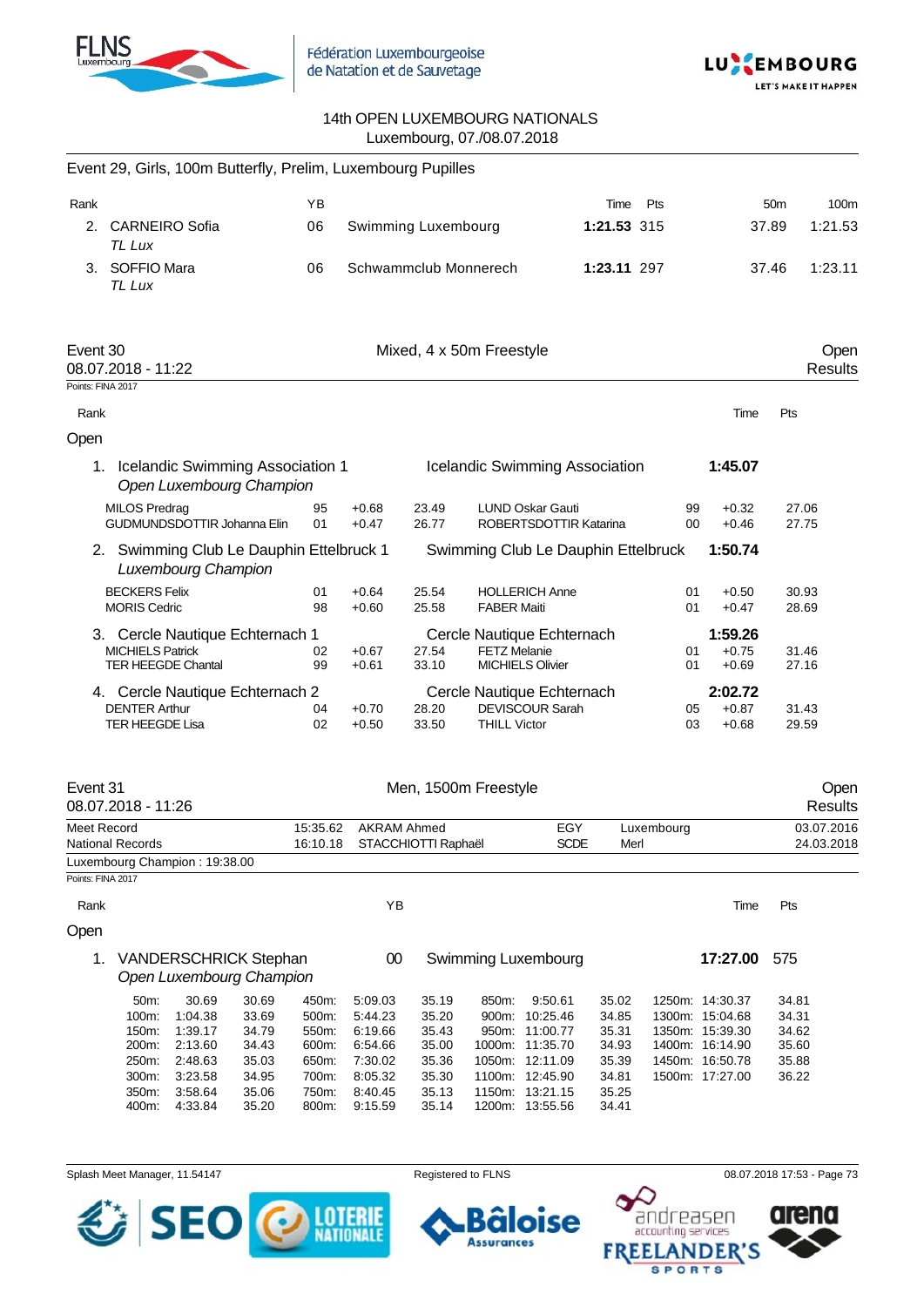



## Event 31, Men, 1500m Freestyle, Open

| Rank |                      |                       |                |                | YB                  |                |                                     |                | Time            | Pts   |
|------|----------------------|-----------------------|----------------|----------------|---------------------|----------------|-------------------------------------|----------------|-----------------|-------|
| 2.   |                      | <b>BOENTGES Kevin</b> |                |                | 03                  |                | Cercle Nautique Petange             |                | 18:38.91        | 471   |
|      | 50m:                 | 33.32                 | 33.32          | 450m:          | 5:36.16             | 38.58          | 850m: 10:37.75                      | 37.48          | 1250m: 15:38.22 | 37.75 |
|      | 100m:                | 1:10.19               | 36.87          | 500m.          | 6:14.46             | 38.30          | 900m: 11:15.11                      | 37.36          | 1300m: 16:15.56 | 37.34 |
|      | 150m:                | 1:47.57               | 37.38          | 550m:          | 6:52.02             | 37.56          | 950m: 11:52.49                      | 37.38          | 1350m: 16:52.07 | 36.51 |
|      | 200m:                | 2:25.20               | 37.63          | 600m:          | 7:29.94             | 37.92          | 1000m: 12:30.40                     | 37.91          | 1400m: 17:29.21 | 37.14 |
|      | 250m:                | 3:02.53               | 37.33          | 650m.          | 8:06.94             | 37.00          | 1050m: 13:07.76                     | 37.36          | 1450m: 18:04.81 | 35.60 |
|      | 300m:                | 3:40.84               | 38.31          | 700m:          | 8:44.61<br>9:22.40  | 37.67          | 1100m: 13:45.00                     | 37.24          | 1500m: 18:38.91 | 34.10 |
|      | 350m:<br>400m:       | 4:18.73<br>4:57.58    | 37.89<br>38.85 | 750m:          | 800m: 10:00.27      | 37.79<br>37.87 | 1150m: 14:22.61<br>1200m: 15:00.47  | 37.61<br>37.86 |                 |       |
|      |                      |                       |                |                |                     |                |                                     |                |                 |       |
| 3.   |                      | <b>WEYRICH Mike</b>   |                |                | 05                  |                | Swimming Club Le Dauphin Ettelbruck |                | 19:16.24        | 427   |
|      | 50m:                 | 33.50                 | 33.50          | 450m:          | 5:43.99             | 39.07          | 850m: 10:56.20                      | 38.71          | 1250m: 16:07.18 | 38.98 |
|      | 100m:                | 1:11.32               | 37.82          | 500m:          | 6:23.03             | 39.04          | 900m: 11:35.47                      | 39.27          | 1300m: 16:45.45 | 38.27 |
|      | 150m:                | 1:49.92               | 38.60          | 550m:          | 7:02.37             | 39.34          | 950m: 12:14.33                      | 38.86          | 1350m: 17:24.09 | 38.64 |
|      | 200m:                | 2:28.65               | 38.73          | 600m:          | 7.41.41             | 39.04          | 1000m: 12:53.31                     | 38.98          | 1400m: 18:02.09 | 38.00 |
|      | 250m:                | 3:07.68               | 39.03          | 650m:          | 8:20.31             | 38.90          | 1050m: 13:32.60                     | 39.29          | 1450m: 18:40.39 | 38.30 |
|      | 300m:                | 3:46.72               | 39.04          | 700m:          | 8:59.30             | 38.99          | 1100m: 14:11.14                     | 38.54          | 1500m: 19:16.24 | 35.85 |
|      | 350m:<br>400m:       | 4:25.76<br>5:04.92    | 39.04<br>39.16 | 750m:<br>800m: | 9:38.46<br>10:17.49 | 39.16<br>39.03 | 1150m: 14:49.78<br>1200m: 15:28.20  | 38.64<br>38.42 |                 |       |
|      |                      |                       |                |                |                     |                |                                     |                |                 |       |
| 4.   | <b>THILL Nicolas</b> |                       |                |                | 05                  |                | Swimming Luxembourg                 |                | 20:01.14        | 381   |
|      | TL Lux               |                       |                |                |                     |                |                                     |                |                 |       |
|      | 50m:                 | 34.40                 | 34.40          | 450m:          | 5:53.22             | 39.53          | 850m: 11:15.79                      | 40.33          | 1250m: 16:40.91 | 40.40 |
|      | 100m:                | 1:12.86               | 38.46          | 500m:          | 6:33.71             | 40.49          | 900m: 11:56.67                      | 40.88          | 1300m: 17:21.51 | 40.60 |
|      | 150m:                | 1:52.57               | 39.71          | 550m:          | 7:13.13             | 39.42          | 950m: 12:36.75                      | 40.08          | 1350m: 18:01.78 | 40.27 |
|      | 200m:                | 2:32.37               | 39.80          | 600m:          | 7:53.80             | 40.67          | 1000m: 13:17.52                     | 40.77          | 1400m: 18:41.96 | 40.18 |
|      | 250m:                | 3:12.42               | 40.05          | 650m:          | 8:34.44             | 40.64          | 1050m: 13:57.83                     | 40.31          | 1450m: 19:22.01 | 40.05 |
|      | 300m:                | 3:52.32               | 39.90          | 700m:          | 9:14.77             | 40.33          | 1100m: 14:38.77                     | 40.94          | 1500m: 20:01.14 | 39.13 |
|      | 350m:                | 4:32.65               | 40.33          | 750m:          | 9:55.49             | 40.72          | 1150m: 15:19.65                     | 40.88          |                 |       |
|      | 400m:                | 5:13.69               | 41.04          | 800m:          | 10:35.46            | 39.97          | 1200m: 16:00.51                     | 40.86          |                 |       |
| 5.   |                      | <b>NAFFOUTI Nael</b>  |                |                | 05                  |                | Cercle de Natation Wiltz            |                | 22:15.51        | 277   |
|      | TL Lux               |                       |                |                |                     |                |                                     |                |                 |       |
|      | 50m:                 | 37.75                 | 37.75          | 450m:          | 6:26.19             | 32.19          | 850m: 12:30.68                      | 37.34          | 1250m: 18:37.31 | 45.81 |
|      | 100m:                | 1:21.71               | 43.96          | 500m:          | 7:24.19             | 58.00          | 900m: 13:21.51                      | 50.83          | 1300m: 19:21.75 | 44.44 |
|      | 150m:                | 2:06.29               | 44.58          | 550m:          | 8:10.06             | 45.87          | 950m: 13:58.80                      | 37.29          | 1350m: 20:07.04 | 45.29 |
|      | 200m:                | 2:51.29               | 45.00          | 600m:          | 8:54.74             | 44.68          | 1000m: 14:52.47                     | 53.67          | 1400m: 20:51.47 | 44.43 |
|      | 250m:                | 3:36.76               | 45.47          | 650m:          | 9:30.64             | 35.90          | 1050m: 15:29.94                     | 37.47          | 1450m: 21:25.93 | 34.46 |
|      | 300m:                | 4:23.23               | 46.47          | 700m:          | 10:24.89            | 54.25          | 1100m: 16:21.64                     | 51.70          | 1500m: 22:15.51 | 49.58 |
|      | 350m:                | 5:08.50               | 45.27          |                | 750m: 11:08.95      | 44.06          | 1150m: 16:58.11                     | 36.47          |                 |       |
|      | 400m:                | 5:54.00               | 45.50          |                | 800m: 11:53.34      | 44.39          | 1200m: 17:51.50                     | 53.39          |                 |       |

## Luxembourg

| $1_{\cdot}$ |                  | <b>VANDERSCHRICK Stephan</b><br>Luxembourg Champion |       |          | 00      |       |        | Swimming Luxembourg |       | 17:27.00        | 575   |
|-------------|------------------|-----------------------------------------------------|-------|----------|---------|-------|--------|---------------------|-------|-----------------|-------|
|             | $50m$ :          | 30.69                                               | 30.69 | 450m:    | 5:09.03 | 35.19 | 850m:  | 9:50.61             | 35.02 | 1250m: 14:30.37 | 34.81 |
|             | 100m:            | 1:04.38                                             | 33.69 | $500m$ : | 5:44.23 | 35.20 | 900m:  | 10:25.46            | 34.85 | 1300m: 15:04.68 | 34.31 |
|             | 150m:            | 1:39.17                                             | 34.79 | 550m:    | 6:19.66 | 35.43 |        | 950m: 11:00.77      | 35.31 | 1350m: 15:39.30 | 34.62 |
|             | 200m:            | 2:13.60                                             | 34.43 | 600m:    | 6:54.66 | 35.00 |        | 1000m: 11:35.70     | 34.93 | 1400m: 16:14.90 | 35.60 |
|             | 250m:            | 2:48.63                                             | 35.03 | 650m:    | 7:30.02 | 35.36 |        | 1050m: 12:11.09     | 35.39 | 1450m: 16:50.78 | 35.88 |
|             | 300 <sub>m</sub> | 3:23.58                                             | 34.95 | 700m:    | 8:05.32 | 35.30 |        | 1100m: 12:45.90     | 34.81 | 1500m: 17:27.00 | 36.22 |
|             | 350m:            | 3.58.64                                             | 35.06 | 750m:    | 8:40.45 | 35.13 |        | 1150m: 13:21.15     | 35.25 |                 |       |
|             | 400m:            | 4:33.84                                             | 35.20 | 800m:    | 9:15.59 | 35.14 | 1200m: | 13:55.56            | 34.41 |                 |       |

Splash Meet Manager, 11.54147 **Registered to FLNS Registered to FLNS** 08.07.2018 17:53 - Page 74



ise п **Assurances** 



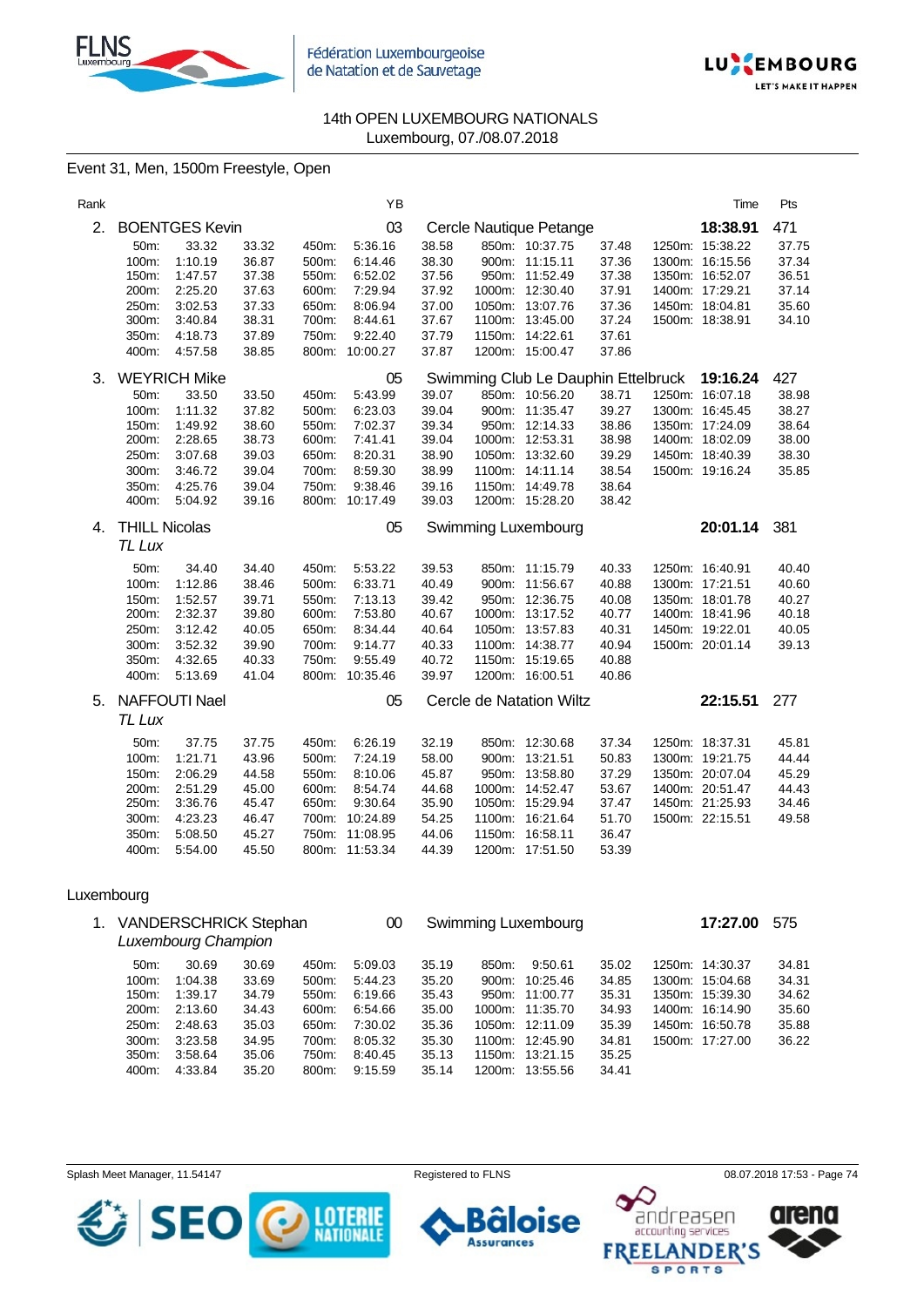



## Event 31, Men, 1500m Freestyle, Luxembourg

| Rank |                      |                       |                |                | YB                 |                |                                     |                | Time            | Pts            |
|------|----------------------|-----------------------|----------------|----------------|--------------------|----------------|-------------------------------------|----------------|-----------------|----------------|
| 2.   |                      | <b>BOENTGES Kevin</b> |                |                | 03                 |                | Cercle Nautique Petange             |                | 18:38.91        | 471            |
|      | 50m:                 | 33.32                 | 33.32          | 450m:          | 5:36.16            | 38.58          | 850m: 10:37.75                      | 37.48          | 1250m: 15:38.22 | 37.75          |
|      | 100m:                | 1:10.19               | 36.87          | 500m:          | 6:14.46            | 38.30          | 900m: 11:15.11                      | 37.36          | 1300m: 16:15.56 | 37.34          |
|      | 150m:                | 1:47.57               | 37.38          | 550m:          | 6:52.02            | 37.56          | 950m: 11:52.49                      | 37.38          | 1350m: 16:52.07 | 36.51          |
|      | 200m:                | 2:25.20               | 37.63          | 600m:          | 7:29.94            | 37.92          | 1000m: 12:30.40                     | 37.91          | 1400m: 17:29.21 | 37.14          |
|      | 250m:                | 3:02.53               | 37.33          | 650m:          | 8:06.94            | 37.00          | 1050m: 13:07.76                     | 37.36          | 1450m: 18:04.81 | 35.60          |
|      | 300m:<br>350m:       | 3:40.84<br>4:18.73    | 38.31<br>37.89 | 700m:<br>750m: | 8:44.61<br>9:22.40 | 37.67<br>37.79 | 1100m: 13:45.00<br>1150m: 14:22.61  | 37.24<br>37.61 | 1500m: 18:38.91 | 34.10          |
|      | 400m:                | 4:57.58               | 38.85          |                | 800m: 10:00.27     | 37.87          | 1200m: 15:00.47                     | 37.86          |                 |                |
|      |                      |                       |                |                |                    |                |                                     |                |                 |                |
| 3.   |                      | <b>WEYRICH Mike</b>   |                |                | 05                 |                | Swimming Club Le Dauphin Ettelbruck |                | 19:16.24        | 427            |
|      | 50m:                 | 33.50                 | 33.50          | 450m:          | 5:43.99            | 39.07          | 850m: 10:56.20                      | 38.71          | 1250m: 16:07.18 | 38.98          |
|      | 100m:                | 1:11.32               | 37.82          | 500m:          | 6:23.03            | 39.04          | 900m: 11:35.47                      | 39.27          | 1300m: 16:45.45 | 38.27          |
|      | 150m:                | 1:49.92               | 38.60          | 550m.          | 7:02.37            | 39.34          | 950m: 12:14.33                      | 38.86          | 1350m: 17:24.09 | 38.64          |
|      | 200m:                | 2:28.65               | 38.73          | 600m:          | 7:41.41            | 39.04          | 1000m: 12:53.31                     | 38.98          | 1400m: 18:02.09 | 38.00          |
|      | 250m:<br>300m:       | 3:07.68<br>3:46.72    | 39.03<br>39.04 | 650m:<br>700m: | 8:20.31<br>8:59.30 | 38.90<br>38.99 | 1050m: 13:32.60<br>1100m: 14:11.14  | 39.29<br>38.54 | 1450m: 18:40.39 | 38.30<br>35.85 |
|      | 350m:                | 4:25.76               | 39.04          | 750m:          | 9:38.46            | 39.16          | 1150m: 14:49.78                     | 38.64          | 1500m: 19:16.24 |                |
|      | 400m:                | 5:04.92               | 39.16          | 800m:          | 10:17.49           | 39.03          | 1200m: 15:28.20                     | 38.42          |                 |                |
|      |                      |                       |                |                |                    |                |                                     |                |                 |                |
| 4.   | <b>THILL Nicolas</b> |                       |                |                | 05                 |                | Swimming Luxembourg                 |                | 20:01.14        | 381            |
|      | TL Lux               |                       |                |                |                    |                |                                     |                |                 |                |
|      | 50m:                 | 34.40                 | 34.40          | 450m:          | 5:53.22            | 39.53          | 850m: 11:15.79                      | 40.33          | 1250m: 16:40.91 | 40.40          |
|      | 100m:                | 1:12.86               | 38.46          | 500m:          | 6:33.71            | 40.49          | 900m: 11:56.67                      | 40.88          | 1300m: 17:21.51 | 40.60          |
|      | 150m:                | 1:52.57               | 39.71          | 550m:          | 7:13.13            | 39.42          | 950m: 12:36.75                      | 40.08          | 1350m: 18:01.78 | 40.27          |
|      | 200m:                | 2:32.37               | 39.80          | 600m:          | 7:53.80            | 40.67          | 1000m: 13:17.52                     | 40.77          | 1400m: 18:41.96 | 40.18          |
|      | 250m:                | 3:12.42               | 40.05          | 650m:          | 8:34.44            | 40.64          | 1050m: 13:57.83                     | 40.31          | 1450m: 19:22.01 | 40.05          |
|      | 300m:                | 3:52.32               | 39.90          | 700m:          | 9:14.77            | 40.33          | 1100m: 14:38.77                     | 40.94          | 1500m: 20:01.14 | 39.13          |
|      | 350m:                | 4:32.65               | 40.33          | 750m:          | 9:55.49            | 40.72          | 1150m: 15:19.65                     | 40.88          |                 |                |
|      | 400m:                | 5:13.69               | 41.04          | 800m:          | 10:35.46           | 39.97          | 1200m: 16:00.51                     | 40.86          |                 |                |
| 5.   |                      | <b>NAFFOUTI Nael</b>  |                |                | 05                 |                | Cercle de Natation Wiltz            |                | 22:15.51        | 277            |
|      | TL Lux               |                       |                |                |                    |                |                                     |                |                 |                |
|      | 50m:                 | 37.75                 | 37.75          | 450m:          | 6:26.19            | 32.19          | 850m: 12:30.68                      | 37.34          | 1250m: 18:37.31 | 45.81          |
|      | 100m:                | 1:21.71               | 43.96          | 500m:          | 7:24.19            | 58.00          | 900m: 13:21.51                      | 50.83          | 1300m: 19:21.75 | 44.44          |
|      | 150m:                | 2:06.29               | 44.58          | 550m:          | 8:10.06            | 45.87          | 950m: 13:58.80                      | 37.29          | 1350m: 20:07.04 | 45.29          |
|      | 200m:                | 2:51.29               | 45.00          | 600m:          | 8:54.74            | 44.68          | 1000m: 14:52.47                     | 53.67          | 1400m: 20:51.47 | 44.43          |
|      | 250m:                | 3:36.76               | 45.47          | 650m:          | 9:30.64            | 35.90          | 1050m: 15:29.94                     | 37.47          | 1450m: 21:25.93 | 34.46          |
|      | 300m:                | 4:23.23               | 46.47          | 700m:          | 10:24.89           | 54.25          | 1100m: 16:21.64                     | 51.70          | 1500m: 22:15.51 | 49.58          |
|      | 350m:                | 5:08.50               | 45.27          |                | 750m: 11:08.95     | 44.06          | 1150m: 16:58.11                     | 36.47          |                 |                |
|      | 400m:                | 5:54.00               | 45.50          |                | 800m: 11:53.34     | 44.39          | 1200m: 17:51.50                     | 53.39          |                 |                |

## Luxembourg Juniors

|       | 1. VANDERSCHRICK Stephan |       |       |         | Swimming Luxembourg |       |                 |       |  | 17:27.00        | 575   |
|-------|--------------------------|-------|-------|---------|---------------------|-------|-----------------|-------|--|-----------------|-------|
| 50m:  | 30.69                    | 30.69 | 450m: | 5:09.03 | 35.19               | 850m: | 9:50.61         | 35.02 |  | 1250m: 14:30.37 | 34.81 |
| 100m: | 1:04.38                  | 33.69 | 500m: | 5:44.23 | 35.20               |       | 900m: 10:25.46  | 34.85 |  | 1300m: 15:04.68 | 34.31 |
| 150m: | 1:39.17                  | 34.79 | 550m: | 6:19.66 | 35.43               |       | 950m: 11:00.77  | 35.31 |  | 1350m: 15:39.30 | 34.62 |
|       | 200m: 2:13.60            | 34.43 | 600m: | 6:54.66 | 35.00               |       | 1000m: 11:35.70 | 34.93 |  | 1400m: 16:14.90 | 35.60 |
| 250m: | 2:48.63                  | 35.03 | 650m: | 7:30.02 | 35.36               |       | 1050m: 12:11.09 | 35.39 |  | 1450m: 16:50.78 | 35.88 |
|       | 300m: 3:23.58            | 34.95 | 700m: | 8:05.32 | 35.30               |       | 1100m: 12:45.90 | 34.81 |  | 1500m: 17:27.00 | 36.22 |
| 350m: | 3:58.64                  | 35.06 | 750m: | 8:40.45 | 35.13               |       | 1150m: 13:21.15 | 35.25 |  |                 |       |
| 400m: | 4:33.84                  | 35.20 | 800m: | 9:15.59 | 35.14               |       | 1200m: 13:55.56 | 34.41 |  |                 |       |

Splash Meet Manager, 11.54147 **Registered to FLNS Registered to FLNS** 08.07.2018 17:53 - Page 75

**Assurances** 



andreasen ise accounting services **FREE NDER'S SPORTS** 

arer

10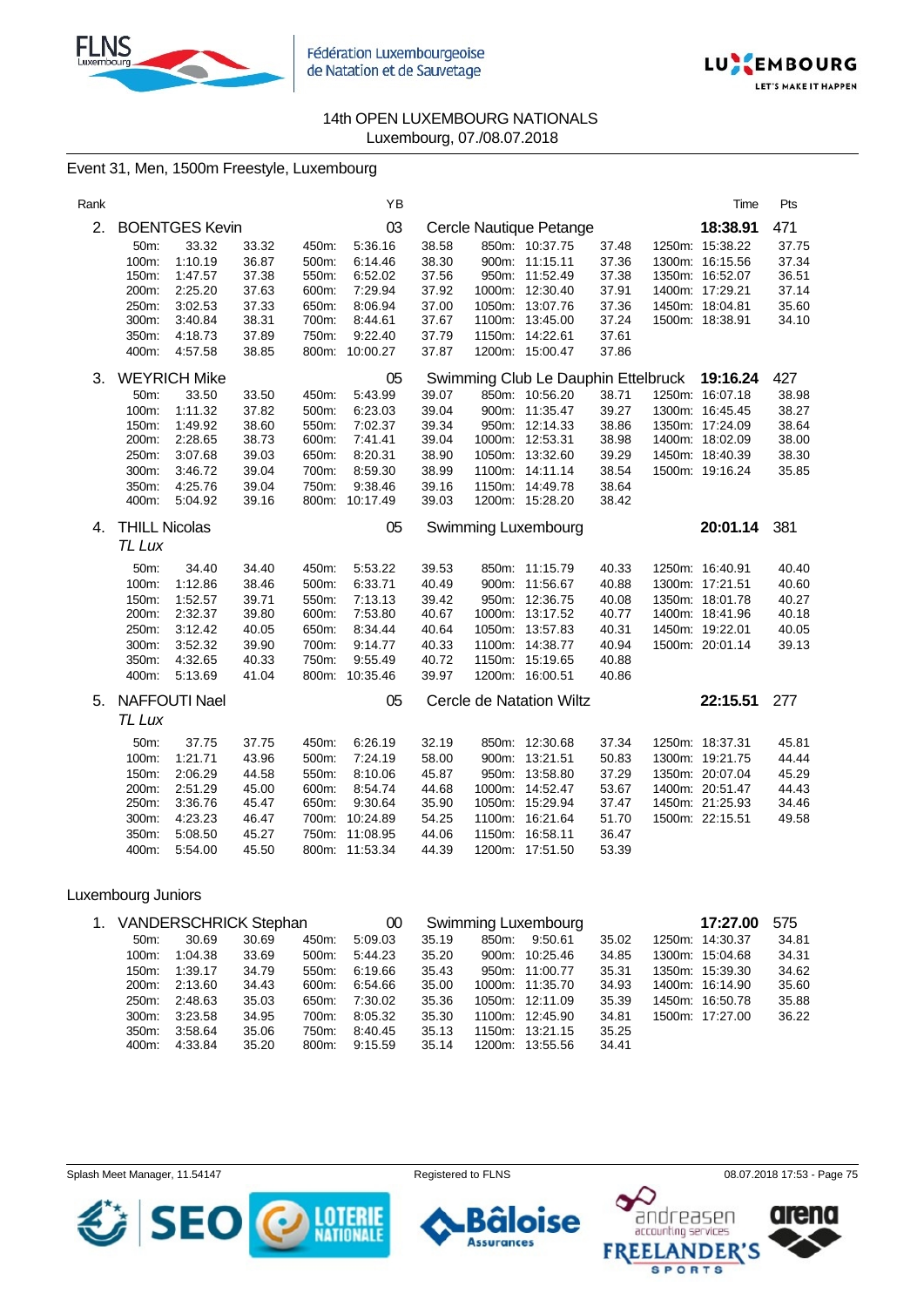



## Event 31, Men, 1500m Freestyle

|                 | 1. BOENTGES Kevin |       |          | 03       |       | Cercle Nautique Petange | 18:38.91        | 471   |                 |       |
|-----------------|-------------------|-------|----------|----------|-------|-------------------------|-----------------|-------|-----------------|-------|
| 50 <sub>m</sub> | 33.32             | 33.32 | 450m:    | 5:36.16  | 38.58 | 850m:                   | 10:37.75        | 37.48 | 1250m: 15:38.22 | 37.75 |
| 100m:           | 1:10.19           | 36.87 | $500m$ : | 6:14.46  | 38.30 |                         | 900m: 11:15.11  | 37.36 | 1300m: 16:15.56 | 37.34 |
| 150m:           | 1:47.57           | 37.38 | 550m:    | 6:52.02  | 37.56 |                         | 950m: 11:52.49  | 37.38 | 1350m: 16:52.07 | 36.51 |
| $200m$ :        | 2:25.20           | 37.63 | 600m:    | 7:29.94  | 37.92 |                         | 1000m: 12:30.40 | 37.91 | 1400m: 17:29.21 | 37.14 |
| 250m:           | 3:02.53           | 37.33 | 650m:    | 8.06.94  | 37.00 |                         | 1050m: 13:07.76 | 37.36 | 1450m: 18:04.81 | 35.60 |
| $300m$ :        | 3:40.84           | 38.31 | 700m:    | 8:44.61  | 37.67 |                         | 1100m: 13:45.00 | 37.24 | 1500m: 18:38.91 | 34.10 |
| $350m$ :        | 4:18.73           | 37.89 | 750m:    | 9:22.40  | 37.79 |                         | 1150m: 14:22.61 | 37.61 |                 |       |
| 400m:           | 4:57.58           | 38.85 | 800m:    | 10:00.27 | 37.87 | 1200m:                  | 15:00.47        | 37.86 |                 |       |

## Luxembourg Pupilles

| 1. |                      | <b>WEYRICH Mike</b>  |       |       | 05             |       |        | Swimming Club Le Dauphin Ettelbruck |       | 19:16.24        | 427   |
|----|----------------------|----------------------|-------|-------|----------------|-------|--------|-------------------------------------|-------|-----------------|-------|
|    | 50m:                 | 33.50                | 33.50 | 450m: | 5:43.99        | 39.07 |        | 850m: 10:56.20                      | 38.71 | 1250m: 16:07.18 | 38.98 |
|    | 100m:                | 1:11.32              | 37.82 | 500m: | 6:23.03        | 39.04 |        | 900m: 11:35.47                      | 39.27 | 1300m: 16:45.45 | 38.27 |
|    | 150m.                | 1:49.92              | 38.60 | 550m: | 7:02.37        | 39.34 |        | 950m: 12:14.33                      | 38.86 | 1350m: 17:24.09 | 38.64 |
|    | 200m:                | 2:28.65              | 38.73 | 600m: | 7:41.41        | 39.04 |        | 1000m: 12:53.31                     | 38.98 | 1400m: 18:02.09 | 38.00 |
|    | 250m:                | 3:07.68              | 39.03 | 650m: | 8:20.31        | 38.90 |        | 1050m: 13:32.60                     | 39.29 | 1450m: 18:40.39 | 38.30 |
|    | 300m:                | 3:46.72              | 39.04 | 700m: | 8:59.30        | 38.99 |        | 1100m: 14:11.14                     | 38.54 | 1500m: 19:16.24 | 35.85 |
|    | 350m:                | 4:25.76              | 39.04 | 750m: | 9:38.46        | 39.16 |        | 1150m: 14:49.78                     | 38.64 |                 |       |
|    | 400m:                | 5:04.92              | 39.16 |       | 800m: 10:17.49 | 39.03 |        | 1200m: 15:28.20                     | 38.42 |                 |       |
| 2. | <b>THILL Nicolas</b> |                      |       |       | 05             |       |        | Swimming Luxembourg                 |       | 20:01.14        | 381   |
|    | TL Lux               |                      |       |       |                |       |        |                                     |       |                 |       |
|    | 50m:                 | 34.40                | 34.40 | 450m: | 5:53.22        | 39.53 |        | 850m: 11:15.79                      | 40.33 | 1250m: 16:40.91 | 40.40 |
|    | 100m:                | 1:12.86              | 38.46 | 500m: | 6:33.71        | 40.49 |        | 900m: 11:56.67                      | 40.88 | 1300m: 17:21.51 | 40.60 |
|    | 150m.                | 1:52.57              | 39.71 | 550m: | 7:13.13        | 39.42 |        | 950m: 12:36.75                      | 40.08 | 1350m: 18:01.78 | 40.27 |
|    | 200m:                | 2:32.37              | 39.80 | 600m: | 7:53.80        | 40.67 |        | 1000m: 13:17.52                     | 40.77 | 1400m: 18:41.96 | 40.18 |
|    | 250m:                | 3:12.42              | 40.05 | 650m: | 8:34.44        | 40.64 |        | 1050m: 13:57.83                     | 40.31 | 1450m: 19:22.01 | 40.05 |
|    | 300m:                | 3:52.32              | 39.90 | 700m: | 9:14.77        | 40.33 |        | 1100m: 14:38.77                     | 40.94 | 1500m: 20:01.14 | 39.13 |
|    | 350m:                | 4:32.65              | 40.33 | 750m: | 9:55.49        | 40.72 | 1150m: | 15:19.65                            | 40.88 |                 |       |
|    | 400m:                | 5:13.69              | 41.04 | 800m: | 10:35.46       | 39.97 |        | 1200m: 16:00.51                     | 40.86 |                 |       |
| 3. |                      | <b>NAFFOUTI Nael</b> |       |       | 05             |       |        | Cercle de Natation Wiltz            |       | 22:15.51        | 277   |
|    | TL Lux               |                      |       |       |                |       |        |                                     |       |                 |       |
|    | 50m:                 | 37.75                | 37.75 | 450m: | 6:26.19        | 32.19 |        | 850m: 12:30.68                      | 37.34 | 1250m: 18:37.31 | 45.81 |
|    | 100m:                | 1:21.71              | 43.96 | 500m: | 7:24.19        | 58.00 |        | 900m: 13:21.51                      | 50.83 | 1300m: 19:21.75 | 44.44 |
|    | 150m:                | 2:06.29              | 44.58 | 550m: | 8:10.06        | 45.87 |        | 950m: 13:58.80                      | 37.29 | 1350m: 20:07.04 | 45.29 |
|    | 200m:                | 2:51.29              | 45.00 | 600m: | 8:54.74        | 44.68 |        | 1000m: 14:52.47                     | 53.67 | 1400m: 20:51.47 | 44.43 |
|    | 250m:                | 3:36.76              | 45.47 | 650m: | 9:30.64        | 35.90 | 1050m: | 15:29.94                            | 37.47 | 1450m: 21:25.93 | 34.46 |
|    | 300m:                | 4:23.23              | 46.47 | 700m: | 10:24.89       | 54.25 | 1100m: | 16:21.64                            | 51.70 | 1500m: 22:15.51 | 49.58 |
|    | 350m:                | 5:08.50              | 45.27 | 750m: | 11:08.95       | 44.06 | 1150m: | 16:58.11                            | 36.47 |                 |       |
|    | 400m:                | 5:54.00              | 45.50 |       | 800m: 11:53.34 | 44.39 |        | 1200m: 17:51.50                     | 53.39 |                 |       |

Splash Meet Manager, 11.54147 **Registered to FLNS Registered to FLNS** 08.07.2018 17:53 - Page 76



ise ٠ **Assurances** 

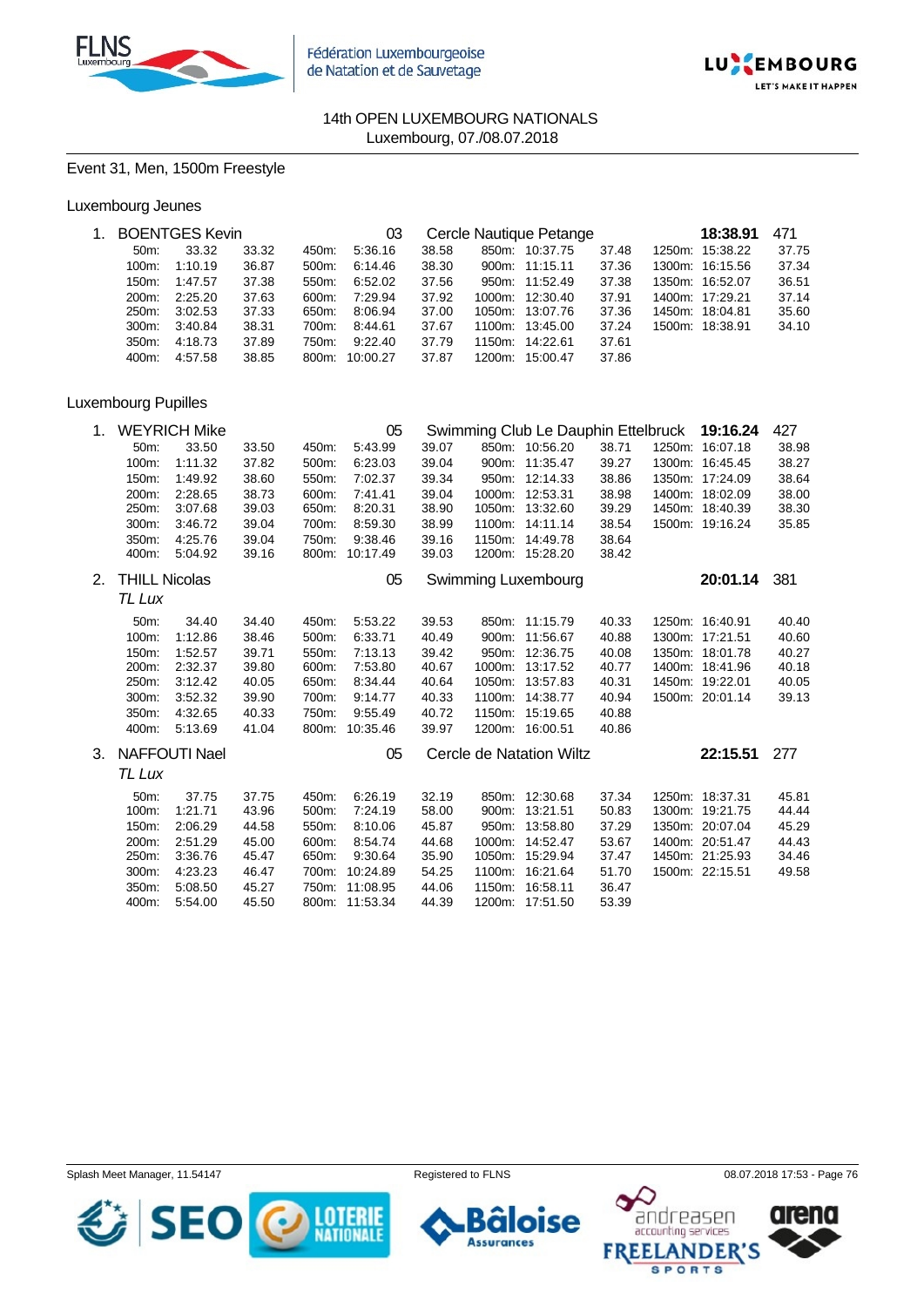



# 4 - 4th part - warm up : 14.00 hrs - 15.15 hrs 08.07.2018 - 15:20

| Event 52<br>08.07.2018 - 15:30 |    | Boys, 50m Backstroke                |       | Kids Final Boys 2006<br>Results |
|--------------------------------|----|-------------------------------------|-------|---------------------------------|
| Points: FINA 2017              |    |                                     |       |                                 |
| Rank                           | YB |                                     | Time  | Pts                             |
| <b>RIKKERT Thijmen</b><br>1.   | 06 | Swimming Luxembourg                 | 35.99 | 298                             |
| <b>PEUSCH Kevin</b><br>2.      | 06 | Swimming Luxembourg                 | 36.34 | 289                             |
| <b>WESTER Ben</b><br>3.        | 06 | Cercle de Natation Dudelange        | 37.33 | 267                             |
| <b>HOLLERICH Tom</b><br>4.     | 06 | Swimming Club Le Dauphin Ettelbruck | 37.34 | 266                             |
| <b>MOOG Mathis</b><br>5.       | 06 | Swimming Luxembourg                 | 41.96 | 188                             |
| <b>JAAS Tom</b><br>6.          | 06 | Swimming Club Le Dauphin Ettelbruck | 42.06 | 186                             |
| <b>SCHOCKMEL Julien</b><br>7.  | 06 | Swimming Club Redange               | 42.20 | 184                             |
| <b>ALLIN Rafael</b><br>8.      | 06 | Swimming Club Le Dauphin Ettelbruck | 44.44 | 158                             |
| Event 53                       |    | Girls, 50m Backstroke               |       | Kids Final Girls 2007           |
| 08.07.2018 - 15:31             |    |                                     |       | Results                         |
| Points: FINA 2017              |    |                                     |       |                                 |
| Rank                           | YB |                                     | Time  | Pts                             |
| <b>HAN Mengjia</b><br>1.       | 07 | Swimming Luxembourg                 | 36.08 | 421                             |
| PETESCH Lea<br>2.              | 07 | Schwammclub Monnerech               | 37.41 | 378                             |
| <b>KROMBACH Linda</b><br>3.    | 07 | Swimming Luxembourg                 | 38.78 | 339                             |
| <b>FABIANI Eden</b><br>4.      | 07 | Schwammclub Monnerech               | 40.50 | 298                             |
| <b>KOENIG Aurelie</b><br>5.    | 07 | Swimming Club Redange               | 42.42 | 259                             |
| <b>ELCHEROTH Niki</b><br>6.    | 07 | Swimming Club Redange               | 43.77 | 236                             |
| NTAGANDA Sophie<br>7.          | 07 | Swimming Luxembourg                 | 44.52 | 224                             |
| <b>CONTER Anja</b><br>8.       | 07 | Swimming Club Redange               | 44.56 | 223                             |

| Event 220<br>08.07.2018 - 15:32 |       | Men, 50m Freestyle       |             |                  | Open<br><b>Results Final</b> |
|---------------------------------|-------|--------------------------|-------------|------------------|------------------------------|
| Meet Record                     | 22.40 | <b>TRANDAFIR Norbert</b> | <b>ROU</b>  | Luxembourg       | 16.06.2012                   |
| National Records                | 22.81 | <b>HENX JUlien</b>       | <b>CNDu</b> | SAN MARINO (SMR) | 01.06.2017                   |
| Luxembourg Champion: 29.00      |       |                          |             |                  |                              |

Points: FINA 2017

| Rank |                                                  | ΥB |                                     | Time  | Pts  |
|------|--------------------------------------------------|----|-------------------------------------|-------|------|
|      | RAZETO Stefano<br>Open Luxembourg Champion       | 86 | ST Erzgebirge                       | 23.04 | 747  |
| 2    | <b>HENX Julien</b><br><b>Luxembourg Champion</b> | 95 | Cercle de Natation Dudelange        | 23.14 | -737 |
|      | 3. MILOS Predrag                                 | 95 | Icelandic Swimming Association      | 23.34 | -719 |
| 4.   | STACCHIOTTI Raphael                              | 92 | Swimming Club Le Dauphin Ettelbruck | 23.48 | 706  |
| 5.   | <b>VETSCH Patrick</b>                            | 99 | Schwimmgemeinschaft Liechtenstein   | 23.55 | 699  |
| 6.   | <b>BRANDENBURGER Pit</b>                         | 95 | Schwammclub Deifferdang             | 23.95 | 665  |
|      | <b>SCHMITZ Jules</b>                             | 99 | Swimming Club Redange               | 24.81 | 598  |
| 8.   | <b>SAUBER Bob</b>                                | 01 | Swimming Club Redange               | 24.92 | 590  |

#### Splash Meet Manager, 11.54147 **Registered to FLNS Registered to FLNS** 08.07.2018 17:53 - Page 77







**ANDER'S SPORTS** 

arena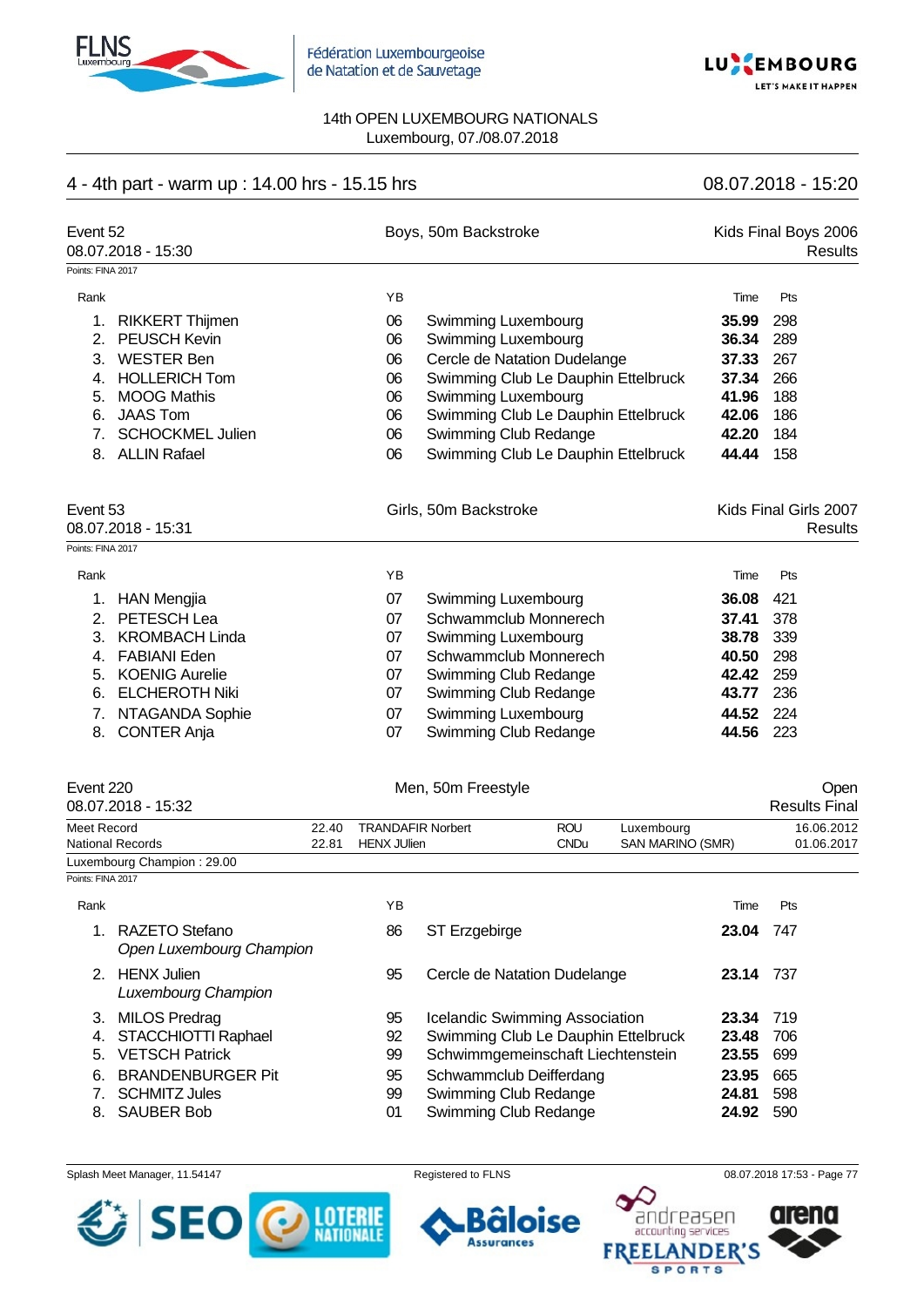



| Event 221          | 08.07.2018 - 15:34                                                   |                | Women, 50m Freestyle  |                                       | Open<br><b>Results Final</b>          |                                    |       |                              |
|--------------------|----------------------------------------------------------------------|----------------|-----------------------|---------------------------------------|---------------------------------------|------------------------------------|-------|------------------------------|
| <b>Meet Record</b> | National Records                                                     | 25.43<br>25.12 | <b>MEYNEN Julie</b>   | <b>VAN RHEENEN Clarissa</b>           | <b>NED</b><br><b>SCDE</b>             | Luxembourg<br>Rio de Janeiro (BRA) |       | 30.06.2013<br>12.08.2016     |
|                    | Luxembourg Champion: 32.50                                           |                |                       |                                       |                                       |                                    |       |                              |
| Points: FINA 2017  |                                                                      |                |                       |                                       |                                       |                                    |       |                              |
| Rank               |                                                                      |                | YB                    |                                       |                                       |                                    | Time  | Pts                          |
| 1.                 | <b>MEYNEN Julie</b><br>Open Luxembourg Champion, Luxembourg Champion |                | 97                    | Swimming Club Le Dauphin Ettelbruck   |                                       |                                    | 26.20 | 743                          |
| 2.                 | <b>RAZETO Luisa Marie</b>                                            |                | 92                    | ST Erzgebirge                         |                                       |                                    | 26.30 | 734                          |
| 3.                 | <b>RICCI Nicole</b>                                                  |                | 04                    | Swimming Luxembourg                   |                                       |                                    | 26.68 | 703                          |
| 4.                 | <b>GUDMUNDSDOTTIR Johanna Elin</b>                                   |                | 01                    | <b>Icelandic Swimming Association</b> |                                       |                                    | 26.94 | 683                          |
| 5.                 | <b>BANKY Jacqueline</b>                                              |                | 96                    | Swimming Luxembourg                   |                                       |                                    | 27.25 | 660                          |
| 6.                 | <b>ROBERTSDOTTIR Katarina</b>                                        |                | 00                    | <b>Icelandic Swimming Association</b> |                                       |                                    | 28.06 | 604                          |
| 7.                 | <b>HAMEN SAIEG Yael</b>                                              |                | 01                    | Cercle de Natation Diekirch           |                                       |                                    | 28.13 | 600                          |
| 8.                 | <b>FABER Maiti</b>                                                   |                | 01                    | Swimming Club Le Dauphin Ettelbruck   |                                       |                                    | 28.37 | 585                          |
|                    |                                                                      |                |                       |                                       |                                       |                                    |       |                              |
| Event 222          | 08.07.2018 - 15:35                                                   |                |                       | Men, 50m Breaststroke                 |                                       |                                    |       | Open<br><b>Results Final</b> |
| <b>Meet Record</b> |                                                                      | 27.83          |                       | <b>ELKAMASH Youssef</b>               | <b>EGY</b>                            | Luxembourg                         |       | 03.07.2016                   |
|                    | National Records                                                     | 27.94          | <b>CARNOL Laurent</b> |                                       | <b>SCDE</b>                           | Kazan (RUS)                        |       | 04.08.2015                   |
| Points: FINA 2017  | Luxembourg Champion: 36.50                                           |                |                       |                                       |                                       |                                    |       |                              |
|                    |                                                                      |                |                       |                                       |                                       |                                    |       |                              |
| Rank               |                                                                      |                | YB                    |                                       |                                       |                                    | Time  | Pts                          |
| 1.                 | STACCHIOTTI Raphael<br>Open Luxembourg Champion, Luxembourg Champion |                | 92                    | Swimming Club Le Dauphin Ettelbruck   |                                       |                                    | 29.37 | 727                          |
| 2.                 | <b>GREUTER Simon - Aramis</b>                                        |                | 02                    | Schwimmgemeinschaft Liechtenstein     |                                       |                                    | 30.42 | 655                          |
| 3.                 | <b>ROLKO Ricky</b>                                                   |                | 99                    | Swimming Luxembourg                   |                                       |                                    | 31.06 | 615                          |
| 4.                 | <b>CARNEIRO Joao</b>                                                 |                | 03                    | Swimming Luxembourg                   |                                       |                                    | 31.64 | 582                          |
| 5.                 | <b>MORIS Cedric</b>                                                  |                | 98                    | Swimming Club Le Dauphin Ettelbruck   |                                       |                                    | 31.71 | 578                          |
| 6.                 | <b>LANNERS Bob</b>                                                   |                | 02                    | Swimming Luxembourg                   |                                       |                                    | 32.88 | 518                          |
| 7.                 | <b>BANKY Jordan</b>                                                  |                | 01                    | Swimming Luxembourg                   |                                       |                                    | 33.25 | 501                          |
| 8.                 | <b>LUND Oskar Gauti</b>                                              |                | 99                    |                                       | <b>Icelandic Swimming Association</b> |                                    | 33.60 | 486                          |

Splash Meet Manager, 11.54147 **Registered to FLNS Registered to FLNS** 08.07.2018 17:53 - Page 78









J  $\bullet$ 

**FREEI**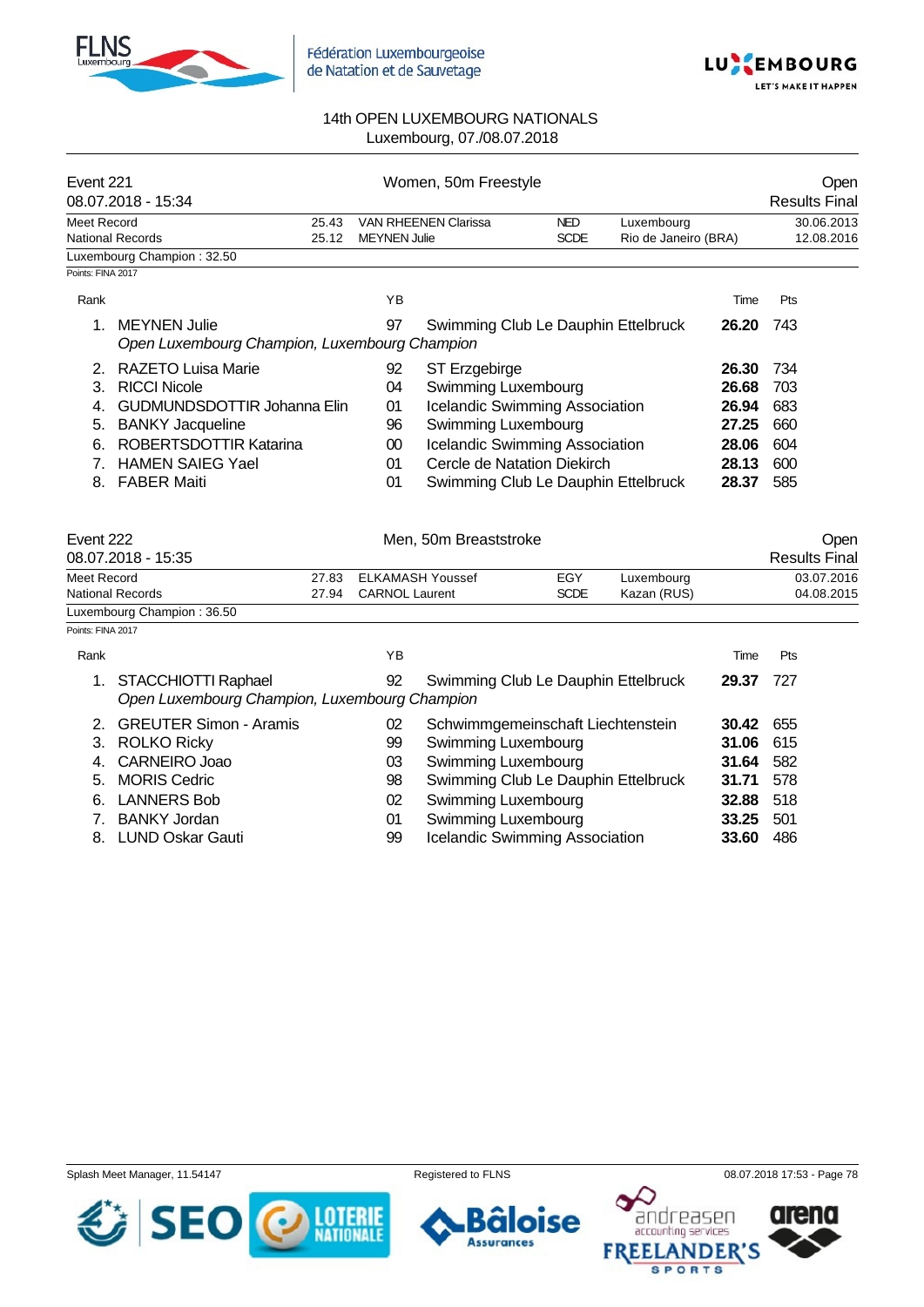



| Event 223            | 08.07.2018 - 15:37                                                                                                                                            |       |                      | Women. 50m Breaststroke                                                                                            |            | Open<br><b>Results Final</b> |                                  |                          |
|----------------------|---------------------------------------------------------------------------------------------------------------------------------------------------------------|-------|----------------------|--------------------------------------------------------------------------------------------------------------------|------------|------------------------------|----------------------------------|--------------------------|
| Meet Record          |                                                                                                                                                               | 31.28 |                      | LÚTHERSDÓTTIR Hrafnhildur                                                                                          | <b>ISL</b> | Luxembourg                   |                                  | 02.07.2017               |
|                      | National Records                                                                                                                                              | 33.86 | <b>EINHORN Jil</b>   |                                                                                                                    | <b>SL</b>  | Anvers (BEL)                 |                                  | 26.01.2014               |
|                      | Luxembourg Champion: 41.00                                                                                                                                    |       |                      |                                                                                                                    |            |                              |                                  |                          |
| Points: FINA 2017    |                                                                                                                                                               |       |                      |                                                                                                                    |            |                              |                                  |                          |
| Rank                 |                                                                                                                                                               |       | ΥB                   |                                                                                                                    |            |                              | Time                             | Pts                      |
|                      | <b>BLAHOVA Helena</b><br>Open Luxembourg Champion                                                                                                             |       | 04                   | Sportstyl Hradec Kralove                                                                                           |            |                              | 33.92                            | 656                      |
| 2.<br>3.<br>4.<br>5. | <b>VILHJALMSDOTTIR Sunna Svanlaug</b><br><b>STANEK Katjusa</b><br><b>KRISTJANSDOTTIR Maria Fanney</b><br><b>RIKKERT Helene</b><br>Luxembourg Federal Champion |       | 00<br>98<br>00<br>00 | Icelandic Swimming Association<br>PK Triglav Kranj<br><b>Icelandic Swimming Association</b><br>Swimming Luxembourg |            |                              | 34.85<br>35.17<br>35.99<br>36.74 | 605<br>588<br>549<br>516 |
| 6.<br>8.             | <b>ALBERS Neele</b><br><b>HAAG Nora</b><br><b>LEONARD Lis</b>                                                                                                 |       | 05<br>04<br>05       | Swimming Club Le Dauphin Ettelbruck<br>Swimming Club Redange<br>Swimming Luxembourg                                |            |                              | 37.16<br>37.81<br>38.02          | 499<br>473<br>466        |

| Event 224         |                                                |       | Men, 100m Backstroke                          |             | Open       |                 |                      |
|-------------------|------------------------------------------------|-------|-----------------------------------------------|-------------|------------|-----------------|----------------------|
|                   | 08.07.2018 - 15:54                             |       |                                               |             |            |                 | <b>Results Final</b> |
|                   | Meet Record                                    | 56.59 | <b>OLVIK Andres</b>                           | <b>EST</b>  | Luxembourg |                 | 17.06.2012           |
|                   | <b>National Records</b>                        | 56.33 | <b>SCHNEIDERS Jean-Francois</b>               | <b>CNW</b>  | Luxemboura |                 | 29.05.2013           |
|                   | Luxembourg Champion: 1:11.50                   |       |                                               |             |            |                 |                      |
| Points: FINA 2017 |                                                |       |                                               |             |            |                 |                      |
| Rank              |                                                | ΥB    |                                               | Time        | Pts        | 50 <sub>m</sub> | 100m                 |
| 1.                | <b>CERNEK Adam</b><br>Open Luxembourg Champion | 99    | <b>PK Martin</b>                              | 57.88 718   |            | 28.08           | 57.88                |
| 2.                | <b>MANNES Max</b><br>Luxembourg Champion       | 97    | Swimming Luxembourg                           | 58.16 708   |            | 28.25           | 58.16                |
| 3.                | <b>VOVK Nace</b>                               | 02    | PK Triglav Kranj                              | 1:02.08 582 |            | 29.95           | 1:02.08              |
| 4.                | <b>BOSKAN Saso</b>                             | 02    | PK Triglav Kranj                              | 1:02.84 561 |            | 30.27           | 1:02.84              |
| 5.                | <b>ZUPANEC Ales</b>                            | 00    | PK Triglav Kranj                              | 1:03.40 546 |            | 30.99           | 1:03.40              |
| 6.                | <b>GLADEK Nik</b>                              | 03    | PK Triglav Kranj                              | 1:04.95 508 |            | 31.83           | 1:04.95              |
| 7.                | <b>PAJNTAR Rozle</b>                           | 04    | PK Triglav Kranj                              | 1:07.10 461 |            | 32.84           | 1:07.10              |
| 8.                | <b>FABER Pol</b>                               | 03    | Swimming Club Le Dauphin Ettelbru(1:08.24 438 |             |            | 33.23           | 1:08.24              |

Splash Meet Manager, 11.54147 Registered to FLNS 68.07.2018 17:53 - Page 79



**loise** ÕĪ **Assurances** 

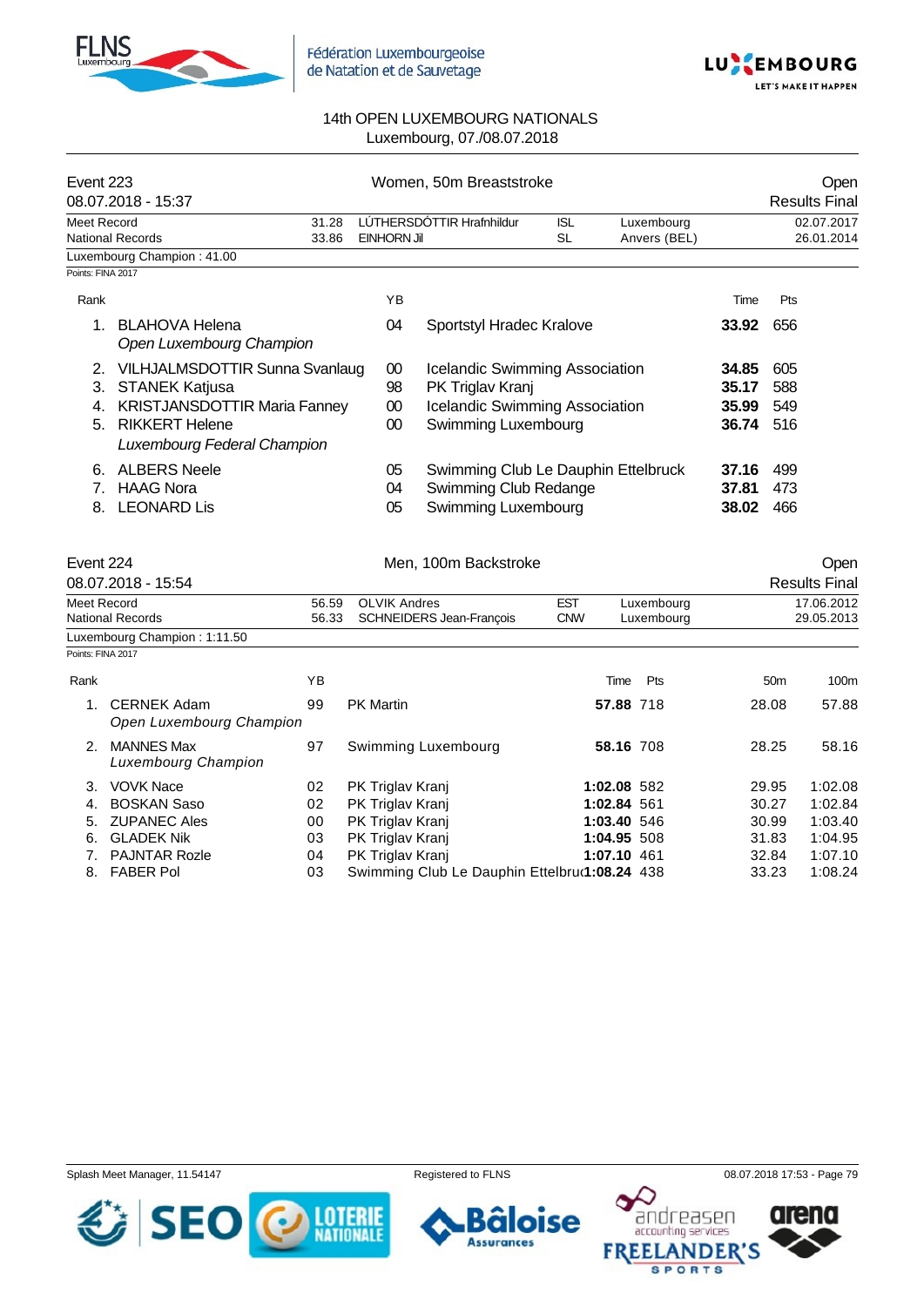



| Event 225          | 08.07.2018 - 15:56                                              |                                                     | Women, 100m Backstroke                      |             | Open<br><b>Results Final</b> |              |                 |                      |
|--------------------|-----------------------------------------------------------------|-----------------------------------------------------|---------------------------------------------|-------------|------------------------------|--------------|-----------------|----------------------|
| <b>Meet Record</b> |                                                                 | 1:02.71                                             | <b>NERI Veronica</b>                        | <b>ITA</b>  |                              | Luxembourg   |                 | 03.07.2016           |
|                    | <b>National Records</b>                                         | 1:02.97                                             | <b>ROLKO Sarah</b>                          | <b>SL</b>   |                              | Rome (ITA)   |                 | 27.07.2009           |
|                    | Luxembourg Champion: 1:20.00                                    |                                                     |                                             |             |                              |              |                 |                      |
| Points: FINA 2017  |                                                                 |                                                     |                                             |             |                              |              |                 |                      |
| Rank               |                                                                 | YB                                                  |                                             |             | Time                         | Pts          | 50 <sub>m</sub> | 100m                 |
|                    | 1. SKULJ Ana<br>Open Luxembourg Champion                        | 01                                                  | PK Triglav Kranj                            |             | 1:06.66 662                  |              | 32.38           | 1:06.66              |
|                    | 2. VANDERSCHRICK Laura<br>Luxembourg Champion                   | 02                                                  | Swimming Luxembourg                         |             | 1:08.06 622                  |              | 32.92           | 1:08.06              |
| 3.                 | <b>ROBERTSDOTTIR Katarina</b>                                   | 00                                                  | Icelandic Swimming Association              |             | 1:08.07 622                  |              | 33.38           | 1:08.07              |
| 4.                 | RICCI Giorgia Michela                                           | 02                                                  | Swimming Luxembourg                         |             | 1:08.11 621                  |              | 32.91           | 1:08.11              |
| 5.                 | <b>BLACK Rachael</b>                                            | 01                                                  | Cercle de Natation Dudelange                |             | 1:08.79 603                  |              | 33.49           | 1:08.79              |
| 6.                 | <b>FABER Maiti</b>                                              | 01<br>Swimming Club Le Dauphin Ettelbru(1:09.45 586 |                                             |             |                              |              | 33.94           | 1:09.45              |
| 7.                 | <b>BLACK Sarah</b>                                              | 01                                                  | Cercle de Natation Dudelange                |             | 1:11.25 542                  |              | 33.54           | 1:11.25              |
| 8.                 | POGACAR Zala                                                    | 04                                                  | PK Triglav Kranj                            |             | 1:12.81 508                  |              | 35.52           | 1:12.81              |
|                    |                                                                 |                                                     |                                             |             |                              |              |                 |                      |
| Event 228          |                                                                 |                                                     | Men, 100m Butterfly                         |             |                              |              |                 | Open                 |
|                    | 08.07.2018 - 15:58                                              |                                                     |                                             |             |                              |              |                 | <b>Results Final</b> |
| Meet Record        |                                                                 | 53.03                                               | <b>OMAR Eissa</b>                           | EGY         |                              | Luxembourg   |                 | 03.07.2016           |
| Meet Record        |                                                                 | 53.03                                               | <b>SCHLESINGER Marcus</b>                   | <b>ISR</b>  |                              | Luxembourg   |                 | 03.07.2016           |
|                    | <b>National Records</b>                                         | 54.29                                               | <b>HENX Julien</b>                          | <b>CNDu</b> |                              | Tarbes (FRA) |                 | 25.03.2018           |
|                    | Luxembourg Champion: 1:08.50                                    |                                                     |                                             |             |                              |              |                 |                      |
| Points: FINA 2017  |                                                                 |                                                     |                                             |             |                              |              |                 |                      |
| Rank               |                                                                 | YB                                                  |                                             |             | Time                         | Pts          | 50 <sub>m</sub> | 100m                 |
|                    | 1. HENX Julien<br>Open Luxembourg Champion, Luxembourg Champion | 95                                                  | Cercle de Natation Dudelange                |             | 56.76 676                    |              | 25.92           | 56.76                |
| 2.                 | <b>VETSCH Patrick</b>                                           | 99                                                  | Schwimmgemeinschaft Liechtenstein 57.44 652 |             |                              |              | 26.84           | 57.44                |
| 3.                 | <b>TONUS Frederic</b>                                           | 73                                                  | Liege Natation                              |             | 58.17 628                    |              | 27.02           | 58.17                |
| 4.                 | <b>SCHMITZ Jules</b>                                            | 99                                                  | Swimming Club Redange                       |             | 58.22 626                    |              | 27.20           | 58.22                |
| 5.                 | <b>GLOESENER Louis</b>                                          | 95                                                  | Swimming Luxembourg                         |             | 1:00.57 556                  |              | 28.69           | 1:00.57              |
| 6.                 | DALEIDEN CIUFERRI Ralph                                         | 03                                                  | Schwammclub Deifferdang                     |             | 1:01.81 523                  |              | 28.54           | 1:01.81              |
| 7.                 | CARNEIRO Joao                                                   | 03                                                  | Swimming Luxembourg                         |             | 1:01.90 521                  |              | 29.35           | 1:01.90              |
| 8.                 | <b>SAUBER Bob</b>                                               | 01                                                  | Swimming Club Redange                       |             | 1:02.83 498                  |              | 29.32           | 1:02.83              |

Splash Meet Manager, 11.54147 **Registered to FLNS Registered to FLNS** 08.07.2018 17:53 - Page 80

**loise** 

ÕĪ **Assurances** 



 $\bullet$  $\bm{\mathcal{\mathcal{L}}}$ andreasen arena **FREELANDER'S SPORTS**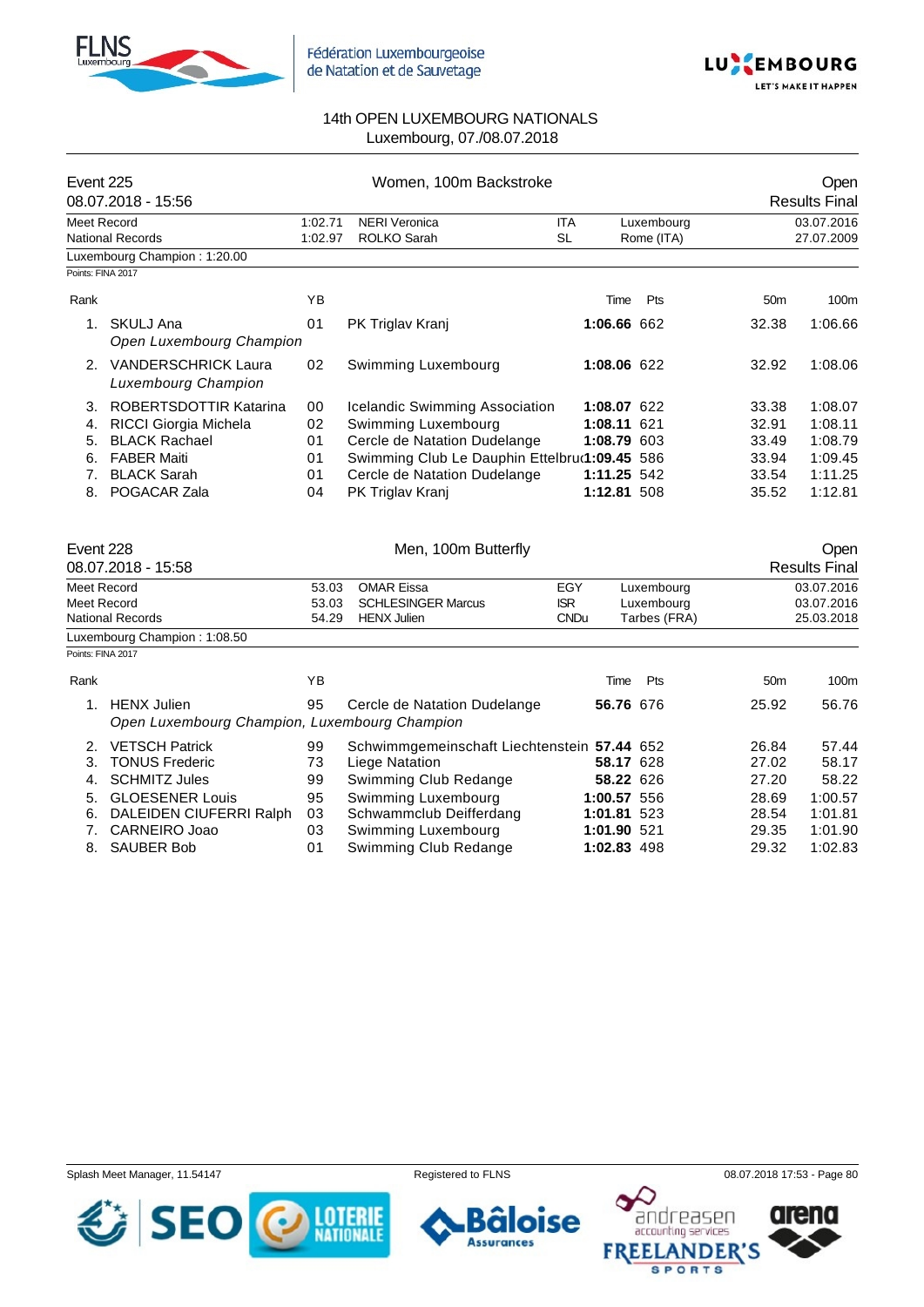



| Event 229 | 08.07.2018 - 16:00                                              |    |                    | Women, 100m Butterfly                          |         |                           |                          |                 |         |                 | Open<br><b>Results Final</b> |
|-----------|-----------------------------------------------------------------|----|--------------------|------------------------------------------------|---------|---------------------------|--------------------------|-----------------|---------|-----------------|------------------------------|
|           | Meet Record<br><b>National Records</b>                          |    | 59.02<br>1:02.22   | ZANDRINGA Kinge<br><b>MAILLIET Christine</b>   |         | <b>NED</b><br><b>SCDE</b> | Luxembourg<br>Rome (ITA) |                 |         |                 | 02.07.2017<br>26.07.2009     |
|           | Luxembourg Champion: 1:16.50                                    |    |                    |                                                |         |                           |                          |                 |         |                 |                              |
|           | Points: FINA 2017                                               |    |                    |                                                |         |                           |                          |                 |         |                 |                              |
| Rank      |                                                                 |    | ΥB                 |                                                |         |                           | Time                     | Pts             |         | 50 <sub>m</sub> | 100m                         |
|           | 1. PETERS Lena<br>Open Luxembourg Champion, Luxembourg Champion |    | 05                 | Cercle de Natation Dudelange                   |         |                           | 1:04.87 625              |                 | MP      | 31.15           | 1:04.87                      |
| 2.        | <b>HEFEL Theresa</b>                                            |    | 01                 | Schwimmklub Langenthal                         |         |                           | 1:04.95 623              |                 |         | 29.78           | 1:04.95                      |
| 3.        | <b>HAMEN SAIEG Yael</b>                                         |    | 01                 | Cercle de Natation Diekirch                    |         |                           | 1:07.81 547              |                 |         | 31.91           | 1:07.81                      |
| 4.        | <b>FABIANI Chanel</b>                                           |    | 03                 | Cercle de Natation Dudelange                   |         |                           | 1:08.55 530              |                 |         | 32.06           | 1:08.55                      |
| 5.        | <b>BLANC Marguerite</b>                                         |    | 99                 | Swimming Luxembourg                            |         |                           | 1:10.25 492              |                 |         | 32.19           | 1:10.25                      |
| 6.        | <b>BLAHOVA Helena</b>                                           |    | 04                 | Sportstyl Hradec Kralove                       |         |                           | 1:10.99 477              |                 |         | 33.35           | 1:10.99                      |
| 7.        | <b>JOMINET Lou</b>                                              |    | 05                 | Swimming Luxembourg                            |         |                           | 1:12.72 444              |                 |         | 33.68           | 1:12.72                      |
| 8.        | <b>BLACK Sarah</b>                                              |    | 01                 | Cercle de Natation Dudelange                   |         |                           | 1:15.75 392              |                 |         | 33.99           | 1:15.75                      |
| Event 32  |                                                                 |    |                    | Men, 200m Breaststroke                         |         |                           |                          |                 |         |                 | Open                         |
|           | 08.07.2018 - 16:13                                              |    |                    |                                                |         |                           |                          |                 |         |                 | <b>Results</b>               |
|           | Meet Record<br><b>National Records</b>                          |    | 2:13.58<br>2:09.78 | <b>CARNOL Laurent</b><br><b>CARNOL Laurent</b> |         | <b>LUX</b><br><b>SCDE</b> | Luxembourg<br>Luxembourg |                 |         |                 | 17.06.2012<br>28.01.2012     |
|           | Luxembourg Champion: 2:52.50                                    |    |                    |                                                |         |                           |                          |                 |         |                 |                              |
|           |                                                                 |    |                    |                                                |         |                           |                          |                 |         |                 |                              |
| Rank      |                                                                 | ΥB |                    |                                                | Time    |                           |                          | 50 <sub>m</sub> | 100m    | 150m            | 200m                         |
| Open      |                                                                 |    |                    |                                                |         |                           |                          |                 |         |                 |                              |
|           | 1. DRAGUN Marian<br>Open Luxembourg Champion                    | 90 | DelKo              |                                                | 2:20.70 |                           | 31.26                    |                 | 1:07.20 | 1:44.02         | 2:20.70                      |
|           | 2. BRANDENBURGER Pit                                            | 95 |                    | Schwammclub Deifferdang                        | 2:23.70 |                           | 32.87                    |                 | 1:08.98 | 1:46.78         | 2:23.70                      |
|           | 3. ROLKO Ricky                                                  | 99 |                    | Swimming Luxembourg                            | 2:25.81 |                           | 32.32                    |                 | 1:09.93 | 1:48.63         | 2:25.81                      |
|           | 4. MIZERA Daniel                                                | 99 |                    | J&T Sport Team 28                              | 2:29.54 |                           | 33.30                    |                 | 1:11.09 | 1:49.90         | 2:29.54                      |
|           | 5. LUND Oskar Gauti                                             | 99 |                    | Icelandic Swimming Associati2:32.49            |         |                           | 34.19                    |                 | 1:12.71 | 1:52.38         | 2:32.49                      |
|           | 6. CARNEIRO Joao                                                | 03 |                    | Swimming Luxembourg                            | 2:32.99 |                           | 34.47                    |                 | 1:13.62 | 1:53.58         | 2:32.99                      |
|           | 7. GREUTER Simon - Aramis 02                                    |    |                    | Schwimmgemeinschaft Liech2:38.44               |         |                           | 31.24                    |                 | 1:08.95 | 1:53.03         | 2:38.44                      |
|           | 8. GRILC Gregor                                                 | 03 |                    | PK Triglav Kranj                               | 2:40.16 |                           | 36.89                    |                 | 1:18.62 | 1:59.39         | 2:40.16                      |
|           | 9. LUCARELLI Riccardo                                           | 05 |                    | Swimming Luxembourg                            | 2:42.07 |                           | 37.40                    |                 | 1:19.00 | 2:00.65         | 2:42.07                      |
|           | 10. LANNERS Bob                                                 | 02 |                    | Swimming Luxembourg                            | 2:42.68 |                           | 35.72                    |                 | 1:18.22 | 2:01.34         | 2:42.68                      |
|           | 11. MAAS-KOOB Cedric                                            | 02 |                    | Swimming Club Le Dauphin E2:43.99:k            |         |                           | 36.66                    |                 | 1:18.74 | 2:01.64         | 2:43.99                      |
|           | 12. FLOREAN Darius                                              | 05 |                    | Swimming Luxembourg                            | 2:48.80 |                           | 38.00                    |                 | 1:21.01 | 2:05.58         | 2:48.80                      |
|           | 13. DURAKOVIC Tarik                                             | 05 |                    | Swimming Luxembourg                            | 2:50.65 |                           | 38.90                    |                 | 1:23.41 | 2:08.49         | 2:50.65                      |
|           | 14. JUNCKER Patrick                                             | 67 |                    | Swimming Luxembourg                            | 2:50.66 |                           | 39.04                    |                 | 1:22.88 | 2:06.31         | 2:50.66                      |
|           | 15. IVICIC Ales<br>TL Lux                                       | 04 |                    | PK Triglav Kranj                               | 2:56.02 |                           | 40.59                    |                 | 1:26.15 | 2:11.72         | 2:56.02                      |
|           | 16. KOHN-CANTOREGGI Dani03<br>TL Lux                            |    |                    | Cercle de Natation Dudelang (2:56.22           |         |                           | 38.58                    |                 | 1:23.07 | 2:08.76         | 2:56.22                      |
|           | 17. BOURGUIGNON Benjamin05<br>TL Lux                            |    |                    | Swimming Club Le Dauphin E2:56.69:k            |         |                           | 39.22                    |                 | 1:24.67 | 2:11.43         | 2:56.69                      |
|           | 18. CARNEIRO Nuno<br>TL Lux                                     | 05 |                    | Swimming Luxembourg                            | 3:01.46 |                           | 39.85                    |                 | 1:25.76 | 2:13.59         | 3:01.46                      |
|           | 19. STAGGS Ted<br>TL Lux                                        | 02 |                    | Cercle Nautique Petange                        | 3:03.09 |                           | 40.25                    |                 | 1:26.72 | 2:14.68         | 3:03.09                      |

Splash Meet Manager, 11.54147 **Registered to FLNS Registered to FLNS** 08.07.2018 17:53 - Page 81



oise Õ

**Assurances** 

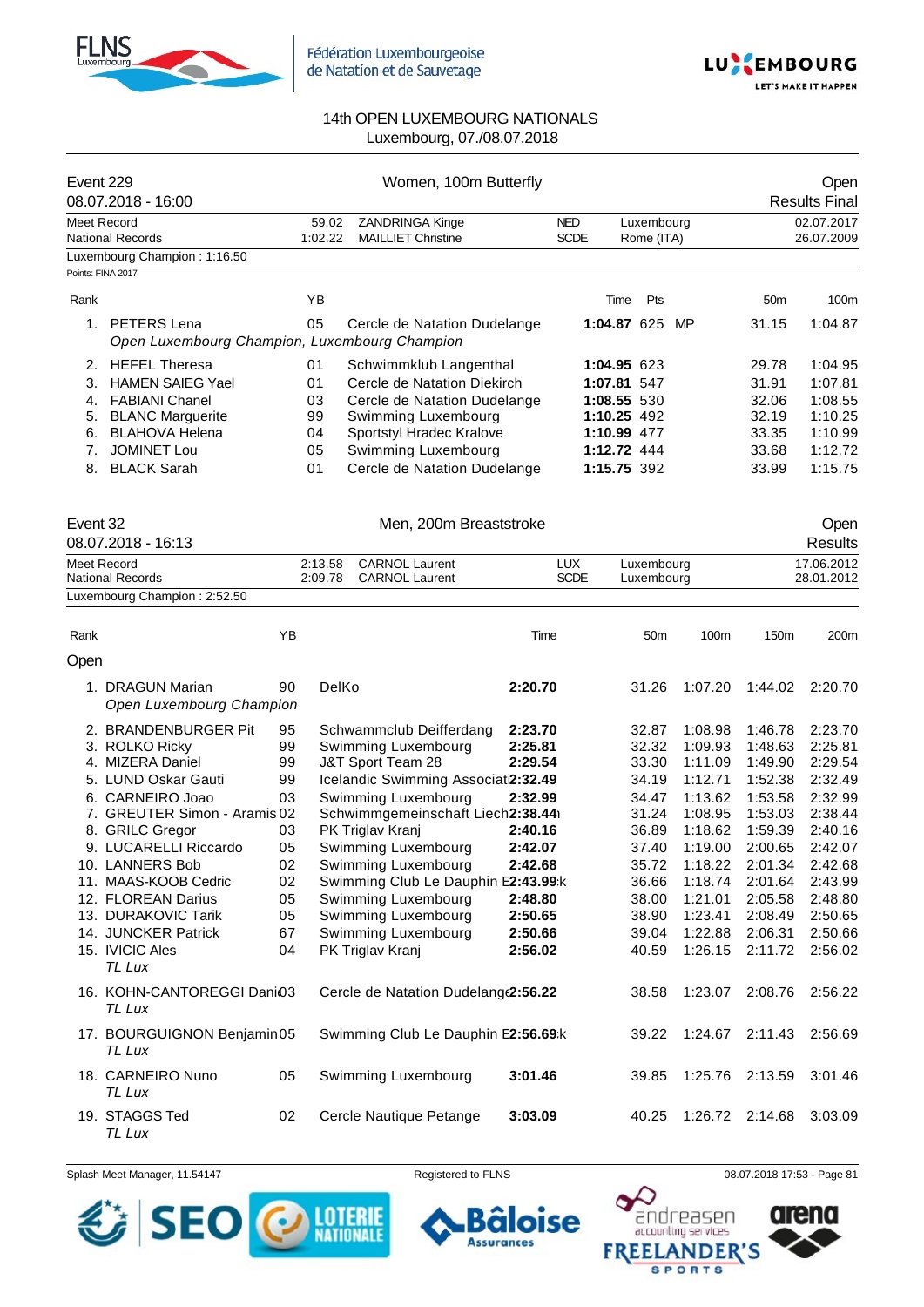



|      | Event 32, Men, 200m Breaststroke, Open                                                                                                                                                                        |                                              |                                                                                                                                                                                                                                             |                                                                           |                                                                               |                                                                                                 |                                                                                                 |                                                                                                 |
|------|---------------------------------------------------------------------------------------------------------------------------------------------------------------------------------------------------------------|----------------------------------------------|---------------------------------------------------------------------------------------------------------------------------------------------------------------------------------------------------------------------------------------------|---------------------------------------------------------------------------|-------------------------------------------------------------------------------|-------------------------------------------------------------------------------------------------|-------------------------------------------------------------------------------------------------|-------------------------------------------------------------------------------------------------|
| Rank |                                                                                                                                                                                                               | YB                                           |                                                                                                                                                                                                                                             | Time                                                                      | 50 <sub>m</sub>                                                               | 100m                                                                                            | 150m                                                                                            | 200m                                                                                            |
|      | 20. PUETZ Christophe<br>TL Lux                                                                                                                                                                                | 04                                           | Swimming Club Le Dauphin E3:07.68:k                                                                                                                                                                                                         |                                                                           | 40.89                                                                         | 1:28.47                                                                                         | 2:17.35                                                                                         | 3:07.68                                                                                         |
|      | 21. OLINGER Liam<br><b>TL Lux</b>                                                                                                                                                                             | 05                                           | Schwammclub Monnerech                                                                                                                                                                                                                       | 3:13.69                                                                   | 42.92                                                                         | 1:32.80                                                                                         | 2:22.84                                                                                         | 3:13.69                                                                                         |
|      | 22. BOENTGES Kimi<br><b>TL Lux</b>                                                                                                                                                                            | 05                                           | Cercle Nautique Petange                                                                                                                                                                                                                     | 3:22.23                                                                   | 45.12                                                                         | 1:37.32                                                                                         | 2:29.53                                                                                         | 3:22.23                                                                                         |
|      | Luxembourg                                                                                                                                                                                                    |                                              |                                                                                                                                                                                                                                             |                                                                           |                                                                               |                                                                                                 |                                                                                                 |                                                                                                 |
|      | 1. BRANDENBURGER Pit<br><b>Luxembourg Champion</b>                                                                                                                                                            | 95                                           | Schwammclub Deifferdang                                                                                                                                                                                                                     | 2:23.70                                                                   | 32.87                                                                         | 1:08.98                                                                                         | 1:46.78                                                                                         | 2:23.70                                                                                         |
|      | 2. ROLKO Ricky<br>3. CARNEIRO Joao<br>4. LUCARELLI Riccardo<br>5. LANNERS Bob<br>6. MAAS-KOOB Cedric<br>7. FLOREAN Darius<br>8. DURAKOVIC Tarik<br>9. JUNCKER Patrick<br>10. KOHN-CANTOREGGI Dani03<br>TL Lux | 99<br>03<br>05<br>02<br>02<br>05<br>05<br>67 | Swimming Luxembourg<br>Swimming Luxembourg<br>Swimming Luxembourg<br>Swimming Luxembourg<br>Swimming Club Le Dauphin E2:43.99:k<br>Swimming Luxembourg<br>Swimming Luxembourg<br>Swimming Luxembourg<br>Cercle de Natation Dudelang(2:56.22 | 2:25.81<br>2:32.99<br>2:42.07<br>2:42.68<br>2:48.80<br>2:50.65<br>2:50.66 | 32.32<br>34.47<br>37.40<br>35.72<br>36.66<br>38.00<br>38.90<br>39.04<br>38.58 | 1:09.93<br>1:13.62<br>1:19.00<br>1:18.22<br>1:18.74<br>1:21.01<br>1:23.41<br>1:22.88<br>1:23.07 | 1:48.63<br>1:53.58<br>2:00.65<br>2:01.34<br>2:01.64<br>2:05.58<br>2:08.49<br>2:06.31<br>2:08.76 | 2:25.81<br>2:32.99<br>2:42.07<br>2:42.68<br>2:43.99<br>2:48.80<br>2:50.65<br>2:50.66<br>2:56.22 |
|      | 11. BOURGUIGNON Benjamin05<br>TL Lux                                                                                                                                                                          |                                              | Swimming Club Le Dauphin E2:56.69:k                                                                                                                                                                                                         |                                                                           | 39.22                                                                         | 1:24.67                                                                                         | 2:11.43                                                                                         | 2:56.69                                                                                         |
|      | 12. CARNEIRO Nuno<br>TL Lux                                                                                                                                                                                   | 05                                           | Swimming Luxembourg                                                                                                                                                                                                                         | 3:01.46                                                                   | 39.85                                                                         | 1:25.76                                                                                         | 2:13.59                                                                                         | 3:01.46                                                                                         |
|      | 13. STAGGS Ted<br>TL Lux                                                                                                                                                                                      | 02                                           | Cercle Nautique Petange                                                                                                                                                                                                                     | 3:03.09                                                                   | 40.25                                                                         | 1:26.72                                                                                         | 2:14.68                                                                                         | 3:03.09                                                                                         |
|      | 14. PUETZ Christophe<br>TL Lux                                                                                                                                                                                | 04                                           | Swimming Club Le Dauphin E3:07.68:k                                                                                                                                                                                                         |                                                                           | 40.89                                                                         | 1:28.47                                                                                         | 2:17.35                                                                                         | 3:07.68                                                                                         |
|      | 15. OLINGER Liam<br>TL Lux                                                                                                                                                                                    | 05                                           | Schwammclub Monnerech                                                                                                                                                                                                                       | 3:13.69                                                                   | 42.92                                                                         | 1:32.80                                                                                         | 2:22.84                                                                                         | 3:13.69                                                                                         |
|      | 16. BOENTGES Kimi<br>TL Lux                                                                                                                                                                                   | 05                                           | Cercle Nautique Petange                                                                                                                                                                                                                     | 3:22.23                                                                   | 45.12                                                                         | 1:37.32                                                                                         | 2:29.53                                                                                         | 3:22.23                                                                                         |
|      | Luxembourg Jeunes                                                                                                                                                                                             |                                              |                                                                                                                                                                                                                                             |                                                                           |                                                                               |                                                                                                 |                                                                                                 |                                                                                                 |
|      | 1. CARNEIRO Joao<br>2. LANNERS Bob<br>3. MAAS-KOOB Cedric<br>4. KOHN-CANTOREGGI Dani03<br>TL Lux                                                                                                              | 03<br>02<br>02                               | Swimming Luxembourg<br>Swimming Luxembourg<br>Swimming Club Le Dauphin E2:43.99:k<br>Cercle de Natation Dudelang(2:56.22                                                                                                                    | 2:32.99<br>2:42.68                                                        | 34.47<br>35.72<br>36.66<br>38.58                                              | 1:13.62<br>1:18.22<br>1:18.74<br>1:23.07                                                        | 1:53.58<br>2:01.34<br>2:01.64<br>2:08.76                                                        | 2:32.99<br>2:42.68<br>2:43.99<br>2:56.22                                                        |
|      | 5. STAGGS Ted                                                                                                                                                                                                 | 02                                           | Cercle Nautique Petange                                                                                                                                                                                                                     | 3:03.09                                                                   | 40.25                                                                         |                                                                                                 | 1:26.72 2:14.68                                                                                 | 3:03.09                                                                                         |

*TL Lux*

Splash Meet Manager, 11.54147 **Registered to FLNS Registered to FLNS** 08.07.2018 17:53 - Page 82



ise 6 п **Assurances** 



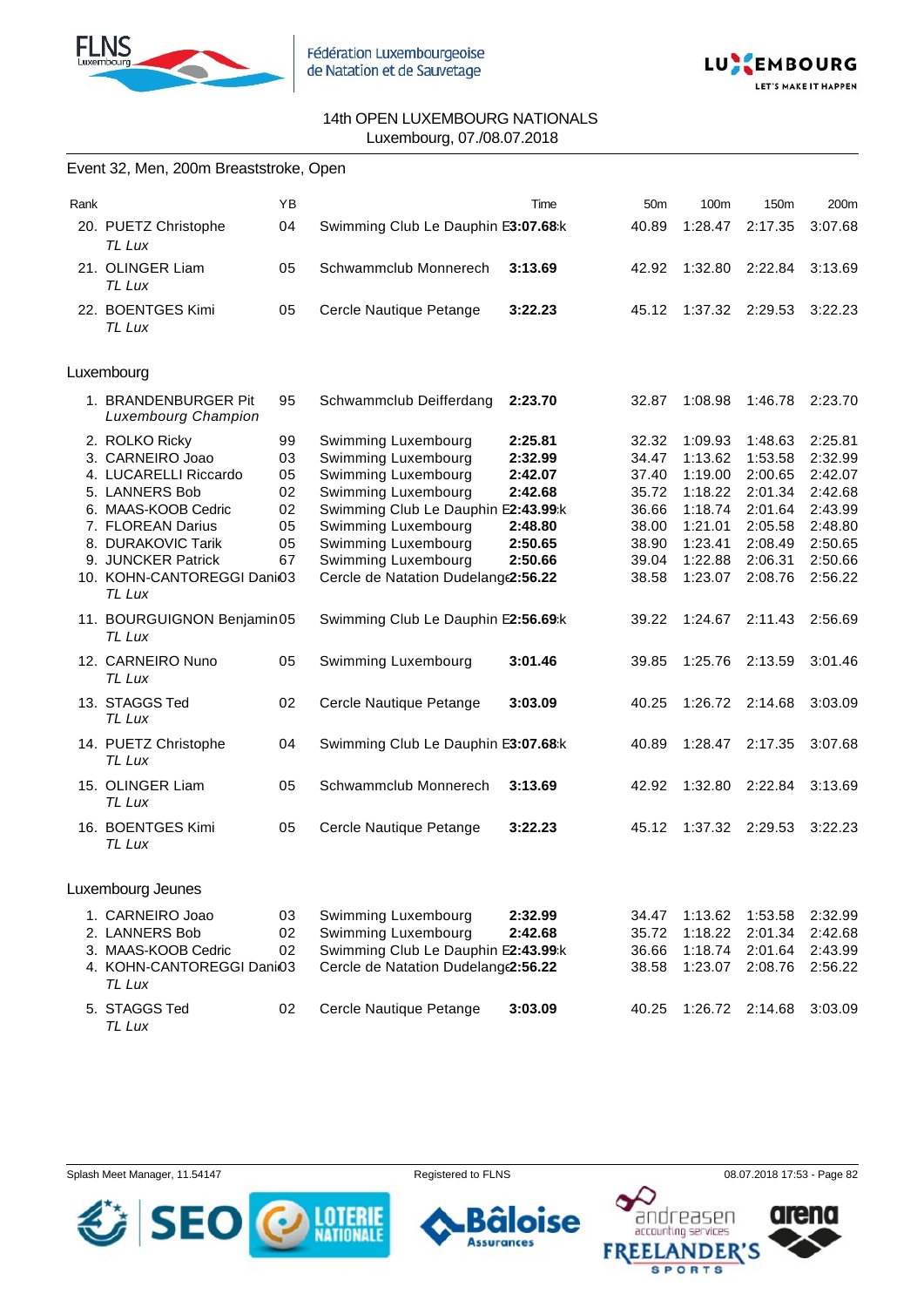



## Event 32, Men, 200m Breaststroke

Luxembourg Pupilles

| 1. LUCARELLI Riccardo<br>2. FLOREAN Darius                | 05<br>05 | Swimming Luxembourg<br>Swimming Luxembourg                 | 2:42.07<br>2:48.80 | 37.40<br>38.00 | 1:19.00<br>1:21.01 | 2:00.65<br>2:05.58 | 2:42.07<br>2:48.80 |
|-----------------------------------------------------------|----------|------------------------------------------------------------|--------------------|----------------|--------------------|--------------------|--------------------|
| 3. DURAKOVIC Tarik<br>4. BOURGUIGNON Benjamin05<br>TL Lux | 05       | Swimming Luxembourg<br>Swimming Club Le Dauphin E2:56.69:k | 2:50.65            | 38.90<br>39.22 | 1:23.41<br>1:24.67 | 2:08.49<br>2:11.43 | 2:50.65<br>2:56.69 |
| 5. CARNEIRO Nuno<br>TL Lux                                | 05       | Swimming Luxembourg                                        | 3:01.46            | 39.85          | 1:25.76            | 2:13.59            | 3:01.46            |
| 6. PUETZ Christophe<br>TL Lux                             | 04       | Swimming Club Le Dauphin E3:07.68:k                        |                    | 40.89          | 1:28.47            | 2:17.35            | 3:07.68            |
| 7. OLINGER Liam<br>TL Lux                                 | 05       | Schwammclub Monnerech                                      | 3:13.69            | 42.92          | 1:32.80            | 2:22.84            | 3:13.69            |
| 8. BOENTGES Kimi<br>TL Lux                                | 05       | Cercle Nautique Petange                                    | 3:22.23            | 45.12          | 1:37.32            | 2:29.53            | 3:22.23            |

| Event 33<br>08.07.2018 - 16:24                                                                                                             | Women, 200m Breaststroke                                                      |  |                                                                                                                                                              |                                                     |                                                    |                                                                | Open<br><b>Results</b>                                         |                                                                |  |
|--------------------------------------------------------------------------------------------------------------------------------------------|-------------------------------------------------------------------------------|--|--------------------------------------------------------------------------------------------------------------------------------------------------------------|-----------------------------------------------------|----------------------------------------------------|----------------------------------------------------------------|----------------------------------------------------------------|----------------------------------------------------------------|--|
| Meet Record<br><b>National Records</b>                                                                                                     | <b>GUNES Viktoria Zeynep</b><br>2:24.85<br><b>WALTZING Aurélie</b><br>2:37.15 |  |                                                                                                                                                              | <b>TUR</b><br><b>SCD</b>                            | Luxembourg<br>Anvers (BEL)                         |                                                                |                                                                | 03.07.2016<br>16.01.2011                                       |  |
| Luxembourg Champion: 3:10.50                                                                                                               |                                                                               |  |                                                                                                                                                              |                                                     |                                                    |                                                                |                                                                |                                                                |  |
| Rank                                                                                                                                       | YB                                                                            |  |                                                                                                                                                              | Time                                                | 50 <sub>m</sub>                                    | 100m                                                           | 150m                                                           | 200m                                                           |  |
| Open                                                                                                                                       |                                                                               |  |                                                                                                                                                              |                                                     |                                                    |                                                                |                                                                |                                                                |  |
| 1. VILHJALMSDOTTIR S.<br>Open Luxembourg Champion                                                                                          | 00                                                                            |  | Icelandic Swimming Associati2:44.68                                                                                                                          |                                                     | 37.21                                              | 1:19.47                                                        | 2:01.88                                                        | 2:44.68                                                        |  |
| 2. ALBERS Neele<br>3. RIKKERT Helene<br>4. HAAG Nora<br><b>BORDONARO Madeleine</b><br>5.<br>6. LEONARD Lis<br>7. LURKIN Mathilde<br>TL Lux | 05<br>00<br>04<br>06<br>05<br>06                                              |  | Swimming Club Le Dauphin E2:49.71:k<br>Swimming Luxembourg<br>Swimming Club Redange<br>Cercle Nautique Petange<br>Swimming Luxembourg<br>Swimming Luxembourg | 2:57.33<br>2:57.71<br>3:00.21<br>3:04.28<br>3:19.85 | 38.09<br>38.96<br>40.83<br>42.62<br>39.60<br>45.37 | 1:21.26<br>1:23.63<br>1:26.26<br>1:29.21<br>1:26.37<br>1:38.04 | 2:05.06<br>2:10.56<br>2:11.79<br>2:14.85<br>2:15.06<br>2:29.65 | 2:49.71<br>2:57.33<br>2:57.71<br>3:00.21<br>3:04.28<br>3:19.85 |  |
| Luxembourg                                                                                                                                 |                                                                               |  |                                                                                                                                                              |                                                     |                                                    |                                                                |                                                                |                                                                |  |
| 1. ALBERS Neele<br>Luxembourg Champion                                                                                                     | 05                                                                            |  | Swimming Club Le Dauphin E2:49.71:k                                                                                                                          |                                                     | 38.09                                              | 1:21.26                                                        | 2:05.06                                                        | 2:49.71                                                        |  |
| 2. RIKKERT Helene<br>3. HAAG Nora<br><b>BORDONARO Madeleine</b><br>4.<br>5. LEONARD Lis<br>6. LURKIN Mathilde                              | 00<br>04<br>06<br>05<br>06                                                    |  | Swimming Luxembourg<br>Swimming Club Redange<br>Cercle Nautique Petange<br>Swimming Luxembourg<br>Swimming Luxembourg                                        | 2:57.33<br>2:57.71<br>3:00.21<br>3:04.28<br>3:19.85 | 38.96<br>40.83<br>42.62<br>39.60<br>45.37          | 1:23.63<br>1:26.26<br>1:29.21<br>1:26.37<br>1:38.04            | 2:10.56<br>2:11.79<br>2:14.85<br>2:15.06<br>2:29.65            | 2:57.33<br>2:57.71<br>3:00.21<br>3:04.28<br>3:19.85            |  |

*TL Lux*

Splash Meet Manager, 11.54147 **Registered to FLNS** 808.07.2018 17:53 - Page 83



ise **Assurances** 



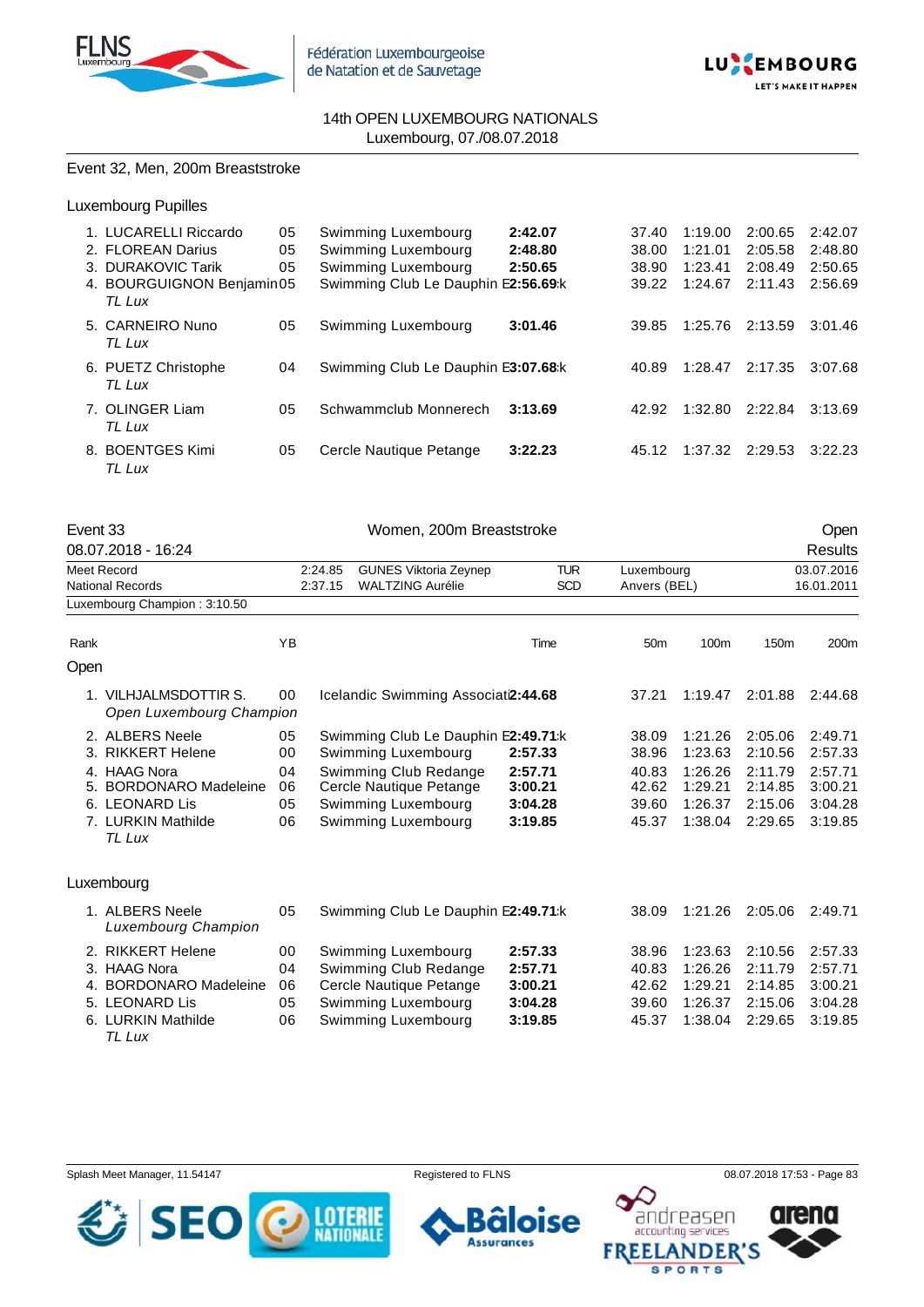



|                   |                              | Event 33, Women, 200m Breaststroke |                |                |                                     |                       |                |                       |                |             |                                  |         |                |                        |
|-------------------|------------------------------|------------------------------------|----------------|----------------|-------------------------------------|-----------------------|----------------|-----------------------|----------------|-------------|----------------------------------|---------|----------------|------------------------|
|                   | Luxembourg Jeunes            |                                    |                |                |                                     |                       |                |                       |                |             |                                  |         |                |                        |
|                   | 1. ALBERS Neele              |                                    |                | 05             | Swimming Club Le Dauphin E2:49.71:k |                       |                |                       |                | 38.09       | 1:21.26                          | 2:05.06 |                | 2:49.71                |
|                   | 2. HAAG Nora                 |                                    |                | 04             | Swimming Club Redange               |                       |                | 2:57.71               |                | 40.83       | 1:26.26                          | 2:11.79 |                | 2:57.71                |
|                   | 3. LEONARD Lis               |                                    |                | 05             | Swimming Luxembourg                 |                       |                | 3:04.28               |                | 39.60       | 1:26.37                          | 2:15.06 |                | 3:04.28                |
|                   | <b>Luxembourg Pupilles</b>   |                                    |                |                |                                     |                       |                |                       |                |             |                                  |         |                |                        |
|                   |                              | 1. BORDONARO Madeleine             |                | 06             | Cercle Nautique Petange             |                       |                | 3:00.21               |                | 42.62       | 1:29.21                          | 2:14.85 |                | 3:00.21                |
|                   | 2. LURKIN Mathilde<br>TL Lux |                                    |                | 06             | Swimming Luxembourg                 |                       |                | 3:19.85               |                | 45.37       | 1:38.04                          | 2:29.65 |                | 3:19.85                |
| Event 34          | 08.07.2018 - 16:28           |                                    |                |                |                                     | Women, 800m Freestyle |                |                       |                |             |                                  |         |                | Open<br><b>Results</b> |
| Meet Record       |                              |                                    |                | 8:48.03        | <b>CELLA llaria</b>                 |                       |                | <b>ITA</b>            |                | Luxembourg  |                                  |         |                | 02.07.2017             |
|                   | National Records             |                                    |                | 8:45.37        | <b>OLIVIER Monique</b>              |                       |                | SL                    |                | Kazan (RUS) |                                  |         |                | 08.08.2015             |
| Points: FINA 2017 |                              | Luxembourg Champion: 11:06.00      |                |                |                                     |                       |                |                       |                |             |                                  |         |                |                        |
| Rank              |                              |                                    |                |                | YB                                  |                       |                |                       |                |             |                                  | Time    | Pts            |                        |
| Open              |                              |                                    |                |                |                                     |                       |                |                       |                |             |                                  |         |                |                        |
| 1.                | <b>RICCI Nicole</b>          |                                    |                |                | 04                                  |                       |                | Swimming Luxembourg   |                |             | 9:13.49                          |         | 671            |                        |
|                   |                              | Open Luxembourg Champion           |                |                |                                     |                       |                |                       |                |             |                                  |         |                |                        |
|                   | 50m:                         | 30.16                              | 30.16          | 250m:          | 2:49.02                             | 35.50                 | 450m:          | 5:11.30               | 35.53          | 650m:       | 7:30.97                          |         | 34.52          |                        |
|                   | 100m:                        | 1:03.72                            | 33.56          | 300m:          | 3:24.51                             | 35.49                 | 500m:          | 5:46.33               | 35.03          | 700m:       | 8:06.03                          |         | 35.06          |                        |
|                   | 150m:                        | 1:38.36                            | 34.64          | 350m:          | 4:00.21                             | 35.70                 | 550m:          | 6:21.54               | 35.21          | 750m:       | 8:40.58                          |         | 34.55          |                        |
|                   | 200m:                        | 2:13.52                            | 35.16          | 400m:          | 4:35.77                             | 35.56                 | 600m:          | 6:56.45               | 34.91          | 800m:       | 9:13.49                          |         | 32.91          |                        |
| 2.                | <b>JOMINET Lou</b>           |                                    |                |                | 05                                  |                       |                | Swimming Luxembourg   |                |             | 9:33.03                          |         | 605            |                        |
|                   | 50m:                         | 31.79                              | 31.79          | 250m:          | 2:55.38                             | 36.26                 | 450m.          | 5:20.86               | 36.33          | 650m:       | 7:46.16                          |         | 36.21          |                        |
|                   | 100m:                        | 1:06.84                            | 35.05          | 300m:          | 3:32.04                             | 36.66                 | 500m:          | 5:57.37               | 36.51          | 700m:       | 8:22.27                          |         | 36.11          |                        |
|                   | 150m:                        | 1:42.70                            | 35.86          | 350m:          | 4:08.21                             | 36.17                 | 550m:          | 6:33.57               | 36.20          | 750m:       | 8:58.18                          |         | 35.91          |                        |
|                   | 200m:                        | 2:19.12                            | 36.42          | 400m:          | 4:44.53                             | 36.32                 | 600m:          | 7:09.95               | 36.38          | 800m:       | 9:33.03                          |         | 34.85          |                        |
| 3.                | <b>HRIC Laura</b>            |                                    |                |                | 05                                  |                       |                | Swimming Luxembourg   |                |             | 9:56.09                          |         | 537            |                        |
|                   | 50m:                         | 33.19                              | 33.19          | 250m:          | 3:02.49                             | 37.74                 | 450m:          | 5:34.18               | 37.50          | 650m:       | 8:05.96                          |         | 38.25          |                        |
|                   | 100m:                        | 1:09.74                            | 36.55          | 300m:          | 3:40.48                             | 37.99                 | 500m:          | 6:11.88               | 37.70          | 700m:       | 8:43.80                          |         | 37.84          |                        |
|                   | 150m:                        | 1:47.19                            | 37.45          | 350m:          | 4:18.65                             | 38.17                 | 550m:          | 6:49.93               | 38.05          | 750m:       | 9:20.68                          |         | 36.88          |                        |
|                   |                              | 200m: 2:24.75                      | 37.56          | 400m:          | 4:56.68                             | 38.03                 |                | 600m: 7:27.71         | 37.78          |             | 800m: 9:56.09                    |         | 35.41          |                        |
| 4.                |                              | <b>CARNEIRO Sofia</b>              |                |                | 06                                  |                       |                | Swimming Luxembourg   |                |             | 10:45.09                         |         | 424            |                        |
|                   | 50m:                         | 35.48                              | 35.48          | 250m:          | 3:16.14                             | 40.91                 | 450m:          | 5:59.90               | 40.79          |             | 650m: 8:44.61                    |         | 41.04          |                        |
|                   | 100m:                        | 1:14.30                            | 38.82          | 300m:          | 3:57.12                             | 40.98                 | 500m:          | 6:41.35               | 41.45          | 700m:       | 9:26.00                          |         | 41.39          |                        |
|                   | 150m:                        | 1:54.49                            | 40.19          | 350m:          | 4:37.63                             | 40.51                 | 550m:          | 7:22.69               | 41.34          |             | 750m: 10:06.24                   |         | 40.24          |                        |
|                   | 200m:                        | 2:35.23                            | 40.74          | 400m:          | 5:19.11                             | 41.48                 | 600m:          | 8:03.57               | 40.88          |             | 800m: 10:45.09                   |         | 38.85          |                        |
| 5.                |                              | <b>BROICH Louisa Marie</b>         |                |                | 03                                  | Postsportverein Trier |                |                       |                |             | 10:51.77                         |         | 411            |                        |
|                   | 50m:                         | 35.41                              | 35.41          | 250m:          | 3:17.04                             | 41.23                 | 450m:          | 6:03.83               | 41.50          | 650m:       | 8:50.67                          |         | 41.44          |                        |
|                   | 100m:                        | 1:15.05                            | 39.64          | 300m:          | 3:58.29                             | 41.25                 | 500m:          | 6:46.07               | 42.24          | 700m:       | 9:32.74                          |         | 42.07          |                        |
|                   | 150m:                        | 1:54.86<br>2:35.81                 | 39.81          | 350m:<br>400m: | 4:40.18                             | 41.89                 | 550m:          | 7:27.51               | 41.44          |             | 750m: 10:13.01                   |         | 40.27          |                        |
|                   | 200m:                        |                                    | 40.95          |                | 5.22.33                             | 42.15                 | 600m:          | 8:09.23               | 41.72          |             | 800m: 10:51.77                   |         | 38.76          |                        |
| 6.                |                              | <b>BOUZIDI</b> Imene               |                |                | 05                                  |                       |                | Schwammclub Monnerech |                |             | 10:57.28                         |         | 401            |                        |
|                   | 50m:                         | 36.50                              | 36.50          | 250m:          | 3:21.61                             | 41.97                 | 450m:          | 6:08.31               | 41.61          |             | 650m: 8:55.52                    |         | 41.82          |                        |
|                   | 100m:                        | 1:17.03                            | 40.53          | 300m:          | 4:03.50                             | 41.89                 | 500m:          | 6:50.45               | 42.14          |             | 700m: 9:36.81                    |         | 41.29          |                        |
|                   | 150m:<br>200m:               | 1:58.17<br>2:39.64                 | 41.14<br>41.47 | 350m.<br>400m: | 4:45.28<br>5:26.70                  | 41.78<br>41.42        | 550m:<br>600m: | 7:32.18<br>8:13.70    | 41.73<br>41.52 |             | 750m: 10:17.67<br>800m: 10:57.28 |         | 40.86<br>39.61 |                        |
|                   |                              |                                    |                |                |                                     |                       |                |                       |                |             |                                  |         |                |                        |

Splash Meet Manager, 11.54147 **Registered to FLNS Registered to FLNS** 08.07.2018 17:53 - Page 84





 $\bullet$  $\bm{\mathcal{\mathcal{L}}}$ 

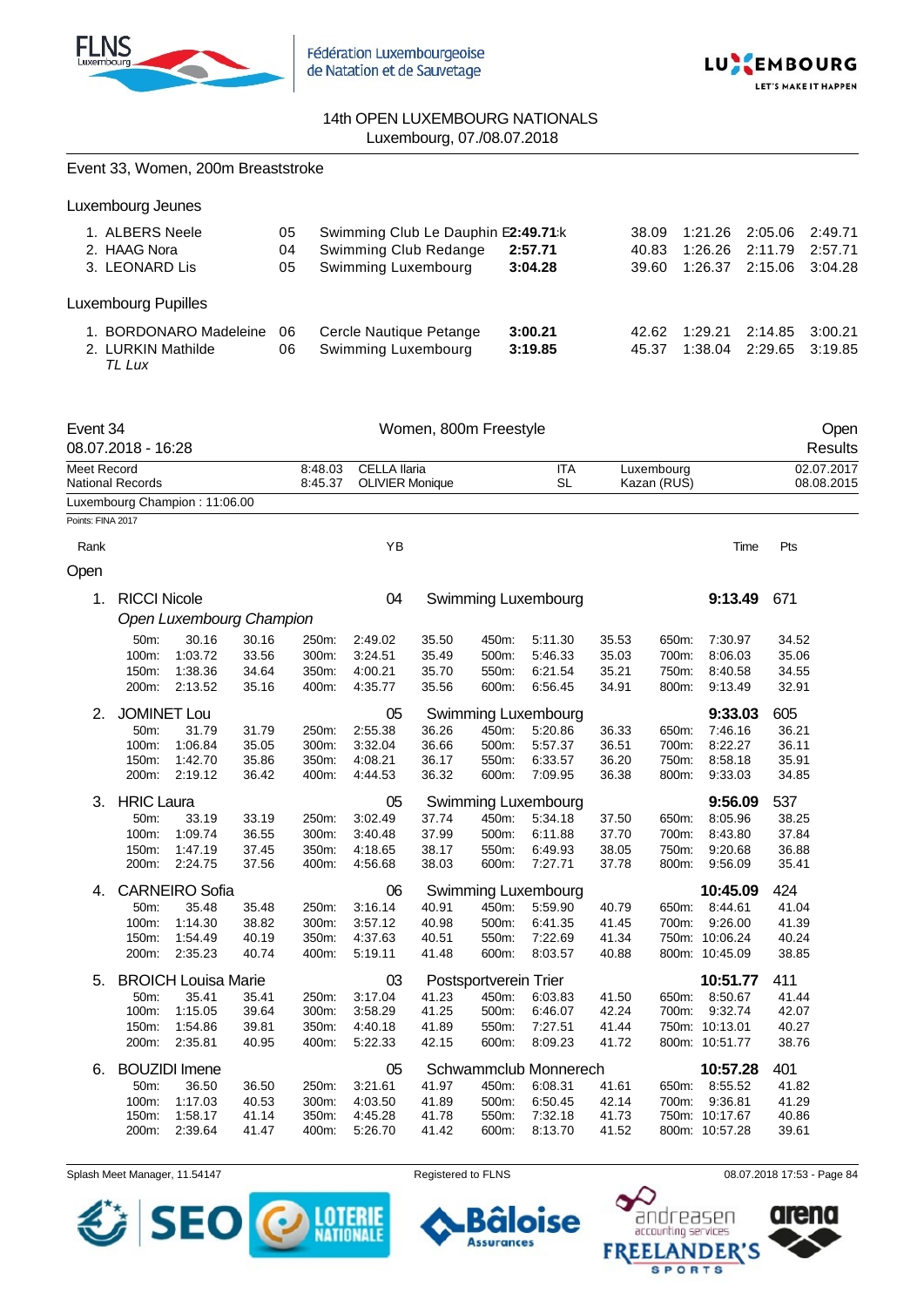



# Event 34, Women, 800m Freestyle, Open

| Rank |                   |                       |       |                    | YB      |       |       |                              |       |       | Time           | Pts   |
|------|-------------------|-----------------------|-------|--------------------|---------|-------|-------|------------------------------|-------|-------|----------------|-------|
| 7.   |                   | <b>WIRTH Mandy</b>    |       |                    | 00      |       |       | Cercle Nautique Petange      |       |       | 10:59.70       | 396   |
|      | 50 <sub>m</sub> : | 34.00                 | 34.00 | 250m:              | 3.16.06 | 41.47 | 450m: | 6:03.69                      | 42.08 | 650m: | 8:53.68        | 42.79 |
|      | $100m$ :          | 1:13.32               | 39.32 | 300m:              | 3:57.63 | 41.57 | 500m: | 6:45.72                      | 42.03 | 700m: | 9:36.38        | 42.70 |
|      | 150m:             | 1:53.80               | 40.48 | 350m:              | 4:39.86 | 42.23 | 550m: | 7:28.02                      | 42.30 |       | 750m: 10:18.90 | 42.52 |
|      | 200m:             | 2:34.59               | 40.79 | 400m:              | 5:21.61 | 41.75 | 600m: | 8:10.89                      | 42.87 |       | 800m: 10:59.70 | 40.80 |
| 8.   |                   | <b>JEROMITO Chloe</b> |       |                    | 05      |       |       | Cercle de Natation Dudelange |       |       | 11:47.29       | 322   |
|      | TL Lux            |                       |       |                    |         |       |       |                              |       |       |                |       |
|      |                   |                       |       |                    |         |       |       |                              |       |       |                |       |
|      | 50 <sub>m</sub> : | 37.26                 | 37.26 | 250 <sub>m</sub> : | 3:34.18 | 44.85 | 450m: | 6:34.07                      | 44.79 | 650m: | 9:35.92        | 46.20 |
|      | $100m$ :          | 1:20.56               | 43.30 | 300m:              | 4:19.07 | 44.89 | 500m: | 7:19.43                      | 45.36 | 700m: | 10:20.33       | 44.41 |
|      | 150m:             | 2:05.54               | 44.98 | 350m:              | 5:04.64 | 45.57 | 550m: | 8:04.94                      | 45.51 |       | 750m: 11:04.71 | 44.38 |

## Luxembourg

|    | 1. RICCI Nicole                 |                                        |                                  |                                  | 04                                       |                                  |                                  | Swimming Luxembourg                      |                                  |                                  | 9:13.49                                                       | 671                              |
|----|---------------------------------|----------------------------------------|----------------------------------|----------------------------------|------------------------------------------|----------------------------------|----------------------------------|------------------------------------------|----------------------------------|----------------------------------|---------------------------------------------------------------|----------------------------------|
|    |                                 | Luxembourg Federal Champion            |                                  |                                  |                                          |                                  |                                  |                                          |                                  |                                  |                                                               |                                  |
|    | 50m:<br>100m:<br>150m:<br>200m: | 30.16<br>1:03.72<br>1:38.36<br>2:13.52 | 30.16<br>33.56<br>34.64<br>35.16 | 250m:<br>300m:<br>350m:<br>400m: | 2:49.02<br>3.24.51<br>4:00.21<br>4:35.77 | 35.50<br>35.49<br>35.70<br>35.56 | 450m:<br>500m:<br>550m:<br>600m: | 5:11.30<br>5.46.33<br>6:21.54<br>6:56.45 | 35.53<br>35.03<br>35.21<br>34.91 | 650m:<br>700m:<br>750m:<br>800m: | 7:30.97<br>8:06.03<br>8:40.58<br>9:13.49                      | 34.52<br>35.06<br>34.55<br>32.91 |
| 2. | <b>JOMINET Lou</b>              |                                        |                                  |                                  | 05                                       |                                  |                                  | Swimming Luxembourg                      |                                  |                                  | 9:33.03                                                       | 605                              |
|    | 50m:<br>100m:<br>150m:<br>200m: | 31.79<br>1:06.84<br>1:42.70<br>2:19.12 | 31.79<br>35.05<br>35.86<br>36.42 | 250m:<br>300m:<br>350m:<br>400m: | 2:55.38<br>3:32.04<br>4:08.21<br>4:44.53 | 36.26<br>36.66<br>36.17<br>36.32 | 450m:<br>500m:<br>550m:<br>600m: | 5:20.86<br>5:57.37<br>6:33.57<br>7:09.95 | 36.33<br>36.51<br>36.20<br>36.38 | 650m:<br>700m:<br>750m:<br>800m: | 7:46.16<br>8:22.27<br>8:58.18<br>9:33.03                      | 36.21<br>36.11<br>35.91<br>34.85 |
| 3. | <b>HRIC Laura</b>               |                                        |                                  |                                  | 05                                       |                                  |                                  | Swimming Luxembourg                      |                                  |                                  | 9:56.09                                                       | 537                              |
|    | 50m:<br>100m:<br>150m:<br>200m: | 33.19<br>1:09.74<br>1:47.19<br>2:24.75 | 33.19<br>36.55<br>37.45<br>37.56 | 250m:<br>300m:<br>350m:<br>400m: | 3:02.49<br>3:40.48<br>4:18.65<br>4:56.68 | 37.74<br>37.99<br>38.17<br>38.03 | 450m:<br>500m:<br>550m:<br>600m: | 5:34.18<br>6:11.88<br>6:49.93<br>7.27.71 | 37.50<br>37.70<br>38.05<br>37.78 | 650m:<br>700m:<br>750m:<br>800m: | 8:05.96<br>8:43.80<br>9:20.68<br>9:56.09                      | 38.25<br>37.84<br>36.88<br>35.41 |
| 4. |                                 | <b>CARNEIRO Sofia</b>                  |                                  |                                  | 06                                       |                                  |                                  | Swimming Luxembourg                      |                                  |                                  | 10:45.09                                                      | 424                              |
|    | 50m:<br>100m:<br>150m:<br>200m: | 35.48<br>1:14.30<br>1:54.49<br>2:35.23 | 35.48<br>38.82<br>40.19<br>40.74 | 250m:<br>300m:<br>350m:<br>400m: | 3:16.14<br>3:57.12<br>4:37.63<br>5:19.11 | 40.91<br>40.98<br>40.51<br>41.48 | 450m:<br>500m:<br>550m:<br>600m: | 5:59.90<br>6:41.35<br>7:22.69<br>8:03.57 | 40.79<br>41.45<br>41.34<br>40.88 | 650m:<br>700m:                   | 8:44.61<br>9:26.00<br>750m: 10:06.24<br>800m: 10:45.09        | 41.04<br>41.39<br>40.24<br>38.85 |
| 5. |                                 | <b>BOUZIDI</b> Imene                   |                                  |                                  | 05                                       |                                  |                                  | Schwammclub Monnerech                    |                                  |                                  | 10:57.28                                                      | 401                              |
|    | 50m:<br>100m:<br>150m:<br>200m: | 36.50<br>1:17.03<br>1:58.17<br>2:39.64 | 36.50<br>40.53<br>41.14<br>41.47 | 250m:<br>300m:<br>350m:<br>400m: | 3:21.61<br>4:03.50<br>4:45.28<br>5:26.70 | 41.97<br>41.89<br>41.78<br>41.42 | 450m:<br>500m:<br>550m:<br>600m: | 6.08.31<br>6:50.45<br>7:32.18<br>8:13.70 | 41.61<br>42.14<br>41.73<br>41.52 | 650m:<br>700m:                   | 8:55.52<br>9.36.81<br>750m: 10:17.67<br>800m: 10:57.28        | 41.82<br>41.29<br>40.86<br>39.61 |
| 6. | <b>WIRTH Mandy</b>              |                                        |                                  |                                  | 00                                       |                                  |                                  | Cercle Nautique Petange                  |                                  |                                  | 10:59.70                                                      | 396                              |
|    | 50m:<br>100m:<br>150m:<br>200m: | 34.00<br>1:13.32<br>1:53.80<br>2:34.59 | 34.00<br>39.32<br>40.48<br>40.79 | 250m:<br>300m:<br>350m:<br>400m: | 3:16.06<br>3:57.63<br>4:39.86<br>5:21.61 | 41.47<br>41.57<br>42.23<br>41.75 | 450m:<br>500m:<br>550m:<br>600m: | 6:03.69<br>6:45.72<br>7:28.02<br>8:10.89 | 42.08<br>42.03<br>42.30<br>42.87 | 650m:<br>700m:                   | 8:53.68<br>9:36.38<br>750m: 10:18.90<br>800m: 10:59.70        | 42.79<br>42.70<br>42.52<br>40.80 |
| 7. | TL Lux                          | <b>JEROMITO Chloe</b>                  |                                  |                                  | 05                                       |                                  |                                  | Cercle de Natation Dudelange             |                                  |                                  | 11:47.29                                                      | 322                              |
|    | 50m:<br>100m:<br>150m:<br>200m: | 37.26<br>1:20.56<br>2:05.54<br>2:49.33 | 37.26<br>43.30<br>44.98<br>43.79 | 250m:<br>300m:<br>350m:<br>400m: | 3:34.18<br>4:19.07<br>5:04.64<br>5:49.28 | 44.85<br>44.89<br>45.57<br>44.64 | 450m:<br>500m:<br>550m:<br>600m: | 6:34.07<br>7:19.43<br>8:04.94<br>8:49.72 | 44.79<br>45.36<br>45.51<br>44.78 | 650m:                            | 9:35.92<br>700m: 10:20.33<br>750m: 11:04.71<br>800m: 11:47.29 | 46.20<br>44.41<br>44.38<br>42.58 |

Splash Meet Manager, 11.54147 **Registered to FLNS Registered to FLNS** 08.07.2018 17:53 - Page 85

卷 **SE LOTERIE NATIONALE** 



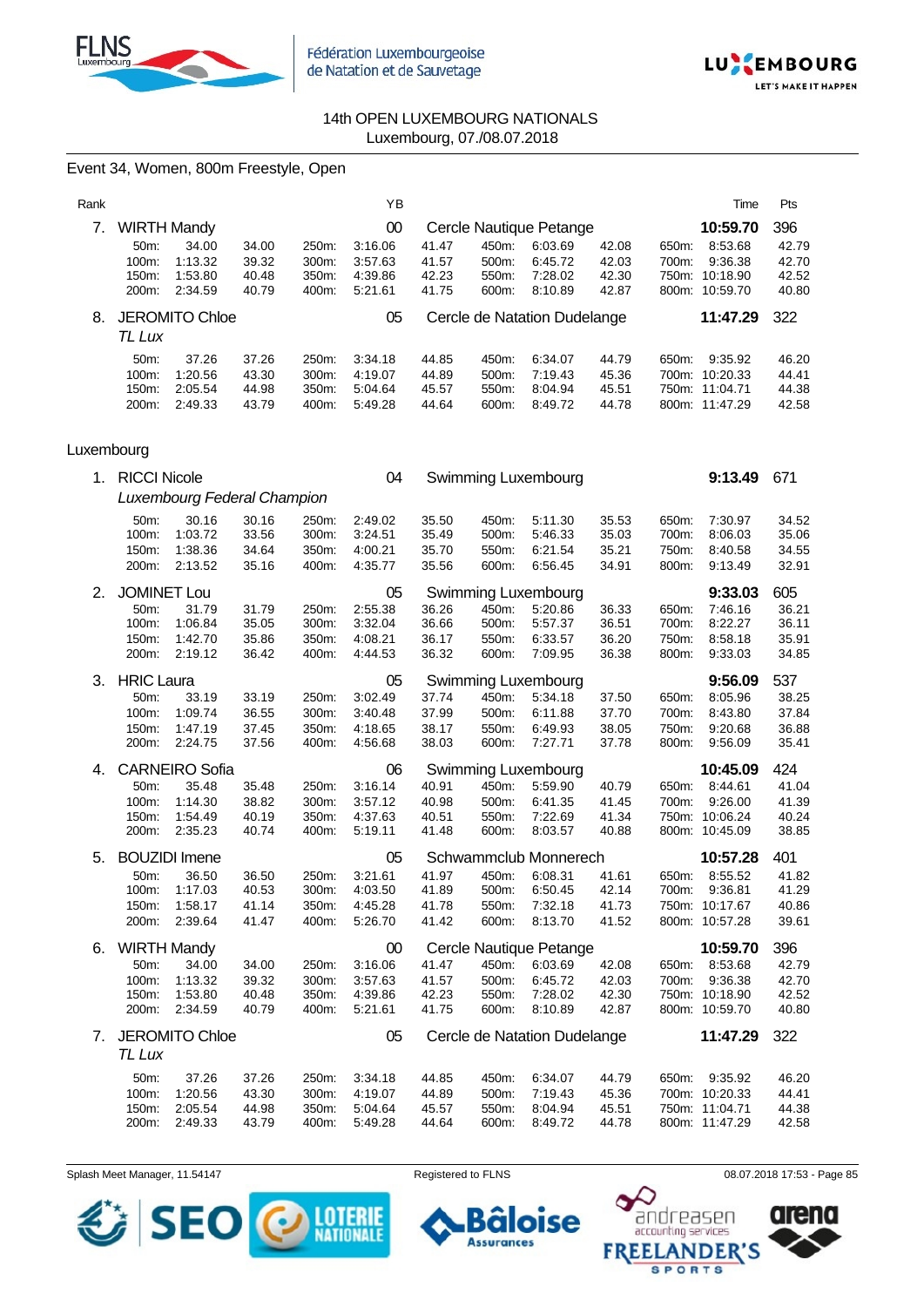



## Event 34, Women, 800m Freestyle

| Luxembourg Jeunes |  |
|-------------------|--|
|                   |  |

| 1. | 04<br><b>RICCI Nicole</b><br>Swimming Luxembourg |                       |       |       |         |       |       | 9:13.49                      | 671   |       |                |       |
|----|--------------------------------------------------|-----------------------|-------|-------|---------|-------|-------|------------------------------|-------|-------|----------------|-------|
|    | 50m:                                             | 30.16                 | 30.16 | 250m: | 2:49.02 | 35.50 | 450m: | 5:11.30                      | 35.53 | 650m: | 7:30.97        | 34.52 |
|    | 100m:                                            | 1:03.72               | 33.56 | 300m: | 3:24.51 | 35.49 | 500m: | 5:46.33                      | 35.03 | 700m: | 8:06.03        | 35.06 |
|    | 150m:                                            | 1:38.36               | 34.64 | 350m: | 4:00.21 | 35.70 | 550m: | 6:21.54                      | 35.21 | 750m: | 8:40.58        | 34.55 |
|    | 200m:                                            | 2:13.52               | 35.16 | 400m: | 4:35.77 | 35.56 | 600m: | 6:56.45                      | 34.91 | 800m: | 9:13.49        | 32.91 |
| 2. | <b>JOMINET Lou</b>                               |                       |       |       | 05      |       |       | Swimming Luxembourg          |       |       | 9:33.03        | 605   |
|    | 50m:                                             | 31.79                 | 31.79 | 250m: | 2:55.38 | 36.26 | 450m: | 5:20.86                      | 36.33 | 650m: | 7:46.16        | 36.21 |
|    | 100m:                                            | 1:06.84               | 35.05 | 300m: | 3:32.04 | 36.66 | 500m: | 5:57.37                      | 36.51 | 700m: | 8:22.27        | 36.11 |
|    | 150m:                                            | 1:42.70               | 35.86 | 350m: | 4:08.21 | 36.17 | 550m: | 6:33.57                      | 36.20 | 750m: | 8:58.18        | 35.91 |
|    | 200m:                                            | 2:19.12               | 36.42 | 400m: | 4:44.53 | 36.32 | 600m: | 7:09.95                      | 36.38 | 800m: | 9:33.03        | 34.85 |
| 3. | <b>HRIC Laura</b>                                |                       |       |       | 05      |       |       | Swimming Luxembourg          |       |       | 9:56.09        | 537   |
|    | 50m:                                             | 33.19                 | 33.19 | 250m: | 3:02.49 | 37.74 | 450m: | 5:34.18                      | 37.50 | 650m: | 8:05.96        | 38.25 |
|    | 100m:                                            | 1:09.74               | 36.55 | 300m: | 3:40.48 | 37.99 | 500m: | 6:11.88                      | 37.70 | 700m: | 8:43.80        | 37.84 |
|    | 150m:                                            | 1:47.19               | 37.45 | 350m: | 4:18.65 | 38.17 | 550m: | 6:49.93                      | 38.05 | 750m: | 9:20.68        | 36.88 |
|    | 200m:                                            | 2:24.75               | 37.56 | 400m: | 4:56.68 | 38.03 | 600m: | 7:27.71                      | 37.78 | 800m: | 9:56.09        | 35.41 |
| 4. |                                                  | <b>BOUZIDI</b> Imene  |       |       | 05      |       |       | Schwammclub Monnerech        |       |       | 10:57.28       | 401   |
|    | 50 <sub>m</sub> :                                | 36.50                 | 36.50 | 250m: | 3:21.61 | 41.97 | 450m: | 6:08.31                      | 41.61 | 650m: | 8:55.52        | 41.82 |
|    | 100m:                                            | 1:17.03               | 40.53 | 300m: | 4:03.50 | 41.89 | 500m: | 6:50.45                      | 42.14 | 700m: | 9:36.81        | 41.29 |
|    | 150m:                                            | 1:58.17               | 41.14 | 350m: | 4:45.28 | 41.78 | 550m: | 7:32.18                      | 41.73 |       | 750m: 10:17.67 | 40.86 |
|    | 200m:                                            | 2:39.64               | 41.47 | 400m: | 5:26.70 | 41.42 | 600m: | 8:13.70                      | 41.52 |       | 800m: 10:57.28 | 39.61 |
| 5. |                                                  | <b>JEROMITO Chloe</b> |       |       | 05      |       |       | Cercle de Natation Dudelange |       |       | 11:47.29       | 322   |
|    | TL Lux                                           |                       |       |       |         |       |       |                              |       |       |                |       |
|    | 50 <sub>m</sub> :                                | 37.26                 | 37.26 | 250m: | 3:34.18 | 44.85 | 450m: | 6:34.07                      | 44.79 | 650m: | 9:35.92        | 46.20 |
|    | 100m:                                            | 1:20.56               | 43.30 | 300m: | 4:19.07 | 44.89 | 500m: | 7:19.43                      | 45.36 |       | 700m: 10:20.33 | 44.41 |
|    | 150m:                                            | 2:05.54               | 44.98 | 350m: | 5:04.64 | 45.57 | 550m: | 8:04.94                      | 45.51 |       | 750m: 11:04.71 | 44.38 |
|    | 200m:                                            | 2:49.33               | 43.79 | 400m: | 5:49.28 | 44.64 | 600m: | 8:49.72                      | 44.78 |       | 800m: 11:47.29 | 42.58 |
|    |                                                  |                       |       |       |         |       |       |                              |       |       |                |       |

## Luxembourg Pupilles

| 1. CARNEIRO Sofia |               |       |       |               |       |          | Swimming Luxembourg |       | 10:45.09       | -424  |
|-------------------|---------------|-------|-------|---------------|-------|----------|---------------------|-------|----------------|-------|
| $50m$ :           | 35.48         | 35.48 |       | 250m. 3:16.14 | 40.91 | 450m:    | 5:59.90             | 40.79 | 650m: 8:44.61  | 41.04 |
|                   | 100m: 1:14.30 | 38.82 |       | 300m. 3:57.12 | 40.98 | $500m$ : | 6:41.35             | 41.45 | 700m: 9:26.00  | 41.39 |
|                   | 150m: 1:54.49 | 40.19 | 350m: | 4:37.63       | 40.51 | 550m:    | 7:22.69             | 41.34 | 750m: 10:06.24 | 40.24 |
| 200m:             | 2:35.23       | 40.74 |       | 400m: 5:19.11 | 41.48 | 600m:    | 8:03.57             | 40.88 | 800m: 10:45.09 | 38.85 |

| Event 35                        | 08.07.2018 - 16:42                                                 |                      | Men, 200m Medley                                                                                          |                               |                                  | <b>Open</b><br>Results                   |                                          |                                          |  |  |
|---------------------------------|--------------------------------------------------------------------|----------------------|-----------------------------------------------------------------------------------------------------------|-------------------------------|----------------------------------|------------------------------------------|------------------------------------------|------------------------------------------|--|--|
| Meet Record<br>National Records |                                                                    |                      | <b>FOSSI Claudio</b><br>2:01.94<br>STACCHIOTTI Raphaël<br>2:00.21                                         | <b>ITA</b><br><b>SCDE</b>     | Luxembourg                       | Rio de Janeiro (BRA)                     | 03.07.2016<br>10.08.2016                 |                                          |  |  |
|                                 | Luxembourg Champion: 2:37.50                                       |                      |                                                                                                           |                               |                                  |                                          |                                          |                                          |  |  |
| Rank                            |                                                                    | ΥB                   |                                                                                                           | Time                          | 50 <sub>m</sub>                  | 100 <sub>m</sub>                         | 150 <sub>m</sub>                         | 200 <sub>m</sub>                         |  |  |
| Open                            |                                                                    |                      |                                                                                                           |                               |                                  |                                          |                                          |                                          |  |  |
|                                 | 1. STACCHIOTTI Raphael<br>Open Luxembourg Champion                 | 92                   | Swimming Club Le Dauphin E2:02.33:k                                                                       |                               | 26.24                            | 58.66                                    | 1:33.75                                  | 2:02.33                                  |  |  |
| З.                              | 2. HENX Julien<br>MIZERA Daniel<br>4. ROLKO Ricky<br>5. SAUBER Bob | 95<br>99<br>99<br>01 | Cercle de Natation Dudelang (2:14.90<br>J&T Sport Team 28<br>Swimming Luxembourg<br>Swimming Club Redange | 2:15.09<br>2:16.00<br>2:19.96 | 26.85<br>29.26<br>28.26<br>29.19 | 1:04.65<br>1:04.56<br>1:07.16<br>1:06.45 | 1:45.20<br>1:43.12<br>1:44.35<br>1:49.64 | 2:14.90<br>2:15.09<br>2:16.00<br>2:19.96 |  |  |

Splash Meet Manager, 11.54147 **Registered to FLNS Registered to FLNS** 08.07.2018 17:53 - Page 86



ise

п

**Assurances** 

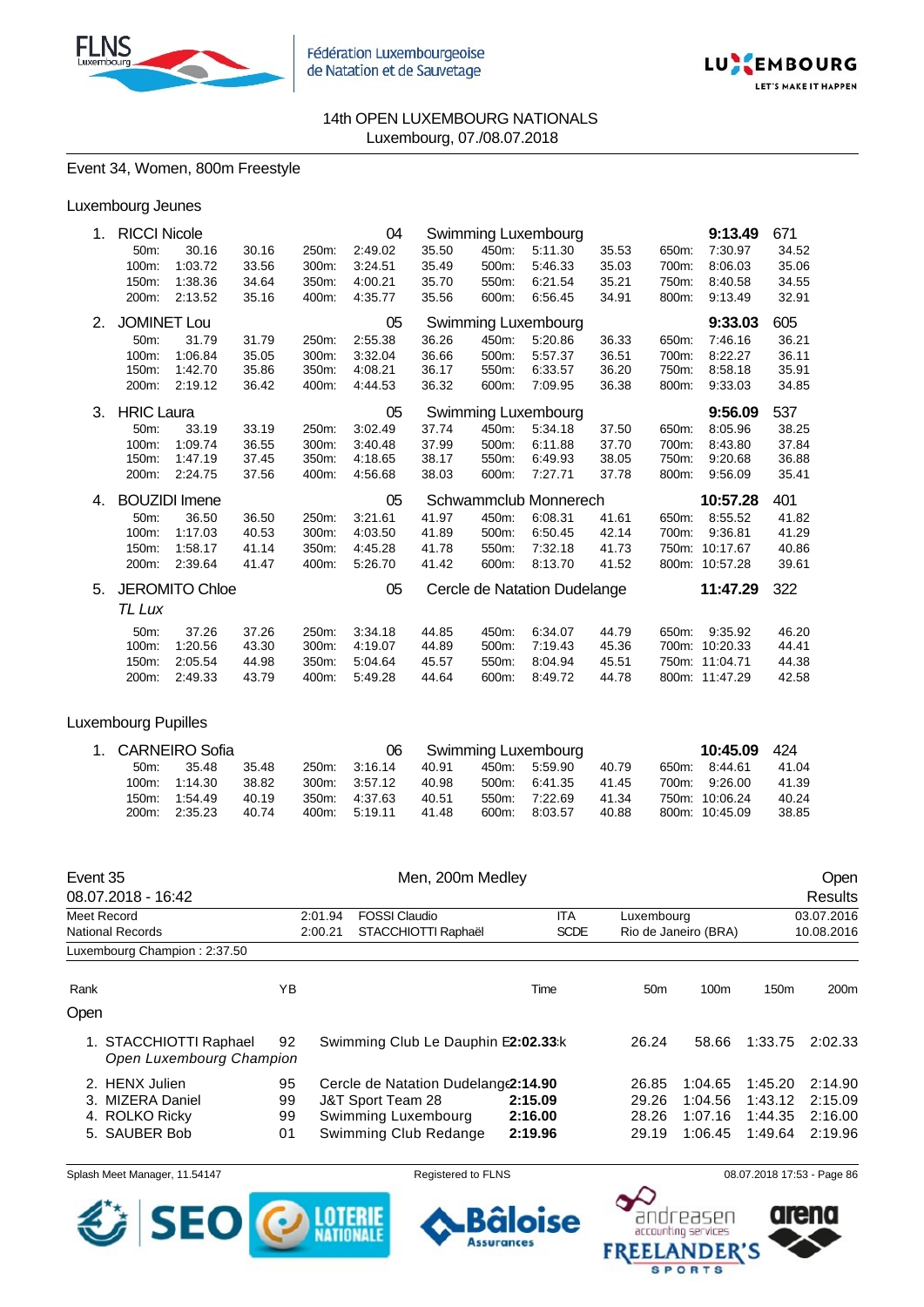



# Event 35, Men, 200m Medley, Open

| Rank |                                    | YB |                                     | Time    | 50 <sub>m</sub> | 100m    | 150 <sub>m</sub> | 200m    |
|------|------------------------------------|----|-------------------------------------|---------|-----------------|---------|------------------|---------|
|      | 6. BECKERS Felix                   | 01 | Swimming Club Le Dauphin E2:19.98 k |         | 29.70           | 1:08.55 | 1:49.40          | 2:19.98 |
|      | 7. LANNERS Nicolas                 | 04 | Swimming Luxembourg                 | 2:25.46 | 29.75           | 1:09.26 | 1:52.50          | 2:25.46 |
|      | 8. OLIVEIRA RODRIGUES Ru02n        |    | Schwimmklub Langenthal              | 2:26.11 | 30.13           | 1:05.93 | 1:52.76          | 2:26.11 |
|      | 9. LUCARELLI Riccardo              | 05 | Swimming Luxembourg                 | 2:27.10 | 30.59           | 1:12.27 | 1:54.37          | 2:27.10 |
|      | 10. LESAGE Christophe              | 02 | Swimming Luxembourg                 | 2:29.80 | 31.55           | 1:10.99 | 1:55.85          | 2:29.80 |
|      | 11. FLOREAN Darius                 | 05 | Swimming Luxembourg                 | 2:30.18 | 31.57           | 1:12.41 | 1:57.30          | 2:30.18 |
|      | 12. WIRTH David                    | 02 | Cercle Nautique Petange             | 2:32.20 | 31.19           | 1:12.14 | 1:58.27          | 2:32.20 |
|      | 13. SIMAO NOGUEIRA Joao            | 04 | Schwammclub Deifferdang             | 2:32.90 | 31.80           | 1:12.73 | 1:57.95          | 2:32.90 |
|      | 14. MORARU Matteo                  | 04 | Swimming Luxembourg                 | 2:33.10 | 32.12           | 1:13.50 | 1:59.64          | 2:33.10 |
|      | 15. BANKY Jordan                   | 01 | Swimming Luxembourg                 | 2:33.69 | 31.06           | 1:10.76 | 1:56.74          | 2:33.69 |
|      | 16. LUKA Mory                      | 04 | Swimming Luxembourg                 | 2:34.79 | 31.90           | 1:13.22 | 1:58.89          | 2:34.79 |
|      | 17. BOENTGES Kevin                 | 03 | Cercle Nautique Petange             | 2:35.63 | 32.26           | 1:16.52 | 2:01.86          | 2:35.63 |
|      | 18. CIRELLI Marco                  | 02 | Cercle de Natation Wiltz            | 2:36.70 | 31.63           | 1:14.02 | 2:01.36          | 2:36.70 |
|      | 19. CARNEIRO Nuno                  | 05 | Swimming Luxembourg                 | 2:37.43 | 33.85           | 1:13.81 | 2:00.32          | 2:37.43 |
|      | 20. DURAKOVIC Tarik<br>TL Lux      | 05 | Swimming Luxembourg                 | 2:40.69 | 33.32           | 1:18.26 | 2:04.43          | 2:40.69 |
|      | 21. CAILLIAU Nils<br>TL Lux        | 01 | Swimming Club Redange               | 2:42.18 | 33.71           | 1:15.52 | 2:05.32          | 2:42.18 |
|      | 22. THILL Nicolas<br><b>TL Lux</b> | 05 | Swimming Luxembourg                 | 2:42.51 | 34.99           | 1:18.48 | 2:06.75          | 2:42.51 |
|      | 23. SUETOE Rafael<br><b>TL Lux</b> | 05 | Swimming Luxembourg                 | 2:44.09 | 34.50           | 1:18.98 | 2:05.68          | 2:44.09 |
|      | 24. VIGUIER Elyan<br>TL Lux        | 04 | Swimming Luxembourg                 | 2:45.60 | 35.76           | 1:19.40 | 2:08.83          | 2:45.60 |
|      | 25. FUCCI Nicolo<br>TL Lux         | 03 | Cercle de Natation Dudelang(2:46.05 |         | 34.88           | 1:20.57 | 2:09.88          | 2:46.05 |
|      | 26. KEMP Finn<br><b>TL Lux</b>     | 05 | Swimming Luxembourg                 | 2:48.96 | 36.86           | 1:21.39 | 2:10.81          | 2:48.96 |
|      | 27. NTAGANDA Alexis<br>TL Lux      | 05 | Swimming Luxembourg                 | 2:57.17 | 38.62           | 1:23.24 | 2:18.01          | 2:57.17 |

DSQ CONSTANTINO CAEIRO Di03o Cercle de Natation Dudelange *M2 - section was not finished in accordance with the rule which applies to the stroke concerned (SW 9.3) (Time: 17:02)*

#### Luxembourg

|     | 1. STACCHIOTTI Raphael<br>Luxembourg Champion | 92 | Swimming Club Le Dauphin E2:02.33:k  |         | 26.24 | 58.66   | 1:33.75 | 2:02.33 |
|-----|-----------------------------------------------|----|--------------------------------------|---------|-------|---------|---------|---------|
|     | 2. HENX Julien                                | 95 | Cercle de Natation Dudelange 2:14.90 |         | 26.85 | 1:04.65 | 1:45.20 | 2:14.90 |
|     | 3. ROLKO Ricky                                | 99 | Swimming Luxembourg                  | 2:16.00 | 28.26 | 1:07.16 | 1:44.35 | 2:16.00 |
|     | 4. SAUBER Bob                                 | 01 | Swimming Club Redange                | 2:19.96 | 29.19 | 1:06.45 | 1:49.64 | 2:19.96 |
|     | 5. BECKERS Felix                              | 01 | Swimming Club Le Dauphin E2:19.98:k  |         | 29.70 | 1:08.55 | 1:49.40 | 2:19.98 |
|     | 6. LANNERS Nicolas                            | 04 | Swimming Luxembourg                  | 2:25.46 | 29.75 | 1:09.26 | 1:52.50 | 2:25.46 |
|     | 7. LUCARELLI Riccardo                         | 05 | Swimming Luxembourg                  | 2:27.10 | 30.59 | 1:12.27 | 1:54.37 | 2:27.10 |
|     | 8. LESAGE Christophe                          | 02 | Swimming Luxembourg                  | 2:29.80 | 31.55 | 1:10.99 | 1:55.85 | 2:29.80 |
|     | 9. FLOREAN Darius                             | 05 | Swimming Luxembourg                  | 2:30.18 | 31.57 | 1:12.41 | 1:57.30 | 2:30.18 |
|     | 10. WIRTH David                               | 02 | Cercle Nautique Petange              | 2:32.20 | 31.19 | 1:12.14 | 1:58.27 | 2:32.20 |
| 11. | SIMAO NOGUEIRA Joao                           | 04 | Schwammclub Deifferdang              | 2:32.90 | 31.80 | 1:12.73 | 1:57.95 | 2:32.90 |
|     | 12. MORARU Matteo                             | 04 | Swimming Luxembourg                  | 2:33.10 | 32.12 | 1:13.50 | 1:59.64 | 2:33.10 |
|     |                                               |    |                                      |         |       |         |         |         |

Splash Meet Manager, 11.54147 **Registered to FLNS Registered to FLNS** 08.07.2018 17:53 - Page 87

**Assurances** 



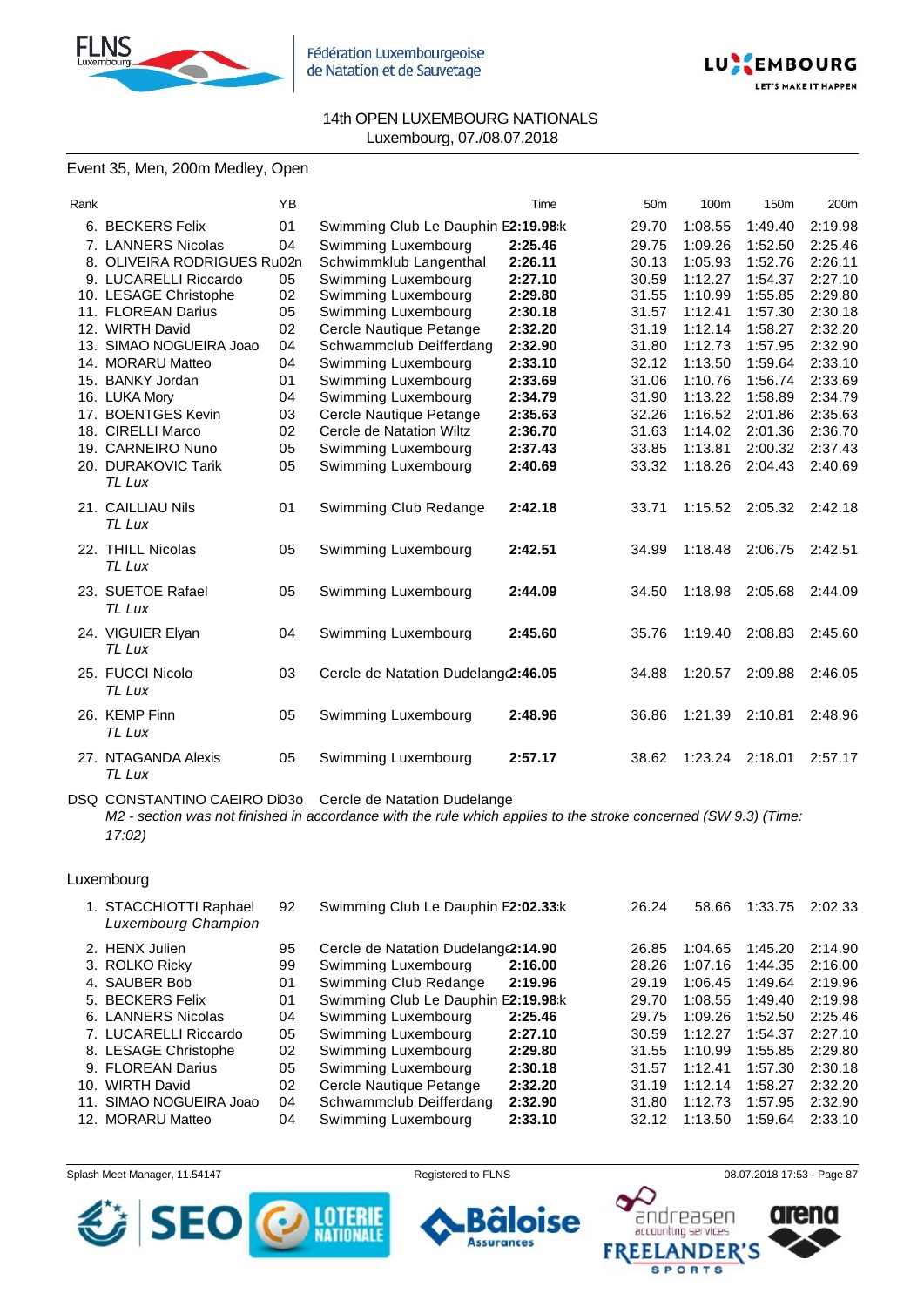



### Event 35, Men, 200m Medley, Luxembourg

| Rank            |                               | ΥB |                                      | Time    | 50 <sub>m</sub> | 100 <sub>m</sub> | 150 <sub>m</sub> | 200 <sub>m</sub> |
|-----------------|-------------------------------|----|--------------------------------------|---------|-----------------|------------------|------------------|------------------|
|                 | 13. BANKY Jordan              | 01 | Swimming Luxembourg                  | 2:33.69 | 31.06           | 1:10.76          | 1:56.74          | 2:33.69          |
|                 | 14. LUKA Mory                 | 04 | Swimming Luxembourg                  | 2:34.79 | 31.90           | 1:13.22          | 1:58.89          | 2:34.79          |
|                 | 15. BOENTGES Kevin            | 03 | Cercle Nautique Petange              | 2:35.63 | 32.26           | 1:16.52          | 2:01.86          | 2:35.63          |
| 16.             | <b>CIRELLI Marco</b>          | 02 | Cercle de Natation Wiltz             | 2:36.70 | 31.63           | 1:14.02          | 2:01.36          | 2:36.70          |
| 17 <sub>1</sub> | <b>CARNEIRO Nuno</b>          | 05 | Swimming Luxembourg                  | 2:37.43 | 33.85           | 1:13.81          | 2:00.32          | 2:37.43          |
|                 | 18. DURAKOVIC Tarik<br>TL Lux | 05 | Swimming Luxembourg                  | 2:40.69 | 33.32           | 1:18.26          | 2:04.43          | 2:40.69          |
|                 | 19. CAILLIAU Nils<br>TL Lux   | 01 | Swimming Club Redange                | 2:42.18 | 33.71           | 1:15.52          | 2:05.32          | 2:42.18          |
|                 | 20. THILL Nicolas<br>TL Lux   | 05 | Swimming Luxembourg                  | 2:42.51 | 34.99           | 1:18.48          | 2:06.75          | 2:42.51          |
|                 | 21. SUETOE Rafael<br>TL Lux   | 05 | Swimming Luxembourg                  | 2:44.09 | 34.50           | 1:18.98          | 2:05.68          | 2:44.09          |
|                 | 22. VIGUIER Elyan<br>TL Lux   | 04 | Swimming Luxembourg                  | 2:45.60 | 35.76           | 1:19.40          | 2:08.83          | 2:45.60          |
|                 | 23. FUCCI Nicolo<br>TL Lux    | 03 | Cercle de Natation Dudelang (2:46.05 |         | 34.88           | 1:20.57          | 2:09.88          | 2:46.05          |
|                 | 24. KEMP Finn<br>TL Lux       | 05 | Swimming Luxembourg                  | 2:48.96 | 36.86           | 1:21.39          | 2:10.81          | 2:48.96          |
|                 | 25. NTAGANDA Alexis<br>TL Lux | 05 | Swimming Luxembourg                  | 2:57.17 | 38.62           | 1:23.24          | 2:18.01          | 2:57.17          |

DSQ CONSTANTINO CAEIRO Di03o Cercle de Natation Dudelange *M2 - section was not finished in accordance with the rule which applies to the stroke concerned (SW 9.3) (Time: 17:02)*

Luxembourg Juniors

| 1. SAUBER Bob    | 01 Swimming Club Redange 2:19.96       |         |  | 29.19 1:06.45 1:49.64 2:19.96 |  |
|------------------|----------------------------------------|---------|--|-------------------------------|--|
| 2. BECKERS Felix | 01 Swimming Club Le Dauphin E2:19.98 k |         |  | 29.70 1:08.55 1:49.40 2:19.98 |  |
| 3. BANKY Jordan  | 01 Swimming Luxembourg 2:33.69         |         |  | 31.06 1:10.76 1:56.74 2:33.69 |  |
| 4. CAILLIAU Nils | 01 Swimming Club Redange               | 2:42.18 |  | 33.71 1:15.52 2:05.32 2:42.18 |  |
| TL Lux           |                                        |         |  |                               |  |

#### Luxembourg Jeunes

| 1. LESAGE Christophe | 02 Swimming Luxembourg                  | 2:29.80 |  | 31.55 1:10.99 1:55.85 2:29.80 |  |
|----------------------|-----------------------------------------|---------|--|-------------------------------|--|
| 2. WIRTH David       | 02 Cercle Nautique Petange              | 2:32.20 |  | 31.19 1:12.14 1:58.27 2:32.20 |  |
| 3. BOENTGES Kevin    | 03 Cercle Nautique Petange              | 2:35.63 |  | 32.26 1:16.52 2:01.86 2:35.63 |  |
| 4. CIRELLI Marco     | 02 Cercle de Natation Wiltz             | 2:36.70 |  | 31.63 1:14.02 2:01.36 2:36.70 |  |
| 5. FUCCI Nicolo      | 03 Cercle de Natation Dudelange 2:46.05 |         |  | 34.88 1:20.57 2:09.88 2:46.05 |  |
|                      |                                         |         |  |                               |  |

*TL Lux*

DSQ CONSTANTINO CAEIRO Di03o Cercle de Natation Dudelange

*M2 - section was not finished in accordance with the rule which applies to the stroke concerned (SW 9.3) (Time: 17:02)*

Splash Meet Manager, 11.54147 Registered to FLNS 08.07.2018 17:53 - Page 88

**Assurances** 

se



andreasen accounting services

> DER ORTS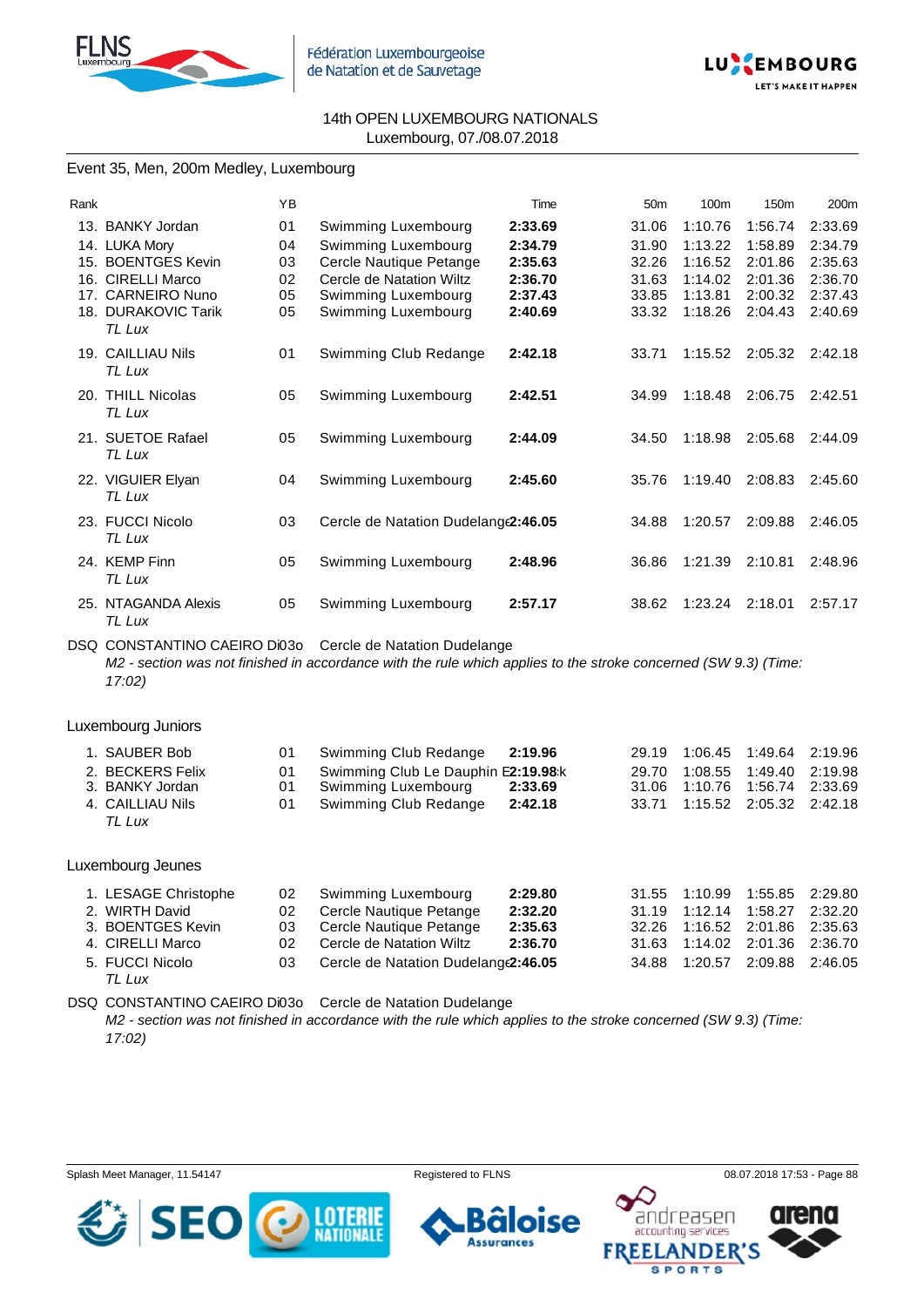



## Event 35, Men, 200m Medley

## Luxembourg Pupilles

| 1. LANNERS Nicolas     | 04 | Swimming Luxembourg     | 2:25.46 | 29.75 | 1:09.26 | 1:52.50 | 2:25.46 |
|------------------------|----|-------------------------|---------|-------|---------|---------|---------|
| 2. LUCARELLI Riccardo  | 05 | Swimming Luxembourg     | 2:27.10 | 30.59 | 1:12.27 | 1:54.37 | 2:27.10 |
| 3. FLOREAN Darius      | 05 | Swimming Luxembourg     | 2:30.18 | 31.57 | 1:12.41 | 1:57.30 | 2:30.18 |
| 4. SIMAO NOGUEIRA Joao | 04 | Schwammclub Deifferdang | 2:32.90 | 31.80 | 1:12.73 | 1:57.95 | 2:32.90 |
| 5. MORARU Matteo       | 04 | Swimming Luxembourg     | 2:33.10 | 32.12 | 1:13.50 | 1:59.64 | 2:33.10 |
| 6. LUKA Mory           | 04 | Swimming Luxembourg     | 2:34.79 | 31.90 | 1:13.22 | 1:58.89 | 2:34.79 |
| 7. CARNEIRO Nuno       | 05 | Swimming Luxembourg     | 2:37.43 | 33.85 | 1:13.81 | 2:00.32 | 2:37.43 |
| 8. DURAKOVIC Tarik     | 05 | Swimming Luxembourg     | 2:40.69 | 33.32 | 1:18.26 | 2:04.43 | 2:40.69 |
| TL Lux                 |    |                         |         |       |         |         |         |
| 9. THILL Nicolas       | 05 | Swimming Luxembourg     | 2:42.51 | 34.99 | 1:18.48 | 2:06.75 | 2:42.51 |
| TL Lux                 |    |                         |         |       |         |         |         |
| 10. SUETOE Rafael      | 05 | Swimming Luxembourg     | 2:44.09 | 34.50 | 1:18.98 | 2:05.68 | 2:44.09 |
| TL Lux                 |    |                         |         |       |         |         |         |
| 11. VIGUIER Elyan      | 04 | Swimming Luxembourg     | 2:45.60 | 35.76 | 1:19.40 | 2:08.83 | 2:45.60 |
| TL Lux                 |    |                         |         |       |         |         |         |
| 12. KEMP Finn          | 05 | Swimming Luxembourg     | 2:48.96 | 36.86 | 1:21.39 | 2:10.81 | 2:48.96 |
| TL Lux                 |    |                         |         |       |         |         |         |
|                        |    |                         |         |       |         |         |         |
| 13. NTAGANDA Alexis    | 05 | Swimming Luxembourg     | 2:57.17 | 38.62 | 1:23.24 | 2:18.01 | 2:57.17 |
| TL Lux                 |    |                         |         |       |         |         |         |

| Event 36                                                        |                                             |    |                     | Women, 200m Medley                   |            |                 | Open       |                  |            |  |  |
|-----------------------------------------------------------------|---------------------------------------------|----|---------------------|--------------------------------------|------------|-----------------|------------|------------------|------------|--|--|
|                                                                 | 08.07.2018 - 16:56                          |    |                     |                                      |            |                 |            |                  | Results    |  |  |
|                                                                 | <b>Meet Record</b>                          |    | 2:16.39             | <b>MICHALACK Theresa</b>             | <b>GER</b> |                 | Luxembourg |                  | 09.07.2011 |  |  |
|                                                                 | <b>National Records</b>                     |    | 2:21.70             | <b>OLIVIER Monique</b>               | SL         | Reykjavik (ISL) |            |                  | 02.06.2015 |  |  |
|                                                                 | Luxembourg Champion: 2:54.00                |    |                     |                                      |            |                 |            |                  |            |  |  |
| Rank                                                            |                                             | YB |                     |                                      | Time       | 50 <sub>m</sub> | 100m       | 150 <sub>m</sub> | 200m       |  |  |
| Open                                                            |                                             |    |                     |                                      |            |                 |            |                  |            |  |  |
|                                                                 | 1. HRIBAR Petja<br>Open Luxembourg Champion | 02 |                     | PK Triglav Kranj                     | 2:24.28    | 30.85           | 1:09.00    | 1:50.91          | 2:24.28    |  |  |
|                                                                 | 2. BANKY Jacqueline                         | 96 |                     | Swimming Luxembourg                  | 2:25.13    | 30.57           | 1:06.90    | 1:51.37          | 2:25.13    |  |  |
|                                                                 | 3. KRISTJANSDOTTIR M.                       | 00 |                     | Icelandic Swimming Associati2:27.26  |            | 31.78           | 1:10.58    | 1:53.53          | 2:27.26    |  |  |
|                                                                 | 4. MEYNEN Julie                             | 97 |                     | Swimming Club Le Dauphin E2:27.33:k  |            | 29.68           | 1:09.95    | 1:53.75          | 2:27.33    |  |  |
| 5.                                                              | DIAA ELDINE Logain                          | 03 |                     | Wadi Delga Club Egypt                | 30.00      | 1:06.78         | 1:52.64    | 2:27.57          |            |  |  |
|                                                                 | 6. BLACK Rachael                            | 01 |                     | Cercle de Natation Dudelang(2:29.61  |            | 31.63           | 1:08.96    | 1:54.94          | 2:29.61    |  |  |
|                                                                 | 7. SKULJ Ana                                | 01 |                     | PK Triglav Kranj                     | 2:29.97    | 33.03           | 1:12.38    | 1:55.68          | 2:29.97    |  |  |
|                                                                 | 8. HEFEL Theresa                            | 01 |                     | Schwimmklub Langenthal               | 2:30.90    | 30.70           | 1:09.78    | 1:56.27          | 2:30.90    |  |  |
|                                                                 | 9. RICCI Giorgia Michela                    | 02 |                     | Swimming Luxembourg                  | 2:31.94    | 32.00           | 1:10.94    | 1:57.77          | 2:31.94    |  |  |
|                                                                 | 10. PETERS Emma                             | 03 |                     | Cercle de Natation Dudelang(2:33.08  |            | 32.41           | 1:12.59    | 1:58.76          | 2:33.08    |  |  |
|                                                                 | 11. POGACAR Zala                            | 04 |                     | PK Triglav Kranj                     | 2:33.98    | 33.23           | 1:13.17    | 1:58.69          | 2:33.98    |  |  |
|                                                                 | 12. PETERS Lena                             | 05 |                     | Cercle de Natation Dudelang (2:36.16 |            | 32.06           | 1:13.05    | 2:02.26          | 2:36.16    |  |  |
|                                                                 | 13. VANDERSCHRICK Laura                     | 02 |                     | Swimming Luxembourg                  | 2:36.17    | 32.77           | 1:11.31    | 2:00.54          | 2:36.17    |  |  |
|                                                                 | 14. FABIANI Chanel                          | 03 |                     | Cercle de Natation Dudelang (2:37.36 |            | 32.65           | 1:13.34    | 2:01.61          | 2:37.36    |  |  |
|                                                                 | 15. HAMEN SAIEG Yael                        | 01 |                     | Cercle de Natation Diekirch          | 2:37.61    | 31.78           | 1:15.13    | 2:03.02          | 2:37.61    |  |  |
|                                                                 | 16. JOMINET Lou                             | 05 |                     | Swimming Luxembourg                  | 2:38.53    | 34.69           | 1:16.15    | 2:03.53          | 2:38.53    |  |  |
| 17. KETTENMEYER Ly<br>Swimming Club Le Dauphin E2:40.33:k<br>04 |                                             |    |                     |                                      |            | 34.35           | 1:15.38    | 2:02.83          | 2:40.33    |  |  |
|                                                                 | 18. COIMBRA Alice                           |    | Swimming Luxembourg | 2:43.42                              | 34.20      | 1:16.88         | 2:05.69    | 2:43.42          |            |  |  |

Splash Meet Manager, 11.54147 **Registered to FLNS Registered to FLNS** 08.07.2018 17:53 - Page 89

6

**Assurances** 



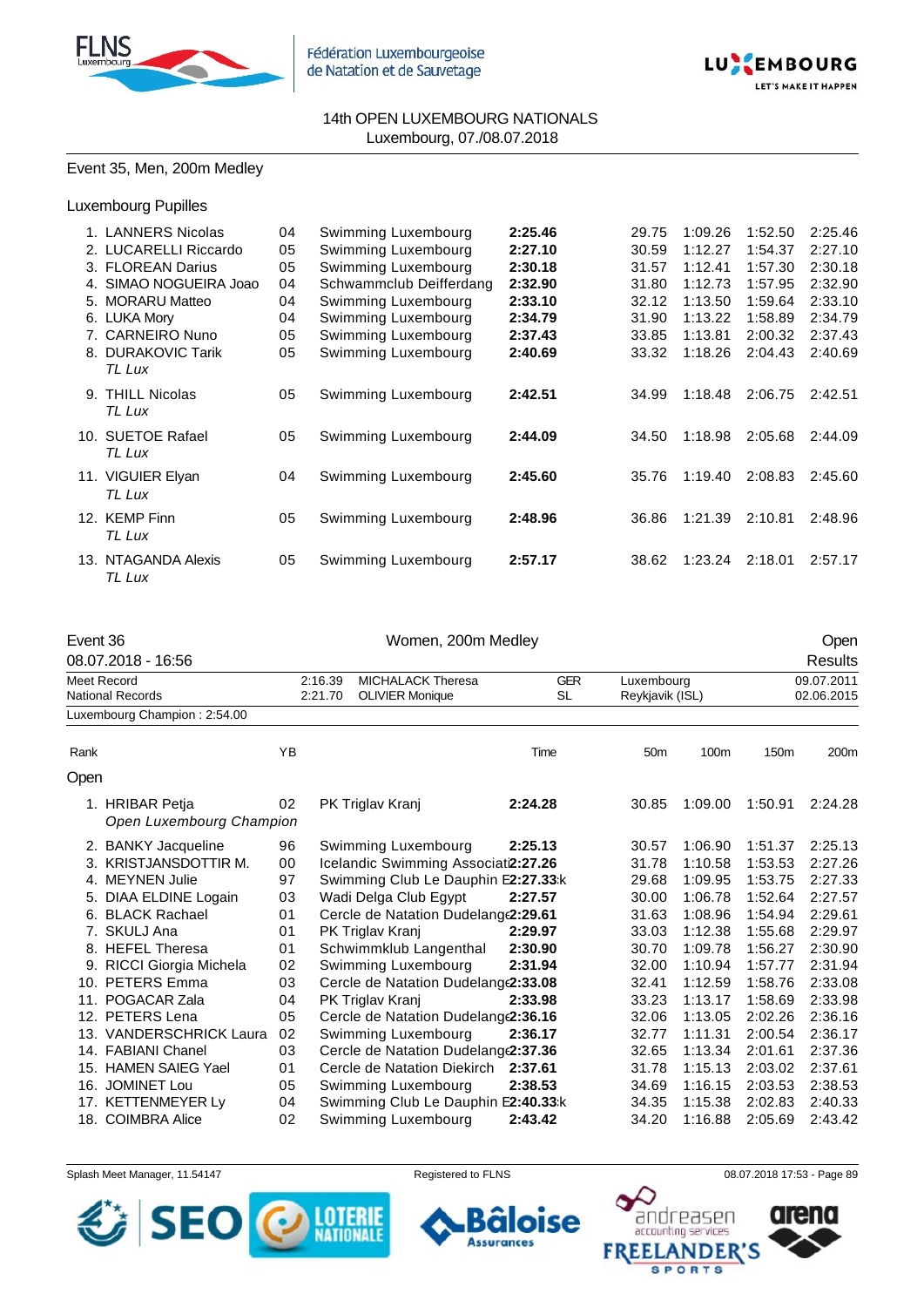



## Event 36, Women, 200m Medley, Open

| Rank |                          | ΥB |                                                                 | Time    | 50 <sub>m</sub> | 100m    | 150m    | 200m    |
|------|--------------------------|----|-----------------------------------------------------------------|---------|-----------------|---------|---------|---------|
|      | 19. HRIC Laura           | 05 | Swimming Luxembourg                                             | 2:44.48 | 34.53           | 1:17.92 | 2:09.00 | 2:44.48 |
|      | 20. BORDONARO Madeleine  | 06 | Cercle Nautique Petange                                         | 2:45.56 | 36.33           | 1:21.10 | 2:07.60 | 2:45.56 |
|      | 21. BAUSTERT Magali      | 05 | Swimming Luxembourg                                             | 2:45.92 | 36.24           | 1:19.55 | 2:09.31 | 2:45.92 |
|      | 22. KROMBACH Mara        | 05 | Swimming Luxembourg                                             | 2:46.39 | 36.65           | 1:20.30 | 2:11.00 | 2:46.39 |
|      | 23. CARNEIRO Sofia       | 06 | Swimming Luxembourg                                             | 2:52.61 | 37.64           | 1:23.48 | 2:13.74 | 2:52.61 |
|      | 24. HAAG Nora            | 04 | Swimming Club Redange                                           | 2:52.89 | 37.07           | 1:25.58 | 2:13.27 | 2:52.89 |
|      | 25. CALMES Lara          | 04 | Schwammclub Monnerech                                           | 2:55.78 | 37.83           | 1:25.70 | 2:17.39 | 2:55.78 |
|      | TL Lux                   |    |                                                                 |         |                 |         |         |         |
|      |                          |    |                                                                 |         |                 |         |         |         |
|      | 26. LEONARD Lis          | 05 | Swimming Luxembourg                                             | 2:56.42 | 40.67           | 1:28.48 | 2:15.15 | 2:56.42 |
|      | TL Lux                   |    |                                                                 |         |                 |         |         |         |
|      | 27. RIKKERT Elvire       | 03 | Swimming Luxembourg                                             | 2:56.46 | 36.77           | 1:23.59 | 2:16.80 | 2:56.46 |
|      | TL Lux                   |    |                                                                 |         |                 |         |         |         |
|      | 28. NOTHUM Gwen          |    |                                                                 | 2:57.50 | 39.90           | 1:24.76 | 2:17.55 | 2:57.50 |
|      | TL Lux                   | 06 | Swimming Club Redange                                           |         |                 |         |         |         |
|      |                          |    |                                                                 |         |                 |         |         |         |
|      | 29. SOFFIO Mara          | 06 | Schwammclub Monnerech                                           | 2:57.79 | 37.15           | 1:21.84 | 2:18.69 | 2:57.79 |
|      | TL Lux                   |    |                                                                 |         |                 |         |         |         |
|      | 30. BEVIVINO Giovanna    | 05 | Schwimmklub Langenthal                                          | 2:57.87 | 38.29           | 1:26.03 | 2:18.09 | 2:57.87 |
|      | TL Lux                   |    |                                                                 |         |                 |         |         |         |
|      |                          |    |                                                                 |         |                 |         |         |         |
|      | 31. HORVAT Natascha      | 03 | Schwimmklub Langenthal                                          | 3:03.30 | 37.85           | 1:23.05 | 2:18.95 | 3:03.30 |
|      | TL Lux                   |    |                                                                 |         |                 |         |         |         |
|      | 32. LURKIN Mathilde      | 06 | Swimming Luxembourg                                             | 3:11.33 | 45.61           | 1:35.44 | 2:29.69 | 3:11.33 |
|      | TL Lux                   |    |                                                                 |         |                 |         |         |         |
|      |                          |    |                                                                 |         |                 |         |         |         |
|      | DSQ TELES Jennifer       | 06 | Schwimmklub Langenthal                                          |         |                 |         |         |         |
|      |                          |    | G2 - Starting before the starting signal (SW 4.4) (Time: 17:17) |         |                 |         |         |         |
|      |                          |    |                                                                 |         |                 |         |         |         |
|      | Luxembourg               |    |                                                                 |         |                 |         |         |         |
|      |                          | 96 |                                                                 | 2:25.13 | 30.57           | 1:06.90 | 1:51.37 | 2:25.13 |
|      | 1. BANKY Jacqueline      |    | Swimming Luxembourg                                             |         |                 |         |         |         |
|      | Luxembourg Champion      |    |                                                                 |         |                 |         |         |         |
|      | 2. MEYNEN Julie          | 97 | Swimming Club Le Dauphin E2:27.33:k                             |         | 29.68           | 1:09.95 | 1:53.75 | 2:27.33 |
|      | 3. BLACK Rachael         | 01 | Cercle de Natation Dudelang(2:29.61                             |         | 31.63           | 1:08.96 | 1:54.94 | 2:29.61 |
|      | 4. RICCI Giorgia Michela | 02 | Swimming Luxembourg                                             | 2:31.94 | 32.00           | 1:10.94 | 1:57.77 | 2:31.94 |
|      | 5. PETERS Emma           | 03 | Cercle de Natation Dudelang(2:33.08                             |         | 32.41           | 1:12.59 | 1:58.76 | 2:33.08 |
|      | 6. PETERS Lena           | 05 | Cercle de Natation Dudelang(2:36.16                             |         | 32.06           | 1:13.05 | 2:02.26 | 2:36.16 |
|      | 7. VANDERSCHRICK Laura   | 02 | Swimming Luxembourg                                             | 2:36.17 | 32.77           | 1:11.31 | 2:00.54 | 2:36.17 |
|      | 8. FABIANI Chanel        | 03 | Cercle de Natation Dudelang(2:37.36                             |         | 32.65           | 1:13.34 | 2:01.61 | 2:37.36 |
|      | 9. HAMEN SAIEG Yael      | 01 | Cercle de Natation Diekirch                                     | 2:37.61 | 31.78           | 1:15.13 | 2:03.02 | 2:37.61 |
|      | 10. JOMINET Lou          | 05 | Swimming Luxembourg                                             | 2:38.53 | 34.69           | 1:16.15 | 2:03.53 | 2:38.53 |
|      | 11. KETTENMEYER Ly       | 04 | Swimming Club Le Dauphin E2:40.33:k                             |         | 34.35           | 1:15.38 | 2:02.83 | 2:40.33 |
|      |                          |    |                                                                 |         |                 |         |         |         |
|      | 12. COIMBRA Alice        | 02 | Swimming Luxembourg                                             | 2:43.42 | 34.20           | 1:16.88 | 2:05.69 | 2:43.42 |
|      | 13. HRIC Laura           | 05 | Swimming Luxembourg                                             | 2:44.48 | 34.53           | 1:17.92 | 2:09.00 | 2:44.48 |
|      | 14. BORDONARO Madeleine  | 06 | Cercle Nautique Petange                                         | 2:45.56 | 36.33           | 1:21.10 | 2:07.60 | 2:45.56 |
|      | 15. BAUSTERT Magali      | 05 | Swimming Luxembourg                                             | 2:45.92 | 36.24           | 1:19.55 | 2:09.31 | 2:45.92 |
|      | 16. KROMBACH Mara        | 05 | Swimming Luxembourg                                             | 2:46.39 | 36.65           | 1:20.30 | 2:11.00 | 2:46.39 |
|      | 17. CARNEIRO Sofia       | 06 | Swimming Luxembourg                                             | 2:52.61 | 37.64           | 1:23.48 | 2:13.74 | 2:52.61 |
|      | 18. HAAG Nora            | 04 | Swimming Club Redange                                           | 2:52.89 | 37.07           | 1:25.58 | 2:13.27 | 2:52.89 |
|      | 19. CALMES Lara          | 04 | Schwammclub Monnerech                                           | 2:55.78 | 37.83           | 1:25.70 | 2:17.39 | 2:55.78 |

*TL Lux*

Splash Meet Manager, 11.54147 **Registered to FLNS Registered to FLNS** 08.07.2018 17:53 - Page 90

F

**Assurances** 





**SPORTS** 

arena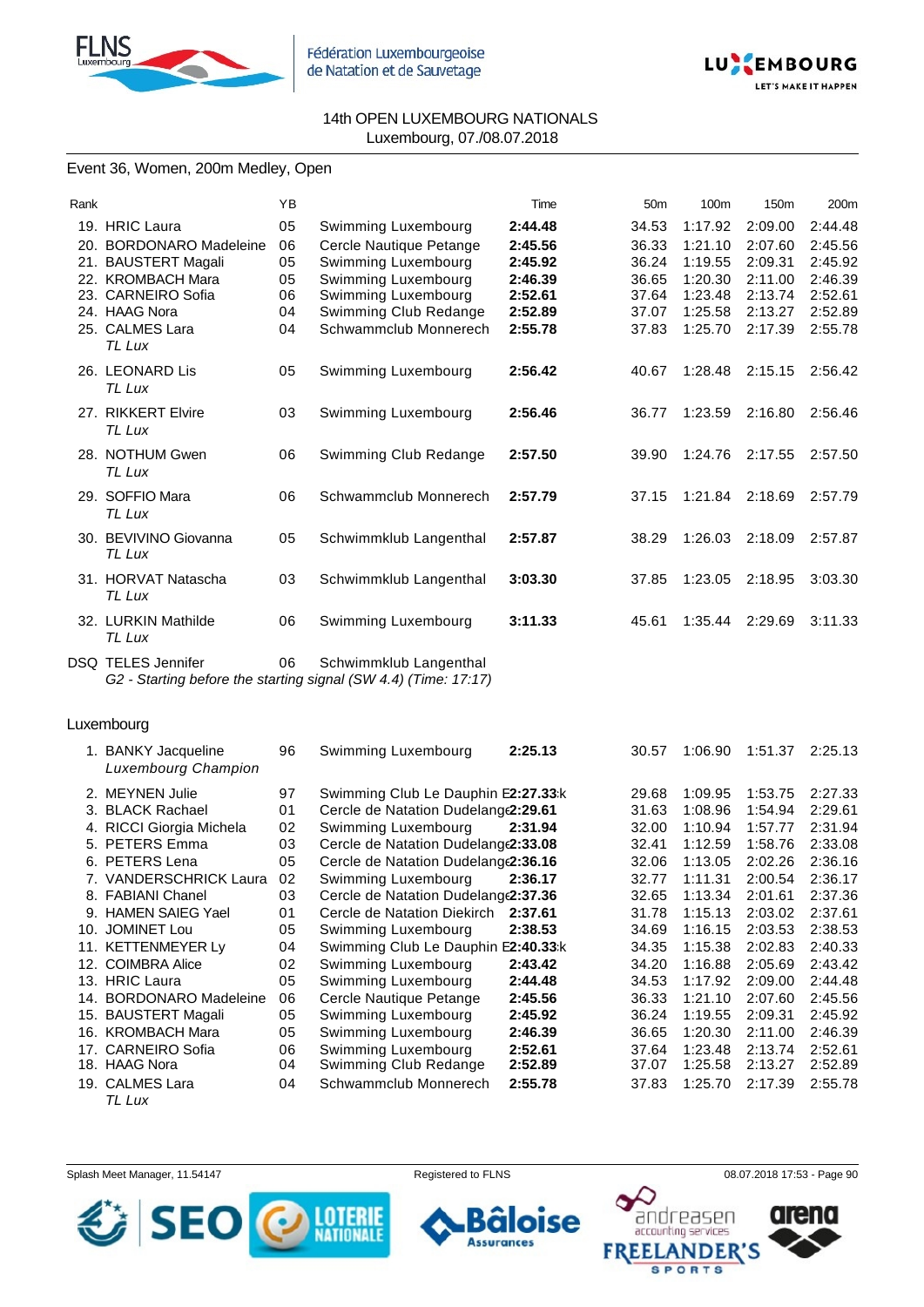



|      | Event 36, Women, 200m Medley, Luxembourg                                                                                                                     |                                              |                                                                                                                                                                                                                           |                                                                |                                                                      |                                                                                      |                                                                                      |                                                                                      |
|------|--------------------------------------------------------------------------------------------------------------------------------------------------------------|----------------------------------------------|---------------------------------------------------------------------------------------------------------------------------------------------------------------------------------------------------------------------------|----------------------------------------------------------------|----------------------------------------------------------------------|--------------------------------------------------------------------------------------|--------------------------------------------------------------------------------------|--------------------------------------------------------------------------------------|
| Rank |                                                                                                                                                              | YB                                           |                                                                                                                                                                                                                           | Time                                                           | 50 <sub>m</sub>                                                      | 100m                                                                                 | 150m                                                                                 | 200m                                                                                 |
|      | 20. LEONARD Lis<br>TL Lux                                                                                                                                    | 05                                           | Swimming Luxembourg                                                                                                                                                                                                       | 2:56.42                                                        | 40.67                                                                | 1:28.48                                                                              | 2:15.15                                                                              | 2:56.42                                                                              |
|      | 21. RIKKERT Elvire<br>TL Lux                                                                                                                                 | 03                                           | Swimming Luxembourg                                                                                                                                                                                                       | 2:56.46                                                        | 36.77                                                                | 1:23.59                                                                              | 2:16.80                                                                              | 2:56.46                                                                              |
|      | 22. NOTHUM Gwen<br>TL Lux                                                                                                                                    | 06                                           | Swimming Club Redange                                                                                                                                                                                                     | 2:57.50                                                        | 39.90                                                                | 1:24.76                                                                              | 2:17.55                                                                              | 2:57.50                                                                              |
|      | 23. SOFFIO Mara<br>TL Lux                                                                                                                                    | 06                                           | Schwammclub Monnerech                                                                                                                                                                                                     | 2:57.79                                                        | 37.15                                                                | 1:21.84                                                                              | 2:18.69                                                                              | 2:57.79                                                                              |
|      | 24. LURKIN Mathilde<br>TL Lux                                                                                                                                | 06                                           | Swimming Luxembourg                                                                                                                                                                                                       | 3:11.33                                                        | 45.61                                                                | 1:35.44                                                                              | 2:29.69                                                                              | 3:11.33                                                                              |
|      | Luxembourg Juniors                                                                                                                                           |                                              |                                                                                                                                                                                                                           |                                                                |                                                                      |                                                                                      |                                                                                      |                                                                                      |
|      | 1. RICCI Giorgia Michela<br>2. PETERS Emma<br>3. VANDERSCHRICK Laura<br>4. FABIANI Chanel<br>5. COIMBRA Alice<br>6. RIKKERT Elvire<br>TL Lux                 | 02<br>03<br>02<br>03<br>02<br>03             | Swimming Luxembourg<br>Cercle de Natation Dudelang(2:33.08<br>Swimming Luxembourg<br>Cercle de Natation Dudelang (2:37.36<br>Swimming Luxembourg<br>Swimming Luxembourg                                                   | 2:31.94<br>2:36.17<br>2:43.42<br>2:56.46                       | 32.00<br>32.41<br>32.77<br>32.65<br>34.20<br>36.77                   | 1:10.94<br>1:12.59<br>1:11.31<br>1:13.34<br>1:16.88<br>1:23.59                       | 1:57.77<br>1:58.76<br>2:00.54<br>2:01.61<br>2:05.69<br>2:16.80                       | 2:31.94<br>2:33.08<br>2:36.17<br>2:37.36<br>2:43.42<br>2:56.46                       |
|      | Luxembourg Jeunes                                                                                                                                            |                                              |                                                                                                                                                                                                                           |                                                                |                                                                      |                                                                                      |                                                                                      |                                                                                      |
|      | 1. PETERS Lena<br>2. JOMINET Lou<br>3. KETTENMEYER Ly<br>4. HRIC Laura<br>5. BAUSTERT Magali<br>6. KROMBACH Mara<br>7. HAAG Nora<br>8. CALMES Lara<br>TL Lux | 05<br>05<br>04<br>05<br>05<br>05<br>04<br>04 | Cercle de Natation Dudelang (2:36.16<br>Swimming Luxembourg<br>Swimming Club Le Dauphin E2:40.33:k<br>Swimming Luxembourg<br>Swimming Luxembourg<br>Swimming Luxembourg<br>Swimming Club Redange<br>Schwammclub Monnerech | 2:38.53<br>2:44.48<br>2:45.92<br>2:46.39<br>2:52.89<br>2:55.78 | 32.06<br>34.69<br>34.35<br>34.53<br>36.24<br>36.65<br>37.07<br>37.83 | 1:13.05<br>1:16.15<br>1:15.38<br>1:17.92<br>1:19.55<br>1:20.30<br>1:25.58<br>1:25.70 | 2:02.26<br>2:03.53<br>2:02.83<br>2:09.00<br>2:09.31<br>2:11.00<br>2:13.27<br>2:17.39 | 2:36.16<br>2:38.53<br>2:40.33<br>2:44.48<br>2:45.92<br>2:46.39<br>2:52.89<br>2:55.78 |
|      | 9. LEONARD Lis<br>TL Lux                                                                                                                                     | 05                                           | Swimming Luxembourg                                                                                                                                                                                                       | 2:56.42                                                        | 40.67                                                                | 1:28.48                                                                              | 2:15.15                                                                              | 2:56.42                                                                              |
|      | <b>Luxembourg Pupilles</b>                                                                                                                                   |                                              |                                                                                                                                                                                                                           |                                                                |                                                                      |                                                                                      |                                                                                      |                                                                                      |
|      | 1. BORDONARO Madeleine<br>2. CARNEIRO Sofia<br>3. NOTHUM Gwen<br>TL Lux                                                                                      | 06<br>06<br>06                               | Cercle Nautique Petange<br>Swimming Luxembourg<br>Swimming Club Redange                                                                                                                                                   | 2:45.56<br>2:52.61<br>2:57.50                                  | 36.33<br>37.64<br>39.90                                              | 1:21.10<br>1:23.48<br>1:24.76                                                        | 2:07.60<br>2:13.74<br>2:17.55                                                        | 2:45.56<br>2:52.61<br>2:57.50                                                        |
|      | 4. SOFFIO Mara<br>TL Lux                                                                                                                                     | 06                                           | Schwammclub Monnerech                                                                                                                                                                                                     | 2:57.79                                                        | 37.15                                                                | 1:21.84                                                                              | 2:18.69                                                                              | 2:57.79                                                                              |
|      | 5. LURKIN Mathilde<br>TL Lux                                                                                                                                 | 06                                           | Swimming Luxembourg                                                                                                                                                                                                       | 3:11.33                                                        | 45.61                                                                |                                                                                      | 1:35.44 2:29.69                                                                      | 3:11.33                                                                              |

Splash Meet Manager, 11.54147 **Registered to FLNS Registered to FLNS** 08.07.2018 17:53 - Page 91







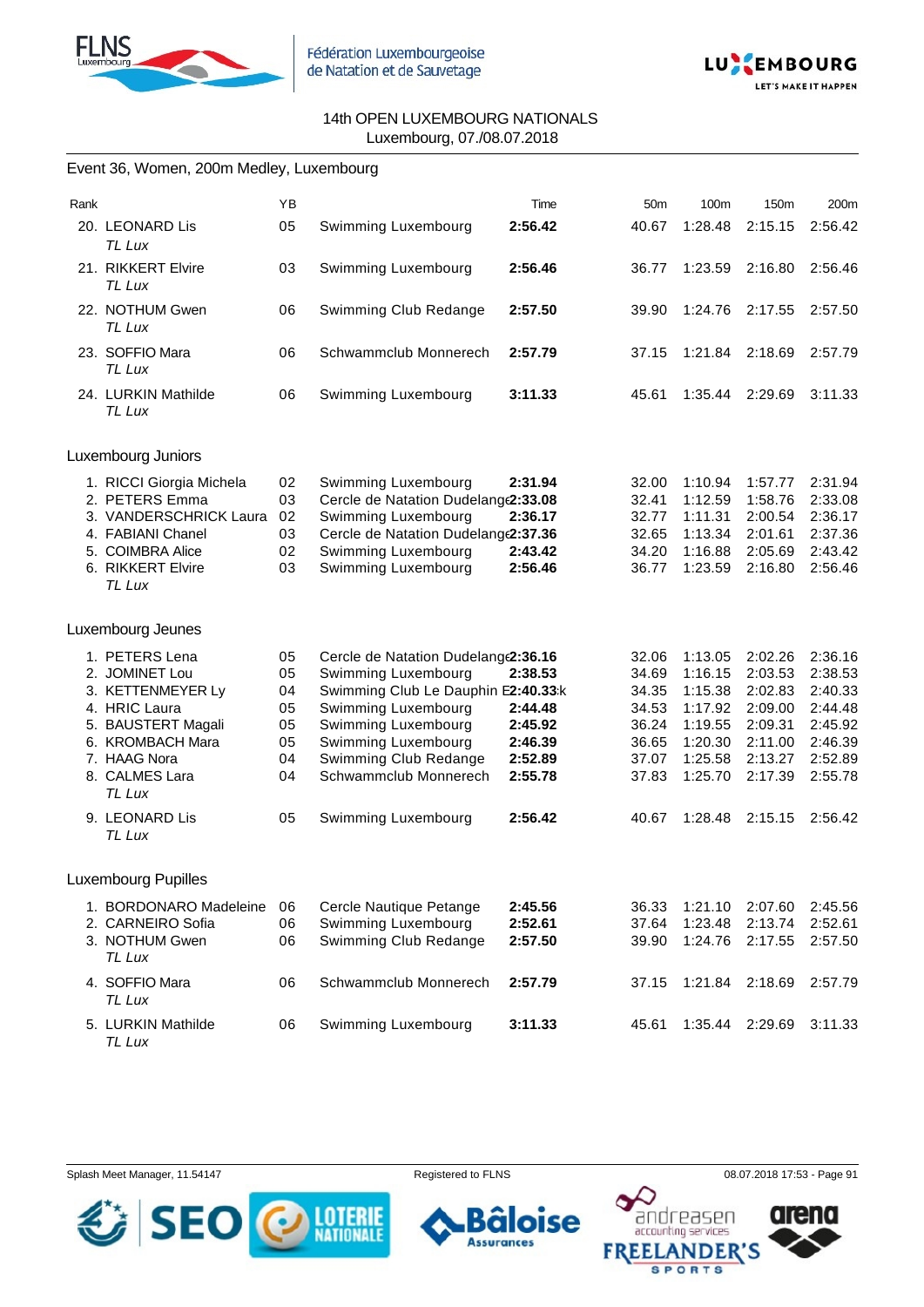



| Event 37<br>08.07.2018 - 17:33                                                          |                    |                | Men, 4 x 100m Freestyle                    |                                                                           |                            |                                                           |                           | Open<br>Results           |
|-----------------------------------------------------------------------------------------|--------------------|----------------|--------------------------------------------|---------------------------------------------------------------------------|----------------------------|-----------------------------------------------------------|---------------------------|---------------------------|
| Meet Record<br><b>National Records</b>                                                  | 3:26.56<br>3:23.09 |                | Rapp.Lombardia<br>Luxembourg National Team |                                                                           | <b>ITA</b><br><b>FLNS</b>  | Luxembourg<br>Berlin (GER)                                |                           | 03.07.2016<br>18.08.2014  |
| Luxembourg Champion: 4:18.00<br>Points: FINA 2017                                       |                    |                |                                            |                                                                           |                            |                                                           |                           |                           |
|                                                                                         |                    |                |                                            |                                                                           |                            |                                                           |                           |                           |
| Rank                                                                                    |                    |                |                                            |                                                                           |                            |                                                           | Time                      | Pts                       |
| Open                                                                                    |                    |                |                                            |                                                                           |                            |                                                           |                           |                           |
| Swimming Luxembourg 1<br>1.<br>Open Luxembourg Champion, Luxembourg Champion            |                    |                |                                            | Swimming Luxembourg                                                       |                            |                                                           | 3:38.67                   | 637                       |
| <b>MANNES Max</b><br>VANDERSCHRICK Stephan                                              | $+0.77$<br>$+0.50$ | 25.46<br>25.85 | 52.29<br>54.09                             | <b>GLOESENER Louis</b><br>CARNEIRO Joao                                   |                            | $+0.44$<br>$+0.42$                                        | 27.51<br>26.91            | 56.34<br>55.95            |
| 2. Swimming Club Le Dauphin Ettelbruck 1<br>STACCHIOTTI Raphael<br><b>BECKERS Felix</b> | $+0.64$<br>$+0.24$ | 24.93<br>26.52 | 51.26<br>54.77                             | JAAS Jeff<br><b>ADAMI Mike</b>                                            |                            | Swimming Club Le Dauphin Ettelbruck<br>$+0.49$<br>$+0.35$ | 3:38.95<br>27.37<br>26.33 | 635<br>57.21<br>55.71     |
| 3. Swimming Luxembourg 2<br><b>BANKY Jordan</b><br><b>BOKOV Rodion</b>                  | $+0.69$<br>$+0.37$ | 27.26<br>27.04 | 57.75<br>56.00                             | Swimming Luxembourg<br><b>CAPPELLO Federico</b><br><b>LANNERS Nicolas</b> |                            | $+0.56$<br>$+0.57$                                        | 3:50.43<br>27.04<br>28.26 | 545<br>56.78<br>59.90     |
| 4. Swimming Luxembourg 3<br><b>LANNERS Bob</b><br><b>LESAGE Christophe</b>              | $+0.76$<br>$+0.36$ | 29.78<br>29.62 | 1:02.78<br>1:01.74                         | Swimming Luxembourg<br><b>LUKA Mory</b><br><b>JOMINET Dan</b>             |                            | $+0.33$<br>$+0.46$                                        | 4:11.17<br>29.14<br>30.86 | 420<br>1:01.89<br>1:04.76 |
| 5. Swimming Luxembourg 4<br><b>LUCARELLI Riccardo</b><br><b>DURAKOVIC Tarik</b>         | $+0.63$            | 29.61<br>31.28 | 1:01.96<br>1:06.91                         | Swimming Luxembourg<br><b>CARNEIRO Nuno</b><br><b>FLOREAN Darius</b>      |                            | $+0.30$                                                   | 4:17.31<br>30.48<br>29.23 | 391<br>1:06.33<br>1:02.11 |
| Event 38<br>08.07.2018 - 17:39                                                          |                    |                | Women, 4 x 100m Freestyle                  |                                                                           |                            |                                                           |                           | Open<br>Results           |
| Meet Record                                                                             | 3:52.14            |                | Swimming Team of Eindhoven                 |                                                                           | <b>NED</b>                 | Luxembourg                                                |                           | 30.06.2013                |
| National Records<br>Luxembourg Champion: 4:49.00                                        | 3:54.58            |                | Luxembourg National Team                   |                                                                           | <b>FLNS</b>                | Malta (MLT)                                               |                           | 06.06.2003                |
| Points: FINA 2017                                                                       |                    |                |                                            |                                                                           |                            |                                                           |                           |                           |
| Rank                                                                                    |                    |                |                                            |                                                                           |                            |                                                           | Time                      | Pts                       |
| Open                                                                                    |                    |                |                                            |                                                                           |                            |                                                           |                           |                           |
| 1. Swimming Luxembourg 1<br>Open Luxembourg Champion, Luxembourg Federal Champion       |                    |                |                                            | <b>Swimming Luxembourg</b>                                                |                            |                                                           | 4:03.89                   | 644                       |
| <b>BANKY Jacqueline</b><br><b>RICCI Nicole</b>                                          | $+0.69$<br>$+0.53$ | 28.09<br>28.50 | 58.63<br>59.99                             | RICCI Giorgia Michela                                                     | <b>VANDERSCHRICK Laura</b> | $+0.40$<br>$+0.61$                                        | 30.13<br>29.15            | 1:03.59<br>1:01.68        |
| <b>Icelandic Swimming Association 1</b><br>2.<br>ROBERTSDOTTIR Katarina                 | $+0.77$            | 29.60          | 1:02.51                                    | <b>Icelandic Swimming Association</b>                                     |                            | KRISTJANSDOTTIR Maria Fanney +0.42                        | 4:09.48<br>29.77          | 601<br>1:02.32            |
| VILHJALMSDOTTIR Sunna Svanla+0.11                                                       |                    | 30.41          | 1:04.39                                    |                                                                           |                            | GUDMUNDSDOTTIR Johanna Elin +0.46                         | 28.32                     | 1:00.26                   |
| 3. Cercle de Natation Dudelange 1<br><b>BLACK Rachael</b>                               | $+0.70$            | 30.16          | 1:02.95                                    | Cercle de Natation Dudelange<br>PETERS Emma                               |                            | $+0.65$                                                   | 4:12.37<br>30.31          | 581<br>1:03.44            |
| <b>BLACK Sarah</b>                                                                      | $+0.32$            | 30.06          | 1:02.85                                    | PETERS Lena                                                               |                            | $+0.58$                                                   | 30.42                     | 1:03.13                   |
| 4. Swimming Luxembourg 3<br><b>JOMINET Lou</b>                                          | $+0.72$            | 31.37          | 1:05.91                                    | Swimming Luxembourg<br><b>BAUSTERT Magali</b>                             |                            | $+0.62$                                                   | 4:26.65<br>33.39          | 493<br>1:09.08            |
| <b>KROMBACH Mara</b>                                                                    | $+0.57$            | 31.96          | 1:07.17                                    | <b>HRIC Laura</b>                                                         |                            | $+0.52$                                                   | 30.36                     | 1:04.49                   |

Splash Meet Manager, 11.54147 **Registered to FLNS Registered to FLNS** 08.07.2018 17:53 - Page 92



ise 61 п **Assurances**